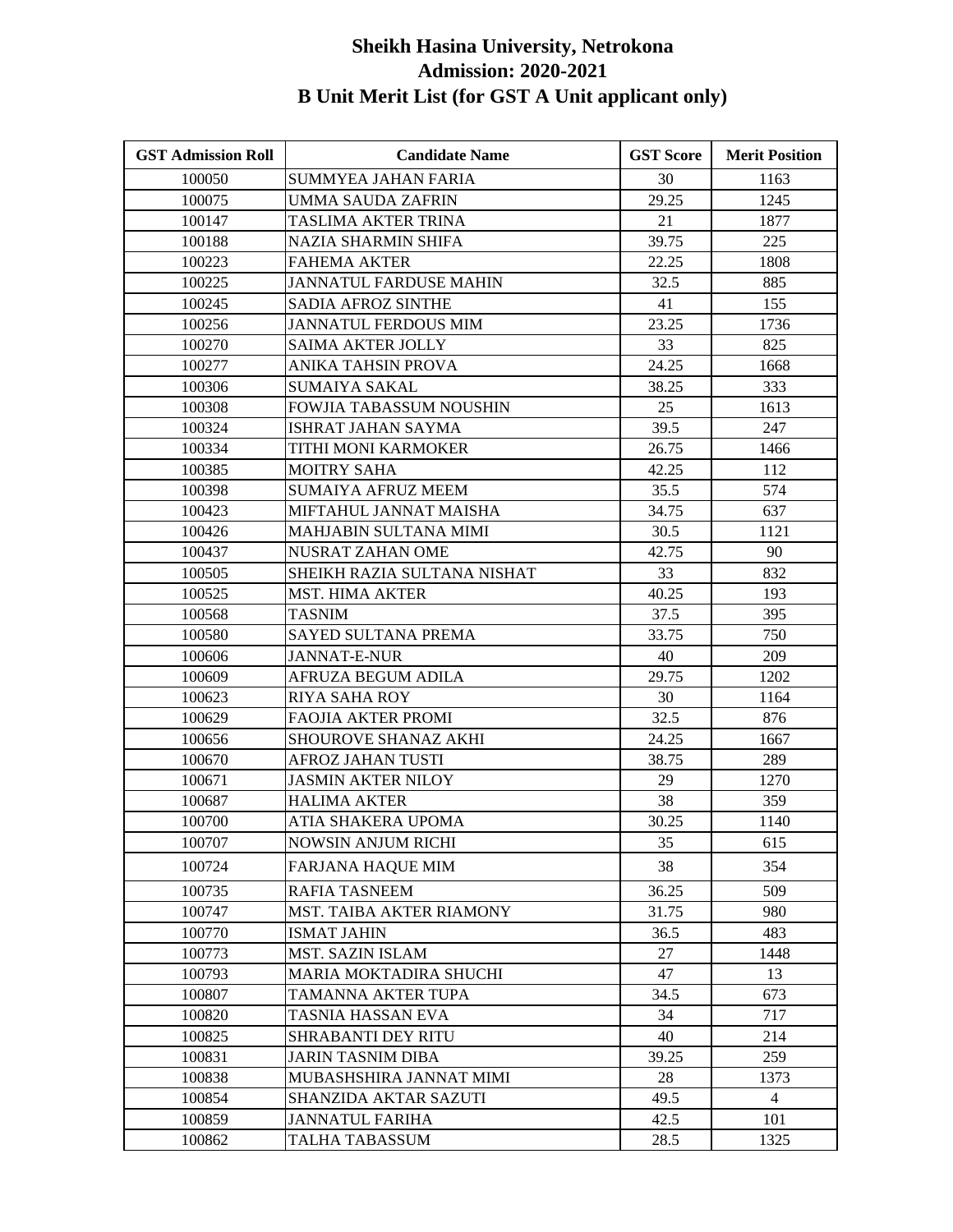| <b>GST Admission Roll</b> | <b>Candidate Name</b>           | <b>GST Score</b> | <b>Merit Position</b> |
|---------------------------|---------------------------------|------------------|-----------------------|
| 100872                    | <b>JANNATUN NOOR SIN</b>        | 36.25            | 515                   |
| 100892                    | <b>SUBARNA DEBNATH</b>          | 25               | 1623                  |
| 100898                    | <b>JANNATUL FARDAUSH</b>        | 26.75            | 1468                  |
| 100926                    | <b>SAMIA TASMEEM NIRMA</b>      | 20               | 1947                  |
| 100929                    | <b>NISHAT GOUHER</b>            | 34.75            | 649                   |
| 100992                    | RIYANA SULTANA SHRABONI         | 34.5             | 670                   |
| 101004                    | NOBONIKA MISRA                  | 38.25            | 334                   |
| 101020                    | <b>SAMIA SAZIM</b>              | 18.25            | 2043                  |
| 101037                    | JAKIA SULTANA MONIA             | 40.5             | 183                   |
| 101081                    | <b>JUANA AKTER TANNI</b>        | 42.75            | 89                    |
| 101091                    | ERAFA YEAMIN KHAN RAHA          | 12               | 2194                  |
| 101102                    | MOSA. NADIA SULTANA PRIA        | 44.5             | 38                    |
| 101142                    | <b>SAMANTIA HRIDI</b>           | 41.25            | 148                   |
| 101149                    | SABIKUN NAHAR ARPITA            | 30               | 1175                  |
| 101150                    | ARJITA RANI ROY RITU            | 37.5             | 396                   |
| 101158                    | ZANNATUL MARIAM LAMIA           | 33.25            | 815                   |
| 101186                    | SADIA AFRIN PRIYA               | 21.25            | 1866                  |
| 101205                    | DRISTI ADHIKARY ORPA            | 46               | 22                    |
| 101207                    | <b>MASUMA JAFRIN MOU</b>        | 38               | 365                   |
| 101210                    | NAYEAR SULTANA SMRITY           | 31               | 1073                  |
| 101225                    | <b>AFSANA MIME</b>              | 30.75            | 1089                  |
| 101229                    | <b>HALIMA AKTER</b>             | 36               | 543                   |
| 101233                    | TASFIA CHOWDHURY MAHAY          | 33.75            | 756                   |
| 101239                    | SABIHA NASRIN PRETTY            | 17.75            | 2064                  |
| 101252                    | TASMIN SULTANA NOUSHIN          | 44.5             | 39                    |
| 101262                    | ISRAT JAHAN EVA                 | 33.75            | 753                   |
| 101265                    | PURBA TALUKDER                  | 20               | 1949                  |
| 101270                    | <b>MST. SHAILA MOKSANA MITU</b> | 30               | 1180                  |
| 101278                    | <b>ARPITA PAUL CHUA</b>         | 27               | 1456                  |
| 101279                    | <b>ANIKA TABASSUM</b>           | 28.5             | 1328                  |
| 101302                    | <b>SEJUTI CHAKRABORTY</b>       | 32.5             | 895                   |
| 101306                    | RUBAIT JAHAN MONISHA            | 40.75            | 169                   |
| 101318                    | MARIA JANNAT MIKA               | 15.5             | 2129                  |
| 101321                    | RAICHHA TABASSUM                | 31.5             | 1014                  |
| 101325                    | <b>MST. KHADIZA AKTER</b>       | 26               | 1538                  |
| 101348                    | <b>MST. JEBA TASNIA</b>         | 36               | 547                   |
| 101357                    | DILRUBA MUSTAFA                 | 33.5             | 777                   |
| 101358                    | ABIDA FERDAWSHI DISHA           | 21.5             | 1849                  |
| 101387                    | UMME SARA HABIBA                | 24               | 1691                  |
| 101392                    | <b>MORIOM BIBY EVA</b>          | 35.25            | 605                   |
| 101421                    | <b>SONIA AKTER</b>              | 42.5             | 105                   |
| 101436                    | RAFIA JAHAN MIM                 | 46.25            | 19                    |
| 101448                    | NISHAT JAHAN NADIA              | 29.25            | 1256                  |
| 101457                    | SADIA AFRIN SALVY               | 45.5             | 26                    |
| 101467                    | ANITA RANI SHAHA                | 38.5             | 320                   |
| 101508                    | KAZI NAFISA ANJUM               | 42.25            | 114                   |
| 101534                    | AFRUZA AKTER REYA               | 33.75            | 748                   |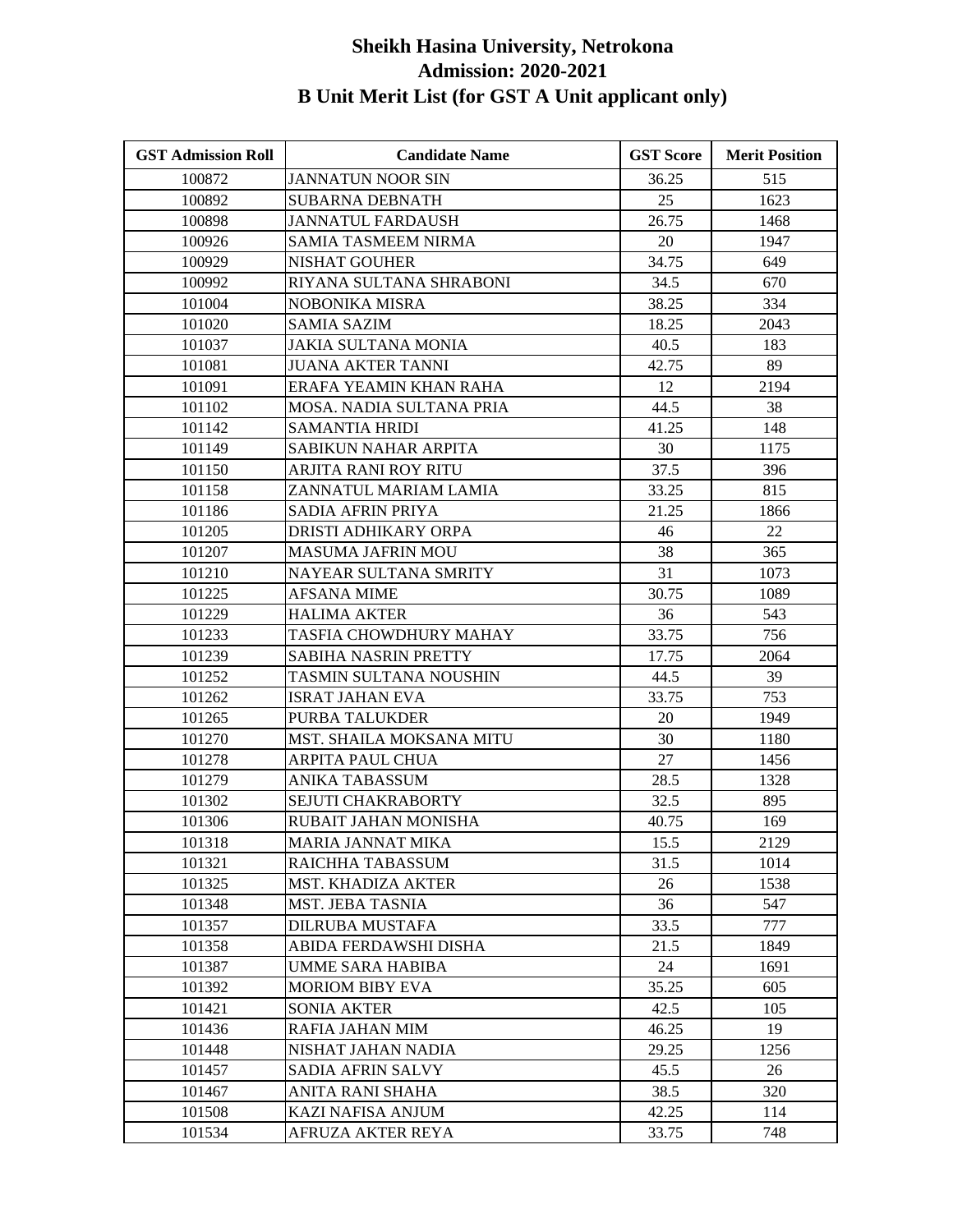| <b>GST Admission Roll</b> | <b>Candidate Name</b>         | <b>GST Score</b> | <b>Merit Position</b> |
|---------------------------|-------------------------------|------------------|-----------------------|
| 101541                    | NAFISA TASNEEM ESHA           | 31.25            | 1043                  |
| 101566                    | <b>MST. TASFIA RAFI OISHI</b> | 44.75            | 35                    |
| 101569                    | <b>MAHMUDA AKTER</b>          | 30.25            | 1153                  |
| 101571                    | <b>MURSHEDA AKTAR</b>         | 18.75            | 2014                  |
| 101581                    | MST. FHAMIDA SHULTANA POLY    | 30.5             | 1132                  |
| 101591                    | <b>SAIMA ISLAM SINTHIA</b>    | 22.75            | 1776                  |
| 101595                    | <b>ARPITA PAUL OISHI</b>      | 30               | 1178                  |
| 101603                    | NUSRAT JAHAN NAFIA            | 24.75            | 1638                  |
| 101608                    | <b>MST. SADIA AFRIN</b>       | 27.25            | 1434                  |
| 101611                    | ZANNATU ADNIN LABONI          | 29.75            | 1217                  |
| 101615                    | ASHRAFUNNESA KHAN             | 25               | 1625                  |
| 101628                    | EUSHA EFAD RAAD               | 19.5             | 1978                  |
| 101651                    | TASMIM FATEMA MOMO            | 37.25            | 424                   |
| 101652                    | SHATU RANI SORKAR             | 42.5             | 95                    |
| 101654                    | SOMAYA AKTER                  | 29.5             | 1237                  |
| 101655                    | MAHMUDA KAMAL KAKOLY          | 42.25            | 116                   |
| 101666                    | <b>FARZANA AKTER ZINUK</b>    | 11.5             | 2207                  |
| 101671                    | <b>KAZI FARJANA</b>           | 27.5             | 1419                  |
| 101679                    | <b>MAHBUBA AKHTER MYOMY</b>   | 27.25            | 1437                  |
| 101699                    | UMMA MUSLIMA JOUTY            | 35.5             | 578                   |
| 101712                    | <b>SERAJUM MONIRA</b>         | 48               | 11                    |
| 101715                    | SANJANA HASAN SUNJO           | 25.5             | 1582                  |
| 101728                    | SUMAIYA AFRUZ SABIHA          | 37.5             | 409                   |
| 101732                    | ISRAT JAHAN SULTANA           | 32.5             | 905                   |
| 101741                    | <b>JOYA RANI SAHA</b>         | 21               | 1885                  |
| 101743                    | MUBASSHERA JANNAT             | 25.25            | 1606                  |
| 101760                    | <b>ISHNAT RAHMAN</b>          | 21.25            | 1864                  |
| 101771                    | KHALEDA SULTANA               | 29.5             | 1221                  |
| 101774                    | SAMIA SHAIYIN KHAN TASIN      | 37.75            | 385                   |
| 101776                    | <b>FAHIMA AKTER ARPI</b>      | 26.75            | 1471                  |
| 101777                    | <b>ANISHA SARKER</b>          | 25.25            | 1603                  |
| 101788                    | FARZANA AKTER HIMU            | 22.5             | 1797                  |
| 101796                    | <b>SHOPNA AKTER</b>           | 14.25            | 2164                  |
| 101806                    | DURGA NABAMI DAS JUI          | 17.5             | 2078                  |
| 101839                    | SHANZIDA FERDOZ TUMPA         | 19               | 2005                  |
| 101840                    | SANJANA SARWAR MOON           | 21.75            | 1842                  |
| 101850                    | <b>JANNATUL FERDAUS</b>       | 38.25            | 336                   |
| 101862                    | AFROZA HAQUE LIZA             | 26.75            | 1477                  |
| 101873                    | <b>SHAHIDA AKTER</b>          | 38.5             | 326                   |
| 101880                    | <b>SUMAYA SAMIUN TONMOY</b>   | 27.75            | 1399                  |
| 101888                    | ANANYA ROY PROMA              | 28.75            | 1309                  |
| 101892                    | <b>KASHPIA AKTER</b>          | 38.5             | 319                   |
| 101906                    | <b>HOMAIRA NASRIN</b>         | 35.75            | 557                   |
| 101908                    | <b>MST.JHUMA AKTER</b>        | 30.25            | 1151                  |
| 101926                    | <b>MARJIA ABEDIN</b>          | 22.5             | 1800                  |
| 101945                    | CHOWA PAUL                    | 31               | 1076                  |
| 101958                    | <b>SABEKUNNAHER</b>           | 31.75            | 996                   |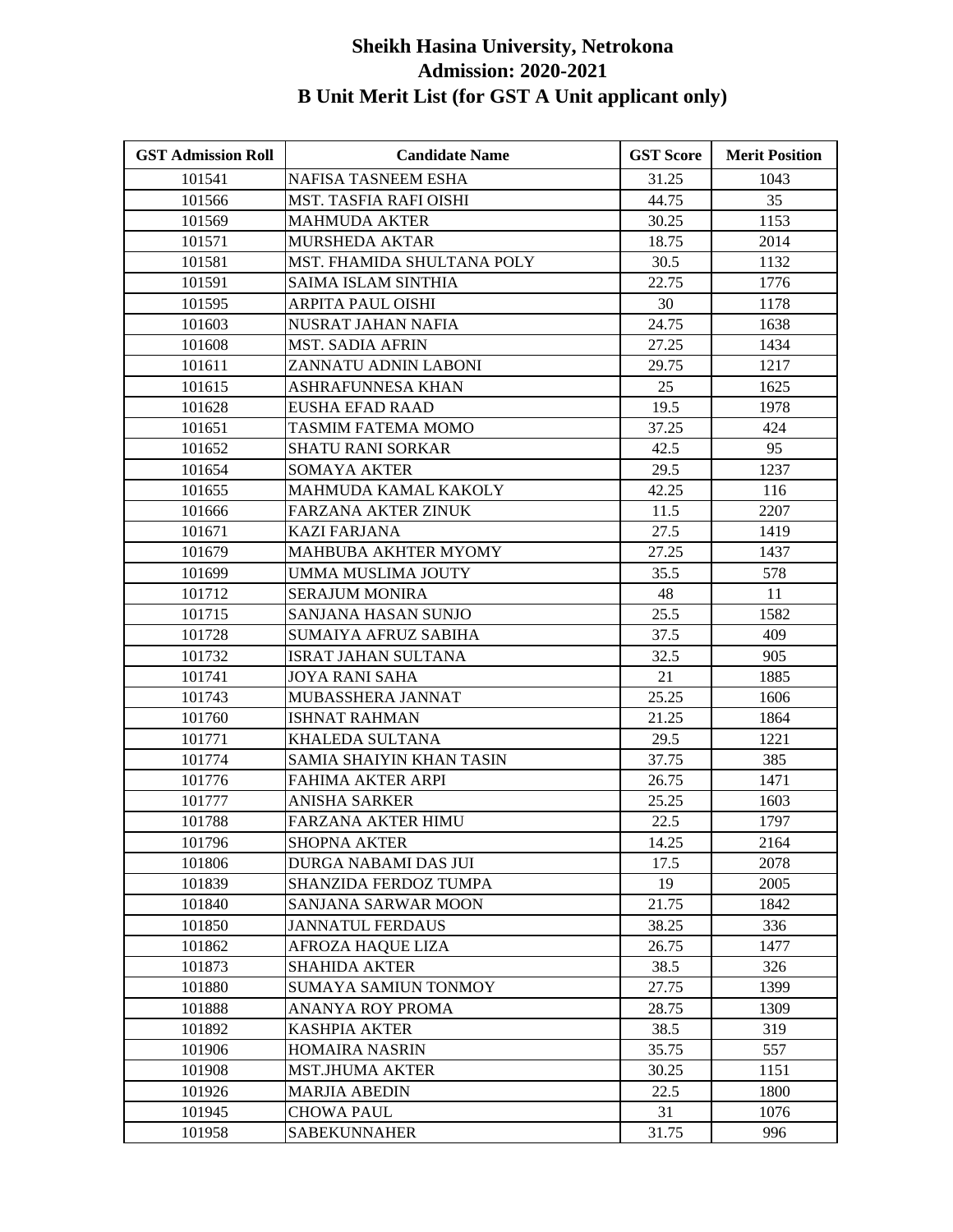| <b>GST Admission Roll</b> | <b>Candidate Name</b>          | <b>GST Score</b> | <b>Merit Position</b> |
|---------------------------|--------------------------------|------------------|-----------------------|
| 101992                    | NUSRAT JAHAN ANNIKA            | 22               | 1823                  |
| 101994                    | <b>NUSRAT JAHAN</b>            | 30.25            | 1139                  |
| 101996                    | <b>RIMA BISWAS</b>             | 48.75            | $\overline{7}$        |
| 102009                    | TANIA TABASSUM MOON            | 32               | 976                   |
| 102022                    | JEBA TASMIA                    | 16.25            | 2113                  |
| 102034                    | <b>EFAT AFRIN</b>              | 28.5             | 1333                  |
| 102040                    | <b>RITIKA KANU</b>             | 37.25            | 426                   |
| 102067                    | <b>RAHAMONI AKTER</b>          | 31               | 1080                  |
| 102121                    | <b>JANNATUL MAUA</b>           | 18.75            | 2015                  |
| 102141                    | <b>MST. TARTILA AKTER</b>      | 43               | 80                    |
| 102161                    | LUCKY AKTER MUKTA              | 24.75            | 1643                  |
| 102170                    | <b>MARUFA AKTER</b>            | 22               | 1822                  |
| 102174                    | SHARIFUL ISLAM                 | 36.75            | 451                   |
| 102206                    | <b>AISHA ARIFIN</b>            | 20.75            | 1898                  |
| 102253                    | <b>MAJEDUL ISLAM</b>           | 43.5             | 66                    |
| 102259                    | <b>SHORNA DABI PAUL</b>        | 38.25            | 335                   |
| 102370                    | SADIA AFSANA SARA              | 11.75            | 2201                  |
| 102382                    | FATEMA IFFAT SHAYLA            | 31               | 1074                  |
| 102389                    | <b>LIZA AKTER</b>              | 28.5             | 1340                  |
| 102428                    | PINAKI RANI DAS                | 33               | 841                   |
| 102462                    | JANNATUL FERDOUS SUMYA         | 19               | 2002                  |
| 102487                    | SABIKUN NAHAR SANTA            | 28.5             | 1337                  |
| 102504                    | ZAKIRUL ISLAM                  | 28.75            | 1290                  |
| 102553                    | ARPITA CHAKRABARTY PURNA       | 31               | 1077                  |
| 102583                    | <b>AFIFA ENAM</b>              | 21.5             | 1844                  |
| 102633                    | TRIBADY CHAKRABORTY RIA        | 32.5             | 893                   |
| 102664                    | <b>JUNAED MASHUD PEYAL</b>     | 38.75            | 288                   |
| 102758                    | TAHMID KABIR SHRABON           | 28.75            | 1293                  |
| 102762                    | <b>GOLAM FRAHIM SHEZAN</b>     | 32.75            | 845                   |
| 102775                    | YEASIN ARAFAT SHAFIQ           | 29               | 1278                  |
| 102790                    | ABDULLAH-AL-MOUID NAFIM        | 26.25            | 1502                  |
| 102817                    | <b>GOLAM MUSTOFA</b>           | 21.75            | 1836                  |
| 103074                    | TONMOY KUMAR SARKER            | 33.25            | 802                   |
| 103098                    | <b>JISHAMOON RAHMAN SHUPTO</b> | 20.5             | 1909                  |
| 103110                    | <b>SUHRID ZAMAN</b>            | 38.25            | 329                   |
| 103146                    | RAUFUL AHAD RIFAT              | 25.5             | 1575                  |
| 103180                    | ABDULLAH AL MASUD              | 37.25            | 416                   |
| 103197                    | <b>SAYEED HASAN SHAKIB</b>     | 27.75            | 1394                  |
| 103231                    | MD. ABU HASNAT HAMIM           | 31.75            | 987                   |
| 103233                    | ANNA KARENINA                  | 30.75            | 1091                  |
| 103244                    | SAFAYAT RAZZAK RIDOM           | 35.75            | 563                   |
| 103248                    | <b>NOUSABA NOOR</b>            | 28.25            | 1357                  |
| 103277                    | <b>MST RUBINA AKTER</b>        | 43               | 82                    |
| 103338                    | ALMA JAHAN TOKTOKY             | 36.5             | 501                   |
| 103340                    | NILOY KUMAR SARKER             | 24               | 1687                  |
| 103396                    | MD. JAKARIA                    | 39.25            | 268                   |
| 103410                    | HASNAT ZAMAN POROSH            | 28.5             | 1319                  |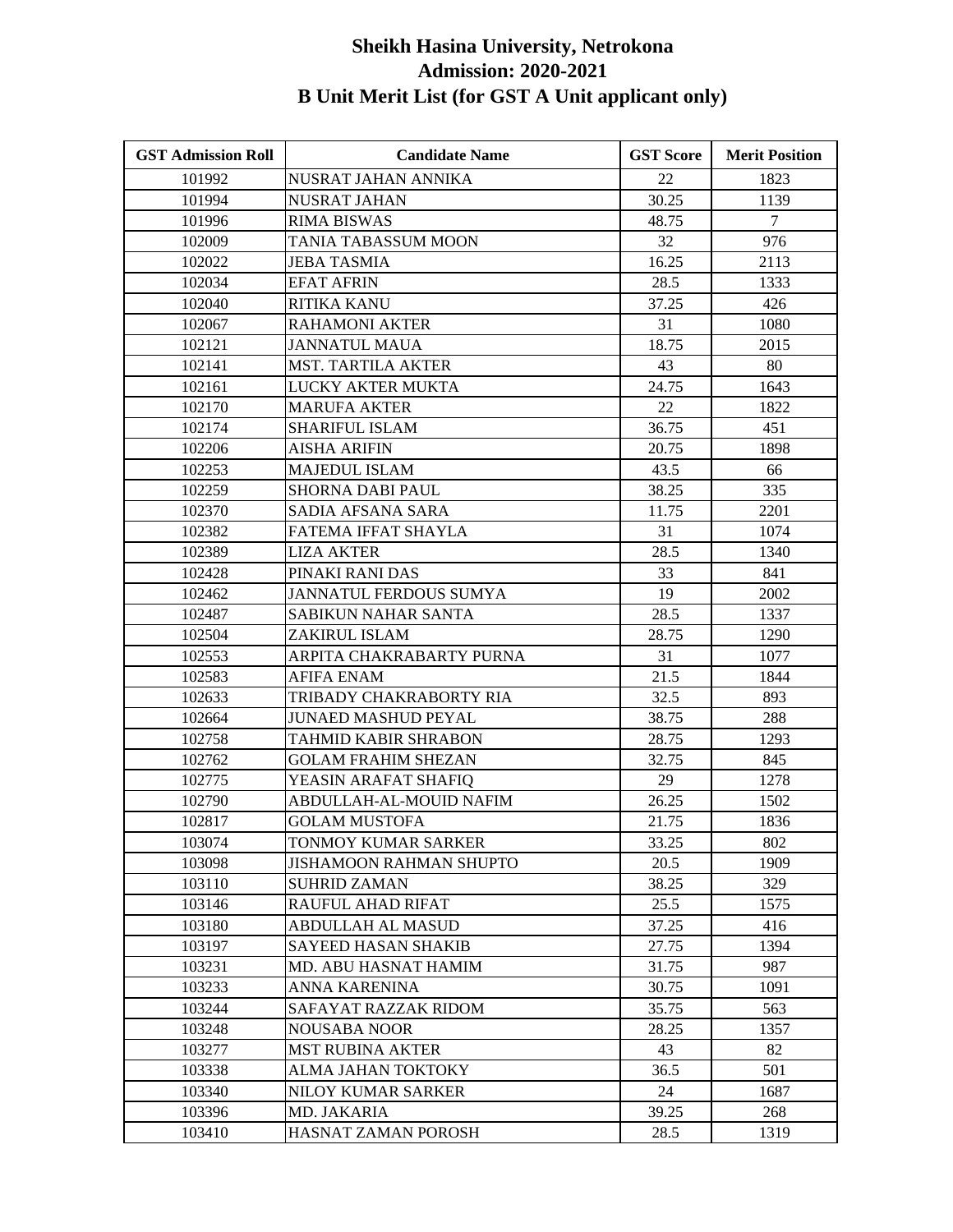| <b>GST Admission Roll</b> | <b>Candidate Name</b>           | <b>GST Score</b> | <b>Merit Position</b> |
|---------------------------|---------------------------------|------------------|-----------------------|
| 103414                    | <b>MST.MAHBUBA SARKER POLIN</b> | 36.25            | 511                   |
| 103420                    | YAKUB ALI                       | 29               | 1283                  |
| 103483                    | <b>LABIBUL ISLAM LABIB</b>      | 18.75            | 2009                  |
| 103486                    | <b>DIP SARKER</b>               | 32.75            | 853                   |
| 103513                    | <b>NAIMUL RASHID</b>            | 41               | 159                   |
| 103533                    | MD. TEZARUL HAQUE TURAN         | 37.5             | 402                   |
| 103555                    | MD. NAZMUL HASSAN NAYAN         | 19.5             | 1974                  |
| 103566                    | <b>ADIB ZINNURINE</b>           | 51.75            | $\mathbf{1}$          |
| 103582                    | <b>DIPANKAR ROY DIP</b>         | 27.5             | 1422                  |
| 103606                    | MD. MAHFUZUL ISLAM              | 21.25            | 1870                  |
| 103613                    | <b>TANGILA RAHMAN</b>           | 45.5             | 25                    |
| 103651                    | <b>APURBO SAHA</b>              | 23.25            | 1739                  |
| 103663                    | MD. JIAF SHARER ARITRYA         | 37.25            | 417                   |
| 103665                    | MD. MUDABBIR KHAN               | 25.25            | 1604                  |
| 103670                    | <b>ARNOB DEY</b>                | 38               | 362                   |
| 103701                    | <b>IMRAN AHAMMOD PAVEL</b>      | 21.75            | 1832                  |
| 103720                    | F. M. TAWFIQUE                  | 27.5             | 1409                  |
| 103726                    | NADIYA PRIYA NICE               | 18.5             | 2038                  |
| 103739                    | PRASHANJIT ROY DURJOY           | 40.75            | 173                   |
| 103759                    | <b>ADIBA AZAD ARPITA</b>        | 29               | 1274                  |
| 103866                    | <b>MD. NASIM UDDIN</b>          | 9.25             | 2222                  |
| 103936                    | MD. MAHMUDUL HASAN              | 28.75            | 1288                  |
| 103963                    | JAKARIA SHAKIL FAKIR            | 40               | 220                   |
| 103978                    | <b>ASIF ZOURDER ANIK</b>        | 20.75            | 1900                  |
| 103992                    | JANNATUL FERDAUS ISRAT          | 21.75            | 1835                  |
| 104033                    | SHAH ABDULLAH AL ROBIN          | 33.25            | 816                   |
| 104041                    | SAJJADUL ALAM ANTU              | 20               | 1952                  |
| 104043                    | <b>HIRA AKTER</b>               | 28.75            | 1314                  |
| 104059                    | MST. ASHFIKA ZAMAN RAHA         | 36.75            | 471                   |
| 104120                    | <b>ABDUL MUKTADIR SAAD</b>      | 13.5             | 2179                  |
| 104130                    | <b>MST. ALIF NUR MUNNI</b>      | 45.25            | 32                    |
| 104209                    | <b>REZUAN AHMED RAJON</b>       | 30               | 1179                  |
| 104214                    | MD. SARWAR HOSSAIN TANVIR       | 36.25            | 519                   |
| 104268                    | <b>ARPON DAS</b>                | 12.75            | 2188                  |
| 104342                    | <b>ISTIYAK AHMED</b>            | 39               | 277                   |
| 104343                    | <b>IMRUL KAYES RAFI</b>         | 24.75            | 1634                  |
| 104346                    | PRANTORAJ TALUKDER              | 38               | 357                   |
| 104381                    | <b>HABIBULLAH EMON</b>          | 32.5             | 908                   |
| 104385                    | ALI MOHAMMAD NASIR UDDIN        | 24.5             | 1651                  |
| 104390                    | ANANNA ROY                      | 29.75            | 1214                  |
| 104404                    | MD. ROBIUL ISLAM MASUM          | 43.75            | 63                    |
| 104406                    | <b>MAHMUD HASAN NAHID</b>       | 6.75             | 2230                  |
| 104414                    | <b>MD. SUMON MIA</b>            | 31.5             | 1012                  |
| 104489                    | <b>SHAHRIN AKTER PUSPO</b>      | 34               | 727                   |
| 104524                    | SHAKH IBNEY ALL ZIYAD SHYKUT    | 38               | 363                   |
| 104529                    | JAWAD NAFI                      | 16.5             | 2104                  |
| 104540                    | <b>TANZIL AHMAD</b>             | 35.75            | 567                   |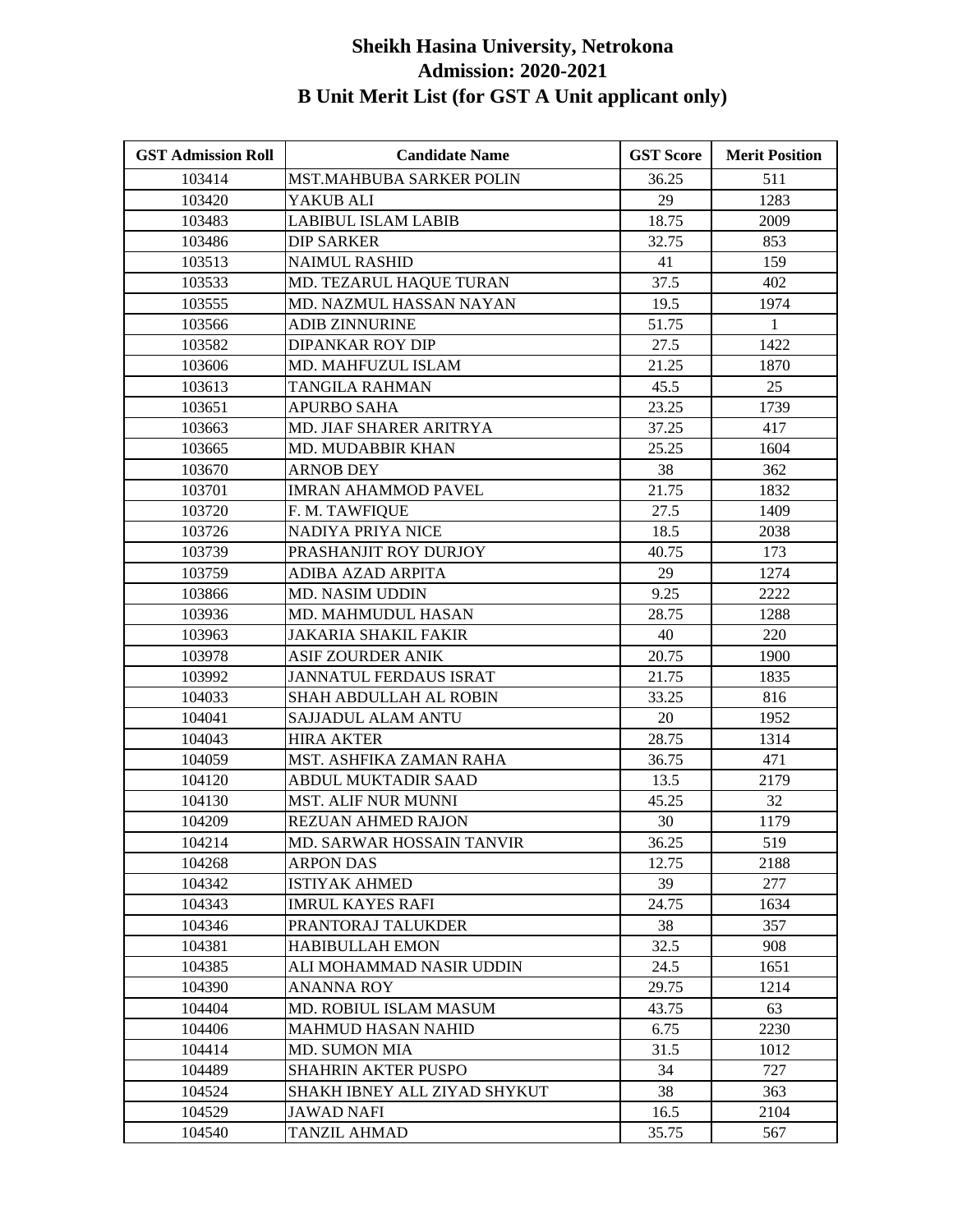| <b>GST Admission Roll</b> | <b>Candidate Name</b>           | <b>GST Score</b> | <b>Merit Position</b> |
|---------------------------|---------------------------------|------------------|-----------------------|
| 104548                    | MD. JAWADUL ABEDIN              | 14.5             | 2157                  |
| 104562                    | <b>ANIKA JAHAN</b>              | 30.75            | 1104                  |
| 104574                    | MD. NAZMUS SAYEM RUDRA          | 23.75            | 1702                  |
| 104581                    | PUJA RANI NAG                   | 37.75            | 377                   |
| 104601                    | <b>IMRATUL ISLAM JIHAN</b>      | 39.75            | 236                   |
| 104602                    | <b>IMAN MEHEDI HASAN KAWSAR</b> | 43               | 83                    |
| 104611                    | <b>RASEL MIA</b>                | 31.5             | 1011                  |
| 104622                    | MD. THARIM RAHMAN MAHIN         | 23               | 1757                  |
| 104735                    | VABNA RANI DAS                  | 18               | 2058                  |
| 104760                    | <b>SABIKUN NAHAR</b>            | 39.75            | 238                   |
| 104775                    | RAFIA SULTANA SHRABONE          | 12               | 2198                  |
| 104799                    | MST. FATEMA ISLAM RIA           | 23.75            | 1705                  |
| 104800                    | DRISTY RANI DEY                 | 38.75            | 299                   |
| 104804                    | MD. SAKHAWAT AKONDO             | 26.25            | 1518                  |
| 104807                    | <b>RANA AHMED</b>               | 37.25            | 423                   |
| 104821                    | <b>B.M JUBAER</b>               | 36.75            | 469                   |
| 104839                    | MD. MIJAN MIA                   | 37.25            | 427                   |
| 104860                    | MD. TARIQUL ISLAM TAREQ         | 33.5             | 780                   |
| 104865                    | SHUHANUR RAHMAN SHANTO          | 42               | 125                   |
| 104866                    | <b>MD. SHAH REAR NIBIR</b>      | 36               | 549                   |
| 104892                    | <b>APON TALUKDER</b>            | 35.75            | 568                   |
| 104893                    | MAJHARUL ISLAM AKASH            | 32.25            | 927                   |
| 104907                    | SADI ELAHI                      | 31.25            | 1050                  |
| 105003                    | MAHMUDUL AMAN TANZIL            | 36               | 535                   |
| 105017                    | MD. ARIF AFSAR RANA             | 21.25            | 1868                  |
| 105038                    | TANVIR AHAMED ASIF              | 15.5             | 2130                  |
| 105039                    | MAHATAB AZMAINE REFAT           | 11.75            | 2202                  |
| 105069                    | EFAJUR RAHMAN EMRAN             | 15.25            | 2137                  |
| 105097                    | <b>MANOSH SARKER UTSO</b>       | 31.25            | 1056                  |
| 105120                    | <b>KANIZ FATEMA JAME</b>        | 32.5             | 902                   |
| 105121                    | TASNIA HAQUE IMA                | 26.75            | 1472                  |
| 105133                    | AL-MAKSUDUL ABEDIN RASIB        | 39.75            | 237                   |
| 105163                    | <b>SHANTOSHIB ROY</b>           | 32.75            | 864                   |
| 105197                    | <b>SADIA AFRIN</b>              | 35               | 626                   |
| 105203                    | <b>ISRAT JAHAN ANIKA</b>        | 33.75            | 762                   |
| 105246                    | <b>MUBAROK HOSSAIN</b>          | 40.25            | 205                   |
| 105254                    | MD.SHORIFUZZAMAN                | 36.75            | 479                   |
| 105274                    | MD. ASHIKUZZAMAN                | 20.75            | 1901                  |
| 105309                    | <b>EKRAMUL BASHAR</b>           | 31.5             | 1017                  |
| 105327                    | MOSA. FARJANA JANNAT SHAPLA     | 33               | 837                   |
| 105330                    | <b>ARPON MITRA</b>              | 39.75            | 233                   |
| 105336                    | <b>MD. MASUD ALAM RONY</b>      | 18.75            | 2018                  |
| 105361                    | <b>AJHARUL ISLAM</b>            | 40.5             | 186                   |
| 105366                    | <b>TITHI AKTER</b>              | 31.25            | 1059                  |
| 105400                    | MD. MAHMUDUL HASSAN             | 35.5             | 587                   |
| 105420                    | UZZAL CHANDRA DEBNATH           | 41.75            | 134                   |
| 105430                    | <b>SANWAR HOSEN</b>             | 24.5             | 1662                  |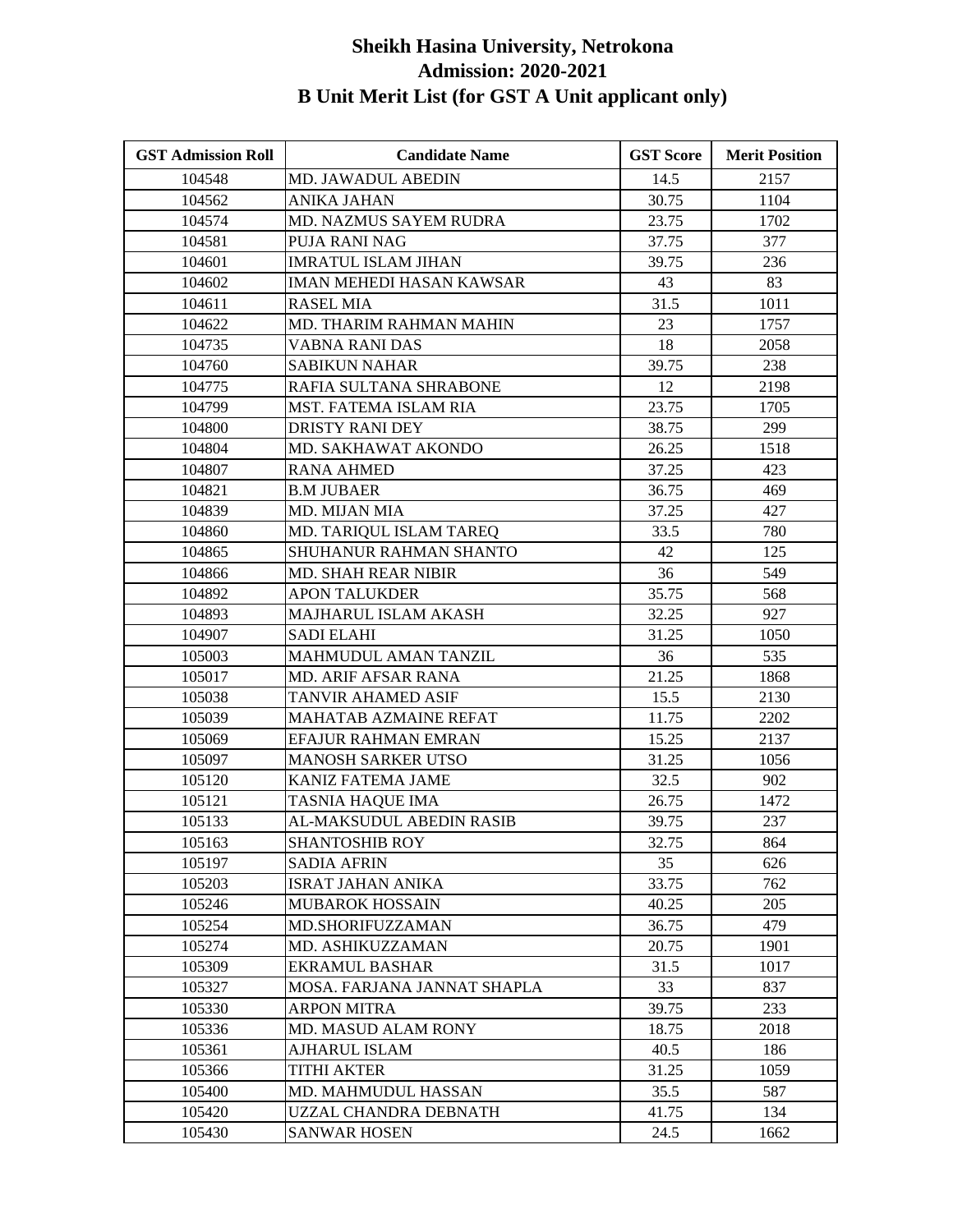| <b>GST Admission Roll</b> | <b>Candidate Name</b>         | <b>GST Score</b> | <b>Merit Position</b> |
|---------------------------|-------------------------------|------------------|-----------------------|
| 105453                    | MD. TANVIR AHMED BADON        | 29.5             | 1229                  |
| 105481                    | <b>ALIFAR ALOM</b>            | 45.25            | 31                    |
| 105487                    | <b>ARPITA BARDHAN</b>         | 32.75            | 870                   |
| 105514                    | <b>ISHRAT JAHAN SHAMMI</b>    | 23.75            | 1709                  |
| 105519                    | TASNIM HASSAN                 | 29.25            | 1260                  |
| 105560                    | RAHAT RAYHAN                  | 15.75            | 2119                  |
| 105590                    | HASIBUL HAQUE SHAKIL          | 28.75            | 1312                  |
| 105618                    | <b>SIAM AHMED BRETTO</b>      | 18.5             | 2039                  |
| 105632                    | MD. SHARIFUL ISLAM            | 22.5             | 1807                  |
| 105695                    | <b>FAZLEY HOSSAIN REASON</b>  | 29               | 1279                  |
| 105717                    | SAMIHA BINTE HAQUE ROKSANA    | 30.75            | 1110                  |
| 105768                    | AZRA ANTARA TURSHA            | 33.75            | 760                   |
| 105772                    | <b>TANUSHREE SARKER</b>       | 37               | 447                   |
| 105795                    | TOUFIQA SABRIN RICHI          | 24.75            | 1642                  |
| 105797                    | MAKSUDA AKTER TANJINA         | 19.75            | 1971                  |
| 105807                    | MST. SHIHA PARVIN SHIFA       | 30.75            | 1100                  |
| 105837                    | <b>NUSRAT JAHAN</b>           | 41               | 162                   |
| 105848                    | UMME ZAKIA NOWME              | 34.5             | 675                   |
| 105853                    | PRIOTI KAR TITHY              | 39.25            | 272                   |
| 105854                    | TANNI RANI PAUL               | 32.5             | 914                   |
| 105855                    | <b>IMRUL KAYES UDAY</b>       | 28.5             | 1323                  |
| 105914                    | <b>SHAHEEN ALAM</b>           | 33.5             | 791                   |
| 105920                    | RAFIO                         | 35               | 623                   |
| 105923                    | <b>MAHMUDUL HASAN EMON</b>    | 33.5             | 792                   |
| 105934                    | MD. MOFIDUL ISLAM MINHAZ      | 18.75            | 2024                  |
| 105938                    | <b>GULAM MOHOTASHIM SOMIK</b> | 21.25            | 1869                  |
| 105951                    | MD. TANBIR AHMMED             | 18.5             | 2037                  |
| 105961                    | NABIHA TAHOSIN RINCHI         | 6.75             | 2232                  |
| 105971                    | MD. HIMON MIA                 | 21               | 1892                  |
| 105985                    | <b>IBNA RAHAT</b>             | 15.25            | 2136                  |
| 105987                    | <b>JENEYA AMRIN</b>           | 37.25            | 420                   |
| 105997                    | AFRIN SULTANA SURAVI          | 33.5             | 793                   |
| 106014                    | MARUFA AKTHER MIM             | 35.75            | 565                   |
| 106039                    | <b>MEHEDI HASAN</b>           | 20.75            | 1905                  |
| 106062                    | LAMIA TABASSUM OISHI          | 26.75            | 1482                  |
| 106075                    | MD. HASIBUL ISLAM             | 22.5             | 1806                  |
| 106084                    | TANJILA AJIJ                  | 32.25            | 943                   |
| 106098                    | SHITI SAHA ROY                | 40               | 224                   |
| 106108                    | MD. SHAKIL MIA                | 11               | 2211                  |
| 106123                    | <b>ANJAR AL RIFAT</b>         | 3.5              | 2237                  |
| 106131                    | MD.RAKIBUR RAHMAN BHUIYAN     | 27.5             | 1427                  |
| 106135                    | <b>SHARMIN JAHAN NIPA</b>     | 30.5             | 1136                  |
| 106189                    | TAZBIHA SHAHRIAR ORNA         | 14.75            | 2154                  |
| 106201                    | SADIA SAFRIN ALI YOUTHY       | 34.25            | 708                   |
| 106212                    | <b>MD.HADIS MIA</b>           | 18.75            | 2017                  |
| 106267                    | MABIYA AKTER MOUSUMI          | 30               | 1192                  |
| 106278                    | MD. IQBAL                     | 33.75            | 763                   |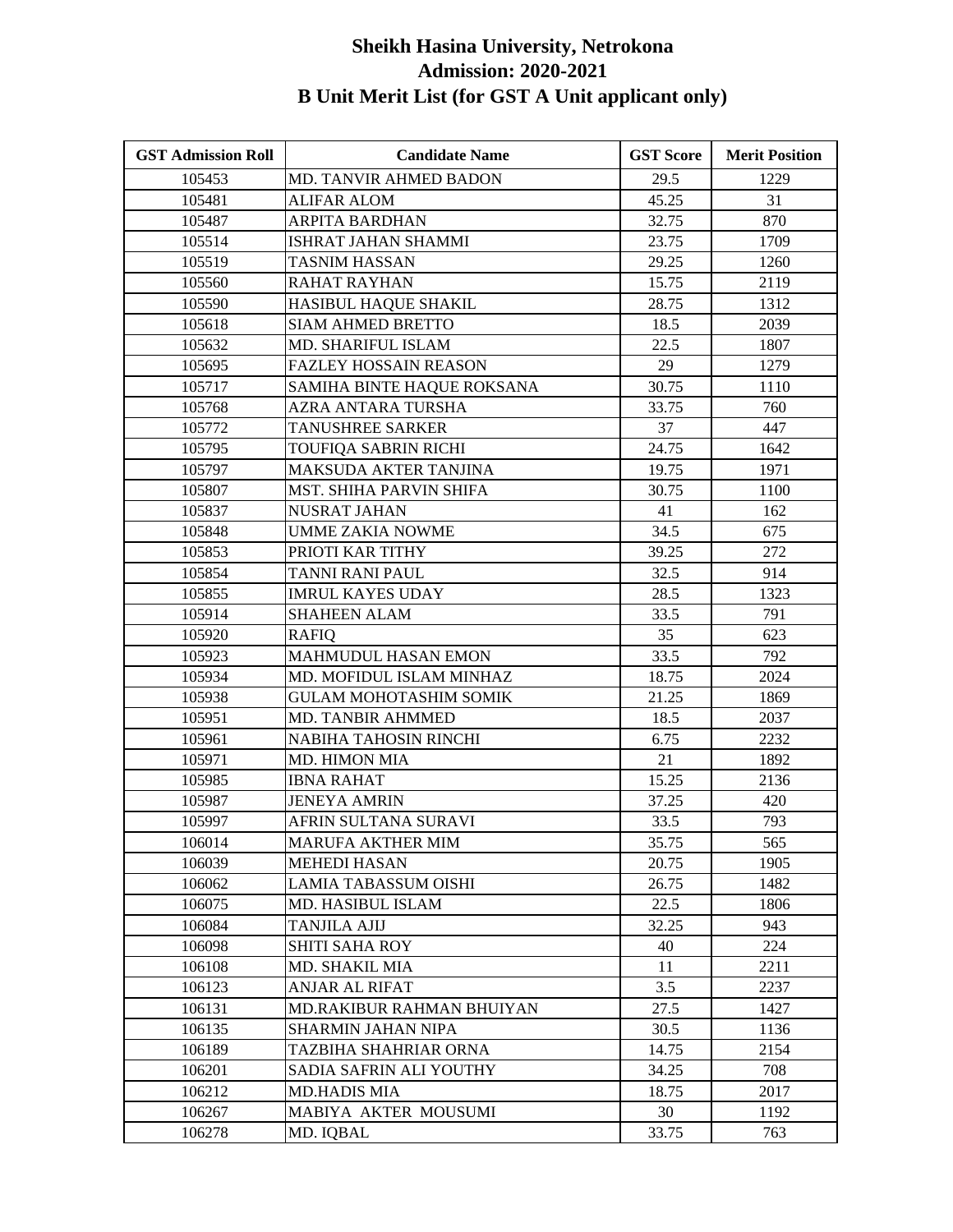| <b>GST Admission Roll</b> | <b>Candidate Name</b>          | <b>GST Score</b> | <b>Merit Position</b> |
|---------------------------|--------------------------------|------------------|-----------------------|
| 106319                    | <b>UDOY CHOWDHURY</b>          | 31.25            | 1045                  |
| 106336                    | <b>SHREYA BANIK</b>            | 20               | 1956                  |
| 106397                    | <b>ABID KHAN</b>               | 8.75             | 2228                  |
| 106407                    | APURBO CHANDRA SARKER          | 38               | 360                   |
| 106423                    | JANNATUL ARFAT                 | 30.25            | 1157                  |
| 106444                    | <b>GOUTAM BARMON</b>           | 31               | 1078                  |
| 106466                    | <b>AMIT SARKER</b>             | 35.5             | 583                   |
| 106478                    | MAHBUBA-E-ZANNAT PURNIMA       | 29.5             | 1235                  |
| 106496                    | TANZIDA RAHMAN TORAN           | 15.25            | 2138                  |
| 106497                    | <b>ISMAIL SEYAM</b>            | 41.5             | 143                   |
| 106525                    | <b>SHOVO SAHA</b>              | 36               | 553                   |
| 106539                    | <b>HUMAON KOBIR</b>            | 22.75            | 1774                  |
| 106558                    | <b>BISHAL PAUL</b>             | 34.5             | 665                   |
| 106583                    | MD. PARVEZ MOSHAROF            | 36.75            | 475                   |
| 106587                    | MUHAMMAD SHAKIBUL ALAM         | 40.75            | 172                   |
| 106608                    | <b>RAMZAN ALI</b>              | 41.5             | 144                   |
| 106609                    | <b>NAYEEM AHMED</b>            | 37               | 444                   |
| 106632                    | DELWAR HOSSAIN AKRAM           | 43.75            | 65                    |
| 106656                    | <b>MD. MAHADE HASAN</b>        | 15.75            | 2122                  |
| 106698                    | RAFID AL MOHOSHI               | 18.75            | 2020                  |
| 106703                    | MD TAHMID RAHMAN FAHIM         | 35               | 613                   |
| 106752                    | MD. SADAQUL AZAM BHUIYAN SAGOR | 44.75            | 34                    |
| 106770                    | <b>AL MAHADI</b>               | 18.75            | 2016                  |
| 106771                    | SUJOY CHANDRA SARKER           | 38.75            | 302                   |
| 106773                    | <b>MARZIA RAHMAN</b>           | 33.25            | 819                   |
| 106776                    | ARIFUZZAMAN ARIF               | 36.5             | 495                   |
| 106800                    | TAURAD HASAN FAHAD             | 38.75            | 303                   |
| 106804                    | <b>APURBA DEBNATH</b>          | 46.75            | 15                    |
| 106806                    | MD.MAHABUBUL HAQUE             | 31.5             | 1023                  |
| 106853                    | <b>ASHADULLAH KHAN</b>         | 24.75            | 1641                  |
| 106914                    | AHSANUL HAQUE                  | 42               | 128                   |
| 106918                    | AKTARUZZAMAN SHAWON            | 11.25            | 2210                  |
| 106925                    | MD. ISTIAKE AHAMMAD            | 31.5             | 1026                  |
| 106957                    | <b>MAHMUDUL HASAN MOON</b>     | 35.5             | 589                   |
| 106975                    | MUTASIM BILLAH SAIM            | 40.5             | 188                   |
| 106993                    | <b>MD. TOFAJJAL HOSSAIN</b>    | 21.25            | 1872                  |
| 107051                    | WAESH-AL-KARNI                 | 34.25            | 707                   |
| 107059                    | KAWSAR EBNA ENAM               | 27               | 1463                  |
| 107081                    | <b>AKHIMUL ISLAM</b>           | 26               | 1548                  |
| 107099                    | SHAFIQ AHMED SHIHAB            | 35.5             | 588                   |
| 107109                    | UTSHO CHANDA JOY               | 28.5             | 1341                  |
| 107122                    | <b>GOLAM SAMIUL</b>            | 36.5             | 503                   |
| 107128                    | <b>AKASH BARMON</b>            | 31               | 1082                  |
| 107146                    | <b>TASZID AHMED</b>            | 38.5             | 324                   |
| 107147                    | MD. SOLAIMAN KABIR             | 42.5             | 107                   |
| 107157                    | <b>BAPPY SARKER</b>            | 23               | 1764                  |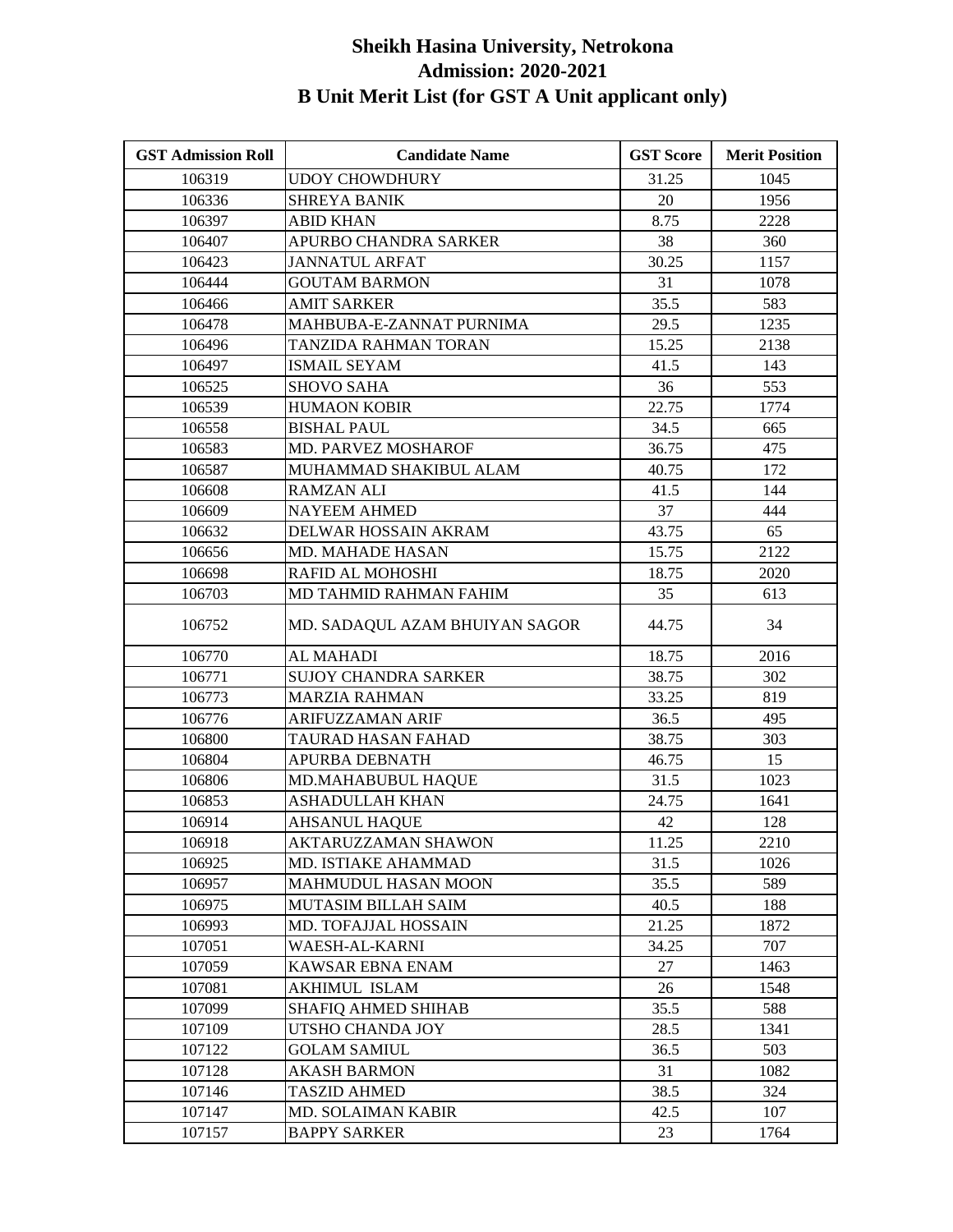| <b>GST Admission Roll</b> | <b>Candidate Name</b>           | <b>GST Score</b> | <b>Merit Position</b> |
|---------------------------|---------------------------------|------------------|-----------------------|
| 107185                    | <b>MD. SABBIR HOSSAIN</b>       | 31.5             | 1028                  |
| 107206                    | <b>MD. NIR RAHMAN SHANTO</b>    | 21.25            | 1865                  |
| 107249                    | MD. MEHEDI HASAN BHUYAN SHISHIR | 20.5             | 1919                  |
| 107259                    | <b>IFTIKHAR HOSSAIN</b>         | 33               | 835                   |
| 107301                    | <b>JEMI ISLAM NOWSHIN</b>       | 21               | 1888                  |
| 107403                    | REJWANA JANNAT JOYA             | 19               | 2008                  |
| 107408                    | SAMIHA MAHJABIN SIMI            | 21.5             | 1856                  |
| 107409                    | SIDRATUL MUNTAHA NIZU           | 29.75            | 1205                  |
| 107451                    | MD. MOMIRUL ISLAM               | 23.75            | 1696                  |
| 107522                    | HASNATUL ZANNAT HENA            | 36.5             | 502                   |
| 107534                    | <b>MD. ASIF ISLAM</b>           | 31.25            | 1039                  |
| 107578                    | MD. NUR-E-AZAD DIGANTA          | 17.5             | 2077                  |
| 107586                    | MD. ASHRAFUL                    | 28.5             | 1322                  |
| 107616                    | <b>MD. ROKON MIAH</b>           | 30               | 1185                  |
| 107629                    | <b>JAHID HASAN</b>              | 24.25            | 1670                  |
| 107635                    | SHAHRIAR ISTIAK SHIHAB          | 15.5             | 2125                  |
| 107684                    | <b>IFRAN HAFIZ SHOISOB</b>      | 22.5             | 1793                  |
| 107688                    | <b>MARUF HOSEN</b>              | 38               | 358                   |
| 107694                    | <b>SHOVO</b>                    | 19.5             | 1975                  |
| 107716                    | MD. SOHAG-AL-HASAN              | 38.75            | 292                   |
| 107795                    | MD. FARHAN NADIM JOY            | 22.25            | 1815                  |
| 107862                    | AHMED SHAKIR ONGSHI             | 34.5             | 679                   |
| 107890                    | AFIFA TANJIM EMMA               | 24.5             | 1660                  |
| 107903                    | <b>SUMAYA EASMIN SHIFA</b>      | 35.25            | 596                   |
| 107910                    | MAHINUR RAHMAN SHIMANTA         | 24               | 1682                  |
| 108054                    | <b>MD. NAZIR AHMED</b>          | 33.5             | 788                   |
| 108063                    | MD. MURSHEDUL KARIM MUIN        | 31.75            | 982                   |
| 108080                    | <b>ASIF IQBAL RAFI</b>          | 24.75            | 1644                  |
| 108114                    | MD. MOHTASIM SAHAD              | 25.5             | 1591                  |
| 108140                    | KAZI MUHAIMINUL MARUF           | 23.75            | 1700                  |
| 108186                    | MD. SAIDUR RAHMAN               | 27               | 1458                  |
| 108341                    | SABIHA AKTER SIMPUL             | 30.75            | 1112                  |
| 108431                    | <b>MAHNUZ TABASSUM</b>          | 24.5             | 1663                  |
| 108444                    | POLOK CHANDRA                   | 26.75            | 1483                  |
| 108446                    | AFIFA FARHANA                   | 48.75            | 8                     |
| 108505                    | ISTEAK AL HADI                  | 19.25            | 1994                  |
| 108528                    | PARTHO PAUL                     | 21.75            | 1843                  |
| 108566                    | <b>MEHEDI HASAN JOY</b>         | 42.5             | 103                   |
| 108567                    | <b>MD. YEASIN MIA</b>           | 42.25            | 118                   |
| 108579                    | MD. MAMUNUR RAHMAN MARUF        | 20.5             | 1913                  |
| 108585                    | MD. MUZAHIDUL ISLAM             | 39               | 278                   |
| 108591                    | RADUANUL ISLAM BIJOY            | 23.25            | 1749                  |
| 108597                    | MD. ABIR HASAN HIMEL            | 32.25            | 942                   |
| 108602                    | MD. RAZAUL KARIM                | 42.5             | 108                   |
| 108640                    | MD. AL AMIN                     | 40.75            | 176                   |
| 108642                    | <b>SHAHRIAR KABIR</b>           | 19.75            | 1962                  |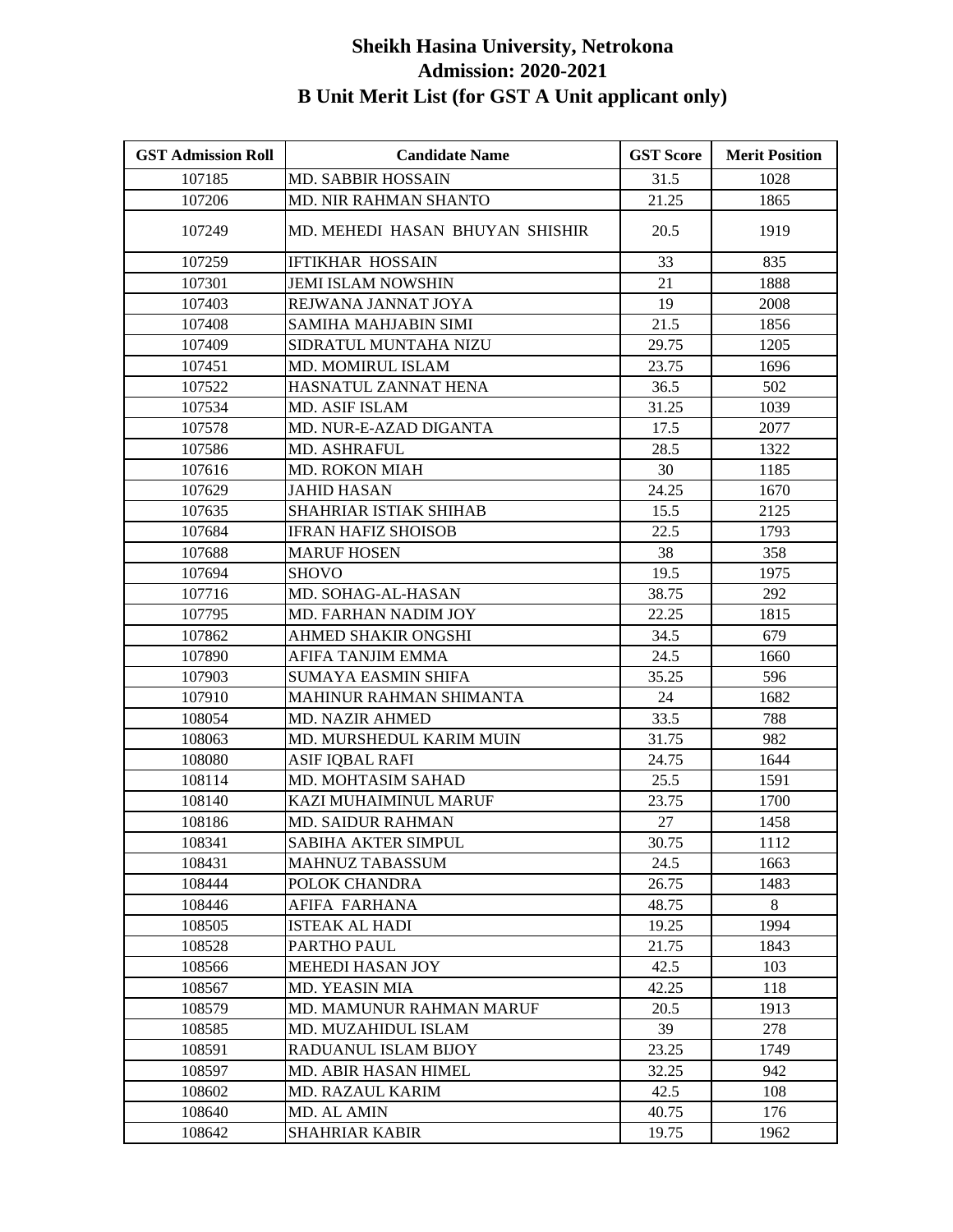| <b>GST Admission Roll</b> | <b>Candidate Name</b>        | <b>GST Score</b> | <b>Merit Position</b> |
|---------------------------|------------------------------|------------------|-----------------------|
| 108673                    | <b>RAISA LABIBA</b>          | 25.25            | 1602                  |
| 108731                    | <b>MASUM MIA</b>             | 38.75            | 290                   |
| 108896                    | TASNIA TABASSUM              | 38               | 352                   |
| 108897                    | MD. UZZOL                    | 42.5             | 99                    |
| 108938                    | <b>MD SHORIFUL ISLAM</b>     | 30.25            | 1150                  |
| 108943                    | NUSRAT JAHAN EVA             | 35               | 618                   |
| 108956                    | OMMAY FATEMA TAMANNA         | 27               | 1464                  |
| 108975                    | MOSTAK SHAHRIA HASAN SAKIB   | 8.75             | 2226                  |
| 108996                    | MIST. FABIA AKTER BARSHA     | 31.25            | 1060                  |
| 109026                    | DIPTA CHANDRA SAHA           | 36               | 552                   |
| 109035                    | FAREED AKHYEAR CHOWDHURY     | 32.5             | 884                   |
| 109134                    | <b>SHAH MD. RAFIUL KADIR</b> | 24.5             | 1655                  |
| 109162                    | <b>MD. SOJIB AHMED</b>       | 29.25            | 1263                  |
| 109338                    | MD. AL MASRUK                | 19.25            | 1988                  |
| 109339                    | <b>MAHIMA RANJAN ROY</b>     | 26.25            | 1521                  |
| 109357                    | K. M. MINJUL HASAN           | 27.5             | 1423                  |
| 109404                    | <b>KAUSHIK BOSE</b>          | 39.5             | 254                   |
| 109420                    | M. A. MOKTADIR               | 17.5             | 2082                  |
| 109518                    | MD. SHARUAR JAHAN JOY        | 36               | 533                   |
| 109826                    | <b>AHAMAD ABU SALEH</b>      | 19.25            | 1985                  |
| 109911                    | MD. KHAYRUL ISLAM SAKIB      | 21               | 1889                  |
| 109979                    | <b>OWOSIN AHAMMED IMOON</b>  | 35               | 624                   |
| 110069                    | MEHEDI HASAN                 | 35.25            | 598                   |
| 110141                    | MD. MEHRAB HOSSEN            | 16.25            | 2111                  |
| 110148                    | <b>ASHRAFUL ISLAM</b>        | 35.25            | 604                   |
| 110153                    | <b>SARIAT HOSSAIN</b>        | 35.25            | 600                   |
| 110154                    | <b>JAKIA SULTANA</b>         | 40.75            | 179                   |
| 110169                    | <b>MAHIA SULTANA IRA</b>     | 22.25            | 1817                  |
| 110293                    | MD. SHIFAT-E-NIHER LEON      | 8.25             | 2229                  |
| 110313                    | MD. MINHAJ AHMED             | 36.75            | 474                   |
| 110379                    | <b>SUDIPTA SAHA</b>          | 22               | 1829                  |
| 110400                    | MOSA. ANIKA TAHSIN           | 30.5             | 1128                  |
| 110404                    | MD. FAHIM ABRAR              | 18               | 2061                  |
| 110414                    | MD. RAKIBUL ISLAM SHAWN      | 29.25            | 1252                  |
| 110479                    | MD. ZAKARIA HAQUE            | 22.75            | 1782                  |
| 110490                    | ISRAT SULTANA RITU           | 23               | 1758                  |
| 110665                    | <b>RABBI SHEKTHER</b>        | 23.75            | 1699                  |
| 110672                    | MD. TANVIRUL ISLAM EMON      | 33.25            | 805                   |
| 110675                    | PARVEZ NABIUL ISLAM          | 36.25            | 504                   |
| 110707                    | PROGGA SINHA                 | 34.25            | 689                   |
| 110801                    | KAZI MONZURUL ISLAM          | 37.75            | 370                   |
| 110914                    | <b>MD. ASIF MAHMUD</b>       | 30               | 1187                  |
| 110969                    | SHEIKH AL MURAD              | 32.5             | 890                   |
| 111098                    | SHARMIN SULTANA              | 35               | 625                   |
| 111111                    | KAZI ASHIQ ABID              | 26.75            | 1465                  |
| 111207                    | MD. JAHIDUL ISLAM RIYAD      | 25               | 1620                  |
| 111280                    | <b>FARJANA AKTER</b>         | 20.5             | 1911                  |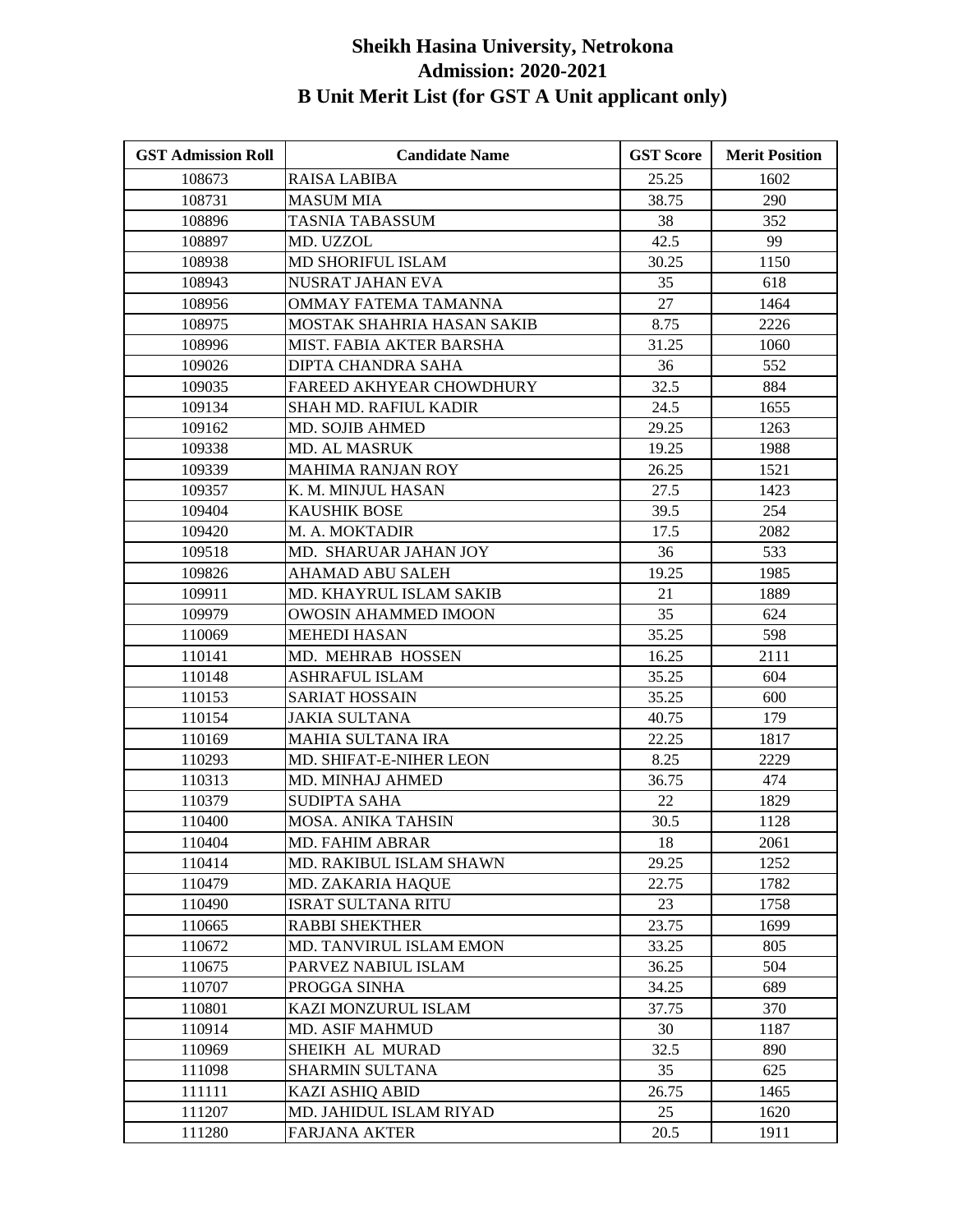| <b>GST Admission Roll</b> | <b>Candidate Name</b>        | <b>GST Score</b> | <b>Merit Position</b> |
|---------------------------|------------------------------|------------------|-----------------------|
| 111290                    | DIPALAY SARKER SOMOY         | 31               | 1072                  |
| 111363                    | MD.JUBAYER HASAN JOY         | 17               | 2093                  |
| 111405                    | <b>MD. NAHID MIA</b>         | 34.75            | 653                   |
| 111495                    | DEBOSHREE TALUKDER TRINA     | 51               | $\overline{2}$        |
| 111627                    | AFIA AFRIN PUSHPO            | 32.5             | 874                   |
| 111640                    | <b>SIRATUN JANNAT</b>        | 33.5             | 778                   |
| 111675                    | TAUFIKA TABASSUM             | 24               | 1684                  |
| 111788                    | HOSNEARA SHEIKH              | 37.25            | 418                   |
| 111944                    | NAWSHIN YASMIN JUTHI         | 38.25            | 331                   |
| 111966                    | ARAFA EASMIN                 | 27.5             | 1414                  |
| 112056                    | <b>SHAHANA PARVIN RUNA</b>   | 21.25            | 1862                  |
| 112065                    | MINAL JINNAT MISHU           | 19.25            | 1989                  |
| 112132                    | <b>NAZNIN NAHAR RITU</b>     | 28.75            | 1294                  |
| 112194                    | ANISA PARVIN                 | 37.75            | 373                   |
| 112200                    | <b>MAYSHA AL NUR PAKHOM</b>  | 25.25            | 1596                  |
| 112249                    | MOUSUMI AKTER SILA           | 33.75            | 740                   |
| 112360                    | SADIA RAHMAN                 | 26.25            | 1514                  |
| 112426                    | FARZANA YESMIN BITHI         | 28               | 1378                  |
| 112549                    | <b>SUMAIA SIDDIKA</b>        | 19               | 1999                  |
| 112641                    | TAMANNA TASNIM               | 35.5             | 579                   |
| 112654                    | MST. SHOHANA RAHMAN MITU     | 23.25            | 1741                  |
| 112659                    | MAHAJABIN BISWAS             | 32.5             | 889                   |
| 112680                    | TASFIA TASNEEM               | 26.25            | 1505                  |
| 112735                    | MST. NUSRAT JAHAN MONIRA     | 22.75            | 1775                  |
| 112773                    | MD. RASIN AHMED RASEL        | 33.75            | 737                   |
| 112780                    | ABDULLAH AL SHAKIB           | 34.25            | 691                   |
| 112805                    | <b>MST.ISRAT JAHAN</b>       | 17.75            | 2072                  |
| 112840                    | MST. TABIA JANNAT            | 30.5             | 1122                  |
| 112868                    | <b>MD. SHOEB AKTER NELOY</b> | 33.25            | 797                   |
| 112884                    | <b>JESMIN ARA SHIKHA</b>     | 21.25            | 1873                  |
| 112970                    | <b>RAJESH NANDI</b>          | 30.25            | 1144                  |
| 112999                    | MD. LUTFUL HASAN             | 16.75            | 2098                  |
| 113049                    | <b>MD. MUSFIQUR RAHMAN</b>   | 32               | 956                   |
| 113059                    | H.M. NAFIM                   | 19.25            | 1984                  |
| 113235                    | ASIF AL ISTIAK               | 31.75            | 979                   |
| 113293                    | MD. IMJAMUM UL HAQUE         | 45.25            | 30                    |
| 113360                    | FATEMA TUGE JOHURA           | 25.5             | 1594                  |
| 113369                    | <b>ABRAR FAIYAJ</b>          | 34.25            | 706                   |
| 113380                    | MD. MAHADI HASSAN            | 39.75            | 231                   |
| 113390                    | <b>RAHUL DUTTA</b>           | 27               | 1452                  |
| 113500                    | MD. MEJBAHUR RAHMAN MEHADI   | 40.75            | 167                   |
| 113617                    | MD. NAFIZ UDDIN              | 42.25            | 117                   |
| 113651                    | <b>MD.SHUVY MEEA</b>         | 33.25            | 798                   |
| 113654                    | <b>SANCHARI BOSU</b>         | 21.75            | 1833                  |
| 113661                    | MD MEHEDI HASAN SUN          | 17.75            | 2066                  |
| 113676                    | <b>SHOBUZ AHMED</b>          | 23.75            | 1695                  |
| 113696                    | <b>MST.SUMAIA RAHMAN</b>     | 18.75            | 2021                  |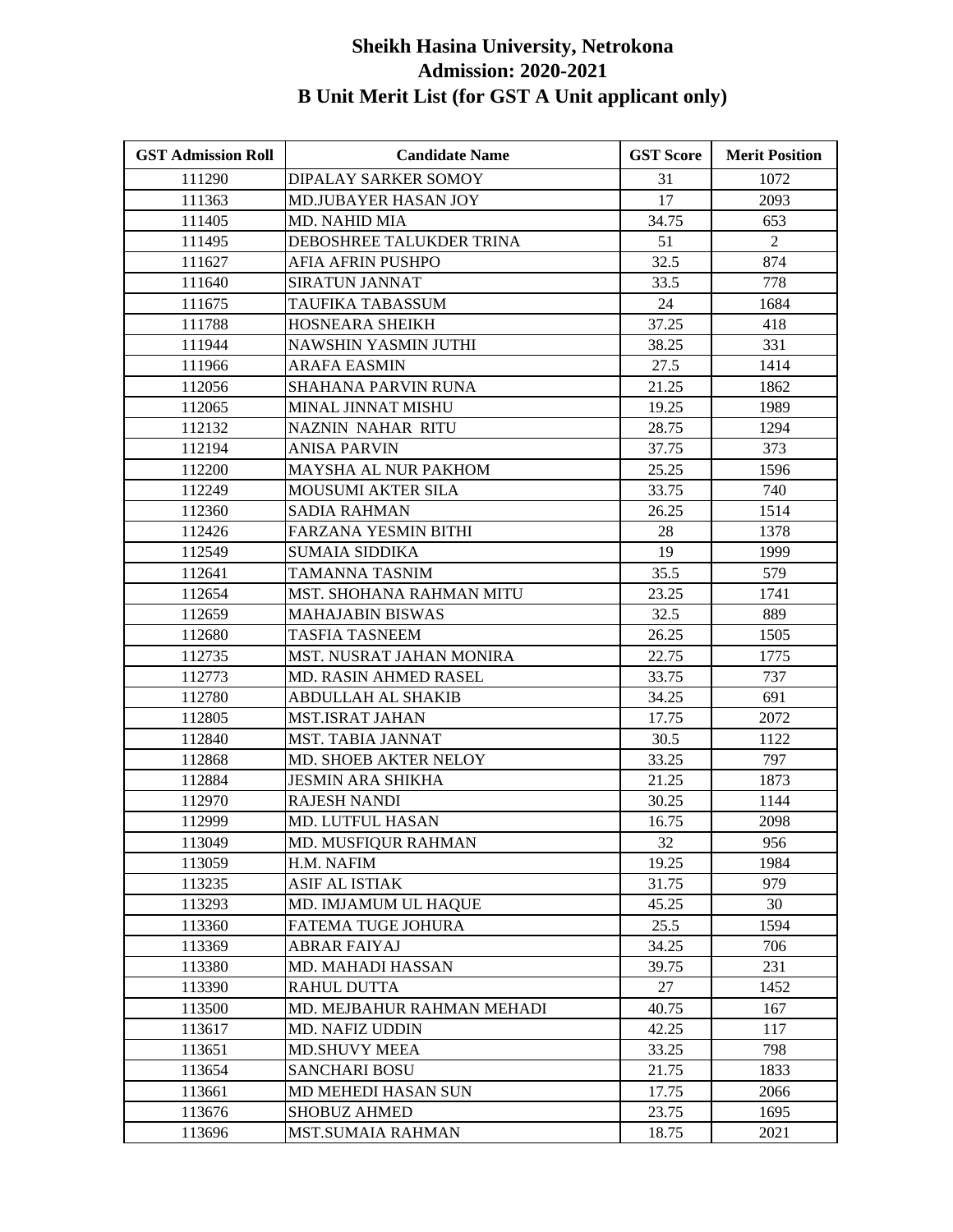| <b>GST Admission Roll</b> | <b>Candidate Name</b>        | <b>GST Score</b> | <b>Merit Position</b> |
|---------------------------|------------------------------|------------------|-----------------------|
| 113740                    | <b>FAHIM FIROZ RIDIT</b>     | 21.75            | 1837                  |
| 113781                    | MIR SHAZIA AHMED             | 26.75            | 1467                  |
| 113795                    | <b>ZIHAN AHAMED</b>          | 21               | 1881                  |
| 113875                    | ABU JOBAYER AKASH            | 31.5             | 1002                  |
| 113881                    | <b>SORNALY AKTER</b>         | 40.75            | 174                   |
| 113939                    | SREE RONY KUMAR PAUL         | 25.5             | 1586                  |
| 114079                    | <b>MD. RIAJUS SALEHIN</b>    | 34.5             | 669                   |
| 114102                    | <b>SAIFUL ULLAH</b>          | 30.25            | 1155                  |
| 114124                    | PROTIK DIP ROY               | 20.25            | 1926                  |
| 114181                    | <b>MD. SHOJIB HOSSAIN</b>    | 27.5             | 1421                  |
| 114245                    | <b>ZOHAYER RASHID</b>        | 24               | 1683                  |
| 114285                    | <b>MST. NAZMA AKTER NIPA</b> | 32.5             | 910                   |
| 114465                    | <b>RAHAT ANWAR</b>           | 37               | 429                   |
| 114500                    | JESMIN RAHMAN                | 34.5             | 681                   |
| 114664                    | <b>NAFISA RAIUN</b>          | 33.25            | 811                   |
| 114759                    | TASNIA WASHIM BIDHU          | 22.5             | 1798                  |
| 114786                    | FAHIM FAISAL SHIFAT          | 28.5             | 1330                  |
| 114812                    | <b>MST. SHAKILA KHATUN</b>   | 27.75            | 1402                  |
| 114827                    | <b>ISHITA ISLAM</b>          | 28.5             | 1334                  |
| 114897                    | MD. AMINUR RAHMAN            | 26.25            | 1528                  |
| 114976                    | <b>MST FATEMA AKTER MIM</b>  | 29.5             | 1239                  |
| 114985                    | SALMAN PARVEZ                | 30               | 1194                  |
| 115029                    | MD. SABBIR AMIN              | 5                | 2235                  |
| 115116                    | ABU SAMIM SHAHRIAR SHISHIR   | 26               | 1547                  |
| 115128                    | <b>RUBEL AHMMED</b>          | 36.75            | 473                   |
| 115131                    | <b>MD. HASIBUL KHAN</b>      | 36.75            | 481                   |
| 115143                    | <b>TANDRA SARKAR</b>         | 21               | 1891                  |
| 115190                    | <b>SHOVA TASMI</b>           | 26.75            | 1479                  |
| 115202                    | <b>AMBIA SULTANA</b>         | 15.5             | 2128                  |
| 115210                    | <b>URMI PAUL</b>             | 37.5             | 407                   |
| 115240                    | <b>BADHAN SHARMA</b>         | 38               | 368                   |
| 115338                    | SORONIKA PERVIN              | 31.75            | 1000                  |
| 115392                    | <b>JESUN FERDOUS</b>         | 27.75            | 1403                  |
| 115412                    | MD. SHAHED HASSAN SHATU      | 16.25            | 2107                  |
| 115465                    | <b>MRIDUL BISWAS</b>         | 32.5             | 906                   |
| 115618                    | MST.SAMIA AKTER SHEFA        | 13.5             | 2180                  |
| 115632                    | <b>MD.HUMAYON KABIR</b>      | 25               | 1618                  |
| 115653                    | LAMIA ALIF ROUZA             | 16.25            | 2110                  |
| 115655                    | MD. SHIHAB UDDIN             | 41               | 158                   |
| 115665                    | <b>MD ROKIBUJJAMAN</b>       | 30               | 1198                  |
| 115682                    | MD. FAHIM RAHMAN             | 20               | 1957                  |
| 115693                    | <b>MD. NASIM BISWAS</b>      | 33.75            | 749                   |
| 115697                    | <b>ASHIKUR RAHMAN</b>        | 22.5             | 1799                  |
| 115762                    | <b>MD. IMRAN HOSSAIN</b>     | 30.25            | 1158                  |
| 115767                    | <b>MD SAGOR MIA</b>          | 33.25            | 814                   |
| 115792                    | MD. NYEEMUL ISLAM NYEEM      | 17               | 2092                  |
| 115808                    | <b>MD. NASIM AHAMED</b>      | 39               | 281                   |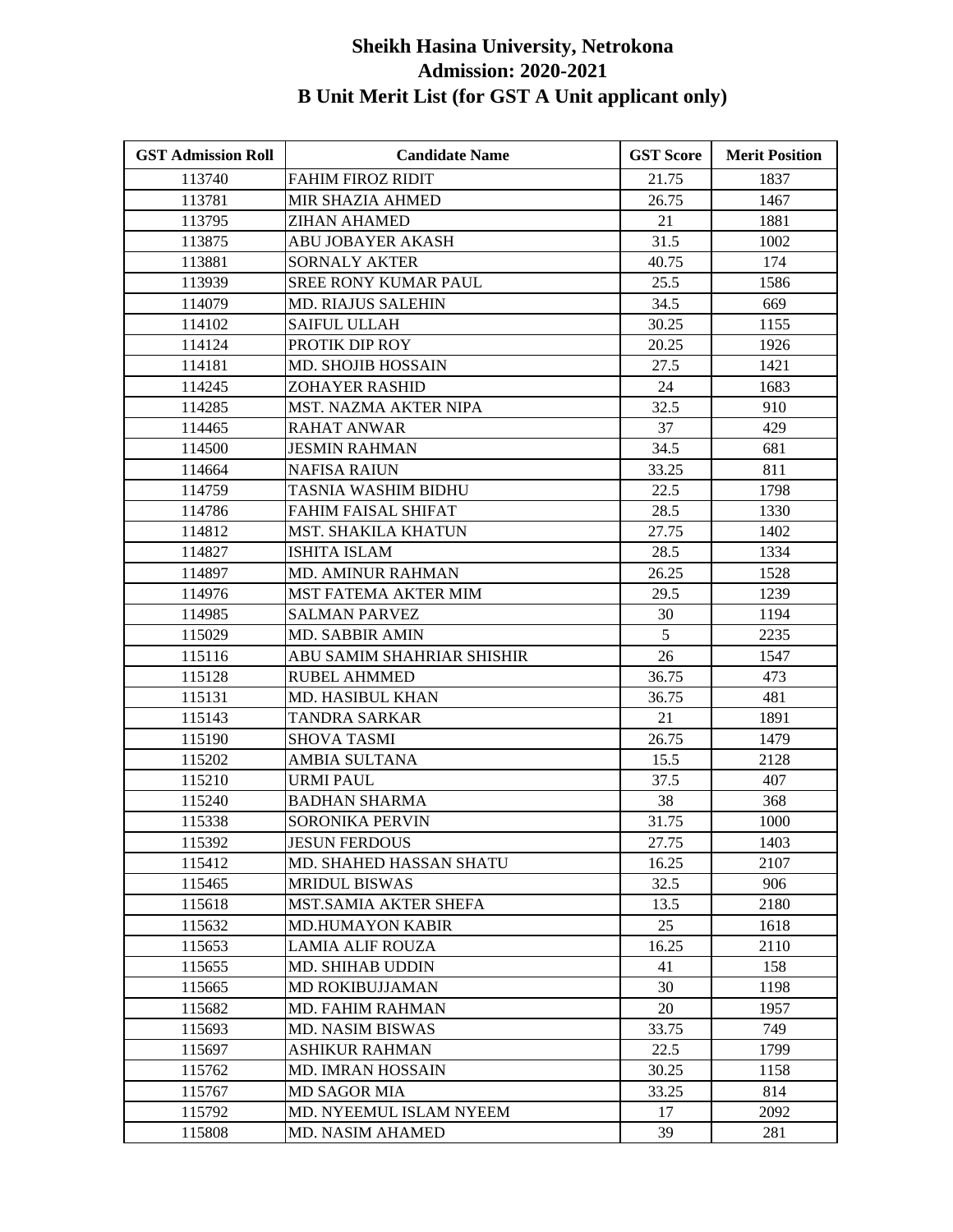| <b>GST Admission Roll</b> | <b>Candidate Name</b>      | <b>GST Score</b> | <b>Merit Position</b> |
|---------------------------|----------------------------|------------------|-----------------------|
| 115812                    | MD. TANJIED AHMED          | 11.25            | 2208                  |
| 115842                    | <b>EMRAN AHAMED EMON</b>   | 30               | 1193                  |
| 115931                    | <b>SABBIR HOSSAIN</b>      | 28.75            | 1303                  |
| 115958                    | SHAHRIAR HOSSAIN SABUJ     | 34.75            | 654                   |
| 115969                    | MD. REJA ALI               | 26.25            | 1530                  |
| 115970                    | <b>RIFAT KHAN</b>          | 6                | 2233                  |
| 115971                    | <b>MASUD PARVES BADHAN</b> | 27.25            | 1441                  |
| 115994                    | PROKASH HALDER             | 23.5             | 1729                  |
| 116045                    | <b>MD. MAHAFUZ RANA</b>    | 36.25            | 514                   |
| 116065                    | MD. RIAZ AHAMMED           | 42               | 129                   |
| 116068                    | SOURAV KARMOKAR            | 30.75            | 1109                  |
| 116093                    | <b>SHOVO KUMAR BISWAS</b>  | 32               | 964                   |
| 116137                    | <b>SHABBIR BIN MOHSIN</b>  | 33.5             | 776                   |
| 116370                    | <b>MD. SOBUJ HOSSAIN</b>   | 33.25            | 800                   |
| 116404                    | MD. MOBINUR RAHMAN         | 36.5             | 498                   |
| 116527                    | <b>MD. SAMIR HOSSAIN</b>   | 31.25            | 1033                  |
| 116574                    | <b>SHARIAR JAMAN</b>       | 12.75            | 2187                  |
| 116683                    | MOST. NUSRAT JAHAN MIM     | 40.25            | 201                   |
| 116697                    | <b>MD. BONI AHMMED</b>     | 17.5             | 2079                  |
| 116715                    | MD. ROKIBUL ISLAM          | 36.5             | 493                   |
| 116733                    | PUJA SAHA                  | 37               | 443                   |
| 116765                    | <b>MD. DELWAR HOSSAIN</b>  | 13.5             | 2177                  |
| 116779                    | <b>RIAZ AHMED</b>          | 18.5             | 2035                  |
| 116844                    | MD. MONIRUL ISLAM          | 34.5             | 666                   |
| 116867                    | MD. LIMON ALI              | 25.5             | 1577                  |
| 116894                    | <b>SHAHRIAR RAHMAN</b>     | 33.25            | 806                   |
| 116954                    | MD. SOHAG HOSSAIN          | 36.5             | 492                   |
| 117144                    | MURARI MOHON PAL           | 19.25            | 1995                  |
| 117147                    | MD. TORIQUL ISLAM SYKAT    | 38.5             | 311                   |
| 117158                    | MD. REZOWAN HOSSAIN        | 34.25            | 693                   |
| 117201                    | MD. MEHEDI HASAN NAIM      | 32.25            | 932                   |
| 117264                    | <b>MD. ALAMIN HOSSAIN</b>  | 10.5             | 2214                  |
| 117299                    | MD. HASIBUL ISLAM          | 37.5             | 399                   |
| 117313                    | MD. ATIQUR RAHAMAN         | 28.75            | 1295                  |
| 117352                    | MD. HASNAEN ALAM           | 29.25            | 1255                  |
| 117389                    | MD. OLIULLAH               | 30               | 1197                  |
| 117391                    | <b>SHAYLA KHATUN</b>       | 25.5             | 1593                  |
| 117396                    | MD. MARSADUL ISLAM         | 44.25            | 44                    |
| 117553                    | MD. SHORIFUL ISLAM         | 38.25            | 343                   |
| 117564                    | MD. REDOY HOSSAIN          | 38.75            | 307                   |
| 117747                    | <b>MIR SOHAN KABIR</b>     | 25               | 1614                  |
| 117782                    | MOST. TAKIA ZAHIN MIM      | 33.25            | 818                   |
| 117806                    | SABBIR AHMED SHANTO        | 25.25            | 1611                  |
| 117875                    | <b>MD.RAYHAN KHAN</b>      | 29               | 1285                  |
| 118033                    | <b>MEHER NIGER</b>         | 33.75            | 752                   |
| 118096                    | MAHBUBA HAQUE MOLY         | 32.5             | 891                   |
| 118118                    | MD. KAWSAR AHMMED          | 26.5             | 1488                  |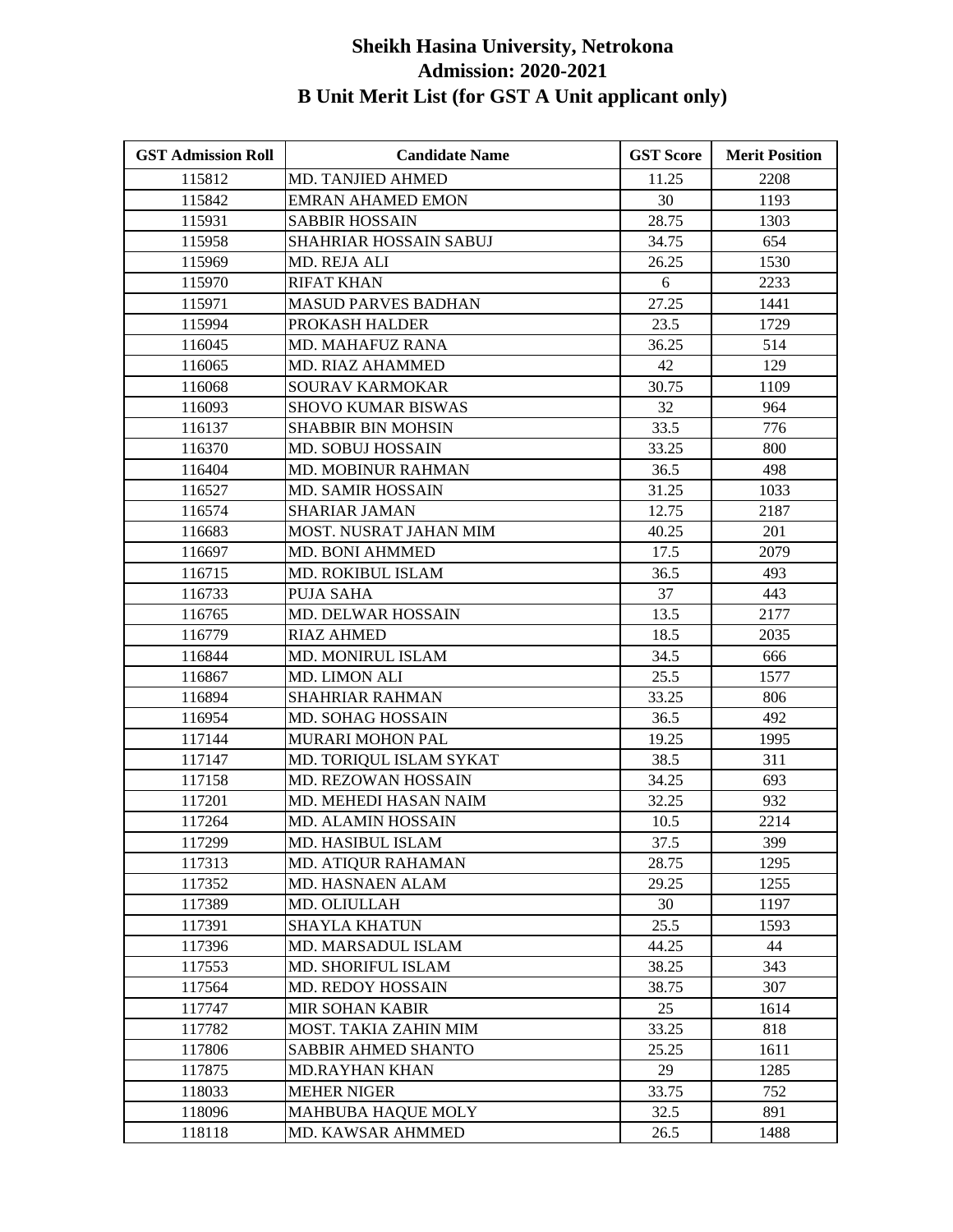| <b>GST Admission Roll</b> | <b>Candidate Name</b>          | <b>GST Score</b> | <b>Merit Position</b> |
|---------------------------|--------------------------------|------------------|-----------------------|
| 118156                    | <b>MD. SHOHANUR RAHMAN</b>     | 29.75            | 1215                  |
| 118234                    | MST. MIFTAHUL JANNAT           | 26.75            | 1484                  |
| 118248                    | MD. JUBAER                     | 43.5             | 71                    |
| 118310                    | MD. HABIBULLAH TAMIM BIN TALAB | 36.75            | 459                   |
| 118332                    | MD. ABDULLAH AL MAMUN          | 28.25            | 1346                  |
| 118356                    | AFSANA MOSTUFA                 | 34.75            | 650                   |
| 118386                    | MOST. SOBNOMI JANNAT           | 32.75            | 859                   |
| 118391                    | <b>KAZI IMTIAZ MASRUR</b>      | 11.75            | 2200                  |
| 118415                    | MOST. SAKILA KHATUN            | 25.75            | 1569                  |
| 118469                    | <b>MD. AMANULLA PARVAS</b>     | 26.25            | 1511                  |
| 118524                    | MD. MOMIN BISWASH              | 31.75            | 986                   |
| 118555                    | <b>MAHARUN NASA</b>            | 24.25            | 1673                  |
| 118559                    | MD. TAREKUL ISLAM              | 22.25            | 1816                  |
| 118595                    | ANIKA TAHAMINA QUEEN           | 17.5             | 2074                  |
| 118598                    | MD. ATIK UZZAMAN               | 19.25            | 1993                  |
| 118865                    | SPARSHA DATTA SITHI            | 50               | $\mathfrak{Z}$        |
| 118870                    | AFRUZA AKTER MADHURY           | 37.75            | 376                   |
| 118886                    | <b>SHAILEE DAS</b>             | 26               | 1534                  |
| 119043                    | <b>SHILPA MODAK</b>            | 28               | 1375                  |
| 119259                    | NILUTTAMA DAS TAMA             | 39.75            | 227                   |
| 119337                    | MST. KAMRUN NAHAR FAIZA        | 30.75            | 1098                  |
| 119405                    | <b>ISRAT JAHAN</b>             | 37               | 438                   |
| 119430                    | MD. FAHIMUL ISLAM FAHIM        | 27               | 1445                  |
| 119656                    | EKRA-NAZ-MIM MUMU              | 28               | 1384                  |
| 119749                    | <b>DEBARATI BASU</b>           | 49               | 5                     |
| 119821                    | <b>BEDATRAYE CHANDA</b>        | 44.25            | 42                    |
| 119960                    | PIYAS DAS                      | 21.25            | 1858                  |
| 119973                    | <b>IFFAT SHAWRIN FABIHA</b>    | 31.5             | 1013                  |
| 120186                    | SHIULY SUTRADHAR SWARNA        | 38.25            | 330                   |
| 120197                    | ESRAT SULTANA KOBITA           | 39.75            | 232                   |
| 120454                    | TANVIR AZAD IBON               | 9.5              | 2220                  |
| 120611                    | FORHADUL ALAM PARVEZ           | 41.5             | 139                   |
| 120642                    | <b>IRFAN AHMAD IBRAHIM</b>     | 22               | 1825                  |
| 120709                    | MD. MEHRAB HOSSAIN BAPPY       | 40               | 210                   |
| 120839                    | MUSARRAT TABBASSUM SIDDIKA     | 26               | 1546                  |
| 120903                    | MD. JAMIL HASAN                | 21.5             | 1852                  |
| 120905                    | MOHAMMED ASHIKUR RAHMAN        | 28               | 1381                  |
| 121094                    | SABBIR KHONDAKAR SHIFAT        | 36.75            | 466                   |
| 121095                    | DHRUBORAJ KANTHA DAS DURJOY    | 36.75            | 477                   |
| 121107                    | SHOKANTA ROY                   | 26.25            | 1503                  |
| 121180                    | <b>MEHEDI HASAN</b>            | 33.5             | 790                   |
| 121275                    | <b>RUMI TALUKDER</b>           | 36.25            | 526                   |
| 121303                    | MD. TAREKUL ISLAM              | 32.5             | 872                   |
| 121346                    | <b>HRITTIK CHATTERJEE</b>      | 19.5             | 1976                  |
| 121411                    | <b>MOST. NADIRA KHATUN</b>     | 37               | 434                   |
| 121478                    | GOLSHAHANARA KHATUN SHAFA      | 12.5             | 2192                  |
| 121717                    | <b>ROBIN BISWAS</b>            | 29.5             | 1242                  |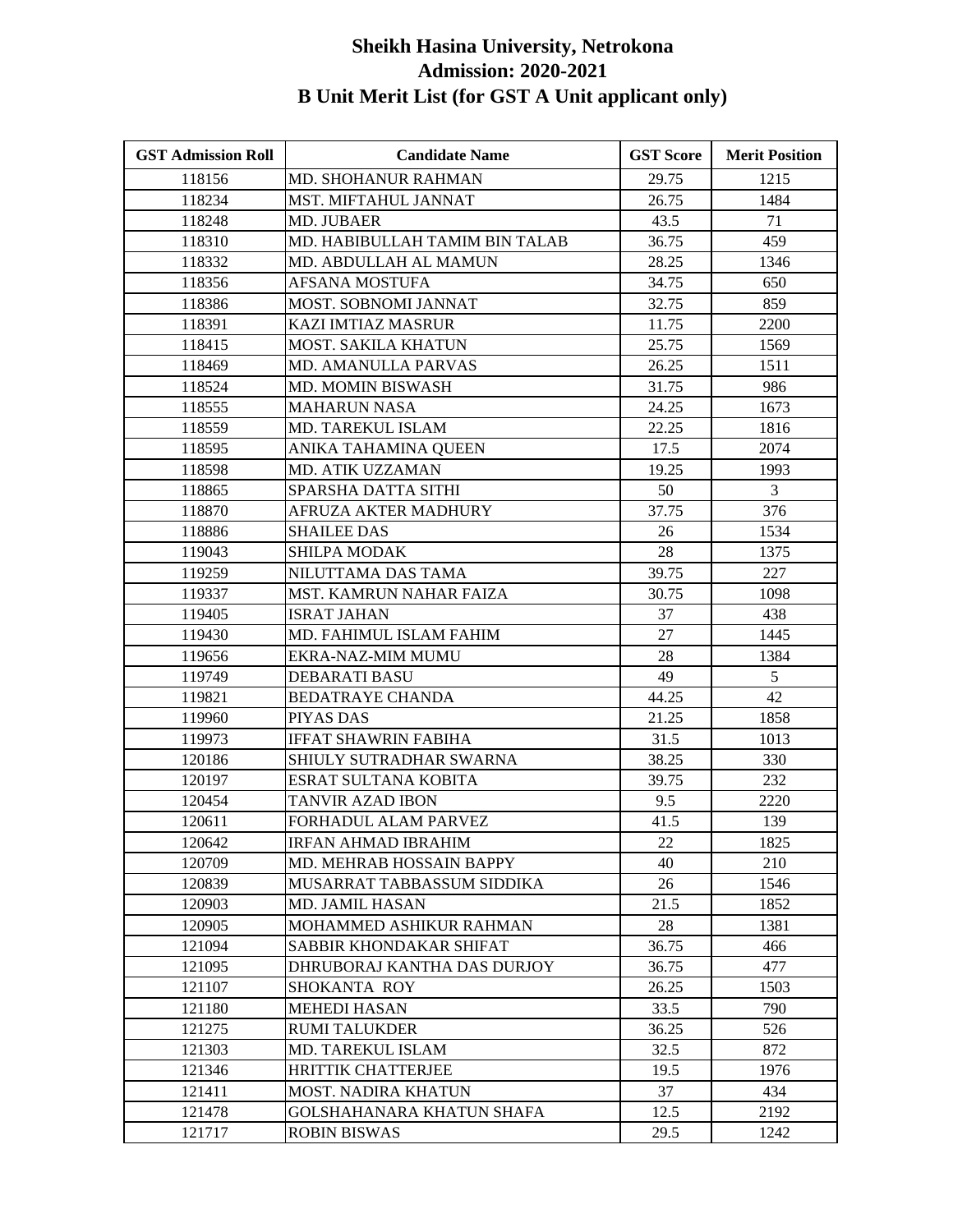| <b>GST Admission Roll</b> | <b>Candidate Name</b>          | <b>GST Score</b> | <b>Merit Position</b> |
|---------------------------|--------------------------------|------------------|-----------------------|
| 121720                    | <b>MOZAHID HOSAIN MAJUMDER</b> | 40.5             | 190                   |
| 121740                    | <b>SUDEB CHANDRA DAS</b>       | 22.25            | 1814                  |
| 121807                    | <b>MAHMUDUL HASAN</b>          | 28.5             | 1315                  |
| 121884                    | <b>DIPTA SARKER</b>            | 30               | 1196                  |
| 121896                    | SUBROTA PAUL                   | 25.5             | 1583                  |
| 121906                    | <b>MD. NAZMUR RAFID</b>        | 49               | 6                     |
| 121911                    | <b>ABDULLAH AL HRIDOY</b>      | 20.25            | 1924                  |
| 122032                    | <b>HUSNA ARA</b>               | 37.75            | 388                   |
| 122050                    | HAZERA AHMMAD MUNIA            | 33.75            | 768                   |
| 122115                    | RAHUL TALUKDER                 | 15.75            | 2124                  |
| 122163                    | MD. UMAER ALAM SARKAR          | 17.75            | 2073                  |
| 122214                    | <b>RAJU SARKER</b>             | 31.5             | 1029                  |
| 122291                    | TRISHA DEVNATH                 | 27               | 1453                  |
| 122430                    | NABANITA ROY KATHA             | 14               | 2165                  |
| 122433                    | <b>SHOVANITA ROY SHETHE</b>    | 17.5             | 2081                  |
| 122739                    | MD. BAYJID MIA                 | 43.5             | 68                    |
| 122881                    | MD. SAFWAN IQBAL SHAHBADI      | 19.25            | 1992                  |
| 122891                    | ABDULLAH AL MAHIN BHUIYAN      | 37.25            | 421                   |
| 122925                    | <b>IMRAN</b>                   | 27.75            | 1400                  |
| 122949                    | S. M. ASHIKULLHA MHAMUD        | 33.25            | 820                   |
| 123007                    | <b>MD.SHAKIB TASNIM</b>        | 39.25            | 264                   |
| 123033                    | SYEDA NURJAHAN KARIM NOHA      | 37               | 436                   |
| 123153                    | <b>MEHEDI HASAN</b>            | 22.25            | 1810                  |
| 123196                    | <b>GOUR SAHA TONMOY</b>        | 34.5             | 676                   |
| 123240                    | <b>SADIA AKTER</b>             | 28               | 1379                  |
| 123315                    | <b>MST. TANIA AKTER</b>        | 24.5             | 1661                  |
| 123370                    | SHAMOYETA MOURIN MOULY         | 40.75            | 163                   |
| 123607                    | <b>HOIMONTY BISWAS</b>         | 35.75            | 561                   |
| 123623                    | ARPITA KUNDU                   | 38               | 356                   |
| 123763                    | FARAH FIRUJ HAQ DIYA           | 23               | 1752                  |
| 123771                    | HUMAIRA FARHIN OYSHE           | 24               | 1685                  |
| 123794                    | SHYAMA DEBNATH                 | 35.25            | 595                   |
| 123833                    | <b>SOMA MONDAL</b>             | 31               | 1063                  |
| 123838                    | NAFISHA ISLAM                  | 21.5             | 1846                  |
| 123856                    | TOUHEDA FERDOUS ANCHOL         | 40               | 215                   |
| 123876                    | <b>ANTARA MONDAL</b>           | 35.5             | 580                   |
| 123891                    | OLIVIA AISHY                   | 38               | 355                   |
| 123922                    | RUMPI GHOSH                    | 30.25            | 1148                  |
| 124087                    | <b>FAIRIN KABIR LAMIA</b>      | 31.25            | 1044                  |
| 124138                    | MAYEESHA HOSSAIN AISHI         | 24.25            | 1664                  |
| 124193                    | ANAMIKA TAZRIAN DUTI           | 20               | 1948                  |
| 124262                    | TANJILA AKTER                  | 26.75            | 1481                  |
| 124312                    | <b>CHAITY KUNDU</b>            | 29.25            | 1249                  |
| 124509                    | ISHRAT JAHAN EVA               | 22.25            | 1813                  |
| 124520                    | SWARNA KHATUN                  | 29.75            | 1210                  |
| 124570                    | <b>SURFA HUQ</b>               | 30.75            | 1101                  |
| 124657                    | <b>RUPA BAKCHI</b>             | 31.25            | 1053                  |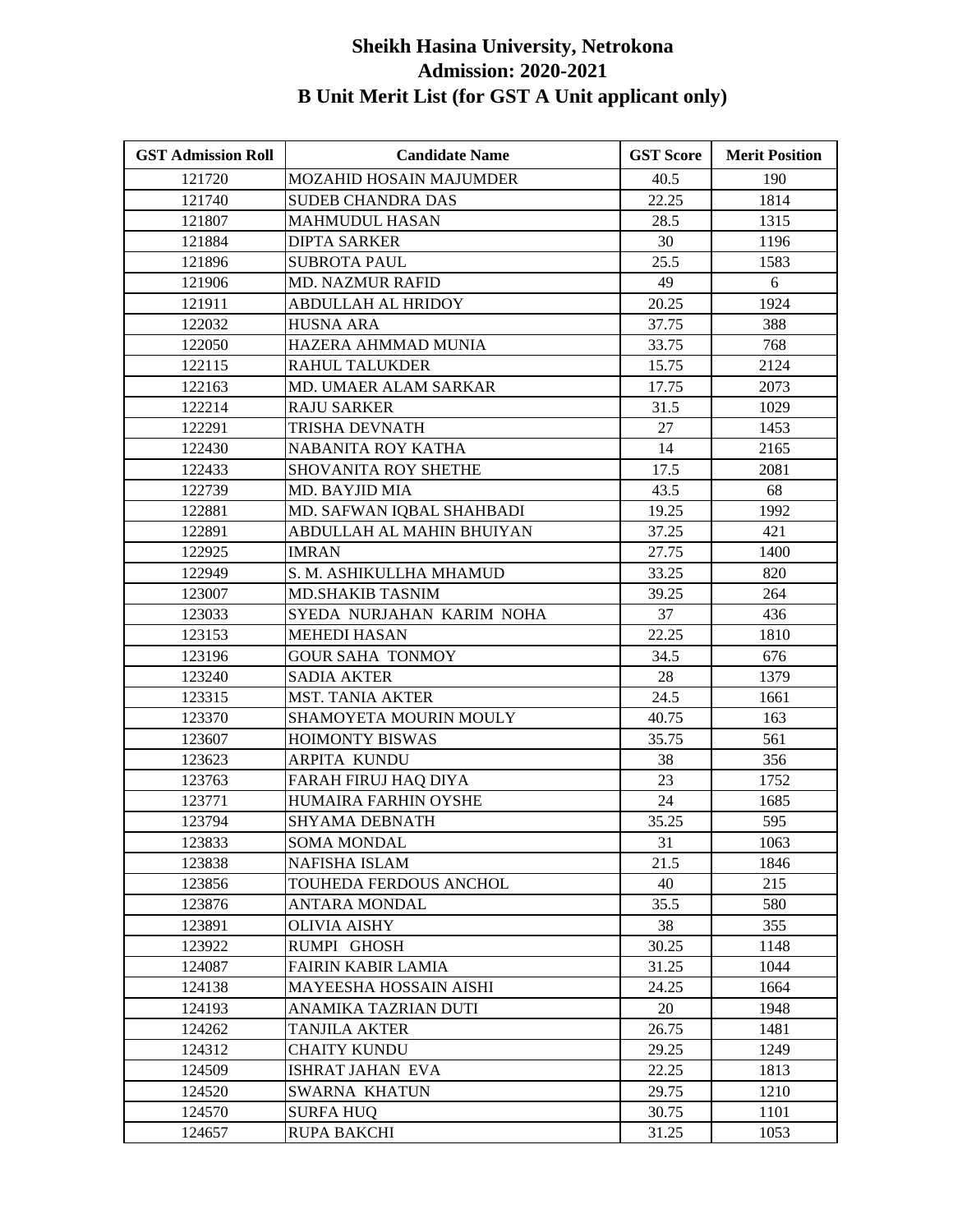| <b>GST Admission Roll</b> | <b>Candidate Name</b>       | <b>GST Score</b> | <b>Merit Position</b> |
|---------------------------|-----------------------------|------------------|-----------------------|
| 124700                    | TAMA RANI PAUL              | 26.25            | 1525                  |
| 124806                    | KOMOLIKA MITRA RITE         | 21               | 1890                  |
| 124855                    | <b>MST. NUSRAT JAHAN</b>    | 26.75            | 1473                  |
| 124910                    | <b>NOWSIN FATIMA ARPITA</b> | 18.25            | 2044                  |
| 124919                    | ATAUR RAHMAN ASHIS          | 35.5             | 577                   |
| 125018                    | RAHUL RAHA                  | 33.5             | 775                   |
| 125021                    | PARARTHY MONDAL             | 23.5             | 1730                  |
| 125182                    | <b>SHARMIN AKTER</b>        | 27               | 1460                  |
| 125229                    | MD. ISTIAK AHMED            | 18               | 2057                  |
| 125280                    | <b>SUDIP ROY</b>            | 26.25            | 1507                  |
| 125340                    | ANUDIP CHAKRABORTTY         | 36.25            | 508                   |
| 125408                    | M.M. AZIZUL ISLAM           | 43.25            | 72                    |
| 125460                    | RIFAT BIN ZAMAN             | 39.75            | 228                   |
| 125469                    | KHADIZA AKTER               | 26.25            | 1522                  |
| 125523                    | <b>NILOY DAS</b>            | 31.25            | 1048                  |
| 125564                    | <b>JOY MISTRY</b>           | 10               | 2217                  |
| 125625                    | S. K. FARHAN ANJUM          | 30.25            | 1149                  |
| 125685                    | <b>JISHNU KUMAR BACHHAR</b> | 23.75            | 1697                  |
| 125710                    | UTSA MANDAL                 | 40               | 206                   |
| 125735                    | SOUHARDYA ROY               | 27.25            | 1435                  |
| 125856                    | OITIJJYO BISWAS HRIDOY      | 31.25            | 1036                  |
| 125890                    | SHEIKH RAFID ABDULLAH       | 23.25            | 1734                  |
| 125934                    | FARZANA AKTER               | 26.5             | 1500                  |
| 125963                    | <b>KHALID BIN MOIN</b>      | 36.25            | 510                   |
| 125994                    | <b>MST. JAKIA KHATUN</b>    | 23.75            | 1710                  |
| 126055                    | <b>KHAIRUL GAZI</b>         | 27.25            | 1436                  |
| 126094                    | <b>ASIFUL HAUQE</b>         | 43.75            | 64                    |
| 126100                    | <b>FAIZI NURANI</b>         | 38.75            | 301                   |
| 126126                    | <b>MD.AUHID AL HAQUE</b>    | 9.75             | 2219                  |
| 126188                    | <b>SK MARZANUL HOQUE</b>    | 35.25            | 594                   |
| 126255                    | SADIA AFRIN ONI             | 35.75            | 558                   |
| 126268                    | <b>ABDUS SABUR</b>          | 35.75            | 560                   |
| 126291                    | <b>SAJIB SHEIKH</b>         | 26.25            | 1509                  |
| 126322                    | ARGHYA JYOTI MONDAL         | 19.75            | 1967                  |
| 126382                    | MD. HASSIBUR RAHMAN MISHU   | 17.75            | 2065                  |
| 126561                    | HAWYON KUMAR SAHA           | 17.25            | 2084                  |
| 126603                    | MD. REDWANUL KARIM          | 18.25            | 2052                  |
| 126702                    | <b>ASADUR RAHMAN</b>        | 23.25            | 1738                  |
| 126744                    | <b>SADIA AKTER</b>          | 36.25            | 516                   |
| 126787                    | ADITI SARKAR AKA            | 38.5             | 313                   |
| 126823                    | <b>ARIFA NOWSIN PROVA</b>   | 31.75            | 983                   |
| 126878                    | <b>SHREYWASI GOLDER</b>     | 25.75            | 1563                  |
| 126879                    | <b>SOUROV BISWAS</b>        | 23.5             | 1727                  |
| 127013                    | <b>RUPOK BISWAS</b>         | 21.5             | 1853                  |
| 127019                    | <b>BIPLOB GHOSH</b>         | 31               | 1069                  |
| 127203                    | SUPRIYO ROY CHOWDHURY       | 21.25            | 1874                  |
| 127226                    | <b>ATIB MISTRY</b>          | 18.5             | 2034                  |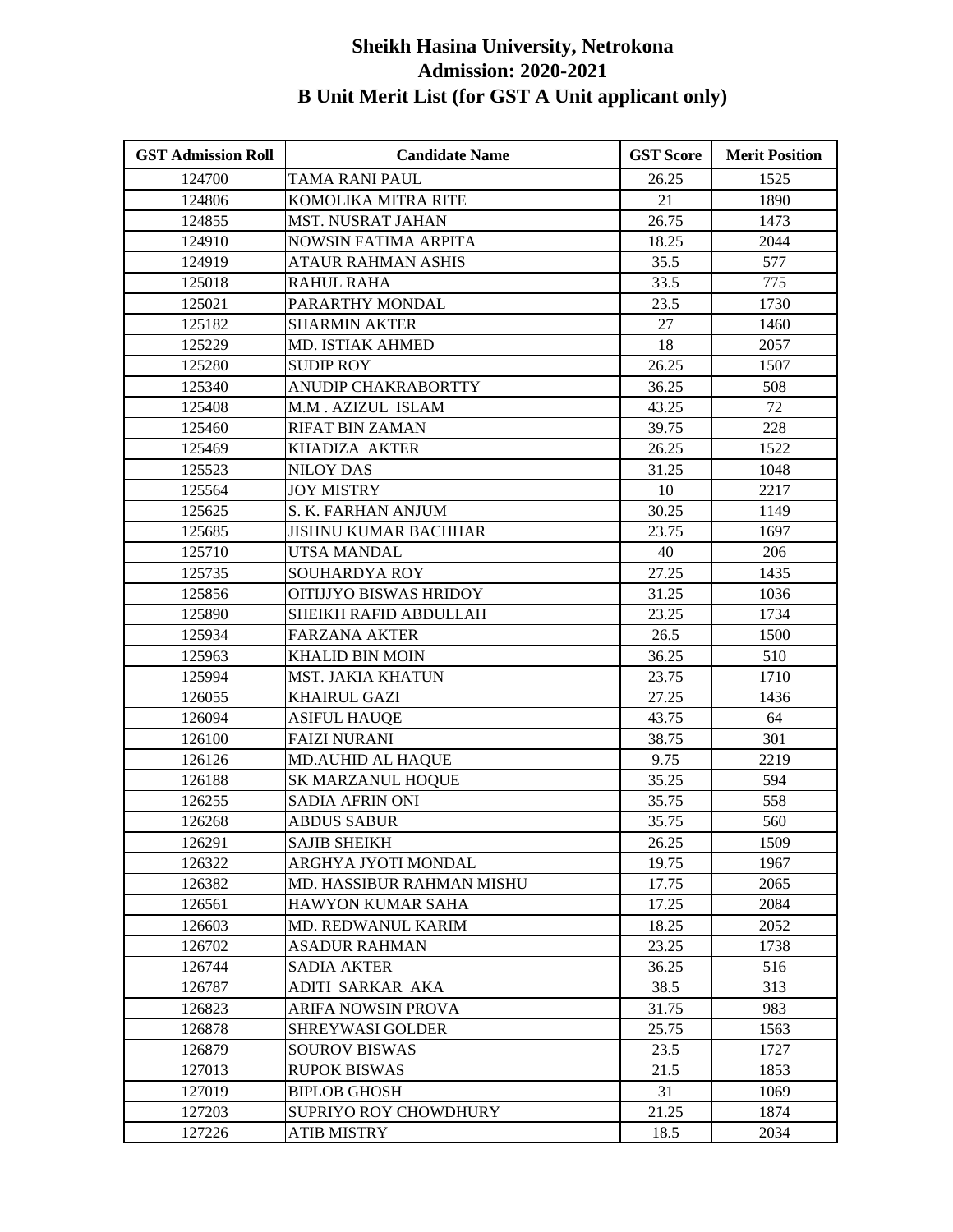| <b>GST Admission Roll</b> | <b>Candidate Name</b>             | <b>GST Score</b> | <b>Merit Position</b> |
|---------------------------|-----------------------------------|------------------|-----------------------|
| 127315                    | <b>AFRIN MARIA</b>                | 20.75            | 1899                  |
| 127369                    | SHANTANU MONDAL                   | 22               | 1824                  |
| 127394                    | <b>MD. IFTIKHAR RAHMAN GOLDER</b> | 23.5             | 1715                  |
| 127511                    | RIYAD HOSSAIN                     | 25.25            | 1607                  |
| 127543                    | PIYAS MONDAL                      | 18.25            | 2053                  |
| 127565                    | <b>NOWSHIN TABASSUM</b>           | 20.25            | 1943                  |
| 127629                    | <b>LABIB WOSI KHAN</b>            | 28.5             | 1332                  |
| 127674                    | MD SULYMAN MOLLA RAJU             | 34               | 731                   |
| 127703                    | MD. RAKIBUL ISLAM                 | 35.25            | 597                   |
| 127740                    | ASHISH SHIL                       | 35               | 628                   |
| 127766                    | MD JAHIDUL ISLAM                  | 23.75            | 1693                  |
| 127832                    | <b>SHADAT HOSSAIN</b>             | 32.5             | 892                   |
| 127835                    | <b>MD TALHA RASHID</b>            | 34               | 725                   |
| 127858                    | <b>SHAMIM HOSSEN</b>              | 40               | 218                   |
| 127875                    | MD. SHAHIDUL ISLAM                | 21.25            | 1875                  |
| 127879                    | MD. JAHANGIR HOSSAIN              | 33.75            | 764                   |
| 127882                    | <b>MD. EMRAN HOSSAIN</b>          | 45.5             | 27                    |
| 127886                    | SONJIT ADHIKARI                   | 32               | 974                   |
| 127963                    | MD. JAKIB SHEIKH                  | 41.5             | 146                   |
| 127966                    | MD. JUBAER SHAKE                  | 24.75            | 1632                  |
| 127972                    | TAHSINA TASNIM SHUCHI             | 36.75            | 457                   |
| 128011                    | ROMIX BAROI RUDRA                 | 38.5             | 314                   |
| 128052                    | MD. SHAHIN ALAM SHAHIN            | 37               | 448                   |
| 128083                    | <b>TASNIMUL HASAN</b>             | 32.75            | 851                   |
| 128090                    | SINTHIA ANAM MEEM                 | 32.75            | 855                   |
| 128111                    | <b>SUAIB AL HASAN</b>             | 32.75            | 858                   |
| 128130                    | MD. MAHBUB ALAM                   | 34               | 728                   |
| 128212                    | <b>NOSHIN TASNIM</b>              | 18.25            | 2050                  |
| 128260                    | <b>NAYEEM AHMMED</b>              | 21               | 1887                  |
| 128288                    | <b>GAZI MONTASHIR RAHMAN</b>      | 23.25            | 1735                  |
| 128362                    | <b>ISTIAQ AHMED</b>               | 32.75            | 862                   |
| 128447                    | MD. REDOAN HOSSAIN SHAKIB         | 36.25            | 518                   |
| 128456                    | MD. MUSHFIQUR RAHMAM              | 23.5             | 1718                  |
| 128555                    | <b>TOPU PRAMANIK</b>              | 16               | 2115                  |
| 128686                    | KHANDAKAR NAFIS FERDOUS SHARAR    | 11.75            | 2203                  |
| 128713                    | <b>UMME HANI</b>                  | 20.25            | 1933                  |
| 128730                    | <b>NUSAEB AHMED FARHAN</b>        | 15.75            | 2121                  |
| 128818                    | <b>MD. MESBAH UDDIN</b>           | 20.25            | 1925                  |
| 128835                    | <b>JANNATUL RAHMAN EVA</b>        | 9.5              | 2221                  |
| 128906                    | JANNATUR RAIHAN                   | 42               | 124                   |
| 128977                    | <b>SUMAIYA KHANOM</b>             | 28.5             | 1338                  |
| 129407                    | NOBO KUMAR GHOSH                  | 33.75            | 757                   |
| 129437                    | MD. RAFI ISLAM                    | 32.25            | 919                   |
| 129539                    | RHIDOM MAHMUD                     | 34.25            | 696                   |
| 129772                    | SADIKA                            | 39.75            | 239                   |
| 129846                    | TAJKIA ISLAM TISHA                | 23.25            | 1740                  |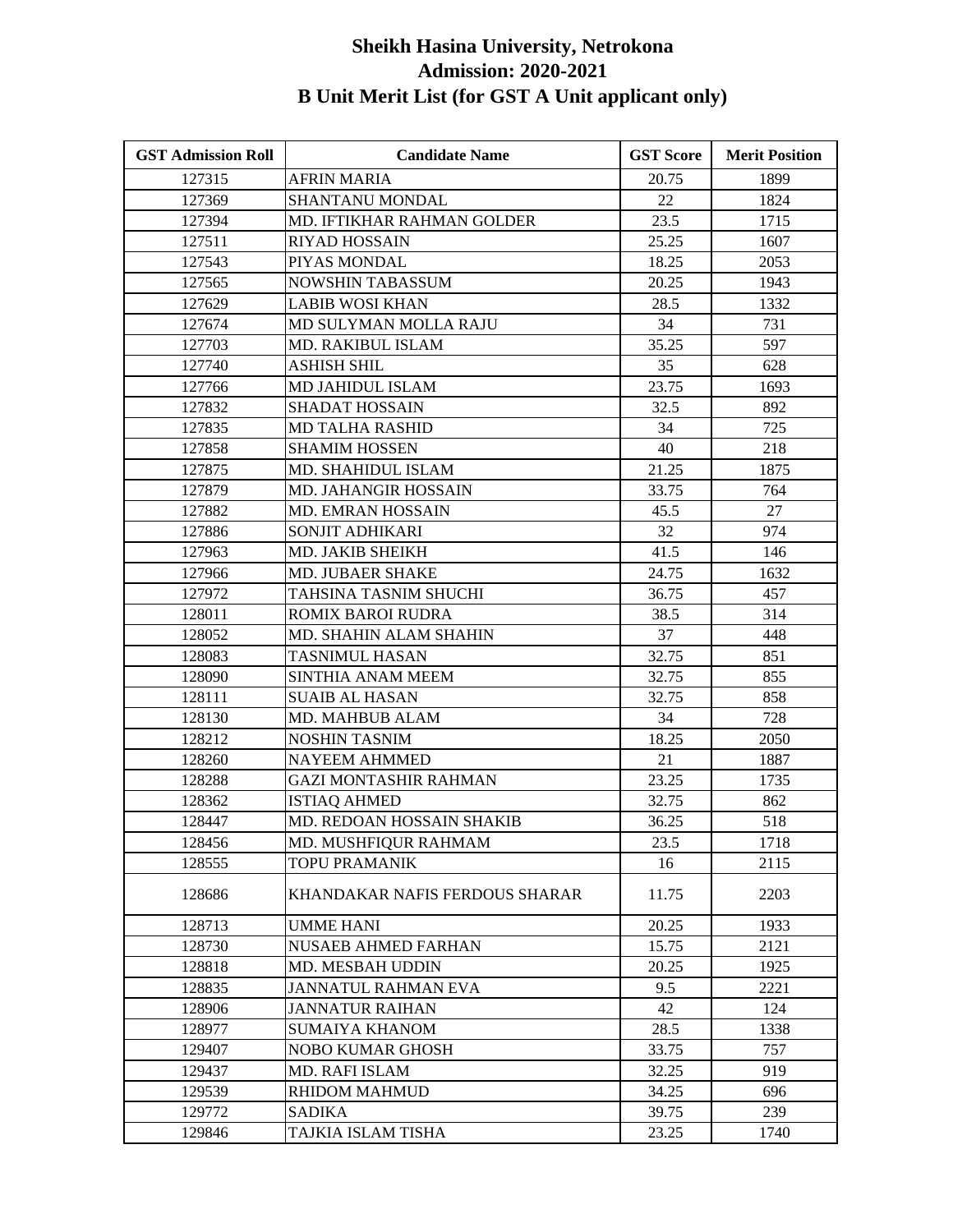| <b>GST Admission Roll</b> | <b>Candidate Name</b>        | <b>GST Score</b> | <b>Merit Position</b> |
|---------------------------|------------------------------|------------------|-----------------------|
| 129891                    | MD. TOWHID HASAN             | 28               | 1385                  |
| 129982                    | <b>NASIF SARIA</b>           | 22.5             | 1802                  |
| 130061                    | <b>MD.MEHEDI HASAN</b>       | 40.25            | 204                   |
| 130205                    | MD. RAKIBUL HASAN            | 37.5             | 391                   |
| 130308                    | ANURUDDHA SHARKER JOY        | 41.75            | 132                   |
| 130379                    | <b>TAIFUR RAHMAN</b>         | 28.75            | 1305                  |
| 130429                    | MD. SANAULLA AL HOSSAIN      | 36.75            | 463                   |
| 130612                    | NISHAT ANJUM SARA            | 28               | 1372                  |
| 130639                    | <b>SAMIA ZAMAN</b>           | 27.75            | 1392                  |
| 130746                    | ATIA TANZIM TONNE            | 38               | 349                   |
| 130867                    | <b>ISRAT JAHAN KONA</b>      | 30               | 1173                  |
| 130946                    | UMMUL MOMENIN MIM            | 37.75            | 371                   |
| 130949                    | TAMANNA ISLAM TUBA           | 24               | 1680                  |
| 130981                    | <b>MUSHIRA BINTE AMIN</b>    | 38               | 353                   |
| 131123                    | MITHILA FARZANA              | 35.75            | 564                   |
| 131231                    | <b>DILRUBA MAHIM DISHA</b>   | 33.75            | 746                   |
| 131475                    | SOHANA ARIFIN AYSHI          | 40.25            | 195                   |
| 131585                    | SADIA HOQUE AKHI             | 36               | 531                   |
| 131593                    | HUMAYRA AFRIN MIM            | 34.5             | 664                   |
| 131625                    | MITHILA RAHAMAN              | 32.25            | 936                   |
| 131757                    | <b>HALIMA AKTER</b>          | 31.25            | 1042                  |
| 131813                    | <b>MD. SANAULLAH EFTI</b>    | 12.75            | 2185                  |
| 131833                    | MD. FAHAD KHAN               | 33.5             | 771                   |
| 132022                    | ASHIR INTISHAR AUSHI         | 35               | 608                   |
| 132193                    | MST. NADIA ZAMAN TONNY       | 35               | 627                   |
| 132427                    | SYED MUHAIMINUL HAQUE        | 22               | 1820                  |
| 132444                    | ASHRAFUL ISLAM SWADHIN       | 41               | 156                   |
| 132485                    | SHERMIN SULTANA SETU         | 43               | 79                    |
| 132667                    | MD. AZAD KHAN                | 29.5             | 1232                  |
| 132838                    | <b>SANZIDA RAHMAN</b>        | 31.25            | 1040                  |
| 133088                    | MD. MAHMUDUL HASAN EMON      | 11.75            | 2199                  |
| 133202                    | FARHANA HASAN SRABONI        | 27.5             | 1420                  |
| 133222                    | MD. IBRAHIM KHAN             | 30.5             | 1127                  |
| 133255                    | <b>MOST. MARIA AFROSE</b>    | 25.5             | 1585                  |
| 133315                    | <b>SIRAJUM MONIRA SIDNEY</b> | 33.75            | 744                   |
| 133320                    | SOMAIYA RAHMAN MEEM          | 26.75            | 1474                  |
| 133322                    | MD. HAZRAT ALI               | 39.25            | 261                   |
| 133403                    | ANWER KOBIR UCCHASH          | 32.25            | 925                   |
| 133521                    | MST. SHAKILA FAHIN TITHI     | 31.75            | 978                   |
| 133605                    | MST. FARJANA YESMIN NISHA    | 28.5             | 1317                  |
| 133730                    | MST. KAMRUN NAHAR BORSHA     | 38               | 350                   |
| 133736                    | <b>MONIRA AKTAR MONI</b>     | 43.5             | 70                    |
| 133890                    | FARHANA ISLAM MOMO           | 42               | 121                   |
| 133927                    | SHEIKH FATIMA NOOR TUSHI     | 31               | 1061                  |
| 133960                    | <b>ISMAT ARA MIM</b>         | 37               | 435                   |
| 133979                    | TAMANNA YESMIN SATHI         | 43.75            | 56                    |
| 134076                    | <b>MOST. AFIA NISHAT</b>     | 36               | 529                   |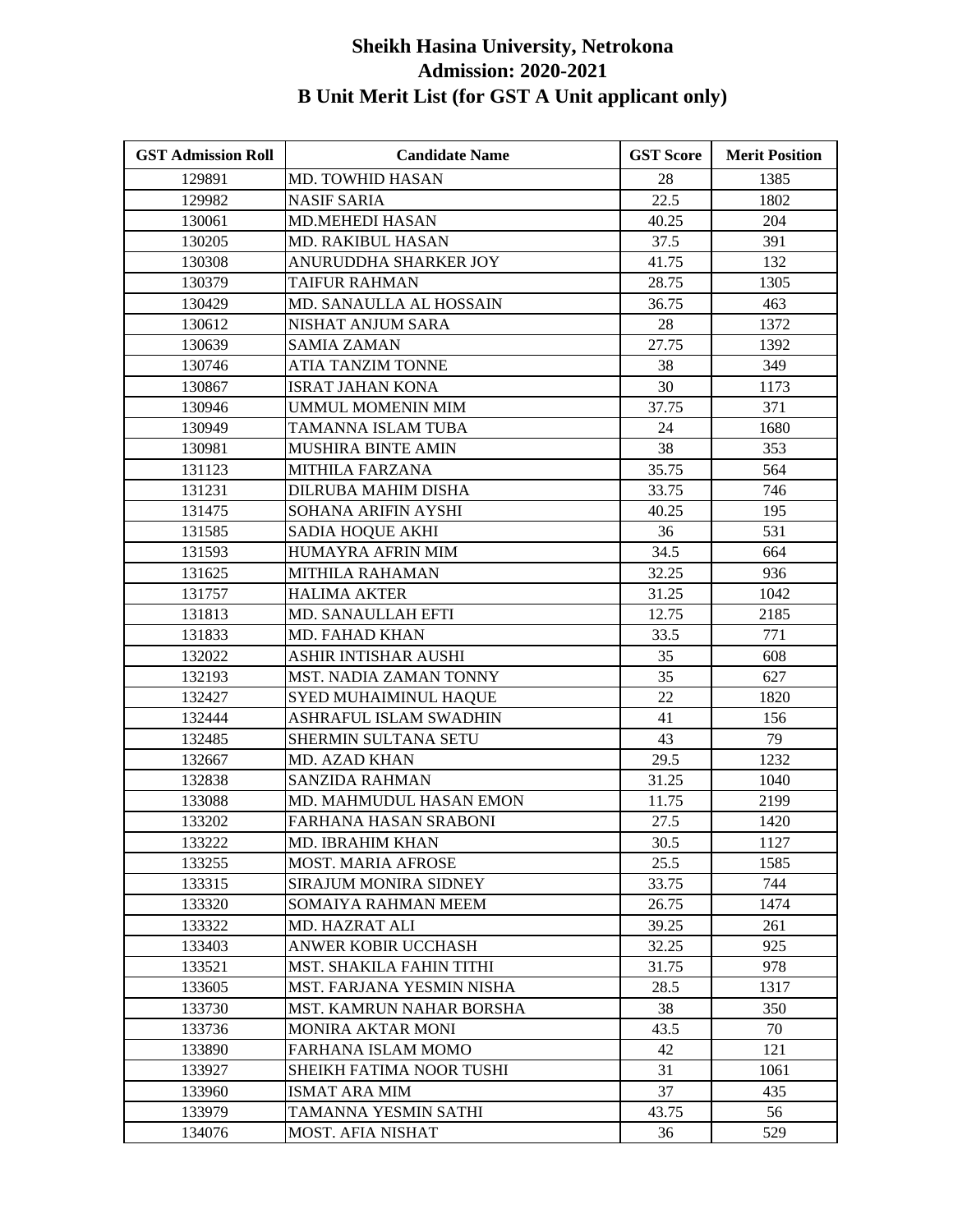| <b>GST Admission Roll</b> | <b>Candidate Name</b>            | <b>GST Score</b> | <b>Merit Position</b> |
|---------------------------|----------------------------------|------------------|-----------------------|
| 134078                    | <b>KONOK LATA DAS</b>            | 39.75            | 229                   |
| 134284                    | SALMIRA ISLAM SHANTA             | 20               | 1944                  |
| 134316                    | <b>JANNATUL FERDOUS HETAISHY</b> | 29               | 1276                  |
| 134343                    | SAMEYA ISLAM LABONNO             | 21.25            | 1863                  |
| 134377                    | RUHINA AFRIN RIMA                | 39.75            | 230                   |
| 134437                    | <b>KANIZ FATEMA</b>              | 39               | 275                   |
| 134483                    | MS. MASRURA AKTER MARIA          | 18.25            | 2045                  |
| 134581                    | <b>SHARMIN AKTUR SOUME</b>       | 26.25            | 1519                  |
| 134597                    | MST. ANAMIKA SARKAR KHUSI        | 34.5             | 677                   |
| 134769                    | <b>MST. KEYA AKTER</b>           | 14.75            | 2150                  |
| 134814                    | NISAT TASNIM FARJANA             | 22.25            | 1809                  |
| 134820                    | ANAMIKA SANZIDA SHION            | 29.25            | 1253                  |
| 134831                    | RAHANUMA MUSTAKIM NISHAT         | 21.5             | 1847                  |
| 134854                    | <b>MST. SHEFAT ANJUM</b>         | 29.5             | 1225                  |
| 134983                    | <b>MAMUNA AKTER</b>              | 30.75            | 1107                  |
| 135059                    | <b>MOHONA KHATUN</b>             | 32.25            | 940                   |
| 135087                    | MST. ISRAT JAHAN RIFAT           | 23.75            | 1701                  |
| 135151                    | <b>TUSTY RANI SEN</b>            | 44               | 52                    |
| 135205                    | TAHSINA HAZMIN TANHA             | 17.75            | 2063                  |
| 135234                    | <b>JARIN TASNIM LIZA</b>         | 26               | 1537                  |
| 135294                    | <b>FARJANA KHATUN</b>            | 27.75            | 1395                  |
| 135380                    | <b>SUMAIYA ISLAM</b>             | 44.25            | 45                    |
| 135404                    | MOST. SULTANA RAHMAN EMA         | 25.75            | 1559                  |
| 135463                    | <b>MD. AMAN CHOWDHURY</b>        | 35.75            | 555                   |
| 135496                    | MD. HUMAYUN KABIR                | 29.5             | 1222                  |
| 135523                    | MD. SHAHRIAR ISLAM               | 30.75            | 1090                  |
| 135525                    | MST. TASMIA RAHMAN               | 6.75             | 2231                  |
| 135600                    | AJOY DEV SHARMA                  | 20.5             | 1907                  |
| 135782                    | <b>BURUZA AKTER</b>              | 22               | 1827                  |
| 135907                    | KANIJ FATEMA DISHA               | 28.5             | 1324                  |
| 135981                    | RAKIBUL HASAN BOKUL              | 42               | 122                   |
| 136017                    | MST. KHADIJATUN KOBRA KABBO      | 14.75            | 2152                  |
| 136125                    | SOUDA PARVEEN SHEENTIYA          | 22.75            | 1769                  |
| 136200                    | MD. SADMAN SHAKIB BAPPY          | 37               | 431                   |
| 136298                    | PAPIA CHOWHAN                    | 24.25            | 1666                  |
| 136314                    | MD. HASANUJJAMAN                 | 28.75            | 1291                  |
| 136372                    | NAIMA AKMAM TINU                 | 40.5             | 181                   |
| 136385                    | HRIDAY CHANDRA SHILL             | 31               | 1075                  |
| 136391                    | TOWHIDUZZAMAN PLABON             | 15.25            | 2132                  |
| 136417                    | <b>MST. MONIRA AKTER</b>         | 34               | 721                   |
| 136441                    | <b>SAJIB ROY</b>                 | 28.75            | 1289                  |
| 136442                    | <b>MD. SAROWAR ZAHAN</b>         | 32               | 970                   |
| 136488                    | <b>TARANI KANTA ROY</b>          | 30.25            | 1146                  |
| 136501                    | MOTASADDIK AHAMMAD HRID          | 31.5             | 1003                  |
| 136544                    | <b>MST. ISRAT JAHAN</b>          | 30.25            | 1154                  |
| 136556                    | <b>MST. RIFAH TASNIA</b>         | 38.75            | 298                   |
| 136563                    | MD. SHIHAB SHARAR NIHAL          | 23.75            | 1694                  |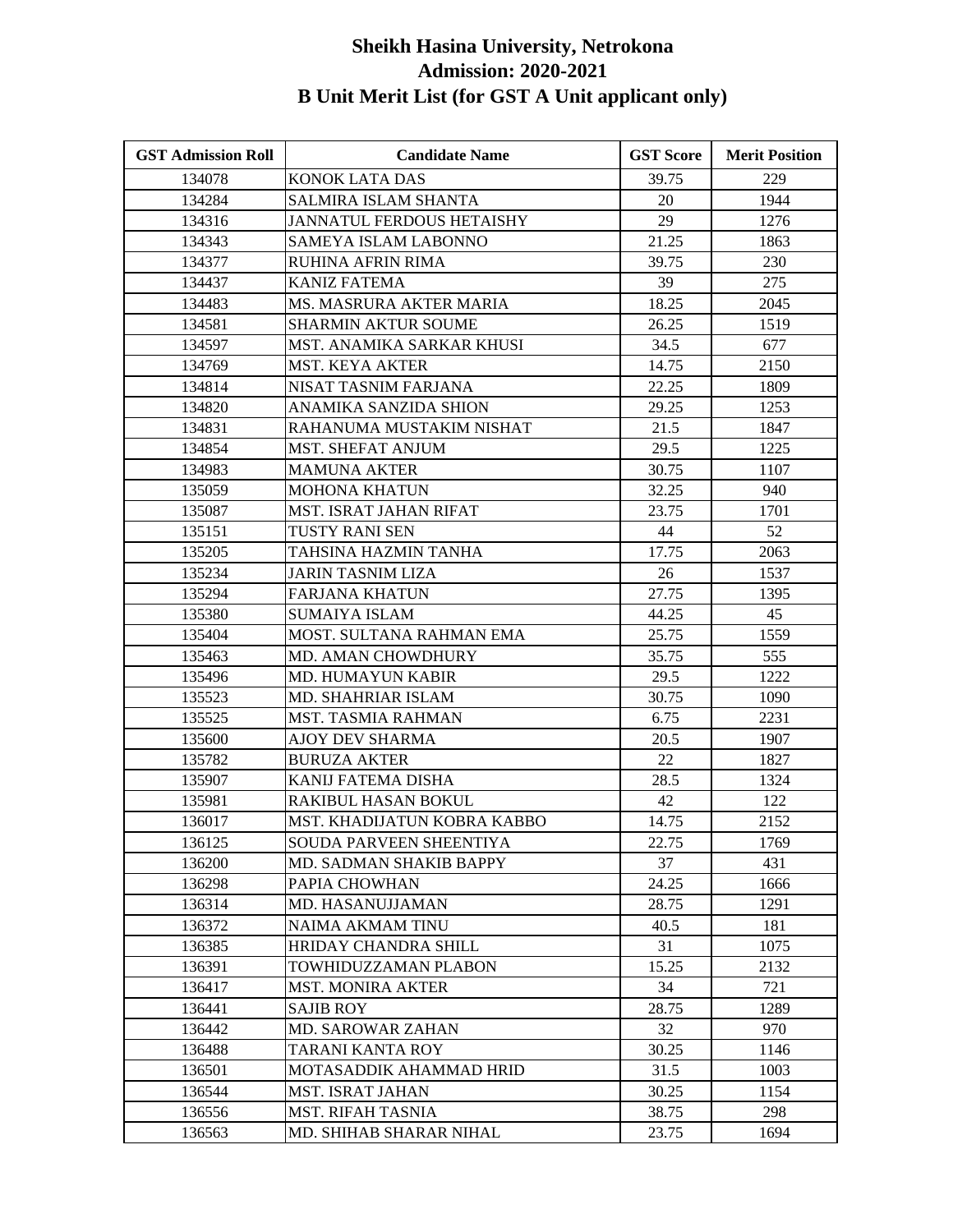| <b>GST Admission Roll</b> | <b>Candidate Name</b>         | <b>GST Score</b> | <b>Merit Position</b> |
|---------------------------|-------------------------------|------------------|-----------------------|
| 136604                    | <b>MD. NAYON MIA</b>          | 42               | 126                   |
| 136629                    | MD. RUHUL AMIN                | 32               | 958                   |
| 136652                    | <b>FAHIM MUHAIMIN</b>         | 28               | 1370                  |
| 136659                    | <b>JOYA MONDAL</b>            | 13.75            | 2173                  |
| 136706                    | MD. SHAHARIER KABIR           | 25.25            | 1597                  |
| 136720                    | MD. TANVIR HOSSEN SOBUJ       | 39.25            | 262                   |
| 136724                    | MRINAL KANTI ROY              | 26.5             | 1489                  |
| 136760                    | SOURAV CHANDRA SARKER         | 37               | 439                   |
| 136784                    | MD. AMZAD HOSSAIN NOTUN       | 43.75            | 57                    |
| 136818                    | <b>RANIK CHANDRO</b>          | 20.75            | 1897                  |
| 136825                    | MD. MAHEDI HASSAN REAL        | 32.5             | 899                   |
| 136830                    | <b>MD. SHARAFAT HOSSAIN</b>   | 17.75            | 2069                  |
| 136871                    | <b>MD. ARAFAT HOSSAIN</b>     | 29.75            | 1216                  |
| 136891                    | MD. SHAHADAT HOSSAIN SHAON    | 36.5             | 500                   |
| 136959                    | MD. MOSTAFIZAR RAHMAN         | 29.75            | 1211                  |
| 136990                    | <b>SADIA AFRIN</b>            | 27.5             | 1415                  |
| 137106                    | <b>MD. RUBEL RANA</b>         | 37               | 437                   |
| 137118                    | MD. ADIATUZZAMAN              | 20               | 1954                  |
| 137158                    | MD. ARAFAT HOSSAIN SHAH PAPPU | 23.25            | 1746                  |
| 137175                    | <b>DHIMAN KUMAR ROY</b>       | 36.5             | 494                   |
| 137198                    | <b>SAKIB-UL ISLAM</b>         | 33.5             | 787                   |
| 137323                    | <b>MST. ISRAT ARA</b>         | 45.25            | 33                    |
| 137378                    | <b>MD. SAKIB HOSSAIN</b>      | 18.5             | 2027                  |
| 137417                    | MD. MONTASIR MOLLA            | 33               | 830                   |
| 137436                    | KALLYAN KUMAR SHINGHA         | 31.25            | 1049                  |
| 137555                    | MD. SHAHED SHAMIM RONY        | 19.75            | 1960                  |
| 137556                    | MD. TAHOMID JAHAN             | 39.5             | 251                   |
| 137563                    | MONOJIT LAL ROY               | 27               | 1451                  |
| 137567                    | <b>MST. SAKRINA TASNIN</b>    | 35.75            | 570                   |
| 137656                    | <b>MST. LIMA AKTER</b>        | 30               | 1182                  |
| 137658                    | MD. ABUBAKKAR SIDDIQUE        | 44.5             | 40                    |
| 137760                    | MD. SIDDIKUR RAHMAN           | 32.75            | 861                   |
| 137783                    | MD. MIRAJUL ISLAM JAMES       | 9                | 2224                  |
| 137832                    | <b>AFRINA AKTER ALIF</b>      | 38.25            | 342                   |
| 137839                    | MD. MOHTASIM MEHEDI MIM       | 23               | 1753                  |
| 137898                    | MST. SAHIDA PARVIN SONIA      | 43               | 81                    |
| 137924                    | ALAL BABU                     | 32               | 968                   |
| 138025                    | <b>SHRABONI ROY</b>           | 36.75            | 476                   |
| 138112                    | <b>SAWON AKKA</b>             | 18               | 2059                  |
| 138135                    | MD. TUHID ALLAHI MOONNA       | 32.25            | 945                   |
| 138246                    | HIMANGKOR ROY HIMU            | 20.5             | 1918                  |
| 138284                    | GITI RANI ROY                 | 26               | 1552                  |
| 138307                    | <b>MONIRA AKTER</b>           | 23.25            | 1748                  |
| 138427                    | SYEDA MOHOSINA AKTER          | 24.75            | 1639                  |
| 138434                    | MST. SHAHANAJ AKTER SHIRIN    | 27               | 1462                  |
| 138469                    | <b>SHARMIN AKTHER</b>         | 28.75            | 1313                  |
| 138475                    | KHATUNA ZANNAT                | 32.25            | 937                   |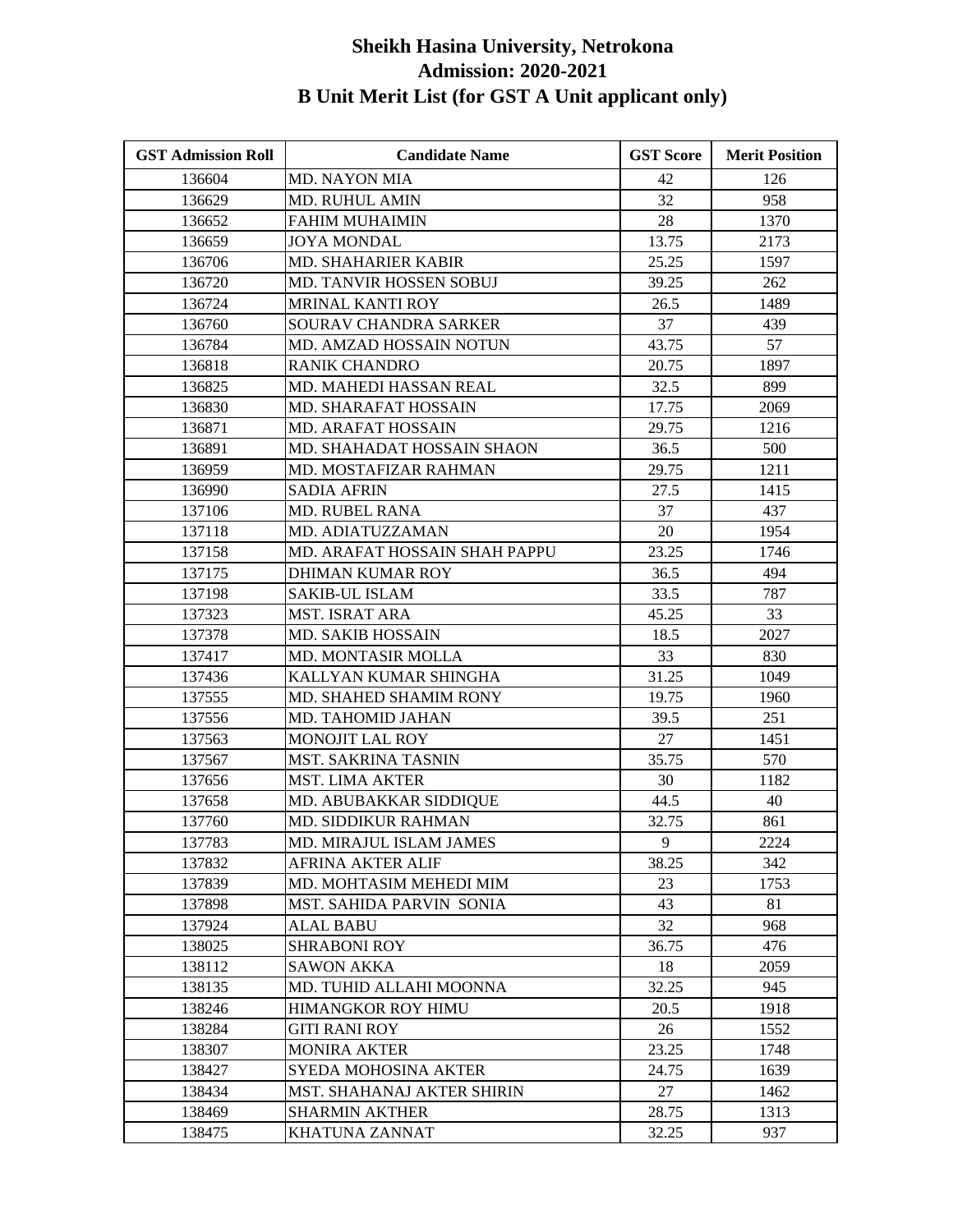| <b>GST Admission Roll</b> | <b>Candidate Name</b>       | <b>GST Score</b> | <b>Merit Position</b> |
|---------------------------|-----------------------------|------------------|-----------------------|
| 138527                    | <b>MD. PARVAJ RANA LEON</b> | 19.75            | 1970                  |
| 138534                    | MD. KAMAL HOSSAIN           | 20.5             | 1916                  |
| 138607                    | <b>MD. FAHIM ASHAB</b>      | 25.75            | 1561                  |
| 138616                    | AFIA MALEHA KHAN MAHI       | 19.25            | 1996                  |
| 138642                    | MD. IQBAL HASAN MAHMUD      | 41.25            | 150                   |
| 138751                    | <b>MD. AL - MAMUN</b>       | 31.5             | 1019                  |
| 138779                    | RAFI AMAN SHOUMIK           | 26.5             | 1499                  |
| 138788                    | <b>SHUVASISH ROY</b>        | 39.5             | 255                   |
| 138864                    | SIRATUL MD. ARRAFI BIPU     | 34               | 735                   |
| 138896                    | MD. OUSMAN GONY RASHAD      | 30.5             | 1124                  |
| 138950                    | MD. NURZAMAN                | 31.75            | 999                   |
| 139017                    | <b>FUAD HASAN</b>           | 29               | 1275                  |
| 139149                    | MD. SHAKHAWAT HUSSAIN       | 26               | 1551                  |
| 139154                    | MD. TANZIM HOSSAIN SIFAT    | 29.5             | 1230                  |
| 139163                    | <b>SIAM BILLAH</b>          | 31               | 1088                  |
| 139191                    | MD. AL AMIN                 | 38.5             | 322                   |
| 139196                    | <b>MD. FORHAD HOSAIN</b>    | 22.75            | 1781                  |
| 139212                    | MD. GOLAM RABBANY           | 40               | 223                   |
| 139216                    | <b>MD. ASIFUR RAHMAN</b>    | 37.5             | 406                   |
| 139224                    | <b>MD. RAJIUR RAHMAN</b>    | 31.5             | 1027                  |
| 139229                    | <b>MD. JOWEL RANA</b>       | 30.5             | 1137                  |
| 139241                    | ZAKIA SULTANA RITU          | 38.25            | 345                   |
| 139268                    | MD. SANMUN ALI              | 24               | 1690                  |
| 139276                    | MD. SAYEM SULTAN            | 39.5             | 252                   |
| 139280                    | MD. ABDULLAH ALL KAWSAR     | 23.5             | 1725                  |
| 139284                    | <b>SUBROTO ROY</b>          | 35.25            | 602                   |
| 139455                    | LIMON ROY CHANCHAL          | 40               | 208                   |
| 139461                    | MAHIYAT SAIFI RUPONTI       | 35               | 609                   |
| 139498                    | <b>MST. ASRIFA NISHE</b>    | 18.5             | 2036                  |
| 139507                    | MST. SHABNAM AKTER SHAMPA   | 42.5             | 96                    |
| 139662                    | MD. MEHEDI HASAN NAHID      | 32.75            | 867                   |
| 139756                    | MOST. MIMINUR MIM           | 18.5             | 2028                  |
| 139762                    | SUMAYA SANJIDA SISMA        | 32.75            | 846                   |
| 139778                    | SADIA SIDDIQUE NIRZAS       | 42               | 127                   |
| 139788                    | MD. ABDULLAH AL MAMUN       | 36.5             | 484                   |
| 139814                    | TASMILA AZAM TARIN          | 32.75            | 868                   |
| 139820                    | MOTTAKIN AHMED              | 32               | 953                   |
| 139853                    | MST. TANJILA AKTER OISSY    | 40.25            | 194                   |
| 139950                    | MOST. JANNATUL MAWA         | 37               | 445                   |
| 140001                    | <b>MD. AHASAN SAID</b>      | 32               | 966                   |
| 140002                    | MD. HAZIM UL HAQUE          | 41.5             | 138                   |
| 140022                    | MOST. KANIZ KOWSER          | 39.25            | 260                   |
| 140028                    | AUHNAB ATEF SAMIN YEASIR    | 25.25            | 1600                  |
| 140047                    | ABDULLAH AL FAHAD           | 27               | 1447                  |
| 140092                    | <b>SHOWILEE RAFIAINAM</b>   | 42.25            | 113                   |
| 140096                    | <b>JEEBON BISSHAS</b>       | 13.25            | 2181                  |
| 140100                    | MD. TAUFEEQ HASSAN          | 17.5             | 2076                  |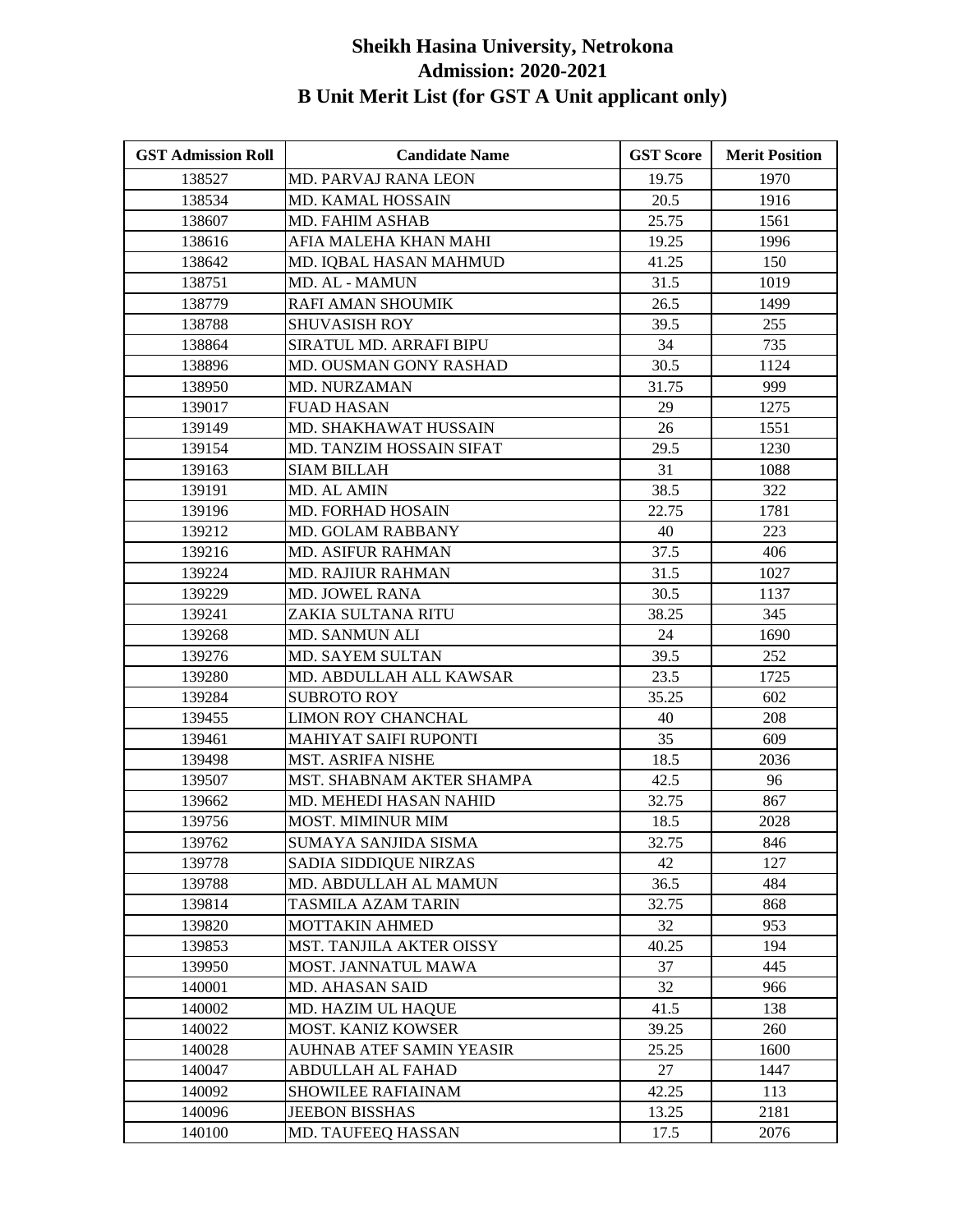| <b>GST Admission Roll</b> | <b>Candidate Name</b>          | <b>GST Score</b> | <b>Merit Position</b> |
|---------------------------|--------------------------------|------------------|-----------------------|
| 140144                    | <b>KRISHNA RANI SARKAR</b>     | 23.25            | 1743                  |
| 140169                    | MD. RABI US SANI SHAPON        | 38.25            | 327                   |
| 140226                    | <b>MST. NIMME AKTER NAZMIN</b> | 33.25            | 807                   |
| 140264                    | <b>MD. RAJU AHMED</b>          | 31.5             | 1005                  |
| 140287                    | SUMAIYA RAHIM SUMI             | 15               | 2145                  |
| 140302                    | <b>MALIHA TASMIM</b>           | 23.5             | 1728                  |
| 140306                    | RABIUSH SANY BULBUL            | 33               | 827                   |
| 140344                    | <b>MD. SIFAT KHAN</b>          | 21               | 1879                  |
| 140379                    | <b>MD. IMRUL HASHAN</b>        | 39.5             | 245                   |
| 140394                    | TAHRIMA AZAD                   | 29.75            | 1209                  |
| 140431                    | <b>MD. ATIKUR RAHMAN</b>       | 28.75            | 1297                  |
| 140437                    | <b>RUPA MAJUMDER</b>           | 41.25            | 152                   |
| 140450                    | ANONDA CHANDRA BARMAR          | 40.5             | 182                   |
| 140467                    | MST. NAZRANA ISLAM             | 39.75            | 235                   |
| 140552                    | <b>ABIDA ISLAM</b>             | 42.75            | 88                    |
| 140640                    | <b>MAMMI ISLAM MIM</b>         | 43.5             | 67                    |
| 140651                    | FAHEYA JANNAT HEYA             | 25.5             | 1572                  |
| 140662                    | SOHANA                         | 32.25            | 924                   |
| 140715                    | AYMAN UMME AFROSE              | 23               | 1750                  |
| 140756                    | MOST. KHATUNA JANNAT RIMA      | 41.25            | 147                   |
| 140815                    | FAHMIDA HAMID JHARA            | 28.25            | 1356                  |
| 140914                    | JANNATUL MAHIYA HIYA           | 32.5             | 878                   |
| 140933                    | RUMI AKTER RATRI               | 38.5             | 316                   |
| 140953                    | SYEDA TAJBIHA                  | 28.5             | 1316                  |
| 140961                    | <b>MST. NUPUR ISLAM MIM</b>    | 19.25            | 1986                  |
| 141021                    | ORPITA KARMAKER                | 36.75            | 453                   |
| 141026                    | LAVI RAHMAN                    | 32               | 950                   |
| 141250                    | MOST. SAIMA ALAMGIR ASHA       | 16               | 2116                  |
| 141271                    | <b>MST. SAMPA KHATUN</b>       | 27               | 1457                  |
| 141459                    | MST. MITHILA ISLAM             | 34.5             | 655                   |
| 141522                    | <b>SUMIYA KHATUN</b>           | 35.25            | 601                   |
| 141597                    | FAHMIDA SULTANA FAIJA          | 13.75            | 2170                  |
| 141676                    | <b>ACHOL ROY CHOWDURY</b>      | 22.75            | 1772                  |
| 141706                    | AL UMAYMA FARIHA               | 32               | 960                   |
| 141778                    | <b>FARIA SHARMIN</b>           | 25.5             | 1588                  |
| 141805                    | <b>MOST. MORIAM AKTER</b>      | 24.5             | 1650                  |
| 141806                    | MST. ABIDA SULTANA             | 19.5             | 1977                  |
| 141815                    | <b>SRISTI BOSU</b>             | 28               | 1382                  |
| 141963                    | <b>MST. SHOVA KHATUN</b>       | 29.25            | 1258                  |
| 141973                    | <b>ROZI AKTER</b>              | 22.5             | 1801                  |
| 142220                    | TAMANNA AKTER                  | 28.75            | 1308                  |
| 142395                    | MD. EMON MAHABUB EMU           | 46               | 21                    |
| 142427                    | MOHAIMINUL ISLAM               | 25               | 1616                  |
| 142523                    | MD. SHAHIN ALAM                | 33.25            | 810                   |
| 142573                    | <b>MST. TOHURA KHATUN</b>      | 23.75            | 1698                  |
| 142621                    | MST. EFFAT ARA SABA            | 40.75            | 164                   |
| 142630                    | RASHEDUL ISLAM RAFI            | 17.5             | 2080                  |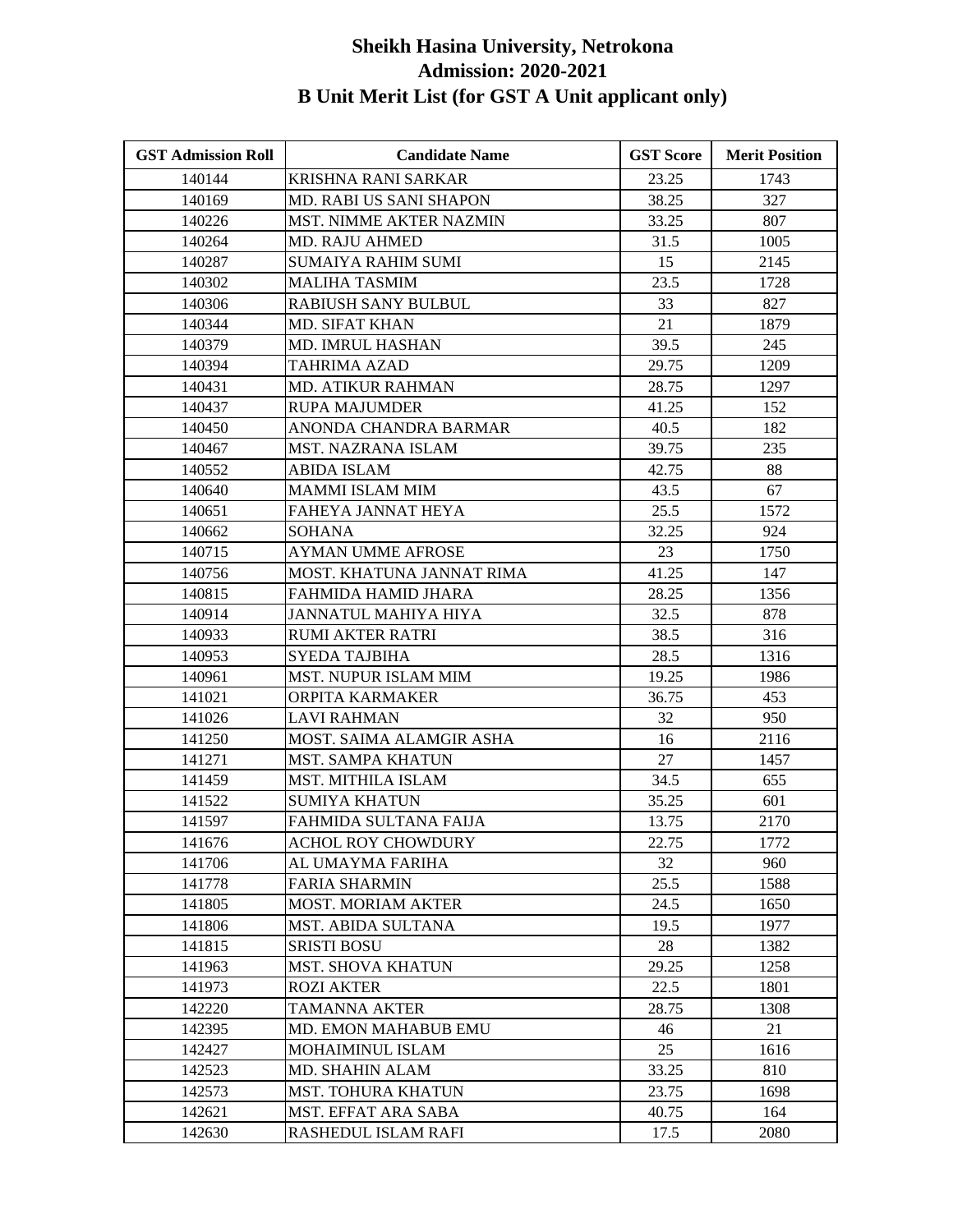| <b>GST Admission Roll</b> | <b>Candidate Name</b>         | <b>GST Score</b> | <b>Merit Position</b> |
|---------------------------|-------------------------------|------------------|-----------------------|
| 142651                    | <b>SHAKOR BISWAS ARNOP</b>    | 41.25            | 149                   |
| 142736                    | MD. ASIF RAHMAN NOMAN         | 20.25            | 1922                  |
| 142825                    | <b>SEFATI ISLAM</b>           | 21.25            | 1857                  |
| 142891                    | <b>TAMIM HASAN</b>            | 19.25            | 1991                  |
| 142958                    | MAHBUBA AKTER RIFA            | 28.25            | 1360                  |
| 143020                    | SADIA AKTER TONIMA            | 30.75            | 1105                  |
| 143049                    | MD. SOJIB SHEIKH              | 43.75            | 59                    |
| 143056                    | MD. ROHAN MIAH                | 42.75            | 92                    |
| 143077                    | RIDWAN-UL-HAQU RAKIB          | 22.5             | 1791                  |
| 143100                    | RUKSANA SHAYLA NAVY           | 36               | 541                   |
| 143103                    | MD. ABEER HASAN SIFAT         | 41.5             | 140                   |
| 143114                    | MD. SHOUROV HOSEN             | 40.5             | 187                   |
| 143173                    | ROKAIYA RAHMAN                | 28.5             | 1331                  |
| 143198                    | MD. AKASH MIAH                | 36.25            | 517                   |
| 143244                    | <b>NAIMA HAQUE</b>            | 37.75            | 380                   |
| 143260                    | <b>HASHINA KHAN</b>           | 26               | 1545                  |
| 143263                    | MD. ARIFUL ISLAM MRIDUL       | 25               | 1619                  |
| 143335                    | KAMRUL HASAN KALVE            | 30.5             | 1123                  |
| 143347                    | <b>RIANA BINTE MAHBUB</b>     | 36.75            | 464                   |
| 143358                    | <b>SHANTA KHANDAKER</b>       | 31.5             | 1022                  |
| 143650                    | <b>MD. FIROZ BABU</b>         | 28.75            | 1310                  |
| 143658                    | <b>MD. SAIDUL ISLAM RIPON</b> | 31.75            | 992                   |
| 143717                    | <b>FERDOUS AHMED</b>          | 27.5             | 1411                  |
| 143729                    | <b>KANIZ FATEMA</b>           | 17.75            | 2070                  |
| 143775                    | MD. ZAHID HASAN JOY           | 34.25            | 709                   |
| 143800                    | <b>ISRAT JAHAN EVA</b>        | 28               | 1386                  |
| 143828                    | T. M. ATIK HASAN              | 33.75            | 754                   |
| 143838                    | <b>MD. AIYUB ALI</b>          | 22.5             | 1803                  |
| 143946                    | MD. TAJBIR AHMED              | 37.5             | 389                   |
| 144018                    | MD. HAFIZUL ISLAM             | 32.5             | 887                   |
| 144066                    | NUSRAT JAHAN SARNA            | 25               | 1628                  |
| 144114                    | JENAT HOSSAIN SAYMA           | 17.25            | 2087                  |
| 144225                    | <b>MST. AKHY AFRIN</b>        | 46.75            | 14                    |
| 144263                    | <b>MD. RIPON HOSSEN</b>       | 40               | 219                   |
| 144272                    | MD. RASHEDUL ISLAM            | 30               | 1162                  |
| 144286                    | <b>AYAN PAUL</b>              | 31               | 1086                  |
| 144293                    | MD. TANVIN AHAMMED            | 22.5             | 1804                  |
| 144332                    | MD. RAKIBOL HASAN             | 25.25            | 1609                  |
| 144378                    | MD. ASHIQUR RAHMAN            | 19               | 2006                  |
| 144502                    | <b>MD. NAIMUR RAHMAN</b>      | 26.75            | 1480                  |
| 144581                    | <b>ABDULLA AL SOHAG</b>       | 42               | 123                   |
| 144631                    | PAROMITA PAUL                 | 43               | 85                    |
| 144719                    | ANIKA ANJUM RUPA              | 28               | 1390                  |
| 144781                    | <b>MD. SOUROV ISLAM</b>       | 30.5             | 1135                  |
| 144803                    | MD. JAKARIA HABIB MIHAD       | 33.5             | 773                   |
| 144804                    | RAKIB HASHAN                  | 15.25            | 2135                  |
| 144829                    | MD. JAKARIYA HOSSAIN          | 15               | 2147                  |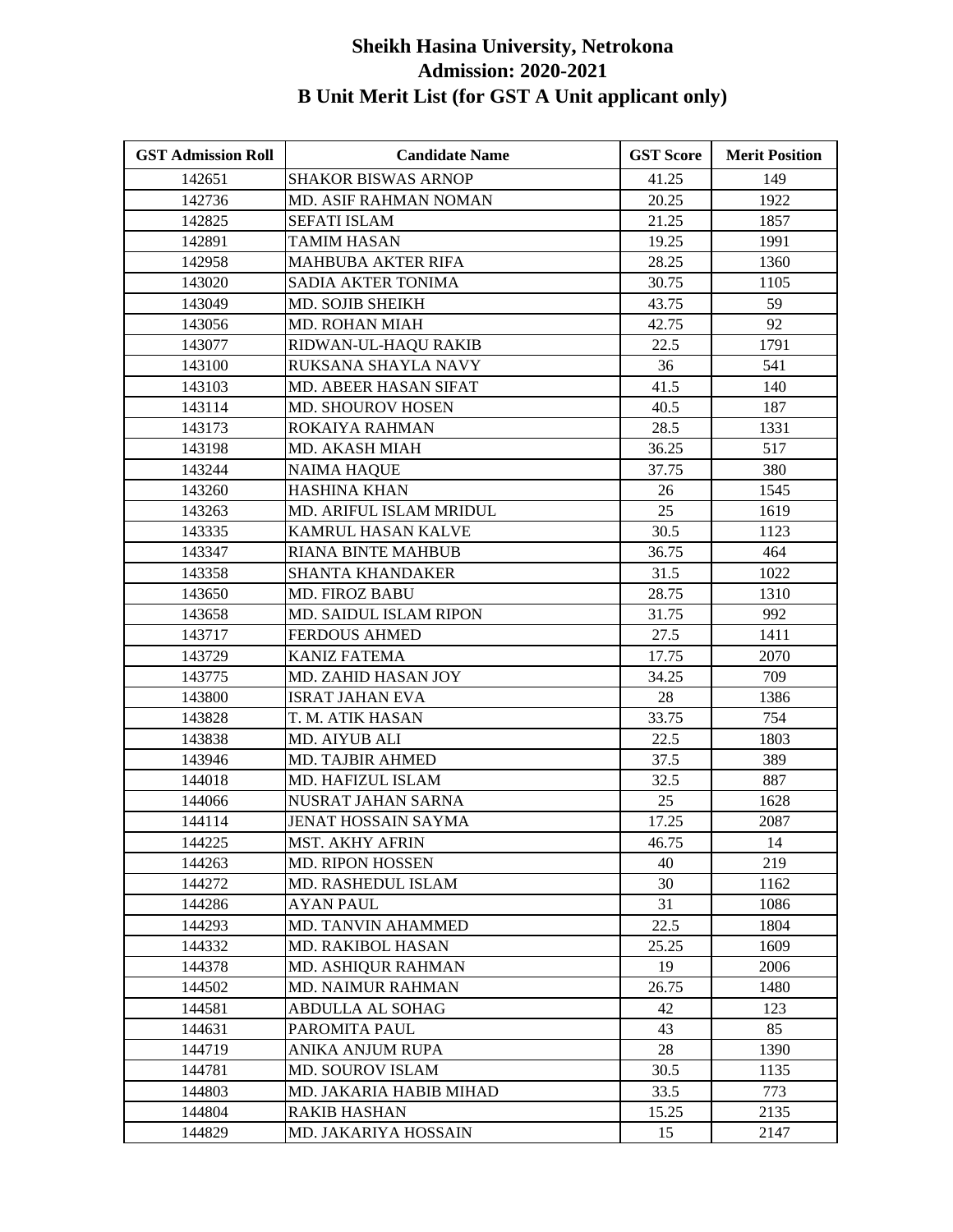| <b>GST Admission Roll</b> | <b>Candidate Name</b>            | <b>GST Score</b> | <b>Merit Position</b> |
|---------------------------|----------------------------------|------------------|-----------------------|
| 144898                    | <b>DIGONTASAHA</b>               | 20               | 1955                  |
| 144906                    | <b>ISTIAK - US- SAKIB DARPON</b> | 39               | 274                   |
| 144918                    | <b>MD. MAMUN HOSSEN</b>          | 28.5             | 1342                  |
| 145011                    | <b>MD. ZUBAYER HOSSAIN</b>       | 20.25            | 1931                  |
| 145028                    | <b>MEHEDI AHMED</b>              | 14.75            | 2155                  |
| 145054                    | MD. RISUL ISLAM RIMON            | 29.25            | 1265                  |
| 145136                    | SADIA AFRIN OYSHI                | 20.25            | 1923                  |
| 145156                    | MD. TANJIM TAZAUR KHAN           | 30.75            | 1103                  |
| 145164                    | <b>OVIJIT SEN RABIN</b>          | 33.5             | 770                   |
| 145165                    | <b>DINA FATEMA</b>               | 30.25            | 1143                  |
| 145182                    | ARIFA SULTANA                    | 32.75            | 850                   |
| 145194                    | SAKIB AHMMED                     | 5.25             | 2234                  |
| 145254                    | <b>MD. LIKHON MIA</b>            | 44               | 51                    |
| 145319                    | MST. RAKIBA AKHTER               | 24.25            | 1672                  |
| 145328                    | <b>MD. ANIK RAHMAN</b>           | 37.5             | 401                   |
| 145334                    | MD. FAHIM AHAMMED RIYAD          | 32               | 961                   |
| 145358                    | MST. MUZIJA NABA                 | 19.25            | 1983                  |
| 145363                    | MST. JANNATUL BUSHRA             | 40               | 216                   |
| 145373                    | <b>MD. NAHID MIRZA</b>           | 33               | 839                   |
| 145409                    | <b>JANNATUL TASBIR ZIM</b>       | 14.25            | 2163                  |
| 145432                    | <b>MD. AMIN NAZIR NUR</b>        | 34               | 724                   |
| 145501                    | SAYED ABU OBAIDA                 | 26.5             | 1497                  |
| 145542                    | <b>MD. MOSHIUR RAHMAN</b>        | 32.75            | 869                   |
| 145543                    | SHOUMIK GHOSH                    | $\overline{4}$   | 2236                  |
| 145626                    | NAYON KARMOKAR DIP               | 20.75            | 1902                  |
| 145632                    | SHEIKH SHAHARIAR HOSSAIN         | 34.25            | 710                   |
| 145671                    | <b>EON CHOWDHURY</b>             | 35.5             | 584                   |
| 145685                    | <b>MD. RIAD HASAN</b>            | 37               | 450                   |
| 145697                    | <b>SAJIB HOSSAIN</b>             | 30.5             | 1134                  |
| 145745                    | <b>MD. RANA BABU</b>             | 24.25            | 1674                  |
| 145750                    | MST. TANIA ISLAM                 | 34.5             | 683                   |
| 145762                    | <b>MD. RASEL HOSSIN</b>          | 31               | 1087                  |
| 145824                    | MD. AKUL HOSSAIN                 | 37.5             | 412                   |
| 145850                    | MD. MOYNUL HASAN                 | 19.75            | 1965                  |
| 145864                    | SIDRATOLL MOONTAHA               | 21               | 1882                  |
| 145891                    | <b>MD. SOZIB BABU</b>            | 30               | 1191                  |
| 145896                    | <b>MD. RASEL</b>                 | 23               | 1766                  |
| 145899                    | MD. SHAKILAHMED                  | 40.75            | 178                   |
| 145906                    | MD. ZIHAD SHEIKH                 | 30.5             | 1130                  |
| 145910                    | ROHAN SAHA SOURAV                | 28.75            | 1304                  |
| 145934                    | <b>MD. RAFIUL ISLAM</b>          | 32.75            | 856                   |
| 145954                    | HAMIM RASHID HIYA                | 24.5             | 1648                  |
| 145977                    | MD. MOHIYMIN ALI                 | 34.25            | 701                   |
| 146022                    | NUR AFROJ JAHAN TONU             | 26.5             | 1487                  |
| 146048                    | <b>MAHJUBA KHATUN</b>            | 15               | 2141                  |
| 146049                    | MOSAMMAT NUSRAT TABASSUM         | 18.25            | 2042                  |
| 146050                    | FARIA SANZANA                    | 15               | 2140                  |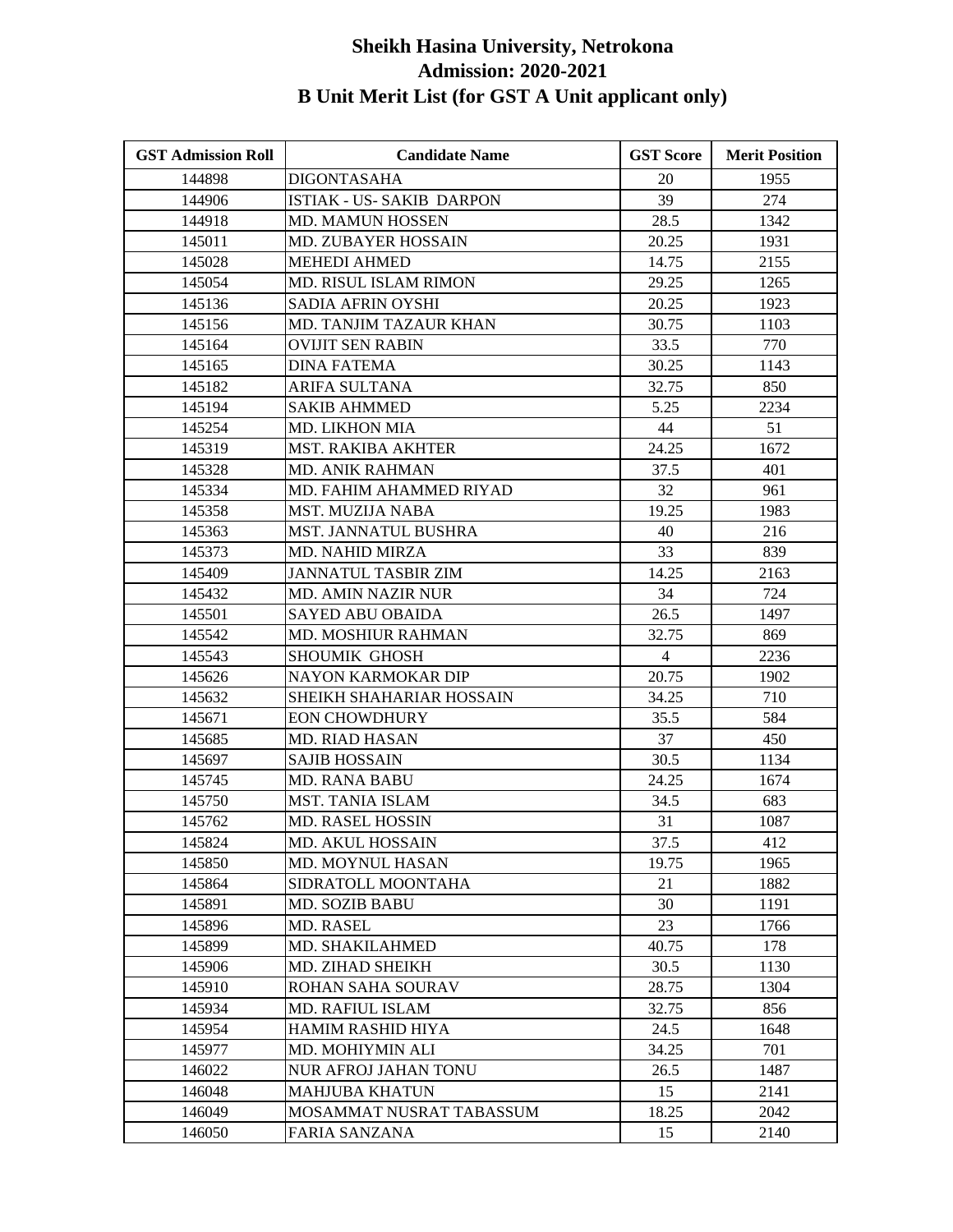| <b>GST Admission Roll</b> | <b>Candidate Name</b>         | <b>GST Score</b> | <b>Merit Position</b> |
|---------------------------|-------------------------------|------------------|-----------------------|
| 146236                    | MD. NAHID BIN ARAFAT          | 37.25            | 414                   |
| 146257                    | MD. SADITH HOSSEN PIYES       | 32.5             | 873                   |
| 146319                    | AKHI ARIFA                    | 33.75            | 747                   |
| 146349                    | ABDULLAH-AL-SHAFIN            | 25               | 1617                  |
| 146404                    | ARAFAT HOSSAN                 | 40.75            | 168                   |
| 146445                    | <b>MD. LIMON ISLAM</b>        | 23.5             | 1713                  |
| 146446                    | MD. RIFAT BIN RINE            | 22.5             | 1787                  |
| 146484                    | <b>MD. OMUR FARUK</b>         | 38.75            | 287                   |
| 146487                    | MST. TANZELA AKTER RIPA       | 39               | 282                   |
| 146513                    | <b>ADITY SAHA</b>             | 34.25            | 699                   |
| 146589                    | <b>MST. FARZANA AKTER</b>     | 38.25            | 340                   |
| 146612                    | <b>SYED WASSY MAHMUD</b>      | 19.5             | 1979                  |
| 146626                    | KUDDUS YEA FI                 | 24.5             | 1657                  |
| 146634                    | SADIA BINTE JAMAL             | 29.5             | 1223                  |
| 146729                    | <b>SHARIF AHAMED</b>          | 31               | 1085                  |
| 146772                    | <b>MD. FAZLAY RABBI</b>       | 26.5             | 1492                  |
| 146783                    | <b>BISHALL CHANDRA PAUL</b>   | 29.5             | 1231                  |
| 146789                    | MD. SHAHORIA HOSSAIN          | 44.25            | 47                    |
| 146791                    | MD. RAKIBUL HASAN JIM         | 18.25            | 2047                  |
| 146794                    | MD. SAJJAD HOSSAIN            | 33.5             | 782                   |
| 146808                    | <b>JOY CHANDRA PAUL</b>       | 25.5             | 1574                  |
| 146819                    | <b>ARIF ISTIAG</b>            | 39.75            | 241                   |
| 146825                    | MD. SABBIR HOSSAIN SARKAR     | 30.75            | 1095                  |
| 146834                    | MD. SHAZZADUL HAQUE           | 36.25            | 521                   |
| 146841                    | <b>SUJON CHANDRO ROY</b>      | 25               | 1627                  |
| 146842                    | MD. ABU HASAN SARKER          | 21.75            | 1840                  |
| 146898                    | NIGER SULTANA NIPA            | 19.75            | 1966                  |
| 146929                    | MOUSUFA HASNIN LITHIL         | 32.5             | 882                   |
| 146973                    | <b>ABDULLAH AL ABID</b>       | 33.25            | 801                   |
| 146975                    | S. M. ABID HASAN ABDULLAH     | 18.5             | 2025                  |
| 147058                    | <b>MD. FAISAL AHMED</b>       | 30               | 1183                  |
| 147077                    | MD. TANVIR AHMED SIDDIQUE     | 35.25            | 592                   |
| 147110                    | MOSTAFEZUR RAHMAN             | 28.25            | 1347                  |
| 147150                    | <b>MD.PARVEJ AHMMED SIMUL</b> | 16.25            | 2108                  |
| 147180                    | AHADUZZAMAN SHAFIN            | 25.75            | 1562                  |
| 147210                    | PROSENJIT KUMER PAUL          | 31               | 1062                  |
| 147220                    | OLI AHAD CHOYON               | 37.5             | 405                   |
| 147325                    | MD. MAHMUDUL HASAN SEFAT      | 20               | 1946                  |
| 147328                    | <b>MD.ISMAIL HOSSEN</b>       | 19               | 2007                  |
| 147336                    | MD. MEHEDI HASAN RUBEL        | 33.25            | 808                   |
| 147357                    | <b>MD. JOBAYER HOSEN</b>      | 33.25            | 809                   |
| 147376                    | MD. MOMINUZZAMAN              | 23.25            | 1747                  |
| 147415                    | <b>MD. ABUL MAZID</b>         | 12.25            | 2193                  |
| 147416                    | KHANDOKER RAFIO HASSAN RAD    | 20               | 1953                  |
| 147495                    | <b>NITAI BASAK</b>            | 22.25            | 1818                  |
| 147520                    | MST. JOYNAB AKTER ANAMIKA     | 32.75            | 866                   |
| 147557                    | <b>SOZIB AHMED</b>            | 36.5             | 499                   |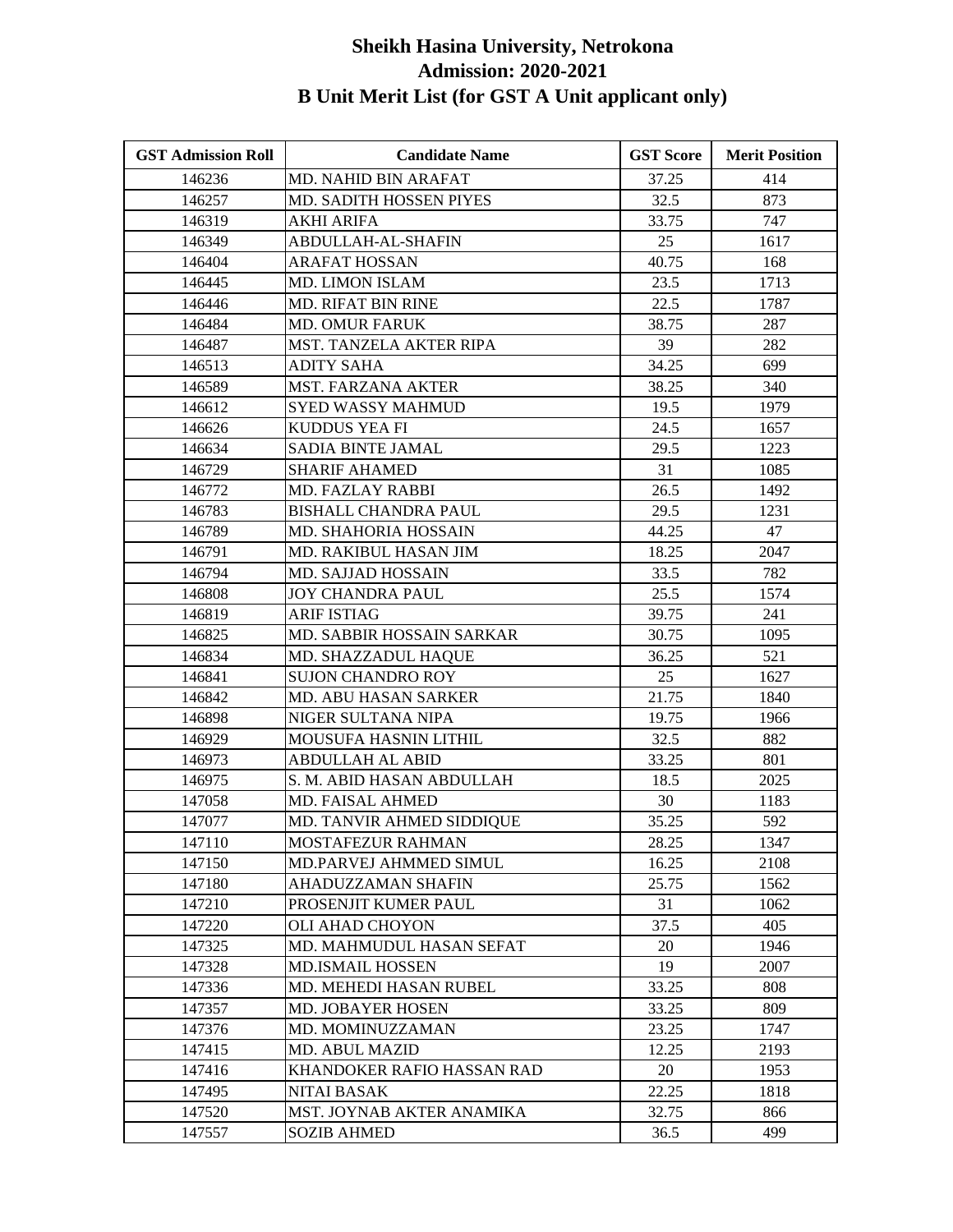| <b>GST Admission Roll</b> | <b>Candidate Name</b>       | <b>GST Score</b> | <b>Merit Position</b> |
|---------------------------|-----------------------------|------------------|-----------------------|
| 147566                    | MD. ALAMGIR PRODHAN         | 34               | 730                   |
| 147575                    | <b>MD. MARUF HASAN ABIR</b> | 27.25            | 1442                  |
| 147620                    | <b>MD. RAKIBUL ISLAM</b>    | 44.25            | 46                    |
| 147644                    | MD. HASIBUR RAHMAN          | 30.75            | 1106                  |
| 147668                    | ARFIN AKTER RUBI            | 40               | 221                   |
| 147682                    | MARJIA YASMIN SHIMU         | 38.75            | 304                   |
| 147740                    | PROSENJIT KUMAR MODOK       | 40.5             | 189                   |
| 147762                    | <b>MOURI ADITI HAQUE</b>    | 26.25            | 1520                  |
| 147909                    | TARIKUL ISLAM TANVIR        | 24.25            | 1665                  |
| 147939                    | <b>MD. SABBIR HOSSAIN</b>   | 43.25            | 73                    |
| 147975                    | KAMRUL ISLAM ARNAB          | 23.5             | 1716                  |
| 148297                    | <b>MD. RAJOAN BOSUNIA</b>   | 32.75            | 860                   |
| 148298                    | RAMIM AL RAFI NASIM         | 23.5             | 1731                  |
| 148318                    | MD. FAZLAY HASAN ANIK       | 33.75            | 767                   |
| 148437                    | MD. RAKIB MIA               | 26.5             | 1490                  |
| 148489                    | <b>CHITRA RANI</b>          | 35.25            | 599                   |
| 148505                    | MD.SAFAYAT HOSSEN RONI      | 35               | 629                   |
| 148511                    | <b>SAMSOJJUHA TUHIN</b>     | 34               | 732                   |
| 148527                    | MD. SIYAM AHMMED SAFIN      | 23.75            | 1708                  |
| 148569                    | <b>UMMUL MISHKAT OVI</b>    | 36.75            | 465                   |
| 148573                    | <b>MOST. TAJMIN NAHER</b>   | 30.75            | 1111                  |
| 148578                    | MOST. SHARMIN AKTER LABUNI  | 33.5             | 794                   |
| 148589                    | MD. REZAUL KARIM            | 26.75            | 1475                  |
| 148596                    | MARZIA BENTA IQBAL          | 29.5             | 1241                  |
| 148629                    | MD. TARIQ HASSAN            | 28.25            | 1363                  |
| 148631                    | SONOT KISHOR BANIK          | 33               | 842                   |
| 148641                    | MD. ANARUL ISLAM            | 41.5             | 141                   |
| 148924                    | <b>ASIF JAWAD</b>           | 28               | 1383                  |
| 149025                    | MISKAT JARIN EMA            | 29               | 1271                  |
| 149094                    | <b>BUSHRA AKTER URMI</b>    | 28               | 1376                  |
| 149139                    | <b>MISHKAT JAMAN</b>        | 32.5             | 879                   |
| 149140                    | SAJRATUL ISLAM ODRRE        | 35.5             | 582                   |
| 149199                    | SUMAIYA ISLAM SHEME         | 14.5             | 2156                  |
| 149245                    | <b>TABIBA TUZ SUGRA</b>     | 26.25            | 1524                  |
| 149270                    | JASIA JAKIR IKTA            | 36               | 539                   |
| 149520                    | <b>SHANTA ISLAM</b>         | 22.75            | 1780                  |
| 149593                    | TASFIN MOBAROK PRANTO       | 33.75            | 739                   |
| 149750                    | <b>MD. NAEEM MRIDHA</b>     | 26.25            | 1504                  |
| 149772                    | MD. HASAN MAHMUD KHAN       | 37               | 433                   |
| 149806                    | <b>FARHAN HOSSAIN</b>       | 36               | 540                   |
| 149867                    | <b>MD. SABBIR HOSSAIN</b>   | 33               | 833                   |
| 149926                    | MD. KIBRIA                  | 34.25            | 705                   |
| 149974                    | MST. UMMEHANI               | 30.25            | 1159                  |
| 150010                    | <b>JAHIDUL</b>              | 27.5             | 1426                  |
| 150095                    | MD. HEDAYETUR RAHMAN RAHAT  | 26.75            | 1470                  |
| 150116                    | <b>SAKI REJOANA TASIN</b>   | 26               | 1553                  |
| 150257                    | <b>ABU RAYHAN</b>           | 40.25            | 199                   |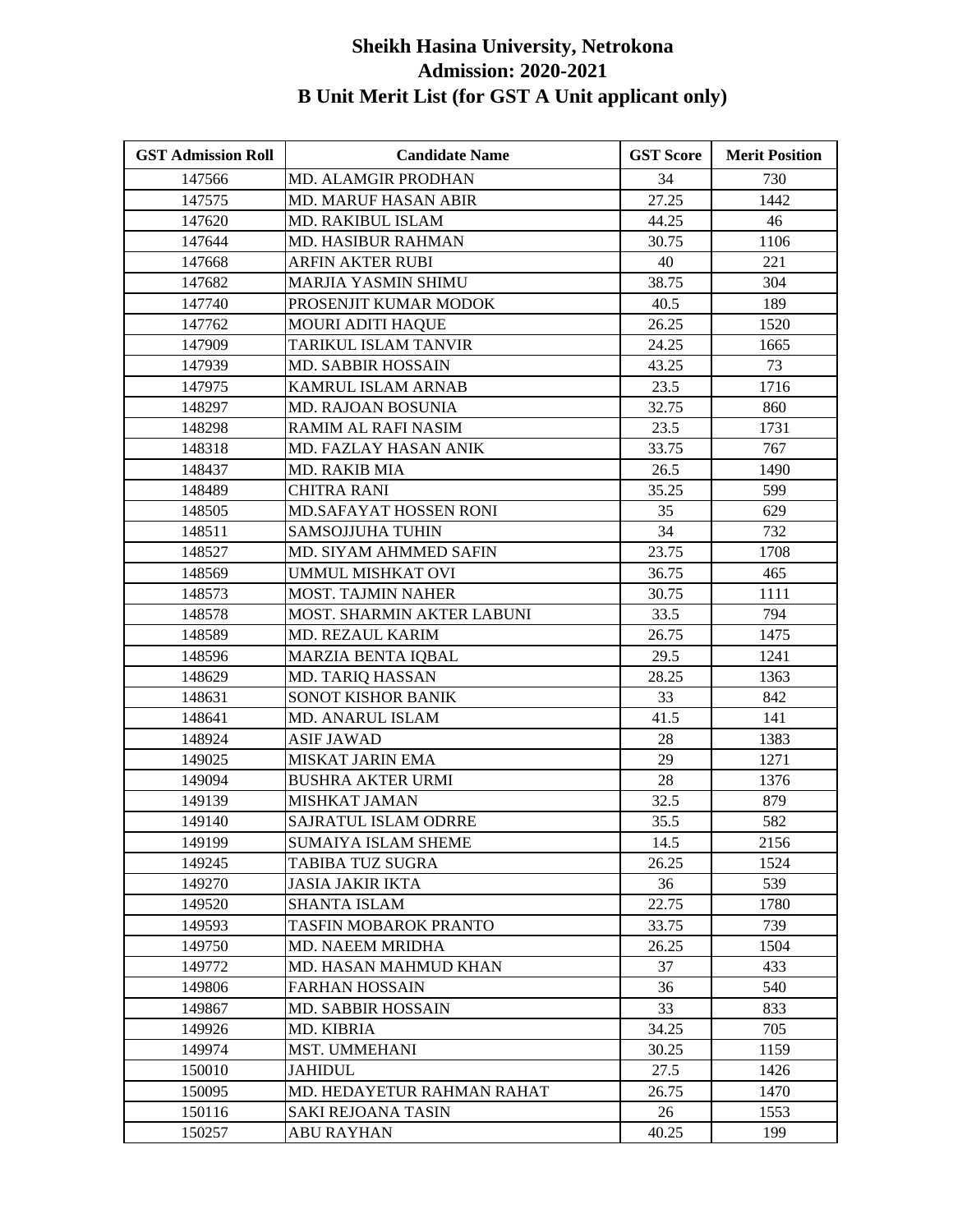| <b>GST Admission Roll</b> | <b>Candidate Name</b>          | <b>GST Score</b> | <b>Merit Position</b> |
|---------------------------|--------------------------------|------------------|-----------------------|
| 150284                    | <b>MD.REZAUL KARIM</b>         | 23.5             | 1726                  |
| 150288                    | <b>MUSLIMA JAHAN MONY</b>      | 23.5             | 1732                  |
| 150383                    | <b>MD. TANVIN ISLAM</b>        | 23.75            | 1711                  |
| 150395                    | <b>SOHAG BEPARI</b>            | 35.75            | 571                   |
| 150438                    | MOHAMMAD ARKANUL HALIM         | 32.5             | 916                   |
| 150456                    | MD. SHAHARIAR AHMMED SHOWN     | 39.5             | 256                   |
| 150460                    | <b>ANTOR ROY JHINUK</b>        | 17.25            | 2088                  |
| 150628                    | <b>TAHSIN ISLAM MEEM</b>       | 41.5             | 137                   |
| 150663                    | <b>HRIDOY CHANDRA PAUL</b>     | 25.75            | 1560                  |
| 150816                    | ZEHAD HASAN                    | 29               | 1284                  |
| 150905                    | AFROZA ALAMGIR TAMANNA         | 19.25            | 1982                  |
| 151617                    | ABU BAKAR AZIM MIAZI           | 31.5             | 1015                  |
| 151701                    | ALIF IFTEKHAR HOSSAIN          | 19.75            | 1964                  |
| 151750                    | ASHRAFUL ISLAM ZAHID           | 36.5             | 489                   |
| 152138                    | MD. TAIAB TAHER SAYEM          | 32               | 971                   |
| 152172                    | MD. ARAFAT BIN TALEB           | 31.75            | 998                   |
| 152194                    | MOHAMMOD ASHIKUR RAHMAN        | 18.5             | 2041                  |
| 152383                    | SOHANUR RAHMAN CHOWDHURY SOHAN | 35.5             | 575                   |
| 152595                    | <b>MD. SHARIF</b>              | 32.5             | 915                   |
| 152667                    | <b>KHADIJATUL KUBRA</b>        | 36               | 544                   |
| 152755                    | FARZANA MOSTAFA MADHABEE       | 20.25            | 1936                  |
| 152792                    | <b>SHAHNAZ TALUKDER</b>        | 29               | 1280                  |
| 152833                    | KHAZA KHAN JAHAN ALI           | 38.5             | 317                   |
| 152852                    | <b>MD JAHID HASAN</b>          | 20.5             | 1917                  |
| 152873                    | MD. RIFAT HASAN                | 20.25            | 1929                  |
| 153473                    | <b>TASNIM NIDA</b>             | 26               | 1536                  |
| 153542                    | JANNATUL MAOWA ANNY            | 39.75            | 226                   |
| 153850                    | <b>NUSRAT JAHAN EASHA</b>      | 20               | 1945                  |
| 153852                    | <b>HABIBA RAHMAN</b>           | 38.5             | 310                   |
| 153898                    | AFIA FARJANA                   | 48.5             | 9                     |
| 153980                    | TABASSUM FAIZA                 | 25.5             | 1570                  |
| 154078                    | NABILAH FAIRUZ MALIHA          | 29.25            | 1247                  |
| 154328                    | <b>JERIN AKTER</b>             | 33.75            | 741                   |
| 154572                    | KRITTIKA MANDAL                | 37.5             | 392                   |
| 154661                    | <b>NASRIN AKTER SHARNA</b>     | 29               | 1269                  |
| 154770                    | <b>MARIOM AKTER MIM</b>        | 34.5             | 660                   |
| 154974                    | <b>SABIKUN NAHAR</b>           | 36.5             | 487                   |
| 155064                    | KANIZ FATEMA SHOILY            | 31.5             | 1004                  |
| 155111                    | <b>NAJIFA ANJUM</b>            | 15               | 2139                  |
| 155127                    | LISA AKTER                     | 34.5             | 668                   |
| 155165                    | <b>CHADNI</b>                  | 33.5             | 781                   |
| 155171                    | SHIFA TABASSUM                 | 32.25            | 928                   |
| 155396                    | TASNIA NOBI                    | 15               | 2143                  |
| 155421                    | <b>AHONA TASNIM ABONTY</b>     | 30               | 1174                  |
| 155554                    | <b>SHEREN AKTER MIM</b>        | 42.5             | 97                    |
| 155648                    | LAMIA ISLAM                    | 45.25            | 29                    |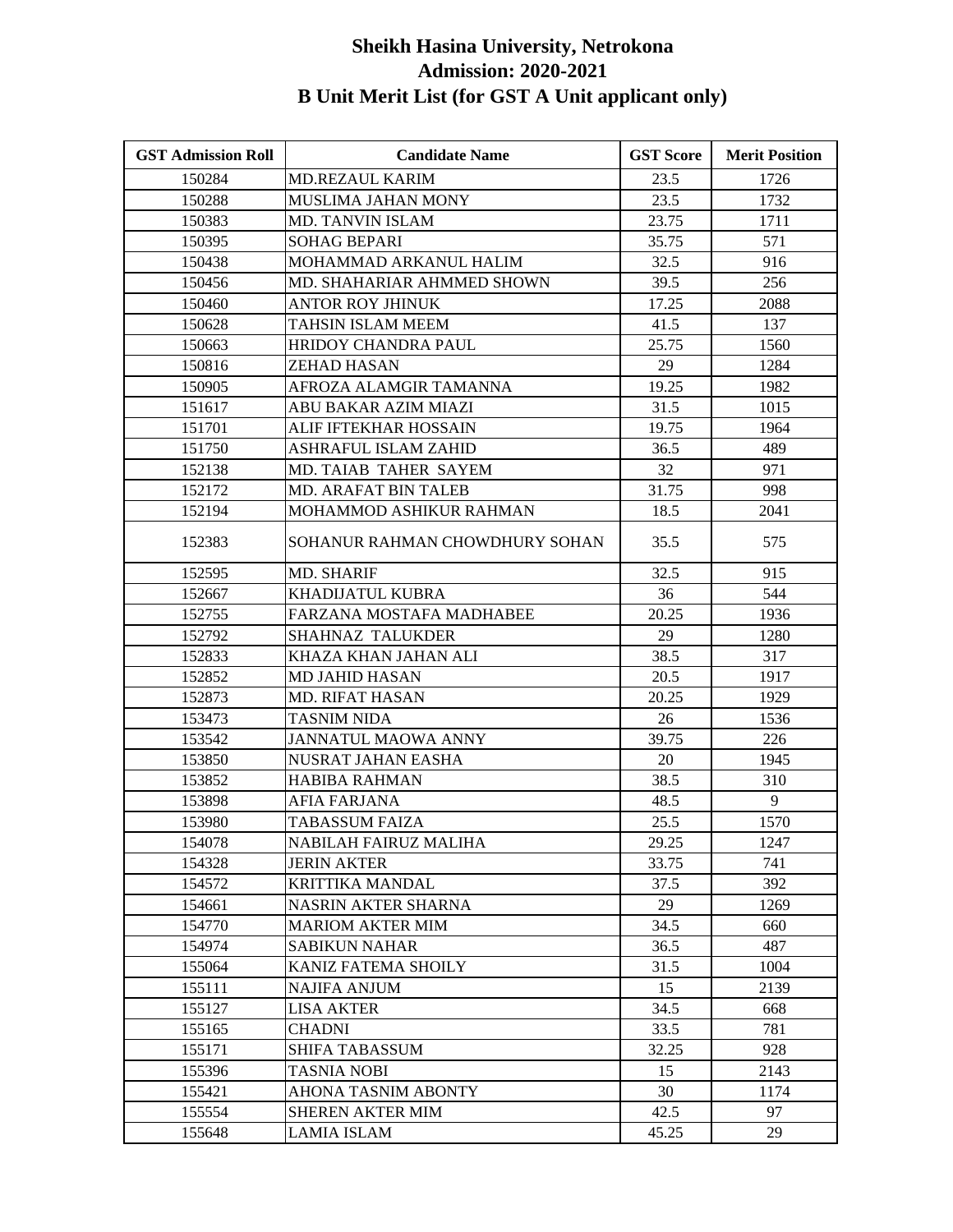| <b>GST Admission Roll</b> | <b>Candidate Name</b>         | <b>GST Score</b> | <b>Merit Position</b> |
|---------------------------|-------------------------------|------------------|-----------------------|
| 155710                    | SPREEHA SARKER SHOILY         | 32.5             | 898                   |
| 155841                    | <b>NITU KARMOKER</b>          | 32.75            | 852                   |
| 155987                    | NESAT TASNIM TAMANNA          | 23.5             | 1712                  |
| 156082                    | <b>SUMAIYA RAHMAN</b>         | 30               | 1177                  |
| 156327                    | NISHITA ISLAM                 | 30.75            | 1099                  |
| 156617                    | SARANA RAWNAK OISHI           | 31.5             | 1008                  |
| 156789                    | SUMAIYA ISLAM KOTHA           | 27.5             | 1408                  |
| 156805                    | <b>JASMIMA SABATINA</b>       | 33.25            | 817                   |
| 156827                    | <b>NABILA AKTER NOURIN</b>    | 29.75            | 1212                  |
| 156854                    | UMME SALMA LABANNA            | 36.5             | 482                   |
| 156897                    | SYEDA NUSRAT JAHAN QUBEE      | 17.75            | 2067                  |
| 156988                    | REJWANA HABIB OME             | 21.25            | 1871                  |
| 157006                    | <b>JANNATUL MAWA</b>          | 14               | 2168                  |
| 157057                    | JANNATUL NAYEEM MIM           | 40.5             | 185                   |
| 157262                    | <b>ALVY ABEDIN MUMU</b>       | 15.5             | 2126                  |
| 157337                    | <b>IRIN SULTANA ANIKA</b>     | 26.25            | 1515                  |
| 157348                    | <b>SANJIDA MIM</b>            | 28.25            | 1350                  |
| 157406                    | <b>MAHMUDA AKTER</b>          | 32               | 954                   |
| 157459                    | TASMINA RAHAMAN TANJIM        | 20               | 1950                  |
| 157610                    | <b>ABANTIKA PAUL</b>          | 28.25            | 1344                  |
| 157794                    | <b>JANNATUL AORATH SUMAIA</b> | 31.25            | 1034                  |
| 158454                    | <b>SWEETY BISWAS</b>          | 26               | 1535                  |
| 158485                    | SUSNATA BARUA                 | 17.5             | 2075                  |
| 158491                    | JANNATUL FERDOUS MONISA       | 23.5             | 1721                  |
| 158521                    | <b>NITOL DAS</b>              | 46.5             | 16                    |
| 159015                    | <b>SURANJIT BISWAS</b>        | 28               | 1374                  |
| 159162                    | TOWFIQUR RAHMAN TUSHER        | 32               | 962                   |
| 159378                    | <b>GOPAL CHAKRABORTY</b>      | 38.5             | 321                   |
| 159585                    | MOHAMMAD WAHIDUL ISLAM        | 32.5             | 894                   |
| 159823                    | AFIA HOSSAN JAIMA             | 23.75            | 1704                  |
| 159917                    | MD. SOHAILUL HOQUE            | 29.5             | 1228                  |
| 160019                    | <b>ARNAB DAS</b>              | 28.5             | 1327                  |
| 160511                    | <b>BORNI DEY PUTUL</b>        | 20               | 1958                  |
| 160968                    | ZANNATUL BAKYA MOHOA          | 23               | 1763                  |
| 161087                    | MD. ABDUL HAI FAHIM           | 40               | 212                   |
| 161165                    | CHOWDHURY AVISHEK PRITOM      | 32.5             | 881                   |
| 161848                    | OMMEY NAFISA ALAM             | 34.75            | 633                   |
| 161861                    | MD LUTFUL HOQUE CHOWDHURY     | 38.75            | 294                   |
| 161985                    | <b>SHARIF MAHMUD APU</b>      | 31               | 1065                  |
| 162149                    | <b>FAHARIAR TASRIF</b>        | 38.25            | 338                   |
| 162429                    | <b>MD. THOWHIDUL ISLAM</b>    | 39.25            | 265                   |
| 162615                    | <b>AKIB MAHMUD</b>            | 43.25            | 75                    |
| 162696                    | MD. RAKIBUL HASAN             | 30               | 1171                  |
| 162836                    | <b>SATTYAM CHOWDHURY</b>      | 15               | 2146                  |
| 163013                    | PRABAL DAS GUPTA              | 13.75            | 2174                  |
| 163193                    | JANNATUL FERDOUS JANNAT       | 41.75            | 133                   |
| 163236                    | <b>AMIT CHOWDHURY</b>         | 28               | 1387                  |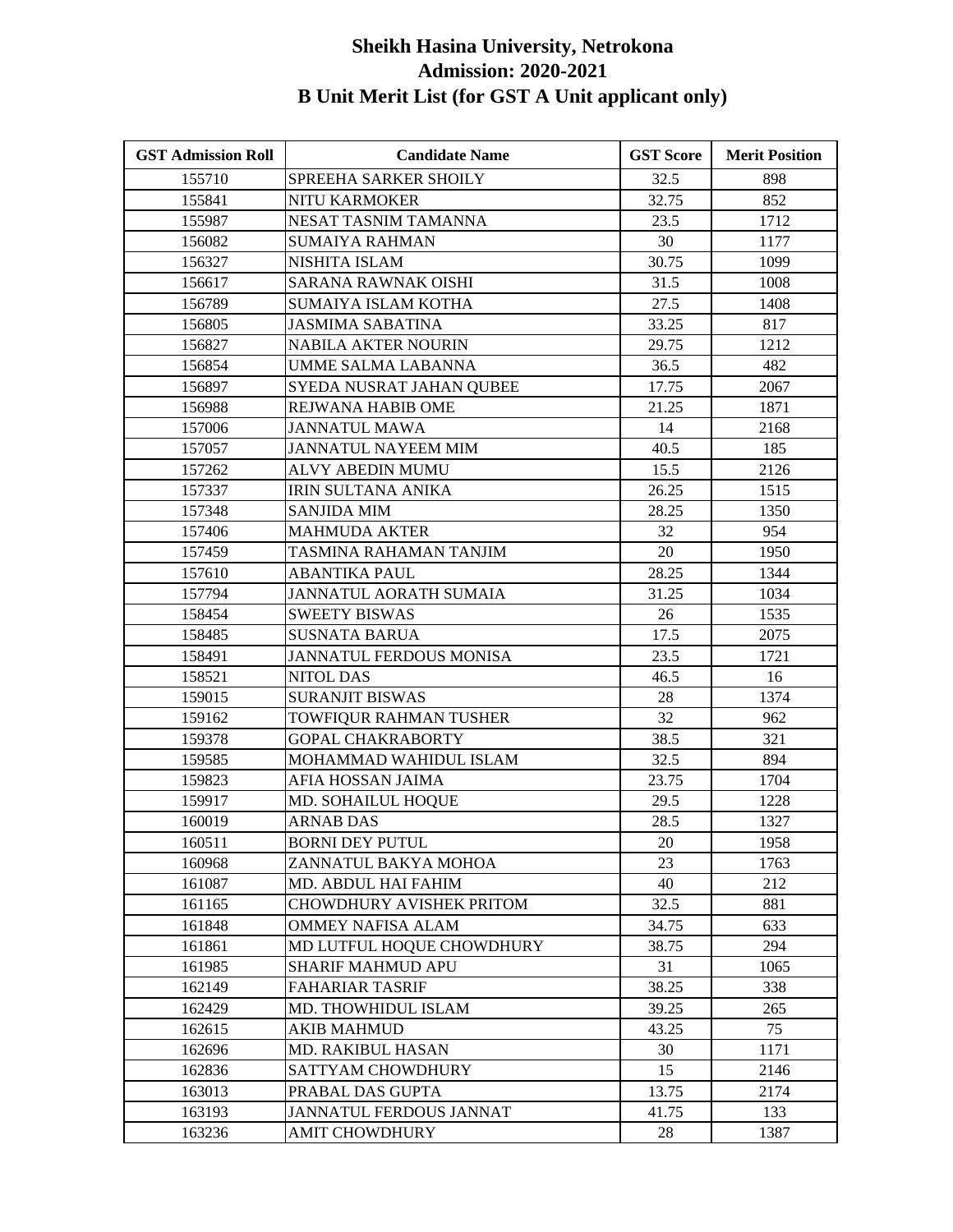| <b>GST Admission Roll</b> | <b>Candidate Name</b>          | <b>GST Score</b> | <b>Merit Position</b> |
|---------------------------|--------------------------------|------------------|-----------------------|
| 163285                    | MD. FAYZULLAH                  | 37.75            | 382                   |
| 163335                    | <b>NORUL HOQUE</b>             | 36.25            | 513                   |
| 163435                    | MOHAMMAD ARAFAT                | 33.75            | 755                   |
| 163599                    | MD. FARHADUL ISLAM             | 18.25            | 2049                  |
| 163622                    | MOHAMMAD SHOAIB                | 37               | 446                   |
| 163623                    | <b>M.SAZZAD ALI</b>            | 22.75            | 1777                  |
| 163710                    | UTSHA DATTA                    | 18.25            | 2046                  |
| 163783                    | MOHAMMAD SOAD KHAN             | 40.5             | 180                   |
| 164033                    | <b>SADIA TABASSUM</b>          | 29.25            | 1244                  |
| 164428                    | <b>KANIJ FATHAMA</b>           | 37.25            | 415                   |
| 164471                    | MOST. SABIKUN NAHAR SAFA       | 42.75            | 86                    |
| 164533                    | MOST. AYASHA KHANOM            | 35.5             | 573                   |
| 164626                    | <b>ASMAUL HOSNA FLORA</b>      | 29               | 1268                  |
| 164649                    | <b>SUMI KHATUN</b>             | 19               | 2001                  |
| 164740                    | SONIA AKTER AKA                | 31.25            | 1035                  |
| 164811                    | <b>NADIRA TABASSUM</b>         | 27.5             | 1410                  |
| 164831                    | ZANNATUL TAZRI                 | 22               | 1819                  |
| 165052                    | MOST. SHAHANEWAJ KHATUN        | 44               | 49                    |
| 165068                    | SAYADA UMME NUSRAT HAQUE SEFAT | 23.75            | 1692                  |
| 165081                    | <b>SADIA AFRIN</b>             | 38.5             | 315                   |
| 165162                    | MOST. ROKSHANA KHATUN          | 34               | 714                   |
| 165210                    | NUSRAT JAHAN JYOTI             | 22.5             | 1788                  |
| 165224                    | <b>MST. AMINA KHATUN</b>       | 37.25            | 425                   |
| 165230                    | <b>ZINAT RIDWANA</b>           | 17               | 2090                  |
| 165329                    | MST. KHADIZA BOX IVA           | 25.25            | 1595                  |
| 165431                    | MAYEDA AHMED MOHONA            | 36               | 532                   |
| 165434                    | <b>MEHZABIN AKTER</b>          | 20.75            | 1893                  |
| 165438                    | <b>BONOSHREE SARKAR</b>        | 29.5             | 1220                  |
| 165555                    | SOMAIYA SOBNOME EASHA          | 29               | 1267                  |
| 165562                    | MURSHIDA PARVIN                | 44.25            | 43                    |
| 165583                    | ZANNATUL MAWA                  | 34.5             | 667                   |
| 165599                    | <b>JARIN TASMIM</b>            | 26.25            | 1516                  |
| 165634                    | FAHMIDA TASNIM                 | 28               | 1371                  |
| 165725                    | <b>JARIN TASNIM</b>            | 22.5             | 1792                  |
| 165791                    | <b>SADIA TASNIM</b>            | 38.5             | 308                   |
| 165852                    | MST. JANNATUL HAMIM SRITI      | 36               | 538                   |
| 165853                    | <b>MOST. SIMU KHATUM</b>       | 28.75            | 1296                  |
| 165888                    | <b>MST. SONIA YESMIN LILI</b>  | 32.5             | 911                   |
| 165908                    | <b>FAHMIDA KHATUN</b>          | 27               | 1446                  |
| 166018                    | MST. FATEMA AKTER SAMMI        | 36.75            | 458                   |
| 166094                    | <b>AFSANA AUBONI</b>           | 39               | 276                   |
| 166132                    | <b>SUMAYA KHATUN</b>           | 29.25            | 1262                  |
| 166438                    | AFIA ANTARA MITA               | 34.5             | 656                   |
| 166668                    | AFIYA ISLAM SUBARNA            | 27.5             | 1425                  |
| 166770                    | REZA MST. SUBRINA BINTA MONIR  | 39.5             | 246                   |
| 166877                    | <b>MST. TANIA KHATUN</b>       | 30.5             | 1119                  |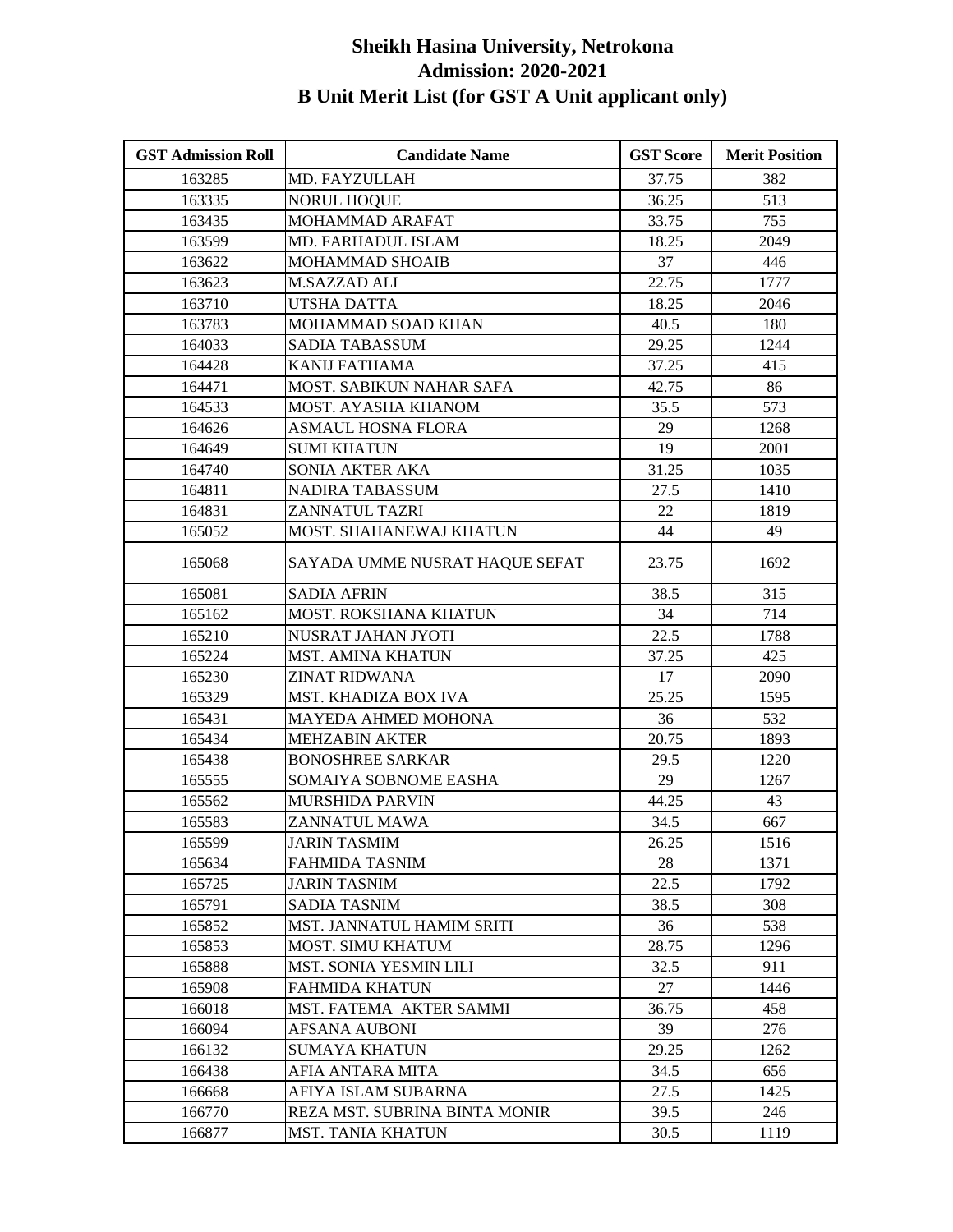| <b>GST Admission Roll</b> | <b>Candidate Name</b>         | <b>GST Score</b> | <b>Merit Position</b> |
|---------------------------|-------------------------------|------------------|-----------------------|
| 166957                    | <b>MST. SADIA ISLAM TUMPA</b> | 20.5             | 1910                  |
| 166963                    | <b>MD. RABIUL AUAL</b>        | 43.75            | 54                    |
| 167054                    | HADIA SULTANA MOU             | 17               | 2089                  |
| 167111                    | <b>MD. SHAHRIAR KABIR</b>     | 33.25            | 795                   |
| 167123                    | MST. NAZIFA NUSRAT            | 18.75            | 2019                  |
| 167161                    | SURAIYA YEASMIN               | 29               | 1272                  |
| 167351                    | MD. AL BATIN                  | 38               | 348                   |
| 167573                    | MD. MUSTAFIZUR RAHMAN VUBON   | 34.25            | 695                   |
| 167697                    | MD. ARMAN CHOWDHURY           | 25.75            | 1554                  |
| 167803                    | <b>MAHIMA ALAM</b>            | 34.5             | 672                   |
| 167830                    | <b>MD. RAIHAN SARDAR</b>      | 29               | 1266                  |
| 168023                    | SULTAN MOHAMMAD MUZAHID       | 33.75            | 738                   |
| 168025                    | MST. SOMIA SULTANA            | 26               | 1531                  |
| 168064                    | MD. SHAHAJAN ALI SAKIL        | 34.75            | 646                   |
| 168297                    | <b>NAFIS FUAD</b>             | 27.5             | 1412                  |
| 168372                    | MD. ANAYATULLAH               | 44.25            | 41                    |
| 168486                    | MD. ARIFUL ISLAM              | 37.5             | 393                   |
| 168510                    | MD. MOSHADDEK HOSSAIN         | 24.75            | 1630                  |
| 168581                    | <b>MD. EMON MOLLAH</b>        | 16.25            | 2109                  |
| 168681                    | MD. IBTIHAZZAMAN              | 12.75            | 2186                  |
| 168828                    | MD. RAKIB HOSHAIN             | 38.75            | 293                   |
| 168938                    | <b>MD. NAIM HOSSEN</b>        | 21.5             | 1845                  |
| 168966                    | LUTFUL BARI SHEMANTO          | 40.25            | 192                   |
| 169131                    | TANZID AHMED                  | 31.75            | 990                   |
| 169183                    | <b>MAHBUBA AFROZ</b>          | 24               | 1681                  |
| 169225                    | <b>BILAS SARKER</b>           | 36.25            | 522                   |
| 169426                    | SREE SHEKHAR KUMAR SHIL       | 28.5             | 1320                  |
| 169447                    | <b>MD. SAROWER JAHAN</b>      | 28.75            | 1300                  |
| 169535                    | <b>ATIKUR RAHMAN</b>          | 29.25            | 1257                  |
| 169571                    | MD. FAISAL AHMMED             | 13.5             | 2178                  |
| 169702                    | <b>MD. RIFAT GAZI</b>         | 26.25            | 1512                  |
| 169780                    | REJWAN AHMED                  | 30               | 1169                  |
| 169850                    | <b>SHARMIN JAHAN</b>          | 32.5             | 888                   |
| 169924                    | MD. SARIULL ISLAM             | 38.75            | 291                   |
| 169926                    | <b>MUMTAHINA KHATUN</b>       | 38.75            | 296                   |
| 169954                    | <b>MD. NADIM HOSSAIN</b>      | 24.75            | 1629                  |
| 170009                    | MST. ASMA AKHTAR              | 37.75            | 375                   |
| 170098                    | PROGGA BISWAS                 | 32               | 952                   |
| 170229                    | KHADIJA TUL KOBRA             | 24.5             | 1652                  |
| 170425                    | <b>MST.FATEMA KHANAM</b>      | 18.25            | 2054                  |
| 170468                    | <b>MD. SAMIM REZA EFTY</b>    | 42.25            | 111                   |
| 170471                    | SHEIKH ALINUR ISLAM SOIKOT    | 36.25            | 520                   |
| 170510                    | <b>SK.MEZBAH UDDIN</b>        | 28.5             | 1329                  |
| 170550                    | <b>MD. ZOBAER MOLLA</b>       | 22.75            | 1771                  |
| 170694                    | <b>FARDIN RAHMAN</b>          | 29.25            | 1259                  |
| 170720                    | RIMTIA AMIN RITA              | 28.5             | 1321                  |
| 170732                    | SHEIKH MAHFUZUL ISLAM RAFI    | 34.5             | 671                   |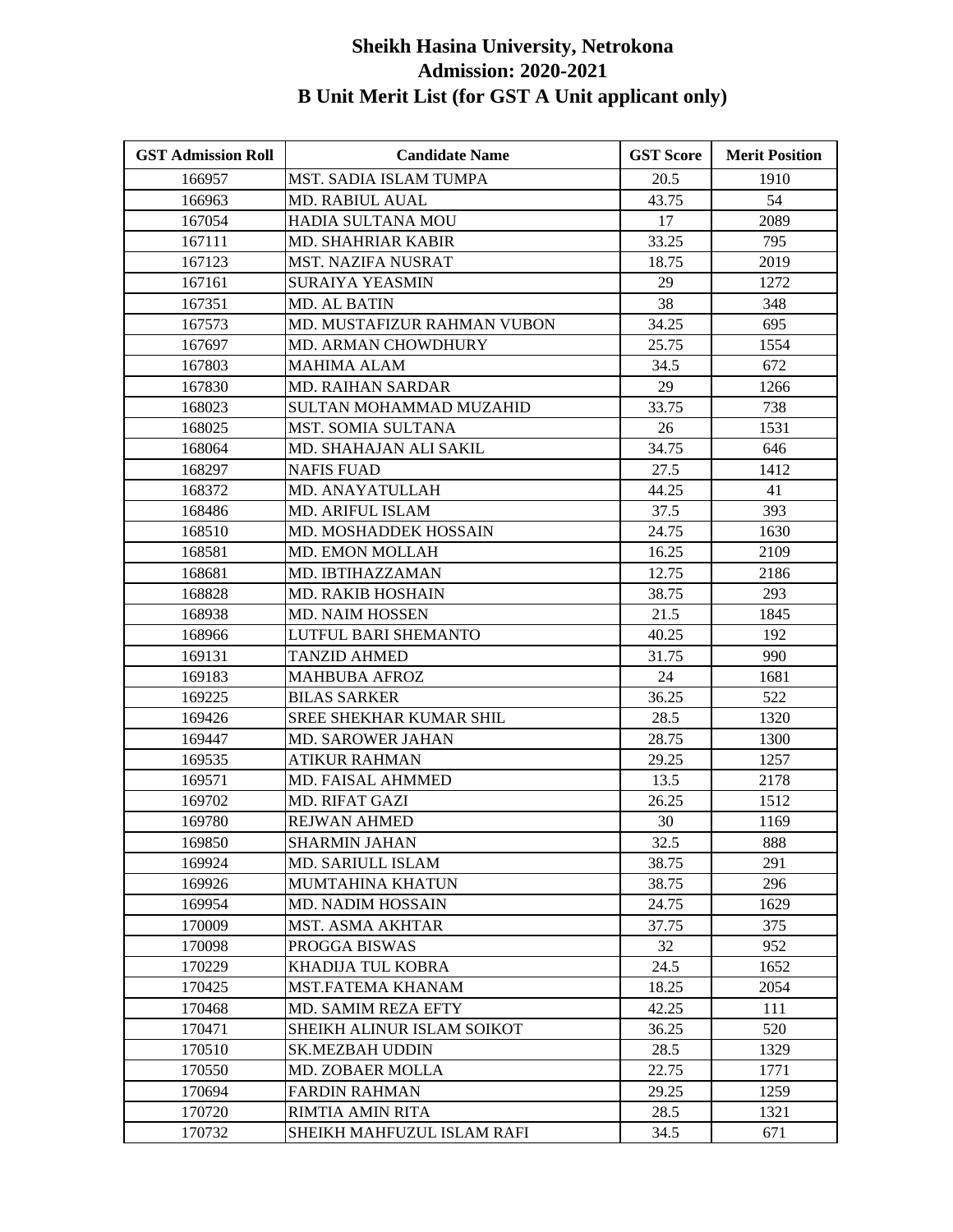| <b>GST Admission Roll</b> | <b>Candidate Name</b>         | <b>GST Score</b> | <b>Merit Position</b> |
|---------------------------|-------------------------------|------------------|-----------------------|
| 170739                    | <b>SYED ZAWAD BIN SHARIF</b>  | 15               | 2148                  |
| 170756                    | <b>MD. HASANUL BANNA</b>      | 34.75            | 634                   |
| 170773                    | <b>SOURAV DAS</b>             | 29.75            | 1218                  |
| 170803                    | <b>GM AL SHAHRIYAR PRANTO</b> | 40.25            | <b>200</b>            |
| 170865                    | <b>SUJON HOSSEN</b>           | 37.75            | 386                   |
| 171006                    | <b>SWADHIN SARKAR</b>         | 28.75            | 1298                  |
| 171112                    | MD. ROKONUZZAMAN ROKON        | 26.5             | 1486                  |
| 171162                    | <b>MAHMUD HASAN ARIF</b>      | 23               | 1762                  |
| 171218                    | TOUFIKA ISLAM MOON            | 23.5             | 1724                  |
| 171281                    | TANVIR RAHMAN SHUVRO          | 28               | 1369                  |
| 171360                    | <b>MOST. ASHRAFUN ARA MIM</b> | 26.25            | 1527                  |
| 171426                    | MD. FAKHRUL ISLAM JISHAN      | 30               | 1176                  |
| 171514                    | MST. FAHMIDA YESMIN HAFSA     | 21               | 1878                  |
| 171676                    | SAIMA SIDDIKA                 | 36.5             | 485                   |
| 171705                    | MST. MONIKA YASMIN            | 33.5             | 774                   |
| 171894                    | SUNJANA SAIMA ANESHA          | 34.75            | 644                   |
| 171950                    | <b>MARAUM HOSSAIN</b>         | 16.25            | 2105                  |
| 171959                    | <b>SADIA SABA</b>             | 33.25            | 796                   |
| 171971                    | <b>TANVIN ATTIN</b>           | 32.75            | 854                   |
| 171995                    | MD. SHAHED HOSSAIN            | 34               | 720                   |
| 172169                    | <b>SABBIR AHMED RIZU</b>      | 34.75            | 642                   |
| 172170                    | <b>MD. UZZAL HOSEN</b>        | 40.25            | 196                   |
| 172309                    | <b>MEHEDI HASAN</b>           | 25.75            | 1558                  |
| 172385                    | MD. SHAHIDUL ISLAM            | 30.75            | 1092                  |
| 172411                    | <b>TASNIM AKHTER</b>          | 28.25            | 1364                  |
| 172652                    | MD. AMANUJJAMAN               | 16.5             | 2103                  |
| 172775                    | <b>ISRAT JAHAN</b>            | 32               | 963                   |
| 172821                    | MD. SHAJAHAN ISLAM AHAD       | 28.75            | 1287                  |
| 172973                    | MD. RAKIBUL ISLAM             | 24               | 1686                  |
| 173040                    | MD. HOZAIFA HASAN             | 25.5             | 1578                  |
| 173188                    | MD. JAHIDUL ISLAM             | 32.5             | 904                   |
| 173308                    | MOBASSERA JANNATI             | 17               | 2097                  |
| 173311                    | MD. NUR HASAN                 | 22               | 1828                  |
| 173339                    | NILOY KUMAR PRAMANIK SHANTO   | 20.25            | 1921                  |
| 173391                    | MEHEDI HASAN MURAD            | 13.75            | 2171                  |
| 173555                    | MD. INJAMUL HAQ               | 36.25            | 524                   |
| 173589                    | MD. MATIUR RAHMAN             | 30.5             | 1114                  |
| 173606                    | ESHETA AHAMED BARNO           | 21.5             | 1854                  |
| 173660                    | TANJINUR RAHMAN               | 36               | 548                   |
| 173661                    | <b>MD. RAFI HOSSAIN</b>       | 32.5             | 909                   |
| 173740                    | MD. ADNAN SAKIB               | 32.75            | 857                   |
| 173776                    | MD. SAKIB HASAN ZOHA          | 26.25            | 1517                  |
| 173784                    | MD. SHAKIR MAHMUD             | 31.5             | 1018                  |
| 173792                    | <b>APURBO ROY</b>             | 31               | 1084                  |
| 173817                    | MD. TAWHID HASAN              | 37.75            | 383                   |
| 173829                    | MD. ABUL HASNAT               | 31               | 1083                  |
| 173895                    | SHAHA JAHAN KABIR TAMIM       | 19.75            | 1968                  |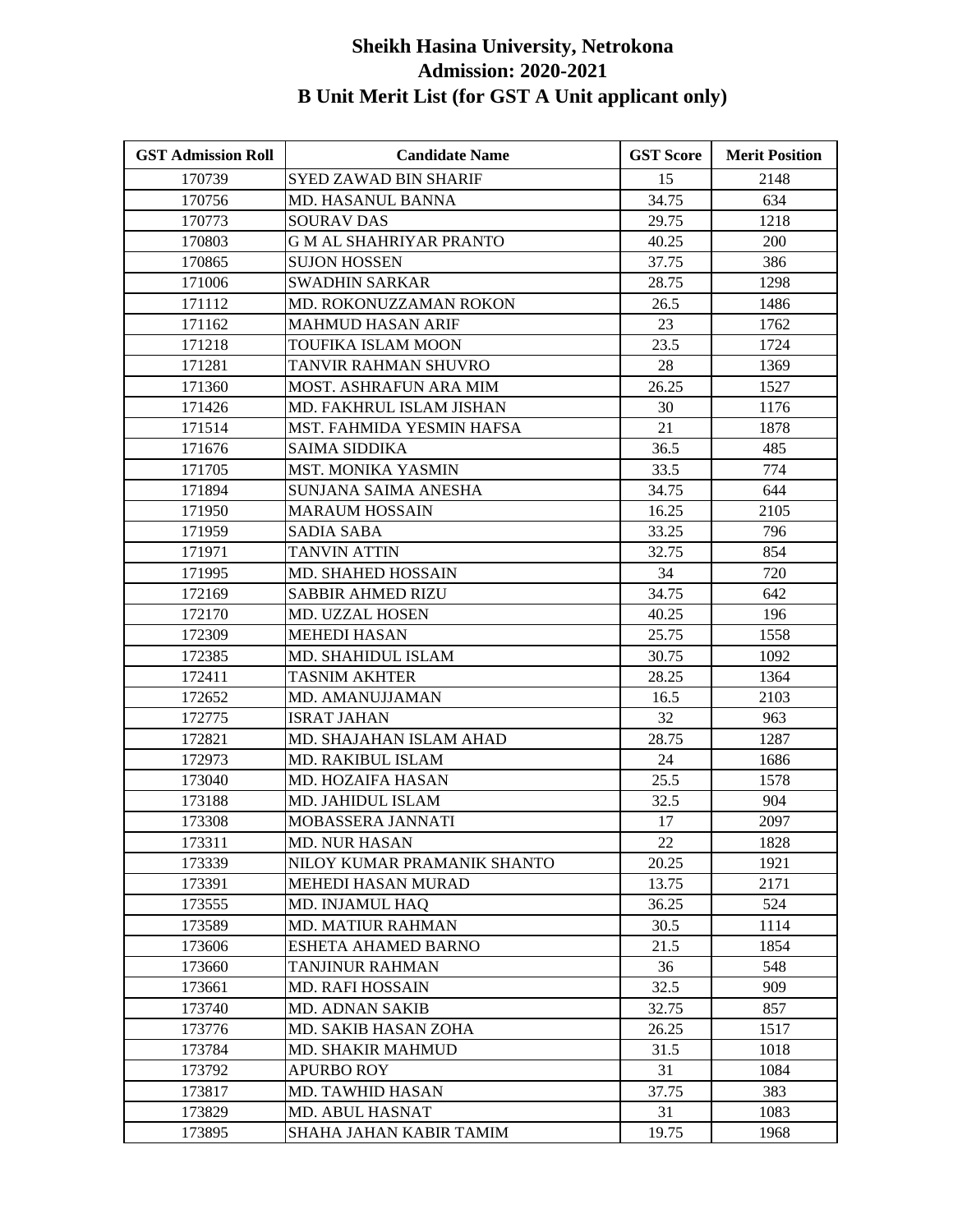| <b>GST Admission Roll</b> | <b>Candidate Name</b>            | <b>GST Score</b> | <b>Merit Position</b> |
|---------------------------|----------------------------------|------------------|-----------------------|
| 173931                    | <b>MD. RAFI ALAM</b>             | 33               | 843                   |
| 173962                    | <b>SUMAIYA MALIYAT</b>           | 28.25            | 1349                  |
| 174139                    | KOMANING CHAKMA                  | 20.75            | 1895                  |
| 174268                    | NUZSHAT TABASSUM                 | 11.5             | 2205                  |
| 174288                    | <b>SHOAB RAHMAN AMIR</b>         | 17               | 2094                  |
| 174492                    | SANJIDA MOSHARROF MUNIA          | 31.75            | 993                   |
| 174683                    | NOSHIN TASNIM                    | 34.25            | 711                   |
| 174731                    | <b>MAHMUDUR RAHMAN</b>           | 25.5             | 1584                  |
| 174831                    | AHSAN AL RAFI                    | 29.75            | 1199                  |
| 174842                    | <b>MD. NAHID IMRAN</b>           | 32               | 947                   |
| 174890                    | <b>SULTAN MAHMUD TOHA</b>        | 45.75            | 24                    |
| 174993                    | ATIT MOHD. MUSABBIR IMTIAZ TURJO | 26               | 1532                  |
| 175089                    | <b>ANIKA FAHMIDA</b>             | 38               | 364                   |
| 175124                    | H. M. ASHIK FERDOUS              | 35.75            | 559                   |
| 175346                    | MD. MOHEUDDIN JELANY             | 27.5             | 1428                  |
| 175558                    | MST. AKLIMA AKTER AKHI           | 34.75            | 651                   |
| 175715                    | MD. SAKIB HASAN KHAN             | 41.25            | 153                   |
| 175719                    | <b>SAGOR BARMON</b>              | 29.75            | 1213                  |
| 175745                    | <b>MST. NOWSHIN FARAH</b>        | 21.75            | 1841                  |
| 175846                    | MD. TANZIEB RAHMAN               | 29.5             | 1233                  |
| 175973                    | <b>MD. MEHEDI HASAN</b>          | 43.75            | 60                    |
| 175977                    | SHAJID HASAN LABIB               | 18.5             | 2032                  |
| 176072                    | <b>MD. KOMOL HOSSAIN</b>         | 36.25            | 525                   |
| 176079                    | <b>JANNATUL FERDOUS</b>          | 38.25            | 344                   |
| 176144                    | MD. MOSTAKIM ISLAM               | 28.5             | 1335                  |
| 176149                    | KHANDAKAR MD. MUHIT UDDIN        | 20.5             | 1920                  |
| 176210                    | <b>ISRAT TANJIN MOU</b>          | 16.75            | 2101                  |
| 176694                    | SABEKUN NAHER TAMANNA            | 22.75            | 1773                  |
| 176702                    | <b>ABIDA KHANOM</b>              | 33.5             | 783                   |
| 176834                    | ZAMAN SHAMARA SHAFIKOVNA SHRUTY  | 37.75            | 372                   |
| 176867                    | MD. HABIBUR RAHMAN MUNNA         | 32               | 951                   |
| 176892                    | <b>NURE JANNATY</b>              | 15.5             | 2131                  |
| 176994                    | <b>NAHID HASAN PRINCE</b>        | 46               | 20                    |
| 177129                    | <b>MD. TANJIM HOSSAIN</b>        | 22.5             | 1794                  |
| 177152                    | MD. SHAJAMAL                     | 37.5             | 411                   |
| 177228                    | <b>SHOUVO DIP SAHA</b>           | 26.5             | 1495                  |
| 177232                    | <b>SABIKUL KHAIR</b>             | 20.25            | 1942                  |
| 177430                    | <b>FAIRUZ AHMED</b>              | 11.75            | 2204                  |
| 177494                    | MD. MASBAUL ISLAM                | 19.25            | 1990                  |
| 177612                    | <b>BOBI AKTER</b>                | 21.75            | 1834                  |
| 177855                    | NUSRAT SULTANA KHAN              | 21.25            | 1861                  |
| 177886                    | <b>NAZIA TASMIN</b>              | 29.5             | 1226                  |
| 177994                    | <b>ARPITA DAS</b>                | 22.75            | 1770                  |
| 178044                    | <b>SRABONI NISHAN</b>            | 24.5             | 1653                  |
| 178183                    | <b>IHSAN JAHAN NOJHAT</b>        | 36.5             | 486                   |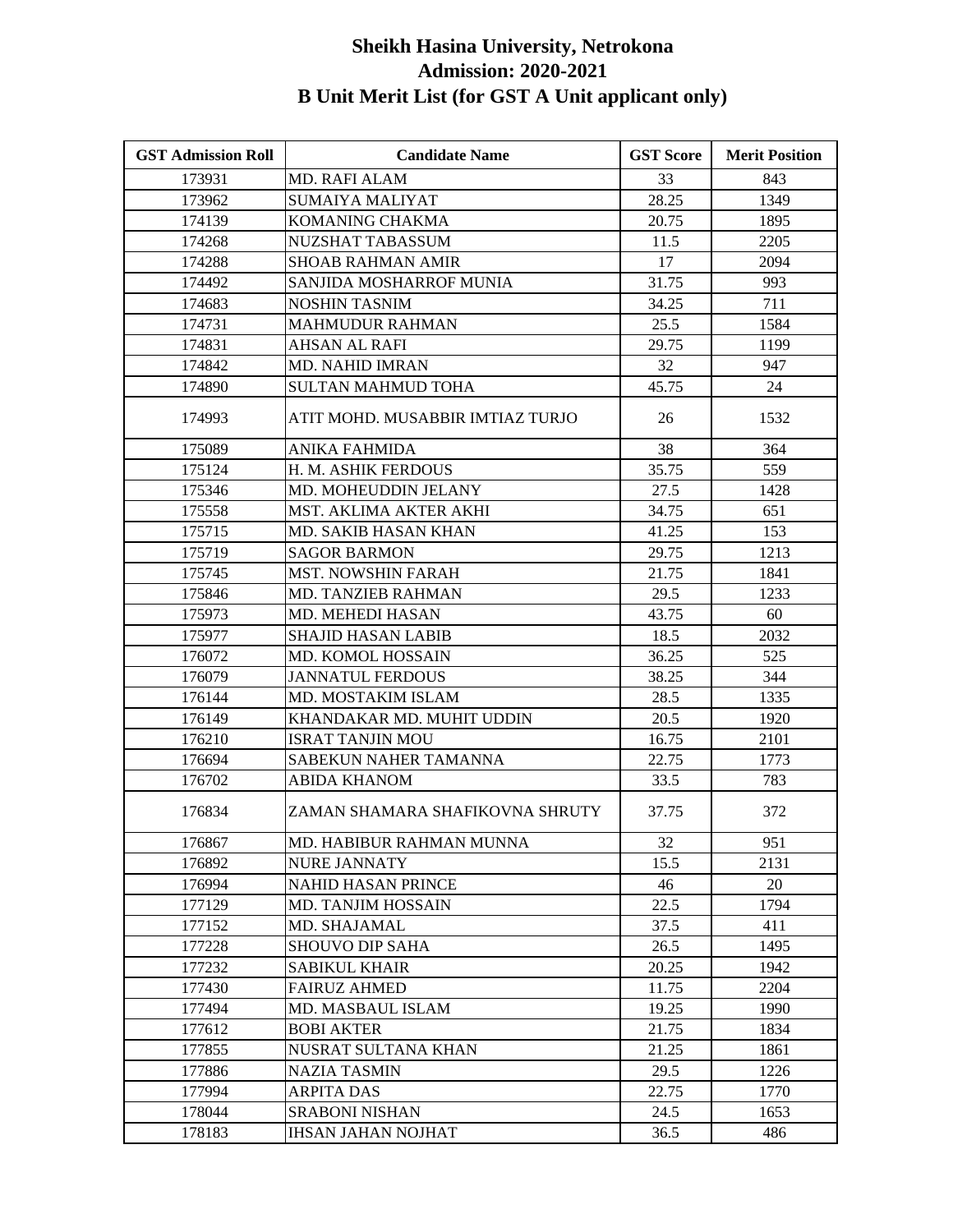| <b>GST Admission Roll</b> | <b>Candidate Name</b>       | <b>GST Score</b> | <b>Merit Position</b> |
|---------------------------|-----------------------------|------------------|-----------------------|
| 178324                    | MAHPARA HOQUE WARESI        | 31.5             | 1001                  |
| 178357                    | <b>SURAIYA AKTER AFRIN</b>  | 36.75            | 472                   |
| 178414                    | <b>SABBI ISLAM SUCHONA</b>  | 28.25            | 1367                  |
| 178420                    | BADRUNNASA SARKER BARSHA    | 34.75            | 652                   |
| 178492                    | <b>IFFAT JINNAT BADHON</b>  | 23.5             | 1714                  |
| 178541                    | FATEHA AKTER MIM            | 29.75            | 1208                  |
| 178638                    | KHANDAKER NUSRAT TABASSUM   | 36               | 537                   |
| 178671                    | <b>MEHERAB ALAM</b>         | 20.25            | 1938                  |
| 178692                    | <b>FATEMA AKTER</b>         | 26.5             | 1496                  |
| 178798                    | <b>NAFSI SARWAR</b>         | 28.25            | 1345                  |
| 178962                    | RUKAIYA BINTA ALAM          | 18.75            | 2010                  |
| 179293                    | <b>JOYETA SUTRADHAR</b>     | 21.5             | 1851                  |
| 179526                    | TUMPA RANI CHAKRABORTI      | 41.5             | 145                   |
| 179655                    | KRIPA RANI NATH             | 22.5             | 1796                  |
| 180044                    | NAZIM MAHMUD CHOWDHURY      | 22.25            | 1811                  |
| 180481                    | MEHERUMA TABASSUM RATRY     | 38.75            | 295                   |
| 180680                    | KOMOL KRISHNA PAUL          | 25.75            | 1567                  |
| 180730                    | <b>FAHIM SHAHRIAR</b>       | 30.5             | 1113                  |
| 180846                    | WAHEDA TABASSUM             | 18.75            | 2022                  |
| 181068                    | MOHAMMED MOHAIMENUL ISLAM   | 26               | 1549                  |
| 181137                    | <b>KAWSAR ISLAM</b>         | 36.75            | 480                   |
| 181233                    | <b>MAHMUDA AFNAN</b>        | 28.25            | 1362                  |
| 181625                    | ANIK CHANDRA DAS            | 17               | 2095                  |
| 181775                    | MD. RAFIUL HASAN KHAN       | 15.25            | 2134                  |
| 181802                    | SABRINA BINTEE FOYEZ        | 35               | 622                   |
| 181816                    | MINHUJ UDDIN JOY            | 26.5             | 1498                  |
| 181868                    | MD. SHAREEF MAJUMDER HISHAM | 32               | 973                   |
| 181942                    | MD. SAIFUL ISLAM TUSAR      | 30.75            | 1094                  |
| 182043                    | MD. JOWELL BADSHA           | 22.25            | 1812                  |
| 182383                    | <b>SHAZNEEN PARVEEN</b>     | 37               | 430                   |
| 182538                    | ANIKA TABASSUM TAMANNA      | 23               | 1751                  |
| 182898                    | JANNATUL FERDOUS JEBA       | 34.5             | 658                   |
| 183429                    | JARIN TASNIN LAMIYA         | 30.5             | 1116                  |
| 183504                    | <b>MAHMUDA ZAMAN LIZUO</b>  | 26.25            | 1501                  |
| 183628                    | <b>MOUMITA SARKER SETU</b>  | 12.5             | 2191                  |
| 183833                    | <b>MST. AKHI PARVIN</b>     | 33.5             | 779                   |
| 183838                    | <b>NIJHUM AKTER</b>         | 33               | 828                   |
| 183863                    | <b>UMMEY FAIZAH PROMY</b>   | 34.75            | 639                   |
| 184021                    | ZANNATUL FERDOUS            | 18.75            | 2013                  |
| 184041                    | UMME HAMIDA RIM             | 41               | 154                   |
| 184108                    | <b>SHAMIHA HAQUE METI</b>   | 34.5             | 663                   |
| 184168                    | <b>HALIMA AKTER</b>         | 29.25            | 1254                  |
| 184226                    | NUZAT TABASSUM APSHORA      | 34.25            | 690                   |
| 184249                    | <b>ARPI GOSWAMI</b>         | 32.25            | 920                   |
| 184481                    | SHOWDA AKTER LEUZA          | 33               | 834                   |
| 184688                    | <b>BUSHRA MOZUMDER</b>      | 43.25            | 74                    |
| 184842                    | <b>MST. AMENA AKTER MIM</b> | 24.5             | 1647                  |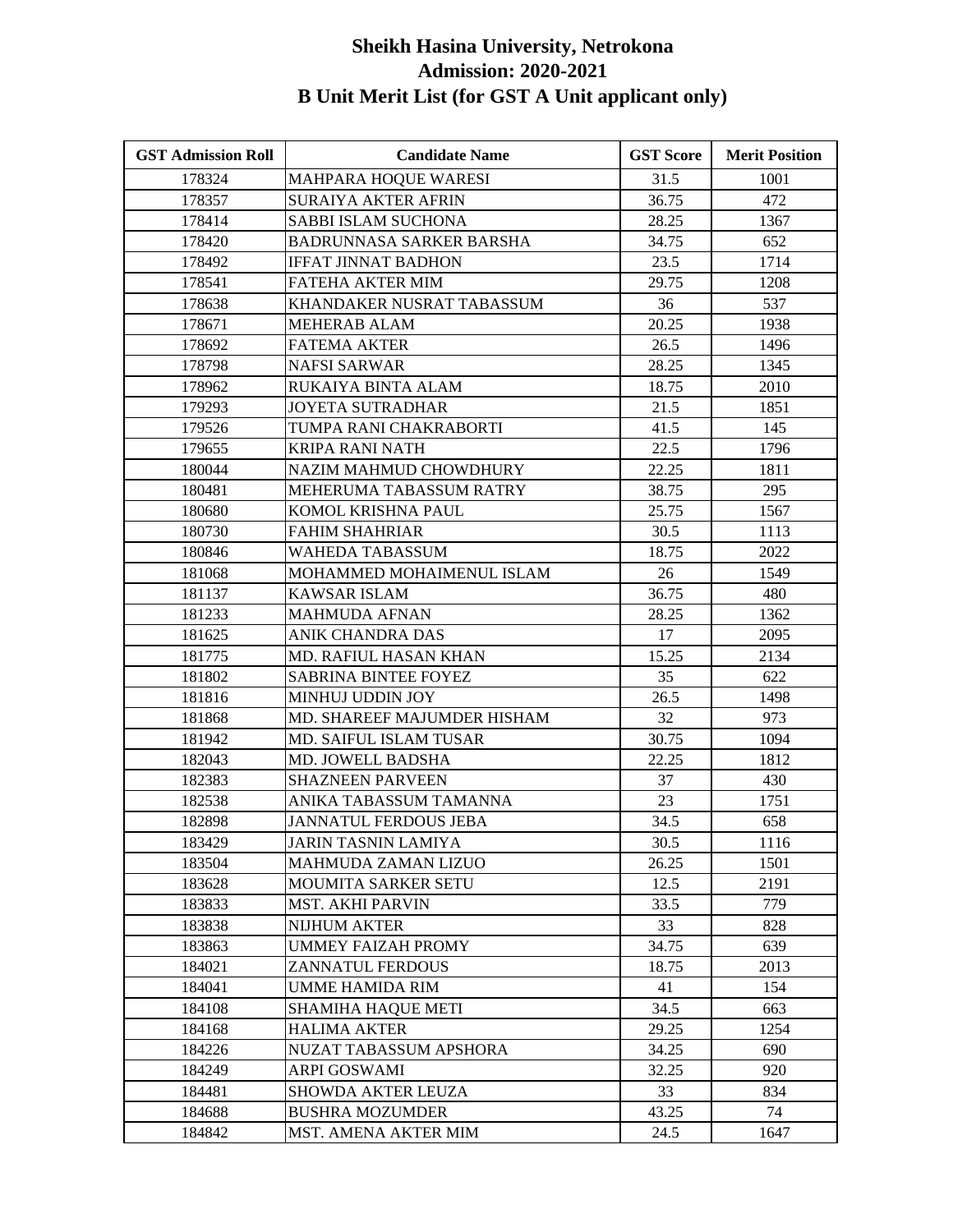| <b>GST Admission Roll</b> | <b>Candidate Name</b>           | <b>GST Score</b> | <b>Merit Position</b> |
|---------------------------|---------------------------------|------------------|-----------------------|
| 184887                    | <b>BUSHRA AMIN</b>              | 24               | 1676                  |
| 185096                    | SANJIDA RAHMAN TISHA            | 34               | 719                   |
| 185106                    | AYESHA KHANAM ASHA              | 26               | 1533                  |
| 185231                    | NISHITA SAHA                    | 36               | 527                   |
| 185328                    | <b>SANCHITA ENAYET</b>          | 24.5             | 1656                  |
| 185479                    | <b>MOSADDEKA</b>                | 29.25            | 1248                  |
| 185646                    | <b>FAHIMA AKTER</b>             | 42.75            | 91                    |
| 185765                    | TANMOYEE SARKER                 | 40.25            | 197                   |
| 185788                    | AFIFA                           | 31.5             | 1009                  |
| 185927                    | <b>OMMAY HABIBA MIM</b>         | 24.5             | 1645                  |
| 185972                    | HIMIYA AFROJ RIYA               | 32               | 959                   |
| 186060                    | <b>JANNATUN NESA</b>            | 30.5             | 1126                  |
| 186190                    | ZOHURA HAQUE NAVILA             | 39.25            | 267                   |
| 186312                    | MOST. TAMANNA                   | 28.25            | 1351                  |
| 186345                    | SHEIKH SADIA SULTANA            | 27.5             | 1413                  |
| 186892                    | <b>SAHIDA AKTER</b>             | 41               | 161                   |
| 186988                    | <b>LAXMI SARKER</b>             | 21               | 1886                  |
| 187028                    | ROBYCHAN NESA AIMAN             | 39.25            | 266                   |
| 187113                    | <b>MARIAM RAHMAN</b>            | 12               | 2197                  |
| 187124                    | <b>SOMONA AKTER</b>             | 43.25            | 77                    |
| 187438                    | TAIRAN ABABIL ROZA              | 24.75            | 1636                  |
| 187905                    | <b>TANISHA FARIN</b>            | 27.5             | 1406                  |
| 188313                    | SNIGDHA ISLAM SANTA             | 15               | 2142                  |
| 188592                    | SADIA AFRIN EIKRA               | 28               | 1380                  |
| 188805                    | <b>SUCHITA RAHMAN</b>           | 26.5             | 1493                  |
| 188962                    | MUNTASIR MAHMUD                 | 17               | 2091                  |
| 189063                    | <b>SADIA AFRIN</b>              | 25.5             | 1587                  |
| 189199                    | <b>ADIL ARHAM ARAF</b>          | 34               | 716                   |
| 189250                    | <b>SHAKILA AKTER</b>            | 31.25            | 1046                  |
| 189344                    | <b>HABIBUR RAHMAN ROBIN</b>     | 30.25            | 1141                  |
| 189379                    | <b>SWAPNIL BANIK</b>            | 21.25            | 1859                  |
| 189829                    | JANNATUL FERDOUSH JUI           | 18.75            | 2012                  |
| 189981                    | <b>TANZIA MASUD</b>             | 22.5             | 1789                  |
| 190620                    | MD. NAHIDUZZAMAN                | 33.75            | 743                   |
| 191590                    | <b>SABBIR HOSSAIN</b>           | 11.5             | 2206                  |
| 191807                    | <b>MD SAJIDUR RAHMAN</b>        | 10               | 2216                  |
| 191941                    | PRITOM DAS                      | 36.25            | 512                   |
| 191943                    | <b>AVIJIT BARUA SUSMOY</b>      | 17.25            | 2085                  |
| 192015                    | <b>AFRIA AKTER</b>              | 38.5             | 312                   |
| 192060                    | <b>MD HASANUL HAOUE</b>         | 25.25            | 1599                  |
| 192141                    | <b>FARIA LARA</b>               | 25               | 1621                  |
| 192246                    | MOHIUDDIN HOSSAIN JOY           | 14               | 2167                  |
| 192338                    | MOFAZZOL HOSSAIN SUN            | 17.25            | 2083                  |
| 192391                    | <b>S.M.NAFEES HOSSAIN NILOY</b> | 36.75            | 462                   |
| 192531                    | ARIFUL ISLAM ANIK               | 31.25            | 1041                  |
| 192631                    | <b>HASIBUL HASAN</b>            | 30.25            | 1145                  |
| 192641                    | <b>SUFI AHAMED</b>              | 35.75            | 566                   |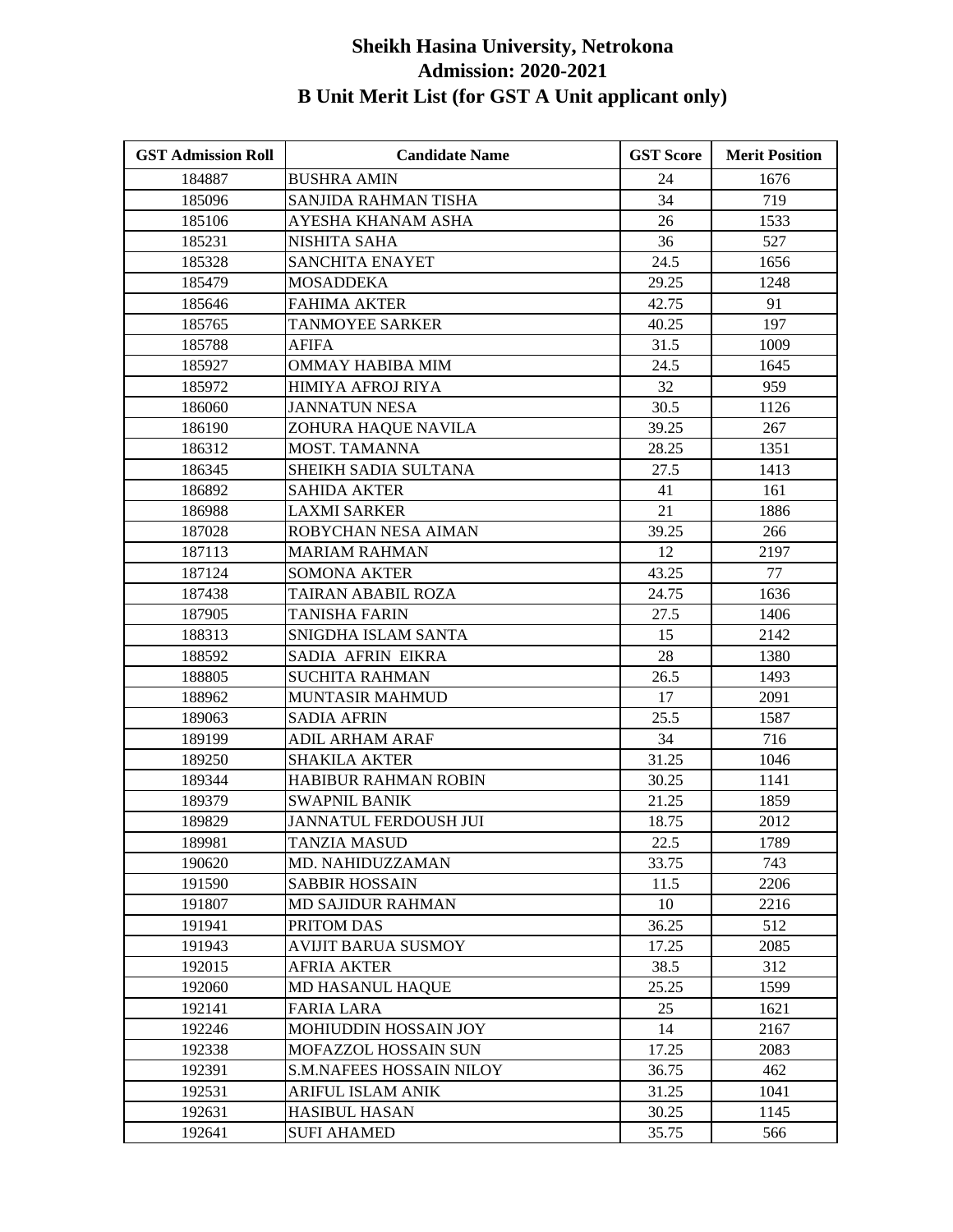| <b>GST Admission Roll</b> | <b>Candidate Name</b>            | <b>GST Score</b> | <b>Merit Position</b> |
|---------------------------|----------------------------------|------------------|-----------------------|
| 192643                    | <b>MD. TAHMID UDDIN</b>          | 32.25            | 931                   |
| 192737                    | ASHFIQUR RAHMAN ASIF             | 24.5             | 1658                  |
| 192803                    | <b>ADIL AHNAF ALIF</b>           | 25.5             | 1580                  |
| 192856                    | <b>NAZMUL HOSSAIN</b>            | 27.5             | 1429                  |
| 193685                    | SHAHABA MOHAMMED                 | 34.75            | 636                   |
| 193704                    | <b>CUTE CINNURY KABIR RAHY</b>   | 22.5             | 1784                  |
| 193736                    | FARHA ANJUMAN ANNI               | 37.75            | 374                   |
| 193741                    | <b>FARIA MEHJABIN</b>            | 27.25            | 1431                  |
| 194066                    | RAZIYA AKTER RATRY               | 39.75            | 240                   |
| 194200                    | TASMIMA MAHFUZ                   | 27.5             | 1417                  |
| 194295                    | <b>JANNATUL FERDOUS</b>          | 38.25            | 328                   |
| 194371                    | FATEMA AMIN SHANTA               | 18.5             | 2030                  |
| 194469                    | <b>DINA SULTANA</b>              | 12               | 2195                  |
| 194482                    | FAIZA TASMIN                     | 13.75            | 2169                  |
| 194664                    | MARIA SULTANA MIM                | 24.75            | 1633                  |
| 194668                    | <b>JANNATUL FERDUS SHAHAZADI</b> | 24.25            | 1669                  |
| 194795                    | MST. NUSRA JAHAN MAZUMDER ORPYTA | 37               | 432                   |
| 194937                    | <b>MST. TAHMINA AKTER</b>        | 31.25            | 1055                  |
| 194984                    | TANJINA YEASMIN                  | 38               | 347                   |
| 195204                    | TANJINA AKTER MUKTA              | 37.5             | 400                   |
| 195395                    | TRISITA DEBNATH                  | 28.25            | 1353                  |
| 195655                    | RUNA LAILA ROSE                  | 37.75            | 381                   |
| 195691                    | FARIA AFRIN ANNY                 | 21               | 1880                  |
| 195715                    | FARHANA YASMIN RIMMI             | 36.5             | 490                   |
| 195722                    | TASNIM ASHRAF SHIFA              | 48.25            | 10                    |
| 195732                    | UMAIA ISLAM RITHUN               | 32               | 957                   |
| 195740                    | JABASA NJIDA SHAMA               | 23.25            | 1737                  |
| 195762                    | <b>SAMIYA RAHMAN</b>             | 35               | 616                   |
| 195789                    | <b>LONA AKTER MIM</b>            | 34.5             | 674                   |
| 195802                    | <b>MST. ISRATZAHAN TORAFDAR</b>  | 28.25            | 1361                  |
| 195822                    | HORA JANNAT                      | 32.5             | 900                   |
| 195831                    | PRITY AKTHER                     | 24.75            | 1635                  |
| 195851                    | SOMAIA SULTANA                   | 24.75            | 1637                  |
| 195856                    | <b>NADIA BILKIS</b>              | 39.75            | 242                   |
| 195881                    | <b>UMME SALMA POPY</b>           | 37               | 442                   |
| 195893                    | <b>JANNATUL NAYEEM</b>           | 30               | 1190                  |
| 195908                    | <b>MST. SUMAYA AKTER</b>         | 36               | 551                   |
| 195913                    | <b>MST. FATEMA KHATUN</b>        | 31               | 1081                  |
| 195963                    | <b>MD. ABU BOKOR SIDDIK</b>      | 41.25            | 151                   |
| 196031                    | PRACHURZYA SARKER EMON           | 30.75            | 1096                  |
| 196036                    | RABEYA AKTER SULTANA             | 20.25            | 1940                  |
| 196057                    | MD. SHAHARIEAR HOSSEN RABO       | 27.25            | 1433                  |
| 196070                    | <b>FOYEZ AHMED</b>               | 13.75            | 2172                  |
| 196076                    | MD. MOJAHIDUL ISLAM              | 35.75            | 556                   |
| 196082                    | <b>JERIN AKTHER</b>              | 46               | 23                    |
| 196096                    | <b>MD. BAPPY TARAFDER</b>        | 32.5             | 883                   |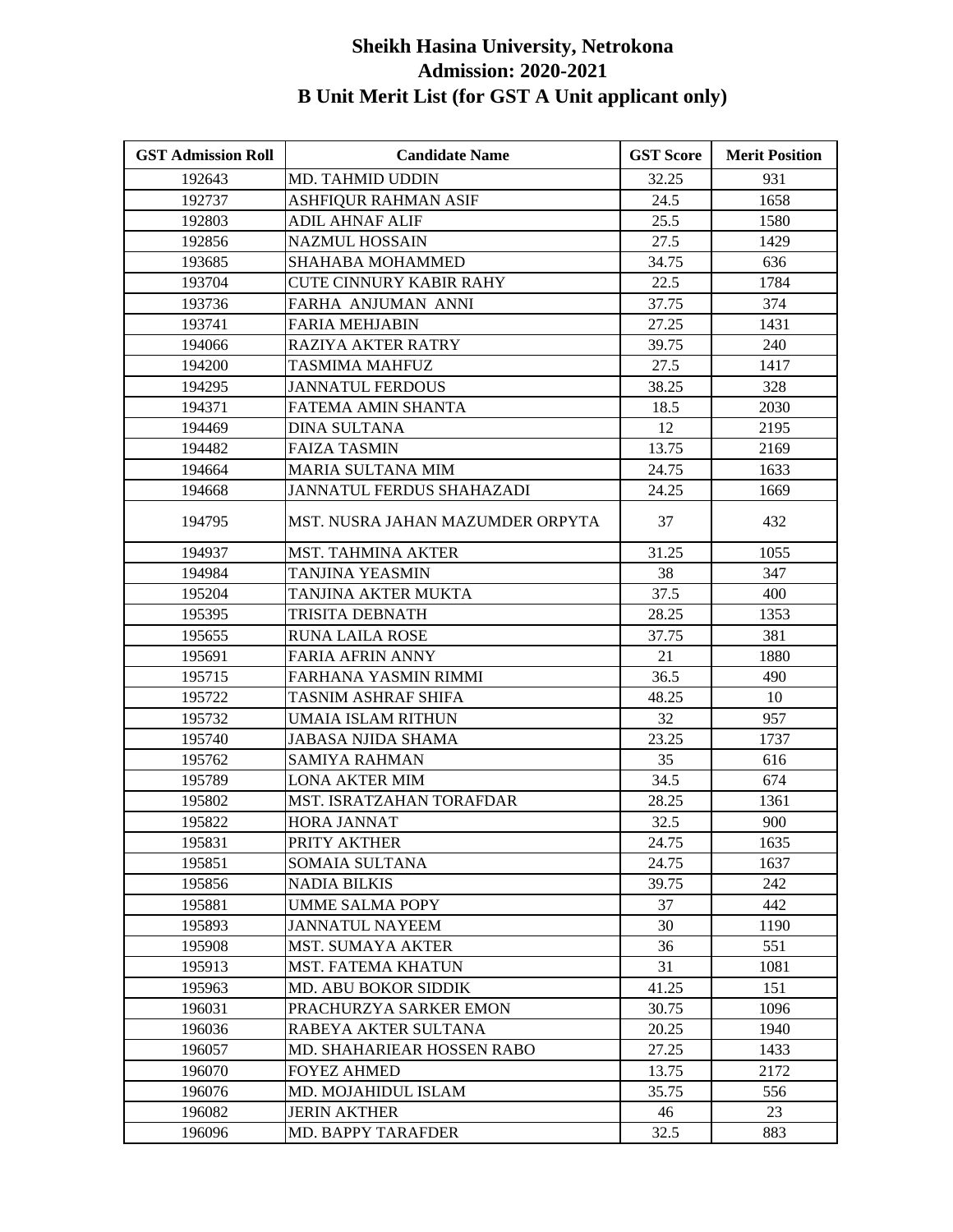| <b>GST Admission Roll</b> | <b>Candidate Name</b>       | <b>GST Score</b> | <b>Merit Position</b> |
|---------------------------|-----------------------------|------------------|-----------------------|
| 196129                    | <b>MD. RAZAUL KARIM</b>     | 30               | 1186                  |
| 196160                    | <b>FARZANA AKTER MUMU</b>   | 30.5             | 1129                  |
| 196166                    | SAYLA SULTANA SHOSHE        | 27               | 1461                  |
| 196188                    | MST. HALIMA KHATUN SHIKHA   | 34.5             | 682                   |
| 196193                    | MD.SHAHARIER HASSAN ARNAB   | 39.75            | 244                   |
| 196200                    | <b>NAFIZ AL NISHAT</b>      | 26.75            | 1478                  |
| 196201                    | MD. SHOEB AKTER KHAN        | 31               | 1071                  |
| 196243                    | <b>ISRATUN NAHAR AJMIN</b>  | 28.75            | 1307                  |
| 196254                    | MD. MEHEDI HASAN SUNNY      | 31.25            | 1054                  |
| 196343                    | <b>MD. KAMRUL ISLAM</b>     | 31.5             | 1016                  |
| 196368                    | MONIRU ZZAMAN MONIR         | 29.5             | 1234                  |
| 196373                    | MD. SHEIKH FAISAL SHAWON    | 28               | 1389                  |
| 196412                    | MD. SHAKIL KHAN             | 39               | 285                   |
| 196423                    | SADIKUR RAHMAN              | 24.25            | 1675                  |
| 196512                    | MUMTAHINA RAHAMAN BARSHA    | 13.75            | 2176                  |
| 196593                    | SHAHINUL ISLAM RANA         | 33.75            | 761                   |
| 196603                    | MD. ABID RAIHAN RAFI        | 31.75            | 997                   |
| 196604                    | <b>HUMAYUN AHMED</b>        | 31               | 1079                  |
| 196655                    | <b>MD. ZAHID HASAN</b>      | 38.75            | 305                   |
| 196659                    | <b>SHOHIDULLA</b>           | 46.5             | 17                    |
| 196672                    | <b>SOHEL RANA</b>           | 41.75            | 135                   |
| 196731                    | JAHIDUR RAHMAN BADHON       | 43.25            | 76                    |
| 196781                    | MD. MOSADDIK HASAN          | 8.75             | 2227                  |
| 196935                    | ANGKUR SARKER RUDRA         | 21               | 1884                  |
| 196978                    | <b>ARIFUL ISLAM</b>         | 38.75            | 300                   |
| 197004                    | MOST. NAOSHIN ZAHAN SHAILY  | 20.75            | 1896                  |
| 197055                    | <b>MONNA DEBNATH</b>        | 27.25            | 1440                  |
| 197159                    | <b>S.M. NAIMUR RAHMAN</b>   | 28.75            | 1301                  |
| 197219                    | <b>SHAHARIAR HASSAN</b>     | 39               | 284                   |
| 197261                    | <b>ISRAT JAHAN MIM</b>      | 26.25            | 1529                  |
| 197275                    | S.M. RIFAT                  | 27.5             | 1424                  |
| 197330                    | MD. SHAKIL-UZ-ZAMAN         | 32.75            | 863                   |
| 197541                    | SHAH MD. ABDULLAH AL HASAN  | 32.75            | 849                   |
| 197658                    | MARIYA TASNIM SHATU         | 25.75            | 1565                  |
| 197687                    | <b>SAMIR UDDIN MOLLA</b>    | 33.25            | 821                   |
| 197696                    | <b>SANJIDA</b>              | 32               | 977                   |
| 197769                    | <b>NABID AHAMED NOUSHAD</b> | 31.75            | 991                   |
| 197771                    | MOKSADUL HASAN NAHID        | 37.5             | 408                   |
| 197821                    | MD. MAZHARUL ISLAM          | 16               | 2117                  |
| 197902                    | <b>ANIK MONDAL</b>          | 37.75            | 378                   |
| 197939                    | AREFIN JAMAN AKIB           | 23.5             | 1719                  |
| 197959                    | <b>MD. TORIKUL ISLAM</b>    | 18.25            | 2048                  |
| 197969                    | MD. RAISUL ISLAM RIYAD      | 31.25            | 1057                  |
| 197978                    | <b>MD JABER AHMED</b>       | 36.75            | 470                   |
| 198042                    | MD. RAFSAN JAMIN            | 35               | 612                   |
| 198052                    | <b>ASADUZZAMAN</b>          | 39.5             | 248                   |
| 198176                    | MD. ESTIAK AHMED            | 39.5             | 250                   |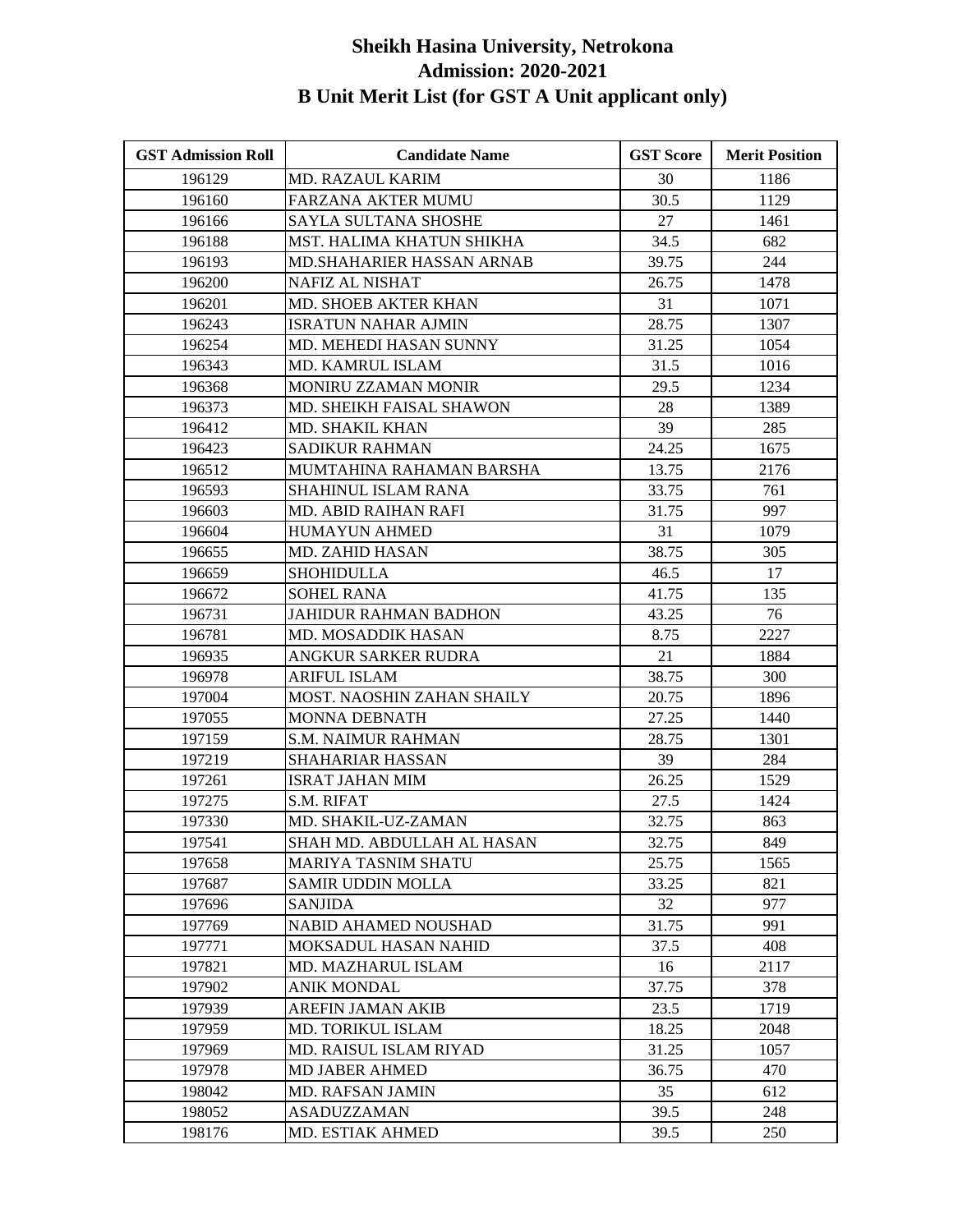| <b>GST Admission Roll</b> | <b>Candidate Name</b>         | <b>GST Score</b> | <b>Merit Position</b> |
|---------------------------|-------------------------------|------------------|-----------------------|
| 198219                    | ATIKUR RAHAMAN                | 34.75            | 643                   |
| 198333                    | <b>MAISHA AKTER TUNNA</b>     | 16.75            | 2100                  |
| 198348                    | <b>MST. MAHFUJA AKTER</b>     | 36.25            | 523                   |
| 198365                    | <b>SHOISHOB SARKAR SHAFIN</b> | 20.25            | 1939                  |
| 198573                    | AFZAL HOSSAIN                 | 22.5             | 1795                  |
| 198581                    | <b>MD:TANVIR AHAMMED</b>      | 38.5             | 318                   |
| 198618                    | MD. RUBEL MIA                 | 27.25            | 1443                  |
| 198709                    | MD. NAZMUL ISLAM              | 26.5             | 1491                  |
| 198754                    | <b>SOUROV KARMAKER</b>        | 28.75            | 1311                  |
| 198776                    | PALASH KUMAR RAY              | 27.75            | 1398                  |
| 198780                    | <b>MARIA KIPTEYA</b>          | 30.25            | 1156                  |
| 198864                    | MD. TANVIR AHAMED MAHIN       | 27.25            | 1438                  |
| 198865                    | TASNUVA JERIN NIRJHOR         | 28.5             | 1339                  |
| 199060                    | MST. TAMANNA AKTER            | 23               | 1760                  |
| 199102                    | <b>TANJINA AKTHER</b>         | 37.75            | 387                   |
| 199124                    | RASHEDUL ISLAM                | 21               | 1883                  |
| 199308                    | ARJU RAHMAN BAPPY             | 27.75            | 1397                  |
| 199312                    | MD. SHOHARAB MIAH             | 34.75            | 648                   |
| 199313                    | <b>HASIN ALMAS SIFAT</b>      | 37.5             | 397                   |
| 199342                    | <b>JUNNUN ISRAT HRIDY</b>     | 31               | 1064                  |
| 199356                    | <b>MD RAHIM AL ROHAN</b>      | 19.75            | 1961                  |
| 199370                    | <b>SUJOY SEN GUPTA</b>        | 23.25            | 1733                  |
| 199450                    | MD. SOUROV MAHBUB             | 33.75            | 745                   |
| 199465                    | <b>MOHIN MIA</b>              | 33.25            | 812                   |
| 199500                    | <b>AKHI MONI</b>              | 25.75            | 1564                  |
| 199521                    | MD. AZMIR AZAM                | 30               | 1166                  |
| 199543                    | MST. UMMA HANIAM MARIA TISHA  | 11.25            | 2209                  |
| 199559                    | <b>SHAHRIYAR HOSSAIN</b>      | 30               | 1195                  |
| 199622                    | MUBTASIM FUAD AMLAN           | 36               | 536                   |
| 199663                    | <b>MD. SAMIUL BASHIR</b>      | 40.75            | 166                   |
| 199683                    | MD. ALI HOSSAIN AKHAND        | 26.25            | 1523                  |
| 199765                    | SUKANTA SARKER                | 30.5             | 1118                  |
| 199778                    | S. M. WALIULLAH               | 30.75            | 1108                  |
| 199797                    | KAZI MIRAZUL ISLAM            | 39.25            | 258                   |
| 199804                    | <b>MD. RUMON MIA</b>          | 33               | 840                   |
| 199809                    | <b>JANNATUL IMAM</b>          | 29.25            | 1264                  |
| 199921                    | <b>OISHEE SAHA</b>            | 9.25             | 2223                  |
| 199940                    | <b>MD. ASIF KARIM</b>         | 14               | 2166                  |
| 200009                    | AUFA BEGUM EVA                | 24               | 1689                  |
| 200088                    | MD. FARHAD                    | 28.75            | 1306                  |
| 200167                    | MST. SHAMIMA YESMIN           | 10               | 2218                  |
| 200232                    | MST. JANNATUN NAHAR ASHA      | 33.75            | 765                   |
| 200238                    | <b>MST. ZAKIA ERIN TONNI</b>  | 19.5             | 1980                  |
| 200248                    | MOM SAHA                      | 30               | 1172                  |
| 200317                    | MD. PARVEZ MOSHARAF           | 17.75            | 2068                  |
| 200409                    | JANNATUL MAOYA SWARNA         | 35               | 620                   |
| 200413                    | MAHADI HASAN TAMIM            | 37.5             | 403                   |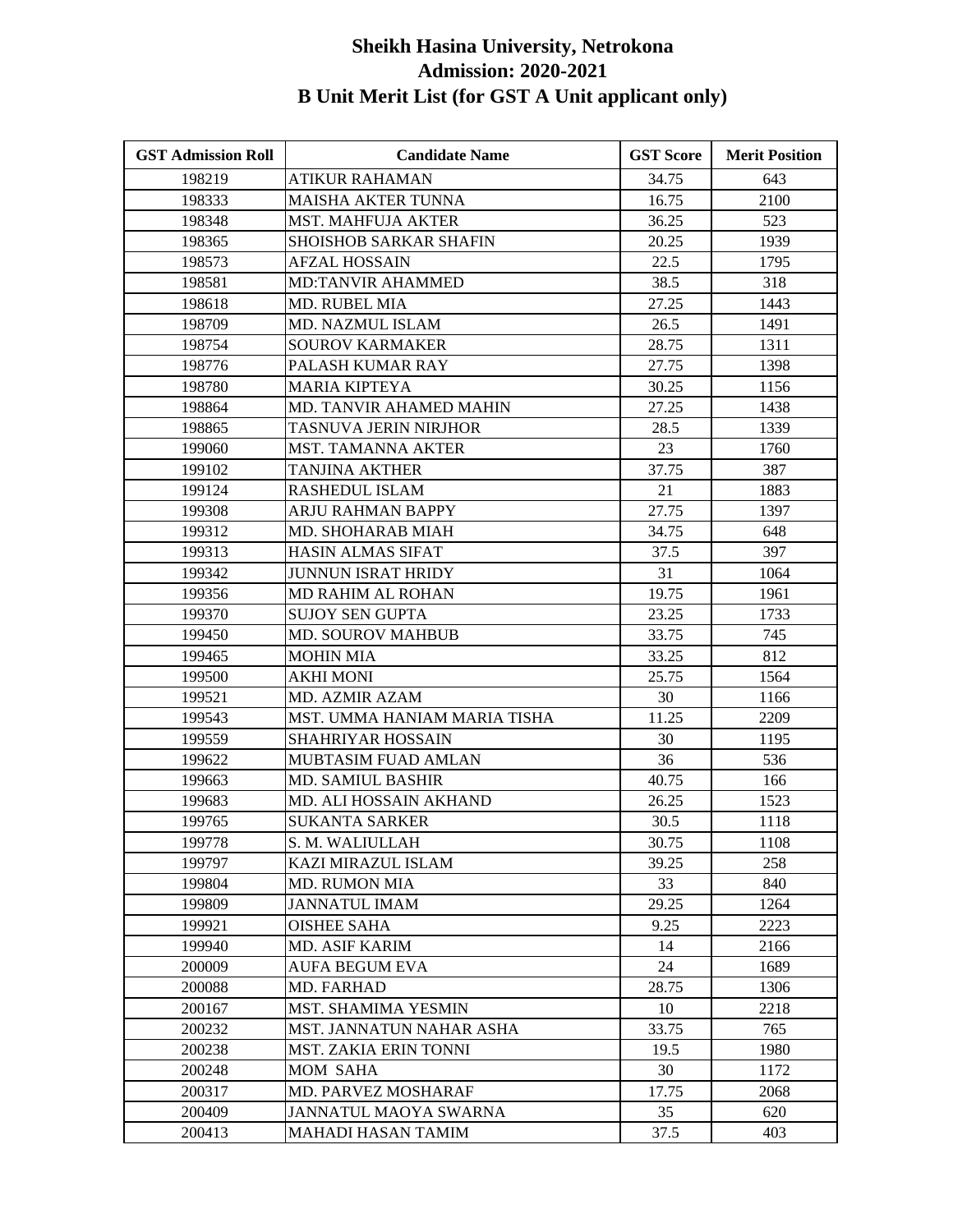| <b>GST Admission Roll</b> | <b>Candidate Name</b>          | <b>GST Score</b> | <b>Merit Position</b> |
|---------------------------|--------------------------------|------------------|-----------------------|
| 200438                    | MD. ZOBAIR CHOWDHURY JIM       | 28.25            | 1366                  |
| 200466                    | <b>MST. RIFAT ISMAT RIZA</b>   | 25.25            | 1610                  |
| 200469                    | MD. MONIRUZZAMAN TALUKDAR MOON | 16.75            | 2102                  |
| 200575                    | MD. ALRIYAD MAHAMUD            | 26.75            | 1469                  |
| 200603                    | MD. FARHAN HASAN RAJ           | 19.75            | 1959                  |
| 200671                    | MD. AZHARUL ISLAM UTSHO        | 36.5             | 497                   |
| 200691                    | MD. AL-AMIN MIA                | 14.5             | 2158                  |
| 200722                    | MD. SHEIKH SADI HOSSAIN ABIR   | 28               | 1388                  |
| 200794                    | MD. SIAM KHAN                  | 23.5             | 1720                  |
| 200909                    | MST. ANIKA TABASSUM            | 40.75            | 175                   |
| 200930                    | <b>RAJIB HOSSAIN</b>           | 35               | 619                   |
| 200982                    | <b>MD. HABIBUR RAHMAN</b>      | 34.5             | 662                   |
| 201146                    | MST. SANZEDA ARFIN KHONA       | 44.25            | 48                    |
| 201160                    | RAISUL HASAN MUKUT             | 41               | 157                   |
| 201187                    | MOST. SAIMA AKTER KAMONA       | 36               | 546                   |
| 201243                    | AFIA MAS-UDA MITHILA           | 39.75            | 243                   |
| 201246                    | <b>ARIFUL ISLAM</b>            | 21.5             | 1855                  |
| 201324                    | AFIYA ASKARY                   | 19               | 2003                  |
| 201325                    | <b>SALINA AKTHER</b>           | 38.75            | 297                   |
| 201387                    | <b>ARAFAT SHAHEDI</b>          | 34.25            | 700                   |
| 201389                    | MST. NUSRAT JAHAN NURI         | 32.25            | 944                   |
| 201410                    | <b>MD. ABU SHAYEED</b>         | 12.75            | 2189                  |
| 201525                    | MD. ABU SAID RATUL             | 19.75            | 1969                  |
| 201591                    | <b>JANNATUL FERDOUS JUI</b>    | 40.5             | 191                   |
| 201601                    | <b>AJOY CHANDRA DAS</b>        | 34.5             | 686                   |
| 201629                    | <b>KISHOR KUMAR</b>            | 38               | 351                   |
| 201746                    | <b>MD. KIRON MIA</b>           | 38               | 369                   |
| 201780                    | SINIGDHO KUMAR ROY SHAREYO     | 16.25            | 2112                  |
| 201796                    | MOSTAQUE SHAHRIAR TONMOY       | 36               | 542                   |
| 201819                    | PRAPTI ROY                     | 16.25            | 2114                  |
| 201867                    | <b>MD. TANVIR MAHOMUD</b>      | 42.5             | 100                   |
| 201869                    | <b>NAHIDA AKHTER</b>           | 30               | 1188                  |
| 201884                    | MD. MAHATAB HOSSAIN            | 39.5             | 253                   |
| 201901                    | <b>SOAD MAHMUD</b>             | 35.25            | 606                   |
| 201909                    | MD. GOLAM ROBBANY MIAH         | 32.5             | 903                   |
| 201913                    | <b>MD. ISHTIAK AHMED</b>       | 28.75            | 1302                  |
| 201926                    | MOST. MUBASH- SHIRA RAHMAN     | 31.75            | 994                   |
| 201942                    | MST. SHIRAJUM MUNIRA SAMIA     | 34               | 733                   |
| 201944                    | <b>MD. AMANUL ISLAM</b>        | 27               | 1454                  |
| 201986                    | MD. SHARIYER RAHMAN SHUVO      | 26               | 1550                  |
| 202021                    | <b>SAGOR KUMAR</b>             | 17.75            | 2071                  |
| 202095                    | MD. MEHEDI HASAN               | 15               | 2149                  |
| 202118                    | MD. SAMRAT SHAMSUDDIN OWAHEDI  | 23               | 1765                  |
| 202119                    | <b>SOUMIK ROY</b>              | 26               | 1544                  |
| 202183                    | <b>MD. KAMRUL HASAN</b>        | 34               | 722                   |
| 202190                    | <b>MD. SHAMIM SARKER</b>       | 32               | 975                   |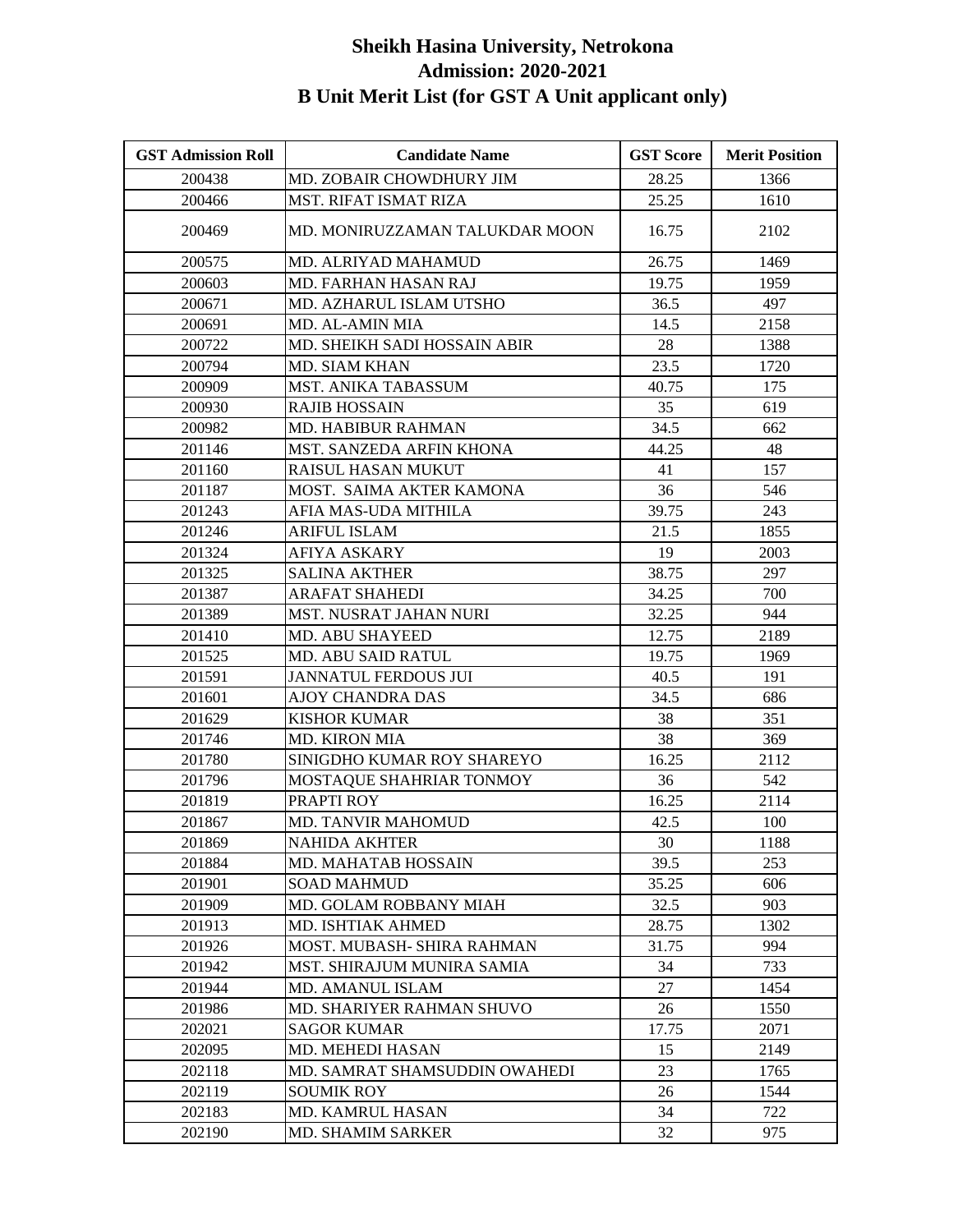| <b>GST Admission Roll</b> | <b>Candidate Name</b>          | <b>GST Score</b> | <b>Merit Position</b> |
|---------------------------|--------------------------------|------------------|-----------------------|
| 202198                    | MD. RAJAUL HAQUE               | 27.5             | 1430                  |
| 202212                    | <b>MD. SOHEL RANA</b>          | 40.75            | 177                   |
| 202268                    | MD. TASHDID NAYEEM             | 29.5             | 1224                  |
| 202286                    | MD. MAHIM SHARIAR SHAWON       | 33               | 831                   |
| 202296                    | TASMIA AKTER                   | 38               | 367                   |
| 202306                    | TOFAZZOL HOSSAN                | 27               | 1459                  |
| 202313                    | MAHFUJUR RAHMAN MUNNA          | 32               | 969                   |
| 202373                    | <b>MST. TASLIMA AKTAR</b>      | 32.5             | 886                   |
| 202435                    | ATIA ZAMAN ANIKA               | 25               | 1615                  |
| 202481                    | MD. ABDULLAH AL MAHMUD         | 28               | 1368                  |
| 202499                    | <b>FARDIN KHAN POLAK</b>       | 27.75            | 1396                  |
| 202511                    | SEKH SADY RAHMAN AKASH         | 38.25            | 332                   |
| 202563                    | MD. RAKIBUL ISLAM              | 29.75            | 1200                  |
| 202747                    | <b>SAZID HOSSAIN</b>           | 27.75            | 1391                  |
| 202860                    | <b>JEBA WASIMA</b>             | 10.5             | 2213                  |
| 202949                    | MD. ABDUL MOMIN SHIMUL         | 36.5             | 488                   |
| 202974                    | <b>JAFRINE AKTER</b>           | 27.5             | 1418                  |
| 203028                    | MD. HOSEN ALI                  | 22               | 1830                  |
| 203046                    | <b>MD. ABID HASAN APON</b>     | 40               | 213                   |
| 203049                    | MD. MEHEDI HASAN               | 32.25            | 934                   |
| 203159                    | MD. HASIBUL HASAN              | 35.5             | 581                   |
| 203207                    | <b>RIFA JAKIR</b>              | 20.75            | 1904                  |
| 203278                    | TAIF SADAT TUSHAR              | 23               | 1759                  |
| 203597                    | <b>MUTASIM MAHBUB</b>          | 29.25            | 1246                  |
| 204208                    | <b>ISRATH ZAHAN MISTI</b>      | 19               | 2000                  |
| 204258                    | NUSRAT TABASSUM NAFISA         | 12.5             | 2190                  |
| 204389                    | MRITTIKA BISWAS                | 25.5             | 1576                  |
| 204485                    | SAYEDA NUSRAT JAHAN            | 18               | 2056                  |
| 205051                    | <b>PUJA DEVI</b>               | 16.75            | 2099                  |
| 205458                    | <b>JUMA RANI CHANDA</b>        | 40.25            | 198                   |
| 205628                    | RIYA SUTRA DHAR                | 32.25            | 918                   |
| 205752                    | MAHINUR RAHMAN PAMEL           | 21.5             | 1848                  |
| 205765                    | DIPIKA CHANDO PUJA             | 27.25            | 1444                  |
| 205831                    | PAPIYA CHOWDHURY SMRITI        | 29               | 1282                  |
| 205875                    | <b>TANVEER HOSEN</b>           | 25.5             | 1581                  |
| 205919                    | SHAHINUR PASHA SHAFA           | 42.25            | 119                   |
| 206015                    | TASPIA TAHSIN SANJANA          | 29.5             | 1243                  |
| 206284                    | <b>AGRODUTI SNEHA</b>          | 31.75            | 988                   |
| 206338                    | <b>MD. SOHANUL ISLAM</b>       | 17.25            | 2086                  |
| 206623                    | MOHAMMAD MAMUN AR RASHID TASIN | 25.5             | 1590                  |
| 206831                    | MD. RASHEDUL ISLAM             | 20.25            | 1930                  |
| 206857                    | U. K. SURAYA SUBHAN SETU       | 39.25            | 270                   |
| 206868                    | MD. IFTIKHARUL ALAM BASUNIA    | 32.5             | 877                   |
| 206870                    | MD. ABU JAYED                  | 43.75            | 62                    |
| 206906                    | JANNATUN NAVA                  | 27.75            | 1404                  |
| 207080                    | M. A. MASUDUR RAHMAN JEHADI    | 34.75            | 638                   |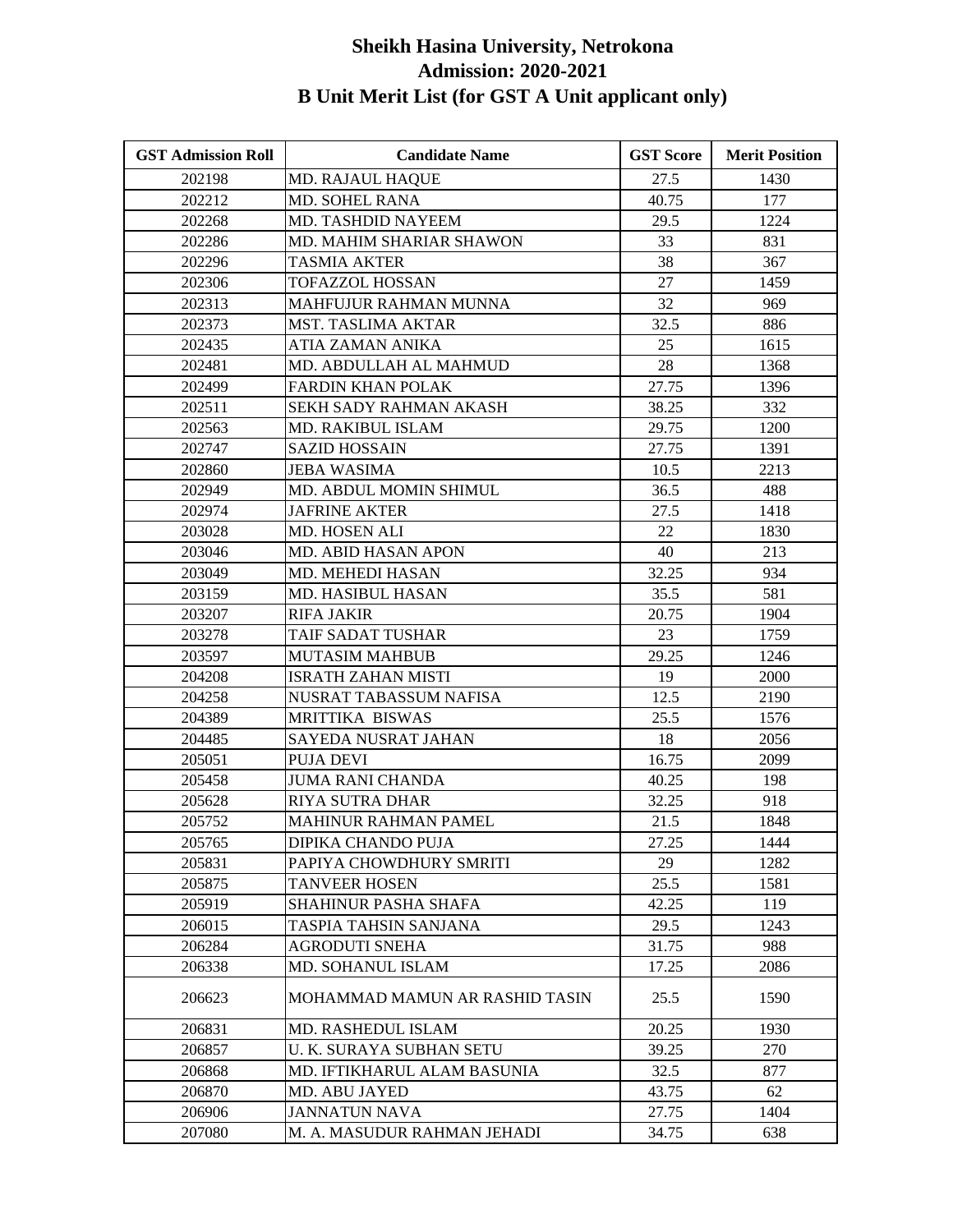| <b>GST Admission Roll</b> | <b>Candidate Name</b>          | <b>GST Score</b> | <b>Merit Position</b> |
|---------------------------|--------------------------------|------------------|-----------------------|
| 207098                    | UTSAB KUMAR RAY                | 25.5             | 1589                  |
| 207108                    | MD. NIAZ MASUM                 | 24.75            | 1640                  |
| 207170                    | ZUNAYEED AHMED TAMIM           | 37               | 428                   |
| 207175                    | <b>JAKIA SULTANA</b>           | 39.25            | 271                   |
| 207183                    | MD. MUKADDE ALLAMA MURAD SOHAG | 26.5             | 1494                  |
| 207220                    | <b>MD. SHOHEL RANA</b>         | 41.5             | 142                   |
| 207224                    | MD. HASAN AL BANNA             | 34               | 726                   |
| 207242                    | <b>LABONI AKTER</b>            | 35.5             | 586                   |
| 207254                    | <b>MD. AMINUR SARKER</b>       | 20.75            | 1903                  |
| 207256                    | ABU NAAIM MD. MONTASIR RAHMAN  | 32.5             | 913                   |
| 207261                    | MD. SHAHANUR ISLAM SAGOR       | 35.25            | 607                   |
| 207439                    | <b>AMIR HOSSAEN</b>            | 34.5             | 678                   |
| 207492                    | <b>JAYANTA DEB ROCKY</b>       | 14.5             | 2159                  |
| 207524                    | EAFATH JAHAN SHARA             | 39               | 280                   |
| 207555                    | MD. SAIKAT HASSAN HREDOY       | 31.25            | 1052                  |
| 207689                    | <b>JANNATUL FERDOUS</b>        | 13               | 2184                  |
| 207744                    | <b>SALAHUDDIN SUMON</b>        | 36.75            | 467                   |
| 207770                    | KAZI MD. NUR ALAM JOWEL        | 28.25            | 1358                  |
| 207772                    | <b>MD. RAIHAN SHIKDER</b>      | 24.5             | 1654                  |
| 207798                    | <b>IMAZ UDDIN AHMED SAIKAT</b> | 20.5             | 1912                  |
| 207816                    | <b>MD. ARAFAT HOSSEN FAHIM</b> | 30.5             | 1131                  |
| 207941                    | FARZANA LAMIYA APON            | 27               | 1450                  |
| 207976                    | MD. SHADMAN SHAKIB SHAUMIK     | 29.75            | 1204                  |
| 207988                    | SIDRATUL MUNTAHA               | 33               | 826                   |
| 208012                    | <b>MD. AZMAIN FAHIM</b>        | 15.75            | 2120                  |
| 208056                    | MOST. ROWNAK JAHAN RONU        | 29.25            | 1261                  |
| 208152                    | MD. ASHIQUE-UR-RAHMAN          | 44.75            | 36                    |
| 208252                    | MD. BAYIJD AHMED               | 15.75            | 2123                  |
| 208262                    | <b>SUBRATA MAZUMDER</b>        | 36.5             | 496                   |
| 208302                    | <b>MD. NASIR ULLAH HRIDOY</b>  | 22.75            | 1778                  |
| 208343                    | <b>ABDUL AZIZ</b>              | 38.5             | 323                   |
| 208513                    | <b>SANZENA AFRIN</b>           | 45.25            | 28                    |
| 208613                    | RUMYIA AKTER                   | 39               | 279                   |
| 208687                    | <b>MARJIAH MASHRUF TULI</b>    | 36.25            | 506                   |
| 208916                    | DEBZANI SAHA JOYA              | 35.25            | 591                   |
| 208918                    | <b>MST. FARZANA YASMINE</b>    | 42.75            | 87                    |
| 208966                    | ALVI ATIKA MUKTI               | 19               | 2004                  |
| 209075                    | <b>TITHI KARMAKER</b>          | 29.75            | 1201                  |
| 209078                    | <b>MAHIMA ALOM SUSME</b>       | 26.25            | 1513                  |
| 209139                    | <b>GARBITO BARNOMALA</b>       | 32.5             | 875                   |
| 209196                    | HUMIRA HIMU                    | 37               | 441                   |
| 209266                    | RABEYA KHANOM HIRA             | 30.75            | 1097                  |
| 209276                    | ANAMIKA HALDER MISTI           | 26               | 1543                  |
| 209284                    | FARJANA RAHMAN LOPA            | 34.75            | 640                   |
| 209387                    | NUSRAT JAHAN NISU              | 39.25            | 263                   |
| 209444                    | <b>SMRITI KONA MITTRA</b>      | 21.75            | 1839                  |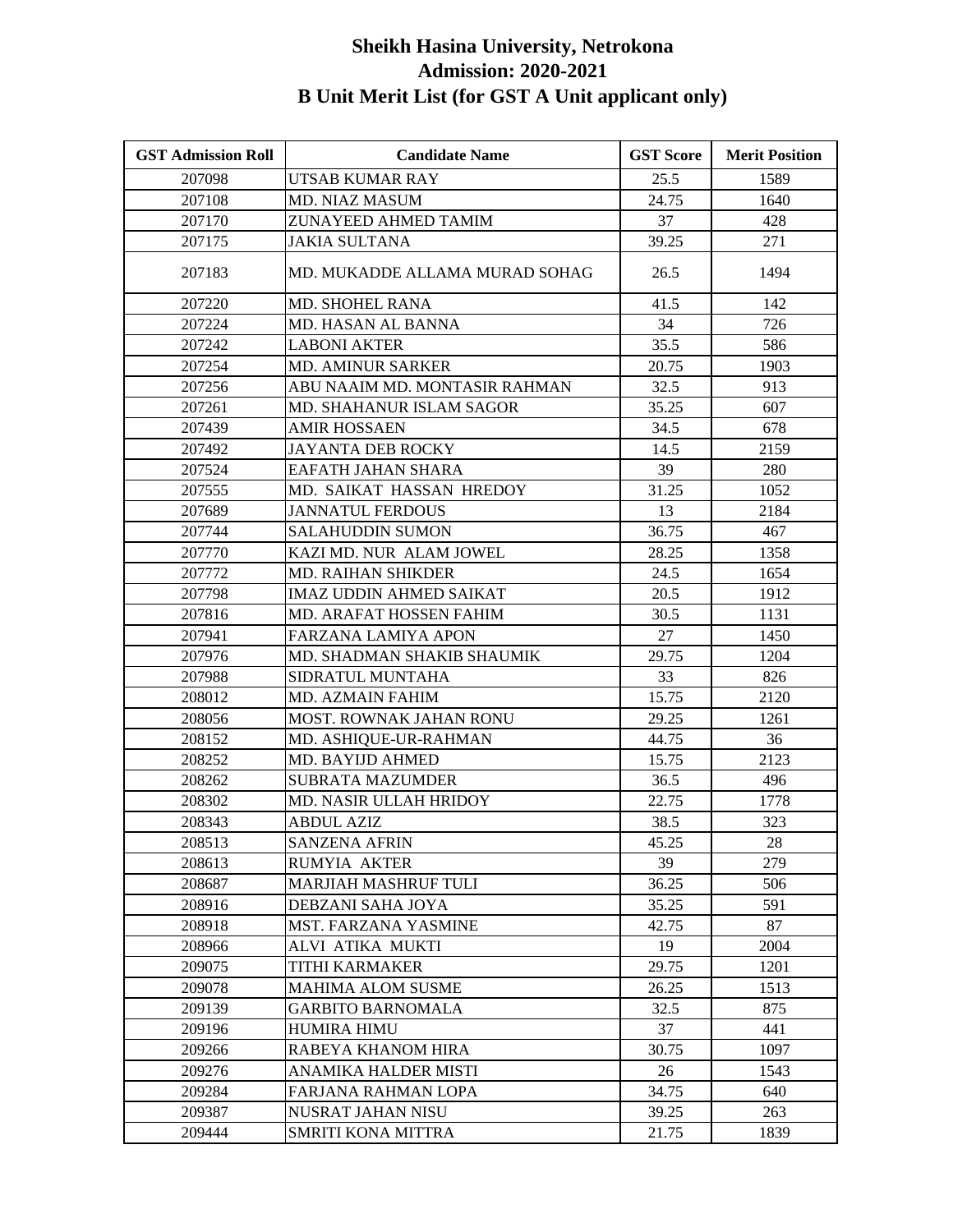| <b>GST Admission Roll</b> | <b>Candidate Name</b>         | <b>GST Score</b> | <b>Merit Position</b> |
|---------------------------|-------------------------------|------------------|-----------------------|
| 209581                    | <b>ANINDITA BALA</b>          | 31.5             | 1007                  |
| 209695                    | MOUMITA MEHERIN MAHI          | 37.75            | 379                   |
| 209838                    | KAZI SHAHED AHMED             | 42               | 120                   |
| 209896                    | <b>NAJMUZ SAKIB</b>           | 35               | 610                   |
| 209976                    | ANIKA TAHMIN                  | 21.75            | 1838                  |
| 210055                    | K. M. SAZID HOSSAIN           | 43.75            | 61                    |
| 210294                    | <b>WAHID SADIQUE</b>          | 38.25            | 339                   |
| 210452                    | <b>MD.KHALID MAHMUD</b>       | 25.5             | 1579                  |
| 210475                    | <b>MD. RAFID HASAN ANTU</b>   | 28.25            | 1352                  |
| 210567                    | <b>BIJOY KUMAR DEY</b>        | 30.5             | 1125                  |
| 210586                    | M.R. KHAIRUL SAMIN            | 34               | 723                   |
| 210630                    | K.M.SADIP SHADOT DIP          | 12               | 2196                  |
| 210649                    | KATHA SAHA                    | 25.75            | 1568                  |
| 210673                    | <b>SHOIBE RAHMAN</b>          | 37.25            | 419                   |
| 210846                    | <b>SUSMITA GHOSH</b>          | 33.75            | 742                   |
| 211016                    | <b>SHAH AH NAF ABID RAFIN</b> | 34.75            | 641                   |
| 211045                    | MST. KHADIZA KHATUN           | 26.75            | 1476                  |
| 211097                    | MUNTASIR RAHMAN SHANTO        | 25.25            | 1598                  |
| 211174                    | G.M.NAHID ROKIBUR RAHMAN      | 31               | 1067                  |
| 211218                    | <b>MD. SAYEB ANWAR</b>        | 34.75            | 630                   |
| 211226                    | <b>ISTIAK HASAN</b>           | 32.25            | 939                   |
| 211271                    | <b>NEER BISWAS</b>            | 24               | 1679                  |
| 211291                    | UPAMA MUKHERJEE BRISTI        | 43               | 84                    |
| 211331                    | <b>SHAWMIN AZMI ETU</b>       | 19.75            | 1963                  |
| 211414                    | MD. REDOWAN HOSSAIN           | 36               | 545                   |
| 211486                    | MD. PALASH HOSSAIN            | 37.25            | 422                   |
| 211502                    | MD AL MAHMUD                  | 40               | 217                   |
| 211523                    | <b>SAJIB MOLLAH</b>           | 38               | 366                   |
| 211542                    | <b>MD HASIBUR RAHMAN</b>      | 30               | 1170                  |
| 211557                    | <b>SEFAT MAHMUD</b>           | 22.5             | 1805                  |
| 211569                    | <b>SOUROV MAITRA</b>          | 33.5             | 786                   |
| 211592                    | MD MASUD HOSSANE              | 31.5             | 1020                  |
| 211601                    | TILOTTAMA GHOSH               | 32.25            | 941                   |
| 211606                    | <b>SWARNA GHOSH</b>           | 40.75            | 170                   |
| 211638                    | <b>MD MILON HOSSAIN</b>       | 30.5             | 1120                  |
| 211661                    | <b>SAJIB GHOSH JOY</b>        | 23.5             | 1722                  |
| 211677                    | <b>MD. RAIHAN FIRDOUS</b>     | 37.5             | 410                   |
| 211774                    | <b>SWEET</b>                  | 26.25            | 1526                  |
| 211796                    | PIASH UDDIN                   | 13.75            | 2175                  |
| 211896                    | <b>MD.RAAD SHAHAMAT</b>       | 25               | 1624                  |
| 211947                    | MD. JUBAYER HOSSAIN           | 31.25            | 1058                  |
| 212016                    | MD. TONMOY HAQUE RATUL        | 33.5             | 784                   |
| 212055                    | <b>AFSANA MIMI</b>            | 31.75            | 985                   |
| 212167                    | MD. ABDULLAH RAHMAN TAMIM     | 29.5             | 1238                  |
| 212177                    | MD. TANVIR- E - ELAHE         | 13.25            | 2182                  |
| 212223                    | MD. SALAUDDIN SOZOL           | 29               | 1281                  |
| 212226                    | <b>SAZEDUR RAHMAN</b>         | 18               | 2060                  |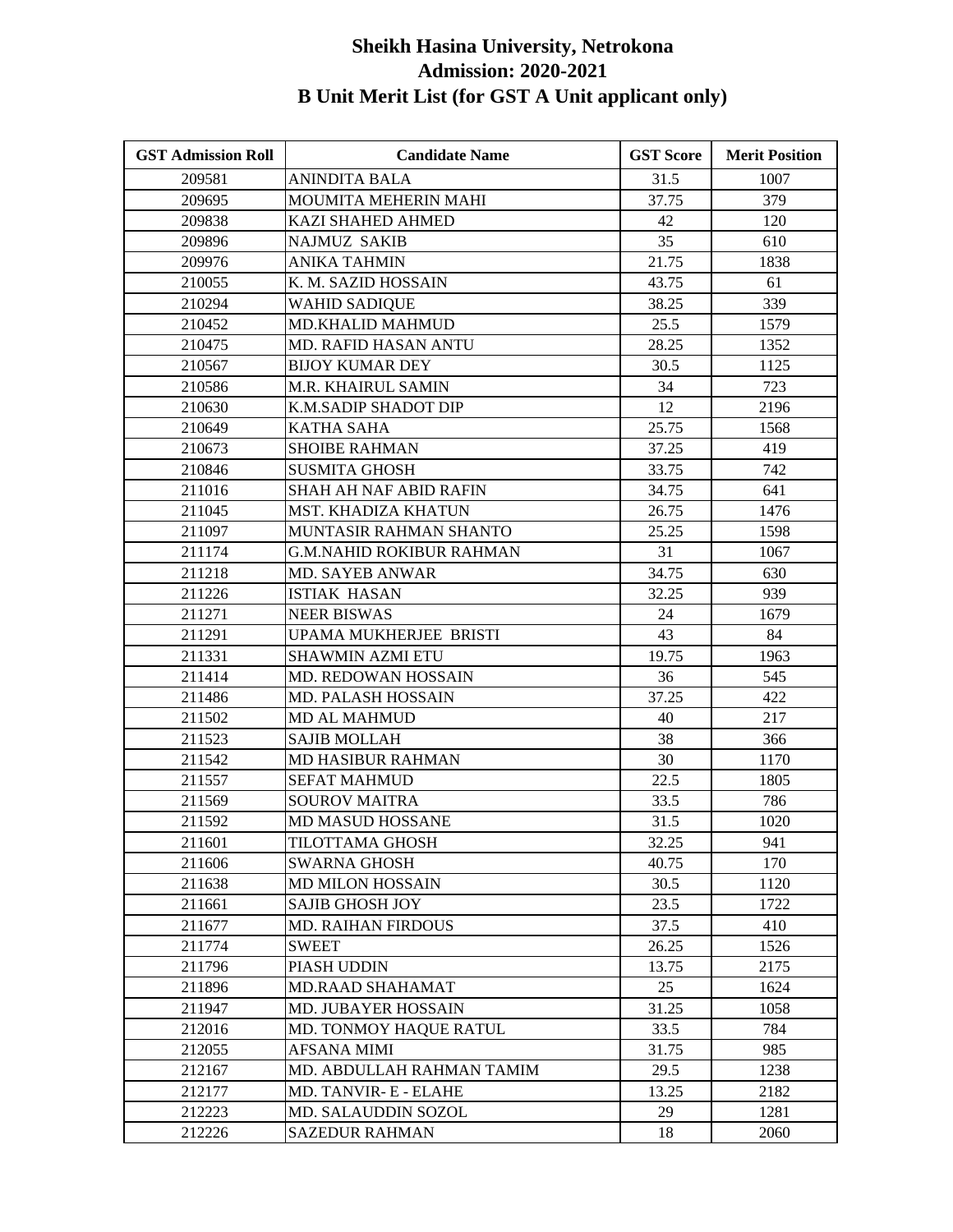| <b>GST Admission Roll</b> | <b>Candidate Name</b>          | <b>GST Score</b> | <b>Merit Position</b> |
|---------------------------|--------------------------------|------------------|-----------------------|
| 212264                    | PARTHO ROY                     | 18.5             | 2040                  |
| 212286                    | <b>MD. RISVY HUDA SIFAT</b>    | 31.5             | 1025                  |
| 212303                    | <b>BROJESH MONDAL</b>          | 37.5             | 398                   |
| 212306                    | <b>OMAR FARUK</b>              | 38.25            | 337                   |
| 212331                    | SUBROTO DUTTA                  | 31.75            | 995                   |
| 212363                    | <b>MD MURSALIN HABIB</b>       | 33.75            | 766                   |
| 212425                    | <b>WAHIDA HUJAIFA SATU</b>     | 20.25            | 1941                  |
| 212497                    | <b>MD.SAJJAD HOSSEN</b>        | 42.5             | 104                   |
| 212500                    | PAYEL MOLLICK                  | 32.5             | 897                   |
| 212502                    | MD JAMSHED BIN ROB             | 24               | 1688                  |
| 212531                    | MD. RAMZAN HOSSEN              | 33.5             | 789                   |
| 212561                    | MD.NOVEL RAHAMAN               | 43               | 78                    |
| 212574                    | <b>MD. SHOHAN HOSSAIN</b>      | 27.75            | 1401                  |
| 212615                    | <b>SHAKIB HASAN</b>            | 33               | 836                   |
| 212660                    | <b>ARUNNO ADITYA</b>           | 29.5             | 1236                  |
| 212668                    | <b>RASHID BILLAH NABIL</b>     | 32.75            | 865                   |
| 212680                    | <b>TOUSIF ISLAM PEAL</b>       | 39.25            | 257                   |
| 212689                    | MD. AHANAF SHARIYER OYON       | 32               | 965                   |
| 212746                    | MD. FAZLEY RABBI               | 25.75            | 1566                  |
| 212952                    | <b>AMINUL ISLAM</b>            | 19               | 1998                  |
| 212962                    | MOST. SUBRINA ISLAM            | 24.5             | 1646                  |
| 213039                    | <b>HOIMANTI ROY</b>            | 41.75            | 136                   |
| 213049                    | <b>SAMIA JAHIN</b>             | 38.5             | 309                   |
| 213208                    | <b>MD. SOHEL RANA</b>          | 32.5             | 907                   |
| 213232                    | <b>SHUVO KUMAR</b>             | 16               | 2118                  |
| 213301                    | <b>FIYAZ AHMED</b>             | 20.25            | 1928                  |
| 213330                    | MD. MOSTAFIZUR RAHMAN          | 37               | 440                   |
| 213347                    | MOST. JANNATUL FERDUS JELY     | 42.5             | 106                   |
| 213351                    | MD. RASEL MAHMUD               | 19.75            | 1972                  |
| 213389                    | MD. SHAKIL KHUNDOKAR           | 16.25            | 2106                  |
| 213406                    | MD. TAJUDDIN TOPU              | 30.5             | 1133                  |
| 213413                    | FAHIM UDDIN                    | 31.75            | 989                   |
| 213415                    | MD. JAHID HASAN                | 23.75            | 1706                  |
| 213417                    | MD. SAJIB ALI                  | 18.75            | 2023                  |
| 213536                    | <b>GOLAM SHAH NEOWAJ ISLAM</b> | 40.25            | 203                   |
| 213608                    | MD. ZUNAIDUL ISLAM             | 17.75            | 2062                  |
| 213685                    | <b>MD. RAIHAN ALI</b>          | 39.25            | 269                   |
| 213703                    | M. M. SHAHREAR FARDEEN         | 33.25            | 799                   |
| 213708                    | <b>MD.SIAM BIN RASHID</b>      | 24               | 1677                  |
| 213713                    | PROTTOY KUNDU                  | 29.75            | 1206                  |
| 213766                    | <b>ALIUL AZIM</b>              | 34.25            | 702                   |
| 213789                    | MOST. NAZIA IQBAL SHAON        | 30               | 1189                  |
| 213870                    | MD. SHAH RAFIULLAH             | 23               | 1761                  |
| 213909                    | <b>MONIRA AKTER JAHAN</b>      | 36.75            | 460                   |
| 213911                    | MST. AMINA AKANDO              | 32.25            | 946                   |
| 213921                    | MD. ABBAS ALI                  | 34.5             | 680                   |
| 213930                    | MD. AL-AMIN                    | 42.5             | 98                    |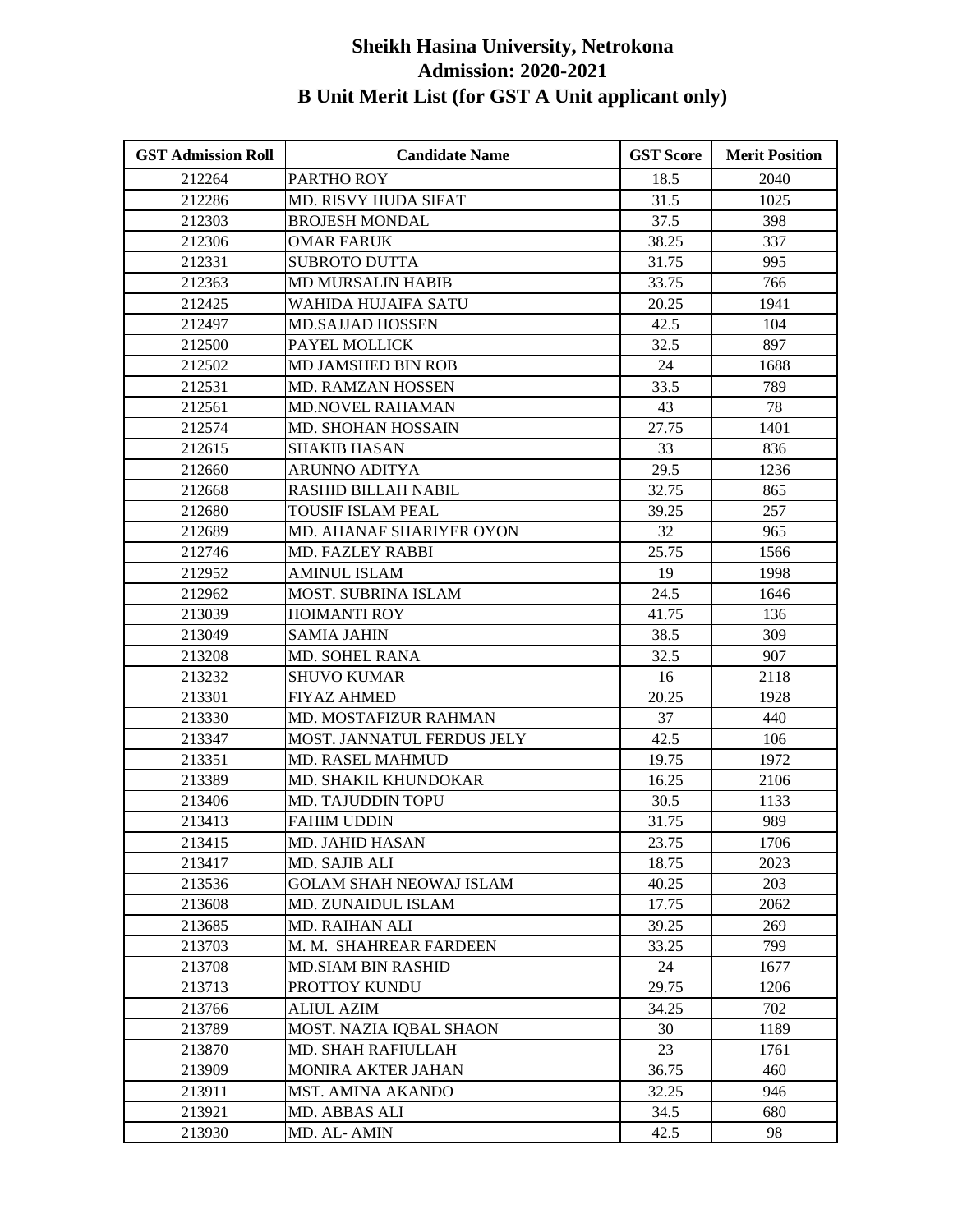| <b>GST Admission Roll</b> | <b>Candidate Name</b>            | <b>GST Score</b> | <b>Merit Position</b> |
|---------------------------|----------------------------------|------------------|-----------------------|
| 213942                    | MD. WAHIDUZZAMAN                 | 29               | 1277                  |
| 213959                    | ABU SALEH MD. TOHIDUL ISLAM      | 27.5             | 1416                  |
| 213968                    | <b>LIMA BARMAN</b>               | 23.75            | 1703                  |
| 214008                    | <b>MURAD HOSSAIN</b>             | 28.5             | 1336                  |
| 214019                    | <b>MD. MOMINUR ISLAM</b>         | 15.25            | 2133                  |
| 214038                    | <b>MD. JAMIL HAIDER</b>          | 28.25            | 1359                  |
| 214049                    | MD. ABDULLA ALL MOTIN BADSHA     | 39               | 283                   |
| 214051                    | <b>BAYEZID BIN MAHMUD</b>        | 42.5             | 102                   |
| 214086                    | MD. SOMRAT ALI                   | 38.5             | 325                   |
| 214130                    | TASIN BIN MORTOZA                | 23               | 1754                  |
| 214184                    | MD. RAKIBUL HASAN KHAN           | 14.25            | 2161                  |
| 214191                    | MD. MUSHFIQ SADNAN KHAN          | 26.25            | 1510                  |
| 214353                    | MD. AKIMUL ISLAM                 | 43.75            | 58                    |
| 214393                    | MD. MASBAUL ISLAM                | 20.75            | 1906                  |
| 214476                    | MOST. SAMIA AKTER FUL            | 35.5             | 572                   |
| 214492                    | MASUDA MAHJABIN MOU              | 43.75            | 55                    |
| 214504                    | FAHARIYA ALTAF MIM               | 31.25            | 1032                  |
| 214555                    | <b>NOWSHIN SHAMS OYSHE</b>       | 38               | 346                   |
| 214641                    | <b>MST. SADIA ISLAM</b>          | 37.5             | 390                   |
| 214742                    | FATHEMATUJ JOHURA                | 25               | 1612                  |
| 214798                    | <b>SAMIA RAHAMAN</b>             | 19.5             | 1973                  |
| 214960                    | AISHA SIDDIKA ATHOY              | 37.5             | 394                   |
| 215021                    | <b>JANNATUL SHAHNEWS SHUROVI</b> | 29.25            | 1250                  |
| 215131                    | <b>SHANTA ISLAM</b>              | 20.25            | 1932                  |
| 215218                    | MST. TOHFA ISLAM                 | 36.75            | 461                   |
| 215220                    | RANGA RANI DATTA                 | 23.5             | 1717                  |
| 215262                    | <b>JANNATUL FARDOS JOTY</b>      | 25.25            | 1608                  |
| 215279                    | <b>MARZANA AKTER</b>             | 33               | 823                   |
| 215282                    | <b>MST. MONIRA YEASMIN</b>       | 30.75            | 1102                  |
| 215293                    | <b>MAOLUDA KHATUN MONIRA</b>     | 28.75            | 1299                  |
| 215505                    | AFIFA SURIYA                     | 22.5             | 1790                  |
| 215514                    | <b>MST. KAMRUN NAHAR</b>         | 27.25            | 1432                  |
| 215561                    | <b>NILIMA AFRIN</b>              | 22               | 1821                  |
| 215621                    | <b>MST. RIMA KHATUN</b>          | 38               | 361                   |
| 215629                    | <b>SHUKLA RANI SAHA</b>          | 15.5             | 2127                  |
| 215778                    | <b>MUFRAD MORSHED</b>            | 21               | 1876                  |
| 215835                    | SAKIBA NISHAT                    | 42.25            | 109                   |
| 215958                    | <b>SHAOKEA FYRUG</b>             | 28.25            | 1343                  |
| 216016                    | TABASSUM MALIHA OISHEE           | 38.75            | 286                   |
| 216024                    | <b>MD. IMRUL KAYES</b>           | 26.5             | 1485                  |
| 216087                    | K. M SADMAN HOSSAIN              | 32.25            | 917                   |
| 216217                    | <b>AFSHANA HOSSEN</b>            | 33.5             | 772                   |
| 216249                    | <b>FARJANA KHATUN</b>            | 31.25            | 1031                  |
| 216372                    | MST. MARIOM AKTER CHAITY         | 34.75            | 631                   |
| 216374                    | <b>ISMAT ARA</b>                 | 34               | 715                   |
| 216403                    | MOHAMMAD MASHRUR RAHMAN          | 30               | 1165                  |
| 216450                    | <b>TUSNEEM IMMU</b>              | 34.25            | 687                   |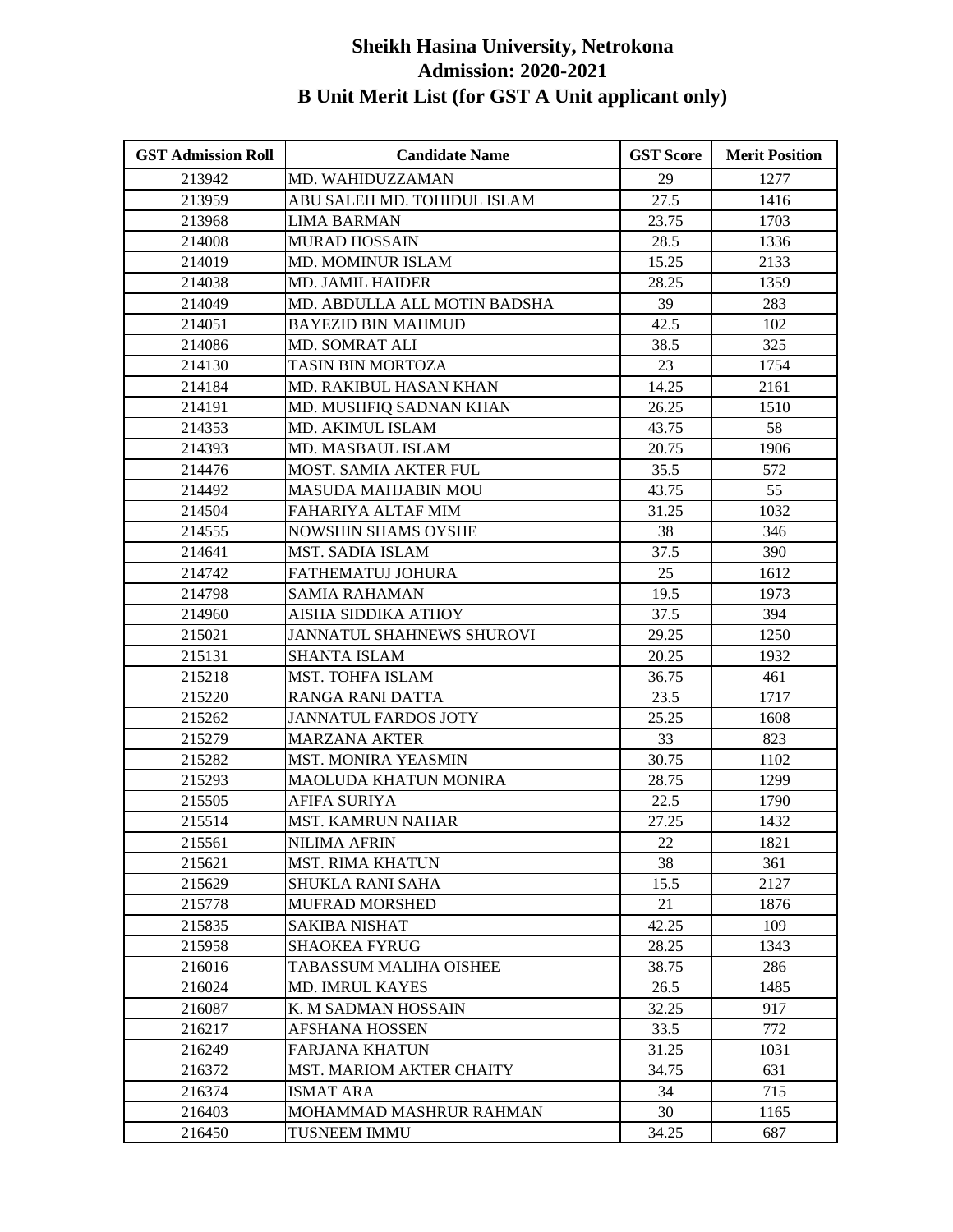| <b>GST Admission Roll</b> | <b>Candidate Name</b>        | <b>GST Score</b> | <b>Merit Position</b> |
|---------------------------|------------------------------|------------------|-----------------------|
| 216609                    | MOST. INTISHA RAHMAN ARPITA  | 40               | 211                   |
| 216618                    | <b>ISHATIR RADIAH</b>        | 30.25            | 1142                  |
| 216631                    | MOST. HAMIRA YASMIN HAPPY    | 22.5             | 1785                  |
| 216662                    | RAJOBIN ARA SEJUTI           | 36               | 530                   |
| 216668                    | UMMEY HABIBA JANNAT          | 27               | 1449                  |
| 216741                    | <b>INDRANE MUKHERJEE</b>     | 32               | 955                   |
| 216839                    | RAFIA TABASSUM               | 19.25            | 1987                  |
| 216871                    | MOST. UMMAY EJMA MARIAM      | 36.75            | 456                   |
| 216923                    | MOST. NUSHRAT JAHAN LUTFA    | 32.25            | 923                   |
| 216954                    | MST. HOSNE ARA HENA          | 34.75            | 635                   |
| 216976                    | MOST. SAIMUNNAHER MISHU      | 30.5             | 1115                  |
| 217039                    | <b>MITHILA FARZANA</b>       | 32.25            | 922                   |
| 217044                    | MOST. FATEMA AKTER NILA      | 20.75            | 1894                  |
| 217077                    | <b>MAHMUDA KHATUN</b>        | 34               | 718                   |
| 217153                    | MOST. LINUFA BILLAH NURI     | 20.25            | 1927                  |
| 217242                    | MARUFA YASMIN BRINTI         | 34.5             | 659                   |
| 217254                    | <b>MOST. ARSHEARA KHATUN</b> | 24.5             | 1649                  |
| 217277                    | ATIA FAIRUZ                  | 36.75            | 452                   |
| 217344                    | MOST. FERDAUSI BINTAY RASHED | 37.25            | 413                   |
| 217366                    | MUTAHARA MISTY               | 33               | 829                   |
| 217420                    | <b>MARZANA AKTER MITUL</b>   | 34               | 713                   |
| 217421                    | MOST. ATIKA KHATUN MISTY     | 25.5             | 1571                  |
| 217455                    | ASTOMI RANI                  | 34.5             | 661                   |
| 217465                    | MST. UMMY HABIBA             | 36.75            | 455                   |
| 217468                    | <b>FAUZIA AKTER</b>          | 35               | 617                   |
| 217501                    | MST. KUMKUM MONIRA MONI      | 42.25            | 115                   |
| 217605                    | TAIBA SIDDIKA                | 29.5             | 1227                  |
| 217629                    | PROGNA SAHA                  | 30               | 1161                  |
| 217676                    | RAZIA SULTANA ROWSHON        | 27.75            | 1393                  |
| 217693                    | MST. SUBORNA FERDOUS SUCHI   | 32               | 948                   |
| 217764                    | MIFTAHUL ZANNAT MISHU        | 23.25            | 1742                  |
| 217840                    | MST. TASFIA PRAMANIK         | 42.25            | 110                   |
| 217910                    | FAHMIDAH YESMIN TITHI        | 46.25            | 18                    |
| 217941                    | UMME KAFIA JANNATI           | 32               | 949                   |
| 218008                    | <b>TANZILA AKTER</b>         | 19               | 1997                  |
| 218027                    | <b>ARPITA PRODHAN</b>        | 35.75            | 554                   |
| 218028                    | RUKAIYA HAQUE EFTI           | 29.5             | 1219                  |
| 218133                    | AFSANA AHMMED SHRABONI       | 33.5             | 769                   |
| 218187                    | <b>SUROVY RANI</b>           | 36               | 534                   |
| 218191                    | <b>SONCHITA ROY</b>          | 34.25            | 697                   |
| 218209                    | MOST. JANNATUL FERDOUSI      | 36               | 550                   |
| 218256                    | <b>MOST. NUR-A-NISHAT</b>    | 44.5             | 37                    |
| 218337                    | <b>MISTY RANI RAY</b>        | 24.75            | 1631                  |
| 218387                    | <b>MAGHLA RAY DIPA</b>       | 35.75            | 569                   |
| 218388                    | <b>ARPITA DATTA</b>          | 33.75            | 758                   |
| 218421                    | <b>JASIA ARIFIN</b>          | 34.25            | 703                   |
| 218435                    | MOST. AFSHARA TASNIA         | 32               | 972                   |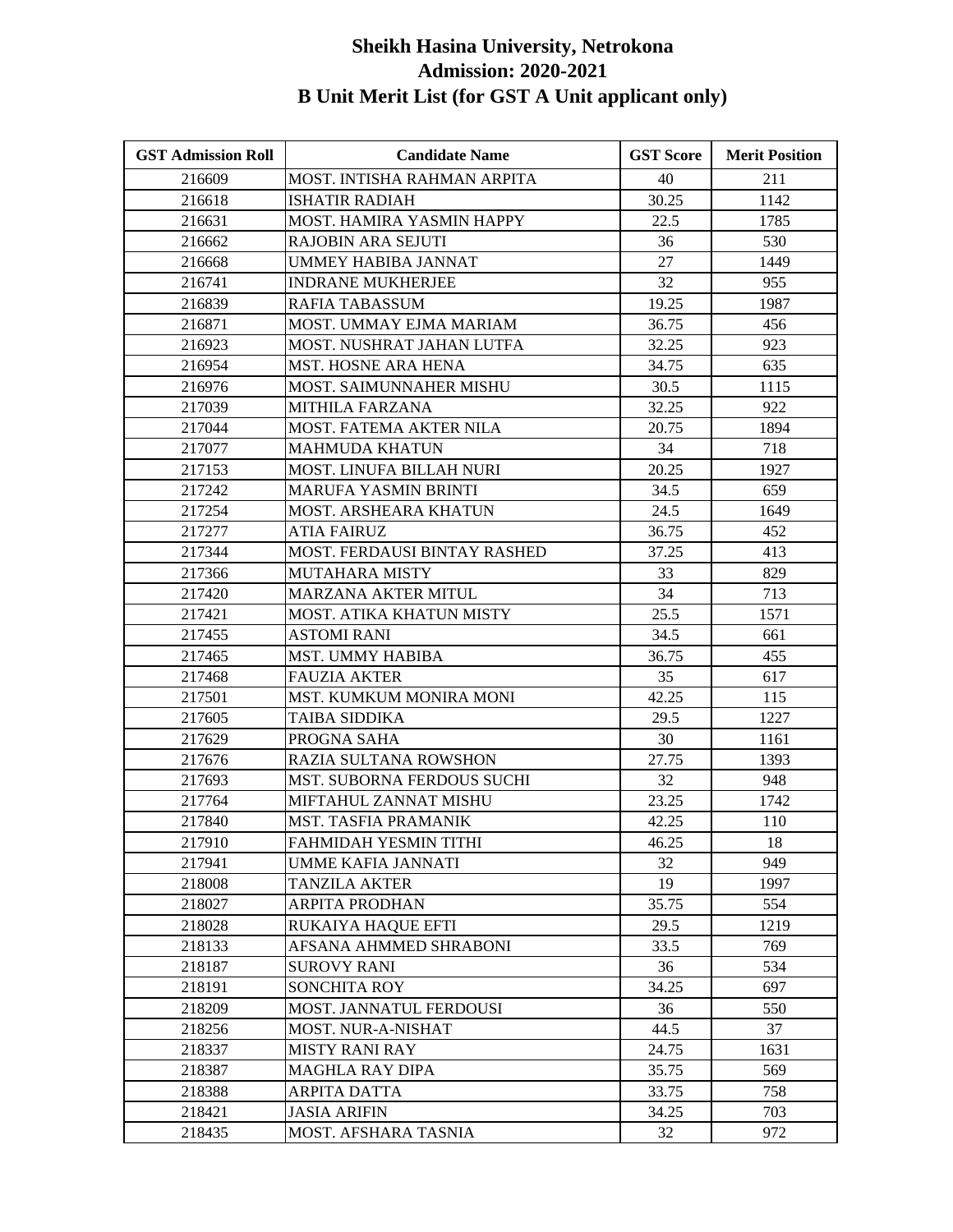| <b>GST Admission Roll</b> | <b>Candidate Name</b>             | <b>GST Score</b> | <b>Merit Position</b> |
|---------------------------|-----------------------------------|------------------|-----------------------|
| 218440                    | <b>SARAH JEBIN LITHE</b>          | 32.25            | 926                   |
| 218453                    | <b>UMME FAROWA YASMIN</b>         | 28.25            | 1354                  |
| 218468                    | <b>MST. NISHAT JAMAN RITU</b>     | 28.5             | 1326                  |
| 218556                    | MAHFUJA ANJUM CHOWDHURY           | 28.25            | 1348                  |
| 218613                    | MAHBUBA MOSTARIN                  | 32.25            | 930                   |
| 218617                    | <b>GOUR MOHANTA</b>               | 41.75            | 130                   |
| 218635                    | TOMALIKA RAY                      | 33.25            | 813                   |
| 218652                    | TOUFIKA ISLAM NISHA               | 18.5             | 2029                  |
| 218676                    | MAHABUBA ANJUM MIRITTYKA          | 21.25            | 1860                  |
| 218680                    | <b>MOST. SHARMIN AKTAR SUROVI</b> | 31               | 1070                  |
| 218704                    | MOHOTARIMA ISLAM PROMI            | 32.75            | 847                   |
| 218712                    | ISHRAT JAHAN MILI                 | 27.25            | 1439                  |
| 218721                    | KAZI SHAHANA                      | 33.75            | 751                   |
| 218862                    | MOST. NUSHRATJAHAN SITU           | 23.75            | 1707                  |
| 218864                    | TANIA FAIROZ                      | 40               | 207                   |
| 218881                    | PUJA RANI SHARMA                  | 30               | 1181                  |
| 218966                    | <b>SHARMISTHA SARKER</b>          | 23               | 1755                  |
| 218992                    | SHADIA AFSANA                     | 22.75            | 1768                  |
| 219021                    | PAPIYA BASAK                      | 31.5             | 1006                  |
| 219039                    | MAHOBUBA HOSSAIN MONY             | 41               | 160                   |
| 219082                    | ZARIN TASNIM LEANA                | 31.25            | 1038                  |
| 219084                    | ARIFA AFSANA ETI                  | 28.25            | 1355                  |
| 219115                    | SAYODA MALIHA MOMTAJ MIM          | 24               | 1678                  |
| 219211                    | MD. AZIZUL ISLAM                  | 32.25            | 921                   |
| 219244                    | SIDRATUL MUNTAHA WORTHY           | 29.75            | 1203                  |
| 219252                    | S. M JIMMI SHARMIN SARKAR         | 20.25            | 1937                  |
| 219313                    | TASFIA MAHJABIN                   | 32.25            | 938                   |
| 219429                    | <b>BRISTY RANI</b>                | 47               | 12                    |
| 219461                    | <b>MOINIKA ROY</b>                | 29.75            | 1207                  |
| 219472                    | MD. MUNTASIR MURAD                | 28.75            | 1292                  |
| 219567                    | <b>MD. MONIR MORSHED DIPTO</b>    | 34.25            | 692                   |
| 219685                    | <b>MD. ASIF HASAN</b>             | 20.5             | 1908                  |
| 219699                    | <b>MADINA YASMIN</b>              | 23.5             | 1723                  |
| 219727                    | MD. TANJIM ALAM TASIN             | 33               | 824                   |
| 219820                    | MD. AFIF HASAN SHEFATH            | 27.5             | 1407                  |
| 219885                    | <b>SUNJIDA HOSSAIN</b>            | 34.75            | 647                   |
| 219901                    | <b>MD. LINGKON HASAN</b>          | 39.5             | 249                   |
| 219907                    | S. M. SOUMIK AHMED                | 21.75            | 1831                  |
| 219914                    | <b>MOST. RIA MONE</b>             | 25.25            | 1601                  |
| 220063                    | <b>MEDHA BALA</b>                 | 32.75            | 848                   |
| 220212                    | <b>RATRI TALUKDER</b>             | 34.75            | 645                   |
| 220263                    | SYEDA SUROVI AKTER EVA            | 30               | 1167                  |
| 220519                    | <b>SAIF HASAN SABBIR</b>          | 36.25            | 507                   |
| 220644                    | <b>RINA AKTER</b>                 | 34               | 729                   |
| 220663                    | TANZILA RAHMAN NISA               | 35.25            | 593                   |
| 220700                    | <b>TANMAY SHIL</b>                | 41.75            | 131                   |
| 220747                    | <b>MD. LEON SHEIKH</b>            | 34.25            | 704                   |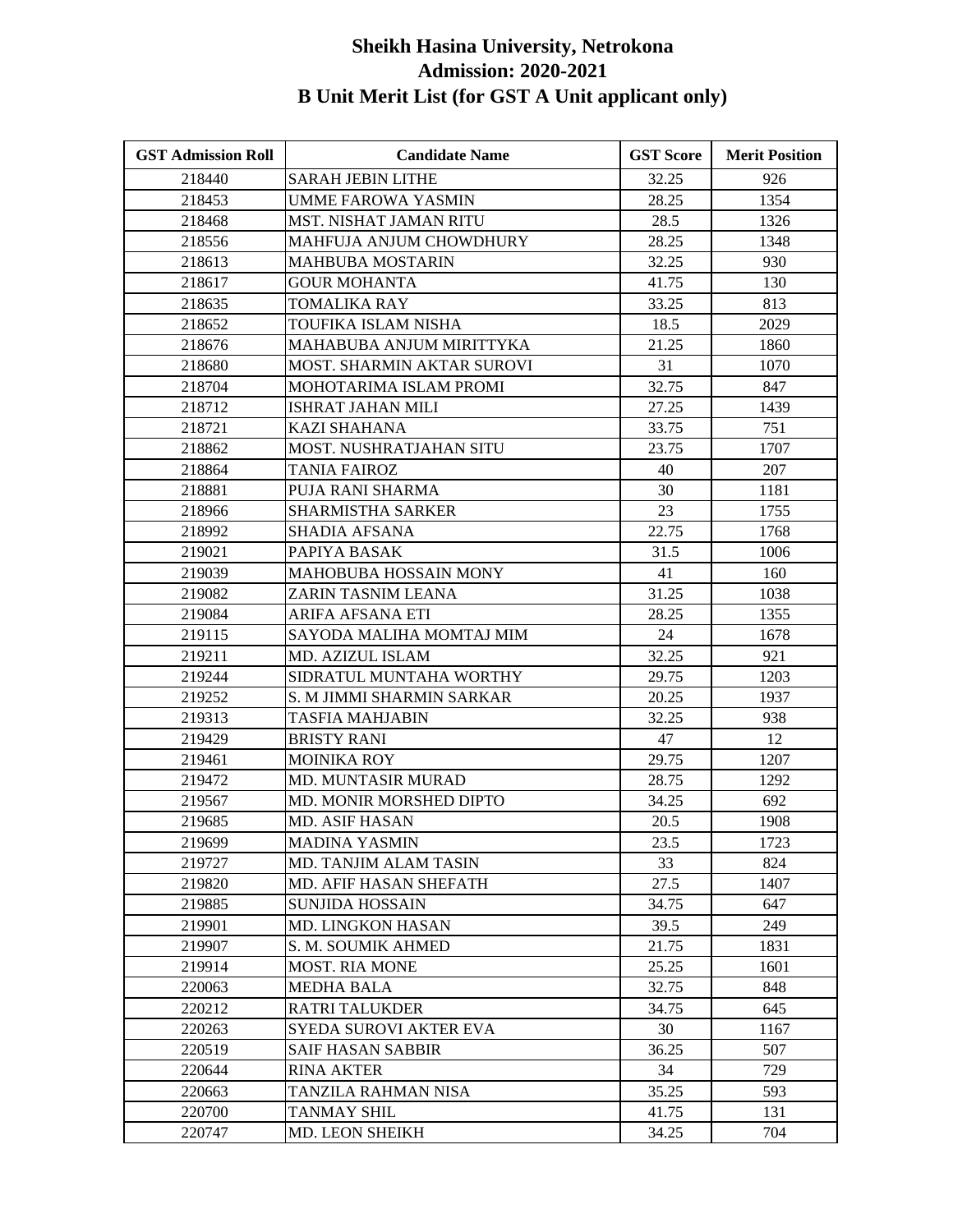| <b>GST Admission Roll</b> | <b>Candidate Name</b>            | <b>GST Score</b> | <b>Merit Position</b> |
|---------------------------|----------------------------------|------------------|-----------------------|
| 220830                    | TAHMINA ISLAM LEUNA              | 44               | 50                    |
| 220838                    | <b>HIMALAYA BISWAS</b>           | 32               | 967                   |
| 221044                    | <b>TANMOY BISWAS</b>             | 26.25            | 1506                  |
| 221124                    | <b>SOAEB JAMAN NUR</b>           | 30               | 1184                  |
| 221144                    | MD. SALAUDDIN                    | 43.5             | 69                    |
| 221177                    | <b>ARGHA BISWAS</b>              | 29.25            | 1251                  |
| 221210                    | <b>ALINDO MUKHERJEE</b>          | 18.5             | 2026                  |
| 221338                    | <b>ISRAT JAHAN RIA</b>           | 20.5             | 1915                  |
| 221410                    | SHEKH SHORIFUL ISLAM             | 18.5             | 2031                  |
| 221452                    | <b>ASHISH HALDER</b>             | 32.5             | 901                   |
| 221611                    | <b>PUJA SARKAR</b>               | 28.25            | 1365                  |
| 221937                    | MD. FAHIM BIN TARIQ              | 18.75            | 2011                  |
| 222001                    | MD. JOY MEDHA                    | 40               | 222                   |
| 222016                    | MD. NAJMUL AHSAN KHAN            | 44               | 53                    |
| 222061                    | MEHEDI HASAN MUNNA               | 33.75            | 759                   |
| 222066                    | MD. MOSADDIKUR RAHMAN            | 29               | 1286                  |
| 222073                    | SABUJ BISWAS                     | 34               | 734                   |
| 222079                    | <b>SAJIB PAL</b>                 | 22.75            | 1783                  |
| 222251                    | <b>MD. SAFANUR ISLAM</b>         | 35.5             | 576                   |
| 222432                    | A. B. M. SADAF SAD SIDDIQUE ANTO | 36.75            | 478                   |
| 222458                    | MD. SAJIB MIA                    | 35               | 611                   |
| 222530                    | <b>CHOWDHURY SHAKIL HASAN</b>    | 13               | 2183                  |
| 222577                    | NIJHUM RANI DHALI                | 25               | 1626                  |
| 222591                    | <b>RIAD SIKDER</b>               | 40.75            | 171                   |
| 222595                    | MUTTAKIN ISLAM                   | 29.5             | 1240                  |
| 222616                    | <b>AKASH MATUBBER</b>            | 32.5             | 912                   |
| 222753                    | MD. TANJIM RAHMAN                | 34.25            | 712                   |
| 222773                    | M. M. SHAHREAR FARHAN            | 34.5             | 657                   |
| 222910                    | MD. FOYSAL SHEIK                 | 35.5             | 590                   |
| 222918                    | MD. RABBI                        | 33.25            | 822                   |
| 222931                    | <b>RAIHAN UDDIN</b>              | 37.75            | 384                   |
| 222945                    | <b>MD. MUBASHR AHMED</b>         | 14.75            | 2153                  |
| 222999                    | SAAD                             | 42.5             | 93                    |
| 223101                    | <b>ARNOB KUMAR DHAR</b>          | 20.25            | 1934                  |
| 223109                    | <b>ALI REZA</b>                  | 36.5             | 491                   |
| 223162                    | <b>MD.AMIRUL ISLAM</b>           | 31.25            | 1051                  |
| 223300                    | <b>ANIK KUMAR DAS</b>            | 21.5             | 1850                  |
| 223629                    | TAMANNA JAMAN                    | 18.25            | 2055                  |
| 223687                    | <b>ABU TORAB MIM</b>             | 25.75            | 1555                  |
| 223698                    | MD. TUHIN ALAM                   | 39.75            | 234                   |
| 223709                    | <b>S M NURUL ISLAM JUPITER</b>   | 22.75            | 1779                  |
| 223794                    | MD. AMINUL ISLAM TUHIN TALUKDAR  | 26.25            | 1508                  |
| 223858                    | QAZI NAHID HASAN ZIM             | 30.25            | 1152                  |
| 223913                    | <b>MERAJ HOSSAIN</b>             | 8.75             | 2225                  |
| 224012                    | ABDULLAH AL MAMUN                | 20.5             | 1914                  |
| 224027                    | <b>APU BALLAVE</b>               | 38.75            | 306                   |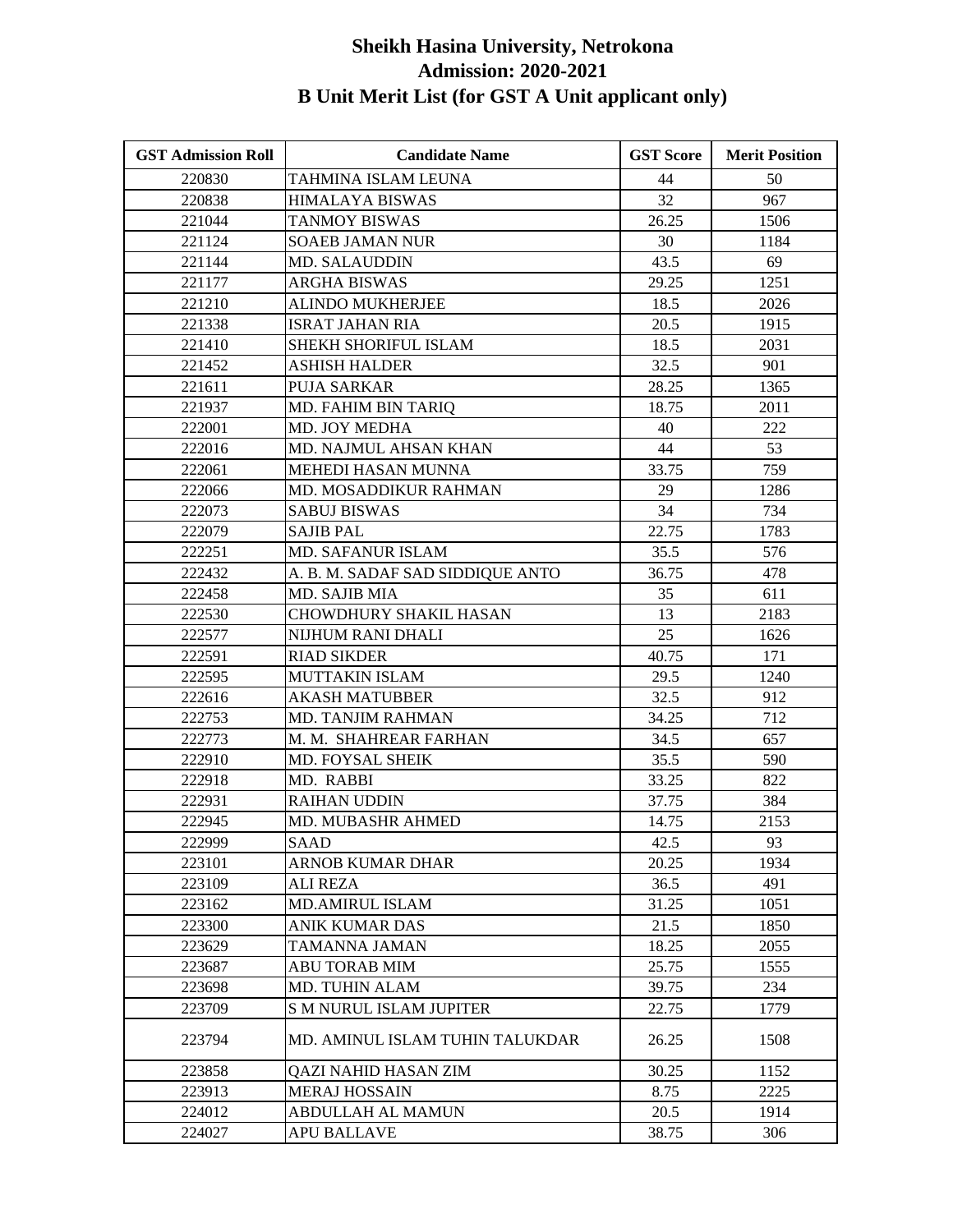| <b>GST Admission Roll</b> | <b>Candidate Name</b>        | <b>GST Score</b> | <b>Merit Position</b> |
|---------------------------|------------------------------|------------------|-----------------------|
| 224075                    | <b>NAHID BIN HABIB</b>       | 35               | 614                   |
| 224277                    | <b>SHUN-UL-ISLAM PROTIK</b>  | 35               | 621                   |
| 224364                    | RABEYA TANHA                 | 37               | 449                   |
| 224413                    | MD. SAYED AL FAHAD           | 36.75            | 468                   |
| 224446                    | TUSAR AHMED                  | 23.25            | 1744                  |
| 224510                    | MD. JAHIDUL ISLAM AKASH      | 36.75            | 454                   |
| 224668                    | <b>RIDOY AFRID</b>           | 40.25            | 202                   |
| 224683                    | <b>MD. HASIBUR RAHMAN</b>    | 32.5             | 880                   |
| 224690                    | <b>MD. ABDUR RAHIM</b>       | 24.25            | 1671                  |
| 224696                    | TAMANNA SHAHID SHOILY        | 30               | 1168                  |
| 225261                    | MD.TAWHIDUR RAHMAN SAKIB     | 14.75            | 2151                  |
| 225523                    | ASIR HAMIM MAHI              | 26               | 1541                  |
| 225528                    | SAZZAD HOSSAIN JIM           | 20.25            | 1935                  |
| 225564                    | RAFEW AHAMMED HIRA           | 31               | 1066                  |
| 225571                    | MD. SOBRI AZMAIN             | 31.25            | 1047                  |
| 225631                    | MD. RAKIBUL HASAN RABBY      | 40.75            | 165                   |
| 225901                    | <b>TASNIM BINTE MUJIBAR</b>  | 30.25            | 1147                  |
| 225912                    | MD. FARHAN HOSSAIN SAMI      | 37.5             | 404                   |
| 226023                    | <b>MARIA SAFA MEEM</b>       | 18.5             | 2033                  |
| 226036                    | <b>TASNIA FERDOS PIA</b>     | 31.5             | 1024                  |
| 226104                    | MD RAFIQUL ISLAM ASHIQUE     | 21.25            | 1867                  |
| 226110                    | <b>M.A. FATTAH ZISUN</b>     | 15               | 2144                  |
| 226328                    | EYASIN ARAFAT                | 34.5             | 685                   |
| 226699                    | <b>EAMIN SADEK</b>           | 25               | 1622                  |
| 226996                    | ARIANA ASBA ORPI             | 33.75            | 736                   |
| 227030                    | SADIKA JALAL MOURI           | 22.5             | 1786                  |
| 227049                    | <b>MST.EVANA KHANDAKER</b>   | 36.25            | 505                   |
| 227054                    | AFNAN PONIR SAFA             | 36               | 528                   |
| 227059                    | <b>MARFIA ALAM PIYA</b>      | 31               | 1068                  |
| 227078                    | AYSHA ARAFIN OYSHI           | 34.75            | 632                   |
| 227147                    | <b>LAMIA AKTER</b>           | 30.25            | 1138                  |
| 227456                    | TAMANNA RAHMAN               | 32.5             | 896                   |
| 227550                    | NAZNEEN FARZANA OBDHI        | 32.25            | 933                   |
| 227892                    | <b>FAREHA AHMED</b>          | 10               | 2215                  |
| 227998                    | HAIFA HIMI                   | 25.75            | 1556                  |
| 228040                    | <b>BANANI RANI</b>           | 33               | 838                   |
| 228109                    | TUMPA HAZRA                  | 28.5             | 1318                  |
| 228359                    | <b>SHUAIB AKTHER SEYAM</b>   | 23               | 1756                  |
| 228371                    | TASLIM BUSHRA                | 26               | 1539                  |
| 228390                    | <b>SHAMAPTI MONDOL</b>       | 18.25            | 2051                  |
| 228610                    | RATUL HOSSAIN                | 40.5             | 184                   |
| 228678                    | <b>ABRAR HOSSAIN</b>         | 33.25            | 803                   |
| 228874                    | MD. MOSTAFIZUR RAHAMAN NELOY | 25.75            | 1557                  |
| 228914                    | PUJA KARMOKAR                | 14.5             | 2160                  |
| 228940                    | <b>BADHAN SAMADDER</b>       | 32.25            | 935                   |
| 229075                    | MD.MEHEDI HASAN NASIR        | 26               | 1540                  |
| 229571                    | ROBIUL ISLAM FAHAD           | 32.25            | 929                   |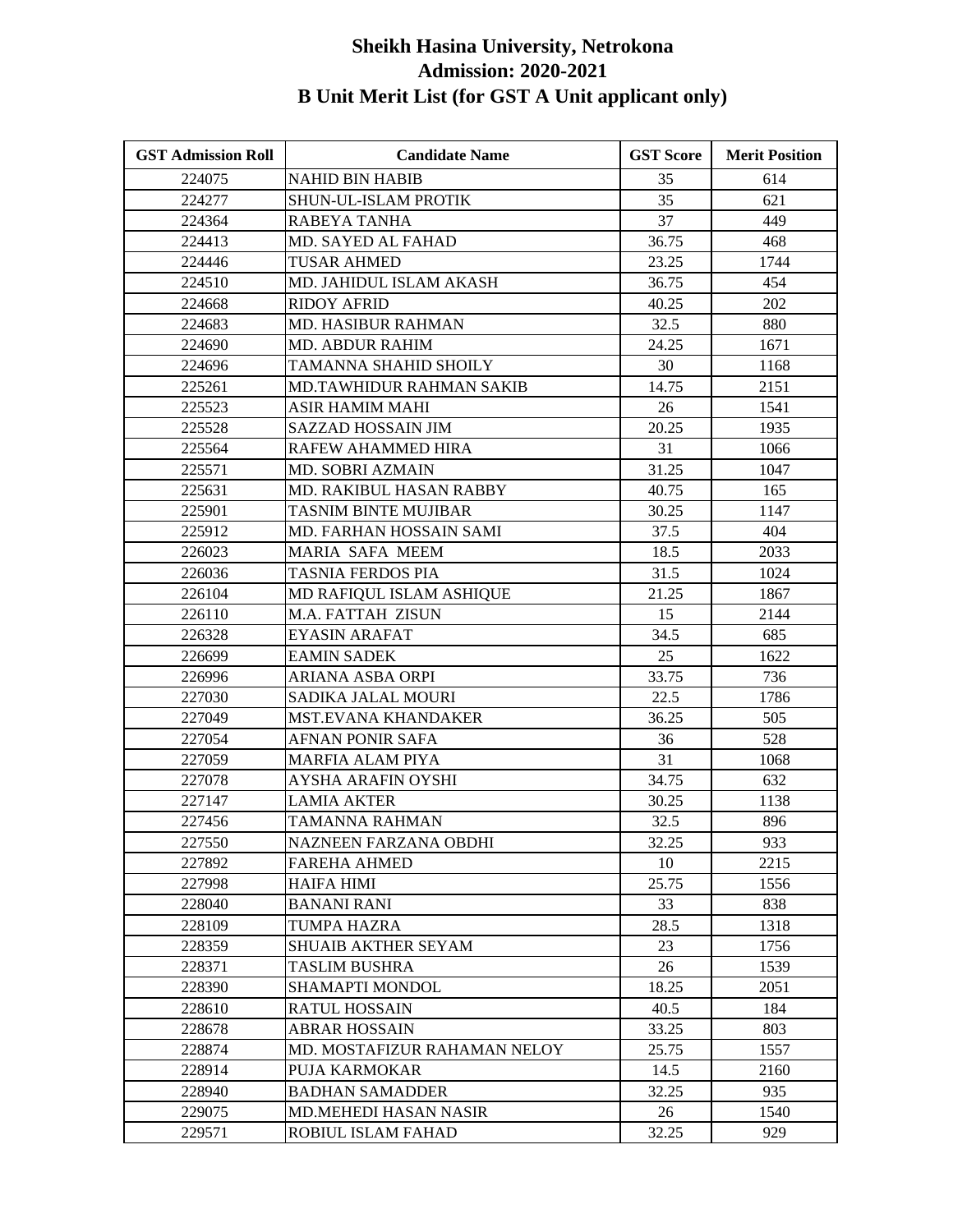| <b>GST Admission Roll</b> | <b>Candidate Name</b>          | <b>GST Score</b> | <b>Merit Position</b> |
|---------------------------|--------------------------------|------------------|-----------------------|
| 230044                    | <b>SHAFIKUL ISLAM</b>          | 35.25            | 603                   |
| 230065                    | <b>MST. SABINA</b>             | 31.5             | 1030                  |
| 230090                    | <b>FARYA ISLAM MILY</b>        | 27.75            | 1405                  |
| 230092                    | <b>MD. SHAIDUL ISLAM EAMIN</b> | 32.75            | 871                   |
| 230331                    | FAHAD UDDIN AZAD               | 25.5             | 1592                  |
| 230373                    | <b>MD. MONOWAR</b>             | 23.25            | 1745                  |
| 230375                    | <b>MOYTRI BEPARI</b>           | 19.5             | 1981                  |
| 230494                    | RIYA CHAKMA                    | 17               | 2096                  |
| 230496                    | <b>SAMAREE CHAKMA</b>          | 14.25            | 2162                  |
| 230635                    | SHUVO CHAKMA                   | 27               | 1455                  |
| 230677                    | <b>APURBA ROY</b>              | 24.5             | 1659                  |
| 230795                    | ARMAN HOSSAIN SHUVO            | 31.75            | 984                   |
| 230902                    | G. M. M. MAEEN UDDIN           | 34.5             | 684                   |
| 230940                    | MOHAMMAD TUKAJ UDDIN KHAN      | 33               | 844                   |
| 230944                    | MINHAZUL AREFIN                | 35.5             | 585                   |
| 231032                    | <b>MD.RIMON MOLLA</b>          | 31.5             | 1021                  |
| 231090                    | SAHRIAR HASAN TAMIM            | 20               | 1951                  |
| 231178                    | MD. IBRAHIM HOSSAN IMAM        | 10.75            | 2212                  |
| 231195                    | TURJOY DEY SHUBRA              | 34.25            | 688                   |
| 231250                    | POROMA BASAK                   | 30.5             | 1117                  |
| 231291                    | MAISHA MALIHA MITI             | 34.25            | 698                   |
| 231308                    | TANJILA AFRIN TOMA             | 34.25            | 694                   |
| 231310                    | MAISHA MUTAHHARA MANOSHI       | 39               | 273                   |
| 231367                    | <b>TRAYE RIMJHIM DAS</b>       | 30.75            | 1093                  |
| 231382                    | MUFTIA JAMAN DIPA              | 25.5             | 1573                  |
| 231394                    | <b>MAHBUBA FERDOUS MITU</b>    | 42.5             | 94                    |
| 231400                    | <b>AINUN NAHAR</b>             | 33.25            | 804                   |
| 231414                    | JANNATUL FERDOSHIZAMAN         | 29               | 1273                  |
| 231470                    | <b>BENUDON ISLAM KAKOLY</b>    | 35.75            | 562                   |
| 231485                    | SUNJIDA SOLAIMAN AOUKEY        | 22.75            | 1767                  |
| 231504                    | MST. SHARMIN AKTER SANU        | 26               | 1542                  |
| 231575                    | KAMRUN NAHAR KEYA              | 31.25            | 1037                  |
| 231639                    | <b>CHOAN KHTUN</b>             | 22               | 1826                  |
| 231646                    | <b>ARPONA PAUL</b>             | 28               | 1377                  |
| 231656                    | <b>ELLEEN JAHAN</b>            | 33.5             | 785                   |
| 231664                    | MST.KHURSHEDA AKTER KHUSHI     | 38.25            | 341                   |
| 231673                    | ARIFUN NAHAR AKHI              | 25.25            | 1605                  |
| 231680                    | <b>SHUKLA HALDER</b>           | 30               | 1160                  |
| 231686                    | <b>MST. MIFA AKTER</b>         | 31.5             | 1010                  |
| 231768                    | FARIHA NYLA IFFAT              | 31.75            | 981                   |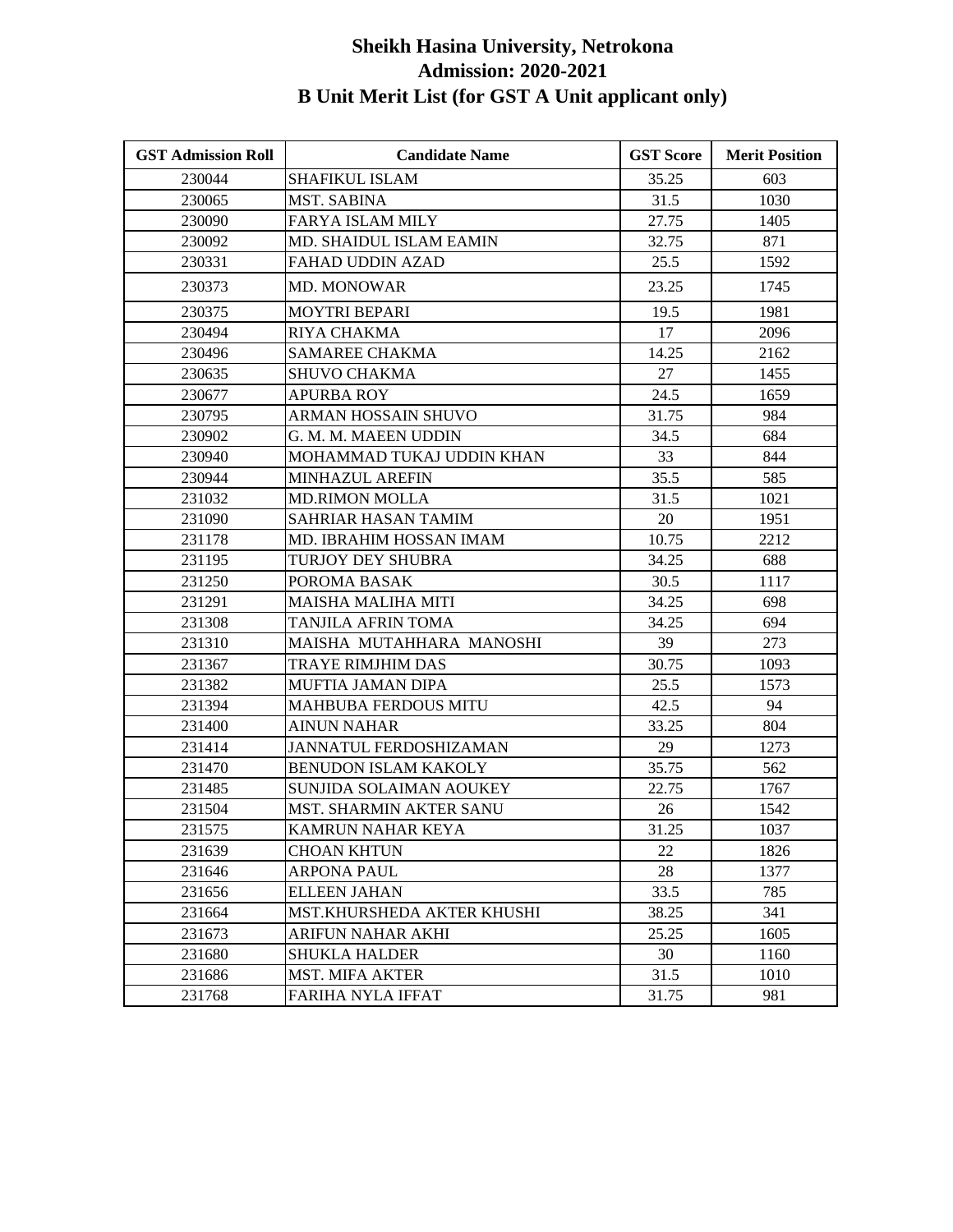| <b>GST Admission Roll</b> | <b>Candidate Name</b>          | <b>GST Score</b> | <b>Merit Position</b> |
|---------------------------|--------------------------------|------------------|-----------------------|
| 300108                    | <b>MST. AREFA AKTAR SHORNA</b> | 49.25            | 557                   |
| 300145                    | ANIKA TAHSIN UPOMA             | 33.25            | 2360                  |
| 300154                    | TANJIMA ISLAM PROME            | 56.5             | 71                    |
| 300182                    | NAHIDA FERDOUS ROCKTIMA        | 32.25            | 2442                  |
| 300270                    | JANNATUL MAUYA                 | 52               | 310                   |
| 300300                    | <b>MST. NASRIN KHATUN</b>      | 51               | 385                   |
| 300327                    | <b>JASIKA ATIK</b>             | 56.25            | 84                    |
| 300388                    | MOHIMA ISLAM MEGHLA            | 44.25            | 1205                  |
| 300415                    | <b>SABRINA AKTER ROJONI</b>    | 38.25            | 1922                  |
| 300475                    | MST. SHABRIN AKTER SHANTA      | 51.75            | 320                   |
| 300520                    | MIS SAMIATABASSUM JEMI         | 51.75            | 327                   |
| 300521                    | <b>NAHIDA AKTHER</b>           | 44               | 1236                  |
| 300539                    | MST. KABITA AKTER KUSUM        | 53.25            | 228                   |
| 300541                    | TONIMA KHATUN                  | 47.5             | 765                   |
| 300562                    | MST.NIGAR SULTANA MIM          | 37.75            | 1976                  |
| 300609                    | <b>MOST.AKA KHATUN</b>         | 55               | 135                   |
| 300669                    | TANZILA BISWAS                 | 46.75            | 873                   |
| 300673                    | <b>JUTHIKA RANI PAUL</b>       | 49.75            | 506                   |
| 300742                    | HUMIYRA KHATUN HIMU            | 40.75            | 1670                  |
| 300743                    | <b>FARHANA AFRIN</b>           | 57               | 57                    |
| 300770                    | <b>MUNMUN AKTER</b>            | 54.25            | 178                   |
| 300824                    | <b>NUSRAT JAHAN</b>            | 56               | 92                    |
| 300853                    | MST. ALPONA ISLAM RIYA         | 44.75            | 1133                  |
| 300905                    | MST. AFSIN JAHAN NISHI         | 43.25            | 1346                  |
| 300933                    | <b>JENIFA YASMIN</b>           | 40.25            | 1721                  |
| 301048                    | RUMANA YEASMIN RUNA            | 47.5             | 764                   |
| 301064                    | <b>SURAIYA BISME</b>           | 37               | 2056                  |
| 301113                    | SUMYIA AKTHER                  | 44.5             | 1164                  |
| 301118                    | <b>MARUFATUS TITHI</b>         | 31.25            | 2522                  |
| 301128                    | <b>MAHABUBA ISLAM BRISTY</b>   | 42.25            | 1484                  |
| 301133                    | TAMANNA TABASHUM RUMI          | 48.25            | 669                   |
| 301144                    | MRS. ASMA ARA                  | 47.5             | 791                   |
| 301250                    | <b>ATIKA</b>                   | 36.5             | 2112                  |
| 301263                    | ADRITA SULTANA NIHA            | 25.25            | 2794                  |
| 301296                    | MST. LUBNA TASMIN LIZA         | 55.75            | 106                   |
| 301350                    | <b>MST. ANITA ISLAM</b>        | 51.25            | 372                   |
| 301392                    | MST. FARHANA JAMAN RIMMY       | 41.75            | 1544                  |
| 301404                    | <b>NAZNIN AKTER</b>            | 42.75            | 1402                  |
| 301431                    | <b>NUSRAT JAHAN</b>            | 26.25            | 2761                  |
| 301457                    | <b>MST. PRIA KHATUN</b>        | 46.5             | 922                   |
| 301483                    | <b>MST. JANNATUL FARDOUS</b>   | 36.5             | 2110                  |
| 301496                    | <b>JARIN TASNIM JOYTI</b>      | 39.75            | 1782                  |
| 301497                    | <b>MST. NURIAYA ALAM</b>       | 29.75            | 2618                  |
| 301500                    | TANJINA RAHMAN TRIPA           | 24.5             | 2827                  |
| 301533                    | <b>MST. UMME HABIBA</b>        | 33.25            | 2364                  |
| 301557                    | <b>MST. BANIKA AFRIN</b>       | 41.75            | 1546                  |
| 301585                    | <b>MST TASNIMA AKTER</b>       | 45.5             | 1045                  |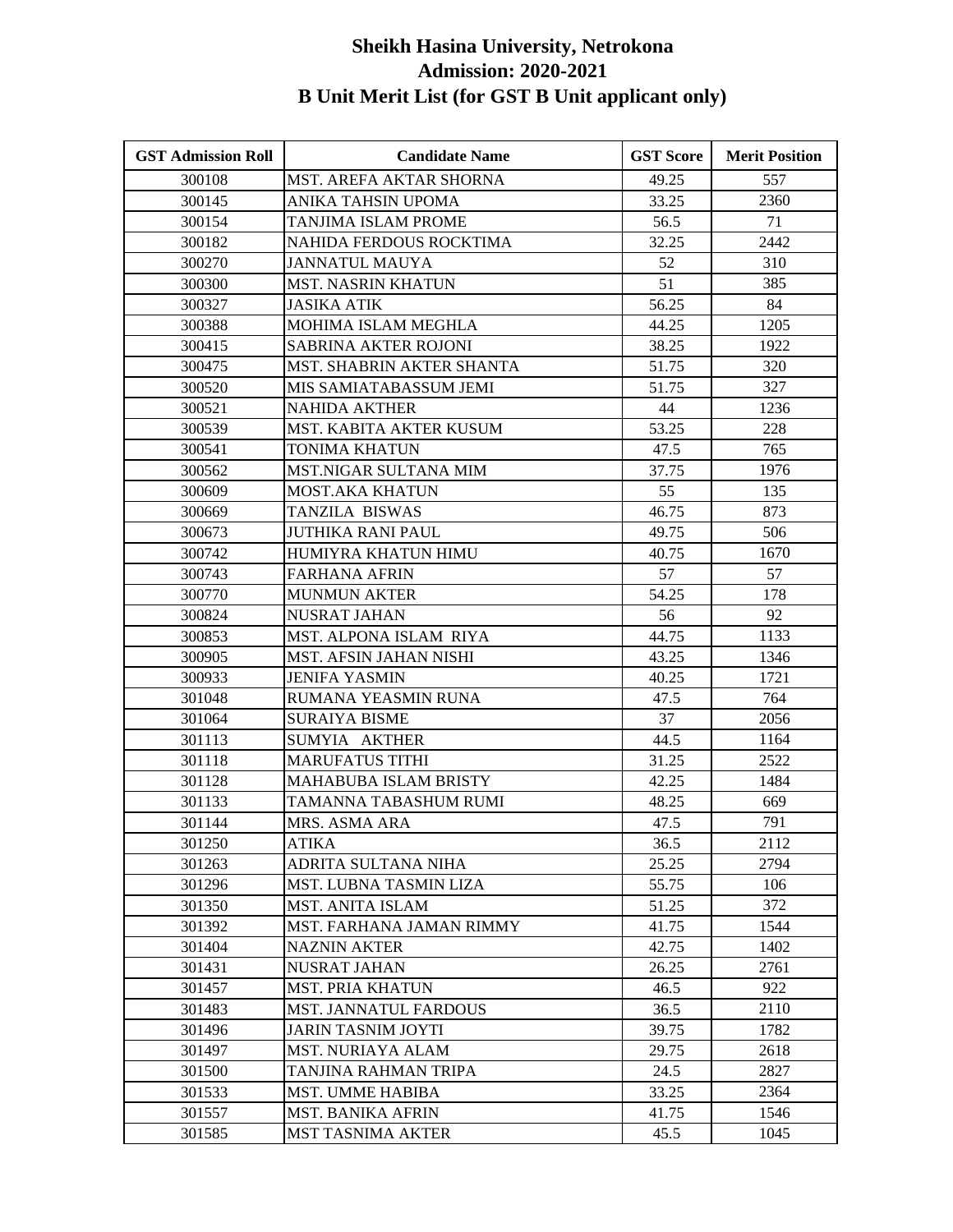| <b>GST Admission Roll</b> | <b>Candidate Name</b>       | <b>GST Score</b> | <b>Merit Position</b> |
|---------------------------|-----------------------------|------------------|-----------------------|
| 301683                    | MD. HAMID HASAN SHAKIL      | 42.5             | 1420                  |
| 301690                    | SUMAIYA TANJIN PROTHA       | 36.75            | 2084                  |
| 301739                    | <b>TAZRIAN ARIBA</b>        | 37               | 2067                  |
| 301750                    | <b>BOBITA KHATUN</b>        | 35.5             | 2200                  |
| 301752                    | <b>SAIRA SABAH</b>          | 53.5             | 211                   |
| 301865                    | THITHY KHANUM               | 50.5             | 429                   |
| 301926                    | POLY MONDAL                 | 46.75            | 885                   |
| 301950                    | <b>JANNATUL MAWYA</b>       | 40               | 1768                  |
| 302030                    | MD. ZIHAD HOSSAIN           | 51.5             | 344                   |
| 302095                    | <b>ERINA TASNUVA</b>        | 54.5             | 165                   |
| 302109                    | <b>MD. SAJIB AHMED</b>      | 52.75            | 257                   |
| 302145                    | <b>MD.SAHABUBUR RAHMAN</b>  | 35.75            | 2173                  |
| 302252                    | MD. SHAFIUL AZOM            | 40.75            | 1672                  |
| 302270                    | RAFIA NAJNIN                | 25.75            | 2778                  |
| 302285                    | MD. SAKIM AHAMMED           | 37.5             | 1999                  |
| 302292                    | HABIBA SULTANA JERIN        | 48               | 689                   |
| 302295                    | MD. TAMZIDUL ISLAM NILOY    | 37.5             | 1995                  |
| 302382                    | MD. MAHBUB ALAM             | 35.25            | 2228                  |
| 302432                    | <b>MST. JANNATUL MAWOA</b>  | 47               | 839                   |
| 302464                    | <b>FATEMA KHATUN</b>        | 53               | 248                   |
| 302493                    | MD. SAKIB ANAM              | 44.25            | 1196                  |
| 302546                    | <b>MST SHOVA KHATUN</b>     | 37.25            | 2048                  |
| 302548                    | <b>SUMAIYA AFROZ LABONI</b> | 43               | 1372                  |
| 302641                    | <b>MORIAM KHATUN</b>        | 40               | 1759                  |
| 302652                    | <b>RESHMA KHATUN</b>        | 49               | 603                   |
| 302700                    | <b>SREE AMRITO KUMER</b>    | 50.25            | 459                   |
| 302708                    | PRETOM BISWAS               | 32.75            | 2401                  |
| 302710                    | <b>KAKOLI PAROI</b>         | 30.25            | 2590                  |
| 302718                    | <b>ARPITA MUNSHI</b>        | 35.5             | 2201                  |
| 302774                    | MST. ASMA KHATUN            | 45.75            | 1025                  |
| 302781                    | ATIKUR RAHAMAN              | 49.25            | 555                   |
| 302810                    | <b>MST SHUKILA AKTER</b>    | 46.75            | 866                   |
| 302811                    | MASUKA YESMIN MAYA          | 46.25            | 938                   |
| 302812                    | MST. SABIHA ZAMAN           | 37.25            | 2039                  |
| 302875                    | MD. AKASH ALI               | 54.5             | 163                   |
| 302979                    | <b>SUMAYA JANNAT</b>        | 37.5             | 1996                  |
| 303033                    | MD. MASUM ABDULLAH          | 34.25            | 2294                  |
| 303060                    | <b>MUSLIMA KHATUN</b>       | 37.75            | 1979                  |
| 303065                    | <b>SAFIN AHMED</b>          | 44.5             | 1152                  |
| 303104                    | <b>NAFIZ AHAMED</b>         | 34.25            | 2295                  |
| 303114                    | <b>MD. SHOHID HOSSAN</b>    | 45               | 1107                  |
| 303154                    | MD. AHSANUL HAQUE           | 47               | 844                   |
| 303182                    | NUSRAT SHOBNOM ARTHY        | 50.75            | 420                   |
| 303192                    | <b>HAPPY AKTER</b>          | 17.75            | 2981                  |
| 303251                    | MD. BADHON KHAN BAPPY       | 33.5             | 2345                  |
| 303257                    | <b>MARIA NAHAR</b>          | 49.75            | 510                   |
| 303261                    | <b>MST. RIMA KHATUN</b>     | 36.5             | 2116                  |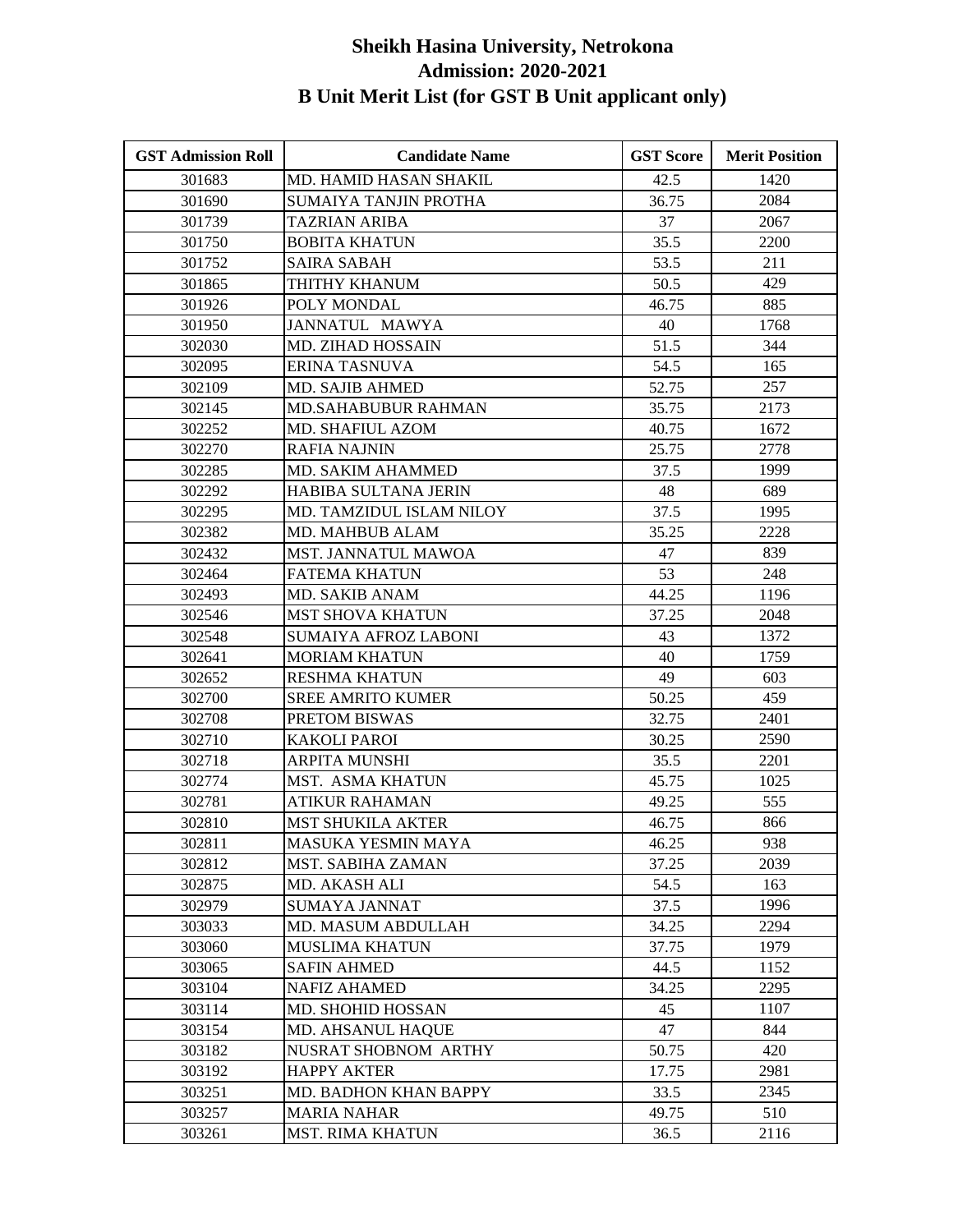| <b>GST Admission Roll</b> | <b>Candidate Name</b>        | <b>GST Score</b> | <b>Merit Position</b> |
|---------------------------|------------------------------|------------------|-----------------------|
| 303303                    | WALKER RAHMAN SHAURAV        | 53.25            | 230                   |
| 303317                    | <b>MD. TANZIL HOSSAIN</b>    | 41.5             | 1586                  |
| 303322                    | <b>REHENA KHATUN</b>         | 45.25            | 1079                  |
| 303339                    | <b>MD. ARIF HOSSAIN</b>      | 42               | 1517                  |
| 303357                    | JAJI KHATUN                  | 39               | 1860                  |
| 303358                    | MST. HELEN AKTER MIM         | 32.5             | 2431                  |
| 303368                    | KOHINUR KHATUN               | 17.5             | 2985                  |
| 303377                    | MD. TANZIL ISLAM             | 56.5             | 78                    |
| 303381                    | <b>MST. TANIMA TASNIM</b>    | 32.75            | 2396                  |
| 303388                    | <b>LABONI AKTER EVA</b>      | 41.5             | 1587                  |
| 303406                    | ABDULLAH AL-MUNNAF           | 38.5             | 1907                  |
| 303454                    | <b>ISHRAT JAHAN</b>          | 47.75            | 740                   |
| 303477                    | ROKTIM AHMAD SHIMUL          | 42.75            | 1392                  |
| 303550                    | AMIN HOSSAIN                 | 43.5             | 1302                  |
| 303563                    | <b>MD. PERVEZ RANA</b>       | 47.75            | 746                   |
| 303582                    | <b>SOURAV KUMAR</b>          | 43.75            | 1266                  |
| 303593                    | <b>TANVIR MALITA</b>         | 49               | 593                   |
| 303617                    | MST. SULTANA LIZA            | 50               | 493                   |
| 303658                    | <b>SURAIYA KHATUN</b>        | 51.5             | 351                   |
| 303677                    | <b>ZAHIDA KHATUN</b>         | 32               | 2478                  |
| 303683                    | MST.MAHMUDA AKTER PROVA      | 56               | 93                    |
| 303710                    | <b>MST. TAMANNA YASMIN</b>   | 21.5             | 2895                  |
| 303717                    | ARVEN RABBY                  | 36               | 2159                  |
| 303744                    | <b>MD.SAKIBUR RAHMAN</b>     | 42.75            | 1409                  |
| 303748                    | <b>OMAR FARUK</b>            | 45.5             | 1050                  |
| 303830                    | <b>MD OMAR FARUK</b>         | 44.25            | 1201                  |
| 303863                    | UMAIYA KHATUN                | 31               | 2534                  |
| 303886                    | <b>BIPUL HOSSAIN</b>         | 36.75            | 2094                  |
| 303904                    | NAIMA ISLAM NITU             | 42.75            | 1404                  |
| 303939                    | <b>MD SUMON MIA</b>          | 52.75            | 274                   |
| 303942                    | MD.MOSTAFA KAMAL             | 47               | 843                   |
| 303966                    | SADIA BINTAE TOHID           | 32.25            | 2456                  |
| 303995                    | <b>MD.YOUSUF ALI</b>         | 36.25            | 2141                  |
| 304008                    | <b>TASNIM FERDOUS</b>        | 24.5             | 2825                  |
| 304012                    | <b>MD ASHIKUR RAHMAN</b>     | 38.75            | 1887                  |
| 304013                    | MD. ABUBAKKAR SIDDIKI        | 29               | 2660                  |
| 304062                    | <b>MD. SHAHORIAR HOSSAIN</b> | 49.25            | 571                   |
| 304071                    | <b>MST. SANJIDA KHATUN</b>   | 42.5             | 1445                  |
| 304073                    | <b>JANNATUL MOUA SHATHI</b>  | 46.25            | 954                   |
| 304123                    | MD. SAJON SIDDIK             | 34.75            | 2263                  |
| 304128                    | SABINA YEASMIN SATHI         | 37.25            | 2045                  |
| 304131                    | <b>FARDIN BISWAS</b>         | 32.25            | 2457                  |
| 304158                    | MD. MEHEDI HASAN             | 40.5             | 1704                  |
| 304176                    | <b>MD. MUSTAK AHMED</b>      | 51.75            | 341                   |
| 304181                    | <b>HABIBUR RAHAMAN</b>       | 54.25            | 181                   |
| 304185                    | <b>MD. NAIMUR RAHMAN</b>     | 35.75            | 2187                  |
| 304198                    | SAJOL AHMED                  | 43.75            | 1293                  |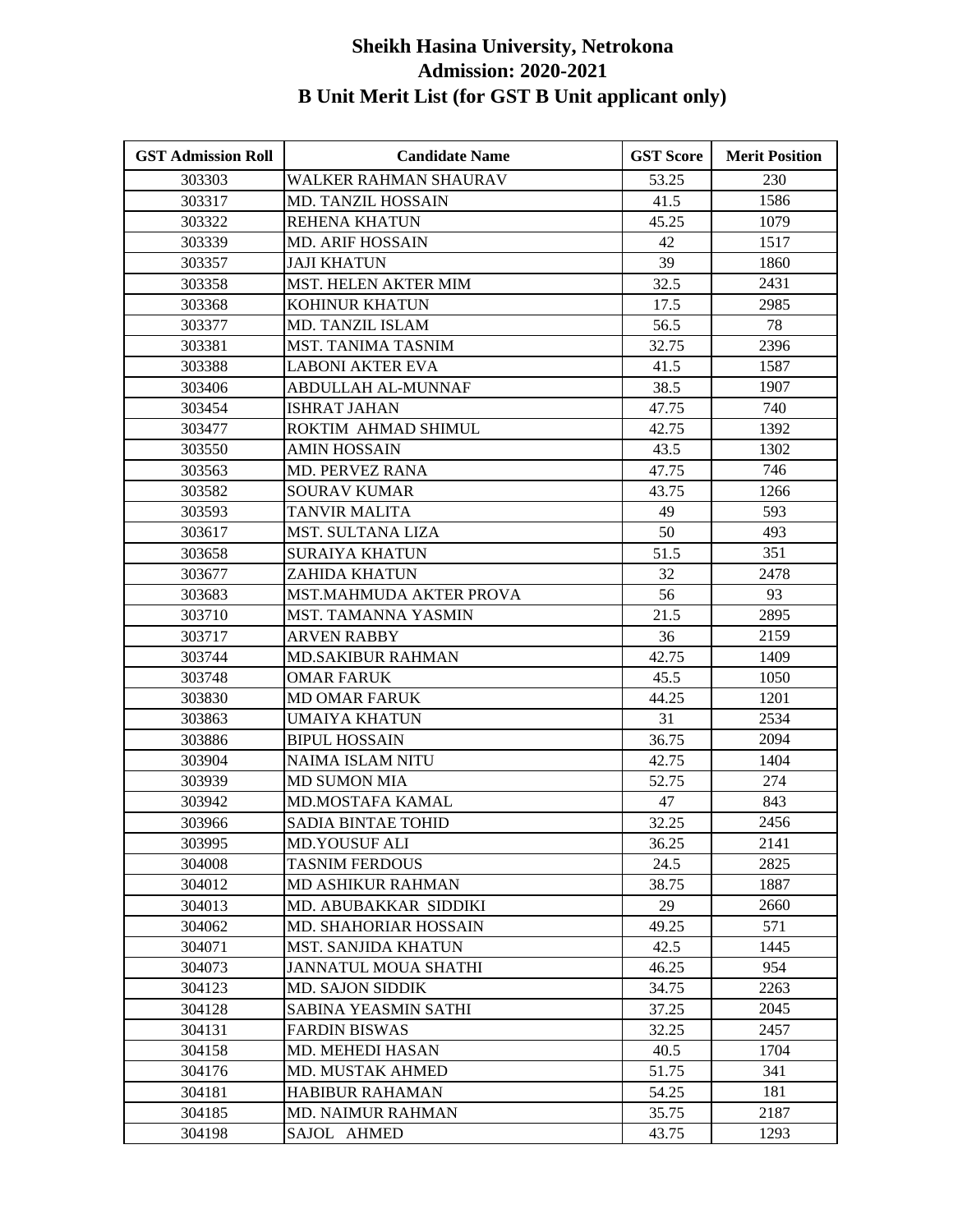| <b>GST Admission Roll</b> | <b>Candidate Name</b>      | <b>GST Score</b> | <b>Merit Position</b> |
|---------------------------|----------------------------|------------------|-----------------------|
| 304214                    | <b>MST. MISHA KHATUN</b>   | 34               | 2317                  |
| 304245                    | SURAYA AKTER LIMU          | 42               | 1524                  |
| 304247                    | MUDABBIRUL ISLAM           | 38.5             | 1908                  |
| 304264                    | SANATH KUMAR BISWAS        | 39               | 1854                  |
| 304267                    | MD SHOFIKUL ISLAM          | 38.25            | 1926                  |
| 304297                    | <b>MD.AKASH</b>            | 49.75            | 516                   |
| 304339                    | <b>MD.IMON ALI</b>         | 48.5             | 657                   |
| 304393                    | MD. SHAHANUR ISLAM SHAON   | 42.25            | 1496                  |
| 304404                    | REHENA KHATUN              | 50.5             | 445                   |
| 304421                    | MD. RATUL HOSSAIN          | 32.25            | 2461                  |
| 304425                    | MD. SELIM REJA             | 42.75            | 1408                  |
| 304439                    | MD. MAHFUZ HOSSAIN         | 47.5             | 796                   |
| 304463                    | <b>MD. ABUJAR GEFARE</b>   | 31.75            | 2490                  |
| 304544                    | <b>MD. BAYEZED HOSSAIN</b> | 46.25            | 942                   |
| 304556                    | <b>MD.MAHFUZ RAHMAN</b>    | 49.25            | 575                   |
| 304603                    | <b>RANA AHAMED</b>         | 25.5             | 2791                  |
| 304631                    | <b>LAIZU AKTER</b>         | 42.5             | 1446                  |
| 304658                    | <b>MST. USHA KHATUN</b>    | 30.5             | 2572                  |
| 304667                    | <b>MD. MEHIDE HASAN</b>    | 36.25            | 2124                  |
| 304690                    | <b>MD. SAIDUR RAHMAN</b>   | 54.5             | 169                   |
| 304696                    | MST SANJIDA NAHAR MIM      | 29               | 2666                  |
| 304787                    | <b>MD. BIPLOB HOSSAIN</b>  | 44               | 1256                  |
| 304805                    | <b>MD.RASHIM ISLAM</b>     | 23.75            | 2848                  |
| 304838                    | <b>ABDUR RAHMAN</b>        | 15.25            | 3002                  |
| 304886                    | <b>MST TISHA RAHMAN</b>    | 40               | 1760                  |
| 304892                    | <b>ANARUL ISLAM</b>        | 50.5             | 432                   |
| 304932                    | <b>MD. SALAUDDIN KOBIR</b> | 35               | 2246                  |
| 304947                    | MD. TOWHIDUL ALAM          | 29.25            | 2654                  |
| 304953                    | <b>ZUBAER HOSSEN</b>       | 21.25            | 2908                  |
| 304955                    | <b>GOLAM RABBANI</b>       | 47.5             | 789                   |
| 304963                    | <b>MD.KHALID HASAN</b>     | 35.75            | 2195                  |
| 304996                    | <b>MD SHAMIM AHMED</b>     | 50.5             | 428                   |
| 305029                    | MAHFUZ AHMMED REDOY        | 35.5             | 2204                  |
| 305072                    | <b>MOHAMMAD HOSSAIN</b>    | 47               | 850                   |
| 305082                    | MONIR HOSSAIN RABBI        | 38.25            | 1937                  |
| 305114                    | MD. SUMON ALI              | 30.25            | 2591                  |
| 305170                    | MD. MEHEDI HASAN           | 44.25            | 1198                  |
| 305174                    | PARTHO BISWAS              | 47.25            | 825                   |
| 305178                    | <b>MD NURUZZAMAN</b>       | 47               | 836                   |
| 305180                    | <b>MD.SAGOR HOSSAIN</b>    | 35               | 2247                  |
| 305183                    | <b>MD. SABBIR HOSSAIN</b>  | 16.25            | 2993                  |
| 305185                    | MD MEHEDI HASSAN KAJOL     | 39               | 1868                  |
| 305203                    | <b>MD. JAKARIA HOSSAIN</b> | 42.75            | 1414                  |
| 305212                    | MD. KAWSAR AHAMED          | 47.75            | 732                   |
| 305233                    | MD. RAKIBUL ISLAM          | 44               | 1243                  |
| 305242                    | <b>NAZIB UDDIN</b>         | 44.25            | 1218                  |
| 305248                    | PARTHO BISWAS              | 58.5             | 31                    |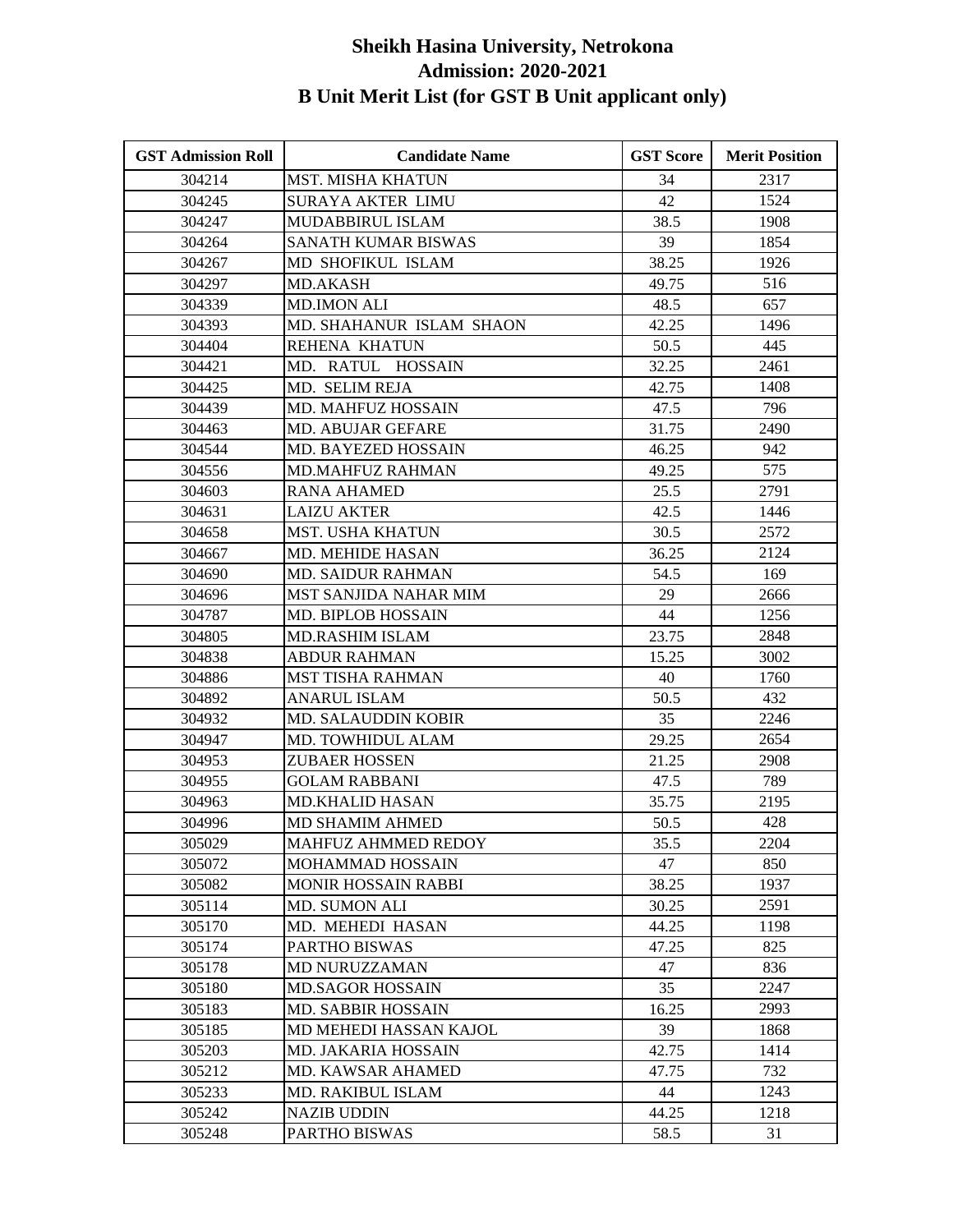| <b>GST Admission Roll</b> | <b>Candidate Name</b>      | <b>GST Score</b> | <b>Merit Position</b> |
|---------------------------|----------------------------|------------------|-----------------------|
| 305278                    | MD. SHOHAG ALI             | 42               | 1515                  |
| 305284                    | <b>SAMSUL HAQUE</b>        | 44.5             | 1166                  |
| 305298                    | <b>RUBEL MAHMUD</b>        | 48.75            | 621                   |
| 305313                    | <b>MD.SHAKIL HOSSAIN</b>   | 34               | 2320                  |
| 305314                    | MD. SABBIR HOSEN           | 37.75            | 1969                  |
| 305321                    | <b>MD.SADIKUR RAHMAN</b>   | 43.5             | 1309                  |
| 305361                    | <b>ABU ROZIN</b>           | 49.75            | 519                   |
| 305388                    | MD. RASEL HOSSAIN          | 33.5             | 2351                  |
| 305417                    | ABDULLAH AL REZWAN         | 32.5             | 2430                  |
| 305420                    | MD. MAJEDUL ISLAM          | 35               | 2251                  |
| 305434                    | <b>SULTANUL AREFIN</b>     | 45.25            | 1084                  |
| 305503                    | <b>MD. SOBUJ ALI</b>       | 52.25            | 300                   |
| 305514                    | <b>RAFIQUL ISLAM</b>       | 41.5             | 1582                  |
| 305515                    | MD. RIDOY                  | 49               | 605                   |
| 305523                    | <b>AKLASUR RAHMAN</b>      | 50.5             | 442                   |
| 305524                    | MD. RUBEL                  | 52               | 318                   |
| 305533                    | <b>NAYON CHAKI</b>         | 27.75            | 2717                  |
| 305534                    | <b>MD. ZERIN MAHMUD</b>    | 42.5             | 1450                  |
| 305548                    | <b>MD SHOVON ALI</b>       | 51.25            | 377                   |
| 305563                    | <b>TORIQUL ISLAM</b>       | 47.25            | 813                   |
| 305567                    | <b>RANA HOSSAIN</b>        | 41.25            | 1622                  |
| 305577                    | MD. SELIM REZA             | 54.25            | 182                   |
| 305581                    | <b>MD SAHIN HOSSAIN</b>    | 48               | 715                   |
| 305592                    | MD. RAHAT HASAN RINKU      | 55.25            | 126                   |
| 305628                    | MD. FIROJ ALAM             | 48               | 711                   |
| 305670                    | <b>SAZIB KUMAR RAY</b>     | 39               | 1871                  |
| 305679                    | <b>MD. SHAHIN PARVES</b>   | 42               | 1532                  |
| 305701                    | <b>M SAKILUR RAHMAN</b>    | 32.5             | 2421                  |
| 305719                    | MD. MAZHARUL ISLAM         | 34.25            | 2301                  |
| 305735                    | <b>MD. RAJU AHMED</b>      | 47               | 834                   |
| 305749                    | MD. MAHAMUD HASAN          | 53.5             | 221                   |
| 305752                    | <b>MD. NAZMUL HAQUE</b>    | 26.25            | 2765                  |
| 305777                    | MD. SHAHIN ALAM            | 43.75            | 1271                  |
| 305789                    | <b>MD. MASUD RANA</b>      | 37               | 2073                  |
| 305806                    | <b>SADDAM HOSSAIN</b>      | 30               | 2613                  |
| 305833                    | <b>MD. NAFIS SADMAN</b>    | 56.25            | 89                    |
| 305835                    | <b>MD. RANA AHMED</b>      | 41               | 1651                  |
| 305843                    | <b>IBRAHIM KHOLILULLAH</b> | 37.75            | 1990                  |
| 305913                    | MD. RAHAD MOLLA            | 49               | 607                   |
| 305915                    | <b>MD. ABDUR RASHID</b>    | 42.5             | 1453                  |
| 305932                    | SHAMIA RAHMAN SHIMU        | 49.25            | 556                   |
| 306001                    | NUSRAT JAHAN RAKA          | 29.5             | 2634                  |
| 306040                    | TONNI RAY                  | 38               | 1952                  |
| 306070                    | SHAHRIAR SULTANA NABILA    | 49               | 583                   |
| 306265                    | <b>NUSRAT BEGUM</b>        | 35               | 2249                  |
| 306267                    | <b>SAMIA AKTER</b>         | 57.5             | 46                    |
| 306279                    | NADIRA KHANAM TAHURA       | 49.5             | 544                   |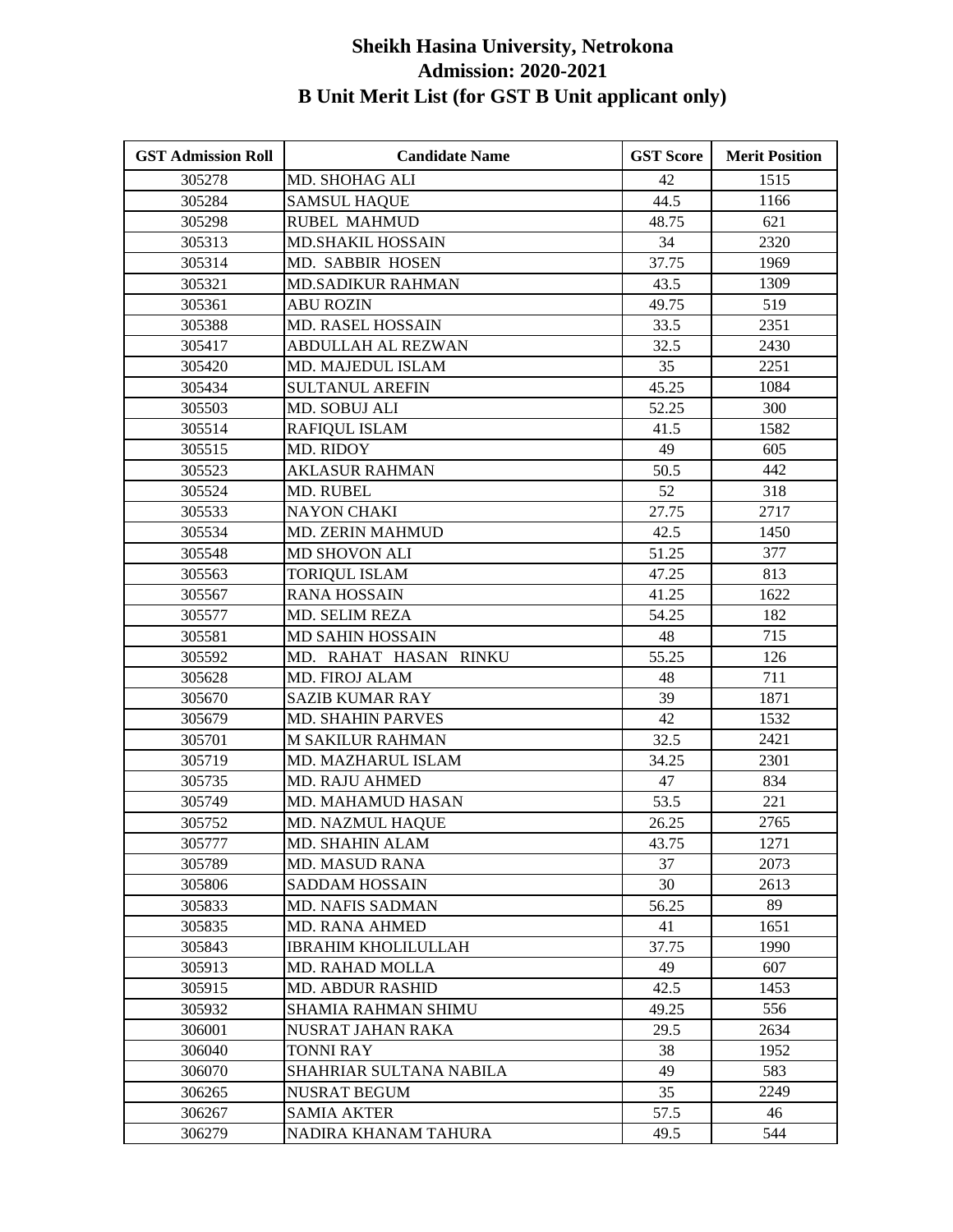| <b>GST Admission Roll</b> | <b>Candidate Name</b>       | <b>GST Score</b> | <b>Merit Position</b> |
|---------------------------|-----------------------------|------------------|-----------------------|
| 306324                    | <b>SANZIDA HOQUE SRITY</b>  | 46.5             | 895                   |
| 306340                    | <b>GULJAHAN AKTER</b>       | 39               | 1850                  |
| 306431                    | TASFIA FARHANA OISHEE       | 51               | 397                   |
| 306432                    | <b>KAKOLI AKTER</b>         | 40.25            | 1726                  |
| 306463                    | MST. TAWHIDHA AKTER         | 42.5             | 1449                  |
| 306471                    | FATEMA AKTER BEAUTY         | 39.5             | 1812                  |
| 306497                    | <b>MD. NUR ALOM</b>         | 43.25            | 1328                  |
| 306528                    | TRINA RANI SARKAR MUNNI     | 38.5             | 1916                  |
| 306579                    | <b>HASI AKTER</b>           | 43.25            | 1340                  |
| 306583                    | <b>JUNIYA AKTHER BAPPY</b>  | 47.5             | 790                   |
| 306610                    | <b>JIBONANONDO SARKAR</b>   | 44.25            | 1216                  |
| 306617                    | <b>MST. SABRINA SHARMIN</b> | 18               | 2975                  |
| 306642                    | <b>BIGON DEB NATH</b>       | 46.5             | 893                   |
| 306649                    | RUPA DASH                   | 36.75            | 2090                  |
| 306670                    | <b>SADIA AMIR</b>           | 47.5             | 795                   |
| 306710                    | AL SHARIAR                  | 52.75            | 258                   |
| 306714                    | <b>SAJAHAN ALOM</b>         | 46.5             | 906                   |
| 306724                    | <b>JOY DEB NATH</b>         | 38.75            | 1886                  |
| 306725                    | <b>TANVIR AHMED</b>         | 47.5             | 772                   |
| 306786                    | <b>SUBORNA AKTER</b>        | 51.25            | 382                   |
| 306840                    | <b>TASLIMA AKTER</b>        | 37.25            | 2054                  |
| 306861                    | <b>HRIDAY SARKER</b>        | 43.5             | 1324                  |
| 306872                    | JONMOJOY PAUL               | 33.25            | 2376                  |
| 306883                    | MST. JESMEN AKTHER RIMA     | 35.5             | 2207                  |
| 306884                    | <b>NOKUL KUMAR DAS</b>      | 50.5             | 438                   |
| 306907                    | <b>MONJUR RAHMAN</b>        | 50               | 490                   |
| 306923                    | <b>BIPRESH CHANDRA DAS</b>  | 46.75            | 861                   |
| 306956                    | <b>FARIHA MUSTARIN</b>      | 37               | 2071                  |
| 306972                    | <b>MAMNUN AKTER</b>         | 36.25            | 2134                  |
| 306985                    | HIMEL CHOWDHURY             | 53.25            | 225                   |
| 306986                    | <b>RAJESH DAS</b>           | 48.5             | 651                   |
| 306988                    | <b>BURHAN UDDIN</b>         | 40.25            | 1722                  |
| 307021                    | <b>ABUL HASAN</b>           | 34.5             | 2283                  |
| 307085                    | <b>KAZI JARIF KHAN</b>      | 34.75            | 2268                  |
| 307087                    | HRITHIK CHAKRABORTY         | 52.5             | 279                   |
| 307089                    | MD. ROBEL HOSSAIN           | 44.5             | 1181                  |
| 307101                    | SAIKAT TALUKDER NILOY       | 36.75            | 2095                  |
| 307110                    | <b>ABUL HOSSAIN</b>         | 49.25            | 568                   |
| 307117                    | <b>TAKIB HOSSAIN</b>        | 35.25            | 2226                  |
| 307124                    | <b>JAHANGIR HOSSEN</b>      | 35.75            | 2188                  |
| 307132                    | MUHIDUL ISLAM               | 42.5             | 1431                  |
| 307137                    | PINKU SARKER                | 45.5             | 1057                  |
| 307171                    | MUHAMMAD NAZRUL ISLAM       | 59               | 24                    |
| 307190                    | ATAHAR KIBRIA               | 38.75            | 1889                  |
| 307192                    | MD. TOFAJJAL HOSSAN         | 55.75            | 110                   |
| 307229                    | <b>SABBIR AHAMMED</b>       | 33               | 2386                  |
| 307239                    | <b>EMON ALI</b>             | 39.75            | 1791                  |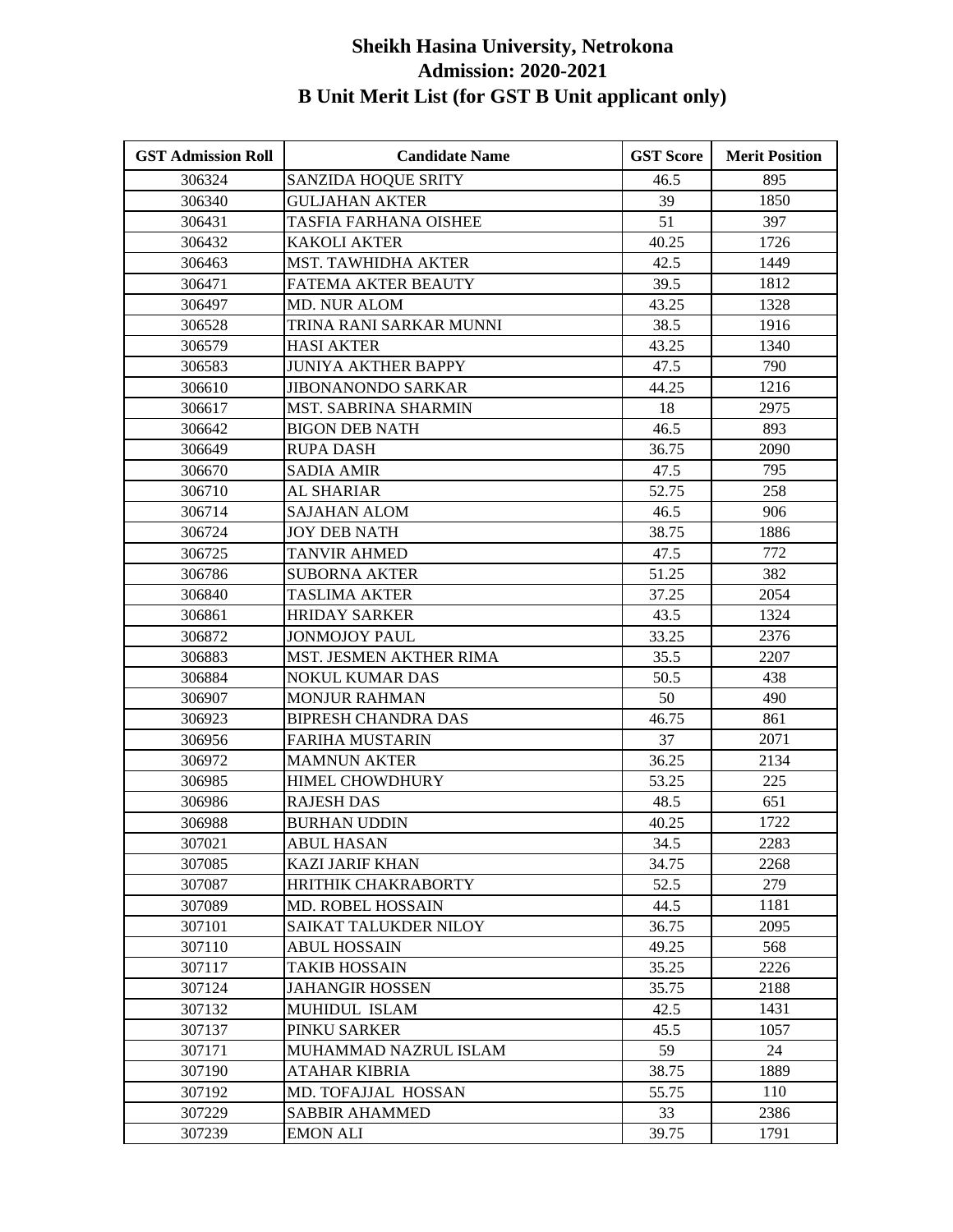| <b>GST Admission Roll</b> | <b>Candidate Name</b>             | <b>GST Score</b> | <b>Merit Position</b> |
|---------------------------|-----------------------------------|------------------|-----------------------|
| 307241                    | <b>MD ATAUR RAHMAN</b>            | 43.75            | 1272                  |
| 307252                    | NIKHIL CHANDRA DAS                | 47.25            | 803                   |
| 307265                    | <b>TAMIM AHMED</b>                | 36.75            | 2093                  |
| 307266                    | MUHAMMAD MAHFUJUL KARIM CHY SAKIB | 38.5             | 1911                  |
| 307283                    | <b>JAYFOR AHMED</b>               | 43.5             | 1315                  |
| 307340                    | MUHAMMAD ABUL HASAN CHOWDHURY     | 46.5             | 925                   |
| 307341                    | <b>NIKCHAN DASH</b>               | 41.5             | 1583                  |
| 307359                    | MD. KHALEQUZZAMAN TONMOY          | 50.5             | 447                   |
| 307367                    | <b>RUKSANA BEGUM</b>              | 52.5             | 286                   |
| 307369                    | <b>RHYDOY SUTRADHAR</b>           | 29.75            | 2632                  |
| 307385                    | <b>BILAS CHANDRA SARKAR</b>       | 49               | 600                   |
| 307403                    | AKASH CHANDRA DAS                 | 36.5             | 2111                  |
| 307416                    | MD. SUJON MIA                     | 3.75             | 3033                  |
| 307426                    | <b>SUVASH DAS</b>                 | 54.75            | 154                   |
| 307456                    | <b>KOMOL DAS</b>                  | 25.75            | 2783                  |
| 307463                    | <b>OMAR FARUK NAHID</b>           | 39.75            | 1796                  |
| 307479                    | ANUPAM PURKAYESTHA                | 13.25            | 3012                  |
| 307515                    | <b>MUKARROM</b>                   | 56.25            | 90                    |
| 307534                    | PRITAM CHANDRA SARKER             | 44.5             | 1182                  |
| 307540                    | <b>SAMARJIT HALDAR</b>            | 37               | 2072                  |
| 307544                    | ARMAN HOSSEN                      | 34               | 2316                  |
| 307572                    | MD. KABIR HOSSEN                  | 54.5             | 172                   |
| 307591                    | <b>JOHIRUL ISLAM</b>              | 37               | 2076                  |
| 307602                    | <b>RAJON BISHWAS</b>              | 42.25            | 1500                  |
| 307606                    | <b>ISLAM UDDIN</b>                | 47.5             | 798                   |
| 307607                    | <b>AL SAIEF</b>                   | 33.5             | 2357                  |
| 307679                    | <b>MST. SUMI AKTER MITU</b>       | 32.75            | 2413                  |
| 307762                    | <b>BACKTIAR MAHMUD</b>            | 40.75            | 1657                  |
| 307782                    | TOMAL KANTO DAS                   | 24.25            | 2830                  |
| 307795                    | <b>MD. ABDUL LATIF</b>            | 6.25             | 3031                  |
| 307852                    | <b>AMIT SARKER</b>                | 60.75            | 14                    |
| 307876                    | <b>SADIA AKTER JERIN</b>          | 63.25            | 5                     |
| 307889                    | TASNIM FERDOUSI SWARNA            | 39.75            | 1770                  |
| 307904                    | SONALI AKTER                      | 29.25            | 2645                  |
| 307919                    | SADIA AFRIN PRIYA                 | 25.75            | 2777                  |
| 307989                    | RUPANA ISLAM JUANA                | 44.25            | 1193                  |
| 308031                    | <b>SHRUTI MAHAJAN</b>             | 45.5             | 1044                  |
| 308040                    | <b>HAFIZA AKTER MIM</b>           | 55.75            | 102                   |
| 308062                    | <b>NUSRAT KHAN BUSHRA</b>         | 46.75            | 862                   |
| 308068                    | PAPRY KHATUN REEMI                | 43               | 1363                  |
| 308117                    | SHAHARIN ZAMAN                    | 26.25            | 2756                  |
| 308118                    | <b>FARIA FARDAUS RIMME</b>        | 28.75            | 2669                  |
| 308119                    | NANDINI FARIA ALAM                | 46.5             | 889                   |
| 308127                    | SHUHANA FAHARIL SHITHI            | 44               | 1229                  |
| 308169                    | SHIFAT HASNAIN RITHIT             | 40.5             | 1687                  |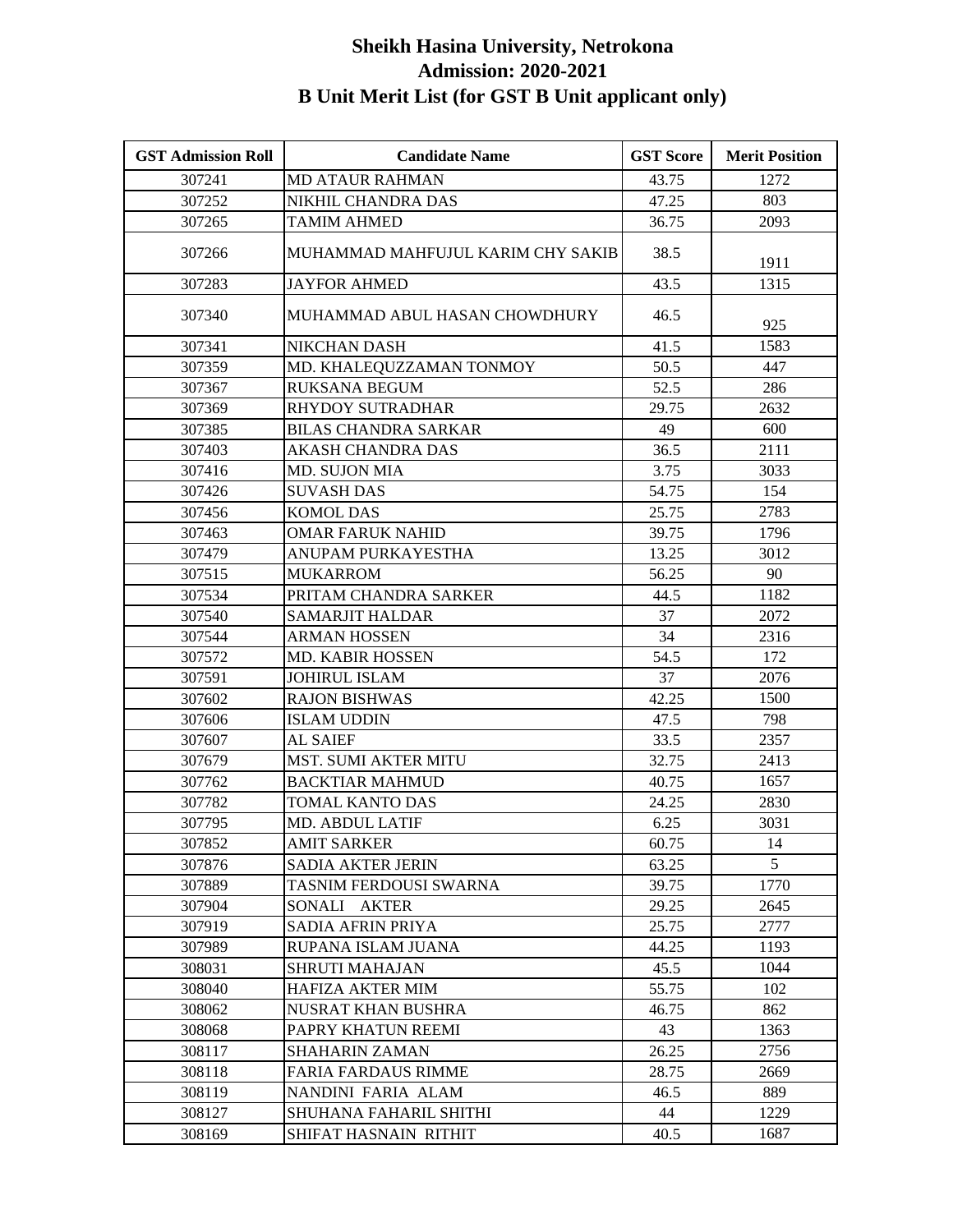| <b>GST Admission Roll</b> | <b>Candidate Name</b>          | <b>GST Score</b> | <b>Merit Position</b> |
|---------------------------|--------------------------------|------------------|-----------------------|
| 308171                    | FAHAMIDA ALI PUSPITA           | 49.25            | 565                   |
| 308292                    | <b>MORIAM KHATUN</b>           | 46.25            | 939                   |
| 308305                    | PUSPITA MOLLICK                | 43.25            | 1338                  |
| 308361                    | AISHWARIYA CHAKROBORTY OISHI   | 35.75            | 2178                  |
| 308368                    | <b>SATABDI MONDAL</b>          | 41.25            | 1603                  |
| 308372                    | <b>KANICH NAHAR</b>            | 45.25            | 1070                  |
| 308467                    | SHARMIN SULTANA                | 38               | 1944                  |
| 308486                    | <b>SILVIA SHARMIN WORTHY</b>   | 34.75            | 2262                  |
| 308499                    | <b>SANJAN TASNIM</b>           | 37               | 2055                  |
| 308503                    | <b>SABIA SULTANA</b>           | 37.75            | 1970                  |
| 308505                    | <b>SHYAMA MISTRY</b>           | 45.75            | 1018                  |
| 308514                    | <b>SHARIFA KHATUN</b>          | 50.5             | 431                   |
| 308539                    | <b>MITHILA MONDOL</b>          | 55               | 137                   |
| 308545                    | <b>ITU DHAR</b>                | 44.25            | 1188                  |
| 308618                    | POPY RAY                       | 47.5             | 778                   |
| 308635                    | TANIN SABATINA                 | 47.5             | 759                   |
| 308637                    | <b>ETI HALDAR</b>              | 40.5             | 1686                  |
| 308735                    | <b>RIMI ROY</b>                | 47               | 847                   |
| 308820                    | <b>LABONI DAS</b>              | 42.75            | 1400                  |
| 308853                    | <b>SUSHMITA RANI</b>           | 47.75            | 725                   |
| 308888                    | <b>TULI SARKER</b>             | 51.25            | 368                   |
| 308895                    | <b>RANA SHEIKH</b>             | 43.75            | 1263                  |
| 308925                    | <b>RUME KHANAM</b>             | 19.75            | 2940                  |
| 308940                    | ZANNATUL NAYEMA                | 27.25            | 2731                  |
| 308954                    | <b>SHIHAB AHMED</b>            | 41               | 1630                  |
| 309029                    | MD. JAHIDUL ISLAM              | 44.25            | 1187                  |
| 309055                    | <b>ATUNU MONDAL</b>            | 35.5             | 2197                  |
| 309112                    | <b>SUMI SARKAR</b>             | 28               | 2710                  |
| 309154                    | <b>SAMMI AKTER</b>             | 38.5             | 1913                  |
| 309177                    | MD. ABDULLAH SARDER            | 48.5             | 635                   |
| 309181                    | <b>PUJA BISWAS</b>             | 52               | 313                   |
| 309331                    | <b>BM NAZMUS SAKIB</b>         | 53.75            | 203                   |
| 309363                    | <b>ABU RAYHAN</b>              | 43.25            | 1333                  |
| 309392                    | <b>SHEWLI</b><br><b>MONDOL</b> | 19               | 2952                  |
| 309424                    | <b>ASIOUR RAHMAN</b>           | 48.25            | 663                   |
| 309441                    | <b>UDAY KUMAR MONDAL</b>       | 40.75            | 1673                  |
| 309461                    | GAUTAM BACHHAR                 | 41.25            | 1601                  |
| 309499                    | MILON KUMAR MONDAL             | 46.25            | 931                   |
| 309525                    | RABBI GAZI                     | 51               | 394                   |
| 309627                    | <b>MD.SOBUJ HOSSAIN</b>        | 37               | 2068                  |
| 309658                    | <b>CHANDAN ROY</b>             | 51.75            | 338                   |
| 309662                    | KOUSHIK MONDAL                 | 41.75            | 1549                  |
| 309673                    | SUMAIYA SULTANA                | 29.25            | 2649                  |
| 309703                    | MD. SAJID KHAN THAKUR          | 29.75            | 2631                  |
| 309720                    | AHMED SHAHRIA SUPTO            | 44.25            | 1215                  |
| 309732                    | ACHINTA MONDAL                 | 47.5             | 771                   |
| 309735                    | <b>ILMEE</b>                   | 37.5             | 1998                  |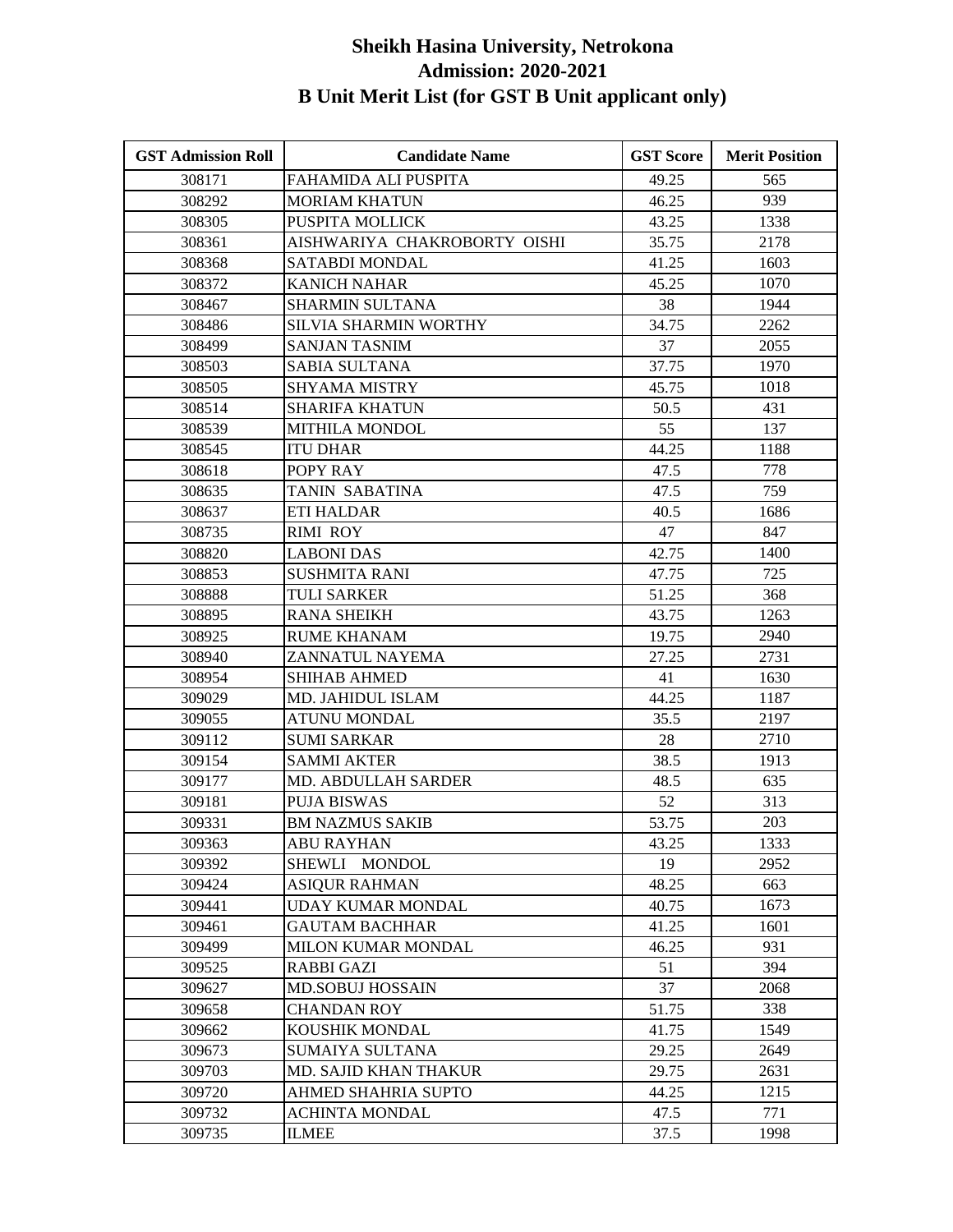| <b>GST Admission Roll</b> | <b>Candidate Name</b>         | <b>GST Score</b> | <b>Merit Position</b> |
|---------------------------|-------------------------------|------------------|-----------------------|
| 309737                    | <b>SONIYA AKTER</b>           | 42.25            | 1457                  |
| 309797                    | SURANJANA MONDAL OISHEE       | 45.5             | 1065                  |
| 309813                    | <b>HARUN OR RASHID</b>        | 34.75            | 2261                  |
| 309833                    | MD. AJGOR                     | 30.25            | 2581                  |
| 309837                    | SK. ARAFAT HOSSAIN            | 52.25            | 293                   |
| 309871                    | <b>RAJU BISWAS</b>            | 39               | 1863                  |
| 309881                    | MD WALIUL ISLAM               | 47               | 848                   |
| 309905                    | <b>MD.TAYBUR RAHMAN MORAL</b> | 48               | 714                   |
| 309924                    | PRONAY MALLICK                | 36               | 2167                  |
| 309973                    | <b>ARPITA ROY</b>             | 41.25            | 1609                  |
| 310014                    | MD. RISHAT HOSSAIN RABBI      | 39.5             | 1819                  |
| 310059                    | <b>TANZARIN KABIR</b>         | 45               | 1104                  |
| 310071                    | MD ISHTIAK AHAMMAD ASHIK      | 43.5             | 1295                  |
| 310101                    | <b>HABIBUL BASHAR</b>         | 46               | 965                   |
| 310108                    | <b>MAHBUBUL ALAM</b>          | 41.5             | 1572                  |
| 310148                    | <b>ABDULLA MUSALLI</b>        | 43.75            | 1274                  |
| 310157                    | KHONDOKER MOSTOFA SHAHARIAR   | 31.75            | 2495                  |
| 310165                    | RATHIN MONDAL                 | 41.5             | 1580                  |
| 310245                    | <b>SADIA</b>                  | 40.5             | 1694                  |
| 310301                    | <b>SHAHIDUL ISLAM</b>         | 34.75            | 2259                  |
| 310364                    | RAJKUMAR DEVNATH              | 52.25            | 299                   |
| 310383                    | <b>MANOSHI SARKAR</b>         | 40.75            | 1667                  |
| 310393                    | <b>MD. SALIM HOSSAIN</b>      | 32.5             | 2429                  |
| 310403                    | MD. MUJAHID                   | 48               | 712                   |
| 310430                    | MD. RUBEL DHALI               | 53.25            | 232                   |
| 310437                    | MITHUN CHAKRABORTY            | 46.25            | 945                   |
| 310454                    | <b>MD SHAHRIA</b>             | 47.75            | 733                   |
| 310486                    | <b>AKTHERUZZAMAN</b>          | 12.75            | 3015                  |
| 310555                    | MD MUSTAFIZUR RAHMAN          | 48.25            | 685                   |
| 310569                    | <b>SOBUJ</b>                  | 37.75            | 1980                  |
| 310573                    | <b>FARHAD HOSSEN</b>          | 51               | 387                   |
| 310595                    | ABDUL KADER ZILANI            | 40.25            | 1731                  |
| 310612                    | <b>AKASH SHEIKH</b>           | 37.5             | 2010                  |
| 310652                    | <b>MD. RAZIBUL ISLAM</b>      | 43               | 1384                  |
| 310661                    | <b>SOUMITRA GHOSH</b>         | 30.75            | 2549                  |
| 310664                    | <b>SOURAV SARKAR</b>          | 46.5             | 910                   |
| 310687                    | ANIRBAN SARKER                | 36.75            | 2092                  |
| 310707                    | <b>ABIR HOSSAIN</b>           | 32.5             | 2440                  |
| 310729                    | <b>HEMONTA MONDAL</b>         | 41.5             | 1584                  |
| 310733                    | AHSAN HABIB                   | 28.5             | 2685                  |
| 310750                    | PARTHO KUMAR MONDAL           | 52.75            | 270                   |
| 310760                    | ARIAN AHMED TAPU              | 21.25            | 2905                  |
| 310792                    | <b>CHANDON SERKER</b>         | 44.25            | 1224                  |
| 310796                    | MENZHAUDDIN                   | 36               | 2165                  |
| 310821                    | <b>PUSHPEN TAROFDAR</b>       | 34.5             | 2291                  |
| 310876                    | ANIKA TASNIM OISHI            | 18.75            | 2960                  |
| 310913                    | MD. MOSABBIR HOSSEN           | 38.25            | 1927                  |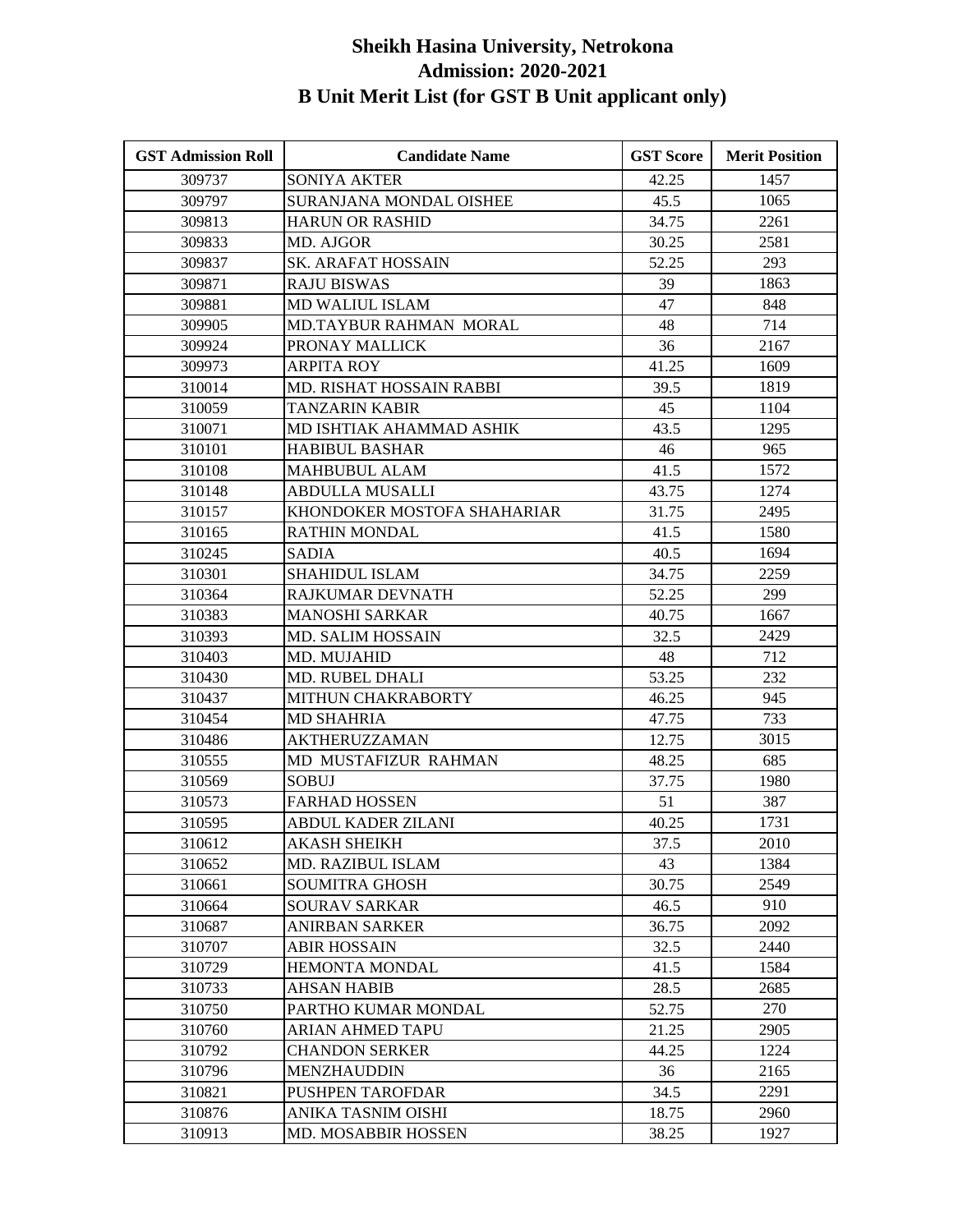| <b>GST Admission Roll</b> | <b>Candidate Name</b>        | <b>GST Score</b> | <b>Merit Position</b> |
|---------------------------|------------------------------|------------------|-----------------------|
| 310926                    | <b>ABU SUFIAN</b>            | 51.75            | 337                   |
| 310979                    | <b>HRIDOY GAZI</b>           | 49               | 604                   |
| 310985                    | PALASH KANTI PAUL            | 23.5             | 2855                  |
| 310988                    | <b>BIVAS KUMER MONDAL</b>    | 41.25            | 1621                  |
| 311116                    | <b>ESHRAT JAHAN AISHI</b>    | 43.5             | 1311                  |
| 311127                    | MURSALINA KHANOM             | 48.25            | 671                   |
| 311148                    | <b>EMON HAWLADER</b>         | 31.75            | 2488                  |
| 311158                    | MD. IMRAN HOSSAN             | 50.25            | 462                   |
| 311175                    | MD. MIRAJUL ISLAM RAKIB      | 52.75            | 263                   |
| 311214                    | ZAKIA GAZI                   | 37.25            | 2025                  |
| 311228                    | TAMANNA SULTANA              | 49.5             | 533                   |
| 311240                    | <b>MST. LUTFUN NESA</b>      | 26               | 2771                  |
| 311242                    | <b>OISHE AKTER</b>           | 29.25            | 2648                  |
| 311259                    | SANJIN JAHAN OISHI           | 44.5             | 1159                  |
| 311304                    | KHAN TAJFID MAHARIN          | 39.75            | 1776                  |
| 311324                    | <b>SOMAIYA AKTER</b>         | 39.25            | 1832                  |
| 311327                    | <b>RAISA RADIAH</b>          | 41               | 1628                  |
| 311350                    | TAHMINA AKTER MIM            | 26.75            | 2741                  |
| 311353                    | <b>SHAHINUR YASMIN JOUTY</b> | 35.25            | 2218                  |
| 311356                    | MST. ASMA                    | 38.75            | 1877                  |
| 311370                    | ZAYEDA AKHTER SAFA           | 42.5             | 1416                  |
| 311382                    | SHARMIN AKTER SHETU          | 56.5             | 72                    |
| 311395                    | <b>NADIA</b>                 | 15.75            | 2996                  |
| 311407                    | <b>SADIA AFRIN RIMI</b>      | 30.75            | 2551                  |
| 311408                    | <b>SADIA FERDOUS</b>         | 34.5             | 2271                  |
| 311415                    | <b>SUMAYA AKTER</b>          | 54               | 192                   |
| 311425                    | <b>TASMIA</b>                | 62.75            | 8                     |
| 311433                    | SUMAIYA PARVIN LABIBA        | 33.5             | 2343                  |
| 311439                    | SADIA AKTER SOMPA            | 50               | 477                   |
| 311442                    | YEASMIN AKHTER               | 30.25            | 2578                  |
| 311446                    | <b>NAHIDA SIKDER</b>         | 39.25            | 1838                  |
| 311467                    | AL-ARAFAT AMIN RAFI          | 49.5             | 529                   |
| 311474                    | <b>MONNY AKTER</b>           | 46               | 971                   |
| 311487                    | <b>SHAMIMA AKTER LAMIA</b>   | 50               | 486                   |
| 311494                    | RABEYA SULTANA               | 37.5             | 2011                  |
| 311499                    | <b>MD. LUTFOR RAHAMAN</b>    | 37.75            | 1968                  |
| 311502                    | <b>SHAKILA SIFAT</b>         | 37.25            | 2027                  |
| 311503                    | <b>ALIS MAHMUD RIVA</b>      | 31.25            | 2518                  |
| 311548                    | <b>JAFRIN SULTANA KHUSBO</b> | 30.25            | 2579                  |
| 311552                    | <b>JASMIN AKTHER</b>         | 46               | 978                   |
| 311553                    | <b>KOLY AKTER</b>            | 27.75            | 2715                  |
| 311569                    | <b>SAILA AKTER</b>           | 42.75            | 1403                  |
| 311610                    | FARJANA KHANOM MITU          | 26.75            | 2743                  |
| 311620                    | <b>MIM</b>                   | 36.75            | 2088                  |
| 311672                    | <b>TASLIMA</b>               | 37.25            | 2031                  |
| 311702                    | <b>ANKHI AKTHER</b>          | 47.75            | 734                   |
| 311704                    | MARIA TABASSUM TULI          | 41.75            | 1552                  |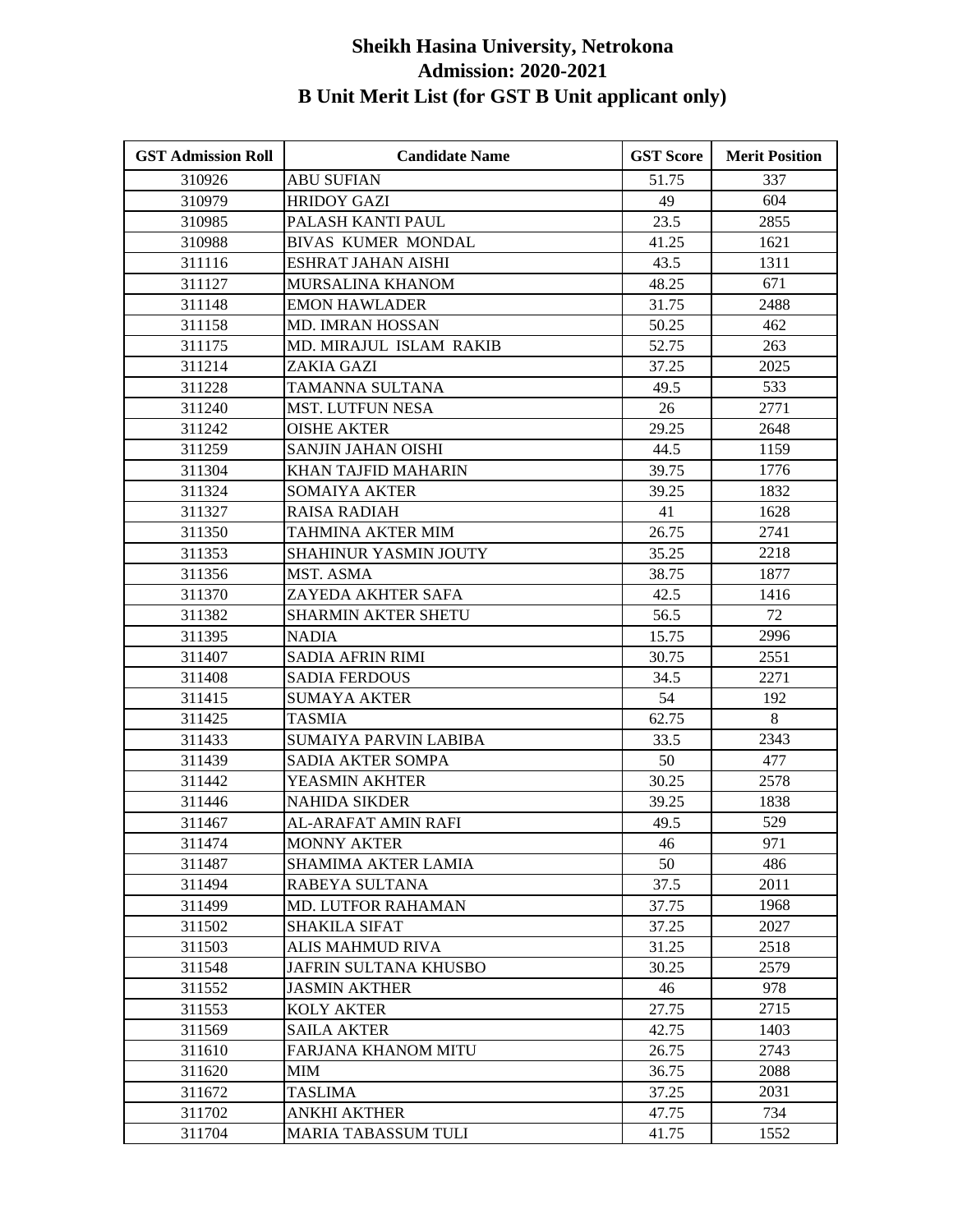| <b>GST Admission Roll</b> | <b>Candidate Name</b>       | <b>GST Score</b> | <b>Merit Position</b> |
|---------------------------|-----------------------------|------------------|-----------------------|
| 311712                    | <b>MD. SAIF SARKER</b>      | 43               | 1358                  |
| 311722                    | <b>ASMA KHATUN RIA</b>      | 52               | 316                   |
| 311851                    | MST. JANNATUL FERDOUSY      | 33.75            | 2325                  |
| 311871                    | <b>MAHMUDA AKTER</b>        | 40.75            | 1669                  |
| 311883                    | <b>MAHMUDUL HASAN</b>       | 49.5             | 548                   |
| 311884                    | TAHMINA JAHAN MYSHA         | 42               | 1512                  |
| 311891                    | <b>MUSHFIQ AHMED</b>        | 46               | 960                   |
| 311923                    | PRITY RANI BARMAN           | 19               | 2955                  |
| 311942                    | TAHMINA YESMIN SATHI        | 49.5             | 551                   |
| 311957                    | <b>SAZID HASAN</b>          | 40.25            | 1712                  |
| 311963                    | <b>JANNATUL EVA</b>         | 44.25            | 1219                  |
| 311966                    | <b>ALI HOSSEN</b>           | 45.75            | 1004                  |
| 311968                    | EFTEAR ISLAM SHANTO         | 42.75            | 1396                  |
| 311975                    | <b>JOBAED MIA</b>           | 42               | 1509                  |
| 311983                    | <b>ABDULLAH REZA PRANTO</b> | 47               | 832                   |
| 312038                    | <b>MD.SHAMIM MIA</b>        | 37.5             | 2005                  |
| 312042                    | MD. SOHEVE MIA              | 32.5             | 2424                  |
| 312112                    | MD. ASHIQUR RAHMAN          | 54.75            | 148                   |
| 312116                    | <b>SABUJ MONIDAS</b>        | 48.25            | 667                   |
| 312137                    | <b>NAZMUL ISLAM</b>         | 31               | 2537                  |
| 312177                    | <b>SHEIKH IBRAHIM ATIK</b>  | 53               | 238                   |
| 312229                    | <b>MD.MAHFUJUR ROHAMAN</b>  | 44               | 1254                  |
| 312261                    | <b>JOYANTA SAHA</b>         | 49.25            | 572                   |
| 312320                    | MD. MOSIQUR RAHMAN          | 34               | 2311                  |
| 312345                    | <b>ABDUR RAHMAN</b>         | 40.25            | 1719                  |
| 312399                    | NURJAHAN AKHTER PURNIMA     | 26               | 2776                  |
| 312406                    | KANIZ FATEMA TUSI           | 43.5             | 1323                  |
| 312489                    | <b>MD. NURUL AMIN</b>       | 48.25            | 681                   |
| 312509                    | <b>MASUD RANA</b>           | 40               | 1748                  |
| 312521                    | <b>SAMSUL ISLAM</b>         | 31.5             | 2510                  |
| 312547                    | SHAHRIAR AHMMED ANAMUL      | 38.75            | 1882                  |
| 312582                    | HOSSAIN RAHMAN TANJID       | 29.5             | 2641                  |
| 312598                    | TANVIR AHMED                | 28.25            | 2693                  |
| 312634                    | MD. SHAHARIAR HASAN         | 53.5             | 214                   |
| 312682                    | JAKIR HOSSAIN               | 47.5             | 774                   |
| 312686                    | MOHAMMAD SHAKIOL ISLAM      | 46.5             | 924                   |
| 312719                    | <b>KOWSER MIA</b>           | 45.75            | 1024                  |
| 312748                    | MD. EASIN                   | 39.5             | 1816                  |
| 312787                    | <b>RAKIBUL ISLAM RAKIB</b>  | 33.5             | 2348                  |
| 312790                    | <b>MD. HARUN OR RASHID</b>  | 38.5             | 1915                  |
| 312791                    | MD. AL-MUJAHID              | 46               | 986                   |
| 312826                    | <b>BABOR MIA</b>            | 50.75            | 424                   |
| 312834                    | <b>ENAMUL HASAN TAKRIM</b>  | 13.5             | 3011                  |
| 312859                    | SNIGDHA KUMAR ROY           | 45               | 1117                  |
| 312860                    | <b>SHAMIMA KHATUN</b>       | 38               | 1962                  |
| 312864                    | NISAD JAMADDAR              | 38.25            | 1939                  |
| 312878                    | MD. RAJU MIAH               | 42               | 1511                  |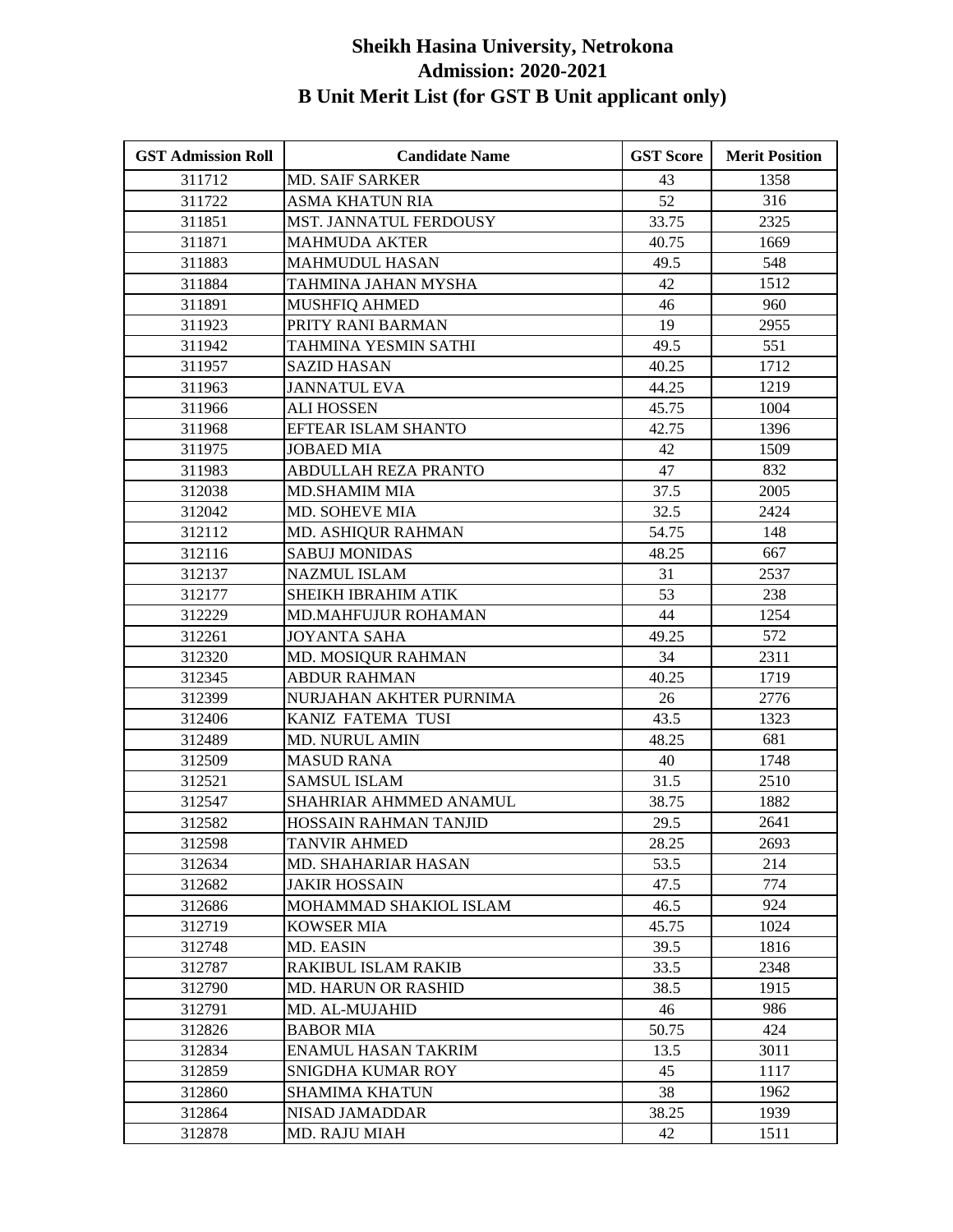| <b>GST Admission Roll</b> | <b>Candidate Name</b>           | <b>GST Score</b> | <b>Merit Position</b> |
|---------------------------|---------------------------------|------------------|-----------------------|
| 312900                    | <b>HAFSA AKTER</b>              | 40.75            | 1662                  |
| 312906                    | <b>SURONJONA DASH</b>           | 38               | 1947                  |
| 312916                    | <b>IMRAN HASAN</b>              | 44.5             | 1155                  |
| 312938                    | NILUFAR YESMIN                  | 51.5             | 356                   |
| 312967                    | <b>ATABUR RAHMAN</b>            | 49.5             | 538                   |
| 312974                    | MD. JAHID HASAN                 | 38.75            | 1885                  |
| 312975                    | MD. FARHAN UDDIN FUAD           | 40.75            | 1678                  |
| 312976                    | MD. NAFIZ IQBAL                 | 29.75            | 2621                  |
| 312989                    | MD. ANAMUL HAQUE                | 33.5             | 2356                  |
| 312996                    | MD. MUSHFIQUR RAHMAN            | 38.5             | 1898                  |
| 313013                    | <b>ARPITA DASH</b>              | 31.25            | 2529                  |
| 313017                    | <b>BISHNO KUMAR GHOSH</b>       | 52.25            | 295                   |
| 313074                    | MD. SOIKOT HOSSAIN              | 19.25            | 2948                  |
| 313117                    | <b>KHADIZA TUN NABILA</b>       | 56.5             | 73                    |
| 313119                    | <b>SHANTA ISLAM</b>             | 43.5             | 1300                  |
| 313125                    | ATIQUZZAMAN SANI                | 41.75            | 1551                  |
| 313126                    | <b>MST. AFROJA</b>              | 47.25            | 820                   |
| 313140                    | <b>RUPA AKTER</b>               | 51               | 405                   |
| 313178                    | <b>MD. ABDUR RAZZAK</b>         | 38               | 1958                  |
| 313200                    | MD. SOHEL RANA                  | 36.25            | 2126                  |
| 313203                    | MD. SOROWAR HOSAIN              | 58.75            | 27                    |
| 313220                    | S. A. HOSSAIN RABBY             | 38               | 1943                  |
| 313222                    | MD. SHAHAJAMAL                  | 48.75            | 627                   |
| 313230                    | MD. MAHMUDUL HASAN              | 34.25            | 2309                  |
| 313285                    | MD. SAMIUL ISLAM                | 42.5             | 1440                  |
| 313310                    | NAHIDA AKHTER ANANNA            | 39.25            | 1825                  |
| 313319                    | <b>MST. ASFE KHATUN</b>         | 47.5             | 761                   |
| 313332                    | <b>NADIRA SARKAR</b>            | 43               | 1357                  |
| 313341                    | MST. MOSTAKINA AKTER MIM        | 40.75            | 1656                  |
| 313372                    | RAWFUN JAHAN RISHA              | 48.75            | 610                   |
| 313376                    | <b>MST. MOUMITA AKTER</b>       | 23.75            | 2846                  |
| 313409                    | LIPIKA HAKIM                    | 54.5             | 158                   |
| 313431                    | <b>MOST. RAJIAN MARFIEA</b>     | 42.5             | 1429                  |
| 313438                    | MOST. KHADIZA TUL KUBRA         | 53               | 239                   |
| 313462                    | <b>MORSHEDA BANU</b>            | 45               | 1100                  |
| 313469                    | <b>SETU DAS</b>                 | 32.75            | 2395                  |
| 313473                    | <b>IVY AKTER</b>                | 43               | 1356                  |
| 313492                    | MOST. MONIRA YEASMIN            | 39.5             | 1807                  |
| 313512                    | <b>RIYASAT AZMERY</b>           | 43.5             | 1308                  |
| 313522                    | <b>SHAHANAJ PERVEEN</b>         | 49.75            | 503                   |
| 313529                    | <b>NIKKON RANI</b>              | 39.5             | 1808                  |
| 313553                    | <b>RUBINA KHATUN ARIN</b>       | 44.25            | 1206                  |
| 313593                    | <b>JANNATUN NAHER</b>           | 42.25            | 1480                  |
| 313652                    | MST. MARIA BINTE ARNA           | 28               | 2705                  |
| 313658                    | <b>MST. SUNJIDA AKTER SATHI</b> | 44               | 1232                  |
| 313792                    | TASIN-A-TABASSUM                | 28.25            | 2689                  |
| 313817                    | SANJIDA ISLAM SHILA             | 37.25            | 2035                  |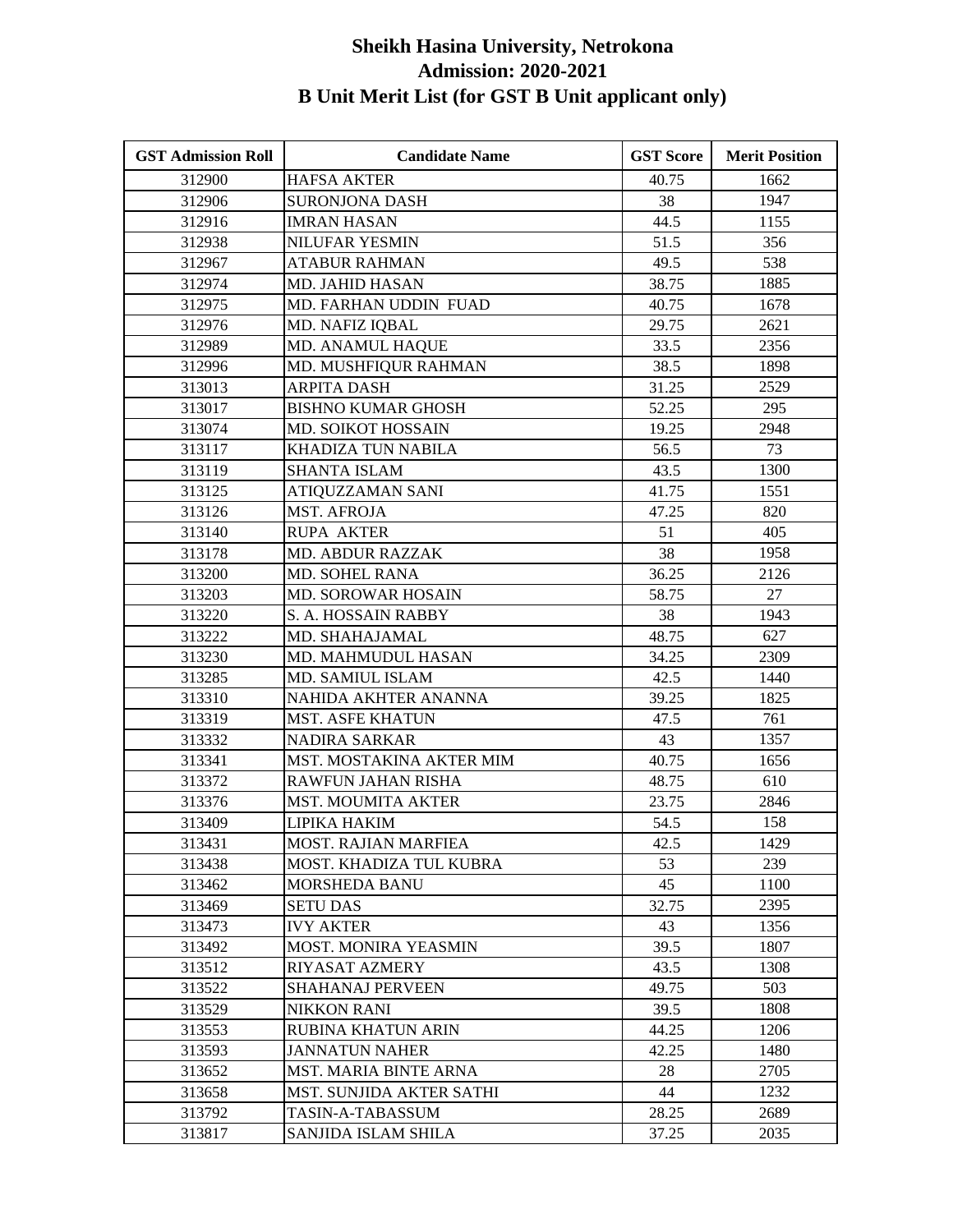| <b>GST Admission Roll</b> | <b>Candidate Name</b>        | <b>GST Score</b> | <b>Merit Position</b> |
|---------------------------|------------------------------|------------------|-----------------------|
| 313840                    | <b>MOBASWIRA MANZUR MOON</b> | 31.25            | 2514                  |
| 313854                    | SANJIDA YESMIN SUMONA        | 32.25            | 2450                  |
| 313868                    | <b>MST. SUBARNA KHATUN</b>   | 39.5             | 1813                  |
| 313880                    | SATHI RANI ADHIKARY          | 40.5             | 1693                  |
| 314021                    | <b>MOST. JAKIA PARVEN</b>    | 37.75            | 1985                  |
| 314022                    | <b>BISHAKHA ROY</b>          | 30               | 2602                  |
| 314077                    | <b>MOST. BABY NASRIN</b>     | 30               | 2605                  |
| 314093                    | <b>SABEKUN NAHER BABY</b>    | 35.75            | 2186                  |
| 314136                    | <b>MST. TASNIM ARA</b>       | 31.5             | 2505                  |
| 314182                    | AFSHANA AFROSE OISHI         | 44.75            | 1142                  |
| 314190                    | <b>MST. SADIA AFROZ</b>      | 32.5             | 2432                  |
| 314193                    | <b>MST. FARJANA SIKHA</b>    | 23.25            | 2858                  |
| 314214                    | <b>MAHAMUDA RINTY</b>        | 42.25            | 1487                  |
| 314271                    | <b>RATNA RANI</b>            | 47.5             | 781                   |
| 314296                    | <b>MST. SINTHIA THASIN</b>   | 35               | 2245                  |
| 314363                    | SHADIA FARZANA AKHI          | 43.25            | 1347                  |
| 314416                    | MOST. TASMIMA AKTER JUI      | 35               | 2234                  |
| 314592                    | <b>MAHAMUDUL HASAN LIMON</b> | 44               | 1231                  |
| 314618                    | MOST. SHAMIYA AKTER SHATHI   | 51.25            | 367                   |
| 314703                    | <b>MOST. FULBANU AKTER</b>   | 49.75            | 522                   |
| 314713                    | <b>ROZA FERDOUSI</b>         | 46.5             | 894                   |
| 314742                    | <b>TAPOS ROY</b>             | 44.5             | 1149                  |
| 314744                    | SANJANA ISLAM                | 45.75            | 1015                  |
| 314770                    | RAM CHANDRO ROY              | 35.75            | 2172                  |
| 314771                    | POPI RANI                    | 36.25            | 2123                  |
| 314860                    | MD. RAYSUL ISLAM ASAD        | 44.25            | 1194                  |
| 314909                    | PROTIMA RANI ROY             | 14.5             | 3007                  |
| 314910                    | ARJUN KUMAR BARMAN           | 35.75            | 2176                  |
| 314953                    | MD. SABBIR HOSSEN            | 45.75            | 1006                  |
| 314963                    | MD. ABU SAYEED               | 52               | 315                   |
| 314974                    | <b>RAKESHWAR ROY</b>         | 49               | 582                   |
| 314986                    | <b>MST. NAFISA SADAF</b>     | 38.25            | 1931                  |
| 314998                    | MD. RAUFULLAH KHAN           | 49.75            | 502                   |
| 314999                    | ADRITA SAKI                  | 37.75            | 1974                  |
| 315025                    | MOST. MASUMA                 | 42.5             | 1451                  |
| 315034                    | NISHAT NADIRA ANJUM          | 42.75            | 1399                  |
| 315069                    | MD. ABU AN NAIM JIM          | 50.25            | 454                   |
| 315155                    | <b>MD. RIFAT HOSSAIN</b>     | 42.5             | 1435                  |
| 315181                    | <b>BADHON CHANDRA SARKER</b> | 49.5             | 549                   |
| 315187                    | ANWESA ROY                   | 44.5             | 1172                  |
| 315215                    | MD. JUYEL ISLAM              | 44.25            | 1195                  |
| 315267                    | PARTHA ROY                   | 42.25            | 1470                  |
| 315277                    | SWOPNA RANI ROY              | 41.75            | 1553                  |
| 315292                    | MD. SANWER HOSSAIN SHANTO    | 43.75            | 1275                  |
| 315299                    | <b>MD. SAKIB HASAN</b>       | 44.25            | 1202                  |
| 315301                    | <b>DINA AKTER</b>            | 32.5             | 2433                  |
| 315318                    | <b>MST. LABONY KHATUN</b>    | 57.25            | 53                    |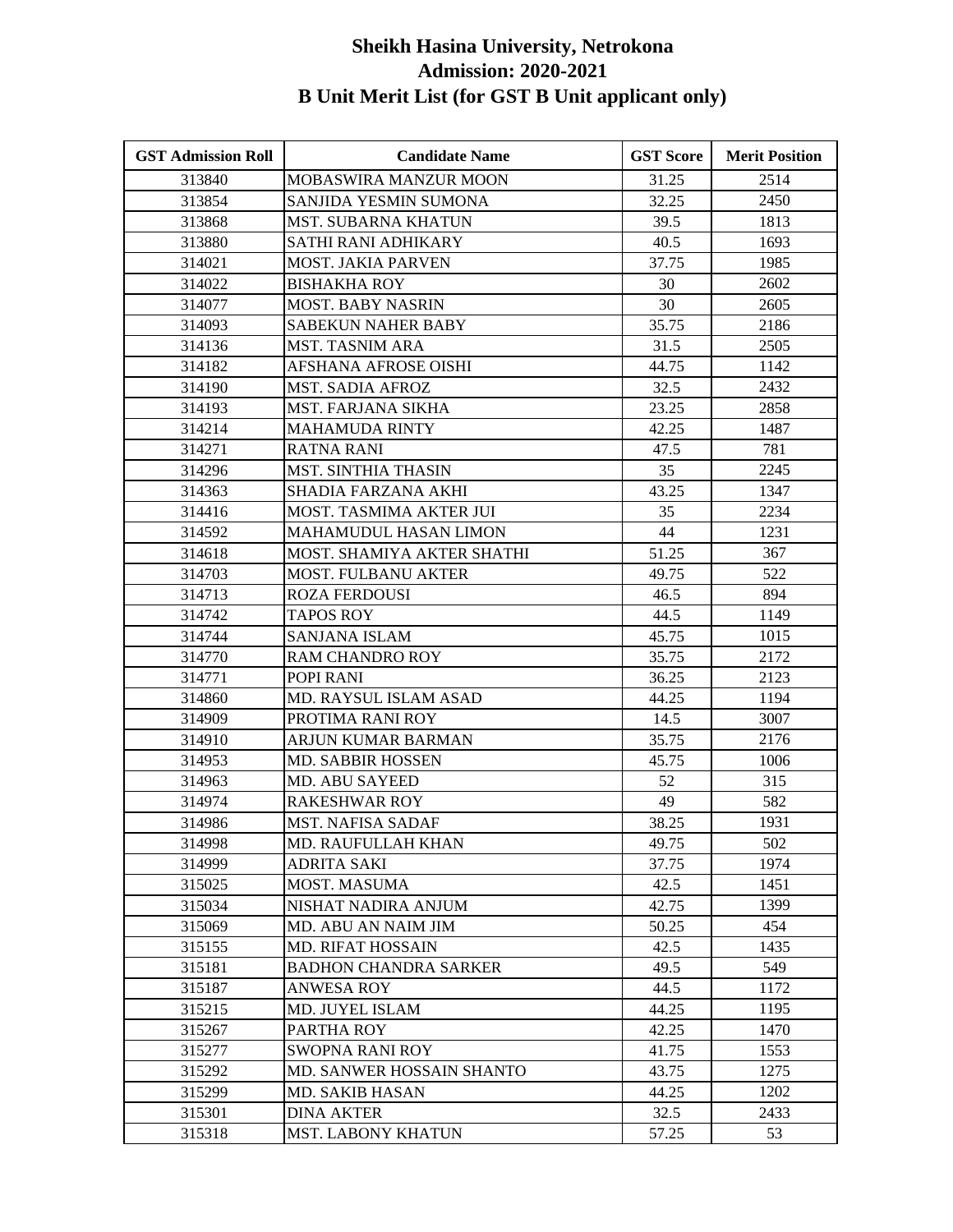| <b>GST Admission Roll</b> | <b>Candidate Name</b>        | <b>GST Score</b> | <b>Merit Position</b> |
|---------------------------|------------------------------|------------------|-----------------------|
| 315334                    | <b>NABILA ISLAM NOVA</b>     | 41               | 1643                  |
| 315352                    | DHRUBA CHANDRA ROY           | 44               | 1241                  |
| 315355                    | <b>MST. JANNATUN FERDOUS</b> | 46.5             | 905                   |
| 315375                    | <b>RADHA RANI</b>            | 55               | 139                   |
| 315388                    | <b>AKHERUJJAMAN</b>          | 53               | 249                   |
| 315403                    | KANCHAN CHANDRA SARKER       | 32               | 2480                  |
| 315407                    | NAHIDA ISLAM NISI            | 30.25            | 2582                  |
| 315439                    | MD. ABDULLAH                 | 35               | 2244                  |
| 315448                    | <b>HOYMONTI ROY</b>          | 19.25            | 2945                  |
| 315449                    | MD. MUHUSTASIN NADIR         | 51.75            | 330                   |
| 315467                    | MD. AMIR HAMJA               | 54               | 188                   |
| 315470                    | <b>TOUHID MAHMUD</b>         | 29.75            | 2620                  |
| 315471                    | <b>CHOYON CHANDRA ROY</b>    | 33.75            | 2331                  |
| 315496                    | MD. SOHAG ISLAM              | 50               | 494                   |
| 315584                    | HUMAIRA ANJUM PIASHA         | 27.25            | 2729                  |
| 315602                    | MD. NAYEM ALI                | 41               | 1636                  |
| 315612                    | MD. AKASH AKANDO             | 44.25            | 1192                  |
| 315633                    | RONOJIT ADHIKARY             | 47.75            | 739                   |
| 315665                    | <b>MD. SIRAJUS SALEHIN</b>   | 37.5             | 2006                  |
| 315696                    | MST. NURA JANNAT NOVA        | 43.5             | 1317                  |
| 315698                    | <b>SHAHIN ALAM</b>           | 39.25            | 1841                  |
| 315773                    | MD. EASIN ARAFAT             | 49.5             | 545                   |
| 315789                    | <b>MOSTAFIZUR RAHAMAN</b>    | 52.25            | 303                   |
| 315792                    | MST. ATTAFAKUN NESA KHUSI    | 55.75            | 109                   |
| 315853                    | MD. ISTEYAK ALI              | 50.25            | 460                   |
| 315856                    | MD. OMER FARUQE HASAN        | 44.5             | 1161                  |
| 315857                    | MD. ISRAK MOSTAKIM SHITHIL   | 31.75            | 2491                  |
| 315860                    | <b>MD. RIAZ AHMMED</b>       | 48               | 702                   |
| 315883                    | MD. BELAL HOSSAIN            | 47.75            | 749                   |
| 315887                    | <b>MD. ARMAN PARVEZ</b>      | 48.5             | 646                   |
| 315904                    | MD. ALI AKRAM                | 47.25            | 810                   |
| 315919                    | MST. NUSHRAT JAHAN URMI      | 45               | 1119                  |
| 315944                    | PROSHANTO ROY                | 40               | 1763                  |
| 315983                    | <b>JAHANGIR ALAM</b>         | 44.5             | 1169                  |
| 315987                    | <b>RUBAYET AHAMED</b>        | 41.25            | 1612                  |
| 315988                    | NAYAN CHANDRA SARKER         | 50.25            | 467                   |
| 316037                    | <b>MD. RONI ISLAM</b>        | 48               | 690                   |
| 316069                    | MD. JAMIL ISLAM              | 48.75            | 622                   |
| 316076                    | <b>REJWANUR JAKIR</b>        | 48.25            | 677                   |
| 316103                    | <b>MD. DELOWAR HOSEN</b>     | 26.5             | 2752                  |
| 316107                    | <b>SURJA RAM SINHA</b>       | 44.5             | 1175                  |
| 316145                    | MD. ASIKUZZAMAN HRIDOY       | 39.25            | 1824                  |
| 316222                    | MD. SABUY MIYA               | 46               | 994                   |
| 316263                    | <b>MD. MOTASIM FUAD</b>      | 40.75            | 1665                  |
| 316288                    | MD. MEHEDI HASAN             | 33.75            | 2334                  |
| 316291                    | <b>MOST. RUPA KHATUN</b>     | 39.5             | 1818                  |
| 316296                    | <b>DIPTY RANI ROY</b>        | 45.75            | 1032                  |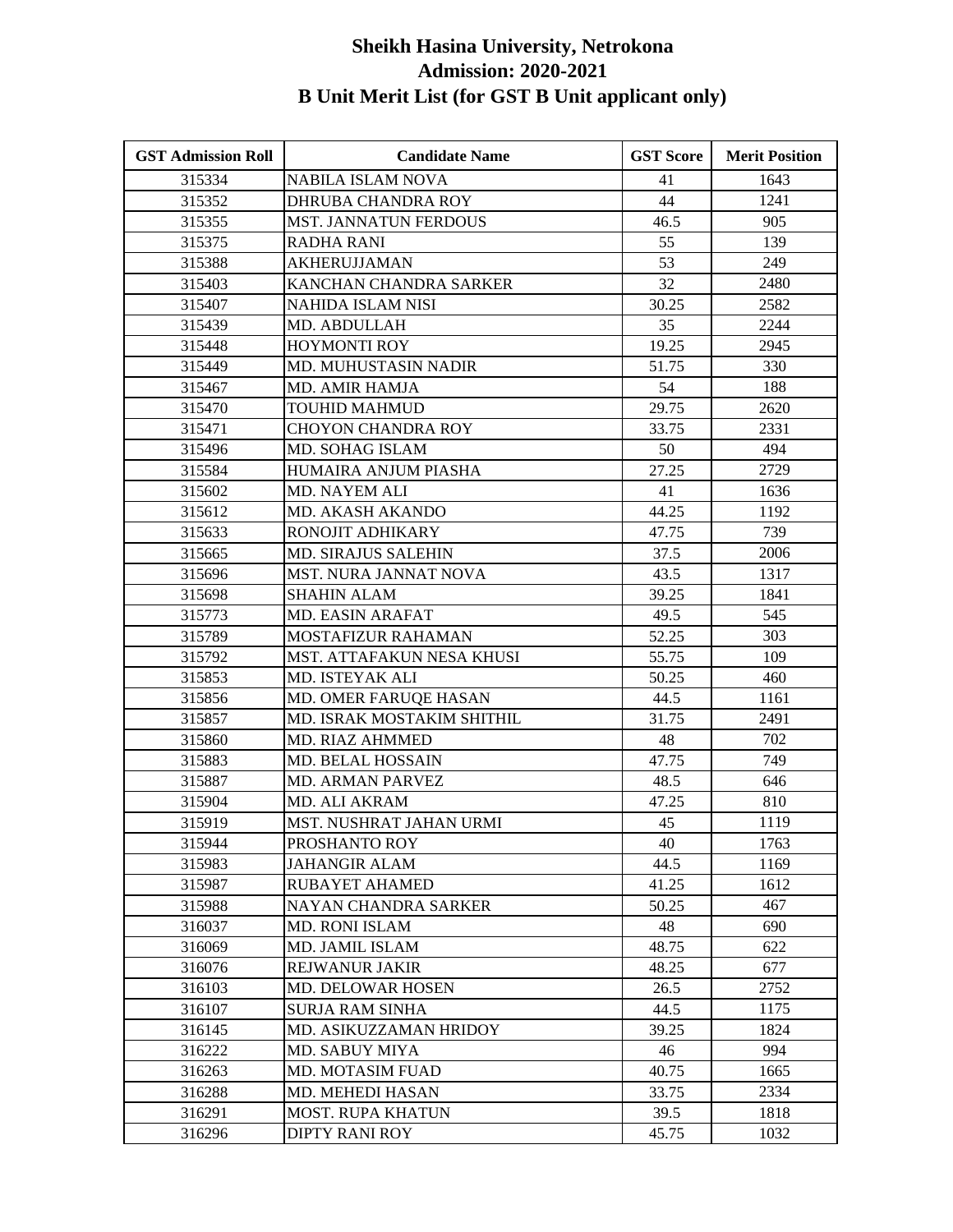| <b>GST Admission Roll</b> | <b>Candidate Name</b>       | <b>GST Score</b> | <b>Merit Position</b> |
|---------------------------|-----------------------------|------------------|-----------------------|
| 316328                    | MD. SEZON PERAJ TONMOY      | 46.5             | 918                   |
| 316341                    | DHONJOY CHANDRO BARMON      | 45.5             | 1052                  |
| 316371                    | <b>NASIM AHMMED</b>         | 25.75            | 2781                  |
| 316373                    | <b>ARIFA TUSNYME</b>        | 28.25            | 2701                  |
| 316379                    | <b>FARHAN MORSHED</b>       | 50.25            | 451                   |
| 316394                    | MD. MUSTAR MUNTAKIM MIM     | 19               | 2954                  |
| 316434                    | <b>MD. MERAJUL ISLAM</b>    | 51.75            | 328                   |
| 316554                    | MD. MOSTAKIM BILLAH SAJEEB  | 46.25            | 936                   |
| 316600                    | PORIMOL CHANDRA SINGHA      | 47.5             | 779                   |
| 316621                    | <b>MST. MAHFUZA BEGUM</b>   | 52.25            | 306                   |
| 316623                    | MD. MAHAMUDUL HASSAN        | 24.75            | 2822                  |
| 316649                    | RUBEL CHANDRA ROY           | 41.5             | 1588                  |
| 316652                    | MD. HABIBUR RAHMAN          | 49               | 596                   |
| 316653                    | POBITROO ROY                | 46.25            | 949                   |
| 316661                    | UTSAB ROY BISHNU            | 34               | 2322                  |
| 316680                    | <b>JAHIDUL ISLAM</b>        | 51               | 392                   |
| 316694                    | MOST. AMINA AKTER           | 31               | 2542                  |
| 316716                    | MD. JUWEL ISLAM             | 52.75            | 256                   |
| 316724                    | <b>MD. SHAHINUR ISLAM</b>   | 51               | 399                   |
| 316732                    | <b>MD. RAJU HAQUE</b>       | 49.75            | 515                   |
| 316759                    | NIPU CHANDRA ROY            | 47.25            | 822                   |
| 316762                    | <b>SUMIA AKTER AKHI</b>     | 43.25            | 1344                  |
| 316763                    | <b>HRIDOY ROY</b>           | 46               | 981                   |
| 316857                    | MD. AL-AMIN                 | 38.75            | 1895                  |
| 316861                    | MD. SHAHRIAR HOSSAIN EMON   | 53.75            | 206                   |
| 316865                    | <b>MD. SHARIFUL ISLAM</b>   | 41.5             | 1570                  |
| 316866                    | MD. RASEDUL ISLAM           | 49.25            | 574                   |
| 316874                    | <b>RIDOY ROY</b>            | 42.5             | 1447                  |
| 316886                    | <b>DHANANJOY ROY</b>        | 32.75            | 2408                  |
| 316890                    | <b>RIFAT ZANNAT</b>         | 43.25            | 1353                  |
| 316909                    | MD. MAHADEY HASAN NOMAN     | 44.5             | 1178                  |
| 316935                    | MD. KABIR                   | 45               | 1111                  |
| 316948                    | <b>SUSMOY ROY</b>           | 45.5             | 1059                  |
| 316962                    | MD. KAZI JOHIR RAIHAN       | 37.5             | 2017                  |
| 316975                    | <b>MD. MILON RANA</b>       | 44               | 1247                  |
| 316998                    | MANIK CHANDRA SINGHA        | 46.25            | 933                   |
| 317002                    | <b>MD. BORHAN UDDIN</b>     | 46.5             | 890                   |
| 317013                    | DHANNJOY CHANDRA BARMAN     | 37.5             | 2003                  |
| 317020                    | MD. TOUFIK-UL-MUNIM         | 47.75            | 748                   |
| 317024                    | MD. MIZAN ISLAM             | 28.75            | 2671                  |
| 317037                    | PREM KUMAR ROY              | 46               | 997                   |
| 317055                    | <b>JAGADISH CHANDRA SEN</b> | 39.5             | 1804                  |
| 317061                    | SWAPAN CHANDRA BARMAN       | 46.25            | 934                   |
| 317086                    | MD. MENTAJUL ISLAM.         | 51.75            | 336                   |
| 317110                    | HASAN AL ASAD NISAD         | 34.75            | 2265                  |
| 317113                    | MD. PAVEL ISLAM             | 49.75            | 521                   |
| 317120                    | <b>MD. KHAIRUL ISLAM</b>    | 43.5             | 1327                  |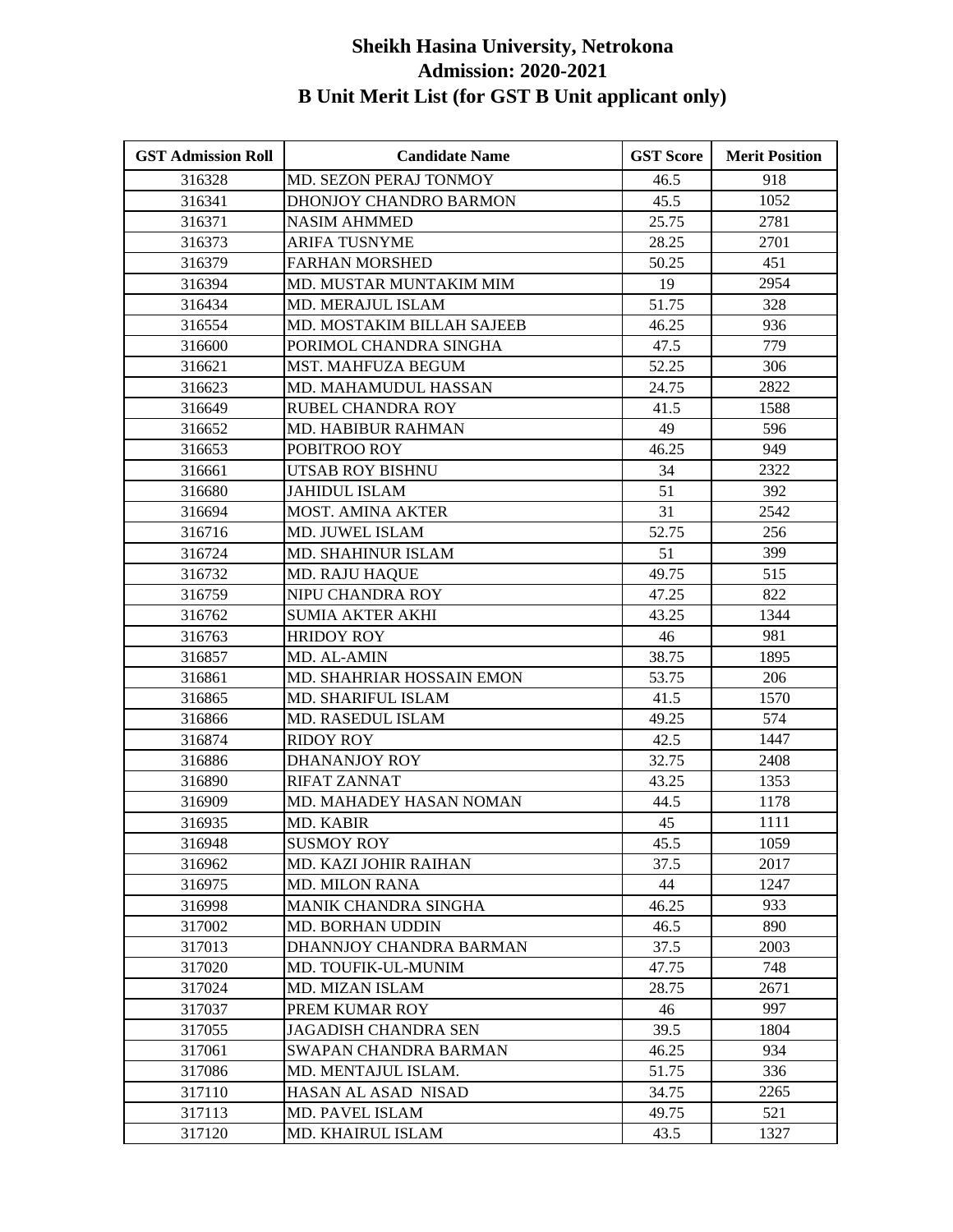| <b>GST Admission Roll</b> | <b>Candidate Name</b>        | <b>GST Score</b> | <b>Merit Position</b> |
|---------------------------|------------------------------|------------------|-----------------------|
| 317169                    | <b>RUBEL AHMED</b>           | 14.75            | 3006                  |
| 317189                    | <b>MD. AJAD HOSSAIN</b>      | 43.5             | 1325                  |
| 317192                    | <b>KALLPO KUMAR ROY</b>      | 48.25            | 687                   |
| 317193                    | <b>SHAMIM REZA</b>           | 50               | 495                   |
| 317198                    | <b>MD. MASUM RANA</b>        | 47.5             | 793                   |
| 317208                    | MD. MAHABUBALAM RAJU         | 49               | 601                   |
| 317229                    | <b>ARNOB KUMAR DAS</b>       | 54               | 195                   |
| 317274                    | CHANDRA SHEKHAR BARMON       | 32.25            | 2466                  |
| 317291                    | <b>MD. SUJON ALI</b>         | 54.25            | 185                   |
| 317296                    | <b>CHAMPOK CHANDRO ROY</b>   | 33.25            | 2378                  |
| 317329                    | <b>MD. ABUL ASAD</b>         | 29.5             | 2643                  |
| 317356                    | <b>MD. BELAL HOSSEN</b>      | 45.5             | 1064                  |
| 317363                    | KALLAN CHANDRA BARMAN        | 48.25            | 682                   |
| 317369                    | MD. RUBEL ISLAM              | 45.25            | 1094                  |
| 317433                    | RAHIMA AKTER RAKA            | 36               | 2164                  |
| 317476                    | <b>KAWSAR ISLAM</b>          | 52.25            | 288                   |
| 317504                    | MD. SADEKUL RAHMAN           | 53.75            | 208                   |
| 317506                    | KHADIMUL ISLAM NIZAM         | 45               | 1115                  |
| 317513                    | <b>YESMIN AKTER</b>          | 48.5             | 640                   |
| 317529                    | TOZAHER KHAN                 | 45.75            | 1008                  |
| 317553                    | MST. MORIAM NESSA MOURI      | 46.75            | 858                   |
| 317559                    | <b>MILON ISLAM</b>           | 46.5             | 899                   |
| 317573                    | <b>TONMOY DAS</b>            | 41               | 1634                  |
| 317580                    | <b>SHOPON RAY</b>            | 45.5             | 1041                  |
| 317583                    | MUNTASIR BIN MAHBUB          | 46.75            | 877                   |
| 317585                    | <b>BIPLOB ROY</b>            | 53.75            | 201                   |
| 317616                    | MD. RAJEKUL ISLAM RAJU       | 42.25            | 1462                  |
| 317617                    | <b>BHABESH CHANDRA ROY</b>   | 44               | 1242                  |
| 317626                    | <b>ROBIUL ISLAM</b>          | 45               | 1108                  |
| 317628                    | <b>SWOPON KUMAR ROY</b>      | 45               | 1106                  |
| 317656                    | <b>ENUFA BEGUM</b>           | 30.5             | 2573                  |
| 317672                    | <b>MAHBUBA AKTER LAMI</b>    | 41               | 1652                  |
| 317677                    | AFIYA JAHIN                  | 49.5             | 532                   |
| 317692                    | MD. ASADUL ISLAM             | 42.25            | 1478                  |
| 317732                    | MD. MONZURUL HOQUE           | 47.5             | 780                   |
| 317744                    | <b>SHOHEL RANA</b>           | 45.25            | 1091                  |
| 317754                    | <b>DHONNA RAM ROY</b>        | 39               | 1852                  |
| 317759                    | <b>MASRUF AL-HASAN</b>       | 48.5             | 645                   |
| 317770                    | SOPNIL AKTER SOMAPTI         | 45.25            | 1093                  |
| 317871                    | MOST. RESMA AKTHER RINTA     | 44.25            | 1225                  |
| 317917                    | <b>MD. ABDUL MALEK</b>       | 30.5             | 2570                  |
| 317961                    | MOST. TANJILA AKTHER SONDO   | 48               | 720                   |
| 317985                    | RAUFA FERDAUSI RUMA          | 37.5             | 2004                  |
| 318021                    | MST. SIDRATUL MUNTAHA SRISTY | 25.25            | 2799                  |
| 318023                    | MOST. SUMAIYA AKTER SAMMI    | 23               | 2861                  |
| 318056                    | MOST. HALIMA KHATUN          | 49.25            | 580                   |
| 318080                    | <b>GOLAPI AKTAR.</b>         | 49.5             | 552                   |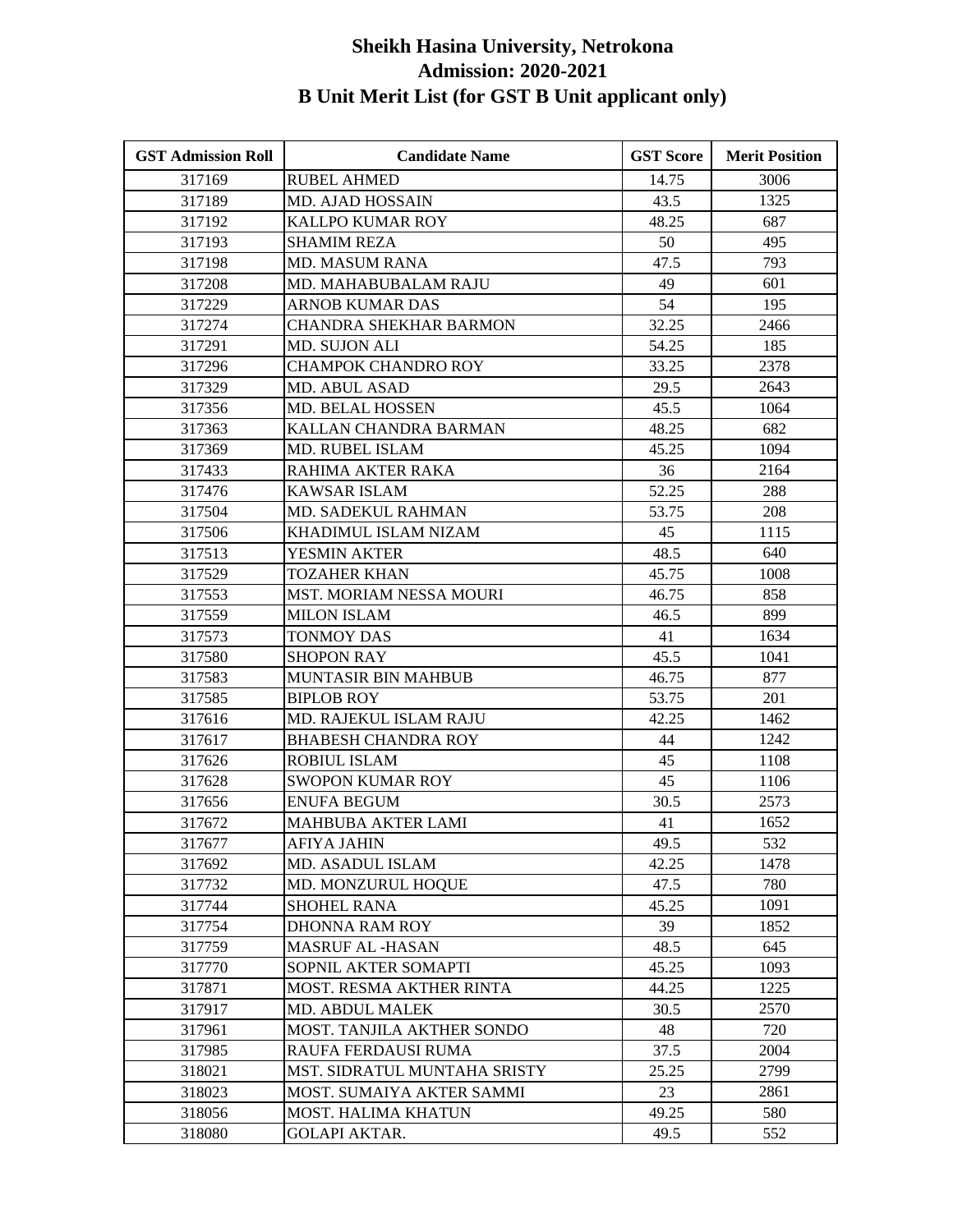| <b>GST Admission Roll</b> | <b>Candidate Name</b>        | <b>GST Score</b> | <b>Merit Position</b> |
|---------------------------|------------------------------|------------------|-----------------------|
| 318081                    | MD. SAROWAR HOSEN SHAGOR     | 48.25            | 661                   |
| 318090                    | MIS. ASMAUL HOSNA KHUSHI     | 40               | 1762                  |
| 318099                    | MOST. AFSANA KHATUN          | 39.25            | 1845                  |
| 318103                    | RAJIATUNFARJANA HAQUE SMRITI | 38.25            | 1938                  |
| 318126                    | MD. MAHBUB HASAN SHUVO       | 28               | 2707                  |
| 318137                    | <b>MD. RUBEL HAQUE</b>       | 43.75            | 1282                  |
| 318145                    | MD. SHAMIM AHAMED            | 52.75            | 269                   |
| 318151                    | TUSMIM SULTANA DOLA          | 50               | 489                   |
| 318179                    | MD. HABIBUR RAHMAN           | 42.25            | 1490                  |
| 318209                    | <b>SUMANA AKTAR</b>          | 43.75            | 1286                  |
| 318210                    | MD. KAMRUZZAMAN              | 46.25            | 951                   |
| 318216                    | <b>MD. MANIR HOSEN</b>       | 46.5             | 914                   |
| 318224                    | PURNIMA ROY                  | 31.25            | 2530                  |
| 318232                    | <b>MD. MASUD HASAM</b>       | 44.5             | 1163                  |
| 318234                    | <b>MD. MASUD KHAN</b>        | 25               | 2802                  |
| 318240                    | <b>TAJMIYA AKTER</b>         | 47.75            | 752                   |
| 318272                    | <b>MD. MIZANUR RAHMAN</b>    | 49               | 588                   |
| 318275                    | MD. GOLAM RABBI HASSAN       | 18.75            | 2958                  |
| 318302                    | MD. ABU ABDULLA HAMZA SHIFAT | 38.25            | 1930                  |
| 318323                    | <b>ANUPAMA RANI ROY</b>      | 43.75            | 1289                  |
| 318330                    | <b>JIBON DHNOWER</b>         | 25               | 2809                  |
| 318347                    | PRODIP KUMAR ROY             | 37.5             | 2015                  |
| 318352                    | <b>MD. SAGOR ISLAM</b>       | 45               | 1113                  |
| 318386                    | <b>KUMOD LAKRA</b>           | 24.75            | 2817                  |
| 318387                    | SHAZZAD HOSSAIN SRABON       | 27.5             | 2722                  |
| 318389                    | SHIMA RANI                   | 46               | 996                   |
| 318394                    | ROKKIEA TASNIN CHOWDHURY     | 44.5             | 1177                  |
| 318408                    | <b>MD. JANNATUN NAYEEM</b>   | 51.25            | 369                   |
| 318421                    | DHROBOJYOTI ROY              | 46.25            | 946                   |
| 318448                    | A S M TAMZID RAHMAN          | 43.25            | 1334                  |
| 318480                    | <b>FATEMA KHATUN</b>         | 54.25            | 186                   |
| 318494                    | MD. SHAKIL PRODHAN           | 38.5             | 1905                  |
| 318499                    | <b>FATEMA BEGUM</b>          | 37               | 2075                  |
| 318584                    | <b>MD. NAIMUR RAHMAN</b>     | 46               | 988                   |
| 318598                    | MOST. JANNATUL NAHIN KHAYA   | 38               | 1963                  |
| 318599                    | <b>MOHADEB ROY</b>           | 51.5             | 359                   |
| 318606                    | <b>MD. ANARUL ISLAM</b>      | 29               | 2657                  |
| 318618                    | MOST. TANJILA AKTER EMA      | 47.25            | 814                   |
| 318650                    | MST. MONIRA PARVIN MONI      | 39.75            | 1793                  |
| 318656                    | <b>MD. ABDUR RAZZAK</b>      | 20.5             | 2928                  |
| 318674                    | <b>SABUJ CHANDRA ROY</b>     | 38               | 1955                  |
| 318803                    | FERDOWSHI SULTANA MIM        | 37.75            | 1988                  |
| 318841                    | MD. TOUHID BILLAH            | 47.75            | 754                   |
| 318850                    | <b>MD. RUMON ISLAM</b>       | 29               | 2664                  |
| 318851                    | <b>ASRAFUL ISLAM</b>         | 47               | 845                   |
| 318859                    | MST. NAHID SULTANA REYA      | 28.25            | 2700                  |
| 318895                    | <b>MD. SHAFIUL ISLAM</b>     | 48.5             | 648                   |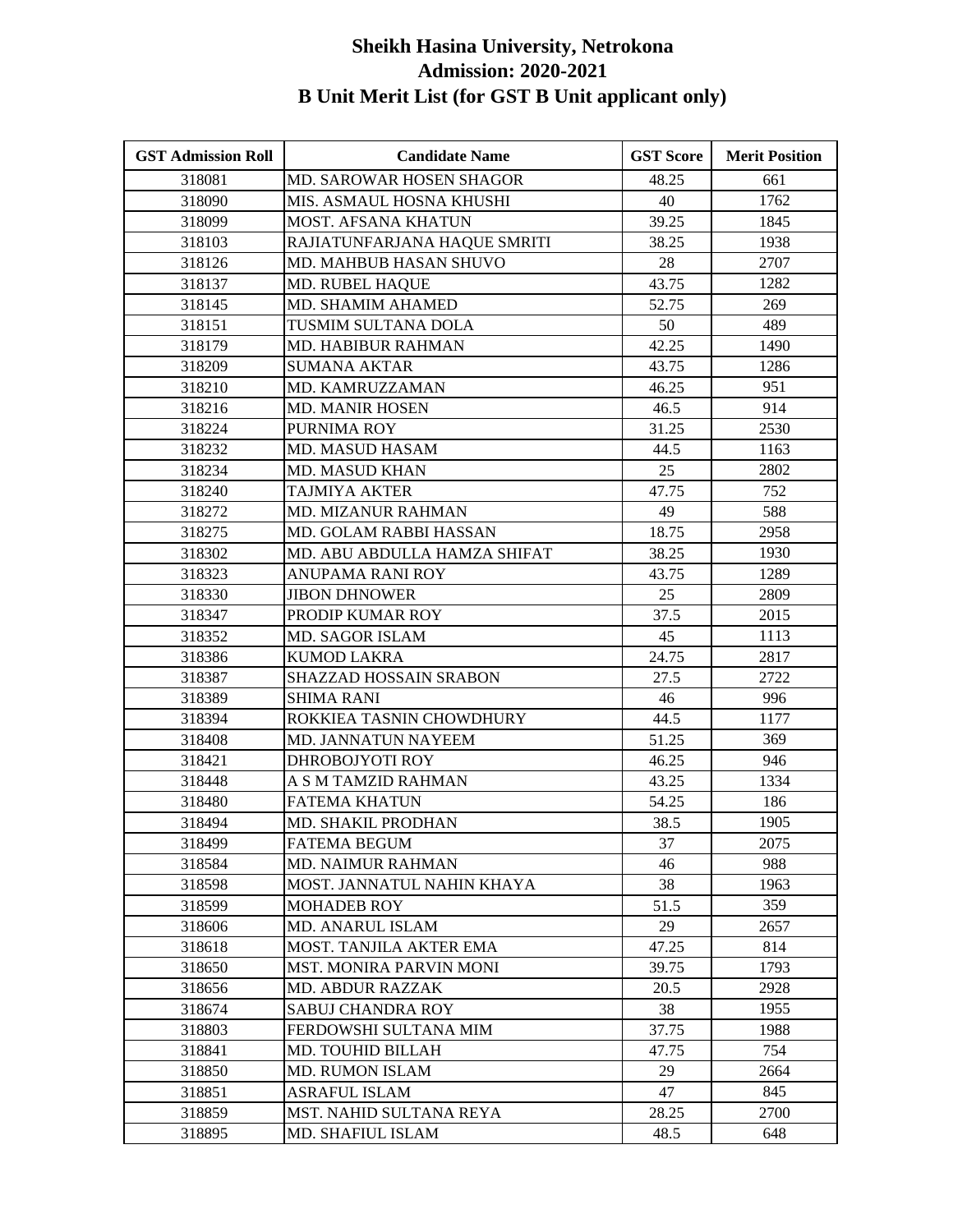| <b>GST Admission Roll</b> | <b>Candidate Name</b>          | <b>GST Score</b> | <b>Merit Position</b> |
|---------------------------|--------------------------------|------------------|-----------------------|
| 318898                    | <b>MD. AL-IMRAN MIA</b>        | 42.5             | 1417                  |
| 318933                    | <b>TAYIBA TASNIM</b>           | 38.5             | 1904                  |
| 318940                    | <b>MOST. RAFIA TAMANNA</b>     | 37.5             | 2013                  |
| 318996                    | <b>MD. NAHID HASAN</b>         | 45               | 1101                  |
| 319007                    | <b>MD. AHSAN HABIB</b>         | 54.25            | 174                   |
| 319027                    | MD. RUBEL RANA                 | 53               | 250                   |
| 319048                    | PRODIP CHANDRO RAY             | 43.75            | 1279                  |
| 319055                    | TAMANNA SADIKA                 | 48.25            | 683                   |
| 319063                    | MASHFIKUZZAMAN                 | 25               | 2810                  |
| 319072                    | MD. SHAHORIA SARKER SHAKIL     | 55               | 136                   |
| 319080                    | MD. ANOWAR HOSSEN              | 53               | 252                   |
| 319088                    | PRIANTY CHAKRABARTTY           | 31.5             | 2509                  |
| 319096                    | MD. AL- AMIN MONDAL RIJU       | 44.25            | 1207                  |
| 319099                    | <b>MONI RANI DEY</b>           | 45.5             | 1056                  |
| 319100                    | MD. SHAMIM AHMED               | 53.5             | 213                   |
| 319148                    | <b>PUJA RAY</b>                | 17.75            | 2980                  |
| 319150                    | MD. OLIULLAH                   | 39.25            | 1840                  |
| 319156                    | <b>MOKSHEDA AKTER</b>          | 31               | 2545                  |
| 319184                    | <b>MD. MIZANUR RAHMAN</b>      | 41               | 1629                  |
| 319266                    | <b>AMIR HAMZA</b>              | 45.5             | 1040                  |
| 319271                    | MD. MESBAUL HASAN              | 42.25            | 1479                  |
| 319279                    | <b>JANNATUNE FERDOUS FARIA</b> | 46               | 959                   |
| 319316                    | <b>SHAIKAT KUMAR SARKAR</b>    | 44.5             | 1157                  |
| 319340                    | AYSHA ISLAM ESHA               | 46.25            | 957                   |
| 319416                    | MST. MAHBUBA SULTANA JINTY     | 54.25            | 180                   |
| 319447                    | <b>MOST. FARHANA AFRIN</b>     | 40               | 1766                  |
| 319463                    | MOST. SHAJNIN JAHAN            | 22               | 2888                  |
| 319468                    | <b>MOST. FARJANA KHATUN</b>    | 30               | 2616                  |
| 319469                    | MD. RASHED MIA                 | 47.75            | 731                   |
| 319471                    | MD. FOKRUL ISLAM               | 46.5             | 915                   |
| 319473                    | <b>ATIKUL ISLAM</b>            | 36.25            | 2144                  |
| 319481                    | MD. ZAHID ANAM                 | 22               | 2892                  |
| 319499                    | MD. MEHEDI HASAN BABU          | 35               | 2242                  |
| 319519                    | <b>MD. HABIBUR RAHMAN</b>      | 44.25            | 1199                  |
| 319520                    | <b>SHAKIL AHMED</b>            | 40.25            | 1714                  |
| 319527                    | MD. MUHTASIN FUAD              | 54               | 191                   |
| 319529                    | <b>ABDULLAH-AL-SAKIB</b>       | 43.25            | 1339                  |
| 319533                    | <b>MST. SHABANA KHATUN</b>     | 35               | 2253                  |
| 319541                    | <b>JANNATUL FERDOUSE ESHA</b>  | 55.5             | 118                   |
| 319577                    | <b>MASUD RANA</b>              | 40               | 1739                  |
| 319578                    | <b>MD. PARVEJ SHARKER</b>      | 43.25            | 1337                  |
| 319604                    | MD. BIPLOB HOSSAIN             | 39.25            | 1843                  |
| 319611                    | <b>MST. ASMAUL HUSNA</b>       | 32.25            | 2459                  |
| 319672                    | MD. MORSHED ZAHAN              | 53               | 242                   |
| 319696                    | <b>MD. ABDUR RAHMAN RAJU</b>   | 51.25            | 370                   |
| 319706                    | <b>DURJOY KUMAR ROY</b>        | 43               | 1378                  |
| 319714                    | MST. SUMAIA AKTER NIHA         | 46.25            | 953                   |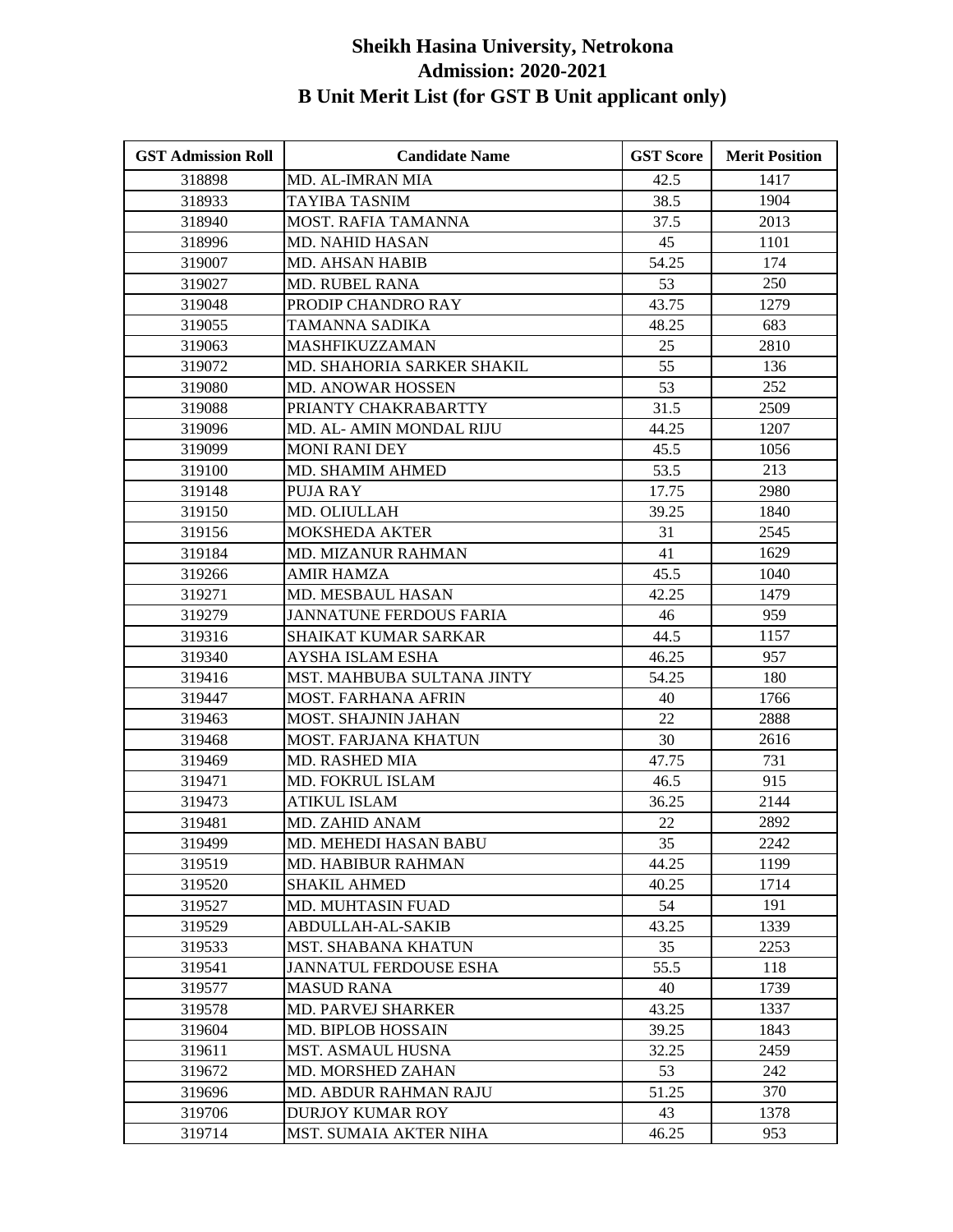| <b>GST Admission Roll</b> | <b>Candidate Name</b>             | <b>GST Score</b> | <b>Merit Position</b> |
|---------------------------|-----------------------------------|------------------|-----------------------|
| 319722                    | <b>MD. HAFIJUR RAHMAN</b>         | 29.25            | 2655                  |
| 319723                    | <b>MASUDA PARVIN</b>              | 45               | 1123                  |
| 319727                    | <b>GOLAM RABBANI JOY</b>          | 38.75            | 1878                  |
| 319749                    | <b>MD. SHAKIB SHAHRIAR</b>        | 54.75            | 153                   |
| 319758                    | <b>SADMAN SAJID SAAD</b>          | 27               | 2736                  |
| 319794                    | MD. ANAYET ALI                    | 45.75            | 1021                  |
| 319795                    | DIPU CHANDRA DAS                  | 16.5             | 2991                  |
| 319805                    | <b>SAFINUR RAHMAN</b>             | 49.25            | 578                   |
| 319811                    | <b>MST. MOHOSINA AKTER</b>        | 39.75            | 1792                  |
| 319885                    | MD. MAHEDI HASAN                  | 50.25            | 457                   |
| 319917                    | MD. MONIRUJJAMAN                  | 48.5             | 656                   |
| 319925                    | MD. ABDUL LATIF MIAH              | 40.25            | 1713                  |
| 319936                    | MD. KAZIUL ISLAM                  | 46.5             | 901                   |
| 319969                    | <b>MASUDUR RAHMAN MASUD</b>       | 41               | 1649                  |
| 319974                    | MD. MAHAMUDUL HASAN               | 53.5             | 216                   |
| 319981                    | MD. MAHAMUD ISLAM                 | 48               | 718                   |
| 319994                    | MD. SHAMIM HASAN                  | 35               | 2248                  |
| 319995                    | JIBAN CHANDRA BARMAN              | 20.5             | 2927                  |
| 320001                    | MD. EMTIAJ AHMED                  | 46.25            | 930                   |
| 320004                    | <b>MD. SUMON MONDAL</b>           | 28               | 2706                  |
| 320007                    | PUJA SAHA                         | 16.75            | 2989                  |
| 320009                    | MD. MEHEDI HASAN                  | 48.5             | 655                   |
| 320011                    | <b>MOST. OTOSHE AKTER SRABONE</b> | 41.25            | 1614                  |
| 320026                    | <b>SHAHPARAN</b>                  | 37.25            | 2041                  |
| 320059                    | MST. ASHA MONI                    | 44.75            | 1147                  |
| 320084                    | PAWBON KUMAR ROY                  | 48               | 700                   |
| 320085                    | <b>MD. GOLAM RABBANE</b>          | 50.75            | 417                   |
| 320090                    | MD. RAYHAN SARKAR                 | 48.5             | 636                   |
| 320093                    | <b>MD. FUAD HASAN</b>             | 47               | 835                   |
| 320098                    | MD. AL-HABIB ISLAM                | 46.5             | 898                   |
| 320107                    | <b>MD. MASUD RANA</b>             | 46.5             | 907                   |
| 320127                    | MD. MEHEDI HASAN MAMUN            | 44.75            | 1138                  |
| 320140                    | MD. TARIKUL ISLAM                 | 42               | 1533                  |
| 320142                    | <b>MD. AHASAN HABIB</b>           | 52.25            | 305                   |
| 320150                    | MD. SAJEDUL ISLAM                 | 49.75            | 509                   |
| 320151                    | <b>MST. BABY NAZNIN SUMI</b>      | 43.5             | 1322                  |
| 320210                    | <b>SHIHAB AHAMED</b>              | 42.5             | 1439                  |
| 320220                    | <b>MD. NASIM SARKER</b>           | 47.75            | 744                   |
| 320224                    | MD. SAMIUL ISLAM                  | 37.5             | 2009                  |
| 320255                    | MD. BASHIRUL ALAM                 | 32.5             | 2428                  |
| 320263                    | <b>ASFIA KHATUN</b>               | 55.25            | 128                   |
| 320268                    | MD. ABU TALEB HOSSAIN             | 28.25            | 2699                  |
| 320271                    | <b>MUNTASIR RABBY</b>             | 46.25            | 947                   |
| 320281                    | <b>SRABONTY RAY LIKHI</b>         | 39.5             | 1817                  |
| 320299                    | <b>HOMAUN KOBIR</b>               | 50.25            | 465                   |
| 320305                    | MD. ABU SAEED                     | 48               | 713                   |
| 320319                    | MD. LIMON MIA                     | 45.25            | 1078                  |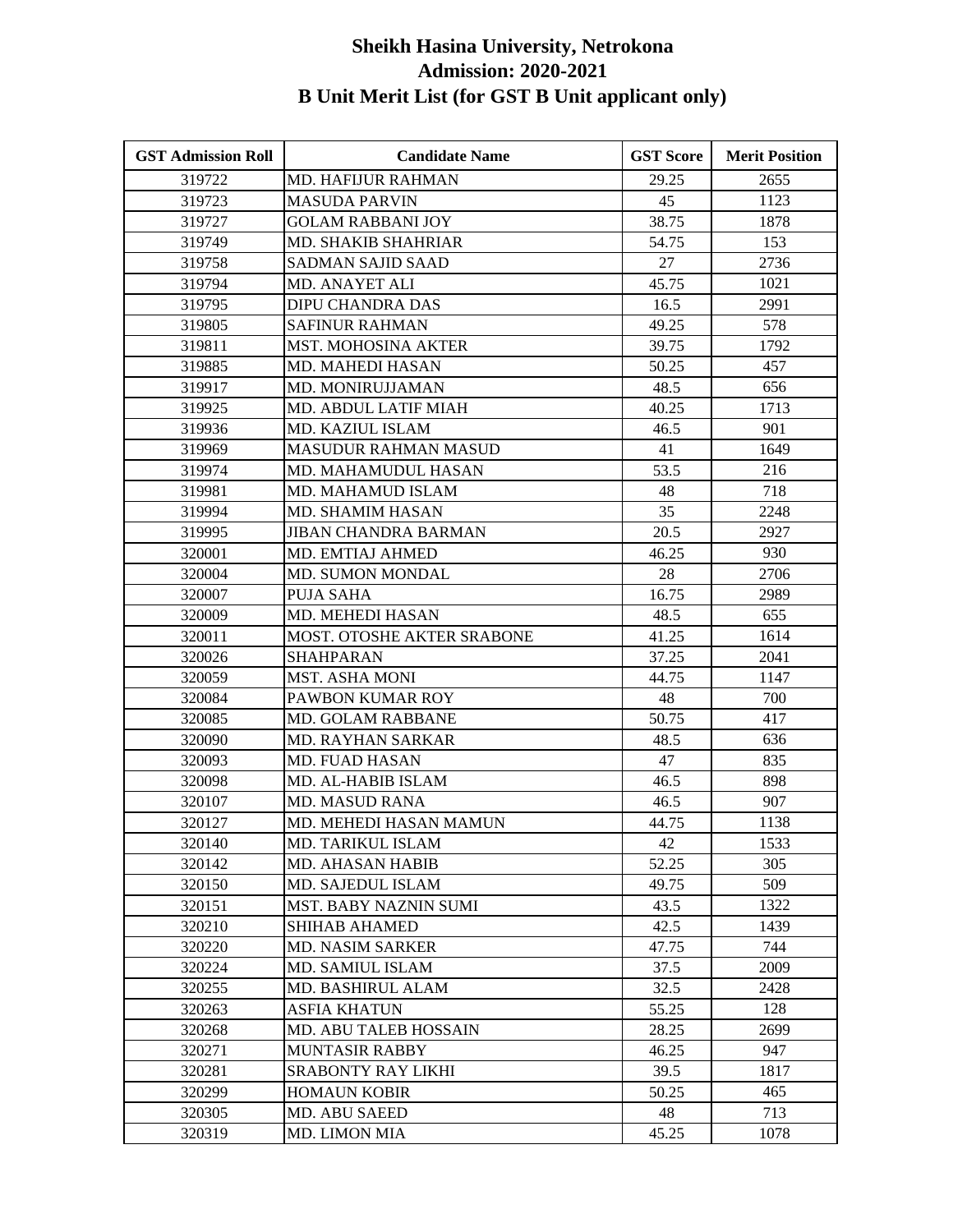| <b>GST Admission Roll</b> | <b>Candidate Name</b>        | <b>GST Score</b> | <b>Merit Position</b> |
|---------------------------|------------------------------|------------------|-----------------------|
| 320330                    | <b>NAHIDA AKTER</b>          | 47.75            | 722                   |
| 320334                    | MST. IMROJA AFRIN SUMAIYA    | 54.5             | 157                   |
| 320371                    | <b>IFFAT ROKYA</b>           | 48.5             | 631                   |
| 320419                    | <b>KHADIJA RAHMAN</b>        | 34.75            | 2256                  |
| 320424                    | <b>MORIWAM AKTER ASHA</b>    | 41               | 1631                  |
| 320442                    | TASHFIA SAMIHA SUPTI         | 30.75            | 2546                  |
| 320499                    | RIMA SULTANA AKTER           | 54.75            | 144                   |
| 320545                    | <b>MAHZABIN KHAN LABONYA</b> | 31.5             | 2498                  |
| 320605                    | TAZKIA KHAN TUSI             | 36               | 2156                  |
| 320607                    | <b>UMME SALMA</b>            | 16.25            | 2992                  |
| 320620                    | MEHERUN BHUYAN OSHI          | 28.5             | 2680                  |
| 320695                    | AFIFA TARANNUM               | 53.75            | 202                   |
| 320724                    | <b>RUPA SAHA</b>             | 39.75            | 1777                  |
| 320725                    | <b>MST. RUBINA AKTAR</b>     | 35.75            | 2182                  |
| 320753                    | <b>MIM MAINE</b>             | 27.75            | 2713                  |
| 320757                    | MORSHEDA AKTER TANZIL        | 24.5             | 2826                  |
| 320790                    | SHAHALI AKTER SHIMU          | 42.25            | 1468                  |
| 320843                    | <b>BISHAKHA SARKER</b>       | 27.25            | 2726                  |
| 320850                    | <b>SHARJATUL MONTAHAR</b>    | 20.75            | 2916                  |
| 320867                    | <b>BUSHRA AKTER</b>          | 44               | 1238                  |
| 320938                    | <b>AROBI AKTER</b>           | 28.5             | 2678                  |
| 320948                    | AFIA SULTANA SURAVI          | 36.25            | 2122                  |
| 320998                    | <b>DIPA RANI GOPE</b>        | 38               | 1949                  |
| 321012                    | <b>RABEYA PARVIN</b>         | 42.25            | 1474                  |
| 321028                    | <b>JANNATUL FERDOUS</b>      | 47.75            | 741                   |
| 321029                    | <b>SIMA AKTER</b>            | 36               | 2160                  |
| 321064                    | TANJENA JAHAN RUMPA          | 37.75            | 1984                  |
| 321076                    | MST. KAHINUR KHATUN          | 31.25            | 2525                  |
| 321080                    | <b>KHADIJA</b>               | 46.5             | 916                   |
| 321099                    | <b>MOST. SUMAIYA KHATUN</b>  | 15.25            | 3001                  |
| 321161                    | MST. MAHMUDA KHATUN          | 46.5             | 921                   |
| 321171                    | <b>HAIAN AHMED</b>           | 37.75            | 1967                  |
| 321180                    | <b>ABDULLAH AL MARUF</b>     | 51.5             | 342                   |
| 321206                    | <b>JESMIN ARA</b>            | 44.75            | 1135                  |
| 321210                    | <b>MST. JANNATARA JUI</b>    | 54               | 194                   |
| 321219                    | ZAFRIN ZAHAN                 | 41.75            | 1540                  |
| 321240                    | MD. SABBIR RAIHAN SHOUKHIN   | 37.75            | 1972                  |
| 321249                    | <b>SUMAIYA KHATUN</b>        | 45.25            | 1067                  |
| 321265                    | <b>RUNA KHATUN</b>           | 39.75            | 1784                  |
| 321275                    | TANZIMA NAWRIN               | 38.75            | 1872                  |
| 321320                    | <b>NASRIN KHATUN</b>         | 37               | 2065                  |
| 321352                    | <b>MST. MASUMA KHATUN</b>    | 19.25            | 2946                  |
| 321366                    | MD. AL-AMIN                  | 28.5             | 2682                  |
| 321368                    | MD. SELIM RANA               | 47.5             | 763                   |
| 321385                    | MD. ASHIQUR RAHMAN           | 27.5             | 2721                  |
| 321415                    | <b>DURJOY</b>                | 39.25            | 1830                  |
| 321428                    | <b>OMAR FARUQUE</b>          | 39.25            | 1829                  |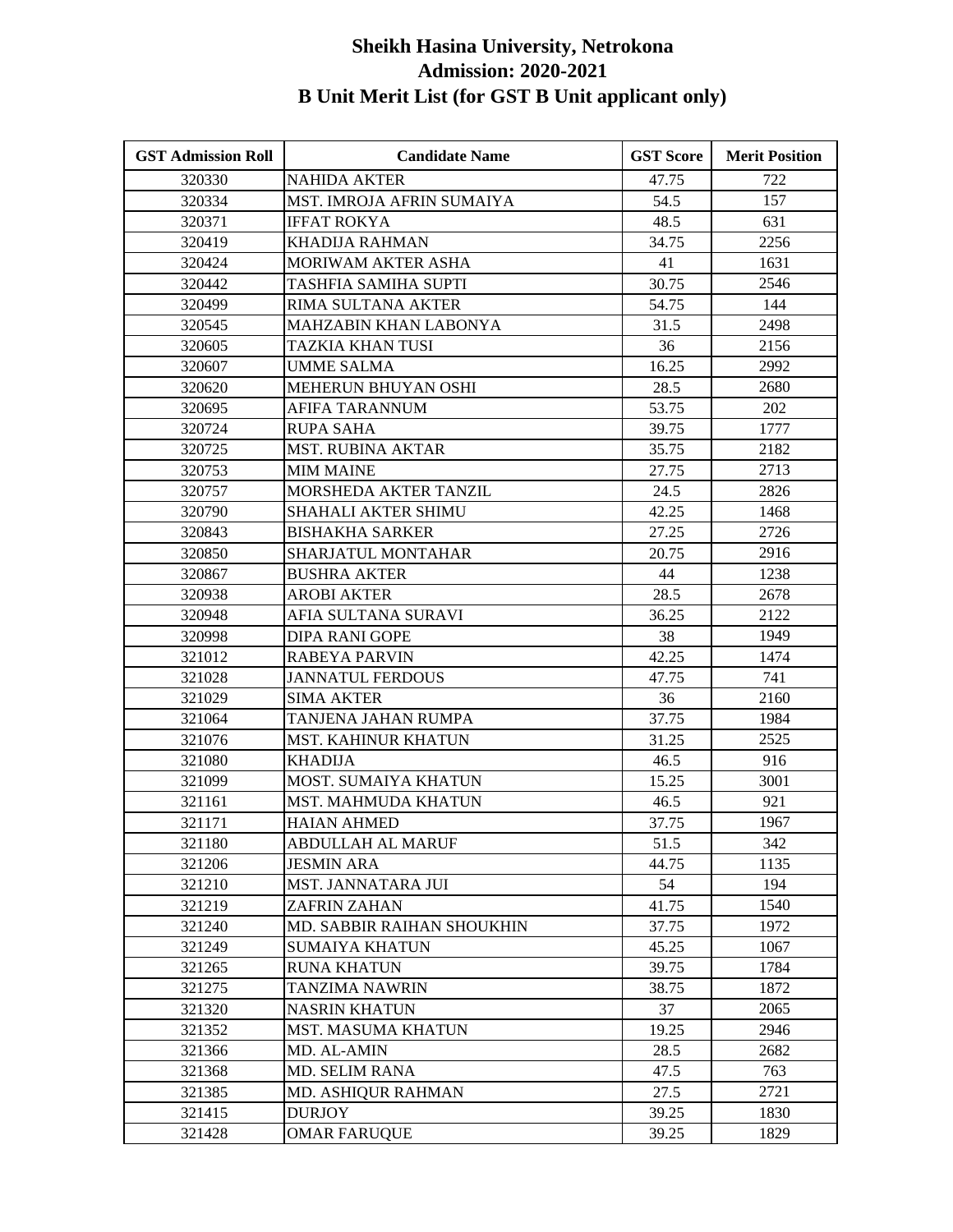| <b>GST Admission Roll</b> | <b>Candidate Name</b>        | <b>GST Score</b> | <b>Merit Position</b> |
|---------------------------|------------------------------|------------------|-----------------------|
| 321455                    | <b>LABIBA KHAN LITA</b>      | 54               | 190                   |
| 321466                    | <b>KAZI FAHIM ABDULLAH</b>   | 38.75            | 1879                  |
| 321488                    | MAHBUBA AKTER SHARMIN        | 35.25            | 2230                  |
| 321513                    | <b>MEHEDI HASAN</b>          | 49               | 591                   |
| 321514                    | <b>MST. MOMOTAJ MOHOL</b>    | 41.25            | 1616                  |
| 321545                    | MD. SHIMUL MIA               | 42.25            | 1466                  |
| 321564                    | MD. ROUFUL ISLAM TONMOY      | 42.25            | 1472                  |
| 321572                    | MD. SAIM RAHMAN SANY         | 45.5             | 1053                  |
| 321580                    | <b>UMMY KULSUM NISHU</b>     | 43.25            | 1336                  |
| 321589                    | MD. GOLAM ROBBANI            | 44.25            | 1184                  |
| 321630                    | MD. MOHOSIN                  | 48.75            | 620                   |
| 321666                    | <b>MD. SHAKIL KHAN</b>       | 50.5             | 435                   |
| 321704                    | MD. ROMJAN ALI               | 53.75            | 204                   |
| 321727                    | MD. MUHIBBULLAH AL MARUF     | 24.75            | 2813                  |
| 321742                    | <b>JIASMIN SULTANA</b>       | 42               | 1531                  |
| 321743                    | AMIT KUMAR SUTRADHAR         | 51.25            | 362                   |
| 321763                    | <b>MD.ATIKUL ISLAM</b>       | 44.75            | 1139                  |
| 321769                    | <b>MD. SHADBIN EJAJ</b>      | 48.75            | 617                   |
| 321790                    | <b>MUNNI AKTER</b>           | 40.75            | 1680                  |
| 321792                    | <b>MIM AKTER SMRITY</b>      | 35.25            | 2233                  |
| 321828                    | <b>ARSHAD ALI</b>            | 28               | 2708                  |
| 321832                    | MST. SUMAIYA YEASMIN         | 32.75            | 2417                  |
| 321838                    | MD. RHIDOY                   | 42.5             | 1452                  |
| 321845                    | <b>ATONU DAS ANTU</b>        | 42               | 1502                  |
| 321862                    | MD. MAHEDI HASAN             | 30               | 2597                  |
| 321900                    | MD. KHAIRUM PROTYASHA        | 46               | 963                   |
| 321907                    | <b>MD. ATIKUL HUQUE</b>      | 52.5             | 280                   |
| 321915                    | MD. SHAHJALAL HOSSAIN        | 57.5             | 49                    |
| 321932                    | <b>NUSRAT JAHAN</b>          | 40.25            | 1729                  |
| 321975                    | <b>MD. RABBY SARKAR</b>      | 19               | 2953                  |
| 322022                    | MD. MONNAF ALI               | 25               | 2808                  |
| 322061                    | <b>AZMERI JAHAN MIM</b>      | 21.5             | 2899                  |
| 322062                    | <b>LITON</b>                 | 47.75            | 745                   |
| 322098                    | <b>MD. MOSTAFIZUR RAHMAN</b> | 38.25            | 1934                  |
| 322159                    | <b>KONA RANI GHOSH</b>       | 23.5             | 2856                  |
| 322183                    | <b>MD. RIFAT HIDER</b>       | 48.5             | 649                   |
| 322197                    | MD. NAYAM HOSSAIN            | 54.5             | 171                   |
| 322200                    | <b>MD. HASAN KHAN</b>        | 37.5             | 2021                  |
| 322237                    | <b>MD. RAKIB HASAN</b>       | 21.5             | 2896                  |
| 322240                    | <b>SUBARNA AKTER</b>         | 22.5             | 2877                  |
| 322253                    | <b>MD.SOLAIMAN</b>           | 46               | 1000                  |
| 322273                    | <b>ALAMIN</b>                | 42.25            | 1461                  |
| 322276                    | <b>LAYBA KHATUN</b>          | 32.25            | 2465                  |
| 322288                    | <b>MD.FARID HASAN</b>        | 19.25            | 2947                  |
| 322296                    | <b>MD. MERAZUL ISLAM</b>     | 40.25            | 1717                  |
| 322299                    | <b>MD. HANIF MIAH</b>        | 28.5             | 2684                  |
| 322302                    | <b>RAZIA</b>                 | 32.75            | 2418                  |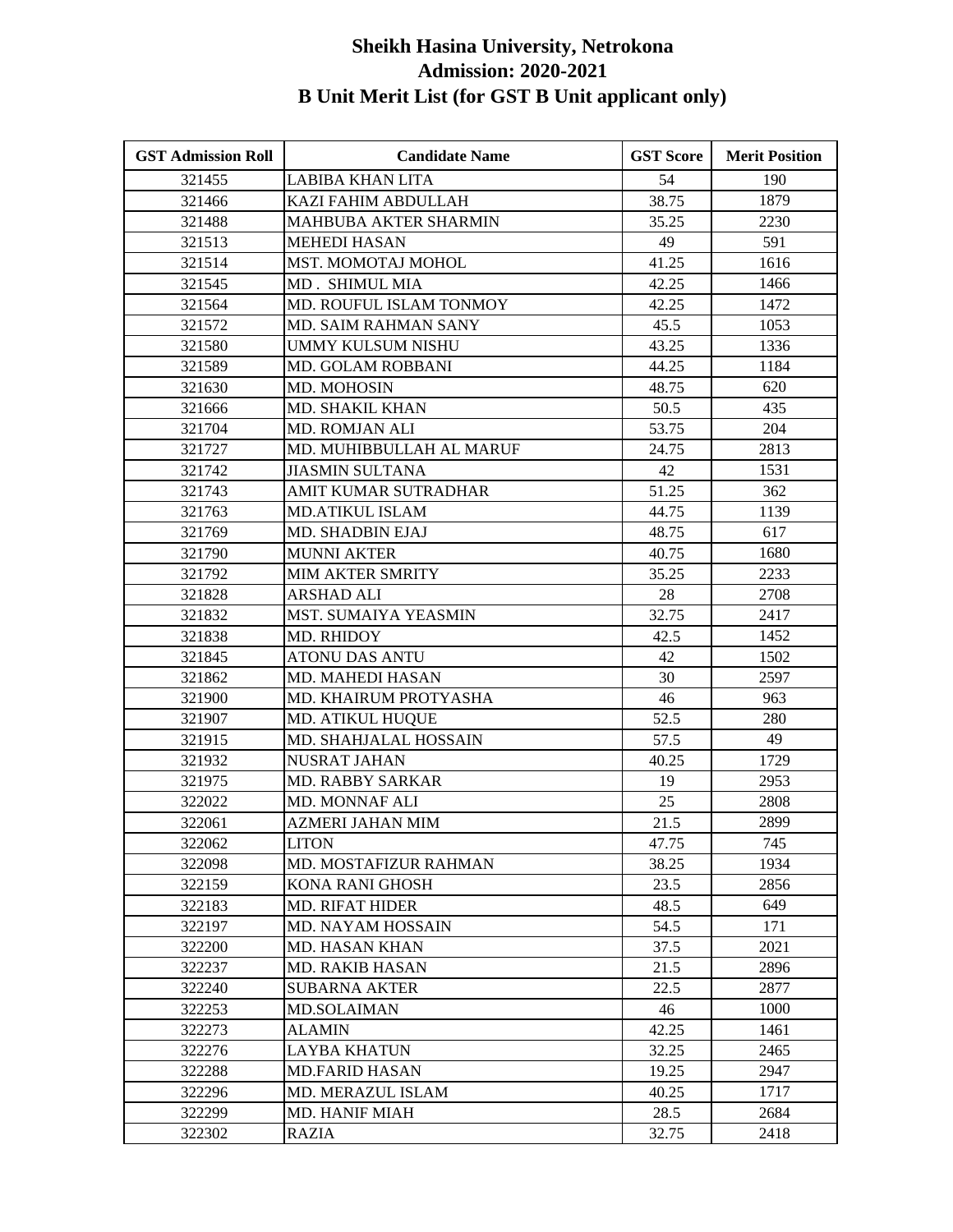| <b>GST Admission Roll</b> | <b>Candidate Name</b>       | <b>GST Score</b> | <b>Merit Position</b> |
|---------------------------|-----------------------------|------------------|-----------------------|
| 322339                    | <b>MD.NUR NOBI</b>          | 32               | 2481                  |
| 322380                    | <b>MD. ARIF TALUKDER</b>    | 52.25            | 291                   |
| 322400                    | <b>SHAMIM AL MAMUN</b>      | 52.25            | 304                   |
| 322449                    | <b>MD. RAKIBUL HASAN</b>    | 41.5             | 1579                  |
| 322454                    | <b>BABU MIA</b>             | 47               | 842                   |
| 322455                    | MD. RAKIBUL HASSAN RIDAY    | 25               | 2811                  |
| 322456                    | <b>SOUROV KUMAR DAS</b>     | 45.75            | 1011                  |
| 322465                    | <b>SOWROV BISWAS</b>        | 30               | 2609                  |
| 322475                    | MD. ABU HANIF               | 54.75            | 151                   |
| 322480                    | <b>MD. FARHAD REZA</b>      | 44.75            | 1130                  |
| 322487                    | <b>AKRAMUL HOQUE</b>        | 35.75            | 2190                  |
| 322505                    | <b>AL-AMIN</b>              | 40.25            | 1733                  |
| 322511                    | <b>ALHEJ HOSSAIN</b>        | 43               | 1381                  |
| 322514                    | <b>MD. LIKHON</b>           | 35.5             | 2208                  |
| 322538                    | MD. SHAKIL KHAN             | 41               | 1640                  |
| 322558                    | MD. JANNATUL ISLAM          | 41               | 1647                  |
| 322563                    | MD. BAIZED BOSTAMI          | 37.5             | 2019                  |
| 322568                    | <b>GOLAM MEHRAJ KHAN</b>    | 35.75            | 2185                  |
| 322581                    | <b>MD. RIFAT UDDIN</b>      | 35               | 2250                  |
| 322595                    | FUAD MAHMUD HRIDOY          | 32               | 2475                  |
| 322599                    | <b>MD. RAGIB HASSAN</b>     | 42.25            | 1477                  |
| 322605                    | MD. ASRAFUL ISLAM           | 38               | 1966                  |
| 322610                    | MD. RASEL ISLAM             | 32.25            | 2455                  |
| 322626                    | <b>JUTHI AKTER</b>          | 43.75            | 1273                  |
| 322627                    | S. M. TAUFIQUL ISLAM        | 42.25            | 1482                  |
| 322628                    | MD. MINHAZ HOSSAIN          | 25.25            | 2798                  |
| 322629                    | MD. ABDUL HALIM             | 40               | 1738                  |
| 322651                    | <b>DIPAK CHANDRA</b>        | 33.5             | 2350                  |
| 322680                    | <b>MOZAHIDUL ISLAM</b>      | 42.25            | 1494                  |
| 322727                    | <b>MD. ABDUR ROUF</b>       | 46               | 991                   |
| 322746                    | MD. ARIFUL ISLAM            | 49.25            | 570                   |
| 322753                    | <b>MD. FAHIM HOSSAIN</b>    | 22.5             | 2873                  |
| 322759                    | <b>AL MAUN</b>              | 32.25            | 2447                  |
| 322801                    | MD. AL-MAMUN                | 49.5             | 539                   |
| 322814                    | <b>SOJIB KUMAR PAUL</b>     | 32.75            | 2398                  |
| 322826                    | UTTOM CHONDRO PAL           | 32.5             | 2439                  |
| 322878                    | MD. CHAYON MIAH             | 40               | 1755                  |
| 322880                    | MD. MOSTAFIZUR RAHMAN ROMAN | 40.75            | 1674                  |
| 322905                    | <b>SUMON CHANDRA ROY</b>    | 42.25            | 1499                  |
| 322906                    | MD. ABDUL MOTTALEB          | 46               | 1001                  |
| 322908                    | <b>MD. AMIR HOSSAIN</b>     | 53.25            | 229                   |
| 322911                    | MD. AKKASUR RAHMAN          | 57.25            | 55                    |
| 322912                    | <b>MD. OMOR FARUK</b>       | 51.25            | 378                   |
| 322913                    | <b>AL-AMIN MIA</b>          | 47.25            | 812                   |
| 322919                    | MD. MOSHIUR RAHMAN          | 47.25            | 802                   |
| 322928                    | NAHAR JOBEDA SHAYLA         | 47.5             | 755                   |
| 323010                    | MOSA. TAHURA BEGUM          | 33.25            | 2359                  |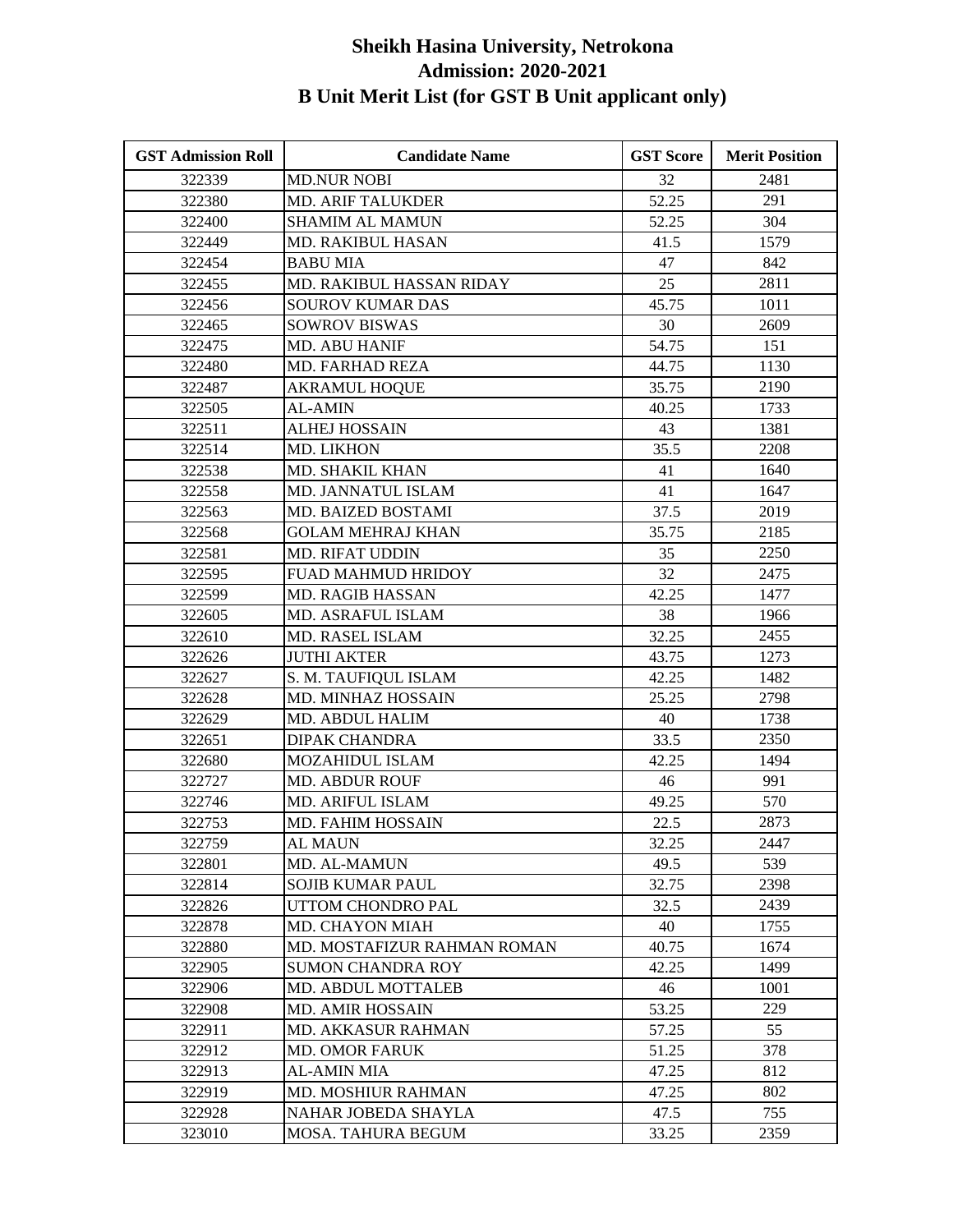| <b>GST Admission Roll</b> | <b>Candidate Name</b>       | <b>GST Score</b> | <b>Merit Position</b> |
|---------------------------|-----------------------------|------------------|-----------------------|
| 323011                    | <b>SHINTHI ROY</b>          | 47.75            | 723                   |
| 323039                    | MOST. TAMANNA AKTER         | 41.25            | 1611                  |
| 323052                    | <b>TASFIA JIDNE</b>         | 43.5             | 1303                  |
| 323218                    | <b>EMAM MOHASIN</b>         | 23.5             | 2851                  |
| 323236                    | <b>NOWRIN</b>               | 41               | 1644                  |
| 323257                    | <b>RAYHANA AKTER</b>        | 26.25            | 2753                  |
| 323335                    | <b>NAZIA SULTANA</b>        | 44.5             | 1180                  |
| 323338                    | <b>MD.SHAJALAL</b>          | 35.25            | 2217                  |
| 323415                    | MD. JAHID                   | 22.25            | 2881                  |
| 323580                    | <b>ADID AHMAD</b>           | 40.5             | 1688                  |
| 323599                    | MD. ZAMAL HOSSAIN           | 43.25            | 1354                  |
| 323621                    | <b>RIFATUL ISLAM</b>        | 51.25            | 374                   |
| 323661                    | <b>REDWANE SHIBLEE</b>      | 36.25            | 2148                  |
| 323702                    | MD. MIZAN                   | 15               | 3005                  |
| 323764                    | <b>JESIKA NOKREK SWASTI</b> | 41.75            | 1539                  |
| 323785                    | ANAMIKA SARKAR              | 48.75            | 614                   |
| 323791                    | <b>SETU SARKER</b>          | 45               | 1095                  |
| 323823                    | SHEIKH NOSRAT ZAHAN EKRA    | 44               | 1230                  |
| 323831                    | TAMANNA SULTANA             | 46.75            | 853                   |
| 323851                    | <b>ISRAT JAHAN MAYNA</b>    | 42.5             | 1426                  |
| 323924                    | NISHAT TASNIM JIM           | 41.5             | 1566                  |
| 323929                    | <b>JANNATUL FARDUS</b>      | 39.25            | 1827                  |
| 323937                    | ANANYA SARKER               | 54.75            | 143                   |
| 323950                    | <b>LAMIA ARZUMAND</b>       | 54               | 187                   |
| 323986                    | PROTTASHA ISLAM ABONI       | 43               | 1367                  |
| 324210                    | <b>SUMAIYA ISLAM SADI</b>   | 32.25            | 2449                  |
| 324286                    | <b>FAHMIDA ISLAM</b>        | 35               | 2240                  |
| 324315                    | FATEMATUJ JOHORA            | 22.5             | 2871                  |
| 324345                    | H.M. SAGOR AHMED            | 50.5             | 427                   |
| 324395                    | ZAMIMA ZAHAN ZERIN          | 44.5             | 1176                  |
| 324447                    | <b>MD. ASHIKUR RAHMAN</b>   | 57.75            | 43                    |
| 324451                    | CHAITY RANI BISHWAS         | 43.5             | 1319                  |
| 324470                    | MUHTASIM BILLAH AL-HASAN    | 37.5             | 1993                  |
| 324546                    | <b>MAHFUZUR RAHMAN</b>      | 49.5             | 534                   |
| 324566                    | <b>MYESHA IBNAT</b>         | 21               | 2911                  |
| 324572                    | <b>SAMI ZAWAD</b>           | 38.75            | 1881                  |
| 324615                    | <b>FAHIM MONAYEM</b>        | 42               | 1514                  |
| 324650                    | <b>MST. SADIA ASHRA</b>     | 29.75            | 2619                  |
| 324659                    | MD. WARID AHMMED            | 32               | 2471                  |
| 324660                    | <b>TUTUL MOLLA</b>          | 41.25            | 1600                  |
| 324663                    | TUSHI KAR                   | 47.75            | 730                   |
| 324666                    | <b>JUI AKTER</b>            | 45.25            | 1085                  |
| 324708                    | ZISHAN AHMED RATUL          | 46.75            | 871                   |
| 324729                    | <b>AYSHA AKTER</b>          | 51.75            | 323                   |
| 324809                    | <b>KANIZ FATEMA</b>         | 45.75            | 1033                  |
| 324821                    | ZULKARNAIN SHAHI            | 47.25            | 815                   |
| 324824                    | UMMAY SALMA MUNNI           | 49.5             | 531                   |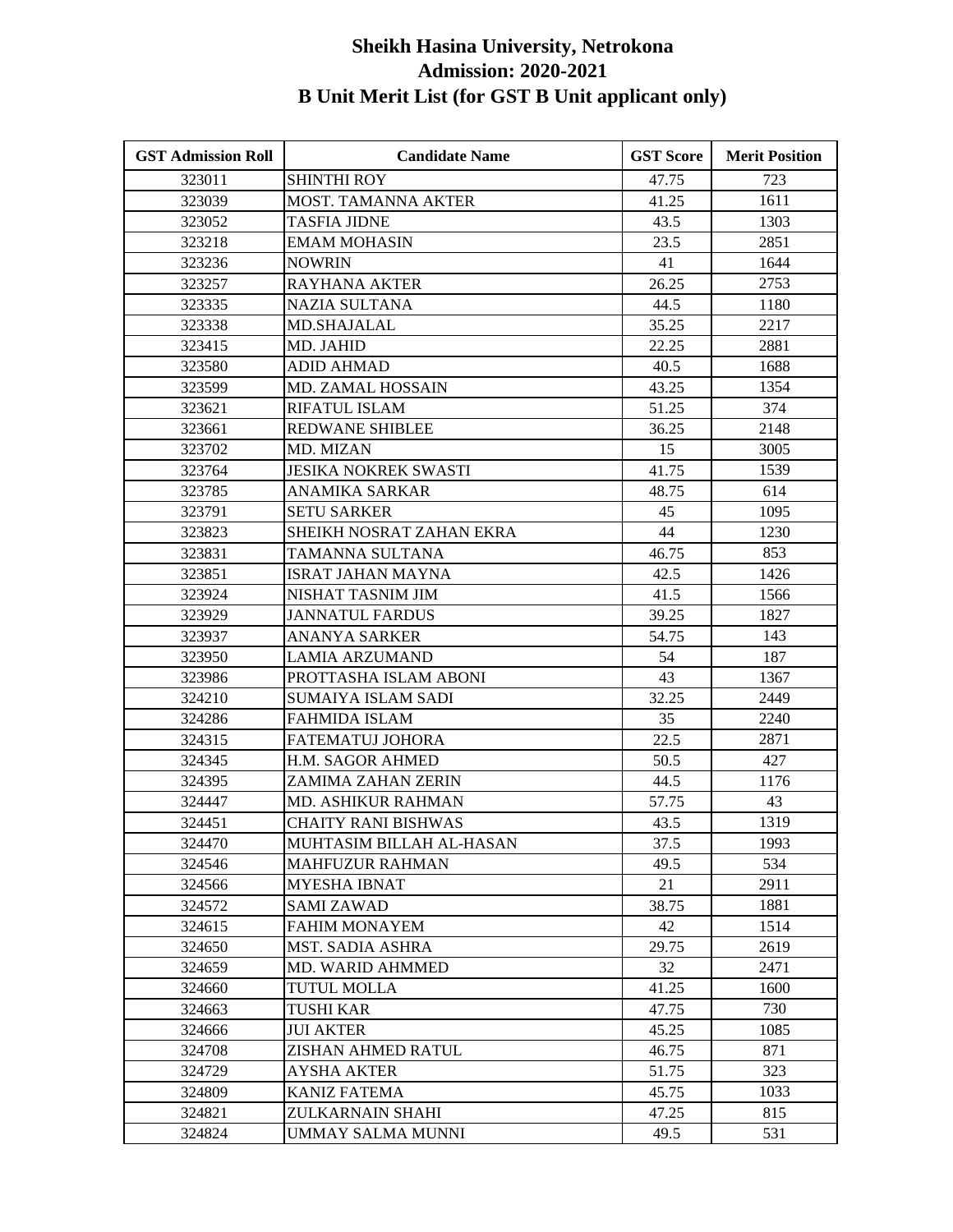| <b>GST Admission Roll</b> | <b>Candidate Name</b>      | <b>GST Score</b> | <b>Merit Position</b> |
|---------------------------|----------------------------|------------------|-----------------------|
| 324829                    | <b>HAFSA AKTER</b>         | 31.75            | 2493                  |
| 324853                    | MD. SOHEL AHMMED           | 44.25            | 1212                  |
| 324907                    | MD. ABIR AKRAM             | 36.75            | 2080                  |
| 324927                    | APARAJITA HAQUE ARPA       | 33.75            | 2326                  |
| 324930                    | <b>SHANTA ISLAM</b>        | 43.75            | 1288                  |
| 324940                    | MD. SHAGOR AHAMED          | 44.5             | 1156                  |
| 324948                    | <b>SAMIA AFRIN</b>         | 40.5             | 1700                  |
| 324972                    | JIHAD RAHMAN               | 50               | 479                   |
| 324983                    | MD. ISTIKE AHAMMED MOON    | 12.5             | 3016                  |
| 324986                    | AFROJA AKTER SINTHIA       | 31.5             | 2507                  |
| 324989                    | MD. ABDULLAH               | 43.75            | 1268                  |
| 325016                    | TAMIM MAHAMUD              | 34.5             | 2286                  |
| 325117                    | <b>HASIN JAWAD</b>         | 41.25            | 1610                  |
| 325134                    | SANJOY KANTI NATH          | 38.75            | 1876                  |
| 325135                    | <b>MD. ISA MIA RIMON</b>   | 40               | 1758                  |
| 325159                    | MD. SELIM                  | 53.25            | 226                   |
| 325191                    | <b>JAHIRUL ISLAM</b>       | 41.5             | 1581                  |
| 325210                    | <b>SALMAN MAHMUD</b>       | 30               | 2607                  |
| 325222                    | MD. HASAN MIA              | 23.5             | 2854                  |
| 325233                    | <b>SABBIR HOSSEN</b>       | 52.25            | 297                   |
| 325240                    | <b>SHAHANAJ PARVIN ETI</b> | 50.5             | 439                   |
| 325319                    | <b>MD RISALAT MIA</b>      | 52.75            | 268                   |
| 325354                    | <b>SHUVO MIA</b>           | 43.75            | 1291                  |
| 325382                    | MD. ASADUL                 | 32.75            | 2407                  |
| 325400                    | <b>MONIR HOSSAIN</b>       | 20.25            | 2933                  |
| 325402                    | <b>MD. HABIBUR RAHMAN</b>  | 42.25            | 1463                  |
| 325438                    | <b>SUDIP BISWAS</b>        | 51.25            | 373                   |
| 325449                    | <b>SHUVASHISH SARKER</b>   | 36.25            | 2146                  |
| 325471                    | MOHAMMAD HAMZA RAHMAN      | 57.25            | 52                    |
| 325475                    | <b>MD. SAIFUR RAHMAN</b>   | 39.75            | 1779                  |
| 325515                    | MD. MAHDI HASAN            | 24               | 2841                  |
| 325516                    | MD. FAZLEY HASAN RISHAT    | 41.25            | 1594                  |
| 325523                    | MD. SHARIOUR HASAN SHAWON  | 56.5             | 79                    |
| 325533                    | <b>ATIK SHAHRIAR</b>       | 22.5             | 2876                  |
| 325541                    | MD. MASHRAFI ISLAM         | 48               | 705                   |
| 325545                    | <b>HOSSAIN SHARIF</b>      | 55.25            | 124                   |
| 325556                    | ZAHID HASAN                | 40.75            | 1664                  |
| 325561                    | <b>MD.MOZIBUR RAHMAN</b>   | 36               | 2168                  |
| 325577                    | <b>MD. SIFAT HOSSAIN</b>   | 58.75            | 29                    |
| 325578                    | PAHEL CHAKMA               | 29               | 2662                  |
| 325585                    | <b>SAKIB AHAMED</b>        | 45               | 1109                  |
| 325594                    | <b>MD. FIROJ MAHMUD</b>    | 45.75            | 1028                  |
| 325668                    | NELOY CHANDRA DAS          | 43               | 1371                  |
| 325675                    | MD. MOHIDUL HASAN          | 47.75            | 751                   |
| 325684                    | <b>RAHIM KHAN</b>          | 42.25            | 1497                  |
| 325696                    | MD. SADEKUL ISLAM          | 42.75            | 1411                  |
| 325704                    | MST. TAPOSI RABEYA ANTUE   | 34.5             | 2281                  |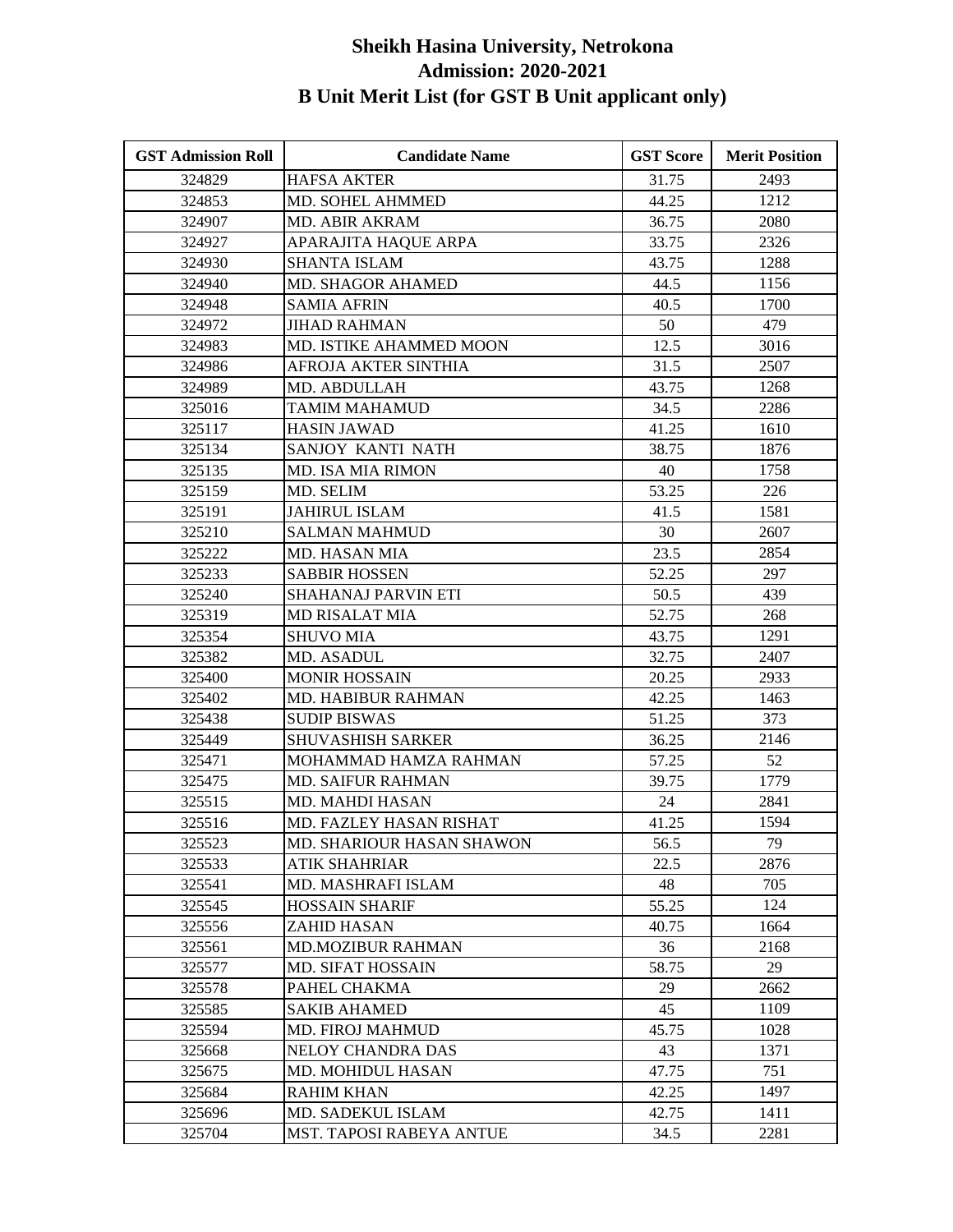| <b>GST Admission Roll</b> | <b>Candidate Name</b>        | <b>GST Score</b> | <b>Merit Position</b> |
|---------------------------|------------------------------|------------------|-----------------------|
| 325716                    | <b>MD. MOINUL HASAN ZEON</b> | 48.5             | 653                   |
| 325753                    | <b>NADIM KHAN</b>            | 36.25            | 2140                  |
| 325759                    | <b>TOFAZZAL HOSSAIN</b>      | 49.5             | 546                   |
| 325821                    | RAHUL CHANDRA DAS            | 56               | 95                    |
| 325824                    | <b>RONY DAS</b>              | 42               | 1529                  |
| 325832                    | <b>JELLY AKTER</b>           | 41.75            | 1550                  |
| 325865                    | <b>MD. NAHID HASAN</b>       | 45.75            | 1026                  |
| 325867                    | <b>RAKIBUL ISLAM</b>         | 49               | 589                   |
| 325872                    | <b>MD. THOHA MOSTAZIR</b>    | 47.5             | 775                   |
| 326024                    | <b>FAWZIYA AKTAR JEBA</b>    | 49.75            | 501                   |
| 326041                    | SOBHANA TABASSUM SAHI        | 32.25            | 2441                  |
| 326065                    | NEGAR ZANNAT                 | 54.25            | 173                   |
| 326228                    | <b>JOBAIDA GULSHANARA</b>    | 46.75            | 857                   |
| 326342                    | <b>SAMIA AKTER SWEETY</b>    | 34.5             | 2270                  |
| 326427                    | MST. AFROZA AKTAR EATE       | 43.5             | 1294                  |
| 326465                    | <b>MST. SAKILA KHATUN</b>    | 36.5             | 2105                  |
| 326508                    | <b>MST. AYESHA NASRIN</b>    | 45               | 1114                  |
| 326519                    | <b>MST. SANJIDA AKTER</b>    | 26.25            | 2754                  |
| 326575                    | <b>MST. AMINA KHATUN</b>     | 36.5             | 2106                  |
| 326578                    | AYESHA AKTAR MEGHLA          | 38               | 1946                  |
| 326581                    | <b>MST. SIMU AKTAR MUNNI</b> | 42.75            | 1393                  |
| 326607                    | MOST. SADIYA SURAIYA DINA    | 43.75            | 1267                  |
| 326639                    | <b>MST. SHARMIN KHATUN</b>   | 32.75            | 2400                  |
| 326643                    | <b>SADIA AFROSE</b>          | 47.75            | 729                   |
| 326698                    | MOST. RESMA KHATUN           | 43.5             | 1297                  |
| 326699                    | MST. ISRAT ZAHAN ABRITI      | 46.25            | 932                   |
| 326728                    | <b>JANNATUL NAYEM</b>        | 55               | 131                   |
| 326761                    | <b>MST. SOMAPTI KHATUN</b>   | 46.75            | 867                   |
| 326785                    | <b>ISRAT JAHAN LOTA</b>      | 43               | 1373                  |
| 326930                    | <b>MST. SETU KHATUN</b>      | 36.25            | 2127                  |
| 327008                    | <b>MST. ERINA AKTER</b>      | 34.75            | 2257                  |
| 327021                    | <b>MST. TASLIMA KHATUN</b>   | 38.25            | 1932                  |
| 327034                    | MIS. RAJUANA SULTANA KONA    | 42               | 1520                  |
| 327141                    | <b>MD. IMRAN ALI</b>         | 24.5             | 2824                  |
| 327174                    | <b>NAEEM HOSSAIN</b>         | 42.25            | 1456                  |
| 327184                    | UMAIYA KHATUN                | 37               | 2059                  |
| 327198                    | <b>FATEMA KHATUN</b>         | 44               | 1244                  |
| 327240                    | <b>MST. FATEMA KHATUN</b>    | 42.25            | 1458                  |
| 327241                    | MD. MAHDI HASAN              | 48.25            | 664                   |
| 327284                    | <b>MST. ARIFA KHATUN</b>     | 38.75            | 1888                  |
| 327303                    | MST. KHADIZA AKTAR AKHI      | 47               | 830                   |
| 327309                    | <b>MST. MUNIKA KHATUN</b>    | 39.25            | 1844                  |
| 327356                    | <b>FARIA RITU</b>            | 50.5             | 437                   |
| 327374                    | MD. FAISAL ALI               | 39.75            | 1785                  |
| 327406                    | KHADIZATUL KOBRA             | 49               | 586                   |
| 327536                    | <b>MST. JANNATI KHATUN</b>   | 26.75            | 2740                  |
| 327554                    | MD. KHURSHED ALAM            | 42.25            | 1469                  |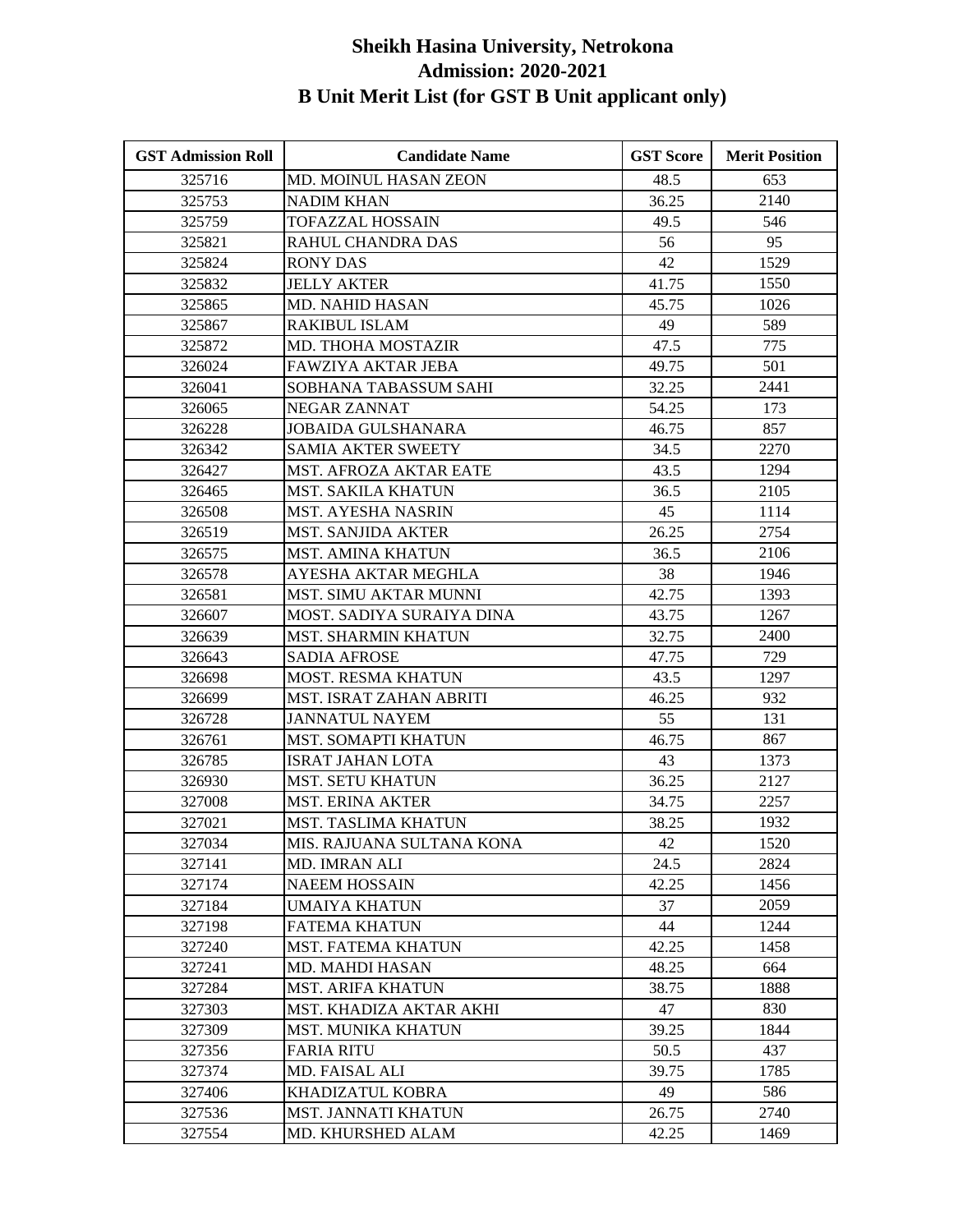| <b>GST Admission Roll</b> | <b>Candidate Name</b>         | <b>GST Score</b> | <b>Merit Position</b> |
|---------------------------|-------------------------------|------------------|-----------------------|
| 327573                    | <b>MD. SHAKIL PARVES</b>      | 41.5             | 1568                  |
| 327587                    | RIFAH TASNIA ISHRAK           | 57.25            | 51                    |
| 327602                    | <b>MST. JUI AKTER</b>         | 22.5             | 2878                  |
| 327634                    | MD. ASIK ALI                  | 42.25            | 1473                  |
| 327647                    | MST. TAMANNA AFROJ            | 49               | 597                   |
| 327687                    | <b>ABDULLA AL MAMUN</b>       | 31.25            | 2517                  |
| 327738                    | MD. SAMIUL ISLAM              | 56.25            | 82                    |
| 327785                    | <b>ARIFUL ISLAM</b>           | 31.75            | 2483                  |
| 327801                    | <b>KAMRUZZAMAN</b>            | 29.75            | 2623                  |
| 327839                    | <b>MST. NURUNNAHAR KHATUN</b> | 48.5             | 644                   |
| 327852                    | MD. TUHIN AHMED               | 49.25            | 562                   |
| 327858                    | MD. MASHAB ALI                | 42               | 1501                  |
| 327915                    | MD. SHOHIDUL ISLAM            | 51.75            | 329                   |
| 327935                    | MST. AKLIMA KHATUN            | 46               | 970                   |
| 327978                    | <b>ATIKA AKTER ASA</b>        | 24.25            | 2828                  |
| 327983                    | MD. JOYNAL ABEDIN             | 33               | 2383                  |
| 327995                    | MD. SAKIBUL ISLAM             | 43               | 1364                  |
| 328023                    | <b>MD. ABDUR RAHAT</b>        | 46.75            | 854                   |
| 328057                    | <b>MD. ABDUL GAFFAR</b>       | 29.25            | 2652                  |
| 328134                    | TAMANNA SULTANA SIDDIQUE      | 34.25            | 2302                  |
| 328150                    | <b>HABIBA SULTANA</b>         | 37               | 2058                  |
| 328178                    | <b>MD.PARVEJ RANA OMOR</b>    | 45.5             | 1038                  |
| 328221                    | POLLAB CHAUDHURY              | 51.5             | 345                   |
| 328258                    | <b>MOSTAKIN E BILLAH</b>      | 43.5             | 1320                  |
| 328265                    | MD. SHAHIDUZZAMAN SOJIB       | 45.75            | 1010                  |
| 328272                    | <b>MD. SHAMIM REZA</b>        | 48.25            | 662                   |
| 328296                    | <b>MD. ASIF MAHMUD</b>        | 29               | 2663                  |
| 328307                    | MD. ABDULLAH AL KAFI          | 32.5             | 2422                  |
| 328317                    | <b>UMME HABIBA</b>            | 39.25            | 1837                  |
| 328328                    | MD. MEHEDI HASAN              | 37.25            | 2036                  |
| 328391                    | <b>MD. NUR ALAM</b>           | 43.25            | 1348                  |
| 328445                    | <b>RITU GHOSH</b>             | 47.25            | 824                   |
| 328560                    | <b>NAFES SAMSAD</b>           | 43.25            | 1332                  |
| 328562                    | MD. REZANUL HAQUE SIMANTO     | 48.5             | 634                   |
| 328564                    | <b>HRIDOY BISWAS</b>          | 31.25            | 2524                  |
| 328573                    | MST. KHATIZA KHATUN           | 49.25            | 569                   |
| 328623                    | <b>MD. YEAMIN HOSSEN</b>      | 46.75            | 870                   |
| 328641                    | <b>ANANNA RAHMAN</b>          | 47.25            | 816                   |
| 328660                    | <b>SHAHARIAR AHMED</b>        | 39.25            | 1823                  |
| 328712                    | MOHAMMAD DELOWAR HOSSAIN      | 31.75            | 2484                  |
| 328743                    | <b>AL MAHMUD</b>              | 41.75            | 1545                  |
| 328890                    | MD. AL-AMIN                   | 51               | 393                   |
| 328914                    | MST. SHAHANAZ PARVIN          | 33.25            | 2374                  |
| 328915                    | <b>ZOBAYER AHMED</b>          | 34.75            | 2258                  |
| 328923                    | MD. ABDUL MOKIM               | 52               | 312                   |
| 328935                    | MD. TAMIM IQBAL               | 41.75            | 1558                  |
| 328941                    | <b>NURI AKTER</b>             | 38.75            | 1875                  |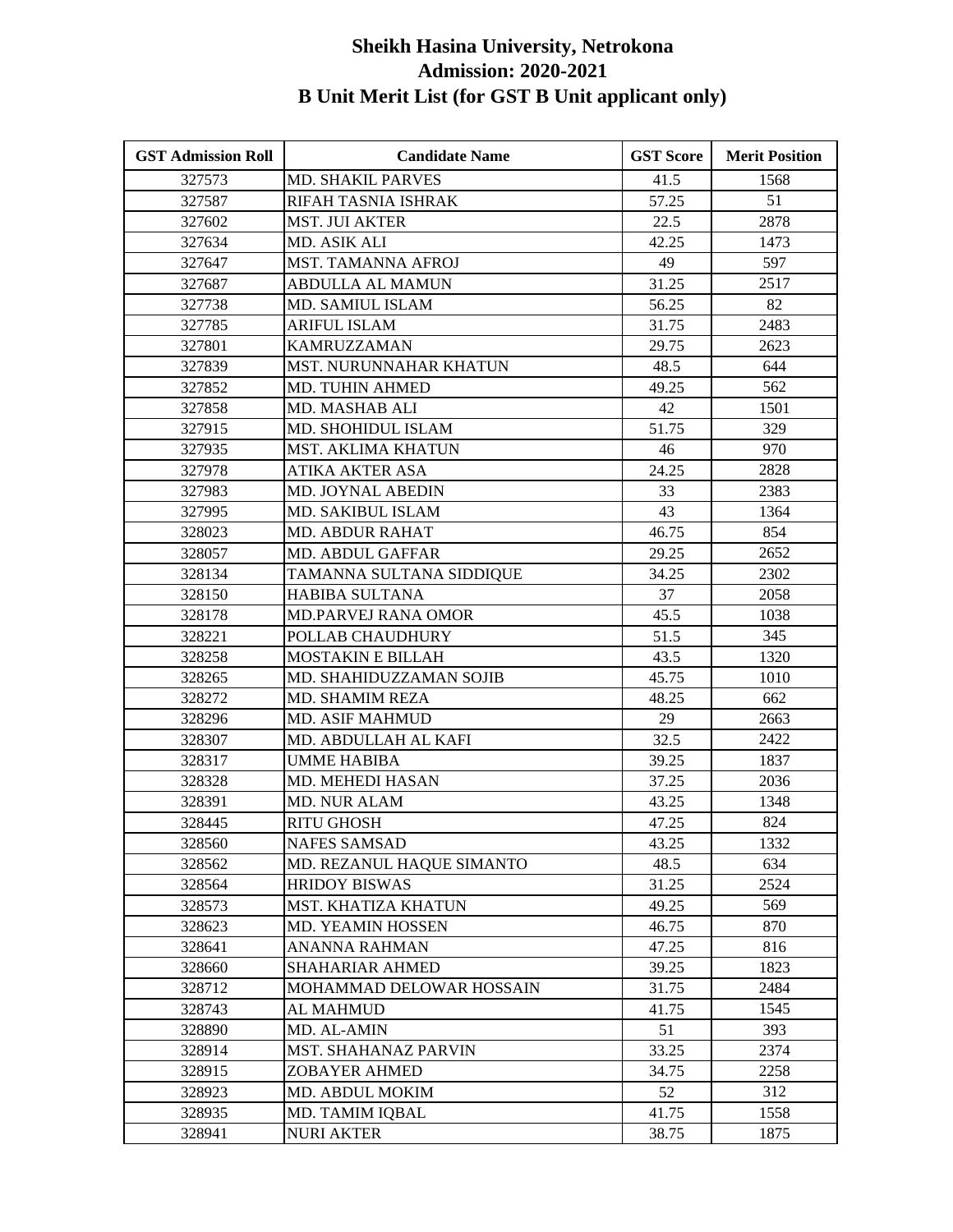| <b>GST Admission Roll</b> | <b>Candidate Name</b>      | <b>GST Score</b> | <b>Merit Position</b> |
|---------------------------|----------------------------|------------------|-----------------------|
| 328945                    | <b>MOST. FATEMA JEME</b>   | 44.5             | 1165                  |
| 328946                    | <b>MD. ABDUS SAMAD</b>     | 30.5             | 2571                  |
| 328958                    | MST. UNZILA AKTER          | 37.25            | 2049                  |
| 328976                    | <b>ABDULLAH ALL MARUF</b>  | 37.5             | 2007                  |
| 328980                    | <b>TANMOY KUMAR</b>        | 30.5             | 2566                  |
| 329010                    | <b>MD. ABUL BASHAR</b>     | 45               | 1116                  |
| 329068                    | <b>RAJU AHMMED</b>         | 34.5             | 2287                  |
| 329076                    | MD. ABDUL HANNAN           | 41.5             | 1585                  |
| 329143                    | <b>MST. FARHANA MIM</b>    | 35               | 2252                  |
| 329158                    | MD. AKASH PK.              | 15               | 3004                  |
| 329164                    | <b>ARIFA YEASMIN</b>       | 48.25            | 674                   |
| 329169                    | <b>MD. SHAHADAT HOSEN</b>  | 49.75            | 512                   |
| 329183                    | <b>MST. SUMONA KHATUN</b>  | 31               | 2544                  |
| 329210                    | MD. JAHID HASAN            | 41.5             | 1593                  |
| 329223                    | <b>MD. BELAL HOSSAIN</b>   | 51.75            | 339                   |
| 329242                    | MD. NAJMUL HAQUE           | 32.25            | 2448                  |
| 329250                    | <b>MD. ABDUR RAKIB</b>     | 47.25            | 809                   |
| 329343                    | SADIYA IBNAT BIVA          | 43.75            | 1283                  |
| 329348                    | MD. ASHIFUL HUDA           | 20               | 2936                  |
| 329360                    | MD. ABU HASAN              | 45.5             | 1036                  |
| 329388                    | MD. SADAT HOSSAIN          | 50               | 488                   |
| 329394                    | <b>MD. ATIQUR RAHMAN</b>   | 31.25            | 2512                  |
| 329398                    | <b>SHAKER ADNAN</b>        | 49.75            | 517                   |
| 329404                    | MST. SURAIYA KHANOM LIA    | 48               | 692                   |
| 329437                    | <b>REDOY AHMED</b>         | 43.5             | 1305                  |
| 329439                    | <b>MD. SOHANUR RAHMAN</b>  | 44.75            | 1145                  |
| 329441                    | <b>MD. RAZU AHMED</b>      | 42               | 1523                  |
| 329442                    | MD. HAFIJUR RAHAMAN SARDER | 52.5             | 282                   |
| 329454                    | MD. NADIM HOSSAIN          | 44.25            | 1186                  |
| 329487                    | MD. ABDULLAH AL-MAMUN      | 54.5             | 166                   |
| 329494                    | <b>SAKLAYEN MUSTAK</b>     | 29.75            | 2624                  |
| 329507                    | <b>MOST. SANJIDA</b>       | 35               | 2255                  |
| 329509                    | MD. MAMUNUR ROSHID         | 39.5             | 1820                  |
| 329581                    | <b>MD. ZAKARIYA HOSSEN</b> | 44.25            | 1222                  |
| 329632                    | <b>MD. ABDUR RAHMAN</b>    | 32.25            | 2463                  |
| 329640                    | MD. ABDULLA ASSABERIN      | 48.25            | 670                   |
| 329684                    | <b>MD. RASHED SARKAR</b>   | 40.75            | 1679                  |
| 329688                    | MD. AMIR FOYSAL            | 42.5             | 1421                  |
| 329704                    | <b>SUMON KUMAR SHIL</b>    | 42.75            | 1395                  |
| 329727                    | MD. EMON ALI               | 44               | 1250                  |
| 329735                    | <b>ANANTO KUMAR</b>        | 43.75            | 1285                  |
| 329756                    | <b>PIJUS DAS</b>           | 45.5             | 1048                  |
| 329761                    | MD. MOHAIMINUL HOQUE       | 47.25            | 819                   |
| 329790                    | F. S. SHAKIL               | 42.25            | 1486                  |
| 329821                    | MD. MAHAFUZUR ROHAMAN      | 43.75            | 1292                  |
| 329837                    | <b>MD. MONIRUL ISLAM</b>   | 50               | 497                   |
| 329845                    | <b>BAPPI KUMAR MAHANTA</b> | 40               | 1752                  |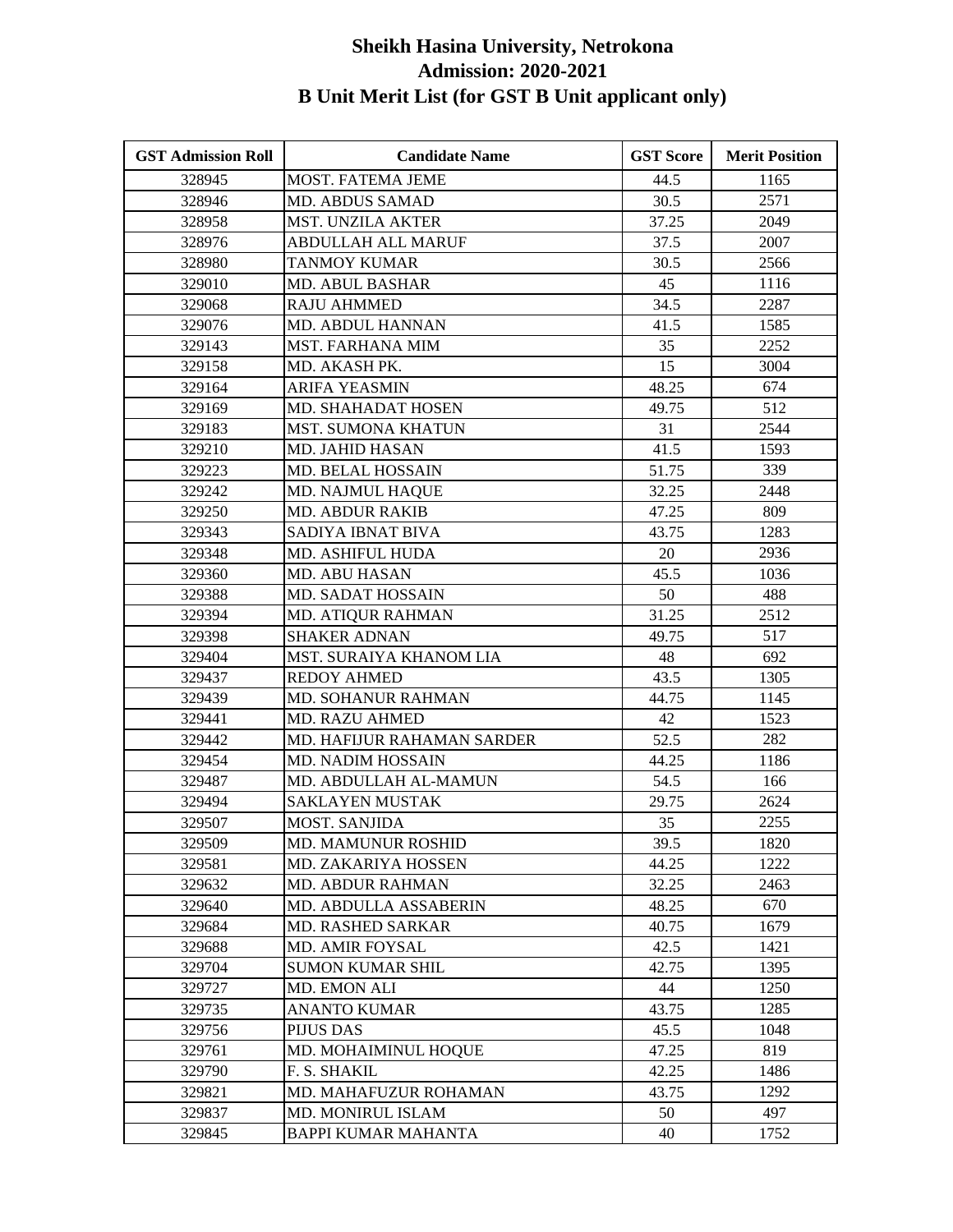| <b>GST Admission Roll</b> | <b>Candidate Name</b>          | <b>GST Score</b> | <b>Merit Position</b> |
|---------------------------|--------------------------------|------------------|-----------------------|
| 329847                    | <b>AMINUL ISLAM</b>            | 51               | 404                   |
| 329912                    | <b>MD. EMRAN HOSSAIN</b>       | 27.5             | 2725                  |
| 329924                    | MD. SHAKIBUL HASAN             | 48               | 719                   |
| 329929                    | <b>MD. MONIR HOSEN</b>         | 43.25            | 1352                  |
| 329939                    | <b>SHIPON PAHAN</b>            | 24.25            | 2831                  |
| 329950                    | MD. SHAHIN ALI                 | 25.75            | 2784                  |
| 329968                    | <b>RONJON BARMAN</b>           | 41.25            | 1623                  |
| 329969                    | MD. SHAHABUDDIN                | 8                | 3030                  |
| 330002                    | <b>SIRAT AHMAD</b>             | 21               | 2914                  |
| 330004                    | <b>MD. MAMUNUR RASID MAMUN</b> | 49               | 587                   |
| 330021                    | RIMON KUMAR MOHONTA            | 24.75            | 2818                  |
| 330030                    | MD. A. RAUPH KABIRAJ           | 31.75            | 2497                  |
| 330066                    | RAZIYA YESMIN RUMI             | 48.5             | 632                   |
| 330143                    | <b>MST. RUBAIYAT HASIN</b>     | 51.5             | 353                   |
| 330147                    | <b>MD. HASANUL HASIB</b>       | 39.75            | 1783                  |
| 330161                    | MD. ABDUL OHAB                 | 44               | 1245                  |
| 330163                    | MD. AL HADI HOSAIN SOWROVE     | 52.5             | 276                   |
| 330223                    | MD. TOUFIQ ALAM                | 56.5             | 77                    |
| 330237                    | MD. ABDUL MOBIN                | 40.5             | 1703                  |
| 330277                    | <b>SMARMAN</b>                 | 46.5             | 891                   |
| 330288                    | <b>MD. MASUD RANA</b>          | 42               | 1504                  |
| 330298                    | <b>MD. SUMON SIKDER</b>        | 42.5             | 1455                  |
| 330306                    | <b>SHARIAR MAHMUD</b>          | 47.5             | 758                   |
| 330313                    | MD. ATIQUR RAHMAN              | 32.25            | 2454                  |
| 330316                    | MD. NOBIN MONDOL               | 32.75            | 2397                  |
| 330323                    | MST. RASHEDA AKTER RIMI        | 29.25            | 2653                  |
| 330413                    | <b>MD. SUMON BABU</b>          | 50               | 487                   |
| 330416                    | <b>KABIR AHMED</b>             | 33.25            | 2363                  |
| 330423                    | <b>BIBEK KUMAR SAHA</b>        | 31               | 2543                  |
| 330470                    | S. M. RIFAT                    | 30               | 2600                  |
| 330492                    | MD. FERDOUS MIA                | 38.75            | 1894                  |
| 330507                    | <b>MD. RIFAT SARKAR</b>        | 48.75            | 628                   |
| 330558                    | MD. MEHEDI HASAN               | 45.25            | 1086                  |
| 330561                    | MD. RAKIBUL ISLAM SHAFIN       | 52.75            | 272                   |
| 330577                    | MD. MAHEDI HASEN               | 32.75            | 2411                  |
| 330597                    | MD. ASADUJJAMAN                | 27.5             | 2724                  |
| 330630                    | MD. RABBI HASAN ASHIK          | 42               | 1519                  |
| 330639                    | MD. AHASAN HABIB BIPLOB        | 38.75            | 1891                  |
| 330647                    | <b>MD. SHAWON MIA</b>          | 51.5             | 357                   |
| 330652                    | <b>MD. NUR ALAM</b>            | 33.25            | 2373                  |
| 330670                    | <b>NUR ISLAM</b>               | 47.25            | 806                   |
| 330677                    | MD. NUR UDDIN                  | 35.75            | 2189                  |
| 330678                    | <b>HORLAL RAY</b>              | 39               | 1856                  |
| 330687                    | MD. HAJRAT ALI                 | 56               | 97                    |
| 330701                    | <b>MD. PALASH MIA</b>          | 35.5             | 2209                  |
| 330703                    | MD. TUKSERUL MIZAN             | 43               | 1386                  |
| 330710                    | <b>MD. SAOUN MIA</b>           | 46               | 989                   |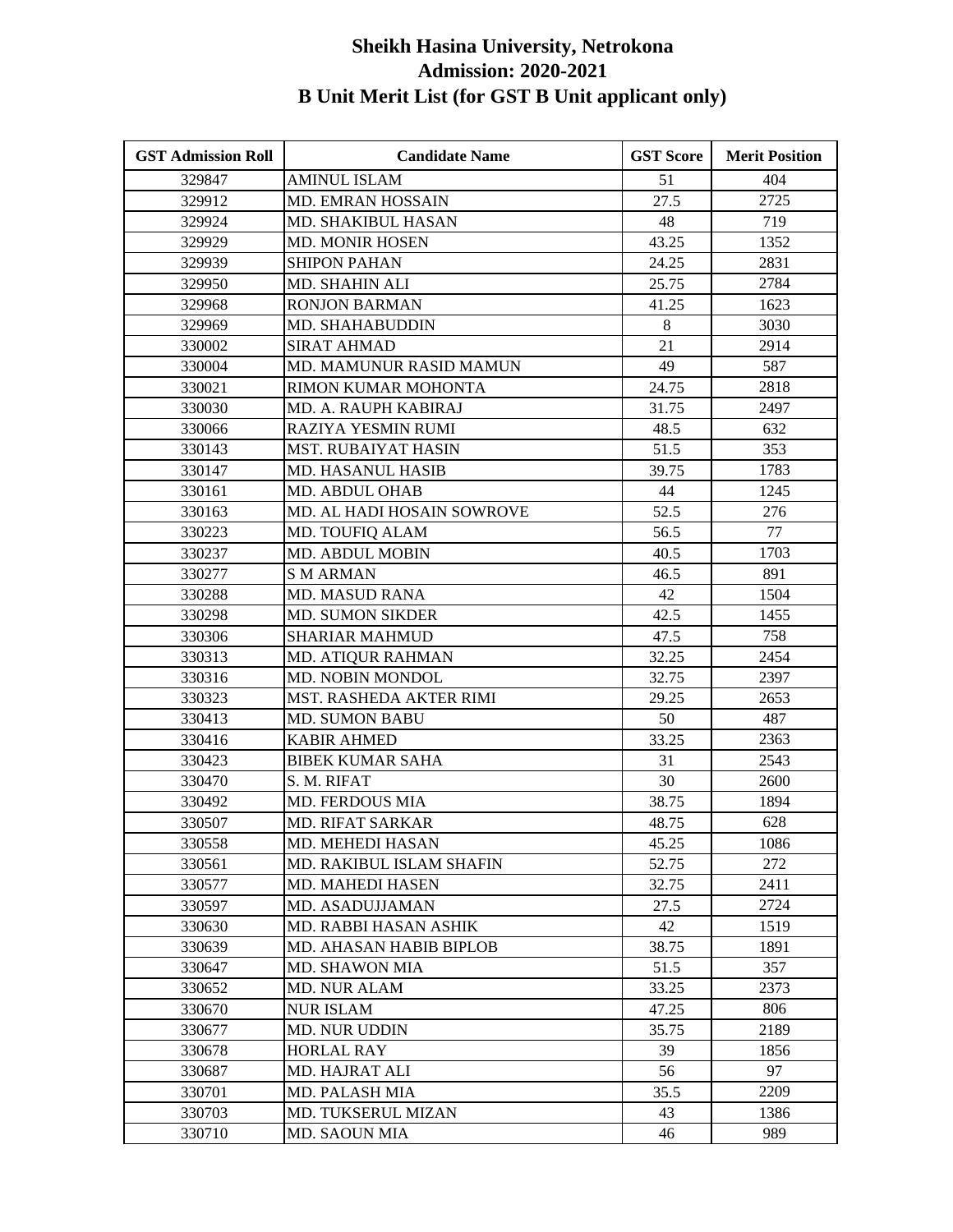| <b>GST Admission Roll</b> | <b>Candidate Name</b>       | <b>GST Score</b> | <b>Merit Position</b> |
|---------------------------|-----------------------------|------------------|-----------------------|
| 330718                    | <b>MD. AMIR HOSSAIN</b>     | 44.5             | 1174                  |
| 330739                    | MD. TANVIR HASSAIN RAFI     | 44               | 1257                  |
| 330745                    | MD. SAROWAR HOSSEN          | 49.75            | 527                   |
| 330755                    | <b>KAJOL KUMAR</b>          | 48               | 709                   |
| 330769                    | MD. MORSHED ALAM            | 41.75            | 1562                  |
| 330770                    | MD. TAHIATUL AKAS           | 38.75            | 1893                  |
| 330780                    | MD. RASIDUL ISLAM           | 44.25            | 1227                  |
| 330783                    | <b>MD. SHAHEB ALI</b>       | 53.25            | 235                   |
| 330787                    | MD. ARIFUL ISLAM            | 50               | 496                   |
| 330792                    | <b>CHANCHOL CHANDRO</b>     | 42.5             | 1454                  |
| 330801                    | MILON CHANDRA BARMAN        | 56.75            | 66                    |
| 330803                    | <b>JUEL RANA</b>            | 45.75            | 1031                  |
| 330809                    | TAPON CHANDRA ROY           | 40.25            | 1730                  |
| 330811                    | <b>MD. FERDOUS MIAH</b>     | 49               | 606                   |
| 330829                    | <b>MAMINUR RAHMAN</b>       | 50.25            | 469                   |
| 330834                    | <b>ANTOR KUMAR RAY</b>      | 37.75            | 1989                  |
| 330837                    | <b>JAGOT SHET SAGOR</b>     | 47.75            | 753                   |
| 330841                    | MD. MASUD RANA.             | 37.5             | 2020                  |
| 330862                    | MD. SHAMIM MIAH             | 42               | 1530                  |
| 330910                    | MD. LOVELU MIA              | 45.5             | 1061                  |
| 330923                    | MD. MAHAMUDUL HASAN         | 34.25            | 2297                  |
| 330939                    | MD. ASHRAFUL ISLAM          | 44.25            | 1221                  |
| 330941                    | MOST. FERDUSHE KHATUN       | 44               | 1262                  |
| 330961                    | <b>MD. ATIQUR MIA</b>       | 51.25            | 380                   |
| 330967                    | <b>VUPAL RAY</b>            | 29.75            | 2633                  |
| 330978                    | <b>MD. AMINUL ISLAM</b>     | 28.75            | 2672                  |
| 330983                    | MD. MEHEDI HASAN            | 22.25            | 2882                  |
| 331027                    | <b>SAMIA KHATUN</b>         | 50.5             | 426                   |
| 331066                    | <b>TANZILAL AZIZ</b>        | 43.5             | 1304                  |
| 331090                    | <b>HABIBA JANNAT</b>        | 51               | 386                   |
| 331152                    | <b>SHRABONTY JAHAN MEEM</b> | 53.25            | 223                   |
| 331153                    | SAYEDA SAKIBA SAKI          | 41.5             | 1565                  |
| 331164                    | <b>JABA KHANAM</b>          | 13.75            | 3009                  |
| 331186                    | <b>SHAPLA AKTHER</b>        | 38               | 1945                  |
| 331193                    | <b>SHAMIMA BEGUM</b>        | 46.75            | 859                   |
| 331199                    | <b>MST.NAFISA AFRIN</b>     | 48.25            | 668                   |
| 331210                    | <b>ESMOT ARA JAMAN ETY</b>  | 20.75            | 2920                  |
| 331228                    | MST. HALIMA KHATUN BEAUTY   | 44               | 1234                  |
| 331236                    | <b>SARKIA AKTER MOYNA</b>   | 49.25            | 566                   |
| 331242                    | SAMIYA HOSSAIN MAYABI       | 39               | 1855                  |
| 331250                    | RAFIA JANNATH FAIZA         | 29               | 2659                  |
| 331274                    | MOBASHIR AHMED KHAN TUKHAR  | 41               | 1632                  |
| 331288                    | RAFIA NASRIN RIMA           | 50.75            | 409                   |
| 331310                    | ANAMIKA ISLAM               | 59.25            | 23                    |
| 331316                    | MST. MOLLIKA                | 42.25            | 1471                  |
| 331361                    | <b>LAILA AKTER LOVELY</b>   | 55.75            | 105                   |
| 331364                    | <b>SHAMIMA</b>              | 50               | 474                   |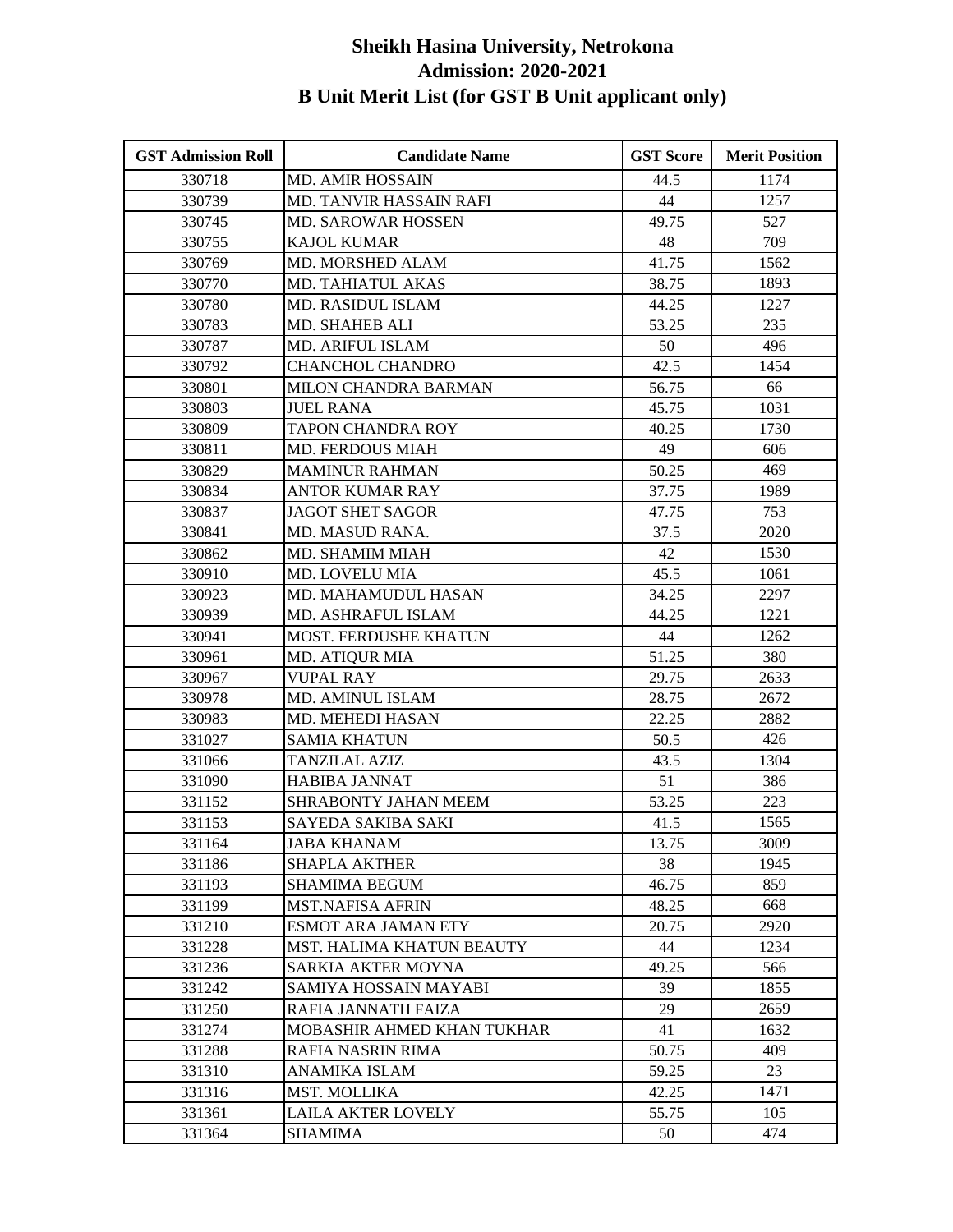| <b>GST Admission Roll</b> | <b>Candidate Name</b>       | <b>GST Score</b> | <b>Merit Position</b> |
|---------------------------|-----------------------------|------------------|-----------------------|
| 331384                    | <b>RAHAT SHIKDER</b>        | 46.5             | 897                   |
| 331407                    | <b>TASLIM ISLAM MEEM</b>    | 34.25            | 2300                  |
| 331437                    | <b>ABU TAHER RIDWAN</b>     | 40.25            | 1709                  |
| 331468                    | <b>SANZIDA HAQUE</b>        | 32.75            | 2410                  |
| 331478                    | MUKSHUDUL HASAN SHAWON      | 38               | 1948                  |
| 331482                    | MD. MAHMUDUL HASAN SAJID    | 23.5             | 2853                  |
| 331489                    | MIFTAFUL FUAD LUPIN         | 58.25            | 36                    |
| 331543                    | <b>ESMEA AZAM HIMAL</b>     | 40.75            | 1658                  |
| 331544                    | <b>NASRIN AKHTER KANA</b>   | 33.25            | 2370                  |
| 331553                    | <b>SURAIYA ZAMAN NUPUR</b>  | 25               | 2806                  |
| 331575                    | <b>JANNATUL FERDOUS</b>     | 44.25            | 1217                  |
| 331577                    | D. M EMDADUL HAQUE          | 52               | 307                   |
| 331592                    | <b>SADID FARIB</b>          | 31               | 2533                  |
| 331600                    | <b>JAHID HASAN JONY</b>     | 55.75            | 100                   |
| 331609                    | <b>ABID HASAN RUPOK</b>     | 27.25            | 2728                  |
| 331626                    | MUJAHIDUR RAHMAN            | 50.25            | 450                   |
| 331650                    | KAZI ASHIARAFUL ALAM        | 36.25            | 2136                  |
| 331652                    | FATEMA TUJ JAHURA ABONI     | 32.5             | 2434                  |
| 331656                    | <b>MOHSINA AKTER</b>        | 34.75            | 2266                  |
| 331663                    | <b>JAKIA KHATUN</b>         | 26.25            | 2768                  |
| 331748                    | <b>FARHAN TAHMID</b>        | 46.75            | 880                   |
| 331779                    | <b>JUMA AKTER</b>           | 36.75            | 2098                  |
| 331782                    | MD. ASHABUZZAMAN            | 36.5             | 2113                  |
| 331808                    | KHANDAKAR FAYSAL AHMED      | 33               | 2389                  |
| 331832                    | SURIYA SULTANA JUY          | 40               | 1764                  |
| 331839                    | <b>TASMIA HOMAIDI</b>       | 36.25            | 2145                  |
| 331859                    | MD. SHAHARIAR HOSSAIN SHOVO | 36.25            | 2131                  |
| 331884                    | <b>MD JUNAED MIA</b>        | 30.5             | 2569                  |
| 331921                    | MD. MONIRUL ISLAM           | 31.5             | 2499                  |
| 331930                    | <b>SRABON CHICHAM</b>       | 26.25            | 2767                  |
| 331967                    | MD MOFASSEL HOSEN           | 48               | 708                   |
| 331973                    | MD. MAHMUDUL HASAN          | 38               | 1954                  |
| 332024                    | KAZI SAYFUR RAHMAN          | 41.25            | 1598                  |
| 332042                    | MAKSUDUL HASAN JOY          | 40.75            | 1676                  |
| 332044                    | <b>ISHRAT JAHAN TAJRI</b>   | 27.75            | 2719                  |
| 332051                    | MD.BAYAZID RAHMAN           | 45.25            | 1082                  |
| 332063                    | S. M REDOWANUL TAZOWAR      | 47.5             | 757                   |
| 332090                    | <b>RIAD</b>                 | 47.25            | 821                   |
| 332101                    | <b>MD. REJAUL SARKER</b>    | 25.5             | 2789                  |
| 332143                    | <b>MD. SHAH PORAN</b>       | 31.75            | 2494                  |
| 332275                    | NUSRAT JAHAN PROVA          | 35.25            | 2213                  |
| 332308                    | <b>SUMAYA BINTE NIZAM</b>   | 26.5             | 2747                  |
| 332428                    | TAMANNA YEASMIN             | 38.5             | 1899                  |
| 332474                    | <b>ANFAL AKTER</b>          | 39               | 1859                  |
| 332741                    | MD. NUR UDDIN               | 39.75            | 1771                  |
| 332810                    | AKBAR HOSSAIN SHUVA         | 51.75            | 332                   |
| 332944                    | ROYEL CHANDRA ROY           | 48.5             | 638                   |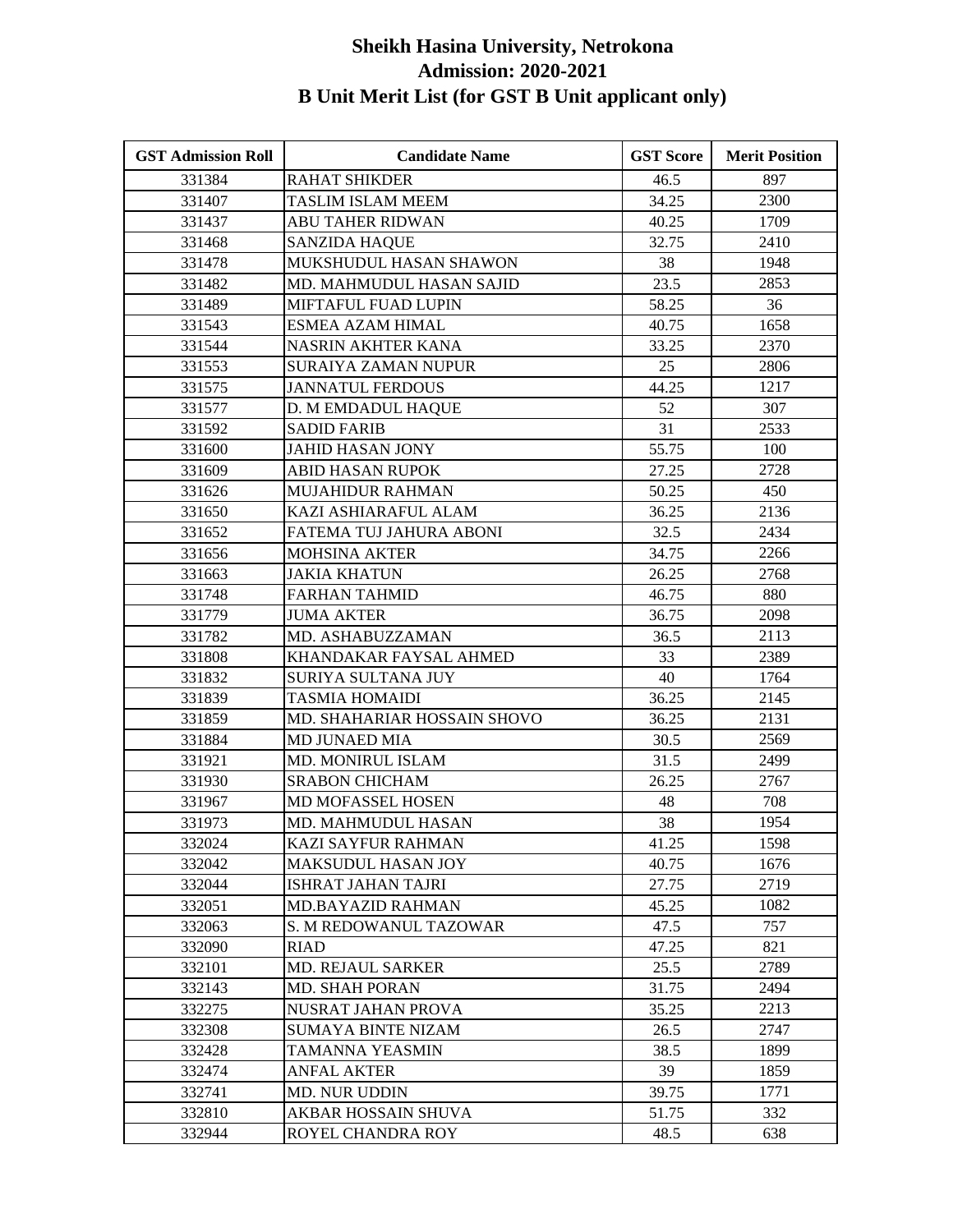| <b>GST Admission Roll</b> | <b>Candidate Name</b>         | <b>GST Score</b> | <b>Merit Position</b> |
|---------------------------|-------------------------------|------------------|-----------------------|
| 332947                    | <b>RIAZ HOSSEN</b>            | 41.5             | 1573                  |
| 333003                    | <b>MAYDUL ISLAM</b>           | 45               | 1103                  |
| 333144                    | <b>MD. ARIF HOSSEN</b>        | 50.75            | 414                   |
| 333169                    | <b>ABUL KASHEM</b>            | 32               | 2474                  |
| 333184                    | <b>HASAN MARUF</b>            | 31.5             | 2508                  |
| 333309                    | MD. YADUL HOQUE BHUIYAN RIFAT | 51               | 395                   |
| 333317                    | <b>ABDUL AZIZ</b>             | 34.5             | 2278                  |
| 333322                    | <b>MD. ROBIN HOSSAIN</b>      | 45               | 1121                  |
| 333372                    | <b>MAHMUDUL HASAN</b>         | 55.5             | 115                   |
| 333376                    | <b>SAJJADUR RAHAMAN</b>       | 35.75            | 2192                  |
| 333401                    | <b>MD JAHIDUL HASAN</b>       | 42.75            | 1412                  |
| 333448                    | <b>MD. RASEL</b>              | 33               | 2384                  |
| 333473                    | MD. TOWFIQUR RAHMAN           | 53               | 245                   |
| 333501                    | MD NURNABI MAZUMDAR           | 46.25            | 941                   |
| 333561                    | <b>RAJIB UDDIN</b>            | 49               | 594                   |
| 333649                    | <b>MST. TANIA AKTER</b>       | 30               | 2603                  |
|                           | ZANNATUL TARANNA MAZUMDER     | 49.75            |                       |
| 333677                    | <b>TABASSUM</b>               |                  | 523                   |
| 333683                    | <b>RAKIB UDDIN</b>            | 31               | 2538                  |
| 333691                    | MD. ZIA UDDIN                 | 30.25            | 2585                  |
| 333739                    | <b>MD. AMIR HOSSAIN</b>       | 51.25            | 371                   |
| 333741                    | ABDULLAH AL RAKIB CHOWDHURY   | 37               | 2057                  |
| 333745                    | ASIF KARIM MOJUMDER           | 52.25            | 292                   |
| 333752                    | MD. AYNUDDIN                  | 40               | 1742                  |
| 333758                    | <b>MD. RONY MIA</b>           | 50               | 483                   |
| 333793                    | <b>MASUM BILLAH BHUIYAN</b>   | 44.25            | 1208                  |
| 333827                    | <b>SUMON HOSSAIN</b>          | 36.5             | 2118                  |
| 333842                    | MD. JAHID HASAN               | 24               | 2845                  |
| 333849                    | <b>ARZIT CHAKMA</b>           | 20.75            | 2926                  |
| 333855                    | MD. NAHID MIAH                | 42.25            | 1488                  |
| 333985                    | MST. AMBIA ALAM HAFSA         | 40.5             | 1685                  |
| 334004                    | Ashiqur Rahman (Hridoy)       | 45.75            | 1002                  |
| 334035                    | SABIHA SIDDIKA                | 28               | 2704                  |
| 334110                    | <b>SHEWLY RANI DEPA</b>       | 27               | 2737                  |
| 334119                    | <b>RAIDA HASAN</b>            | 48.25            | 659                   |
| 334130                    | SUPRIYA RANI DOLA             | 25               | 2804                  |
| 334156                    | TANJINA OMAR OISHI            | 41.75            | 1538                  |
| 334210                    | <b>RABINA TAREK RIMU</b>      | 54.75            | 142                   |
| 334318                    | SUMAYA CHOWDHURY TAKI         | 38.5             | 1900                  |
| 334488                    | NISHAT AKHTER RIA             | 46.25            | 927                   |
| 334678                    | <b>MOSLEMA AKTER</b>          | 39.5             | 1801                  |
| 334751                    | <b>SUSMITA AZAM PRITY</b>     | 51               | 384                   |
| 334757                    | <b>MAHMUDA KABIR SINHA</b>    | 30.5             | 2565                  |
| 334785                    | <b>NOUSHIN SARMIN</b>         | 27               | 2734                  |
| 334791                    | <b>SADIA AFRUS</b>            | 29.5             | 2635                  |
| 334796                    | <b>FAHMIDA AKTER</b>          | 35.25            | 2220                  |
| 334851                    | RESHMA ISLAM TINNI            | 29               | 2656                  |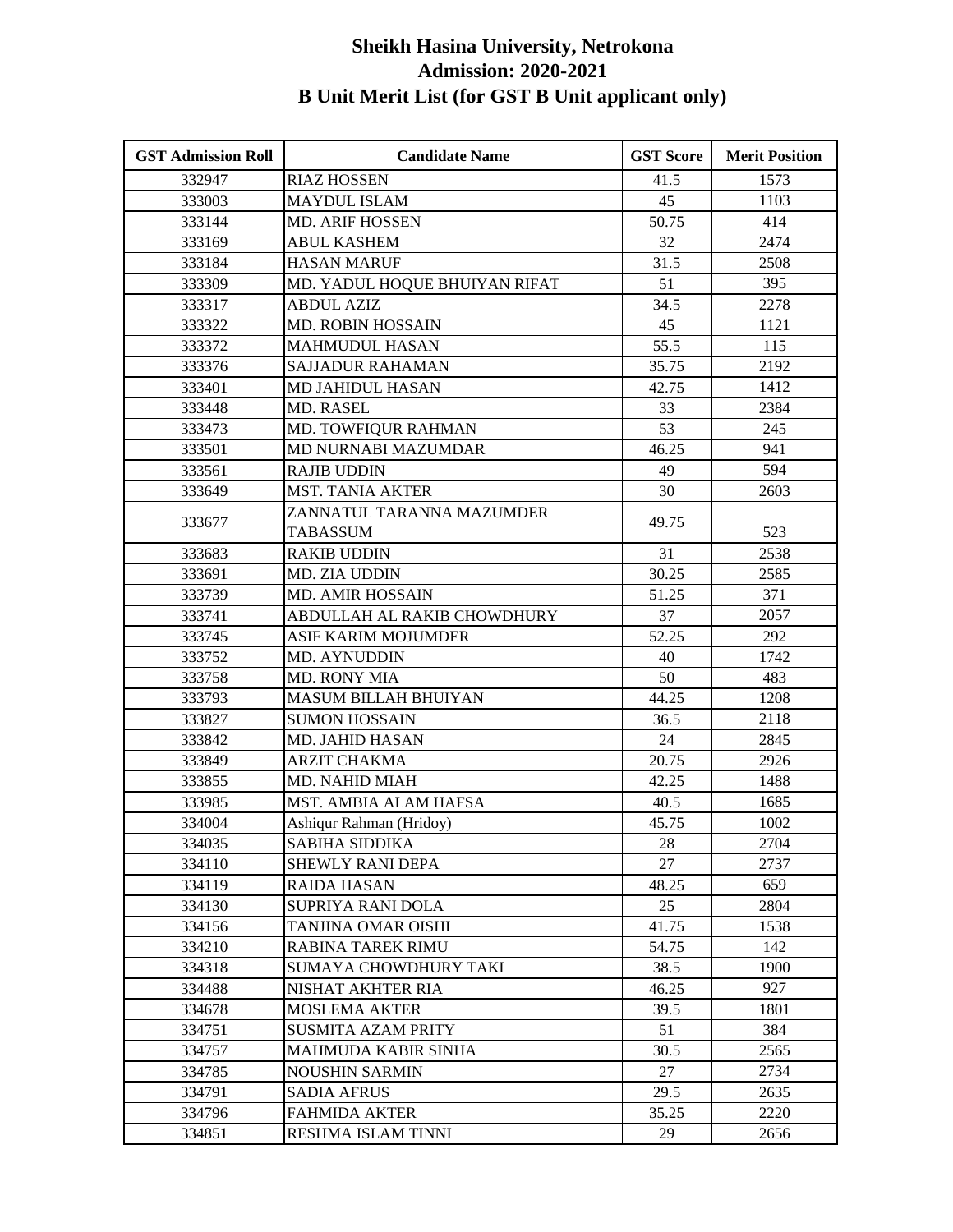| <b>GST Admission Roll</b> | <b>Candidate Name</b>       | <b>GST Score</b> | <b>Merit Position</b> |
|---------------------------|-----------------------------|------------------|-----------------------|
| 334857                    | TANAYA SHABNOM RITU         | 29.75            | 2625                  |
| 334865                    | <b>FARDIA ASHRAFI</b>       | 43               | 1360                  |
| 335016                    | <b>ZARIN AKTER</b>          | 35.75            | 2180                  |
| 335324                    | KASHMERY SHOILY OISHI       | 30.75            | 2552                  |
| 335346                    | <b>SOMIYA AKTER</b>         | 37.25            | 2037                  |
| 335349                    | NURA JANNAT SUMAIYA         | 35.5             | 2202                  |
| 335440                    | JHARNA RANI BARMAN          | 21.25            | 2903                  |
| 335456                    | ANANNA RAHMAN ASIA          | 35.25            | 2224                  |
| 335585                    | NUSRAT JAHAN ABRARA         | 48.5             | 630                   |
| 335651                    | <b>JUHAIRIA JAHAN SHIFA</b> | 41.75            | 1548                  |
| 335656                    | <b>NUSRAT JAHAN</b>         | 25.25            | 2796                  |
| 335717                    | <b>SAMIHA SARA ARMIN</b>    | 35               | 2239                  |
| 335735                    | <b>KAZI HABIBA</b>          | 48.5             | 639                   |
| 335824                    | <b>BITHE AKTER</b>          | 46               | 982                   |
| 335915                    | <b>JAKIYA SULTANA</b>       | 44.25            | 1223                  |
| 335951                    | <b>MAHBUBUL HASSAN</b>      | 40               | 1737                  |
| 335953                    | PAPIYA AKTER                | 21               | 2913                  |
| 335965                    | TAHASIN ARA AYSHI           | 36.25            | 2142                  |
| 335969                    | FARZANA AKTER SUMA          | 46.75            | 869                   |
| 335985                    | <b>MITA MANDOL</b>          | 39.5             | 1810                  |
| 335995                    | MD. ARMAN FEROZ             | 28.25            | 2688                  |
| 336010                    | ROBYET JAHAN LAMIYA         | 24               | 2839                  |
| 336016                    | <b>SUMI AKTER</b>           | 50               | 482                   |
| 336020                    | FAHOMIDA HAQUE SHORNA       | 30.25            | 2583                  |
| 336093                    | NOWSHIN NAWAR RIMI          | 41.75            | 1537                  |
| 336095                    | FATEMA JANNAT HAFSA TRIPTY  | 35.75            | 2171                  |
| 336115                    | <b>SANJIDA AKTER</b>        | 38               | 1942                  |
| 336174                    | <b>SHATABDI ROY</b>         | 28.25            | 2698                  |
| 336229                    | <b>FARIHA ALAM</b>          | 34               | 2312                  |
| 336286                    | <b>SUMAIYA AKTER RIYA</b>   | 31.25            | 2528                  |
| 336485                    | SAHARIAR JAMAL              | 45               | 1099                  |
| 336556                    | TANVIR AHMED KHAN           | 42.75            | 1389                  |
| 336568                    | TAHMINA HAQUE RITO          | 36.25            | 2137                  |
| 336571                    | <b>FARIHA JAHAN</b>         | 41               | 1635                  |
| 336599                    | MOHAMMAD TAYEB              | 43               | 1355                  |
| 336656                    | LARISHA KHAN                | 47.25            | 826                   |
| 336821                    | <b>SAWRNALI AKTER</b>       | 53               | 241                   |
| 336968                    | <b>SADIA AHMED PROVA</b>    | 39.75            | 1781                  |
| 336971                    | <b>NURJAHAN</b>             | 33               | 2387                  |
| 336985                    | MD. RAFIUL HAQUE CHOWDHURY  | 35               | 2237                  |
| 336990                    | <b>FAZLUL KARIM</b>         | 36.5             | 2109                  |
| 337018                    | FOYJUN NISA HELEN           | 34.5             | 2276                  |
| 337078                    | MD. SHAHIDUL SUMON SARDAR   | 50               | 473                   |
| 337091                    | MD. HASAN BHUIYAN           | 44.5             | 1158                  |
| 337169                    | <b>MAHADI HASSAN</b>        | 33.75            | 2333                  |
| 337176                    | <b>REHENA AKTER</b>         | 46.25            | 937                   |
| 337273                    | M.M REDWAN MAHBUB           | 12.75            | 3014                  |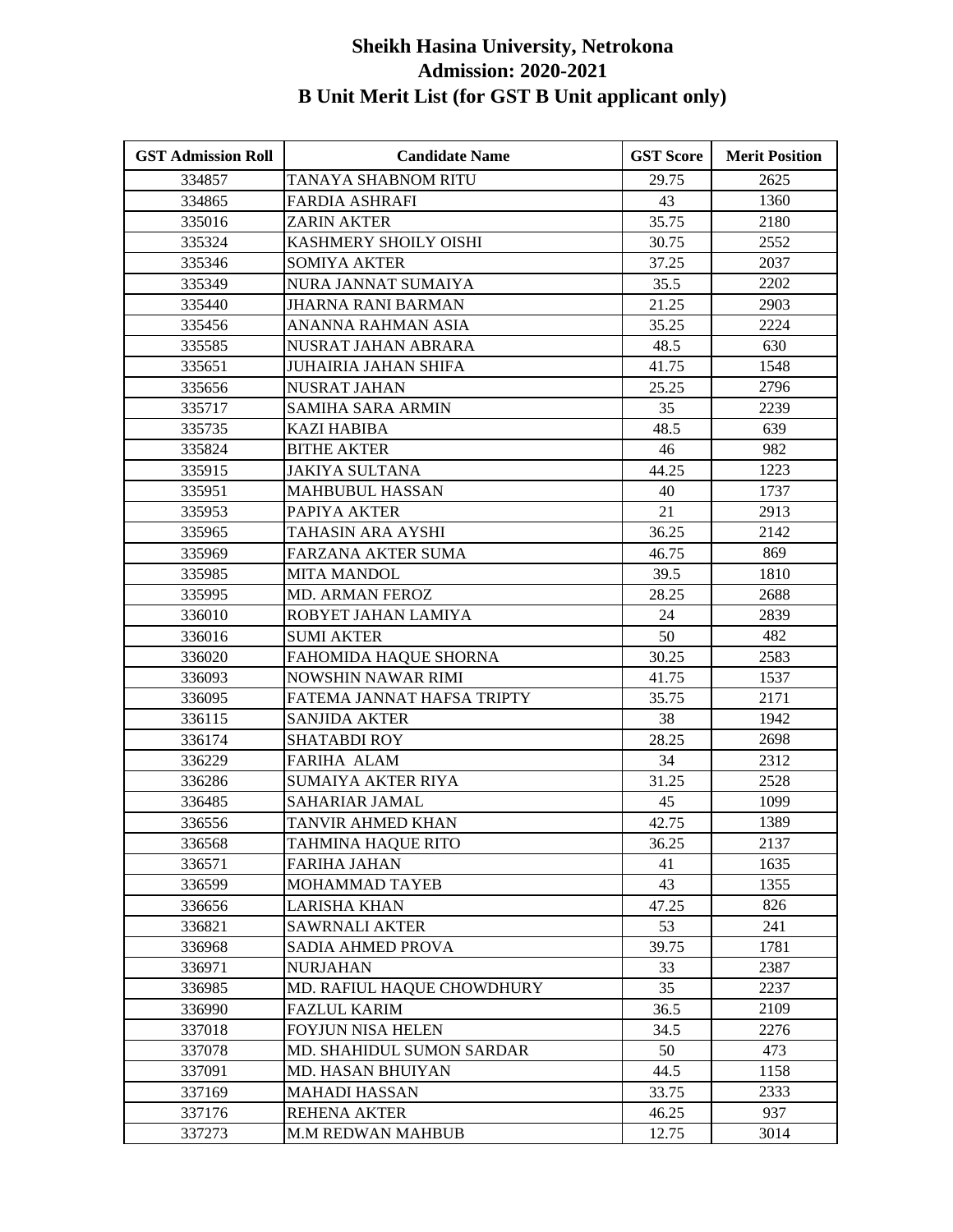| <b>GST Admission Roll</b> | <b>Candidate Name</b>         | <b>GST Score</b> | <b>Merit Position</b> |
|---------------------------|-------------------------------|------------------|-----------------------|
| 337281                    | <b>MD. AMINUR RAHMAN</b>      | 42.25            | 1475                  |
| 337286                    | <b>SAMIYA AFRIN</b>           | 36.75            | 2096                  |
| 337323                    | <b>MD. SAMSUL HAQUE</b>       | 45.75            | 1009                  |
| 337362                    | <b>RAYHAN MIA</b>             | 44.25            | 1210                  |
| 337374                    | RAJIWAN ANWAR RATUL           | 49.5             | 530                   |
| 337383                    | MONJURUL ISLAM                | 43.5             | 1299                  |
| 337388                    | <b>ANIK SUTRADHAR</b>         | 26               | 2773                  |
| 337395                    | MD. MORSHED ALAM              | 37.25            | 2034                  |
| 337407                    | <b>FARIA AHMED</b>            | 46               | 993                   |
| 337414                    | <b>ABU ZAFAR TAMIM</b>        | 47.25            | 799                   |
| 337453                    | <b>SADIA RAISA</b>            | 28.5             | 2681                  |
| 337481                    | <b>UMMA RASMA SHILA</b>       | 41               | 1638                  |
| 337489                    | MD. FAHAD                     | 38               | 1950                  |
| 337504                    | MD. FOYSAL AHMMED             | 53               | 240                   |
| 337658                    | <b>ARAFAT HOSSAIN</b>         | 36.5             | 2107                  |
| 337758                    | MD. MORAD HOSSAIN             | 29.5             | 2639                  |
| 337779                    | <b>MAHFUJUL KARIM SEJAN</b>   | 36.25            | 2129                  |
| 337858                    | <b>TAFSILA AKTER</b>          | 49.5             | 541                   |
| 337875                    | MD. TANVIR AHAMMED            | 30               | 2608                  |
| 337925                    | <b>ASHIK ENTAZ ROBIN</b>      | 43.25            | 1345                  |
| 337928                    | FAHIM SHAHRIAR JAY            | 42.5             | 1424                  |
| 337933                    | <b>AFROZA</b>                 | 46.25            | 956                   |
| 337996                    | <b>DHERAJ KUMAR DAS</b>       | 47.75            | 736                   |
| 338005                    | <b>SONIA AKTER</b>            | 38.5             | 1918                  |
| 338042                    | <b>MD. HASIB HASAN</b>        | 54.5             | 160                   |
| 338058                    | MOHAMMAD RIHAN HOSSAIN        | 47.5             | 794                   |
| 338120                    | PAPRI RANI DAS                | 36.75            | 2087                  |
| 338138                    | <b>SALMAN AHMAD</b>           | 40               | 1741                  |
| 338146                    | <b>AKASH MIA</b>              | 52               | 308                   |
| 338187                    | <b>JANNATUL HOSSAIN SAIMA</b> | 22.25            | 2884                  |
| 338197                    | <b>LOKNATH RAJOK</b>          | 48               | 703                   |
| 338214                    | <b>SHAKIB MIA</b>             | 48               | 710                   |
| 338315                    | <b>KAWSER AHMED</b>           | 54.75            | 152                   |
| 338338                    | <b>AMIT BHOWMICK</b>          | 45               | 1098                  |
| 338413                    | MD. EBADULLAH                 | 41               | 1641                  |
| 338435                    | <b>MD.RIAD MAHMUD</b>         | 26.25            | 2762                  |
| 338442                    | <b>MD. SAKIBUL HASAN</b>      | 42.5             | 1436                  |
| 338572                    | <b>MD. ROMAN HOSSEN</b>       | 18.5             | 2964                  |
| 338614                    | <b>ABDUR RAHMAN</b>           | 46.75            | 878                   |
| 338738                    | MD. MAHMUD ABBAS JAHID HASAN  | 46.25            | 928                   |
| 338762                    | <b>MD. YUSUF ALI</b>          | 28.5             | 2686                  |
| 338766                    | <b>SAHADAT KHAN</b>           | 54.25            | 176                   |
| 338783                    | MD.FUAD ISLAM RABBIL          | 29.5             | 2638                  |
| 338891                    | MD. BORKOT ULLAH FOYESI       | 32.25            | 2444                  |
| 338905                    | <b>GOLAM SAROWAR</b>          | 47.25            | 805                   |
| 339026                    | <b>JANNATUL FERDOUS</b>       | 49.75            | 526                   |
| 339070                    | <b>TANVIR MIA</b>             | 32               | 2477                  |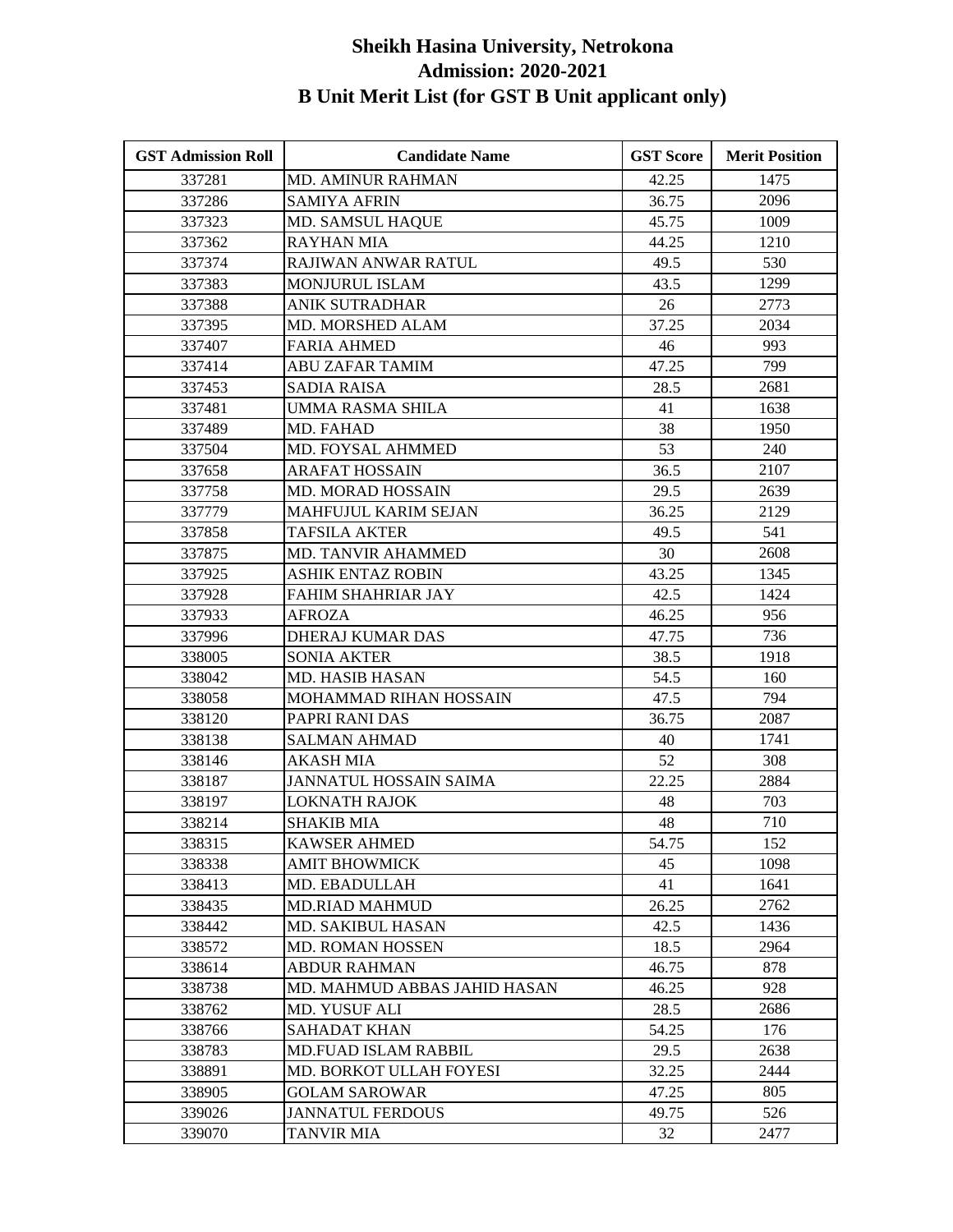| <b>GST Admission Roll</b> | <b>Candidate Name</b>       | <b>GST Score</b> | <b>Merit Position</b> |
|---------------------------|-----------------------------|------------------|-----------------------|
| 339077                    | TAMIMUL HASAN               | 32.75            | 2394                  |
| 339081                    | MOST. MASIHATUL KUBRA       | 26.5             | 2748                  |
| 339091                    | <b>IQBAL HOSSAIN</b>        | 47.5             | 767                   |
| 339099                    | <b>KAMRUL ISLAM</b>         | 31.25            | 2516                  |
| 339104                    | <b>SHAMMY AKTHER SUMI</b>   | 42.5             | 1443                  |
| 339158                    | <b>SUPARNA BISWAS</b>       | 40.25            | 1720                  |
| 339184                    | TANHA AKTER                 | 48.75            | 626                   |
| 339243                    | <b>KAZI NOVEL</b>           | 21.5             | 2897                  |
| 339256                    | <b>MONIR HOSAIN</b>         | 51.5             | 358                   |
| 339272                    | <b>SHUVO CHOWDHURY</b>      | 46               | 969                   |
| 339283                    | <b>SANJANA FERDOUS</b>      | 36.5             | 2119                  |
| 339289                    | ARAFAT AHMED SHAD           | 34.75            | 2260                  |
| 339351                    | SABIKUNNAHAR PROME          | 31.25            | 2526                  |
| 339411                    | MD. RASEL MOLLA             | 33               | 2385                  |
| 339417                    | AFIA ANJUM ARPA             | 25.5             | 2787                  |
| 339455                    | MD. SHOJIB HOSSAIN          | 40.5             | 1691                  |
| 339489                    | AFRUZA SULTANA BITHY        | 33.75            | 2337                  |
| 339515                    | <b>MD. RAKIB KHAN</b>       | 48.25            | 673                   |
| 339576                    | <b>MASIUR RAHAMAN</b>       | 53               | 251                   |
| 339619                    | MD. PIAS MUSTAKIM           | 26               | 2772                  |
| 339650                    | <b>ISRAT JAHAN</b>          | 19               | 2956                  |
| 339673                    | MD. TUHIDUL ISLAM           | 33.5             | 2346                  |
| 339685                    | <b>RAFIUL ISLAM RIFTI</b>   | 27.25            | 2732                  |
| 339730                    | <b>MD. NUR NABI</b>         | 36.5             | 2117                  |
| 339847                    | <b>SOHEL MIAH</b>           | 32.75            | 2414                  |
| 339886                    | MD. AMJAD HOSSAIN           | 34.5             | 2285                  |
| 339946                    | ASHIK MIA                   | 47.25            | 827                   |
| 339955                    | <b>MD. KAMRUL HASAN</b>     | 44               | 1249                  |
| 339965                    | MD. ASADULLAH AL MAHAMUD    | 26.5             | 2749                  |
| 340003                    | MD. SUJON AHMED             | 37               | 2061                  |
| 340057                    | <b>SHAKIL AHAMED</b>        | 9.25             | 3028                  |
| 340105                    | <b>MAHFUZUR RAHMAN</b>      | 41               | 1642                  |
| 340142                    | <b>SAZZAD HOSSAIN RAKIB</b> | 46.5             | 903                   |
| 340146                    | JAHID                       | 41.25            | 1615                  |
| 340149                    | <b>SUSANTO CHAMBUGONG</b>   | 38.75            | 1897                  |
| 340169                    | PONKAJ BISWAS               | 46               | 985                   |
| 340196                    | AL RIAD JAMAL UDDIN         | 25.75            | 2780                  |
| 340210                    | RAKIBUL HASSAN NILOY        | 38.25            | 1923                  |
| 340217                    | UMMA SALMA SHEFA            | 46.75            | 876                   |
| 340229                    | <b>RIMON MIA</b>            | 50.75            | 415                   |
| 340342                    | ABDUR RAHMAN ALI NUR        | 36.25            | 2132                  |
| 340382                    | <b>S.M.TANVIR AHMED</b>     | 46.75            | 887                   |
| 340385                    | <b>SABBIR HOSSAIN</b>       | 33.25            | 2377                  |
| 340387                    | MD. ASHIKQUR RAHMAN         | 54.25            | 183                   |
| 340395                    | MD. SAKIB HOSSAIN           | 47.75            | 738                   |
| 340433                    | MD. ABU BAKAR SIDDIQUE      | 48.25            | 666                   |
| 340499                    | <b>RAZIB CHOWDHURY</b>      | 56.5             | 81                    |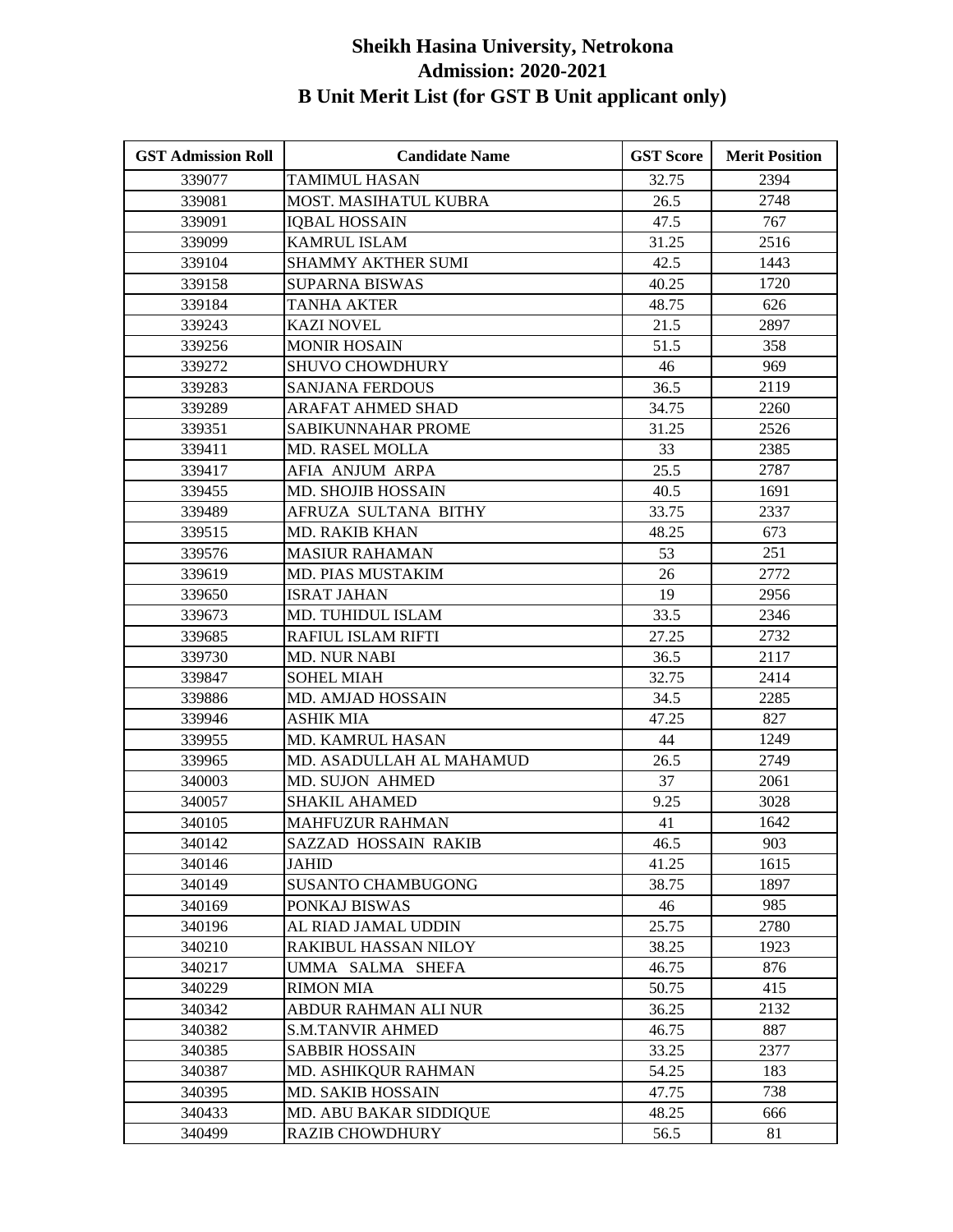| <b>GST Admission Roll</b> | <b>Candidate Name</b>      | <b>GST Score</b> | <b>Merit Position</b> |
|---------------------------|----------------------------|------------------|-----------------------|
| 340515                    | MONAWAR HOSSAIN TAREQ      | 55.25            | 122                   |
| 340547                    | <b>MD.EMON HOSSIN</b>      | 49.75            | 513                   |
| 340581                    | HARCHA BARDHAN CHAKMA      | 22.5             | 2868                  |
| 340601                    | TAYAN HOSSAIN ZARAIN       | 43               | 1374                  |
| 340605                    | <b>SHUVOJOYOTI DAS</b>     | 32.5             | 2423                  |
| 340616                    | MD. SHIFUL ISLAM           | 37.25            | 2052                  |
| 340621                    | MD. KAJOL MIA              | 30               | 2601                  |
| 340649                    | MD. SAHA JALAL TOPDER      | 44.75            | 1144                  |
| 340729                    | <b>PALASH MAZUMDER</b>     | 56.75            | 69                    |
| 340750                    | <b>MD. FAISAL AHMED</b>    | 18               | 2973                  |
| 340761                    | NILOY CHAKMA               | 22.5             | 2872                  |
| 340770                    | <b>ABU SAYED</b>           | 25.5             | 2788                  |
| 340772                    | NIPUN CHAKMA               | 24               | 2842                  |
| 340773                    | ANAS ABDULLA ABID          | 45.25            | 1092                  |
| 340785                    | MD. MINHAJUL ISLAM         | 34.5             | 2277                  |
| 340846                    | MD. MUZAHIDUL ISLAM        | 39.75            | 1788                  |
| 340851                    | SHAKHAYAT HOSSAIN          | 42               | 1535                  |
| 340853                    | JOY MONDAL                 | 41.25            | 1625                  |
| 340876                    | MAHAMUDUL HASAN ALIF       | 45.5             | 1055                  |
| 340885                    | TONG LO KHUMI              | 31.75            | 2496                  |
| 340904                    | <b>MD.RAYHAN SADMAN</b>    | 50.75            | 416                   |
| 340917                    | <b>RAKIB SHEIKH</b>        | 33               | 2393                  |
| 340955                    | MD. SAIFULLAHBIN JAMAL     | 34.25            | 2305                  |
| 340956                    | <b>NAZMUL HASAN</b>        | 47.5             | 792                   |
| 340988                    | <b>MD. SHAHIN UDDIN</b>    | 43.25            | 1350                  |
| 340993                    | MD. SHAFIKUL ISLAM         | 41.5             | 1577                  |
| 340999                    | MD. KOUSHIK MIA            | 34               | 2323                  |
| 341055                    | <b>NAIMUL HASAN</b>        | 48               | 697                   |
| 341090                    | <b>NAWRIN JAHAN RUNA</b>   | 60               | 20                    |
| 341099                    | <b>SHARIFUL ISLAM</b>      | 31.75            | 2486                  |
| 341127                    | SHEIKH MD. NORULLAH        | 21.25            | 2902                  |
| 341174                    | MD. MOZAMMEL HOSSAIN       | 33.5             | 2355                  |
| 341267                    | MD. MAIN UDDIN             | 45               | 1112                  |
| 341316                    | HOSSAIN MAHMOOD ROBIN      | 36               | 2153                  |
| 341365                    | MD. RASEL MIAH             | 24               | 2844                  |
| 341370                    | <b>MD. JAMAN MOLLA</b>     | 48.75            | 629                   |
| 341378                    | <b>ATIOUR RAHMAN</b>       | 51.25            | 364                   |
| 341392                    | MD. RIPON BHUIYAN          | 36               | 2170                  |
| 341400                    | <b>OWASIF MOWLA TAHSIN</b> | 27.75            | 2712                  |
| 341414                    | <b>ANAYET KOBIR</b>        | 25.5             | 2790                  |
| 341428                    | ASHRAFUL ISLAM             | 37.5             | 2016                  |
| 341454                    | SAIF HASAN ANANNA          | 37.75            | 1987                  |
| 341476                    | SOLON TANCHANGYA           | 8.25             | 3029                  |
| 341483                    | MD. FAKHRUL ARFIN LATIFI   | 37.25            | 2038                  |
| 341484                    | KHANDAKAR AHSAN ULLAH      | 41.25            | 1605                  |
| 341573                    | <b>MD. AHSAN HABIB</b>     | 37.25            | 2042                  |
| 341601                    | RODSHI FABLIHA SHASHI      | 30.25            | 2588                  |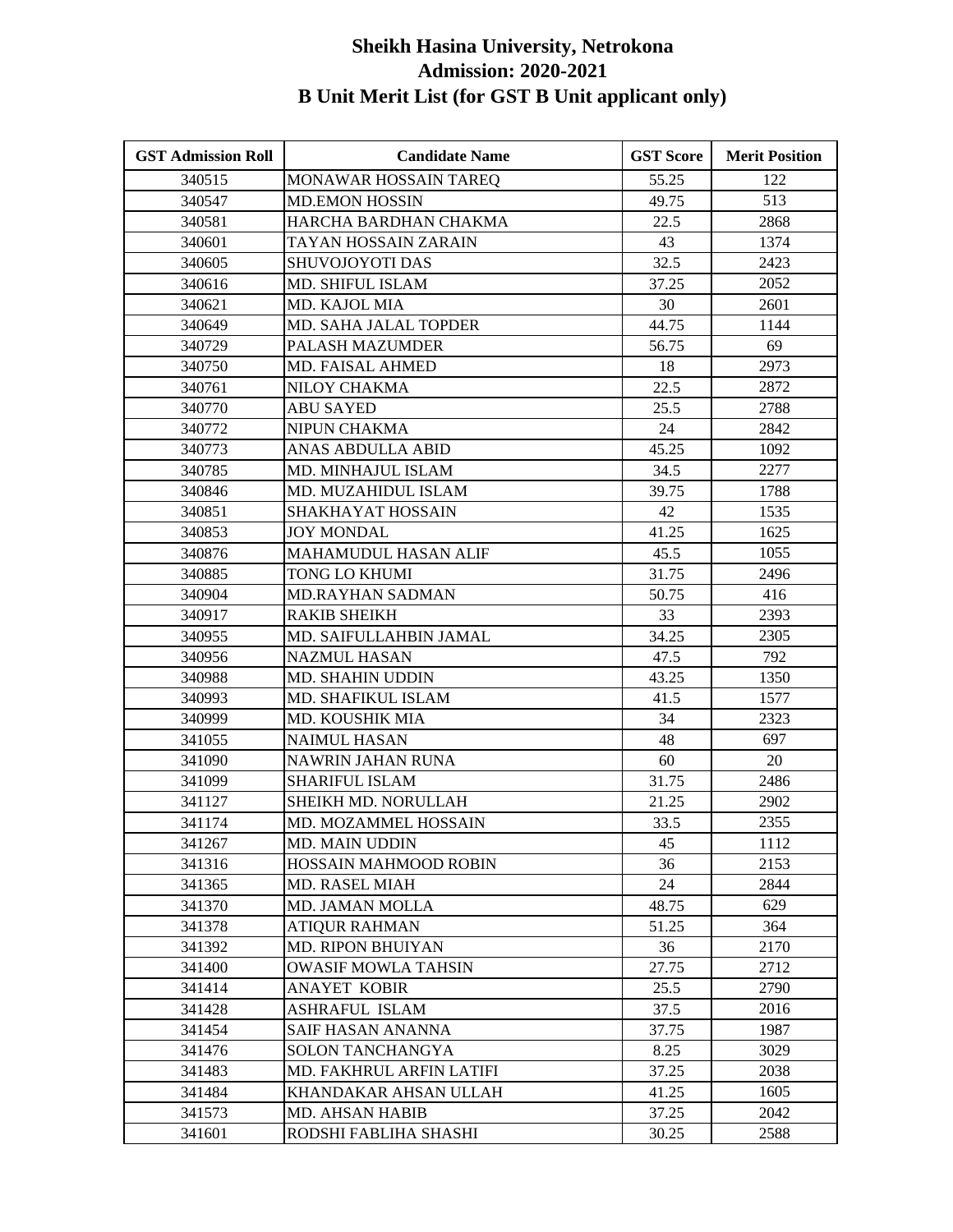| <b>GST Admission Roll</b> | <b>Candidate Name</b>        | <b>GST Score</b> | <b>Merit Position</b> |
|---------------------------|------------------------------|------------------|-----------------------|
| 341610                    | <b>MESBAUL AREFIN SHAON</b>  | 32.5             | 2427                  |
| 341636                    | <b>MD. SHAKIB HASAN</b>      | 34.5             | 2280                  |
| 341664                    | <b>MST. FARJANA AKTER</b>    | 51.5             | 360                   |
| 341697                    | <b>ISRAT BINTA ANIS</b>      | 35               | 2235                  |
| 341708                    | SHAJARATUL MUNTAHA CHOWDHORY | 38               | 1941                  |
| 341960                    | <b>SAIMA AKTER</b>           | 35.5             | 2198                  |
| 342055                    | MOSSA. TAIYABA JAHAN TITHI   | 41               | 1633                  |
| 342259                    | <b>JANNATUL JEMI</b>         | 29.75            | 2622                  |
| 342261                    | <b>FOUZIA YEASMIN</b>        | 53.5             | 218                   |
| 342270                    | <b>TANIA AKTER</b>           | 54.5             | 161                   |
| 342546                    | <b>SHARIFA AKTER</b>         | 55.25            | 123                   |
| 342632                    | <b>TANJINA AKTER</b>         | 36.75            | 2085                  |
| 342759                    | <b>MOSSA OMMA HABIBA</b>     | 32               | 2476                  |
| 342807                    | NISHAT JAHAN                 | 24.25            | 2829                  |
| 342850                    | <b>HAFSA AKTER</b>           | 24.75            | 2819                  |
| 342874                    | <b>SAKIB MAHMOD</b>          | 48.75            | 609                   |
| 343168                    | SONIA ISLAM HRIDI            | 55.75            | 104                   |
| 343174                    | SAYEADATUNNESA ZUTI          | 42               | 1507                  |
| 343257                    | <b>TANIA AKTER</b>           | 37.25            | 2046                  |
| 343465                    | TAMANNA AKTER REMA           | 18               | 2976                  |
| 343516                    | <b>ASRAFUL ISLAM</b>         | 51.5             | 343                   |
| 343581                    | KAZI SABIHA ISLAM MITHILA    | 42               | 1522                  |
| 343604                    | <b>MD. SHAKIL HOSSAIN</b>    | 30.75            | 2554                  |
| 343648                    | <b>FARIA AKTER MEEM</b>      | 42.5             | 1432                  |
| 343659                    | <b>MD. SAKIB HOSSAN</b>      | 29.25            | 2647                  |
| 343665                    | <b>REDOY HOSSAIN</b>         | 33.25            | 2362                  |
| 343686                    | A. M. ZABER AL-SIAM          | 55.25            | 120                   |
| 343830                    | MD. JAHIRUL ISLAM            | 33.75            | 2332                  |
| 343950                    | MD. FARHAN IBNA REZA KAIF    | 25.25            | 2797                  |
| 344041                    | ABU MOHAMMAD SAEED           | 30               | 2606                  |
| 344072                    | <b>MD. JONAID AHMED</b>      | 36.5             | 2108                  |
| 344157                    | <b>SHEPON MIAH</b>           | 31               | 2540                  |
| 344184                    | TASNUVA KARIM SARA           | 48               | 688                   |
| 344185                    | <b>JARIN AKTER</b>           | 44.75            | 1129                  |
| 344189                    | <b>SHAIFA ISRAT</b>          | 52.25            | 287                   |
| 344190                    | <b>MST. TANIA AKTER MEEM</b> | 33               | 2380                  |
| 344201                    | RIJIKA SULTANA MITU          | 47.5             | 756                   |
| 344208                    | FAHIMA KHATUN                | 55               | 129                   |
| 344227                    | AFSANA ZAMAN RIMA            | 34.25            | 2299                  |
| 344233                    | SADIA TAMANNA                | 39               | 1853                  |
| 344239                    | SADIA SAMAD SUCHANA          | 50.25            | 455                   |
| 344243                    | <b>JANNATUN NAYEM PROME</b>  | 47.75            | 735                   |
| 344244                    | <b>JANNATUL FERDOUS</b>      | 48               | 691                   |
| 344267                    | <b>SUMAYA RIA JUI</b>        | 45.75            | 1014                  |
| 344276                    | RICHI DEB ARPA               | 34               | 2314                  |
| 344282                    | <b>TAMANNA</b>               | 49.75            | 507                   |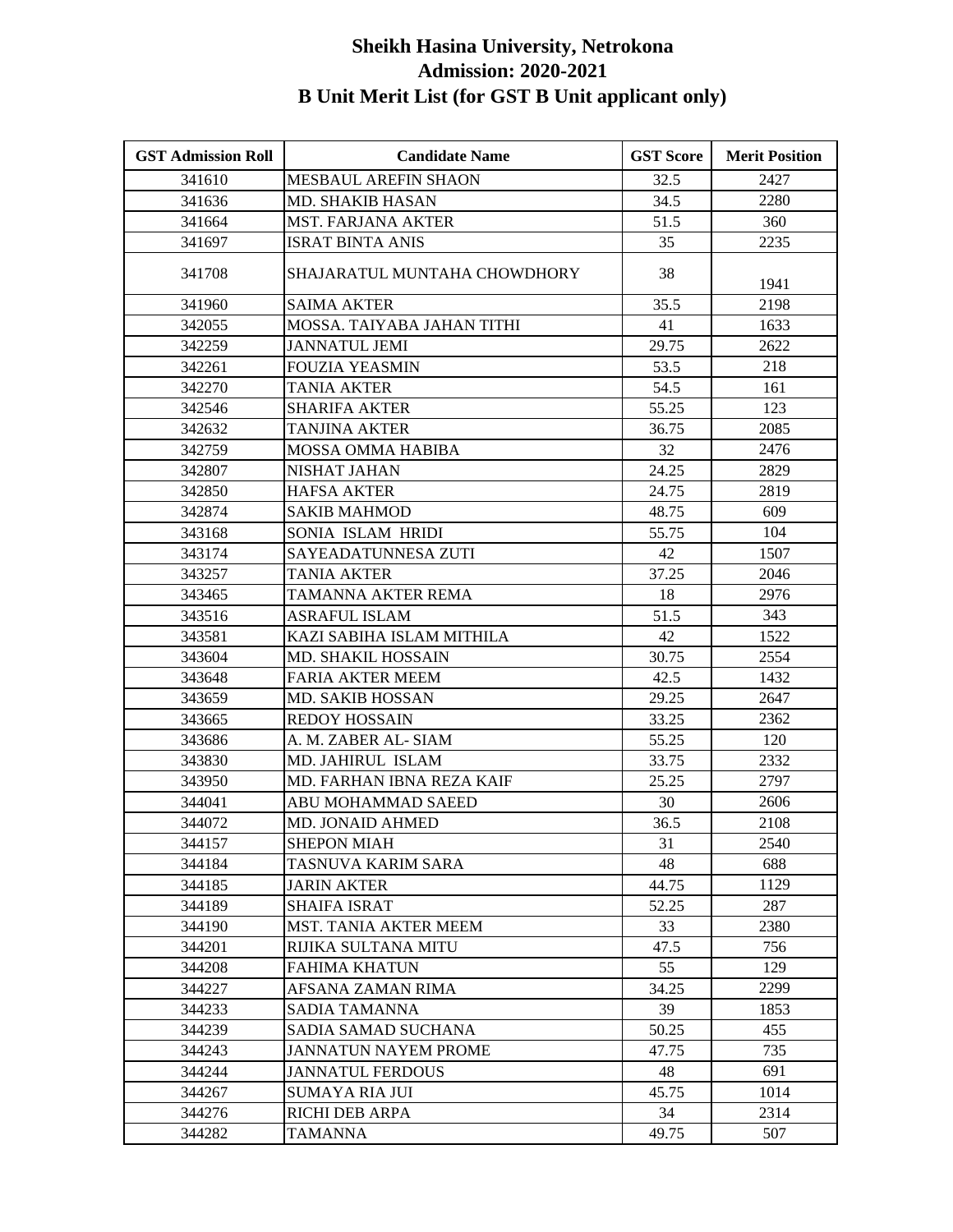| <b>GST Admission Roll</b> | <b>Candidate Name</b>         | <b>GST Score</b> | <b>Merit Position</b> |
|---------------------------|-------------------------------|------------------|-----------------------|
| 344288                    | <b>FARZANA AKTER</b>          | 49.25            | 561                   |
| 344294                    | <b>SUMAYA AKTER SUMA</b>      | 40.5             | 1689                  |
| 344328                    | PAPIA AKTER THONNY            | 32               | 2467                  |
| 344339                    | MOMOTAJ KHATUN TANIA          | 63.5             | $\overline{4}$        |
| 344346                    | <b>SHAMMI AKTER</b>           | 34.5             | 2273                  |
| 344351                    | MST. ANIKA YEASMIN JOMA       | 31.25            | 2513                  |
| 344353                    | <b>MOON AKTER</b>             | 42.25            | 1485                  |
| 344356                    | ARIFA MAHJABIN                | 45.75            | 1013                  |
| 344372                    | <b>HAFSA HAQUE EFA</b>        | 42.75            | 1391                  |
| 344380                    | <b>MST. NUR FATEMA</b>        | 40.25            | 1725                  |
| 344390                    | TASLIMA AKTER SABIHA          | 42.25            | 1476                  |
| 344395                    | <b>MST.LAMIA</b>              | 60.5             | 16                    |
| 344405                    | <b>JANNATUL FERDUSH</b>       | 29               | 2658                  |
| 344427                    | MONIKA SULTANA MONI           | 36.75            | 2083                  |
| 344430                    | AFRINA HOSSAIN MIM            | 31               | 2535                  |
| 344434                    | MAHBUBA AKTER RIMI            | 38.75            | 1884                  |
| 344438                    | AISHORJA MOHANAYOK            | 32.5             | 2419                  |
| 344466                    | <b>SORNA AKTER</b>            | 46.25            | 940                   |
| 344470                    | <b>MORJINA AKTER</b>          | 45.5             | 1060                  |
| 344474                    | <b>LAMIA KHANAM</b>           | 55.25            | 121                   |
| 344486                    | <b>TASMIM TAJ</b>             | 38.5             | 1903                  |
| 344515                    | <b>SAMIA JAHAN</b>            | 41.5             | 1576                  |
| 344521                    | <b>MST. FARJANA AKTER JUI</b> | 15.5             | 2997                  |
| 344533                    | AFSANA AKBAR BITHI            | 25               | 2805                  |
| 344535                    | <b>SANTONA</b>                | 53.25            | 231                   |
| 344551                    | <b>NADIA NUSRAT</b>           | 25.5             | 2786                  |
| 344552                    | <b>SAYMA AKTER</b>            | 41.75            | 1560                  |
| 344567                    | <b>MD. BILLAL HOSSAIN</b>     | 38.25            | 1920                  |
| 344571                    | <b>MUHOI JAHAN JIM</b>        | 46.75            | 856                   |
| 344582                    | NISHAT TASNEEM                | 32.5             | 2437                  |
| 344584                    | ANUPOMA PONDIT RICHI          | 39.75            | 1786                  |
| 344600                    | <b>KAWSAR AHMAD</b>           | 49               | 581                   |
| 344620                    | SAKILA JANNAT SANTO           | 11.25            | 3021                  |
| 344634                    | <b>LIMA AKTER</b>             | 38.75            | 1892                  |
| 344639                    | TAMANNA LOBABA                | 30               | 2596                  |
| 344647                    | <b>LIPE</b>                   | 10.25            | 3025                  |
| 344680                    | M. MUNTASIR MARUF ASIF        | 28.5             | 2679                  |
| 344685                    | <b>DIPA AKTER</b>             | 42               | 1527                  |
| 344692                    | <b>MST NAHIDA AKTER NISHI</b> | 36.75            | 2091                  |
| 344713                    | NAYMUR RAHAMAN DURJOY         | 57.5             | 47                    |
| 344723                    | <b>MISTY AKTER MIM</b>        | 42.75            | 1407                  |
| 344725                    | MD. REYAD MIA                 | 41.25            | 1597                  |
| 344726                    | <b>RUPOK HASAN</b>            | 18.75            | 2957                  |
| 344735                    | BORSHA RANI DEBNATH           | 38               | 1964                  |
| 344747                    | <b>SATHI SAHA</b>             | 30.75            | 2558                  |
| 344752                    | <b>SAMANTA AKTER</b>          | 37               | 2077                  |
| 344755                    | <b>DIDARUL ISLAM</b>          | 18.25            | 2969                  |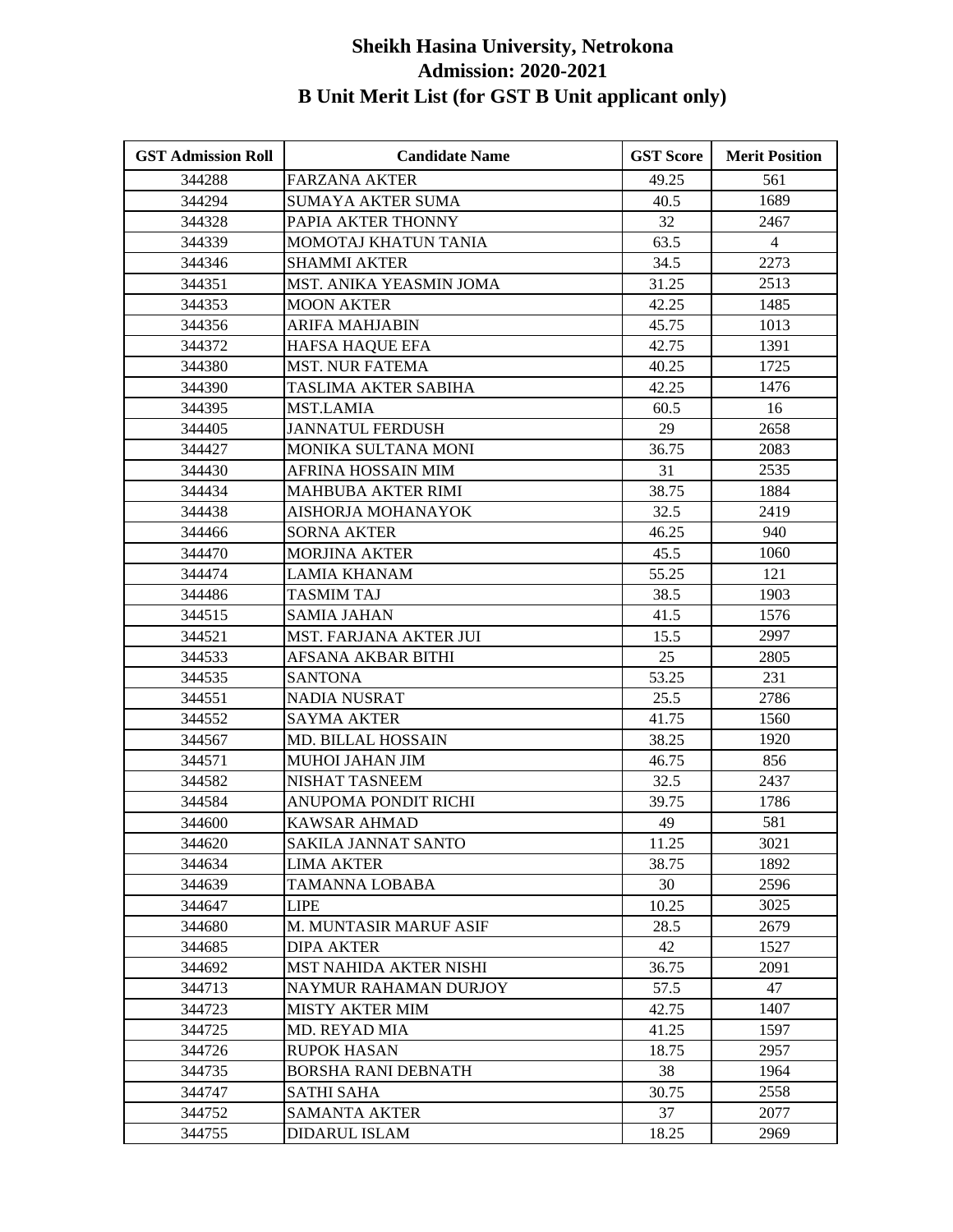| <b>GST Admission Roll</b> | <b>Candidate Name</b>            | <b>GST Score</b> | <b>Merit Position</b> |
|---------------------------|----------------------------------|------------------|-----------------------|
| 344771                    | <b>SADIA AL-SABA</b>             | 32.75            | 2402                  |
| 344775                    | <b>UMME HABIBA</b>               | 23.75            | 2849                  |
| 344803                    | MD. AHSAN ULLAH KHONDOKER PRINCE | 21.25            | 2901                  |
| 344833                    | MD. TAREQUE HASAN RIFAT          | 46.25            | 929                   |
| 344838                    | MST. FARZANA AKTER TONNY         | 50               | 480                   |
| 344856                    | <b>BULBULI</b>                   | 49.25            | 576                   |
| 344870                    | <b>MARJIA AKTER DIPTY</b>        | 51.25            | 375                   |
| 344883                    | <b>ANAMUL HAQUE</b>              | 44               | 1239                  |
| 344894                    | <b>NOYON KORMOKAR</b>            | 50.25            | 458                   |
| 344912                    | <b>UMME TABASSUM</b>             | 40.25            | 1732                  |
| 344937                    | <b>SUMAEYA TABASSUM MIM</b>      | 30.75            | 2556                  |
| 344962                    | <b>MD. SUMON MIA</b>             | 46               | 987                   |
| 344972                    | MD. SARWAR JAHAN                 | 28.25            | 2692                  |
| 344973                    | <b>SAJIB SARKAR</b>              | 52.5             | 278                   |
| 344976                    | MD. RIAZ UDDIN                   | 58               | 41                    |
| 344983                    | <b>TANVIR AHAMMED</b>            | 36.25            | 2130                  |
| 344991                    | <b>MURAD MIA</b>                 | 40               | 1754                  |
| 344998                    | TANJINA PIYAS RIA                | 32.75            | 2416                  |
| 345003                    | PRIYA RANI BHOWMIK               | 40.75            | 1675                  |
| 345007                    | <b>SUMA AKTER</b>                | 10               | 3026                  |
| 345009                    | ASHIKUR RAHMAN                   | 39.75            | 1778                  |
| 345010                    | <b>MAIDA NOURIN PROVA</b>        | 44               | 1251                  |
| 345018                    | <b>KAWSAR AHAMMAD</b>            | 51.75            | 335                   |
| 345019                    | NOFIKA RAHMAN ELA                | 43               | 1380                  |
| 345042                    | <b>MD. MAHFUJUR RAHMAN</b>       | 43.5             | 1316                  |
| 345054                    | <b>SAUDIA JANNAT</b>             | 48.5             | 658                   |
| 345073                    | MUSTAFIZUR RAHMAN                | 44               | 1253                  |
| 345091                    | <b>MARIN RAHMAN</b>              | 39.75            | 1787                  |
| 345096                    | SHAKIL MARAL                     | 17.75            | 2979                  |
| 345102                    | TANJILA AKTER MITU               | 34.25            | 2304                  |
| 345133                    | FARHANA SHAHRIN RIYA             | 35.5             | 2210                  |
| 345136                    | <b>AOUDITI SARKER TROYEE</b>     | 41.75            | 1555                  |
| 345137                    | <b>RIFAT</b>                     | 53               | 254                   |
| 345141                    | <b>KAKOLI AKTER</b>              | 50.25            | 466                   |
| 345149                    | <b>JHUMA AKTER</b>               | 46               | 999                   |
| 345164                    | <b>MOSARROF HOSSAIN</b>          | 36.5             | 2115                  |
| 345175                    | MD. MIJANUR RAHMAN RAFI          | 32.75            | 2403                  |
| 345224                    | KAZI AKTARUZZAMAN                | 29               | 2665                  |
| 345225                    | <b>MD. KAWSAR</b>                | 34.25            | 2303                  |
| 345233                    | MOHAMMAD FERDOUS MIA             | 53               | 243                   |
| 345241                    | <b>MD.SHAHNUR RAHMAN</b>         | 32.5             | 2438                  |
| 345248                    | SUBOL ROY                        | 22               | 2890                  |
| 345249                    | <b>EITY RANI</b>                 | 47.5             | 797                   |
| 345252                    | MD. JAMATUL ISLAM BIJOY          | 40.25            | 1728                  |
| 345260                    | <b>HARES MIA</b>                 | 52.75            | 267                   |
| 345266                    | <b>KHADIZA AKTER</b>             | 41.25            | 1619                  |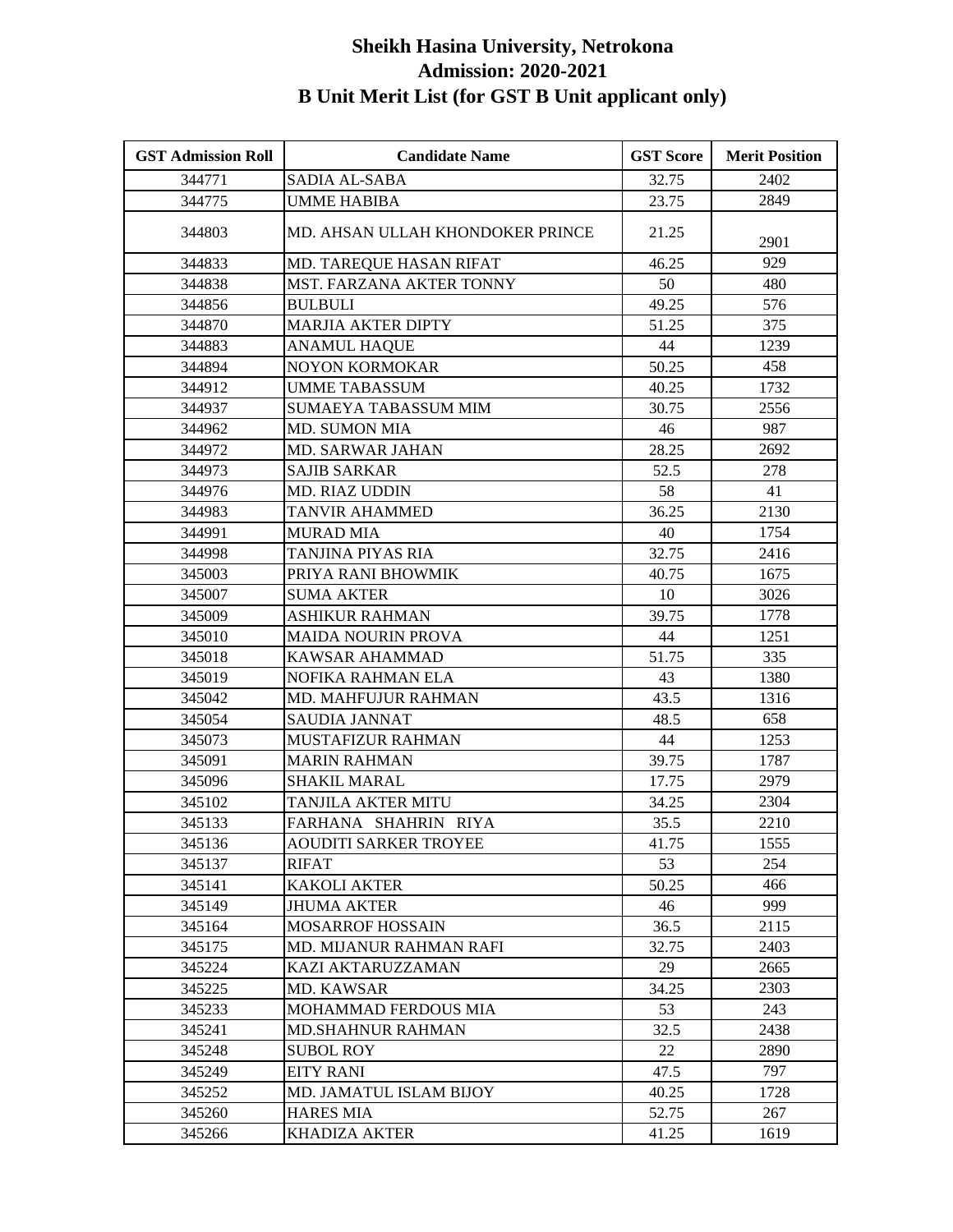| <b>GST Admission Roll</b> | <b>Candidate Name</b>       | <b>GST Score</b> | <b>Merit Position</b> |
|---------------------------|-----------------------------|------------------|-----------------------|
| 345287                    | <b>KHALIKUL ISLAM SAKIB</b> | 19.5             | 2944                  |
| 345308                    | <b>S.M.ABU KAWSAR</b>       | 36.5             | 2114                  |
| 345315                    | <b>MD. ABIDUR RAHMAN</b>    | 28.5             | 2677                  |
| 345345                    | <b>JAKIA SULTANA</b>        | 40.75            | 1682                  |
| 345348                    | MD. MASUD MOSHFIQ PRANTA    | 26               | 2775                  |
| 345350                    | PRIYA RANI SHIL             | 56.5             | 80                    |
| 345361                    | <b>THAMINA AKTER</b>        | 53.25            | 237                   |
| 345363                    | <b>SIMULI BEGUM</b>         | 45               | 1125                  |
| 345385                    | MD. SHAKIL AHMED            | 29               | 2667                  |
| 345398                    | SANJIDA AFRIN SUZANA        | 47.25            | 818                   |
| 345404                    | <b>MATIUR RAHMAN</b>        | 40.25            | 1708                  |
| 345408                    | MD. NAYMUL ISLAM NAYM       | 44               | 1255                  |
| 345424                    | <b>DHRUVO SARKER</b>        | 35.75            | 2191                  |
| 345440                    | <b>WASETH FOYSAL</b>        | 19.5             | 2943                  |
| 345441                    | MD. SHAMIM                  | 41.5             | 1590                  |
| 345442                    | MD. YOUSUF MIA              | 43.5             | 1321                  |
| 345443                    | <b>REDOY</b>                | 53               | 255                   |
| 345445                    | MD. SAMIUL ALAM TALUKDER    | 25.75            | 2779                  |
| 345458                    | OMIT PURAKAYASTHA           | 55.25            | 127                   |
| 345467                    | PABLIAS GUMSANG REMA        | 20.75            | 2925                  |
| 345485                    | <b>HRIDOY GOSH</b>          | 27               | 2739                  |
| 345490                    | <b>IMRAN HOSSAIN</b>        | 46               | 980                   |
| 345492                    | <b>SHARIFUL ALAM</b>        | 47.5             | 784                   |
| 345500                    | <b>ANWAR MIA</b>            | 13.25            | 3013                  |
| 345507                    | MD. SHAFIK MIA              | 55.75            | 108                   |
| 345513                    | <b>ISRATJAHAN TANNY</b>     | 50.5             | 446                   |
| 345524                    | <b>MUSTAKIN MIA</b>         | 49               | 599                   |
| 345534                    | <b>DIPTA DAS</b>            | 28.5             | 2687                  |
| 345539                    | MD. ROBIUL ISLAM            | 55               | 138                   |
| 345543                    | <b>KAUSAR MIA</b>           | 43.25            | 1342                  |
| 345544                    | <b>SHOHAG MIA</b>           | 50.75            | 423                   |
| 345551                    | HOSSAIN AHMED MARJAN        | 33.25            | 2369                  |
| 345558                    | MOJAHIDUL AMIN SUMON        | 18.5             | 2966                  |
| 345574                    | TUFAYEL ALAM                | 45.5             | 1058                  |
| 345577                    | <b>RABIUL AWAL ROBIN</b>    | 30               | 2612                  |
| 345582                    | MOUSFIKUR RAHMAN ANIK       | 36.25            | 2150                  |
| 345602                    | <b>HABIRUL ISLAM</b>        | 50               | 491                   |
| 345608                    | <b>MD NAYEM MIA</b>         | 32.25            | 2462                  |
| 345623                    | MD. SHAHIN HOSSAIN RAJU     | 44.5             | 1171                  |
| 345624                    | SABBIR HOSSEN AKANDA        | 55               | 140                   |
| 345647                    | <b>SHAHIN ALAM</b>          | 45.75            | 1029                  |
| 345654                    | <b>HARIQUL MIA</b>          | 59               | 26                    |
| 345656                    | <b>MD. MIZANUR RAHMAN</b>   | 36.25            | 2143                  |
| 345664                    | MIR MD SHAJIDUR RAHMAN      | 14.25            | 3008                  |
| 345685                    | <b>MD. JUWEL RANA</b>       | 52               | 319                   |
| 345695                    | SREJOLA ISRAT               | 46               | 961                   |
| 345704                    | AYESHA SULTANA              | 42               | 1503                  |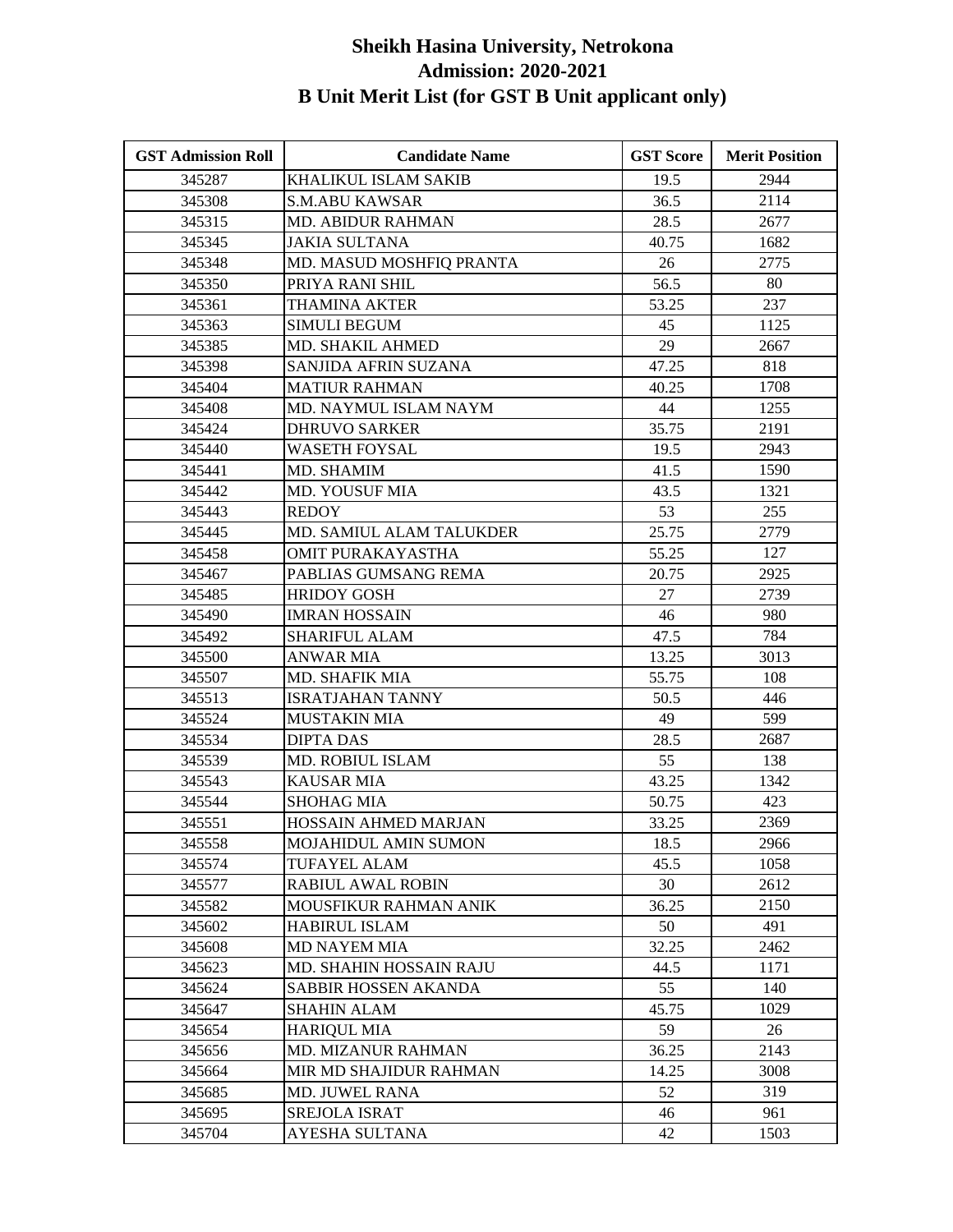| <b>GST Admission Roll</b> | <b>Candidate Name</b>         | <b>GST Score</b> | <b>Merit Position</b> |
|---------------------------|-------------------------------|------------------|-----------------------|
| 345706                    | AFIA SULTANA AKA              | 60.25            | 17                    |
| 345714                    | <b>EARIN TASNIM</b>           | 44.25            | 1185                  |
| 345719                    | <b>SHATO PARBON DEVI</b>      | 55.25            | 119                   |
| 345720                    | <b>MAIMUNA KHANOM OMI</b>     | 55               | 130                   |
| 345723                    | <b>FABIHA ANBAR FLORA</b>     | 58.25            | 37                    |
| 345726                    | ANUSHILA RANI BHOWMICK        | 55               | 132                   |
| 345728                    | TASKIA TASNIM                 | 40.5             | 1683                  |
| 345733                    | <b>MST. MONIRA AKTER</b>      | 41.25            | 1599                  |
| 345746                    | <b>MOLLIKA AKTER</b>          | 31               | 2532                  |
| 345758                    | <b>MST. UMME HANEE EVA</b>    | 58.75            | 28                    |
| 345765                    | <b>MST. JORNA AKTER</b>       | 51.75            | 321                   |
| 345784                    | <b>MST.KOHINUR AKTER KEYA</b> | 51.75            | 326                   |
| 345787                    | SHIFAT JAHAN TANNI            | 42.75            | 1390                  |
| 345789                    | MAHJABIN TAJ TONIMA           | 45.75            | 1005                  |
| 345805                    | <b>SHAHANAJ PARVIN POPY</b>   | 41.75            | 1541                  |
| 345809                    | NOOR-A-SABA                   | 46               | 974                   |
| 345810                    | RAZIA SULTANA KRISHTI         | 53.75            | 198                   |
| 345814                    | <b>MST. RITU AKTER</b>        | 39.5             | 1803                  |
| 345828                    | <b>FARHANA AKTER MIM</b>      | 45.75            | 1017                  |
| 345829                    | SONALY AKTER TONNI            | 38.5             | 1901                  |
| 345835                    | AFIFA NOUSHIN                 | 39.25            | 1831                  |
| 345848                    | TAHMIDA RAHMAN TONIKA         | 40.25            | 1710                  |
| 345849                    | <b>KHIRUN NAHAR RAINY</b>     | 44               | 1235                  |
| 345850                    | SHEIKH THAMANNA ISRAT         | 49.25            | 554                   |
| 345853                    | <b>ISRAT JAHAN SAMIA</b>      | 39.75            | 1780                  |
| 345882                    | TAZKIA TUZ ZANNAT             | 39.75            | 1772                  |
| 345888                    | JANNATUL FERDOUS AKHI         | 49.5             | 543                   |
| 345894                    | <b>MAHER AFRUZ TASIN</b>      | 36               | 2155                  |
| 345899                    | <b>AFSANA JANNAT</b>          | 42.5             | 1423                  |
| 345900                    | TAHMINA KHATUN JHUMA          | 46.5             | 896                   |
| 345909                    | <b>LAMIATUL JANNAT</b>        | 38.75            | 1880                  |
| 345921                    | <b>SADIA AKTHER</b>           | 46               | 972                   |
| 345928                    | <b>SADIA KAUCHER</b>          | 42.25            | 1467                  |
| 345930                    | <b>PUJA BANIK</b>             | 45.5             | 1037                  |
| 345942                    | DEWAN TASNIM TABASSUM NAFISA  | 56               | 94                    |
| 345948                    | <b>HABIBA KHATUN</b>          | 47               | 840                   |
| 345962                    | <b>MORIUM AKTER</b>           | 59               | 25                    |
| 345968                    | SHAPLA AKTER RIMA             | 56.25            | 85                    |
| 345972                    | ZARIN NUDAR                   | 60.5             | 15                    |
| 345978                    | AFIFA BASAR AKHI              | 44.25            | 1189                  |
| 345979                    | AFSANA TASMIM                 | 39.5             | 1798                  |
| 345984                    | ARPITA DATTA                  | 63               | 6                     |
| 345988                    | <b>MYMUNA MUMU</b>            | 42               | 1505                  |
| 346006                    | ESRAT ARA ANANNA              | 22.5             | 2869                  |
| 346009                    | PROTITY ROUTH PRITU           | 52.5             | 277                   |
| 346011                    | <b>MST.RUMA AKTER</b>         | 43               | 1359                  |
| 346018                    | SAIMA AHAMED TRIPTY           | 25               | 2803                  |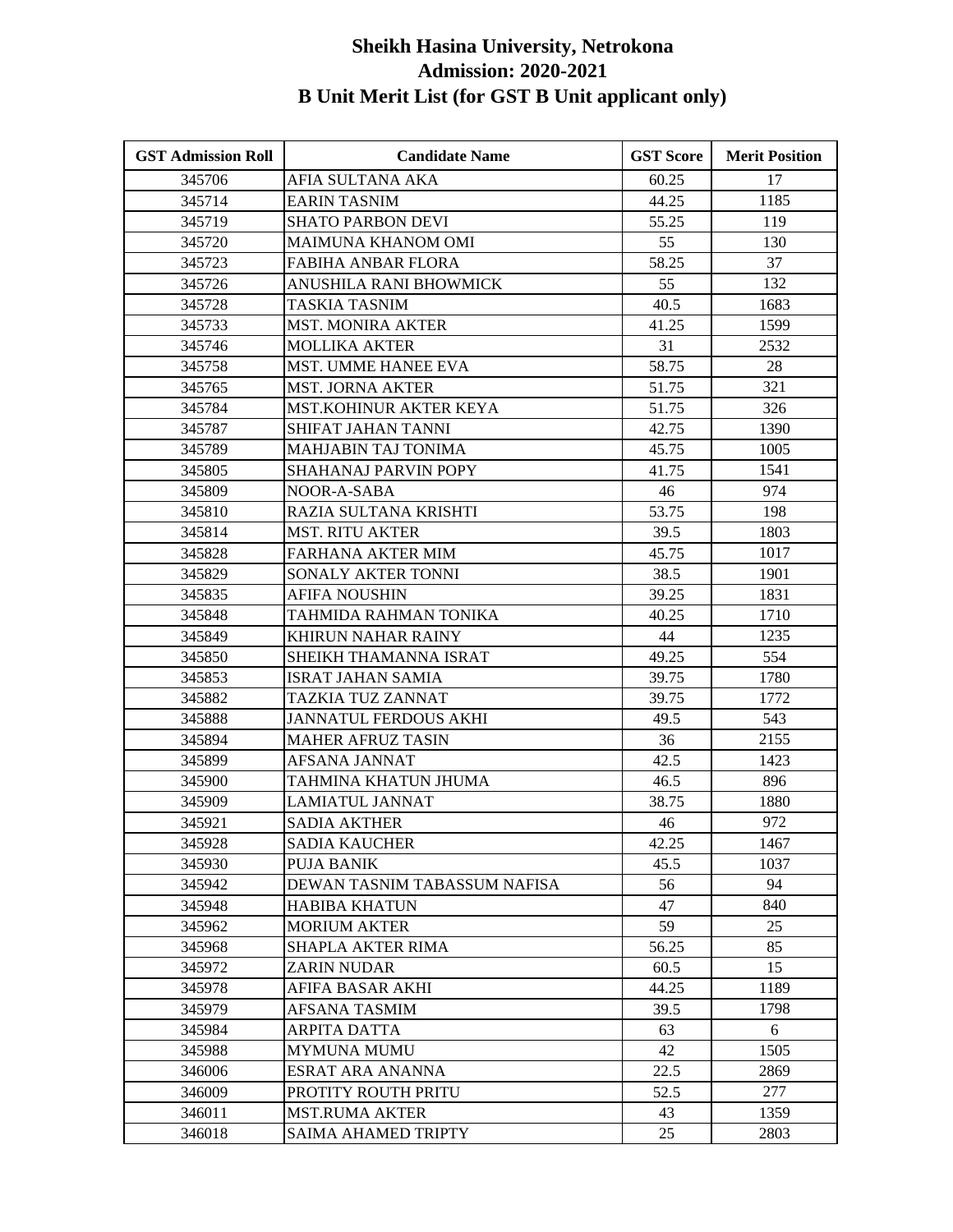| <b>GST Admission Roll</b> | <b>Candidate Name</b>        | <b>GST Score</b> | <b>Merit Position</b> |
|---------------------------|------------------------------|------------------|-----------------------|
| 346021                    | <b>MARIYA BEGUM</b>          | 53.25            | 222                   |
| 346022                    | <b>ARIFA SULTANA</b>         | 53.5             | 210                   |
| 346029                    | <b>LIMUNNESA MUNNI</b>       | 51               | 388                   |
| 346046                    | <b>TANZEEN AKTHER</b>        | 55.75            | 103                   |
| 346055                    | <b>SHRAYOSHI BHADURI</b>     | 30               | 2598                  |
| 346070                    | MST. JERIN ISLAM PRIYA       | 20.75            | 2915                  |
| 346071                    | <b>RAFSIN AMIN RAFIN</b>     | 41.75            | 1542                  |
| 346073                    | TOMA RANI SHIL               | 62               | 10                    |
| 346078                    | <b>MAHAJABIN HOSSAIN</b>     | 38.75            | 1883                  |
| 346080                    | TAMALIKA AKTER               | 55               | 133                   |
| 346085                    | <b>LAZINA MOSTAFA</b>        | 54.75            | 145                   |
| 346087                    | <b>JANNATUL FERDUS</b>       | 41.75            | 1547                  |
| 346091                    | <b>MAKSUDA AKTER</b>         | 44.5             | 1153                  |
| 346093                    | <b>MST.ISATH JAHAN TIEBA</b> | 52.75            | 260                   |
| 346096                    | FAWJIA ABEDA LUBNA           | 50               | 478                   |
| 346098                    | <b>FARIYA HASAN</b>          | 42.5             | 1425                  |
| 346101                    | <b>MUSA KOLE AKTER</b>       | 26               | 2769                  |
| 346105                    | <b>FAHIMA AKTER RONY</b>     | 48               | 704                   |
| 346114                    | NEYMA FARJANA NIZUM          | 45.25            | 1069                  |
| 346119                    | <b>SUMIYA PARVIN DINA</b>    | 49.5             | 536                   |
| 346125                    | <b>SOMA AKTER</b>            | 51.25            | 365                   |
| 346134                    | <b>SHABRIN AKTER SWEETY</b>  | 44.5             | 1162                  |
| 346139                    | SHOPNA AKHTER SHARIFA        | 51.25            | 363                   |
| 346147                    | SHAHIDA KHATUN SHIMA         | 31.75            | 2485                  |
| 346150                    | <b>SWARNA RANI SARKER</b>    | 61.75            | 11                    |
| 346166                    | MSS. MARIA SULTANA           | 41.5             | 1575                  |
| 346170                    | ASHRAFI KHANAM LEENA         | 25               | 2807                  |
| 346172                    | <b>JESMIN AKTER</b>          | 52.75            | 259                   |
| 346173                    | <b>MAHFUJA BINTA ATIQ</b>    | 38.75            | 1873                  |
| 346176                    | <b>RIA AKTER</b>             | 50.5             | 433                   |
| 346177                    | <b>RITUPORNA</b>             | 48.75            | 611                   |
| 346179                    | <b>SAJEDA AKHTER</b>         | 51.5             | 352                   |
| 346212                    | NOWRIN SHARIMIN ZIMI         | 41.5             | 1563                  |
| 346230                    | <b>MAHMUDA AKTER POPY</b>    | 40.25            | 1718                  |
| 346231                    | <b>TANIA AKTER</b>           | 50.75            | 406                   |
| 346233                    | <b>MYMUNA NAZNIN MARY</b>    | 50.75            | 411                   |
| 346234                    | <b>LUCKY MALLIK</b>          | 58.5             | 32                    |
| 346236                    | ROKSHANA AKTHER SHIMU        | 46.75            | 879                   |
| 346242                    | RAWFUR RAHIM THIBRANI        | 44.75            | 1134                  |
| 346249                    | TAMANNA YEASMIN              | 22               | 2885                  |
| 346250                    | <b>SITHY BISWAS</b>          | 49.25            | 564                   |
| 346254                    | <b>SHAMIMA AKTER SUCHI</b>   | 50.75            | 407                   |
| 346256                    | FARJANA AKHTER JUMA          | 35.5             | 2199                  |
| 346264                    | MAHMUDA JANNAT               | 39               | 1861                  |
| 346265                    | <b>MAHFUJA AKTER</b>         | 58.25            | 38                    |
| 346279                    | <b>UMME HABIBA</b>           | 36               | 2161                  |
| 346285                    | MITHILA CHAKRABORTY          | 32               | 2470                  |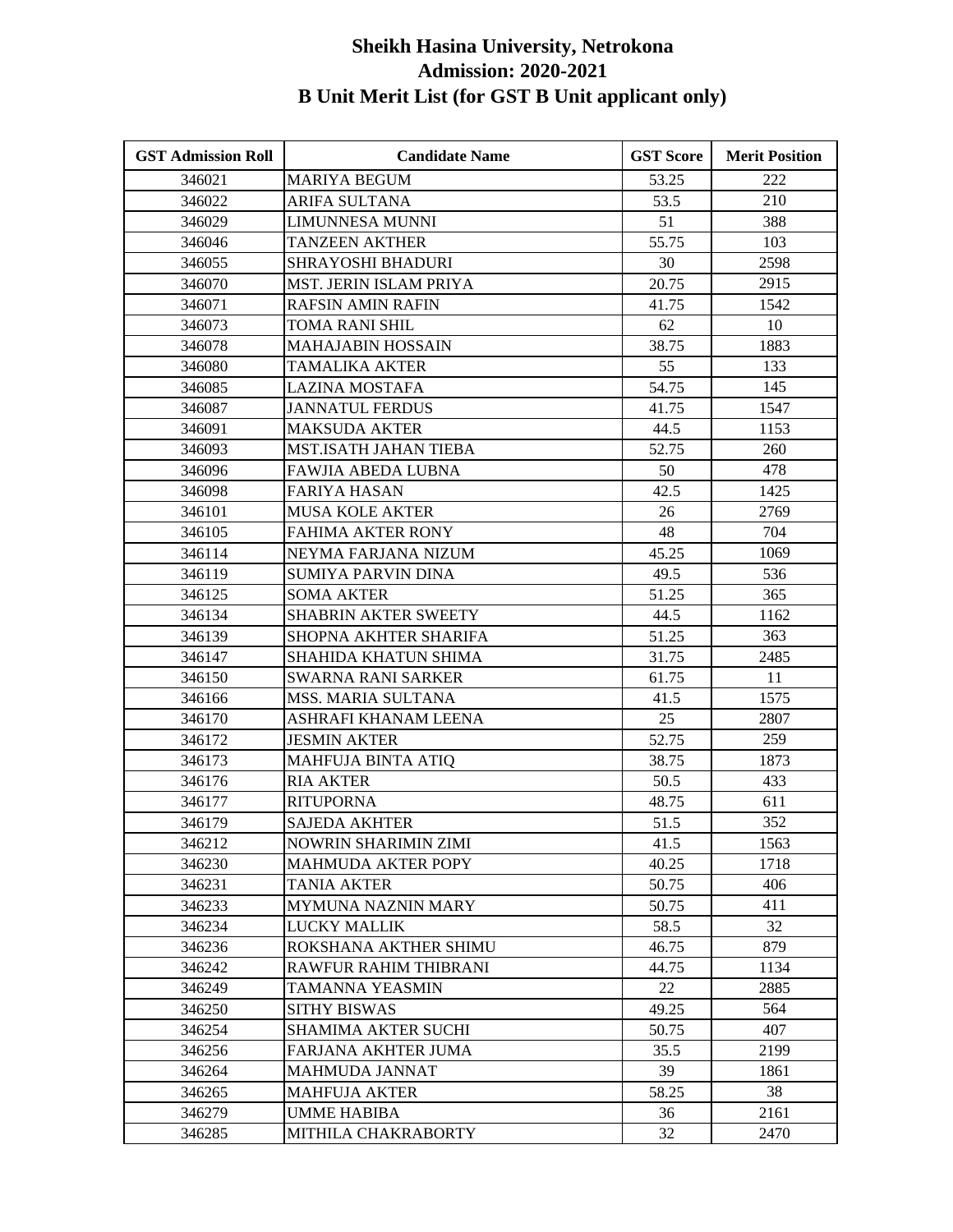| <b>GST Admission Roll</b> | <b>Candidate Name</b>         | <b>GST Score</b> | <b>Merit Position</b> |
|---------------------------|-------------------------------|------------------|-----------------------|
| 346289                    | <b>MAHMUDA AKTER</b>          | 25.5             | 2785                  |
| 346293                    | <b>ISRAT AFRIN NIPU</b>       | 42               | 1513                  |
| 346295                    | MST. SHAIDA AKTER SHIKHA      | 35               | 2238                  |
| 346296                    | ARFIN ZAHAN SHORNA            | 54.75            | 146                   |
| 346299                    | <b>SAYLA JAHAN TARIN</b>      | 51.75            | 324                   |
| 346309                    | <b>ASMA JAHAN MONTY</b>       | 41               | 1637                  |
| 346316                    | AFROJA AKTHER RAKHI MONE      | 51.5             | 349                   |
| 346323                    | <b>MITHILA AFROZ</b>          | 45.75            | 1007                  |
| 346325                    | <b>RUPOSHI AKTER</b>          | 44.5             | 1160                  |
| 346336                    | <b>EMUN SULTANA BITHI</b>     | 51               | 389                   |
| 346340                    | <b>ESAMONI EVA</b>            | 44.25            | 1203                  |
| 346341                    | NUJHATUL FERDOUSY SADIA       | 44               | 1248                  |
| 346342                    | TAMANNA AKTER                 | 43.75            | 1276                  |
| 346349                    | <b>ZINUK AKTER</b>            | 28.5             | 2676                  |
| 346353                    | <b>SHARMIN AKTER</b>          | 55               | 134                   |
| 346356                    | <b>HUMYRA SAMIA</b>           | 34.5             | 2272                  |
| 346359                    | FARGANA AKTER KEYA            | 44.75            | 1127                  |
| 346364                    | <b>MUKTA AKTER</b>            | 46.25            | 926                   |
| 346365                    | <b>ISRATH JAHAN LORIN</b>     | 58               | 40                    |
| 346367                    | <b>MARJIA KHANAM OISHI</b>    | 25.25            | 2793                  |
| 346373                    | TASNOVA BINTE MASUD KHAN      | 25.25            | 2795                  |
| 346379                    | TASFIA AKTER                  | 49.75            | 511                   |
| 346382                    | <b>MARZIA BINTE MUSTAFA</b>   | 31.25            | 2515                  |
| 346383                    | <b>MST. ARIFA BEGUM</b>       | 56.75            | 64                    |
| 346384                    | NUSRAT JAHAN TIYA             | 34.5             | 2274                  |
| 346387                    | <b>MITU AKTER</b>             | 43               | 1361                  |
| 346388                    | <b>CHADNI AKTER</b>           | 32               | 2473                  |
| 346391                    | <b>MST. FARZANA AKTER MIM</b> | 42.25            | 1483                  |
| 346398                    | HAJONG PURNIMA ROY            | 28.25            | 2696                  |
| 346401                    | <b>KAZAL AKTER</b>            | 45.75            | 1016                  |
| 346410                    | THUFA KHANAM                  | 52.75            | 265                   |
| 346412                    | <b>FARJANA AKTER LIMA</b>     | 40               | 1751                  |
| 346426                    | SAMIYA ISLAM SIMLA            | 43.75            | 1280                  |
| 346442                    | SHANJIDA JAMAN SHIMU          | 40.75            | 1668                  |
| 346443                    | <b>ESRAT RAHMAN</b>           | 65.5             | $\mathbf{1}$          |
| 346448                    | <b>MST. ARIFA AKTER</b>       | 39.25            | 1839                  |
| 346452                    | <b>HIRA ROY</b>               | 35.75            | 2183                  |
| 346459                    | <b>SUMA AKTER</b>             | 32.75            | 2405                  |
| 346460                    | <b>JAKIA SULTANA POPY</b>     | 56.25            | 86                    |
| 346462                    | <b>SUBARNA RITU</b>           | 32.75            | 2412                  |
| 346463                    | <b>SURIYA ISLAM SUROVI</b>    | 47.75            | 728                   |
| 346464                    | TANJINA AFRIN RAMY            | 50               | 485                   |
| 346465                    | ANAMIKA AKTER RITU            | 35.75            | 2193                  |
| 346469                    | <b>SHAMMY AKTER</b>           | 45.75            | 1027                  |
| 346472                    | <b>MST.SHARIFA AKTHER</b>     | 58.5             | 35                    |
| 346475                    | AFRUZA SULTANA                | 65.5             | $\mathfrak{D}$        |
| 346476                    | <b>SONIA AKTER</b>            | 54.5             | 164                   |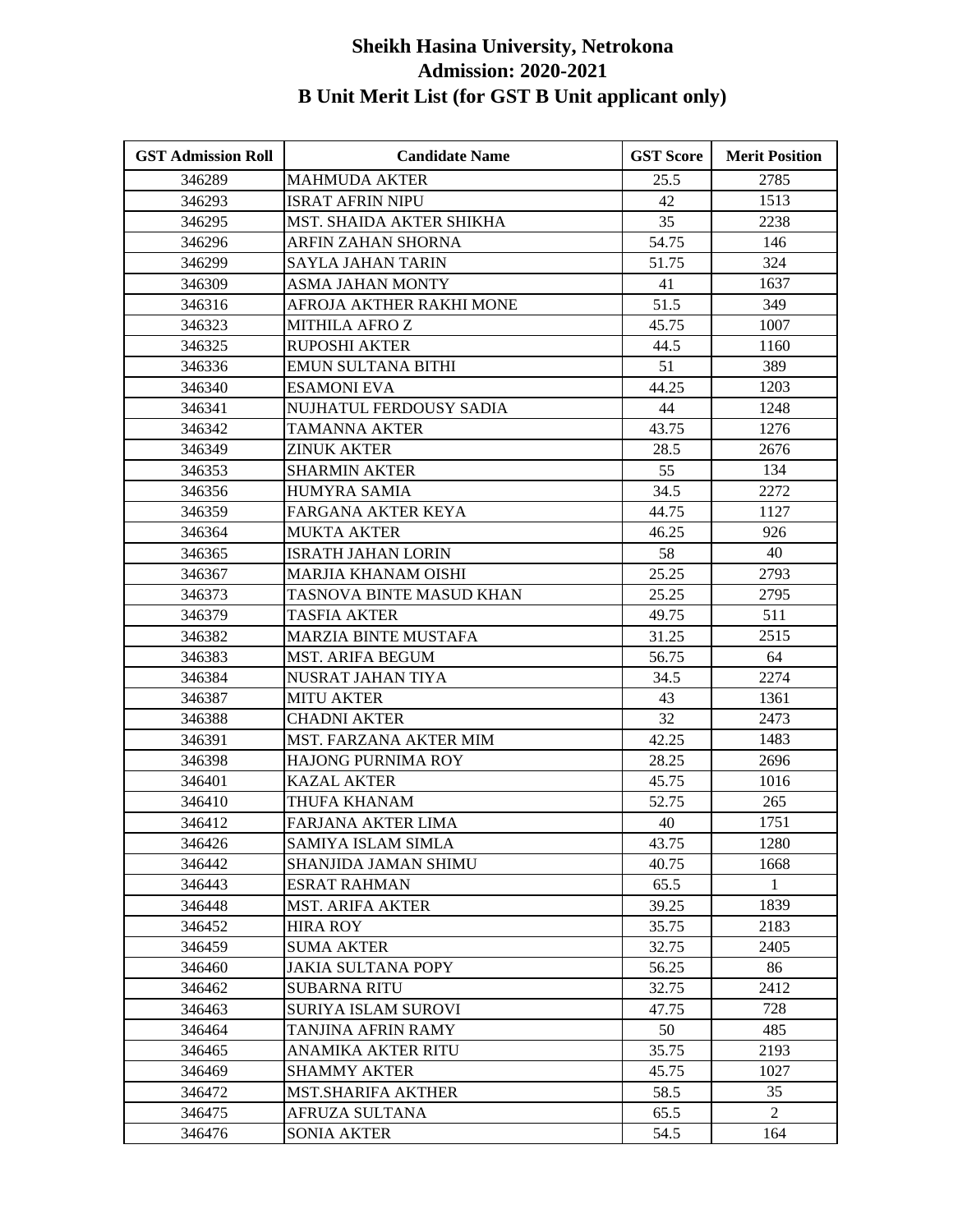| <b>GST Admission Roll</b> | <b>Candidate Name</b>          | <b>GST Score</b> | <b>Merit Position</b> |
|---------------------------|--------------------------------|------------------|-----------------------|
| 346480                    | MST. SADIYA NOSRAT             | 43.25            | 1343                  |
| 346483                    | TRISHA SARKER                  | 45.75            | 1019                  |
| 346489                    | <b>ASHA AKTER</b>              | 61.5             | 13                    |
| 346497                    | <b>BORSHA RANI SARKER</b>      | 24.75            | 2814                  |
| 346499                    | TANGILA AKTER MIM              | 44.75            | 1143                  |
| 346500                    | <b>MOUSHOMI AKTER</b>          | 47               | 849                   |
| 346501                    | <b>BELY RANI DAS</b>           | 54               | 189                   |
| 346503                    | <b>SUSMITA RANI DAS</b>        | 44.25            | 1200                  |
| 346504                    | <b>LUCKY AKTER</b>             | 42.5             | 1422                  |
| 346506                    | TAHMINA AKTER JORNA            | 30.5             | 2563                  |
| 346507                    | MST. NAJMOONNAHAR BEGUM TAQIYA | 35.25            | 2221                  |
| 346509                    | <b>ANANNA MAZUMDAR</b>         | 42               | 1508                  |
| 346512                    | MUBASHWIRA RAHMAN KHAN FLORA   | 44.25            | 1191                  |
| 346514                    | MUST. RAITUL JANNAT BRISTY     | 39.25            | 1836                  |
| 346521                    | <b>SALMA AKTER JINUK</b>       | 41.25            | 1613                  |
| 346529                    | ARIFA KHANAM SHRABONY          | 41               | 1639                  |
| 346530                    | <b>TONIMA SARKER</b>           | 30.25            | 2577                  |
| 346534                    | <b>RIA MONY</b>                | 31.5             | 2501                  |
| 346536                    | <b>SADIA AKTER</b>             | 60.25            | 18                    |
| 346542                    | <b>SADIA AKTER MONI</b>        | 38               | 1957                  |
| 346543                    | AREFINA NAZNIN ZIBA            | 48.5             | 637                   |
| 346547                    | TISMIN SHIFA                   | 27.75            | 2716                  |
| 346548                    | <b>TASFIA HAQUE</b>            | 36.75            | 2081                  |
| 346549                    | <b>JANNATUL SADIA</b>          | 52.5             | 283                   |
| 346552                    | <b>JAHIDA AKTER</b>            | 46.5             | 909                   |
| 346553                    | <b>NADIRA AKTER</b>            | 17.25            | 2986                  |
| 346554                    | <b>TANJILA AKTER</b>           | 19               | 2949                  |
| 346563                    | <b>ATIA ANJUM USHA</b>         | 52.75            | 264                   |
| 346569                    | <b>AFREEN SHOSHI</b>           | 44.25            | 1214                  |
| 346570                    | FARHANA PALWAN SWEETY          | 35.25            | 2223                  |
| 346577                    | <b>MONI MUKTA</b>              | 38.25            | 1935                  |
| 346580                    | <b>TAMANNA AKTER</b>           | 41.5             | 1574                  |
| 346583                    | MEHEJABIN SADIKA               | 38               | 1956                  |
| 346585                    | <b>NISHAT</b>                  | 26.75            | 2742                  |
| 346588                    | TANGINA AKTER MONI             | 40.25            | 1716                  |
| 346599                    | JARIN TASNIM PRAPTI            | 62.75            | $\tau$                |
| 346601                    | TONNI BISHWAS                  | 42.25            | 1465                  |
| 346605                    | <b>SHAMA RANI SHARKER</b>      | 45               | 1105                  |
| 346620                    | <b>MST SAIMA SARMIN</b>        | 50.5             | 440                   |
| 346628                    | THOFA AMIN                     | 50               | 476                   |
| 346633                    | MST. ZAKIYA SULTANA SETU       | 44.25            | 1220                  |
| 346637                    | <b>SUSMITA SARKER AKA</b>      | 36.75            | 2079                  |
| 346640                    | <b>FAHIMA AKTER</b>            | 40.5             | 1695                  |
| 346641                    | <b>SRISTY ROY</b>              | 53               | 247                   |
| 346650                    | YESMIN AKTER TRIFTY            | 30.25            | 2580                  |
| 346651                    | <b>FARIA AFRIN PRITY</b>       | 37.25            | 2026                  |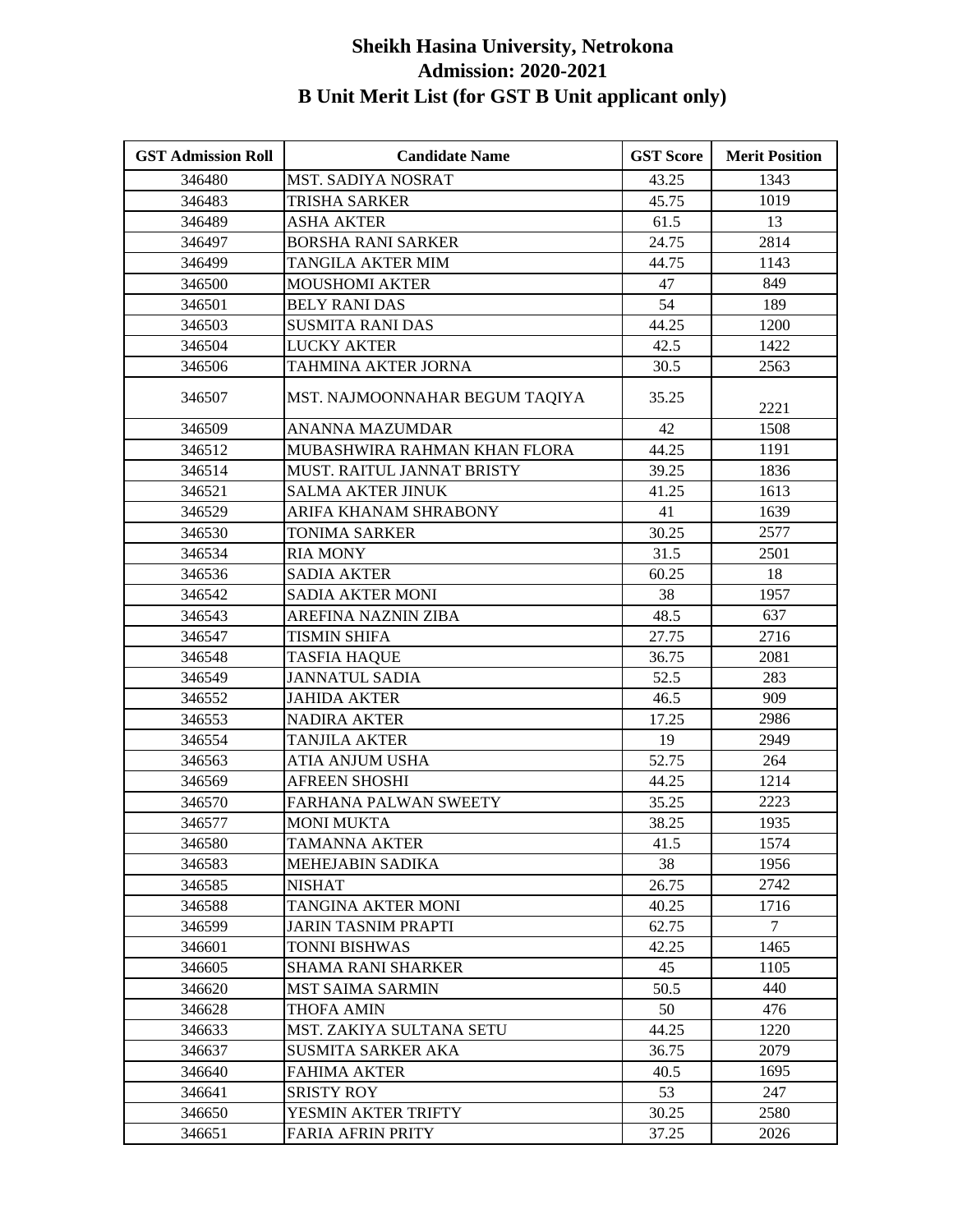| <b>GST Admission Roll</b> | <b>Candidate Name</b>           | <b>GST Score</b> | <b>Merit Position</b> |
|---------------------------|---------------------------------|------------------|-----------------------|
| 346655                    | <b>MST. LIZA AKTER</b>          | 38.25            | 1925                  |
| 346656                    | SITRATUN MUNTAHA                | 42.75            | 1405                  |
| 346670                    | <b>SUSHMITA PAUL CHAITY</b>     | 53.25            | 224                   |
| 346677                    | AYSHA SIDDIKA                   | 33.5             | 2340                  |
| 346684                    | LUCKY AKTER KHANAM              | 42               | 1526                  |
| 346696                    | <b>JOYA RANI DEBNATH</b>        | 45.25            | 1089                  |
| 346718                    | <b>MONIA JAHAN RIMI</b>         | 43               | 1379                  |
| 346720                    | MD. TOKI TAHMID TALUKDER        | 48.25            | 660                   |
| 346722                    | PRIANKA GUPTA PAYEL             | 18.25            | 2970                  |
| 346728                    | <b>SHEKHA RANI PAL</b>          | 29.5             | 2642                  |
| 346733                    | <b>JAMEMA BENTA ZAKIR</b>       | 38.25            | 1924                  |
| 346741                    | <b>SAYMA AKTER SRABONI</b>      | 52.25            | 294                   |
| 346747                    | <b>MST. TUMPA AKTER</b>         | 50.25            | 461                   |
| 346748                    | <b>KEYA AKTER</b>               | 39               | 1866                  |
| 346750                    | <b>RUPA RANI SHIL</b>           | 46.5             | 900                   |
| 346758                    | TAIEB-AR-RAHAT TAMIM            | 45.5             | 1035                  |
| 346761                    | MST KAMRUNNAHAR MEEM            | 39.5             | 1811                  |
| 346767                    | <b>MAHFOJA AKTER</b>            | 57.25            | 54                    |
| 346770                    | <b>JOANA AURHTY MONDAL</b>      | 18               | 2974                  |
| 346772                    | SHAMIMA FERDUSI SAKMINA         | 47.5             | 787                   |
| 346773                    | <b>SADIA AKTER</b>              | 52               | 317                   |
| 346777                    | ASMA AKTER LIMA                 | 41.75            | 1556                  |
| 346788                    | <b>MST. LIMA AKTER</b>          | 31.5             | 2502                  |
| 346789                    | SAKIBUNNAHAR JERIN              | 24               | 2840                  |
| 346791                    | NADIA JAHAN NAVA                | 22               | 2891                  |
| 346795                    | TANJIN JAHAN LIMA               | 45.75            | 1012                  |
| 346800                    | SHAILA SHAMS SHACHI             | 22               | 2887                  |
| 346816                    | <b>NAZRATUL HOSSAIN NOUSHIN</b> | 53.75            | 196                   |
| 346820                    | <b>TANIA AKTHER</b>             | 39.25            | 1842                  |
| 346823                    | TASNIM JAHAN                    | 22.25            | 2880                  |
| 346829                    | <b>SYDA ASPIA</b>               | 41.25            | 1607                  |
| 346833                    | <b>MD. BILLAL HOSSAIN</b>       | 50.5             | 425                   |
| 346840                    | RABITA ZANNAT                   | 38.5             | 1906                  |
| 346845                    | <b>SADIA AKTER</b>              | 36               | 2162                  |
| 346853                    | <b>BRISHTI KHAN</b>             | 39               | 1864                  |
| 346856                    | <b>MAYESHAH SULTANA</b>         | 23.25            | 2857                  |
| 346859                    | <b>MONIRA SHAMMY</b>            | 42               | 1525                  |
| 346864                    | <b>SARNA AKTER</b>              | 49.75            | 520                   |
| 346871                    | <b>MUNMUN AKTER</b>             | 30.5             | 2568                  |
| 346878                    | <b>HIRAMON NAHAR EVA</b>        | 32.25            | 2451                  |
| 346879                    | ZARIN ANJUM                     | 45.25            | 1077                  |
| 346885                    | <b>MARIA KIBTIA</b>             | 31.75            | 2489                  |
| 346886                    | <b>JECHI AKTER USME</b>         | 26               | 2774                  |
| 346887                    | NISHAT TASLIM JENI              | 33.5             | 2349                  |
| 346889                    | SHAMIMA AKTER DIPA              | 32.5             | 2426                  |
| 346890                    | <b>SHARMIN SARA</b>             | 34.5             | 2284                  |
| 346891                    | <b>FARJANA AKTER</b>            | 33.75            | 2324                  |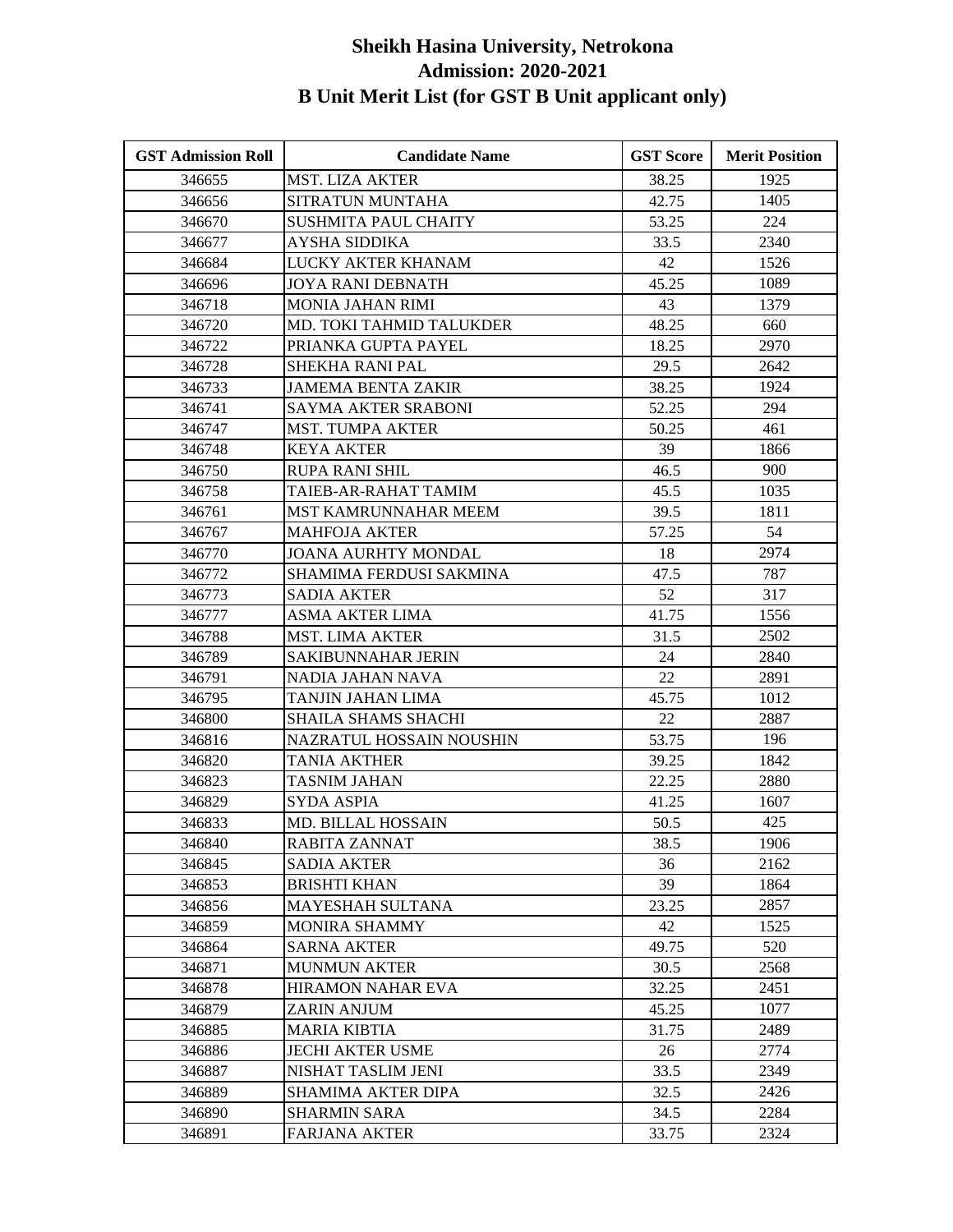| <b>GST Admission Roll</b> | <b>Candidate Name</b>       | <b>GST Score</b> | <b>Merit Position</b> |
|---------------------------|-----------------------------|------------------|-----------------------|
| 346893                    | <b>MST. LUVNA AKTER</b>     | 33.5             | 2347                  |
| 346900                    | HASNA HENA MUKTA            | 42               | 1518                  |
| 346904                    | LAILA ISLAM SHANTA          | 48.5             | 647                   |
| 346910                    | JANNATUL KUBRA MUKTA        | 26.5             | 2751                  |
| 346918                    | TAMALIKA AKTER              | 24.75            | 2815                  |
| 346920                    | <b>MST. LUCKY AKTER</b>     | 44.5             | 1170                  |
| 346924                    | <b>BARSHA TALUKDER</b>      | 54.25            | 175                   |
| 346926                    | MST. ISRIKA SHAHRIN TASIN   | 32.5             | 2425                  |
| 346935                    | FHAMEDA SULTANA             | 52.75            | 261                   |
| 346938                    | <b>MD. MINHAJUL ABADIN</b>  | 35.5             | 2196                  |
| 346948                    | MONIRA AKTER RAMI           | 38.5             | 1912                  |
| 346954                    | <b>SHAD BIN ALAM</b>        | 24.5             | 2823                  |
| 346955                    | <b>SHAHINUR AKTHER</b>      | 33.5             | 2352                  |
| 346957                    | <b>SATU AKTER</b>           | 37.25            | 2043                  |
| 346959                    | <b>SUMAIA JAHAN CHITRA</b>  | 40.5             | 1697                  |
| 346961                    | TASFIA TAFANNUM             | 36.5             | 2103                  |
| 346962                    | MITHILA FARJANA OISHI       | 44               | 1237                  |
| 346968                    | <b>JAHIRUL ISLAM</b>        | 51               | 396                   |
| 346984                    | TANIA SULTANA               | 30               | 2599                  |
| 347002                    | TONIMA SULTANA LEYA         | 33.5             | 2353                  |
| 347011                    | MS. SHARMIN AKHTER          | 29               | 2668                  |
| 347015                    | FERHANA HOQUE BITHI         | 44               | 1246                  |
| 347026                    | MST. TAMANNA RAHMAN PUTUL   | 35.5             | 2203                  |
| 347029                    | <b>SOMAPTI SAHA</b>         | 34.5             | 2279                  |
| 347035                    | <b>JAKIYA AKTER</b>         | 40.5             | 1692                  |
| 347040                    | NISHAT JAHAN RIMA           | 33.25            | 2375                  |
| 347046                    | <b>MUSFIKAH NAHAR</b>       | 45.25            | 1081                  |
| 347057                    | <b>MAHFUZA AKTHER</b>       | 58.5             | 34                    |
| 347076                    | NADHIRA AKTHER NIBRA        | 35.25            | 2225                  |
| 347088                    | <b>MST.TAMANNA AKTER</b>    | 37.75            | 1983                  |
| 347102                    | <b>FARZANA AKTER</b>        | 46.75            | 875                   |
| 347106                    | <b>BORNANA KOUR</b>         | 33.5             | 2341                  |
| 347113                    | MD. TAYEBUR RAHMAN          | 57.75            | 45                    |
| 347120                    | <b>MARJIA AKTER</b>         | 43.5             | 1307                  |
| 347123                    | <b>MD. SHAHIN ALAM</b>      | 43               | 1369                  |
| 347140                    | <b>NISHAT LUBNA</b>         | 47.25            | 823                   |
| 347147                    | TAJBINA AKTER BONNA         | 40               | 1761                  |
| 347156                    | <b>JAYNAB AKTER JEBA</b>    | 42.5             | 1430                  |
| 347163                    | <b>MAHPARA PROGGA</b>       | 36.25            | 2133                  |
| 347171                    | PUROBI SUTRODHOR            | 47.5             | 783                   |
| 347185                    | <b>MST HAWA AKTER</b>       | 27.75            | 2714                  |
| 347186                    | MD. NADIRUJJAMAN            | 33               | 2381                  |
| 347194                    | <b>SUMAIA RYAN SHUPORNA</b> | 33.75            | 2330                  |
| 347205                    | <b>MD. ASHIKUR RAHAMAN</b>  | 39.25            | 1828                  |
| 347218                    | <b>JINIA AFROZ SETU</b>     | 16               | 2994                  |
| 347225                    | <b>SHIKHA AKTER</b>         | 36.5             | 2104                  |
| 347229                    | <b>SAIMA SULTANA</b>        | 47.25            | 800                   |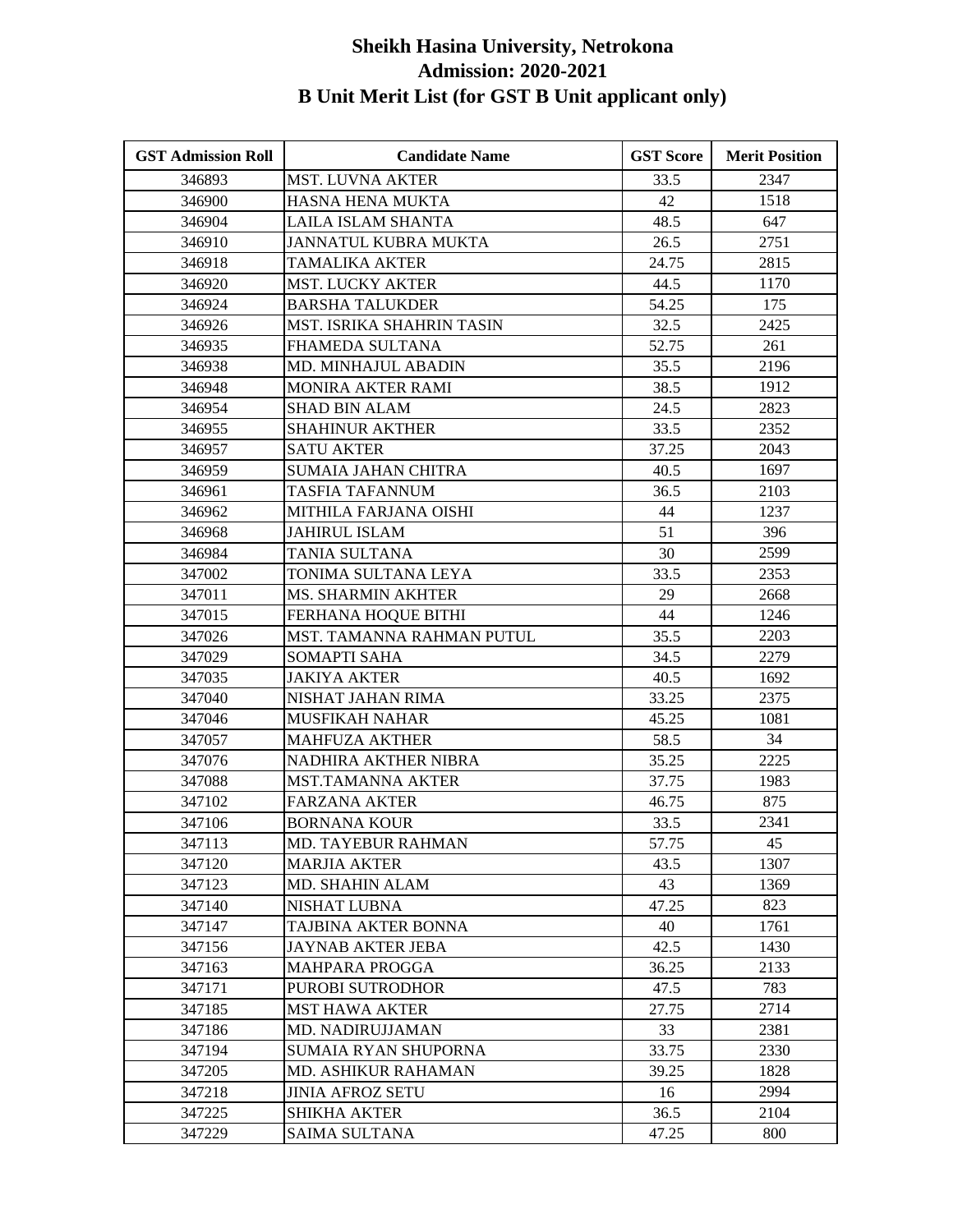| <b>GST Admission Roll</b> | <b>Candidate Name</b>       | <b>GST Score</b> | <b>Merit Position</b> |
|---------------------------|-----------------------------|------------------|-----------------------|
| 347235                    | <b>SONIYA AKTER</b>         | 53.25            | 233                   |
| 347236                    | HASHI AKTAR LABONNO         | 20.75            | 2923                  |
| 347250                    | <b>PUJA HAJONG</b>          | 26.25            | 2763                  |
| 347267                    | PROTYASHA RITCHIL           | 32.25            | 2460                  |
| 347269                    | FAHIA TASNIM PRACHI         | 26.25            | 2759                  |
| 347271                    | <b>SABIHA ALAM</b>          | 37               | 2069                  |
| 347273                    | MST. JANNATUL MONIRA        | 35.5             | 2206                  |
| 347280                    | <b>JANNATUL FERDAWS</b>     | 33.5             | 2344                  |
| 347290                    | DYAN AHMED DIDAR            | 38.75            | 1874                  |
| 347291                    | <b>RAKIBUL HASAN</b>        | 32.75            | 2399                  |
| 347292                    | <b>EMO AKTHER</b>           | 32.25            | 2452                  |
| 347301                    | MST. SYEDA JINIAS ISLAM JIM | 43.75            | 1287                  |
| 347307                    | A.K.M. SEFAT HASAN EMON     | 20               | 2935                  |
| 347317                    | MOTAHARA KHANM RAFA         | 29.75            | 2627                  |
| 347335                    | <b>JAIMA AKTER</b>          | 44.25            | 1209                  |
| 347343                    | TASFIA TAHSIN PLUMMY        | 18.75            | 2961                  |
| 347349                    | <b>KAZI SUMAYA</b>          | 45.25            | 1074                  |
| 347363                    | TURIA AFRIN TRISHA          | 28.25            | 2697                  |
| 347370                    | SHEULI AKTER SHOCHE         | 51.5             | 347                   |
| 347371                    | <b>AKHI KHATUN</b>          | 36.75            | 2099                  |
| 347390                    | MD. MAHFUJOR RAHMAN         | 42.5             | 1427                  |
| 347407                    | MST.MANSURA BEGUM           | 48.25            | 676                   |
| 347416                    | <b>JANNATUL NAYEM MOON</b>  | 23               | 2863                  |
| 347417                    | MD. NAIMUL HASAN NOVEL      | 46.25            | 935                   |
| 347431                    | <b>SAMIHA AKTER</b>         | 39.75            | 1789                  |
| 347443                    | PRAM SARKER EMON            | 32               | 2468                  |
| 347445                    | MOSA. RIFAT SULTANA         | 29               | 2661                  |
| 347448                    | <b>SHOAIB AHMED IFAZ</b>    | 51.25            | 361                   |
| 347457                    | <b>TANJINA AKTER</b>        | 35.25            | 2229                  |
| 347468                    | <b>KHADIJA AKTER</b>        | 46.25            | 958                   |
| 347474                    | JUHIFA TABASSUM TULI        | 20.5             | 2929                  |
| 347478                    | <b>PUJA PAUL</b>            | 21.5             | 2900                  |
| 347489                    | <b>DILSHAD AFSANA RIM</b>   | 42.5             | 1419                  |
| 347495                    | REJAUL ISLAM                | 37.25            | 2030                  |
| 347496                    | <b>ANIKA AKTHER</b>         | 46.5             | 913                   |
| 347497                    | <b>ALAMGIR KOBIR</b>        | 47.25            | 801                   |
| 347498                    | <b>SABINA AKTER JUI</b>     | 57               | 56                    |
| 347504                    | SHOPNA RANI BORMON          | 4.5              | 3032                  |
| 347510                    | TASPIA AHAMED TANNI         | 56.75            | 61                    |
| 347512                    | MD. RABIN MIA               | 46.75            | 860                   |
| 347521                    | <b>SATHI AKTHER</b>         | 46.25            | 955                   |
| 347537                    | TAZIN KHANAM MIM            | 50.75            | 412                   |
| 347548                    | FARHANA RAHMAN DEW          | 21               | 2912                  |
| 347567                    | MD. SHAHIN ALAM             | 30.5             | 2564                  |
| 347570                    | MD. SHOVO AKHANDA           | 45.5             | 1047                  |
| 347573                    | MD. EMON MIA                | 45.5             | 1046                  |
| 347575                    | <b>SMRITY AKTAR</b>         | 30.75            | 2560                  |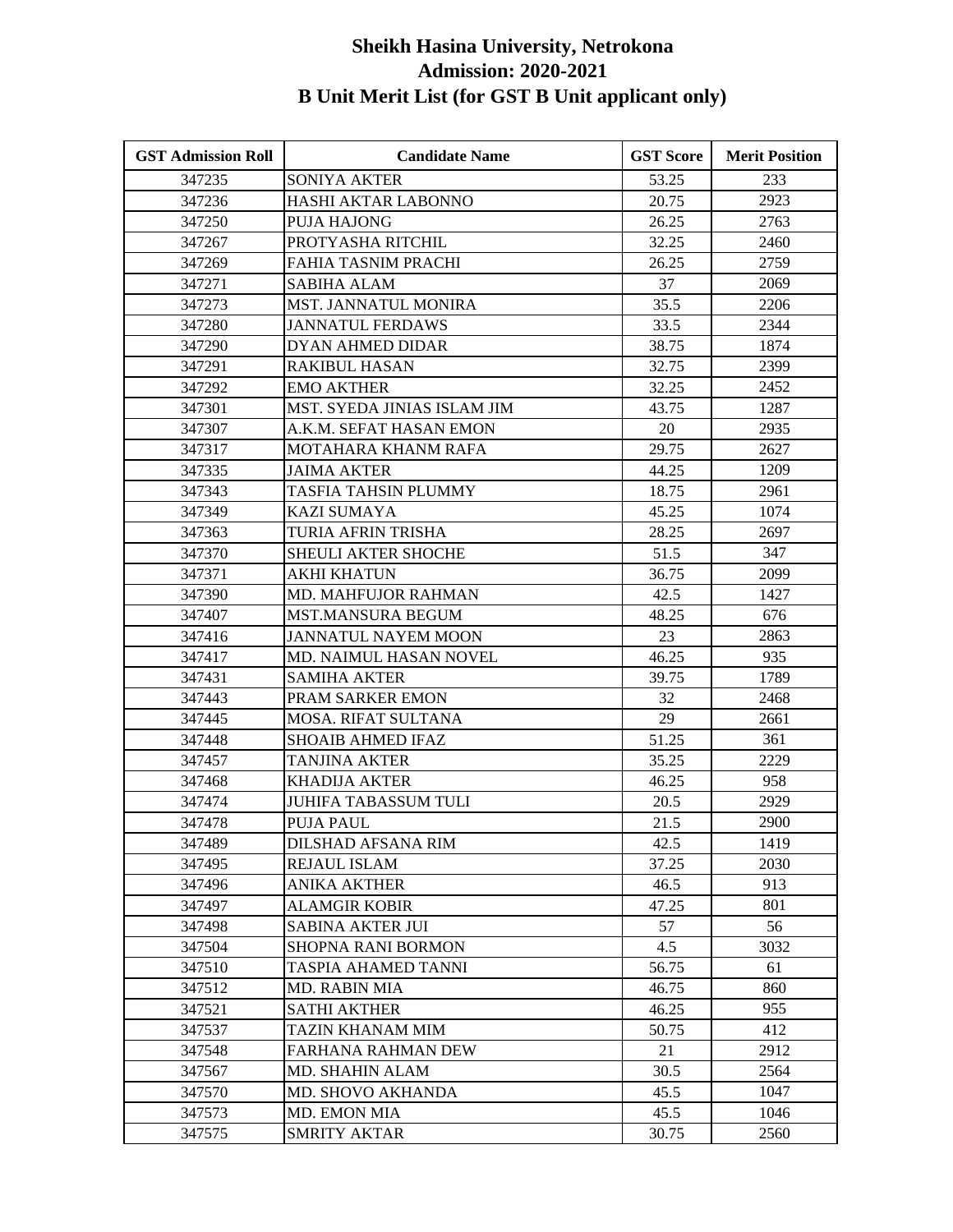| <b>GST Admission Roll</b> | <b>Candidate Name</b>         | <b>GST Score</b> | <b>Merit Position</b> |
|---------------------------|-------------------------------|------------------|-----------------------|
| 347577                    | NASRIN SULTANA RIYA           | 27               | 2738                  |
| 347578                    | <b>AFROZA KHATUN</b>          | 21.25            | 2907                  |
| 347594                    | <b>MAISHA HAQUE ORPA</b>      | 17.75            | 2977                  |
| 347603                    | HASIBUR RAHMAN SIAM           | 44.5             | 1150                  |
| 347612                    | JAHIDUL HASAN                 | 41.25            | 1596                  |
| 347631                    | <b>HASNA AKTHER</b>           | 42.5             | 1434                  |
| 347647                    | <b>MD. MONIR HOSSAIN</b>      | 47.25            | 808                   |
| 347649                    | <b>NOURIN TANJIN MITU</b>     | 41.75            | 1543                  |
| 347652                    | MD. ASHRAFUL ISLAM AKASH      | 52               | 309                   |
| 347656                    | <b>MD. ESMAIL HOSSEN</b>      | 53.75            | 199                   |
| 347685                    | MD. AFRANUL ISLAM SUNNY       | 22.25            | 2879                  |
| 347687                    | PRIYA MONY                    | 21.25            | 2909                  |
| 347691                    | <b>DURJOY SEN MUGDHA</b>      | 37.75            | 1978                  |
| 347696                    | <b>ARIFUL ISLAM</b>           | 45.75            | 1023                  |
| 347698                    | MD. TANVIR ALAHI SHANTO       | 29.5             | 2636                  |
| 347699                    | <b>MD. RIMON MIAH</b>         | 51.75            | 322                   |
| 347721                    | <b>IMRAN HASAN BABOR</b>      | 54.75            | 150                   |
| 347723                    | MAHBUBA AKTER KEYA            | 17.5             | 2982                  |
| 347742                    | MD. MOHEBBUL HASAN            | 49.75            | 505                   |
| 347747                    | MD. MEHEDI HASAN              | 23.5             | 2852                  |
| 347751                    | SHUHANUR RAHMAN SHUHAN        | 37.25            | 2033                  |
| 347758                    | SANOAURA AKTER BRISTY         | 20.25            | 2932                  |
| 347765                    | <b>MD. ARIFUL ISLAM NIPUN</b> | 18.75            | 2959                  |
| 347780                    | PRIYA NANDI                   | 23.25            | 2859                  |
| 347783                    | <b>ANTAR BARMAN</b>           | 47.25            | 817                   |
| 347792                    | MD. DALUAR HOSSAIN            | 46               | 968                   |
| 347793                    | MAHMUDUL HASAN ARMAN          | 32.75            | 2409                  |
| 347813                    | MIFTAHUL JANNAT BRISTI        | 21.25            | 2906                  |
| 347815                    | SHIMUL SAHA                   | 43               | 1383                  |
| 347824                    | TUMPA RANI PAL                | 50.5             | 443                   |
| 347827                    | MD. RAZWAN RIFAT RAFI         | 41.5             | 1569                  |
| 347831                    | TAHIATUL JANNAT TITHI         | 36.75            | 2097                  |
| 347833                    | FARZANA SULTANA RITU          | 43               | 1385                  |
| 347834                    | <b>BANNA SARKER</b>           | 48.25            | 679                   |
| 347835                    | MOHSHINA NOUSHIN              | 40.5             | 1699                  |
| 347841                    | MD. SARUAR HOSSEN             | 43               | 1376                  |
| 347853                    | ASADUZZAMAN SHAKIB            | 50.5             | 434                   |
| 347862                    | <b>MASHIKUL ISLAM RIMON</b>   | 55.25            | 125                   |
| 347871                    | SADIA AFRIN RUMPA             | 44.25            | 1226                  |
| 347873                    | MD. ABUL KASHEM               | 52.25            | 290                   |
| 347885                    | <b>MD. DELWAR HOSSAIN</b>     | 34.25            | 2296                  |
| 347886                    | MD. FOYJUL ISLAM KHAN         | 47.25            | 807                   |
| 347890                    | <b>JASIM UDDIN</b>            | 54.75            | 155                   |
| 347892                    | <b>SAMIA AFRIN TAMIM</b>      | 10               | 3027                  |
| 347896                    | MD. MEHEDI HASAN              | 53.5             | 212                   |
| 347901                    | MD.WASIMUL BARI TOMAL         | 50.25            | 456                   |
| 347915                    | <b>AFIYA AKTER MIM</b>        | 29.5             | 2644                  |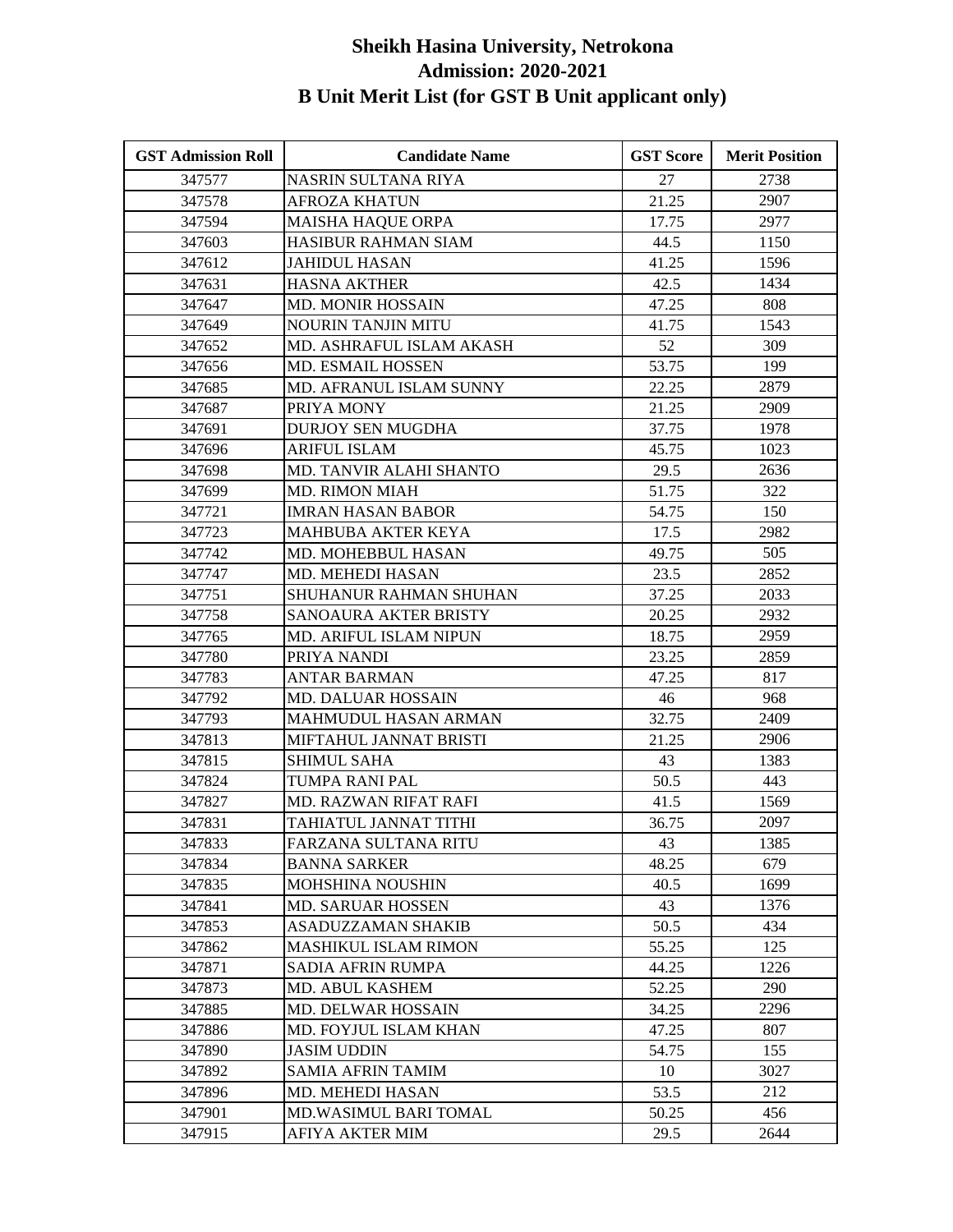| <b>GST Admission Roll</b> | <b>Candidate Name</b>           | <b>GST Score</b> | <b>Merit Position</b> |
|---------------------------|---------------------------------|------------------|-----------------------|
| 347925                    | <b>ANAL RAHA</b>                | 38.25            | 1929                  |
| 347947                    | ZAKIR AHAMMAD KHAN              | 40.75            | 1666                  |
| 347949                    | <b>S.M. ABDULLAH AL FAHAD</b>   | 39.5             | 1806                  |
| 347953                    | NUSRAT JAHAN MYMUNA             | 19.75            | 2942                  |
| 347963                    | <b>BELAYET HOSSEN ROKEY</b>     | 42.75            | 1398                  |
| 347966                    | <b>JAKIR HOSAN BABU</b>         | 37               | 2070                  |
| 347968                    | <b>ROBIN MIA</b>                | 55.75            | 107                   |
| 347972                    | <b>MD.AMINUL ISLAM BULBUL</b>   | 43.75            | 1281                  |
| 347977                    | <b>MD. SHARIF MIA</b>           | 39.75            | 1775                  |
| 347987                    | MD. ABDUL AHAD DIPU             | 33.25            | 2361                  |
| 347989                    | <b>SAJIB AHAMMED</b>            | 36.75            | 2086                  |
| 347992                    | K M ABDULLAH AL NUMAN           | 46               | 964                   |
| 347996                    | PORAMA UKIL                     | 48.25            | 680                   |
| 347998                    | ATIFA FAHMIDA AROBI             | 56.75            | 62                    |
| 348010                    | NUSRAT JAHAN NOUSHI             | 31.25            | 2523                  |
| 348022                    | <b>ROMON TALUKDER</b>           | 46.25            | 943                   |
| 348023                    | <b>TASLIMA BEGUM</b>            | 52.75            | 273                   |
| 348038                    | MAINUL-HASAN-ROKY               | 42               | 1506                  |
| 348046                    | SAYED NASIMUL HAQUE SHUVO       | 28.25            | 2694                  |
| 348051                    | <b>SAIM MAHMUD</b>              | 56.25            | 83                    |
| 348057                    | ANJUM SARWER CHAITY             | 49.75            | 518                   |
| 348058                    | <b>ISMAIL KAZI</b>              | 49               | 592                   |
| 348066                    | TASFIAH ISLAM RICHI             | 39               | 1867                  |
| 348069                    | NOWSHIN RAHMAN                  | 44.25            | 1204                  |
| 348073                    | <b>SADIA AKTER</b>              | 31               | 2539                  |
| 348074                    | YEASIN IBRAHIM                  | 43               | 1370                  |
| 348075                    | <b>MAHIN ABDULLAH RONY</b>      | 54.5             | 159                   |
| 348092                    | <b>FARYIA AKTER IVY</b>         | 53               | 253                   |
| 348107                    | PROME SARKER                    | 46.5             | 917                   |
| 348116                    | <b>MARUF BILLAH</b>             | 47.75            | 742                   |
| 348118                    | <b>S.M.S. SAHRIA BEEN RIDAY</b> | 39               | 1857                  |
| 348119                    | MD. SOBUJ MIA                   | 39               | 1858                  |
| 348124                    | <b>MD NAIEM MIA</b>             | 26.25            | 2764                  |
| 348160                    | <b>M.A.NUR AKASH MONDAL</b>     | 34.5             | 2282                  |
| 348166                    | MEHEDI ALAM SABBIR              | 52               | 314                   |
| 348171                    | MD. ABU KAWSAR SHEIKH           | 24               | 2835                  |
| 348176                    | <b>FAZLUL HAQUE</b>             | 53               | 244                   |
| 348187                    | <b>AKIK KHAN</b>                | 38               | 1960                  |
| 348188                    | SAIADUL MURSALIN MUGDHA         | 42.5             | 1428                  |
| 348195                    | <b>RASEL MIA</b>                | 43.25            | 1335                  |
| 348207                    | SHAHJALAL AHMED JONI            | 46.5             | 904                   |
| 348217                    | FARHANA AKHTER POLI             | 40.25            | 1727                  |
| 348222                    | AZHARUL ISLAM                   | 49.25            | 579                   |
| 348228                    | <b>MEHEDI HASAN</b>             | 42.5             | 1448                  |
| 348230                    | <b>ISHIKA RAHMAN</b>            | 47.75            | 727                   |
| 348232                    | <b>ATIKUR RAHMAN</b>            | 47.5             | 785                   |
| 348237                    | MD. ALAMGIR HOSSAIN             | 18.5             | 2965                  |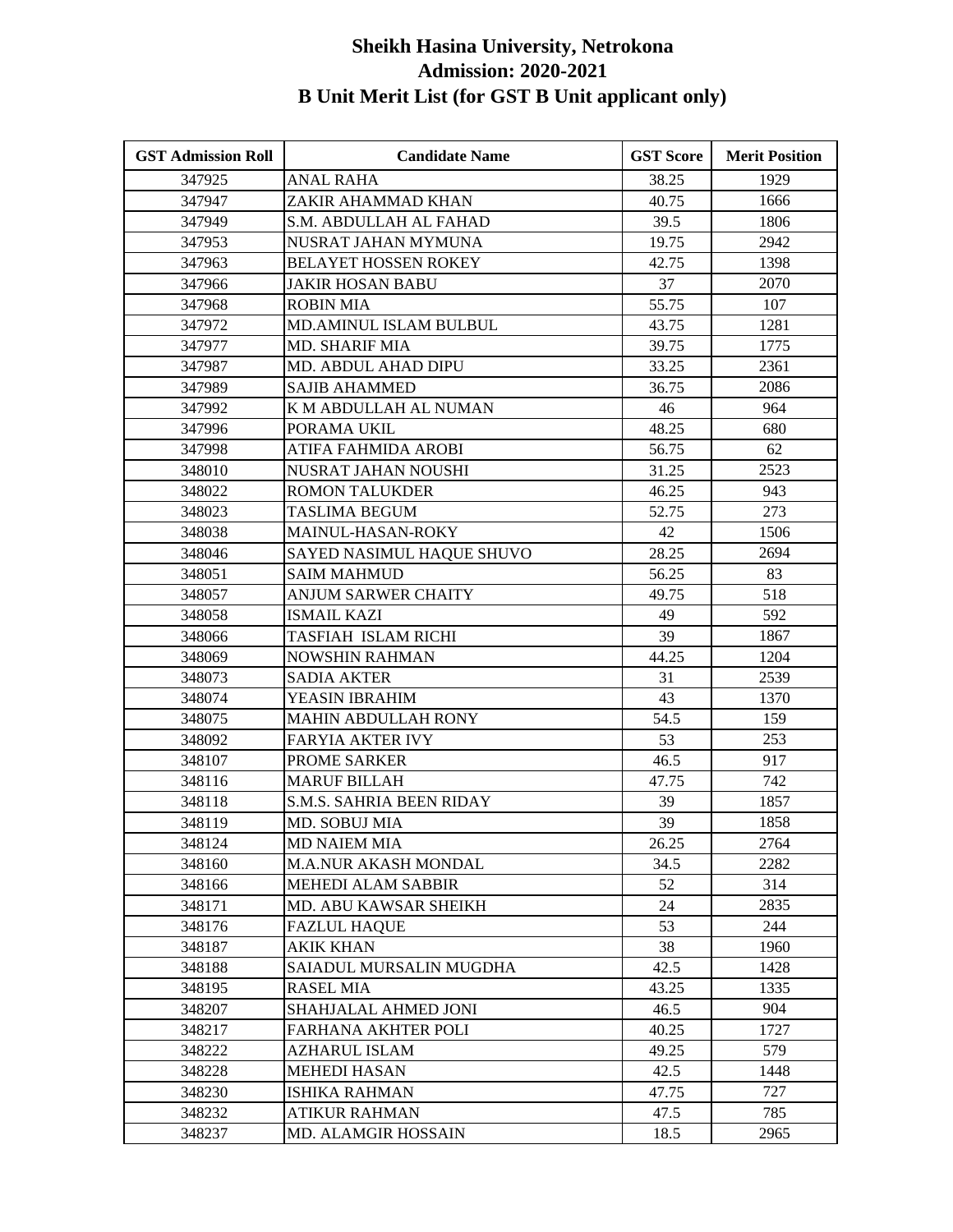| <b>GST Admission Roll</b> | <b>Candidate Name</b>         | <b>GST Score</b> | <b>Merit Position</b> |
|---------------------------|-------------------------------|------------------|-----------------------|
| 348239                    | <b>AVISHAK ROY UTSHA</b>      | 33.25            | 2366                  |
| 348241                    | <b>RIFATH MIA</b>             | 27.5             | 2723                  |
| 348255                    | <b>MARZIA AKTER</b>           | 43               | 1375                  |
| 348262                    | SHAISAB BHATTACHARJEE PROTTOY | 59.25            | 22                    |
| 348270                    | <b>RISAT HOSEN</b>            | 37.5             | 2012                  |
| 348291                    | <b>RUBIYA AFRIN</b>           | 36.75            | 2089                  |
| 348301                    | <b>NUR MOHAMMAD</b>           | 28               | 2711                  |
| 348314                    | <b>NAIMA AKTER SHOSHY</b>     | 41.25            | 1624                  |
| 348337                    | NAZRUL ISLAM                  | 36               | 2158                  |
| 348339                    | <b>MAHABUBA AKTER MITA</b>    | 32.5             | 2435                  |
| 348343                    | SAYMA KHANOM NISA             | 58.75            | 30                    |
| 348346                    | <b>AL-AMIN MIA</b>            | 47.5             | 777                   |
| 348347                    | <b>MARIAM MERY</b>            | 48.25            | 675                   |
| 348352                    | MD. JAHANGIR ALAM JOY         | 48.25            | 665                   |
| 348366                    | <b>ARIFA TASNIM EVA</b>       | 34.75            | 2267                  |
| 348372                    | MD. SUHAG MIA                 | 45.75            | 1022                  |
| 348377                    | <b>PARTHA SARKER</b>          | 41.75            | 1554                  |
| 348385                    | <b>MUMU NISHAT SETU</b>       | 49.25            | 567                   |
| 348388                    | MOSABBIR HOSSEN SAGOR         | 46               | 973                   |
| 348392                    | <b>TASNIM MUNTASIR</b>        | 49.75            | 508                   |
| 348395                    | <b>MST. FARZANA AKTER</b>     | 37.5             | 2022                  |
| 348401                    | <b>KHALID BIN WALID</b>       | 51.25            | 381                   |
| 348402                    | <b>MD. NADIM</b>              | 56.25            | 87                    |
| 348422                    | <b>SHARMIN AKTER</b>          | 35.5             | 2205                  |
| 348423                    | <b>MD. KHAIROL BASAR</b>      | 41               | 1646                  |
| 348438                    | <b>UBAYED ULLAH</b>           | 30.75            | 2553                  |
| 348441                    | <b>FAZLE RABBI</b>            | 47.5             | 782                   |
| 348443                    | FATEMA TUJ JUHURA             | 43.5             | 1313                  |
| 348453                    | <b>NAIMA AKTER</b>            | 42               | 1528                  |
| 348458                    | MD. ASHRAFUL ALAM WASIM       | 51.25            | 376                   |
| 348461                    | SADRUL AMIN REYAD             | 43.75            | 1277                  |
| 348464                    | <b>JERIN AKTER</b>            | 47.5             | 776                   |
| 348468                    | <b>MAHBUB ALAM</b>            | 20.75            | 2917                  |
| 348469                    | <b>MAHFUZUR RAHMAN</b>        | 46               | 990                   |
| 348476                    | <b>SHARUKH RAHMAN</b>         | 32.75            | 2404                  |
| 348484                    | MD. MURSALIN KHAN             | 48.75            | 616                   |
| 348485                    | MD. RIFAT                     | 55.5             | 116                   |
| 348486                    | PABEL ISLAM RONI              | 46.75            | 882                   |
| 348510                    | <b>SHANZIDA HAIDER PEYA</b>   | 39.25            | 1833                  |
| 348517                    | <b>SHALMAN SHA</b>            | 48.75            | 618                   |
| 348521                    | <b>MAHMUDUL HASAN KHAN</b>    | 46.75            | 884                   |
| 348526                    | <b>MARUF FAKIR</b>            | 39.5             | 1815                  |
| 348532                    | MD. HAFIZUL ISLAM             | 38.25            | 1933                  |
| 348536                    | <b>MST. SWEETY AKTER</b>      | 35               | 2254                  |
| 348540                    | <b>EKRAM HOSEN</b>            | 53.75            | 207                   |
| 348552                    | <b>NOVOSHRI SARKAR</b>        | 52.5             | 284                   |
| 348553                    | MIFTAHUL JINAN                | 41.75            | 1561                  |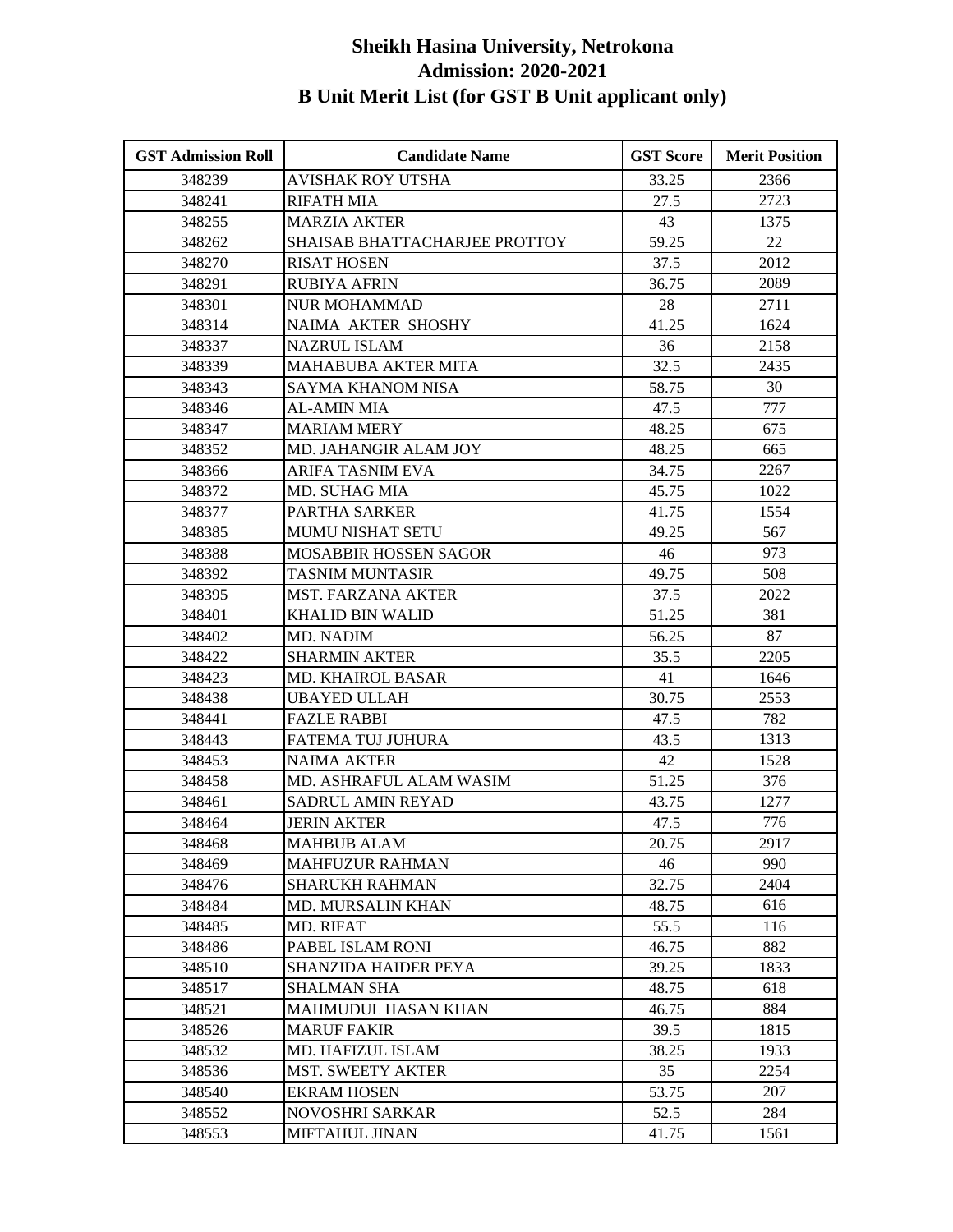| 1981<br>348557<br>MD. KHAIRUL BHUIYAN<br>37.75<br>340<br>348559<br>SANJANA AMIN ROJA<br>51.75<br>348563<br><b>CHINA AKTER</b><br>24.25<br>2833<br>2937<br>348574<br>NUSRAT JAHAN BRISTY<br>20<br>53.25<br>234<br>348579<br>KAZI SALMAN HOSSAIN<br>2222<br>348584<br>SABAB MAHMUD BHUIYAN<br>35.25<br>558<br>348590<br>49.25<br><b>MD. SHISHIR BHUIYAN</b><br>573<br>MD. ASRAFUL KABIR BHUIYAN<br>49.25<br>348601<br>1167<br>348621<br><b>BIJOY CHANDRA SARKER</b><br>44.5<br>32.25<br>2453<br>348633<br><b>ARIFA ANJUMOME</b><br>34<br>2319<br>348673<br>MD. MIZANUR RAHMAN<br>88<br>348680<br>MONIRUL ALAM ARAFAT<br>56.25<br>348683<br><b>JAKIR HOSSAIN</b><br>883<br>46.75<br>MD. MAHFUJUR RAHMAN KHAN<br>983<br>348686<br>46<br>29.75<br>2629<br>348692<br>EHTE SHAMUL HAQUE FAHIM<br><b>SUCHANA AKTER</b><br>47.75<br>743<br>348695<br>42<br>348712<br>MD. UZZAL MIA<br>58<br>2368<br>348716<br>SIDDIKUR RAHMAN<br>33.25<br>289<br>348719<br><b>MARUF KHAN</b><br>52.25<br>577<br>348722<br><b>RIYAD</b><br>49.25<br>464<br>348723<br><b>NASIM AHAMED</b><br>50.25<br>786<br>348734<br>MD. ASIF BILLAH MAHAFUZ<br>47.5<br>2750<br>348737<br><b>BADHON HAJONG</b><br>26.5<br>33.75<br>2328<br>348746<br>RAFIDUL HAQUE FARIN<br>1213<br>348754<br><b>AMINUL ISLAM</b><br>44.25<br>2527<br>348761<br>SANJIDA SULTANA<br>31.25<br>1794<br>348762<br><b>SHANTA AKTER</b><br>39.75<br>348782<br>RIMA RANI DEVNATH<br>39.75<br>1795<br>2372<br>348783<br><b>TAKIA AKTER</b><br>33.25<br>2832<br>348794<br><b>SABBIR ROHMAN SUZON</b><br>24.25<br>348802<br>RAJON CHANDRA DEY<br>37.5<br>2001<br>334<br>348816<br><b>MD.SOJIB MIA</b><br>51.75<br>348836<br>PANNA AKTER<br>42<br>1536<br>967<br>46<br>348840<br>MD. ASHIKUR RAHMAN JONY<br><b>MD. FARUK AHMED</b><br>50.75<br>419<br>348841<br>1890<br>AHASANULLAH SHARIF<br>38.75<br>348845<br>1051<br>348846<br><b>MD. ISMAIL HOSSEN</b><br>45.5<br>167<br>348853<br>A. M. JUBAYER<br>54.5<br>56.5<br>76<br>348868<br><b>MD. HIRDOY MIA</b><br>2628<br>29.75<br>348873<br><b>MAZHARUL ISLAM</b><br>348878<br><b>MEHJABIN ANJUM</b><br>45.25<br>1088<br>19<br>60<br>348880<br>SOURAV KUMAR AUKIL<br>348882<br><b>RAKIBUL HASAN</b><br>48.75<br>623<br>2066<br>348883<br><b>MARUFA AKTHER</b><br>37<br>348903<br>20.75<br>2921<br><b>HABIBUR RAHMAN</b><br><b>SAJIB SARKER</b><br>50.25<br>468<br>348906<br>47.25<br>348907<br>TITON CHANADRA SARKER<br>811 | <b>GST Admission Roll</b> | <b>Candidate Name</b> | <b>GST Score</b> | <b>Merit Position</b> |
|----------------------------------------------------------------------------------------------------------------------------------------------------------------------------------------------------------------------------------------------------------------------------------------------------------------------------------------------------------------------------------------------------------------------------------------------------------------------------------------------------------------------------------------------------------------------------------------------------------------------------------------------------------------------------------------------------------------------------------------------------------------------------------------------------------------------------------------------------------------------------------------------------------------------------------------------------------------------------------------------------------------------------------------------------------------------------------------------------------------------------------------------------------------------------------------------------------------------------------------------------------------------------------------------------------------------------------------------------------------------------------------------------------------------------------------------------------------------------------------------------------------------------------------------------------------------------------------------------------------------------------------------------------------------------------------------------------------------------------------------------------------------------------------------------------------------------------------------------------------------------------------------------------------------------------------------------------------------------------------------------------------------------------------------------------------------------------------------------------------------------------------------------------------------------------------------------------------------------------------------------------------------------------------------------------------------------------------------------------------------------------------------------------|---------------------------|-----------------------|------------------|-----------------------|
|                                                                                                                                                                                                                                                                                                                                                                                                                                                                                                                                                                                                                                                                                                                                                                                                                                                                                                                                                                                                                                                                                                                                                                                                                                                                                                                                                                                                                                                                                                                                                                                                                                                                                                                                                                                                                                                                                                                                                                                                                                                                                                                                                                                                                                                                                                                                                                                                          |                           |                       |                  |                       |
|                                                                                                                                                                                                                                                                                                                                                                                                                                                                                                                                                                                                                                                                                                                                                                                                                                                                                                                                                                                                                                                                                                                                                                                                                                                                                                                                                                                                                                                                                                                                                                                                                                                                                                                                                                                                                                                                                                                                                                                                                                                                                                                                                                                                                                                                                                                                                                                                          |                           |                       |                  |                       |
|                                                                                                                                                                                                                                                                                                                                                                                                                                                                                                                                                                                                                                                                                                                                                                                                                                                                                                                                                                                                                                                                                                                                                                                                                                                                                                                                                                                                                                                                                                                                                                                                                                                                                                                                                                                                                                                                                                                                                                                                                                                                                                                                                                                                                                                                                                                                                                                                          |                           |                       |                  |                       |
|                                                                                                                                                                                                                                                                                                                                                                                                                                                                                                                                                                                                                                                                                                                                                                                                                                                                                                                                                                                                                                                                                                                                                                                                                                                                                                                                                                                                                                                                                                                                                                                                                                                                                                                                                                                                                                                                                                                                                                                                                                                                                                                                                                                                                                                                                                                                                                                                          |                           |                       |                  |                       |
|                                                                                                                                                                                                                                                                                                                                                                                                                                                                                                                                                                                                                                                                                                                                                                                                                                                                                                                                                                                                                                                                                                                                                                                                                                                                                                                                                                                                                                                                                                                                                                                                                                                                                                                                                                                                                                                                                                                                                                                                                                                                                                                                                                                                                                                                                                                                                                                                          |                           |                       |                  |                       |
|                                                                                                                                                                                                                                                                                                                                                                                                                                                                                                                                                                                                                                                                                                                                                                                                                                                                                                                                                                                                                                                                                                                                                                                                                                                                                                                                                                                                                                                                                                                                                                                                                                                                                                                                                                                                                                                                                                                                                                                                                                                                                                                                                                                                                                                                                                                                                                                                          |                           |                       |                  |                       |
|                                                                                                                                                                                                                                                                                                                                                                                                                                                                                                                                                                                                                                                                                                                                                                                                                                                                                                                                                                                                                                                                                                                                                                                                                                                                                                                                                                                                                                                                                                                                                                                                                                                                                                                                                                                                                                                                                                                                                                                                                                                                                                                                                                                                                                                                                                                                                                                                          |                           |                       |                  |                       |
|                                                                                                                                                                                                                                                                                                                                                                                                                                                                                                                                                                                                                                                                                                                                                                                                                                                                                                                                                                                                                                                                                                                                                                                                                                                                                                                                                                                                                                                                                                                                                                                                                                                                                                                                                                                                                                                                                                                                                                                                                                                                                                                                                                                                                                                                                                                                                                                                          |                           |                       |                  |                       |
|                                                                                                                                                                                                                                                                                                                                                                                                                                                                                                                                                                                                                                                                                                                                                                                                                                                                                                                                                                                                                                                                                                                                                                                                                                                                                                                                                                                                                                                                                                                                                                                                                                                                                                                                                                                                                                                                                                                                                                                                                                                                                                                                                                                                                                                                                                                                                                                                          |                           |                       |                  |                       |
|                                                                                                                                                                                                                                                                                                                                                                                                                                                                                                                                                                                                                                                                                                                                                                                                                                                                                                                                                                                                                                                                                                                                                                                                                                                                                                                                                                                                                                                                                                                                                                                                                                                                                                                                                                                                                                                                                                                                                                                                                                                                                                                                                                                                                                                                                                                                                                                                          |                           |                       |                  |                       |
|                                                                                                                                                                                                                                                                                                                                                                                                                                                                                                                                                                                                                                                                                                                                                                                                                                                                                                                                                                                                                                                                                                                                                                                                                                                                                                                                                                                                                                                                                                                                                                                                                                                                                                                                                                                                                                                                                                                                                                                                                                                                                                                                                                                                                                                                                                                                                                                                          |                           |                       |                  |                       |
|                                                                                                                                                                                                                                                                                                                                                                                                                                                                                                                                                                                                                                                                                                                                                                                                                                                                                                                                                                                                                                                                                                                                                                                                                                                                                                                                                                                                                                                                                                                                                                                                                                                                                                                                                                                                                                                                                                                                                                                                                                                                                                                                                                                                                                                                                                                                                                                                          |                           |                       |                  |                       |
|                                                                                                                                                                                                                                                                                                                                                                                                                                                                                                                                                                                                                                                                                                                                                                                                                                                                                                                                                                                                                                                                                                                                                                                                                                                                                                                                                                                                                                                                                                                                                                                                                                                                                                                                                                                                                                                                                                                                                                                                                                                                                                                                                                                                                                                                                                                                                                                                          |                           |                       |                  |                       |
|                                                                                                                                                                                                                                                                                                                                                                                                                                                                                                                                                                                                                                                                                                                                                                                                                                                                                                                                                                                                                                                                                                                                                                                                                                                                                                                                                                                                                                                                                                                                                                                                                                                                                                                                                                                                                                                                                                                                                                                                                                                                                                                                                                                                                                                                                                                                                                                                          |                           |                       |                  |                       |
|                                                                                                                                                                                                                                                                                                                                                                                                                                                                                                                                                                                                                                                                                                                                                                                                                                                                                                                                                                                                                                                                                                                                                                                                                                                                                                                                                                                                                                                                                                                                                                                                                                                                                                                                                                                                                                                                                                                                                                                                                                                                                                                                                                                                                                                                                                                                                                                                          |                           |                       |                  |                       |
|                                                                                                                                                                                                                                                                                                                                                                                                                                                                                                                                                                                                                                                                                                                                                                                                                                                                                                                                                                                                                                                                                                                                                                                                                                                                                                                                                                                                                                                                                                                                                                                                                                                                                                                                                                                                                                                                                                                                                                                                                                                                                                                                                                                                                                                                                                                                                                                                          |                           |                       |                  |                       |
|                                                                                                                                                                                                                                                                                                                                                                                                                                                                                                                                                                                                                                                                                                                                                                                                                                                                                                                                                                                                                                                                                                                                                                                                                                                                                                                                                                                                                                                                                                                                                                                                                                                                                                                                                                                                                                                                                                                                                                                                                                                                                                                                                                                                                                                                                                                                                                                                          |                           |                       |                  |                       |
|                                                                                                                                                                                                                                                                                                                                                                                                                                                                                                                                                                                                                                                                                                                                                                                                                                                                                                                                                                                                                                                                                                                                                                                                                                                                                                                                                                                                                                                                                                                                                                                                                                                                                                                                                                                                                                                                                                                                                                                                                                                                                                                                                                                                                                                                                                                                                                                                          |                           |                       |                  |                       |
|                                                                                                                                                                                                                                                                                                                                                                                                                                                                                                                                                                                                                                                                                                                                                                                                                                                                                                                                                                                                                                                                                                                                                                                                                                                                                                                                                                                                                                                                                                                                                                                                                                                                                                                                                                                                                                                                                                                                                                                                                                                                                                                                                                                                                                                                                                                                                                                                          |                           |                       |                  |                       |
|                                                                                                                                                                                                                                                                                                                                                                                                                                                                                                                                                                                                                                                                                                                                                                                                                                                                                                                                                                                                                                                                                                                                                                                                                                                                                                                                                                                                                                                                                                                                                                                                                                                                                                                                                                                                                                                                                                                                                                                                                                                                                                                                                                                                                                                                                                                                                                                                          |                           |                       |                  |                       |
|                                                                                                                                                                                                                                                                                                                                                                                                                                                                                                                                                                                                                                                                                                                                                                                                                                                                                                                                                                                                                                                                                                                                                                                                                                                                                                                                                                                                                                                                                                                                                                                                                                                                                                                                                                                                                                                                                                                                                                                                                                                                                                                                                                                                                                                                                                                                                                                                          |                           |                       |                  |                       |
|                                                                                                                                                                                                                                                                                                                                                                                                                                                                                                                                                                                                                                                                                                                                                                                                                                                                                                                                                                                                                                                                                                                                                                                                                                                                                                                                                                                                                                                                                                                                                                                                                                                                                                                                                                                                                                                                                                                                                                                                                                                                                                                                                                                                                                                                                                                                                                                                          |                           |                       |                  |                       |
|                                                                                                                                                                                                                                                                                                                                                                                                                                                                                                                                                                                                                                                                                                                                                                                                                                                                                                                                                                                                                                                                                                                                                                                                                                                                                                                                                                                                                                                                                                                                                                                                                                                                                                                                                                                                                                                                                                                                                                                                                                                                                                                                                                                                                                                                                                                                                                                                          |                           |                       |                  |                       |
|                                                                                                                                                                                                                                                                                                                                                                                                                                                                                                                                                                                                                                                                                                                                                                                                                                                                                                                                                                                                                                                                                                                                                                                                                                                                                                                                                                                                                                                                                                                                                                                                                                                                                                                                                                                                                                                                                                                                                                                                                                                                                                                                                                                                                                                                                                                                                                                                          |                           |                       |                  |                       |
|                                                                                                                                                                                                                                                                                                                                                                                                                                                                                                                                                                                                                                                                                                                                                                                                                                                                                                                                                                                                                                                                                                                                                                                                                                                                                                                                                                                                                                                                                                                                                                                                                                                                                                                                                                                                                                                                                                                                                                                                                                                                                                                                                                                                                                                                                                                                                                                                          |                           |                       |                  |                       |
|                                                                                                                                                                                                                                                                                                                                                                                                                                                                                                                                                                                                                                                                                                                                                                                                                                                                                                                                                                                                                                                                                                                                                                                                                                                                                                                                                                                                                                                                                                                                                                                                                                                                                                                                                                                                                                                                                                                                                                                                                                                                                                                                                                                                                                                                                                                                                                                                          |                           |                       |                  |                       |
|                                                                                                                                                                                                                                                                                                                                                                                                                                                                                                                                                                                                                                                                                                                                                                                                                                                                                                                                                                                                                                                                                                                                                                                                                                                                                                                                                                                                                                                                                                                                                                                                                                                                                                                                                                                                                                                                                                                                                                                                                                                                                                                                                                                                                                                                                                                                                                                                          |                           |                       |                  |                       |
|                                                                                                                                                                                                                                                                                                                                                                                                                                                                                                                                                                                                                                                                                                                                                                                                                                                                                                                                                                                                                                                                                                                                                                                                                                                                                                                                                                                                                                                                                                                                                                                                                                                                                                                                                                                                                                                                                                                                                                                                                                                                                                                                                                                                                                                                                                                                                                                                          |                           |                       |                  |                       |
|                                                                                                                                                                                                                                                                                                                                                                                                                                                                                                                                                                                                                                                                                                                                                                                                                                                                                                                                                                                                                                                                                                                                                                                                                                                                                                                                                                                                                                                                                                                                                                                                                                                                                                                                                                                                                                                                                                                                                                                                                                                                                                                                                                                                                                                                                                                                                                                                          |                           |                       |                  |                       |
|                                                                                                                                                                                                                                                                                                                                                                                                                                                                                                                                                                                                                                                                                                                                                                                                                                                                                                                                                                                                                                                                                                                                                                                                                                                                                                                                                                                                                                                                                                                                                                                                                                                                                                                                                                                                                                                                                                                                                                                                                                                                                                                                                                                                                                                                                                                                                                                                          |                           |                       |                  |                       |
|                                                                                                                                                                                                                                                                                                                                                                                                                                                                                                                                                                                                                                                                                                                                                                                                                                                                                                                                                                                                                                                                                                                                                                                                                                                                                                                                                                                                                                                                                                                                                                                                                                                                                                                                                                                                                                                                                                                                                                                                                                                                                                                                                                                                                                                                                                                                                                                                          |                           |                       |                  |                       |
|                                                                                                                                                                                                                                                                                                                                                                                                                                                                                                                                                                                                                                                                                                                                                                                                                                                                                                                                                                                                                                                                                                                                                                                                                                                                                                                                                                                                                                                                                                                                                                                                                                                                                                                                                                                                                                                                                                                                                                                                                                                                                                                                                                                                                                                                                                                                                                                                          |                           |                       |                  |                       |
|                                                                                                                                                                                                                                                                                                                                                                                                                                                                                                                                                                                                                                                                                                                                                                                                                                                                                                                                                                                                                                                                                                                                                                                                                                                                                                                                                                                                                                                                                                                                                                                                                                                                                                                                                                                                                                                                                                                                                                                                                                                                                                                                                                                                                                                                                                                                                                                                          |                           |                       |                  |                       |
|                                                                                                                                                                                                                                                                                                                                                                                                                                                                                                                                                                                                                                                                                                                                                                                                                                                                                                                                                                                                                                                                                                                                                                                                                                                                                                                                                                                                                                                                                                                                                                                                                                                                                                                                                                                                                                                                                                                                                                                                                                                                                                                                                                                                                                                                                                                                                                                                          |                           |                       |                  |                       |
|                                                                                                                                                                                                                                                                                                                                                                                                                                                                                                                                                                                                                                                                                                                                                                                                                                                                                                                                                                                                                                                                                                                                                                                                                                                                                                                                                                                                                                                                                                                                                                                                                                                                                                                                                                                                                                                                                                                                                                                                                                                                                                                                                                                                                                                                                                                                                                                                          |                           |                       |                  |                       |
|                                                                                                                                                                                                                                                                                                                                                                                                                                                                                                                                                                                                                                                                                                                                                                                                                                                                                                                                                                                                                                                                                                                                                                                                                                                                                                                                                                                                                                                                                                                                                                                                                                                                                                                                                                                                                                                                                                                                                                                                                                                                                                                                                                                                                                                                                                                                                                                                          |                           |                       |                  |                       |
|                                                                                                                                                                                                                                                                                                                                                                                                                                                                                                                                                                                                                                                                                                                                                                                                                                                                                                                                                                                                                                                                                                                                                                                                                                                                                                                                                                                                                                                                                                                                                                                                                                                                                                                                                                                                                                                                                                                                                                                                                                                                                                                                                                                                                                                                                                                                                                                                          |                           |                       |                  |                       |
|                                                                                                                                                                                                                                                                                                                                                                                                                                                                                                                                                                                                                                                                                                                                                                                                                                                                                                                                                                                                                                                                                                                                                                                                                                                                                                                                                                                                                                                                                                                                                                                                                                                                                                                                                                                                                                                                                                                                                                                                                                                                                                                                                                                                                                                                                                                                                                                                          |                           |                       |                  |                       |
|                                                                                                                                                                                                                                                                                                                                                                                                                                                                                                                                                                                                                                                                                                                                                                                                                                                                                                                                                                                                                                                                                                                                                                                                                                                                                                                                                                                                                                                                                                                                                                                                                                                                                                                                                                                                                                                                                                                                                                                                                                                                                                                                                                                                                                                                                                                                                                                                          |                           |                       |                  |                       |
|                                                                                                                                                                                                                                                                                                                                                                                                                                                                                                                                                                                                                                                                                                                                                                                                                                                                                                                                                                                                                                                                                                                                                                                                                                                                                                                                                                                                                                                                                                                                                                                                                                                                                                                                                                                                                                                                                                                                                                                                                                                                                                                                                                                                                                                                                                                                                                                                          |                           |                       |                  |                       |
|                                                                                                                                                                                                                                                                                                                                                                                                                                                                                                                                                                                                                                                                                                                                                                                                                                                                                                                                                                                                                                                                                                                                                                                                                                                                                                                                                                                                                                                                                                                                                                                                                                                                                                                                                                                                                                                                                                                                                                                                                                                                                                                                                                                                                                                                                                                                                                                                          |                           |                       |                  |                       |
|                                                                                                                                                                                                                                                                                                                                                                                                                                                                                                                                                                                                                                                                                                                                                                                                                                                                                                                                                                                                                                                                                                                                                                                                                                                                                                                                                                                                                                                                                                                                                                                                                                                                                                                                                                                                                                                                                                                                                                                                                                                                                                                                                                                                                                                                                                                                                                                                          |                           |                       |                  |                       |
|                                                                                                                                                                                                                                                                                                                                                                                                                                                                                                                                                                                                                                                                                                                                                                                                                                                                                                                                                                                                                                                                                                                                                                                                                                                                                                                                                                                                                                                                                                                                                                                                                                                                                                                                                                                                                                                                                                                                                                                                                                                                                                                                                                                                                                                                                                                                                                                                          |                           |                       |                  |                       |
|                                                                                                                                                                                                                                                                                                                                                                                                                                                                                                                                                                                                                                                                                                                                                                                                                                                                                                                                                                                                                                                                                                                                                                                                                                                                                                                                                                                                                                                                                                                                                                                                                                                                                                                                                                                                                                                                                                                                                                                                                                                                                                                                                                                                                                                                                                                                                                                                          |                           |                       |                  |                       |
|                                                                                                                                                                                                                                                                                                                                                                                                                                                                                                                                                                                                                                                                                                                                                                                                                                                                                                                                                                                                                                                                                                                                                                                                                                                                                                                                                                                                                                                                                                                                                                                                                                                                                                                                                                                                                                                                                                                                                                                                                                                                                                                                                                                                                                                                                                                                                                                                          |                           |                       |                  |                       |
|                                                                                                                                                                                                                                                                                                                                                                                                                                                                                                                                                                                                                                                                                                                                                                                                                                                                                                                                                                                                                                                                                                                                                                                                                                                                                                                                                                                                                                                                                                                                                                                                                                                                                                                                                                                                                                                                                                                                                                                                                                                                                                                                                                                                                                                                                                                                                                                                          |                           |                       |                  |                       |
|                                                                                                                                                                                                                                                                                                                                                                                                                                                                                                                                                                                                                                                                                                                                                                                                                                                                                                                                                                                                                                                                                                                                                                                                                                                                                                                                                                                                                                                                                                                                                                                                                                                                                                                                                                                                                                                                                                                                                                                                                                                                                                                                                                                                                                                                                                                                                                                                          |                           |                       |                  |                       |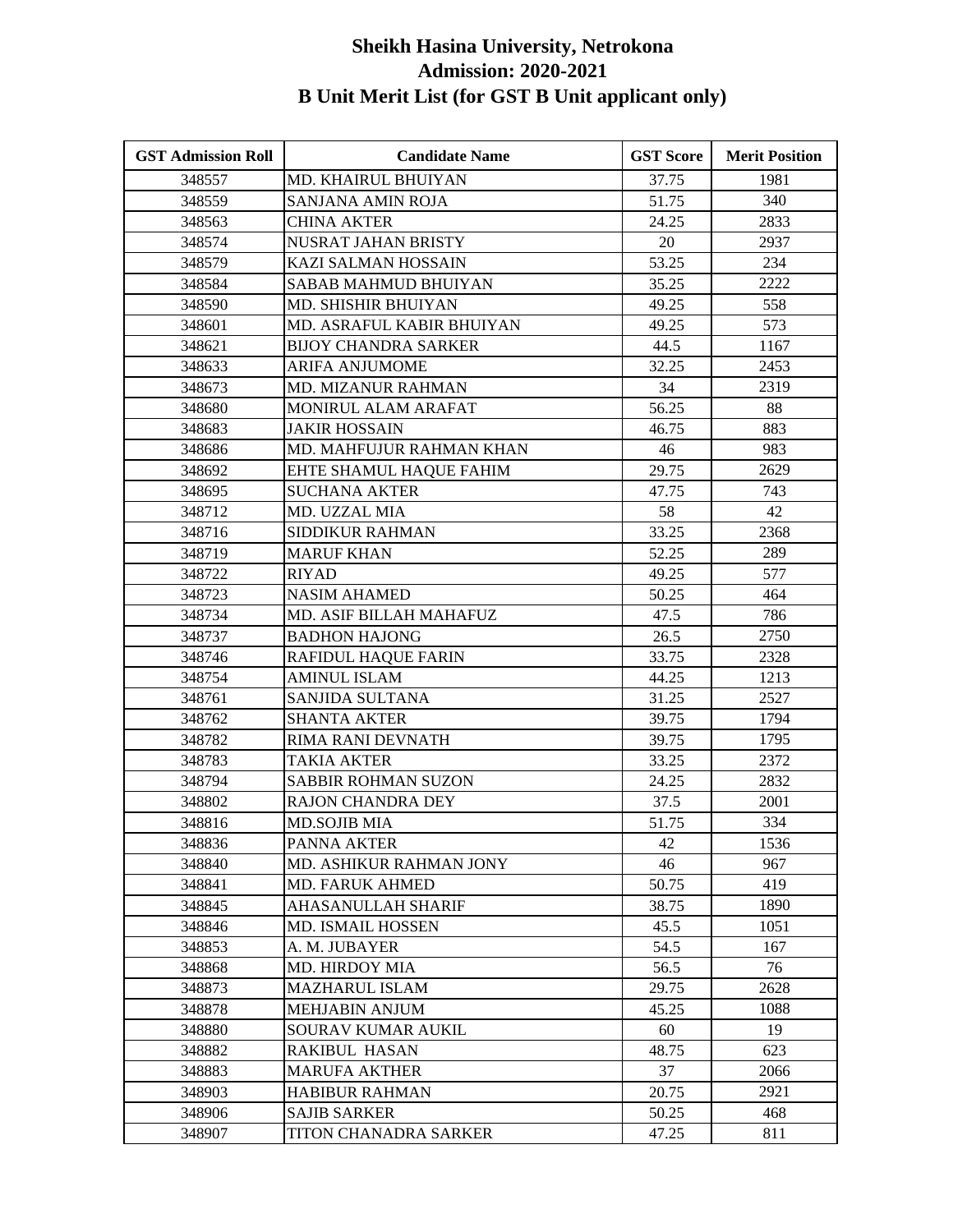| <b>GST Admission Roll</b> | <b>Candidate Name</b>       | <b>GST Score</b> | <b>Merit Position</b> |
|---------------------------|-----------------------------|------------------|-----------------------|
| 348908                    | <b>ANKUR DAS</b>            | 52.75            | 271                   |
| 348914                    | MAHMUDUL HOSSAIN MEHDI      | 41.75            | 1559                  |
| 348915                    | RIADUL ISLAM RIAD           | 58               | 39                    |
| 348919                    | UJJAL CHANDRA BANIK         | 56.75            | 67                    |
| 348931                    | <b>ATIK SIDDIQUEE</b>       | 22               | 2889                  |
| 348932                    | SABA AFSANA TANIJA          | 23               | 2864                  |
| 348933                    | TAMANNA KHANAM JHONY        | 37               | 2064                  |
| 348947                    | AFSANA MIM ZOTI             | 54.25            | 184                   |
| 348948                    | <b>NILOY SARKER</b>         | 51.75            | 333                   |
| 348963                    | <b>ABUL BASHAR</b>          | 38               | 1959                  |
| 348965                    | MONIRUZZAMAN MUNNA          | 49.75            | 525                   |
| 348979                    | <b>MUKLESUR RAHMAN</b>      | 41               | 1653                  |
| 348982                    | SYFUL ISLAM MUNNA           | 43               | 1377                  |
| 348986                    | AMIR HAMZA                  | 57.5             | 48                    |
| 348992                    | <b>PARTHO SARKER</b>        | 30.75            | 2557                  |
| 349015                    | <b>SHAKIL HOSSEN</b>        | 50               | 498                   |
| 349018                    | MD. JIHAD HASAN             | 39.5             | 1814                  |
| 349026                    | <b>HOMAWON KABIR</b>        | 37.25            | 2047                  |
| 349045                    | MD. ASHIK BILLAH            | 54.75            | 156                   |
| 349047                    | ROBAMA AKTER PIA            | 45.75            | 1030                  |
| 349065                    | <b>USHA MONI</b>            | 42.25            | 1498                  |
| 349066                    | <b>HASI AKTHER</b>          | 46.75            | 888                   |
| 349073                    | DRISTY MONI SUTRADHAR       | 38               | 1965                  |
| 349078                    | ALAMGIR KABIR AKANDA        | 30.25            | 2587                  |
| 349081                    | MD. KAMRUL ISLAM            | 38.75            | 1896                  |
| 349090                    | <b>SHAKH SAKIB</b>          | 15               | 3003                  |
| 349092                    | <b>AMANOT HOSSEN SOHEL</b>  | 12.5             | 3018                  |
| 349095                    | MD. JUNAID AHAMMAD          | 32.5             | 2436                  |
| 349096                    | MD.IKRAM AREFIN KHAN        | 47.5             | 762                   |
| 349109                    | <b>RAGIB MIA</b>            | 37               | 2062                  |
| 349119                    | MD. ASADUL HAQUE            | 55.75            | 111                   |
| 349122                    | <b>MD.SABBIR TALUKDER</b>   | 3                | 3034                  |
| 349126                    | <b>FAHMIDUJJAMAN</b>        | 36.75            | 2082                  |
| 349137                    | WASIMUL BARI ROCKY          | 49               | 598                   |
| 349145                    | <b>MAHMUDUL HASAN</b>       | 31.5             | 2504                  |
| 349169                    | ARTHIKA SAHA                | 30.75            | 2561                  |
| 349174                    | PARVEZ MIA                  | 45.25            | 1087                  |
| 349182                    | MD. KHADEM HUSEN            | 47               | 837                   |
| 349186                    | <b>JANNATUL NAIM NISHAD</b> | 64.5             | 3                     |
| 349199                    | <b>NASIRUL HOQUE ZIAD</b>   | 51.5             | 355                   |
| 349204                    | <b>MD. MASUD RANA</b>       | 34.25            | 2306                  |
| 349207                    | TUFAZZOL HOSSAIN            | 56.75            | 70                    |
| 349213                    | <b>NUPUR AKTER</b>          | 37.25            | 2053                  |
| 349225                    | <b>UZZAL DAS</b>            | 52.25            | 302                   |
| 349236                    | <b>AZIMUNNAHER</b>          | 40.5             | 1702                  |
| 349243                    | <b>MD.CHADRU MIA</b>        | 55.5             | 117                   |
| 349245                    | MD ARAFAT HOSEN SHUVO       | 52.25            | 301                   |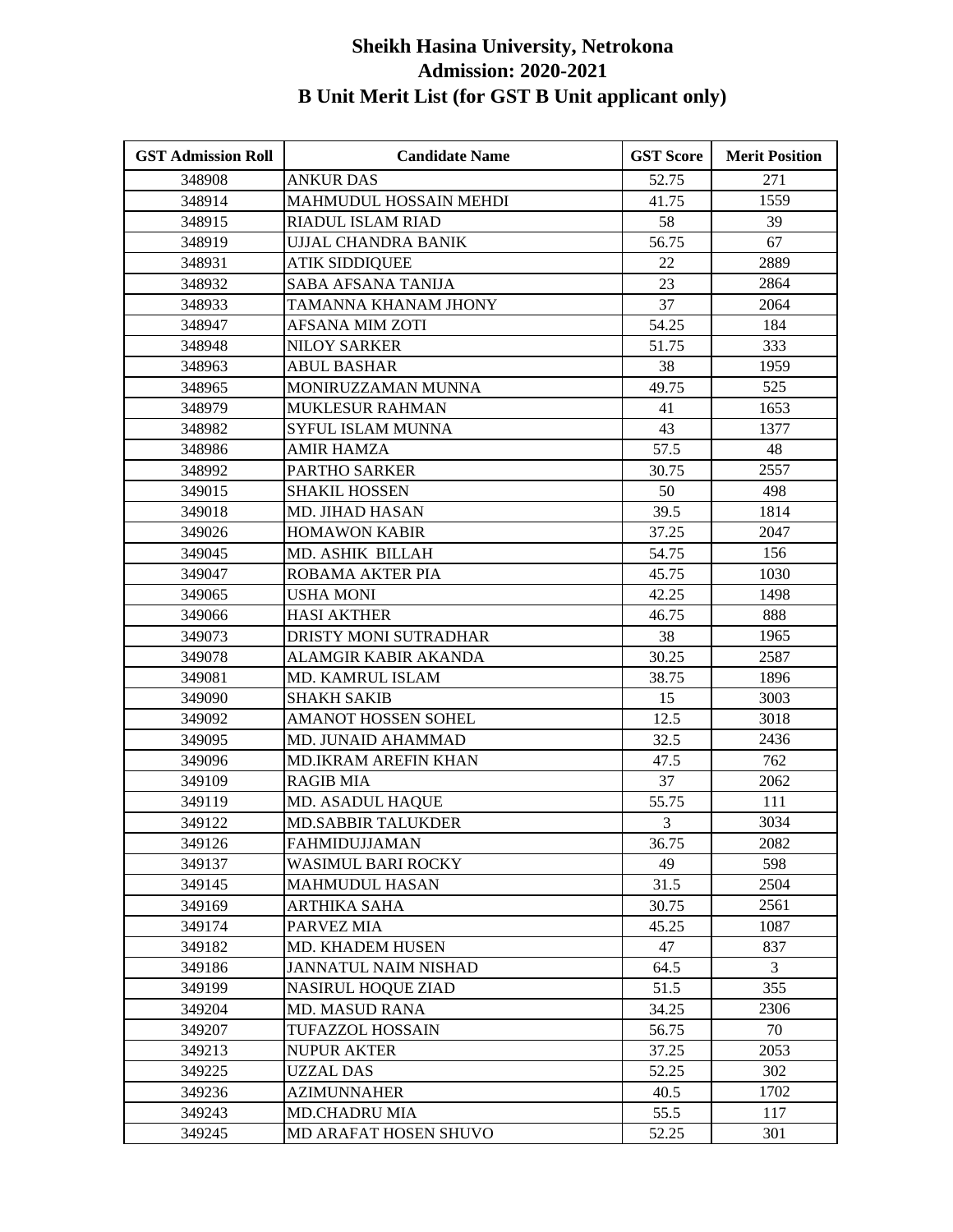| <b>GST Admission Roll</b> | <b>Candidate Name</b>          | <b>GST Score</b> | <b>Merit Position</b> |
|---------------------------|--------------------------------|------------------|-----------------------|
| 349250                    | MISHUK KANTI JOARDER           | 45               | 1110                  |
| 349257                    | TANJIMA AKHTER LIZA            | 33.25            | 2379                  |
| 349263                    | ANJUM ESRAT PRAMI              | 30.25            | 2592                  |
| 349264                    | <b>MD. HARUN OR RASHID</b>     | 48               | 716                   |
| 349272                    | FOYSAL AHMAD FAHAD             | 26.25            | 2766                  |
| 349278                    | <b>SAGOR SARKER</b>            | 22.5             | 2875                  |
| 349282                    | <b>AMTHIAZ AKANDA</b>          | 20.75            | 2924                  |
| 349302                    | PRANTA DAS                     | 46               | 966                   |
| 349307                    | <b>RITU DAS</b>                | 38.5             | 1910                  |
| 349310                    | <b>MD.IMRAN HOSSAIN</b>        | 33.25            | 2371                  |
| 349316                    | UTSO KUMER PROSHANTO           | 40               | 1756                  |
| 349329                    | PRITTY KHATTRIYA               | 46               | 992                   |
| 349330                    | NUWAYSIR HOSSAIN UTSHA         | 31.5             | 2506                  |
| 349342                    | <b>NAHIDA AKTHER</b>           | 34.5             | 2290                  |
| 349344                    | <b>RONY DAS</b>                | 32.25            | 2458                  |
| 349346                    | <b>SARIN MIA AKANDA</b>        | 39               | 1865                  |
| 349347                    | <b>SAFAYET MIA</b>             | 30.5             | 2567                  |
| 349376                    | UTSUK BARMAN                   | 43.5             | 1314                  |
| 349378                    | <b>AL-AMIN</b>                 | 45.5             | 1043                  |
| 349379                    | <b>MD. SARWAR HOSSAIN</b>      | 45.5             | 1062                  |
| 349411                    | <b>SHAKIL KHAN</b>             | 39.5             | 1809                  |
| 349422                    | <b>EMDADUL HOQUE</b>           | 45.25            | 1080                  |
| 349426                    | <b>ABU HOSSAIN RUBEL</b>       | 45.5             | 1049                  |
| 349446                    | <b>MAKSUDUL HASAN</b>          | 15.5             | 2999                  |
| 349453                    | <b>SARWAR JAHAN</b>            | 39               | 1870                  |
| 349461                    | <b>APU HAJONG</b>              | 12.5             | 3017                  |
| 349468                    | SAHIDA AKTER BORNA             | 23.75            | 2850                  |
| 349479                    | <b>ABU HANIFA</b>              | 26.75            | 2746                  |
| 349497                    | <b>MEHEDI HASAN</b>            | 47.75            | 750                   |
| 349512                    | ROKIA AFROSE LISA              | 46.5             | 920                   |
| 349513                    | RAFIKUL ISLAM                  | 49               | 590                   |
| 349524                    | <b>SADIA JAHAN MILKY</b>       | 20.25            | 2934                  |
| 349526                    | <b>ABDUR RAHMAN</b>            | 32.75            | 2415                  |
| 349538                    | ARIFA AKTER                    | 44               | 1259                  |
| 349565                    | <b>SABBIR HOSSAIN</b>          | 37.5             | 2023                  |
| 349571                    | <b>AHSANUL KABIR TONMOY</b>    | 41.25            | 1618                  |
| 349582                    | MD. SAYEM HASAN                | 48.25            | 686                   |
| 349594                    | MD. ANWAR HOSSAIN              | 44               | 1260                  |
| 349608                    | <b>SHUVA MANDAL</b>            | 48.5             | 650                   |
| 349612                    | MD. MAHOFUZ HASAN              | 35.25            | 2232                  |
| 349617                    | <b>MAHMUDUL HOSSAIN MOLLIK</b> | 44               | 1252                  |
| 349647                    | <b>ALI HOSSAIN</b>             | 37.75            | 1992                  |
| 349650                    | MD. JAHIDUL ISLAM              | 40.25            | 1724                  |
| 349699                    | <b>JOHERUL HAQUE</b>           | 20.75            | 2922                  |
| 349723                    | SHEIKH AL RABBI SHUVO          | 42.25            | 1491                  |
| 349726                    | MD. ABDULLAH                   | 50.75            | 418                   |
| 349738                    | MD. JAHANGIR ALAM              | 42.5             | 1442                  |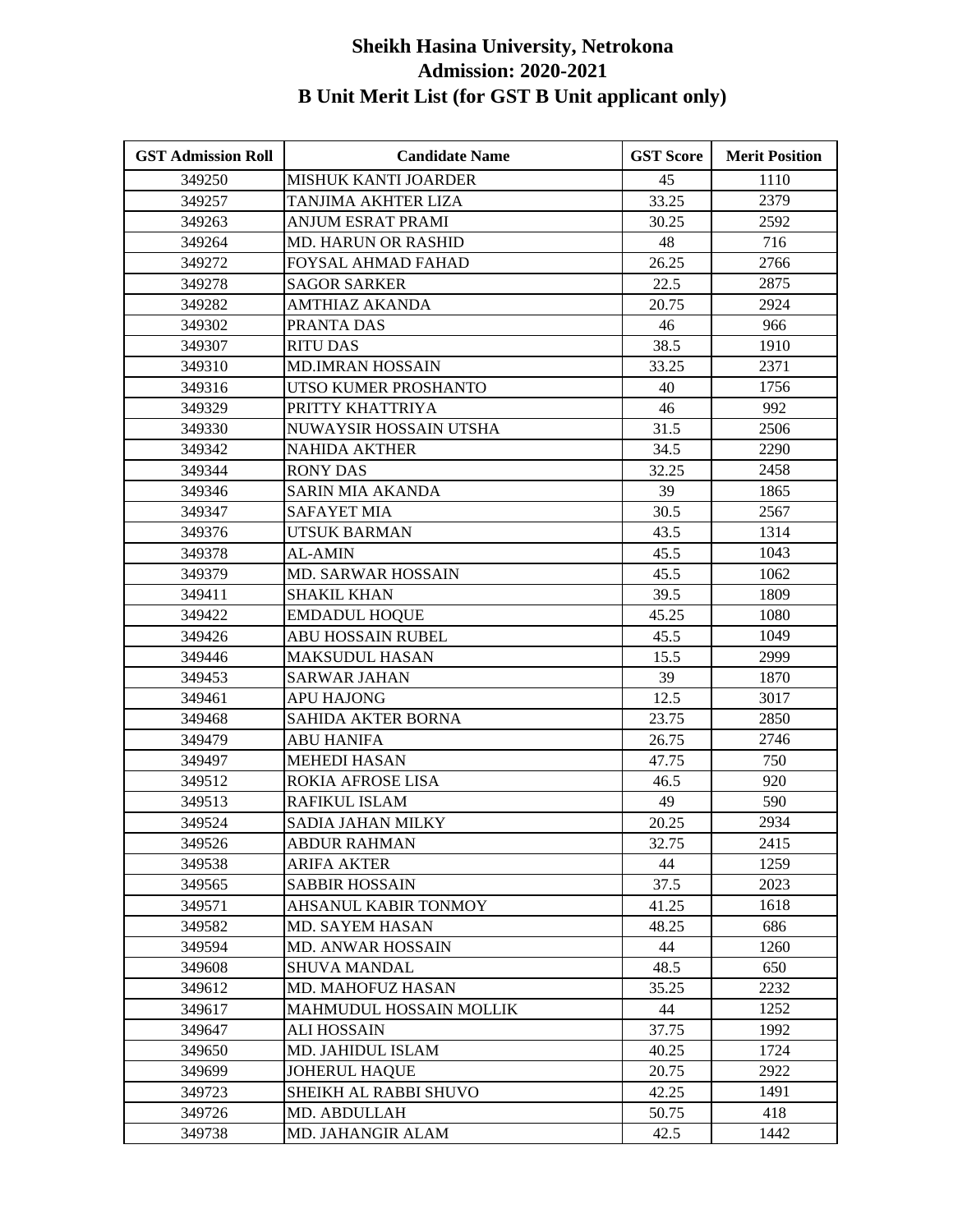| <b>GST Admission Roll</b> | <b>Candidate Name</b>       | <b>GST Score</b> | <b>Merit Position</b> |
|---------------------------|-----------------------------|------------------|-----------------------|
| 349746                    | <b>AKASH MIA</b>            | 46.25            | 952                   |
| 349752                    | <b>DIDER AHMMED SOJIB</b>   | 40.75            | 1677                  |
| 349803                    | <b>MD MOSTAFIZUR RAHMAN</b> | 54               | 193                   |
| 349831                    | TANVIR HASAN                | 35               | 2241                  |
| 349832                    | MD. AYUB ALI                | 51               | 402                   |
| 349840                    | MD. MIZANUR RAHMAN          | 51.5             | 354                   |
| 349855                    | <b>SUMON MIA</b>            | 48.5             | 654                   |
| 349858                    | MD. NAYEEMUR RAHMAN         | 49.5             | 553                   |
| 349861                    | <b>SUWAIBAH BINTE HASAN</b> | 42.25            | 1493                  |
| 349863                    | <b>AZIT CHANDRA HONGSHA</b> | 48.5             | 652                   |
| 349875                    | KRISHNA KOMOL ROY CHOWDHURY | 30               | 2611                  |
| 349892                    | <b>SHAFIULLAH</b>           | 36.5             | 2120                  |
| 349898                    | MD. HRIDOY MIAH             | 40.5             | 1705                  |
| 349901                    | <b>MAMUN</b>                | 50               | 484                   |
| 349923                    | <b>MUBAROK HOSSAIN</b>      | 45.75            | 1020                  |
| 349936                    | <b>HEERA MIA</b>            | 62.75            | 9                     |
| 349946                    | MD. AKIDUL ISLAM QUSHIK     | 35.25            | 2231                  |
| 349947                    | <b>NURUL ISLAM</b>          | 52.5             | 285                   |
| 349959                    | <b>SAIKOT ISLAM</b>         | 51               | 400                   |
| 349974                    | MD. TARIKUL ISALM           | 46.25            | 950                   |
| 349978                    | <b>MAHMUD PARVEZ RATUL</b>  | 40               | 1767                  |
| 349979                    | <b>MANIK MIA</b>            | 49               | 595                   |
| 349984                    | ANJON CHANDRA BISHOW SARMA  | 54.5             | 168                   |
| 349985                    | TUHIDUL ISLAM TITASH        | 41.5             | 1591                  |
| 349993                    | PROSUN ROY                  | 43.25            | 1351                  |
| 349996                    | MD. AL-MASUD                | 39.5             | 1822                  |
| 349998                    | <b>MD. RAKIB MIA</b>        | 50.75            | 422                   |
| 350009                    | <b>MASUD AHAMMAD</b>        | 50.75            | 408                   |
| 350016                    | PIAR MAHMUD                 | 43.5             | 1326                  |
| 350017                    | MD. JAHANGIR ALOM           | 41.5             | 1589                  |
| 350035                    | MD. RAFIQ HASAN             | 57.5             | 50                    |
| 350048                    | <b>MD. HAFIZUR RAHMAN</b>   | 45               | 1120                  |
| 350051                    | <b>FORSUD MIA</b>           | 46.5             | 923                   |
| 350052                    | <b>JAHANGIR ALOM</b>        | 45.5             | 1063                  |
| 350054                    | <b>RAKIBUL HASAN</b>        | 40.5             | 1701                  |
| 350063                    | <b>SHAFIKUL ISLAM</b>       | 56               | 99                    |
| 350067                    | <b>NAJMUL HAQUE</b>         | 48.25            | 672                   |
| 350075                    | HORE KRISHNA DAS            | 40               | 1765                  |
| 350081                    | MD. RIYAD MIA               | 50.5             | 448                   |
| 350082                    | MD. NADIM MAHMUD            | 44.5             | 1173                  |
| 350088                    | <b>DIDARUL ISLAM</b>        | 44               | 1261                  |
| 350092                    | PARTHA RAY                  | 40.75            | 1681                  |
| 350098                    | <b>MONIR HOSSEN</b>         | 51.75            | 325                   |
| 350113                    | <b>RAJU ROY</b>             | 30               | 2614                  |
| 350115                    | <b>RAJON BORMON</b>         | 45               | 1122                  |
| 350132                    | ABDULLAH AL MAHBUB          | 44.5             | 1179                  |
| 350134                    | <b>AUNGON REMA</b>          | 26.25            | 2755                  |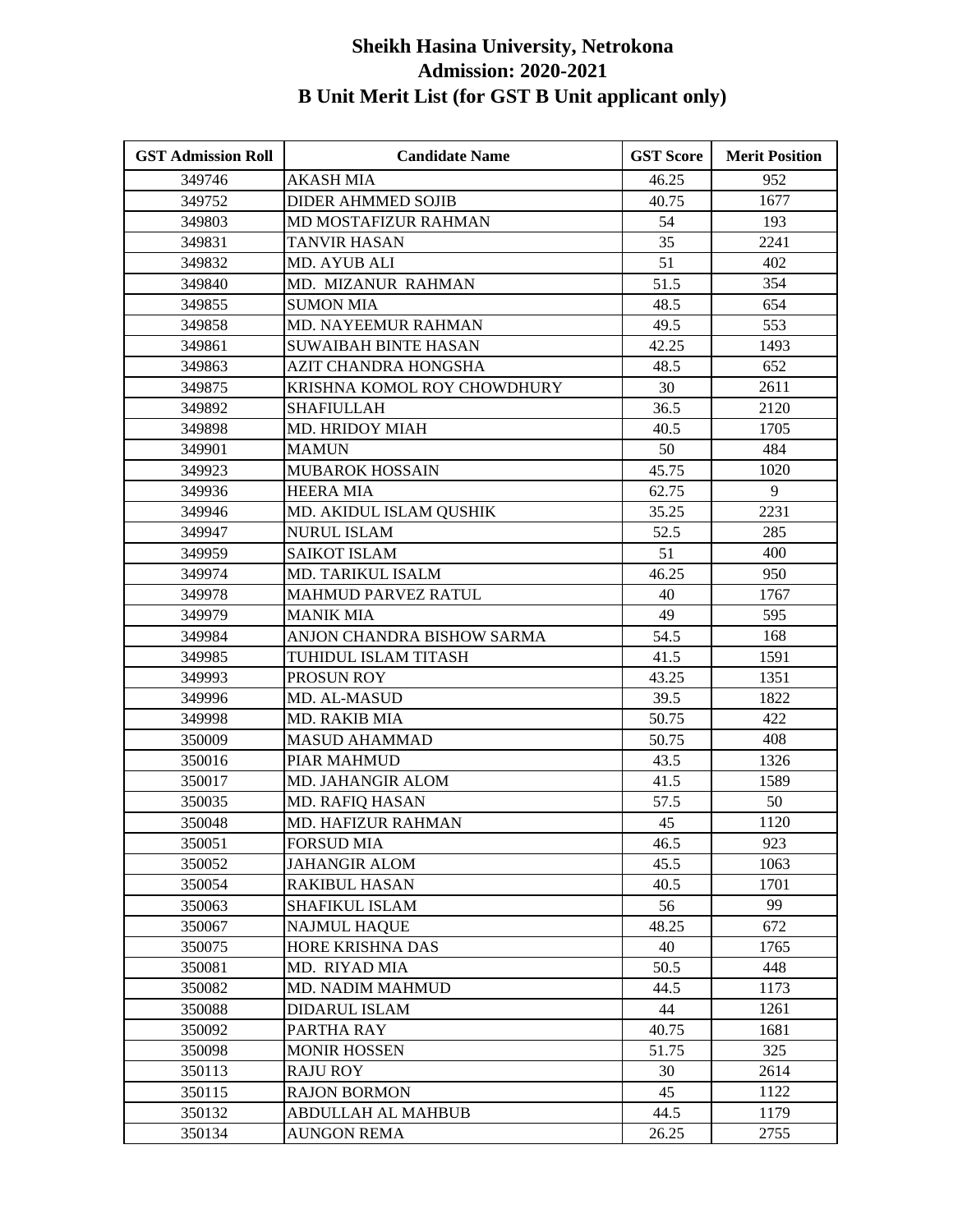| <b>GST Admission Roll</b> | <b>Candidate Name</b>      | <b>GST Score</b> | <b>Merit Position</b> |
|---------------------------|----------------------------|------------------|-----------------------|
| 350143                    | <b>AKASH SAHA</b>          | 34.5             | 2289                  |
| 350167                    | MD. TAWHID MAHEDI          | 35.75            | 2194                  |
| 350187                    | ANUWAR HOSSEN              | 39.75            | 1790                  |
| 350202                    | <b>SIJAN MIA</b>           | 40.25            | 1736                  |
| 350207                    | AYESHA SIDDIKA SRITY       | 41.25            | 1626                  |
| 350211                    | MD. JAHIRUL ISLAM          | 34.5             | 2292                  |
| 350214                    | MIRAZUM ISLAM MUMU         | 52.5             | 275                   |
| 350219                    | <b>SHAH ALOM KIRON</b>     | 44.75            | 1140                  |
| 350220                    | <b>DULON BISHWAS</b>       | 50.75            | 421                   |
| 350229                    | REZAUL KARIM HIRA          | 32               | 2482                  |
| 350244                    | <b>RIYEL AHMED</b>         | 39.5             | 1821                  |
| 350251                    | ANISUR RAHMAN              | 17               | 2988                  |
| 350265                    | <b>FERDOUS HASAN</b>       | 41.25            | 1620                  |
| 350277                    | MD. MUKTER ALI             | 40               | 1743                  |
| 350286                    | MD. ROFIQUL ISLAM          | 31.5             | 2503                  |
| 350293                    | <b>RAKIBUL KARIM</b>       | 24               | 2837                  |
| 350321                    | MD. TARIFUL ISLAM          | 40               | 1744                  |
| 350375                    | SUMAIYA ISLAM NOUSHIN      | 40.5             | 1706                  |
| 350470                    | <b>MD. RIFAT AHMED</b>     | 17.25            | 2987                  |
| 350503                    | TAHMINA AKTER TARIN        | 20.5             | 2931                  |
| 350507                    | MD. SHAHADAT HOSSAIN SAGOR | 37.25            | 2050                  |
| 350515                    | MD. FARUK MIA              | 45.5             | 1042                  |
| 350523                    | <b>ABDUL MAZED</b>         | 50.5             | 430                   |
| 350536                    | <b>SHOVO MODAK</b>         | 25               | 2812                  |
| 350539                    | MD. AL AMIN                | 53.25            | 236                   |
| 350540                    | <b>JAHANGIR ALAM</b>       | 42.75            | 1413                  |
| 350542                    | MD. CHOUDHURI ALAM         | 53.5             | 219                   |
| 350543                    | <b>MD. RUBEL HASAN</b>     | 44               | 1258                  |
| 350555                    | <b>RAKIB HASAN</b>         | 40.25            | 1735                  |
| 350557                    | MD. SHAHJAHAN              | 42               | 1534                  |
| 350582                    | <b>MUSTAK AHAMED</b>       | 30.5             | 2574                  |
| 350587                    | DIPU KUMAR GHOSH           | 23               | 2862                  |
| 350611                    | MD. NURSIAM MIA            | 41               | 1650                  |
| 350618                    | <b>MD. BILLAL HOSEN</b>    | 40               | 1747                  |
| 350620                    | <b>MD. LITON MIA</b>       | 53.5             | 217                   |
| 350629                    | MD. TOHIDUL ISLAM          | 37.75            | 1991                  |
| 350634                    | MD. SHAKIL HOSSEN          | 46.75            | 881                   |
| 350635                    | MD. AL-AMIN                | 45               | 1118                  |
| 350646                    | PRODIP CHANDRA DASH        | 11.25            | 3022                  |
| 350653                    | <b>MD. SHOHEL RANA</b>     | 43.75            | 1290                  |
| 350656                    | MD. KHADEMUL ISLAM         | 37               | 2074                  |
| 350663                    | MD. SIJU MIA               | 44.75            | 1128                  |
| 350668                    | <b>MD. ABU SUFIAN</b>      | 24.75            | 2820                  |
| 350713                    | <b>KAMRUN NAHAR LIKHI</b>  | 44               | 1233                  |
| 350874                    | SHAHARIAR HASAN FAHIM      | 31               | 2531                  |
| 350922                    | KAZI NAHIDA SHARMIN        | 40               | 1753                  |
| 351007                    | FATEMA NISHAT RIPA         | 37.75            | 1982                  |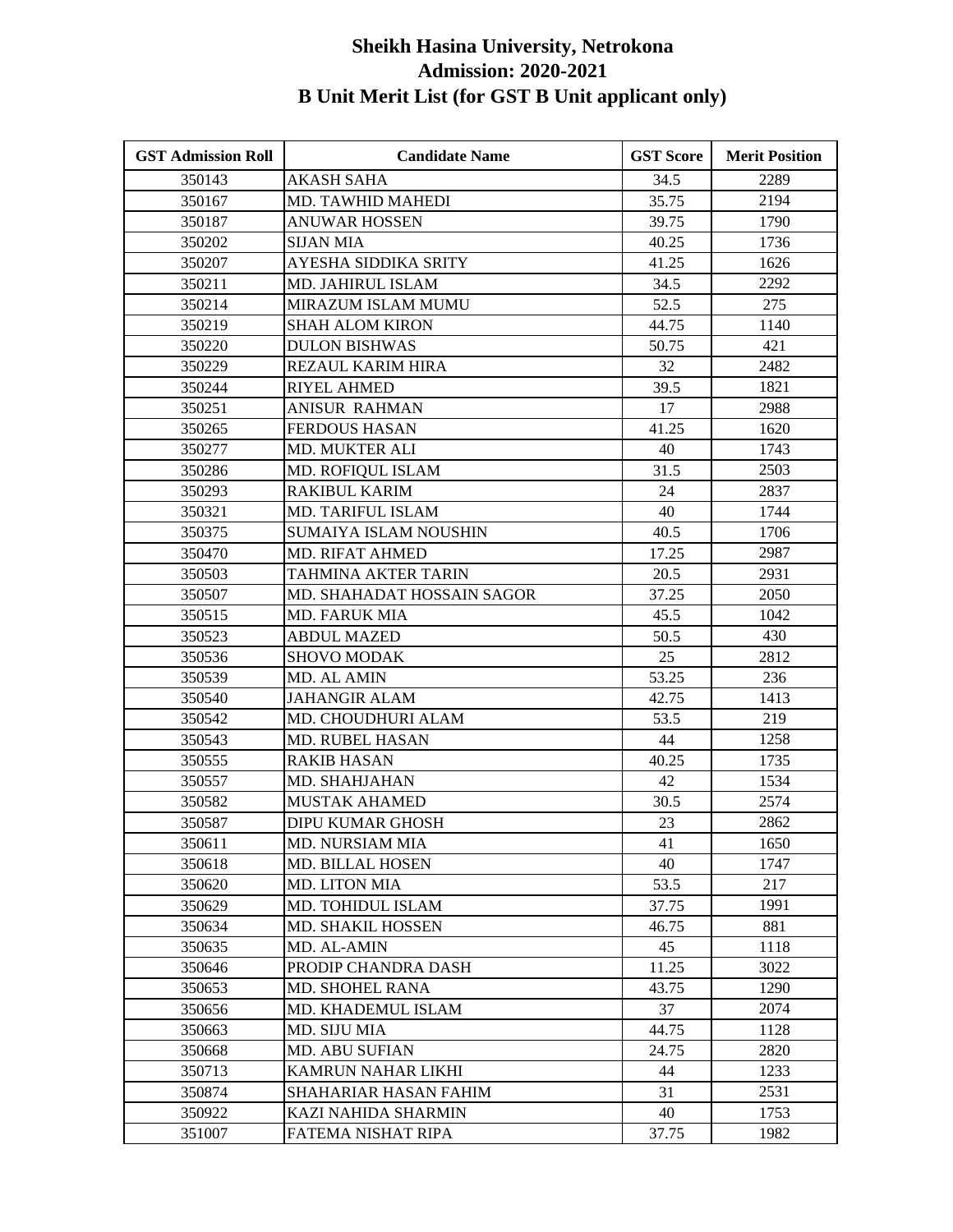| <b>GST Admission Roll</b> | <b>Candidate Name</b>          | <b>GST Score</b> | <b>Merit Position</b> |
|---------------------------|--------------------------------|------------------|-----------------------|
| 351049                    | <b>SK. SHISH MOHAMMED</b>      | 55.5             | 113                   |
| 351184                    | MOHAMMAD MAHBUBUR RAHMAN       | 12.25            | 3019                  |
| 351224                    | <b>MUSTAIN IBNE SELIM</b>      | 51.75            | 331                   |
| 351246                    | <b>AFNAN AHMED</b>             | 43               | 1366                  |
| 351271                    | ABDULLAH-AL-FOYSAL             | 56.5             | 75                    |
| 351290                    | <b>SHARIAR HASAN</b>           | 48.5             | 641                   |
| 351388                    | <b>SUMAYA SIDDIKA</b>          | 44.75            | 1132                  |
| 351396                    | SAIDUL MOSTAFA CHY             | 37.5             | 2014                  |
| 351427                    | SHOHEL MD MASUM                | 30.75            | 2550                  |
| 351450                    | <b>MIJANUR RAHAMAN</b>         | 48.25            | 684                   |
| 351468                    | UTPAL BARUA ANTU               | 22.75            | 2866                  |
| 351524                    | SAYED SOYEB MD. SAIFULLAH      | 19               | 2950                  |
| 351647                    | MUNTASHIR BIN ZAHIR            | 21.25            | 2904                  |
|                           | MIR MOHAMMED SHOMRAT BABOR     |                  |                       |
| 351657                    | <b>HOSSAIN</b>                 | 26.75            | 2745                  |
| 351714                    | <b>AINUL ISLAM</b>             | 50.5             | 441                   |
| 351717                    | <b>ROBIUL HASAN</b>            | 42.75            | 1401                  |
| 351727                    | <b>MD. MUJIBUR RAHMAN</b>      | 32.75            | 2406                  |
| 351761                    | <b>SHABLU MARMA</b>            | 24.75            | 2821                  |
| 351781                    | MOHAMMAD FOWJUL AZIM CHOWDHURY | 49.75            | 524                   |
| 351808                    | MUHAMMAD MURSHED               | 51.25            | 379                   |
| 351828                    | AONG HLA TOWAI MARMA           | 26.75            | 2744                  |
| 351894                    | <b>SOTON BARUA</b>             | 34.25            | 2307                  |
| 351951                    | MD. SAKIBUL ISLAM              | 21.75            | 2893                  |
| 351959                    | <b>MD. SHAWAN KHANDOKER</b>    | 35.5             | 2211                  |
| 352011                    | TAFSERATUL JANNAT              | 39               | 1849                  |
| 352189                    | AFSANA RAHMAN MIM              | 56.75            | 68                    |
| 352224                    | <b>SHAHIDUL ISLAM</b>          | 12.25            | 3020                  |
| 352235                    | SHAWKAT OSMAN                  | 52.5             | 281                   |
| 352269                    | <b>PUJA SEN</b>                | 33.75            | 2335                  |
| 352375                    | MD. MISBAH UDDIN               | 19.75            | 2941                  |
| 352400                    | <b>FAISAL KARIM</b>            | 52.75            | 266                   |
| 352420                    | MOHAMMAD DOWLAT KHAN           | 43.25            | 1341                  |
| 352512                    | <b>MOKSUD MIA</b>              | 17.5             | 2983                  |
| 352531                    | MD. DIDAR ALI SARKER           | 35.75            | 2174                  |
| 352544                    | <b>MEHEDI HASAN</b>            | 30.25            | 2586                  |
| 352600                    | CHO THWE MONG MARMA            | 17.5             | 2984                  |
| 352655                    | MOHAMMAD HABIB ULLAH           | 30.25            | 2584                  |
| 352670                    | <b>OMAR FARUK</b>              | 40.75            | 1671                  |
| 352683                    | SADIA SULTANA URMI             | 45.5             | 1034                  |
| 352740                    | LAKSARI YASMIN TITHY           | 40.75            | 1659                  |
| 352770                    | <b>TASMIM AKTER</b>            | 45               | 1096                  |
| 352783                    | MST. SADIA AFRIN BADHON        | 47.75            | 724                   |
| 352806                    | TOUFIKA ZAMAN                  | 45.25            | 1066                  |
| 352824                    | TAHSINA ISHRAT CHOYON          | 43.75            | 1265                  |
| 352891                    | <b>MST. MARUFA AKTER</b>       | 36.75            | 2078                  |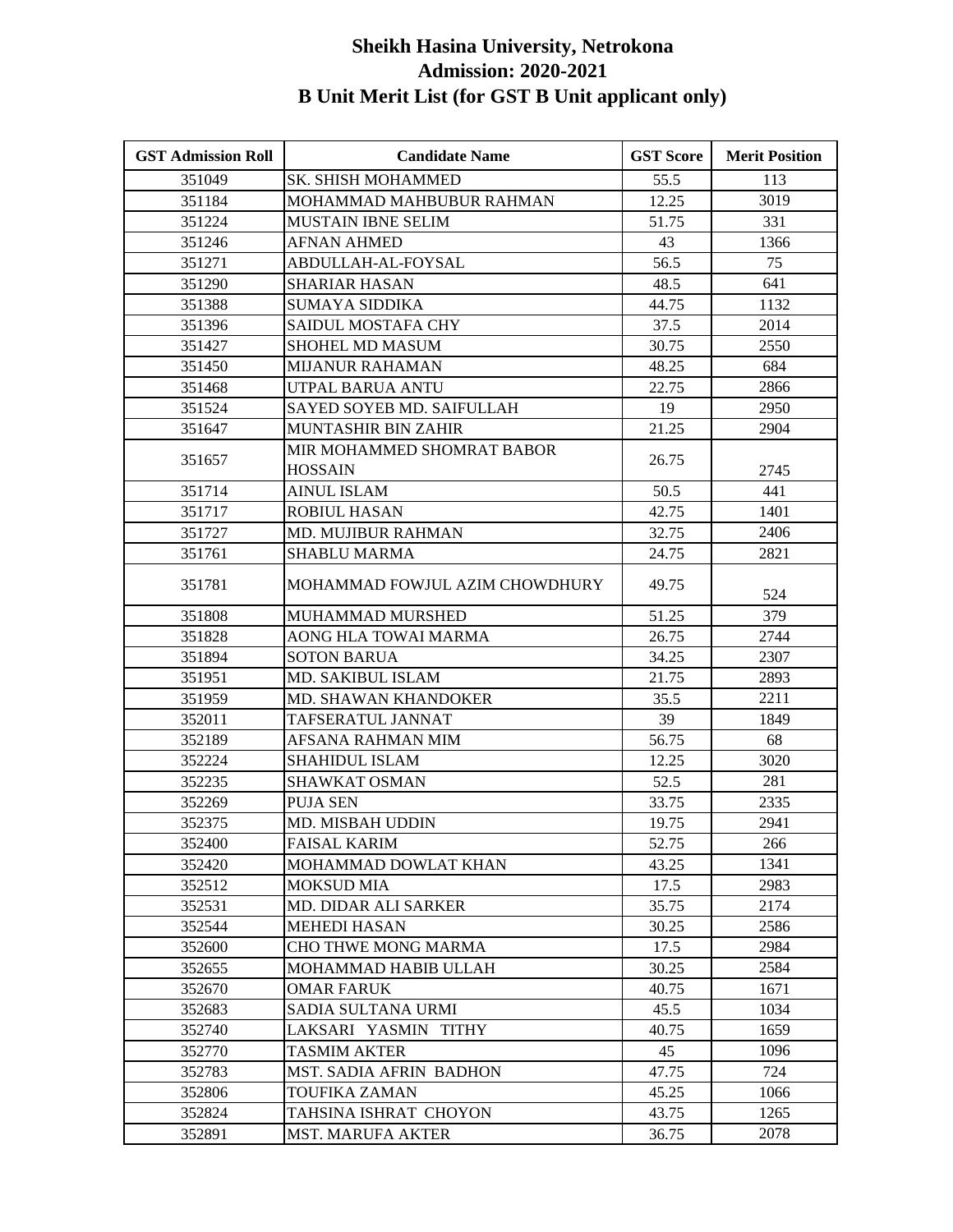| <b>GST Admission Roll</b> | <b>Candidate Name</b>           | <b>GST Score</b> | <b>Merit Position</b> |
|---------------------------|---------------------------------|------------------|-----------------------|
| 352947                    | <b>MST. MEHERUNNESA</b>         | 40               | 1740                  |
| 352978                    | <b>MITHILA FARJANA</b>          | 55.5             | 114                   |
| 353017                    | SADIA AFRIN MOU                 | 33.5             | 2342                  |
| 353119                    | <b>ANNI YASMIN</b>              | 40               | 1746                  |
| 353193                    | <b>SUMAYA AKTER</b>             | 49.5             | 540                   |
| 353234                    | NAHIAN LABIBA BIDISHA           | 50               | 472                   |
| 353284                    | <b>SANJIDA HAQUE</b>            | 37.5             | 1994                  |
| 353329                    | <b>ANANYA ROY</b>               | 40               | 1749                  |
| 353343                    | KHADIZA KHATUN                  | 48               | 707                   |
| 353344                    | <b>RAISA NILANJONA</b>          | 45               | 1097                  |
| 353373                    | <b>LABONI AKTER MIM</b>         | 27.25            | 2730                  |
| 353383                    | <b>TASLIMA KHATUN</b>           | 45.25            | 1083                  |
| 353469                    | RENU ISLAM BADHAN               | 42.5             | 1438                  |
| 353619                    | FATEMA TUZ ZOHORA               | 44.25            | 1190                  |
| 353660                    | RUBINA KHATUN                   | 54.75            | 149                   |
| 353701                    | <b>TANUSREE BISWAS</b>          | 22.75            | 2865                  |
| 353837                    | <b>AMBIA KHATUN</b>             | 42.75            | 1406                  |
| 353838                    | MD. SHAHRIAR CHOWDHURY RATUL    | 33.75            | 2327                  |
| 353966                    | HASIBUL HUSSAIN PIAL            | 25               | 2801                  |
| 353986                    | MD. YAMIN HASAN                 | 37.5             | 2000                  |
| 354203                    | <b>MST ROBAYAT FERDOUS</b>      | 40.75            | 1661                  |
| 354227                    | SHAHIDUL ISLAM                  | 44.25            | 1197                  |
| 354245                    | <b>REJIA PARVIN</b>             | 49.5             | 547                   |
| 354263                    | <b>NAZMUS SAKIB</b>             | 37.5             | 2002                  |
| 354292                    | <b>MD.ARAFAT HOSSEN</b>         | 47               | 841                   |
| 354356                    | <b>RAKIB UDDIN</b>              | 49.5             | 537                   |
| 354366                    | MD. TANZIMUL HAQUE TITASH       | 43.5             | 1296                  |
| 354398                    | SOUMITRA DEBNATH                | 42.25            | 1489                  |
| 354434                    | MD. SHOHAN HOSSAIN              | 54.75            | 141                   |
| 354437                    | <b>AYAN BISWAS</b>              | 38               | 1953                  |
| 354447                    | NAIYAR SULTANA TAZIN            | 48.75            | 619                   |
| 354463                    | <b>MD. HASIBUL HAQUE</b>        | 35.25            | 2216                  |
| 354468                    | <b>MD.ABU RAYHAN</b>            | 35.25            | 2214                  |
| 354488                    | YEASIN ALI                      | 48.75            | 612                   |
| 354493                    | <b>JOY BAIRAGI</b>              | 47.5             | 768                   |
| 354542                    | MD. HASIBUL HASSAN              | 45.25            | 1073                  |
| 354562                    | <b>MST. FARIHA AKTER RINKEY</b> | 42.25            | 1492                  |
| 354615                    | <b>NILOY BISWAS</b>             | 50               | 481                   |
| 354620                    | <b>MD. SUZAREN AHMED</b>        | 53.75            | 197                   |
| 354630                    | <b>MST. SONIA AKTER</b>         | 46.5             | 912                   |
| 354663                    | MD MEKAYEL HOSSAN               | 30.25            | 2589                  |
| 354678                    | <b>BISHAJIT MONDAL</b>          | 52.75            | 262                   |
| 354696                    | <b>MAHAMUDUL HASAN</b>          | 42               | 1516                  |
| 354725                    | <b>JOYONTO ROY</b>              | 34.5             | 2275                  |
| 354732                    | MD. MASUDUR RAHMAN              | 50.25            | 452                   |
| 354775                    | <b>ABDULLAH AL MARUF</b>        | 48               | 699                   |
| 354791                    | <b>MD. SAGOR HOSEN</b>          | 49               | 602                   |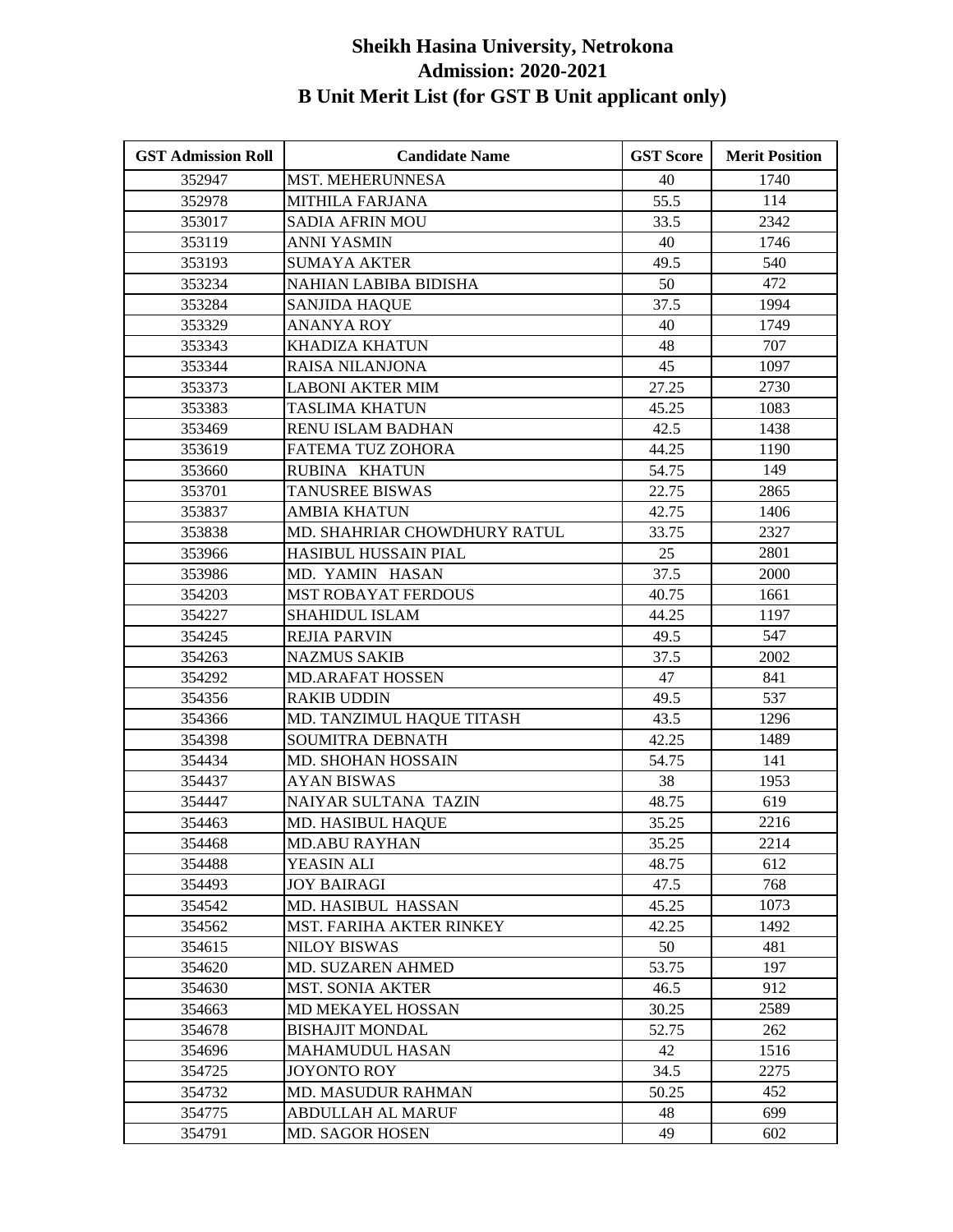| <b>GST Admission Roll</b> | <b>Candidate Name</b>     | <b>GST Score</b> | <b>Merit Position</b> |
|---------------------------|---------------------------|------------------|-----------------------|
| 354800                    | <b>METHILA HASAN MIM</b>  | 41.25            | 1617                  |
| 354802                    | <b>ABDUS SALAM</b>        | 48               | 701                   |
| 354817                    | <b>ABU HANIFA</b>         | 51               | 398                   |
| 354837                    | MD. HUMAYOUN KABIR        | 54.5             | 162                   |
| 354857                    | <b>JANNATUL MAWYA</b>     | 37.25            | 2044                  |
| 354881                    | MD TAUFIK HOSSEN EMON     | 29.75            | 2630                  |
| 354882                    | <b>JHUMKA GHOSH</b>       | 43.5             | 1312                  |
| 354927                    | <b>MST. ANNA KHATUN</b>   | 51               | 391                   |
| 354984                    | MD. ZAHID HASSAN MUNIR    | 48.75            | 615                   |
| 354994                    | <b>SASWATI MAZUMDER</b>   | 22.5             | 2870                  |
| 355003                    | MD.KOUSIR AHAMED ANTOR.   | 46               | 979                   |
| 355010                    | <b>NUR ISLAM NIEON</b>    | 46.25            | 944                   |
| 355048                    | <b>SAJIDUR RAHMAN</b>     | 33.75            | 2329                  |
| 355051                    | <b>SURIA TASMIM</b>       | 28.5             | 2683                  |
| 355058                    | <b>FARJANA KHATUN</b>     | 46.25            | 948                   |
| 355090                    | <b>MD. RAIHAN</b>         | 45.5             | 1054                  |
| 355108                    | <b>MD. FURKAN KHAN</b>    | 25.75            | 2782                  |
| 355150                    | PRITAM MONDAL             | 43.5             | 1318                  |
| 355151                    | AHMMAD ULLAH DOHA         | 50.25            | 463                   |
| 355215                    | <b>MD.HRIDOY HOSSAIN</b>  | 44.75            | 1137                  |
| 355227                    | <b>CHOWA ADITYA</b>       | 40               | 1757                  |
| 355253                    | ANANNYA SAHA              | 44               | 1240                  |
| 355286                    | <b>SHIMUL PAL</b>         | 37.5             | 1997                  |
| 355302                    | <b>MD. TANVIR AHMED</b>   | 22               | 2886                  |
| 355307                    | MOST. TAMNNA KHATUN       | 30               | 2615                  |
| 355317                    | TUHIN HOSSAIN             | 40.5             | 1698                  |
| 355336                    | MUNMUN RAJBONGSHI MIM     | 30.75            | 2555                  |
| 355339                    | <b>KHANDOKAR TAZ RIAN</b> | 51               | 390                   |
| 355342                    | HASHIBUR RAHMAN           | 31               | 2541                  |
| 355370                    | <b>TAHIDUZZAMAN SAZIB</b> | 24               | 2838                  |
| 355412                    | <b>BAPPA MOLLIK</b>       | 47.75            | 747                   |
| 355417                    | MD. ISTIAQUE AHMED        | 42.75            | 1394                  |
| 355423                    | MD. SABBIR AHMMED         | 42.75            | 1397                  |
| 355443                    | MD. MUJAHIDUL ISLAM       | 41.5             | 1592                  |
| 355465                    | <b>ALI KADOR</b>          | 49.25            | 560                   |
| 355466                    | <b>NAZIM UDDIN</b>        | 56.75            | 63                    |
| 355488                    | <b>HRITHIK MAJUMDER</b>   | 46.5             | 911                   |
| 355536                    | <b>MD. ABUL BASAR</b>     | 44.75            | 1136                  |
| 355542                    | <b>MASUM BILLAH</b>       | 53.25            | 227                   |
| 355548                    | MD. EKRAMUL HAQUE         | 39.25            | 1846                  |
| 355576                    | MD. ABDULLAH AL SAMUN     | 52.25            | 298                   |
| 355597                    | <b>ORCHY BISWAS</b>       | 21.5             | 2898                  |
| 355605                    | <b>SHOHANUR RAHMAN</b>    | 46.5             | 919                   |
| 355610                    | <b>ABDUR RAHMAN</b>       | 56               | 96                    |
| 355613                    | MD ASHRAFUL HAQUE         | 46               | 995                   |
| 355625                    | PALASH KUMAR PAL          | 51               | 401                   |
| 355636                    | MD. JAHID HASAN           | 57               | 58                    |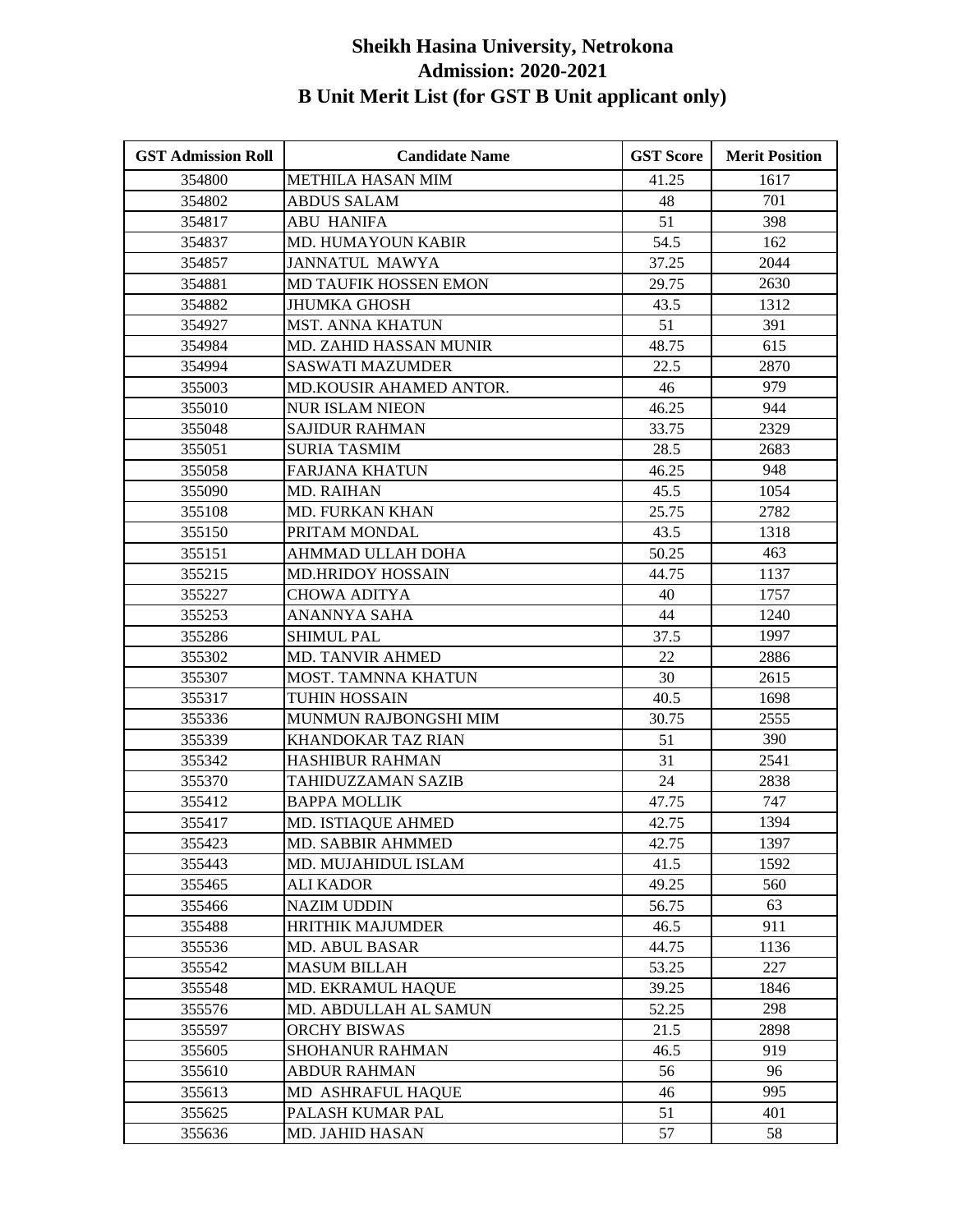| <b>GST Admission Roll</b> | <b>Candidate Name</b>           | <b>GST Score</b> | <b>Merit Position</b> |
|---------------------------|---------------------------------|------------------|-----------------------|
| 355710                    | MD. NAHIDUZZAMAN                | 43.75            | 1270                  |
| 355716                    | MD. NAYAN HOSSAIN               | 36.75            | 2100                  |
| 355718                    | SIKDER TAYMUR ISLAM             | 36.25            | 2147                  |
| 355734                    | RIAD HOSSEN RIKO                | 33               | 2390                  |
| 355744                    | <b>MD. FOYSAL HOSSEN</b>        | 41               | 1654                  |
| 355758                    | <b>MD.MOAZ HOSSAIN</b>          | 39               | 1848                  |
| 355829                    | SYEDA TANZILA YESMIN            | 30.5             | 2575                  |
| 355854                    | ANOWAR HOSSEN                   | 38.25            | 1936                  |
| 355860                    | <b>MD.SAIKHAN ALI</b>           | 44.5             | 1168                  |
| 355881                    | MD.BASHIRUZZAMAN                | 45.25            | 1090                  |
| 355884                    | MD KAMRUL ISLAM                 | 48               | 717                   |
| 355887                    | MD. TAJIBUR RAHMAN              | 54.25            | 179                   |
| 355902                    | MD. MEHEDI HASAN ANIK           | 44.75            | 1148                  |
| 355906                    | MD. SUMON MOLLAH                | 47.25            | 828                   |
| 355909                    | <b>SAKLINE</b>                  | 38.5             | 1914                  |
| 355912                    | <b>AVISHEK SIKDER</b>           | 43               | 1382                  |
| 356097                    | <b>UMME HABIBA</b>              | 25.25            | 2792                  |
| 356118                    | <b>JANNATUL FEDOUS AUNTU</b>    | 37.25            | 2032                  |
| 356195                    | <b>ZARIN MAHMUD</b>             | 35.75            | 2175                  |
| 356202                    | <b>SABRINA AFROZE</b>           | 44.75            | 1131                  |
| 356286                    | MST. KADJA TULL KUBRA           | 49.75            | 504                   |
| 356298                    | NISHAT TASNIN NOVA              | 43.25            | 1329                  |
| 356310                    | ZAKI AZRA ASHA                  | 44.25            | 1183                  |
| 356421                    | <b>AFSANA</b>                   | 48               | 693                   |
| 356456                    | NUSRAT JAHAN URMI               | 33.5             | 2354                  |
| 356516                    | <b>RUPA MONI</b>                | 51.5             | 346                   |
| 356581                    | RUBAIA TABACCHUM MITHILA        | 37.25            | 2029                  |
| 356626                    | <b>MOST. MEEM AKTER</b>         | 56               | 91                    |
| 356665                    | <b>MST. SUMA KHATUN</b>         | 56               | 98                    |
| 356710                    | <b>AL-AMIN HOSSEN</b>           | 37.25            | 2028                  |
| 356745                    | MST. SUMYA AKTER                | 29.25            | 2646                  |
| 356800                    | RAYHANA AHMED                   | 18.25            | 2972                  |
| 356802                    | <b>MST. BITHI AKTER</b>         | 35.25            | 2215                  |
| 356833                    | MD. SHAKHWAT HOSSAIN            | 46.5             | 892                   |
| 356862                    | <b>MD. SHADHIN BISWAS</b>       | 47.75            | 726                   |
| 356876                    | <b>MD. ARIFUL ISLAM</b>         | 39               | 1847                  |
| 356893                    | <b>SHAMMI AKTER</b>             | 15.75            | 2995                  |
| 356922                    | MST. FARHANA AHMED TRISNA       | 41.25            | 1608                  |
| 356926                    | <b>AIRIN AKTER</b>              | 51.5             | 348                   |
| 356967                    | MD. BELLAL KAZI                 | 48.5             | 642                   |
| 356978                    | <b>MD. SOBUJ HOSSAIN</b>        | 46.5             | 908                   |
| 356984                    | <b>MST. ZANNATI KHATUN</b>      | 46               | 962                   |
| 357000                    | <b>RUNA AKTER</b>               | 16.5             | 2990                  |
| 357018                    | <b>MST. UMME AMINA</b>          | 32.25            | 2446                  |
| 357022                    | <b>MD. PARVEZ MOLLIK SHAKIL</b> | 50.75            | 413                   |
| 357031                    | <b>TASNIM FARHA</b>             | 47.25            | 804                   |
| 357159                    | <b>SHOJIB HOSSAIN</b>           | 42.25            | 1464                  |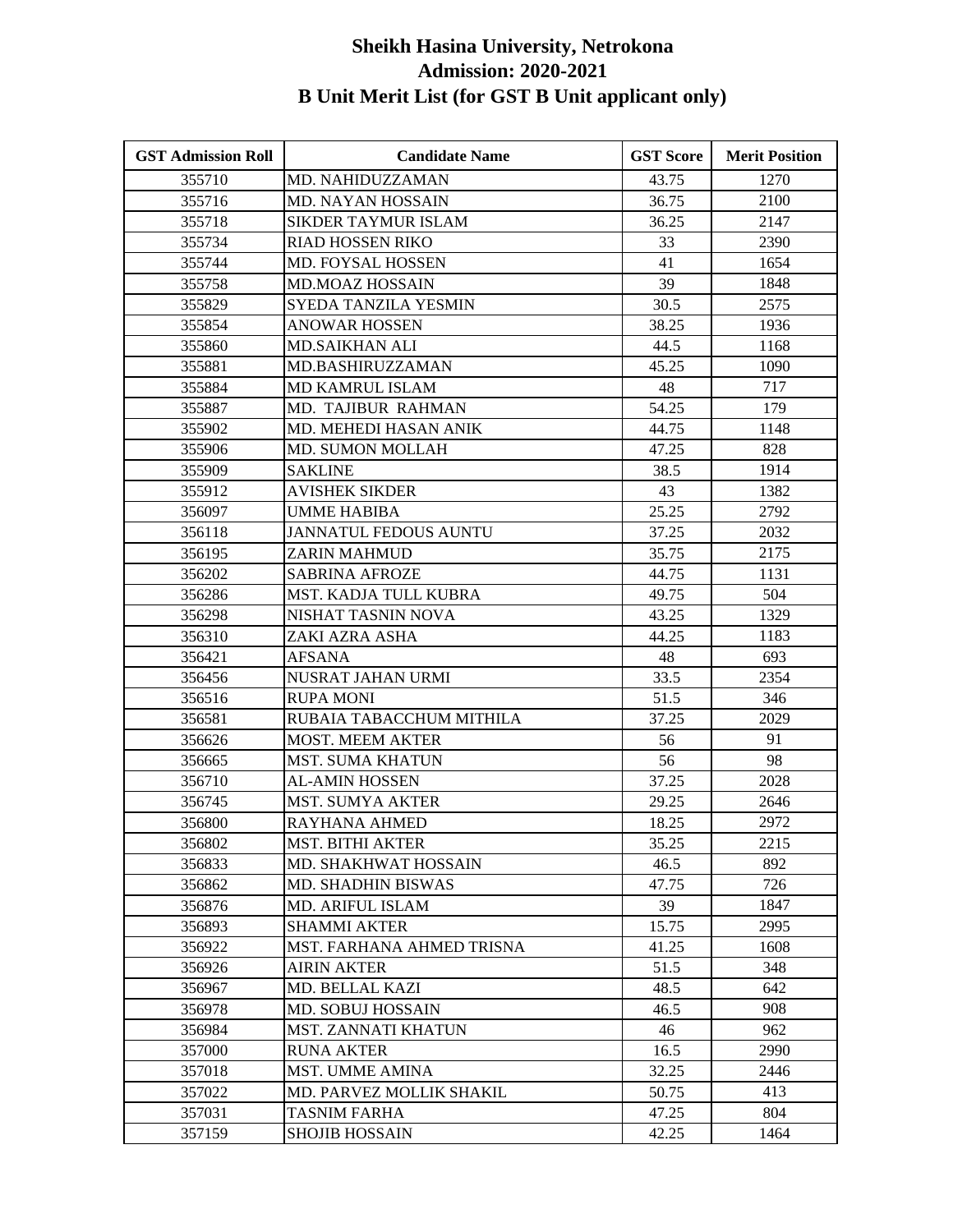| <b>GST Admission Roll</b> | <b>Candidate Name</b>          | <b>GST Score</b> | <b>Merit Position</b> |
|---------------------------|--------------------------------|------------------|-----------------------|
| 357164                    | <b>MST. LUCKY KHATUN</b>       | 46.75            | 868                   |
| 357169                    | <b>MD. ANTOR SHEIKH</b>        | 49.75            | 514                   |
| 357185                    | <b>MD. JUWEL RANA</b>          | 35               | 2243                  |
| 357211                    | <b>MD. SUMON MIA</b>           | 53.75            | 200                   |
| 357232                    | <b>SOBUZ HOSSEN</b>            | 39               | 1862                  |
| 357290                    | <b>UMME HOMAYRA MITU</b>       | 33               | 2388                  |
| 357306                    | MD. NAHID HOSSAIN              | 41               | 1648                  |
| 357340                    | <b>AZMERA KHATUN</b>           | 37.25            | 2051                  |
| 357377                    | <b>MOST. TANIA PARVIN</b>      | 27.75            | 2720                  |
| 357381                    | MD. JAHIDUL ISLAM              | 46               | 975                   |
| 357388                    | <b>MAHMUD HUSSAIN TOHA</b>     | 43.75            | 1284                  |
| 357430                    | <b>SHUVOJIT KORMOKAR</b>       | 37.75            | 1986                  |
| 357442                    | <b>MD. ANISUR RAHMAN</b>       | 54.75            | 147                   |
| 357470                    | MD.TANVEER HOSSAIN             | 44.5             | 1151                  |
| 357551                    | MST. JANNATUL JEMY             | 36.5             | 2102                  |
| 357638                    | HUMAYRA KHAN HIMIKA            | 29.75            | 2626                  |
| 357660                    | PROBIR KUMAR DAS               | 47.5             | 773                   |
| 357705                    | MD. IQBAL HASAN                | 41.25            | 1602                  |
| 357797                    | <b>RAFEYA BOSRI</b>            | 24               | 2836                  |
| 357821                    | MD. MOHAN MIA                  | 47.75            | 737                   |
| 357838                    | MD. ASIF KHAN                  | 47               | 838                   |
| 357879                    | NITTO CHANDRO                  | 40.75            | 1663                  |
| 357880                    | MD. KAWSAR HOSSAIN             | 42.75            | 1410                  |
| 357903                    | <b>NUR ISLAM NOYON</b>         | 21.5             | 2894                  |
| 357914                    | MST. NABILA TABASSUM           | 38               | 1961                  |
| 357917                    | <b>SHAWRUP KUMAR BISWAS</b>    | 34.25            | 2308                  |
| 357966                    | MOST. SANZIDA AKTER            | 27               | 2735                  |
| 358000                    | MOST. FARZANA MAHFUZ           | 26               | 2770                  |
| 358010                    | <b>MOST. MARUFA AKHTER</b>     | 42.5             | 1433                  |
| 358011                    | <b>HAIFA CHOWDHURY</b>         | 49.75            | 499                   |
| 358028                    | MOST. ESRATH JAHAN MISHU       | 54.25            | 177                   |
| 358051                    | <b>MOST. JANNATUL MUA MITU</b> | 43.25            | 1330                  |
| 358063                    | MOST. SHAKILA AKTER            | 57.75            | 44                    |
| 358076                    | MOST. ISRAT JAHAN SETU         | 51               | 383                   |
| 358116                    | SK. SAMIHA                     | 33.5             | 2338                  |
| 358138                    | MOST. RAZIA SULTANA            | 38               | 1951                  |
| 358141                    | K. M. MOBASSIRA                | 43.75            | 1264                  |
| 358225                    | RABINA AKTER RUPA              | 44.5             | 1154                  |
| 358250                    | MIS. SHERAJUM MONIRA           | 46               | 977                   |
| 358294                    | <b>MST. KOWFI SIDDIKA</b>      | 28               | 2703                  |
| 358316                    | MST. REBEKA SULTANA            | 39.5             | 1802                  |
| 358379                    | <b>EFFAT JAHAN</b>             | 39.75            | 1774                  |
| 358389                    | MOST. ANIKA TASNIM             | 29.75            | 2617                  |
| 358408                    | <b>SHOMAPTY RANI</b>           | 49.5             | 535                   |
| 358444                    | MOST. ASMIA AKTER DIPA         | 41.25            | 1595                  |
| 358458                    | MOST. OWAHEDA AKTER MIM.       | 45.25            | 1068                  |
| 358467                    | <b>MST. TANIYA AKTAR TANI</b>  | 35.75            | 2181                  |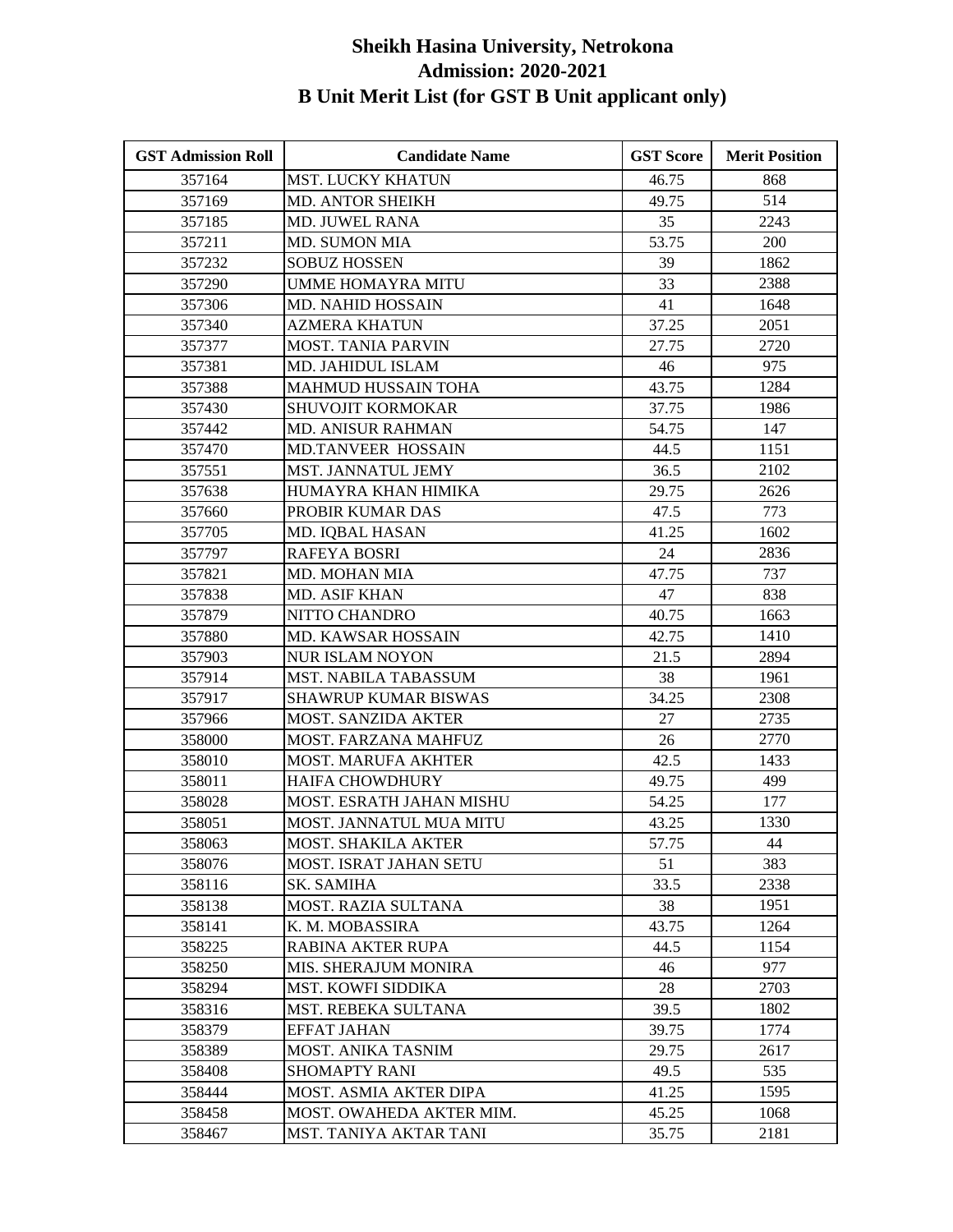| <b>GST Admission Roll</b> | <b>Candidate Name</b>          | <b>GST Score</b> | <b>Merit Position</b> |
|---------------------------|--------------------------------|------------------|-----------------------|
| 358645                    | MOST. SUCHANA KHATUN           | 44.25            | 1211                  |
| 358678                    | AMRINA TASNIM ANANNA           | 36               | 2154                  |
| 358705                    | MT. SAMSUNNAHAR KHATUN         | 49               | 584                   |
| 358744                    | <b>JANNATUL TASRIN MOU</b>     | 37.75            | 1975                  |
| 358745                    | <b>SARAH SADIA</b>             | 49.25            | 563                   |
| 358777                    | MITHILA SIDDIQUE SRISTY        | 39.5             | 1799                  |
| 358785                    | <b>FARZANA AKTHER</b>          | 46.5             | 902                   |
| 358800                    | TASNIMUN KHASRAVI              | 34.5             | 2269                  |
| 358807                    | MOST. FARHANA NASRIN           | 46               | 976                   |
| 358820                    | MOST. SRABONTI AKTER ZINIA     | 32.5             | 2420                  |
| 358859                    | <b>MOST. SHAKILA AKTER</b>     | 43.75            | 1278                  |
| 358867                    | ATIKA AKTER ETI                | 39.25            | 1835                  |
| 358879                    | MOST. JAMIYATUN ARA            | 31.75            | 2487                  |
| 358883                    | <b>MOST. TAMANNA KHATUN</b>    | 37.5             | 2008                  |
| 358939                    | MUNTASH SHRIN TANJIM           | 37.75            | 1971                  |
| 359001                    | <b>SHUSTICA GHOSH</b>          | 34               | 2310                  |
| 359014                    | <b>SHARJINA AKTER</b>          | 46.75            | 874                   |
| 359049                    | MST. ASHRIFA AKTER SHIMLA      | 31               | 2536                  |
| 359149                    | <b>DITI RANI SEN KONA</b>      | 48               | 694                   |
| 359159                    | <b>MST. SHARIFA KHATUN</b>     | 43               | 1368                  |
| 359183                    | <b>MOST. ROWNOK JAHAN</b>      | 47.5             | 766                   |
| 359201                    | <b>JAYSREE RANI RAY</b>        | 45.25            | 1076                  |
| 359211                    | <b>LATA RANI</b>               | 39               | 1851                  |
| 359240                    | MOST. SADIYA TASNIM            | 36.25            | 2125                  |
| 359300                    | MOST. JANNATUL FERDOUSY        | 34               | 2315                  |
| 359333                    | <b>SADIA AKTAR RITU</b>        | 42.25            | 1460                  |
| 359373                    | ISHITA MOHONTO                 | 29.25            | 2651                  |
| 359391                    | <b>ISRAT JAHAN ERINA</b>       | 39.5             | 1797                  |
| 359560                    | <b>SUMAIYA ISLAM OYSHI</b>     | 40.5             | 1684                  |
| 359561                    | MOST. UMMA KULSUM              | 42.75            | 1388                  |
| 359615                    | <b>MOST. ROWSHAN ARA</b>       | 30.75            | 2548                  |
| 359651                    | <b>MST. SANTONA AKTAR</b>      | 33.5             | 2339                  |
| 359663                    | MUMTAHA PARVEN TRISHA          | 43               | 1362                  |
| 359690                    | POLASHI RANI RAY               | 33.25            | 2367                  |
| 359717                    | PAPIA KHATUN                   | 47               | 846                   |
| 359729                    | TAIABA TAWASHI ASHA            | 35.75            | 2177                  |
| 359736                    | NIRJONA ROY.                   | 33.25            | 2358                  |
| 359753                    | MST.SHAHAJADI YESMIN MOHOSHINA | 46.75            | 863                   |
| 359791                    | MOST. MAHFUZA AKTER MITU       | 52.25            | 296                   |
| 359821                    | VABNA RANI BARMON              | 38.5             | 1902                  |
| 359826                    | <b>MD. FAIRUJ SADAF OPEE</b>   | 44.75            | 1126                  |
| 359834                    | <b>MOST. ASMOTJAHAN</b>        | 47               | 851                   |
| 359883                    | JANNATUL FERDOUSY RUMPA        | 28.25            | 2695                  |
| 359917                    | TANIA AKTAR                    | 43.5             | 1310                  |
| 359920                    | <b>MOST. MONIRA AKTER</b>      | 58.5             | 33                    |
| 359940                    | <b>HEMOLATA BARMAN BRISTY</b>  | 39.25            | 1834                  |
| 359961                    | SAMANTA SAROAR                 | 28.5             | 2675                  |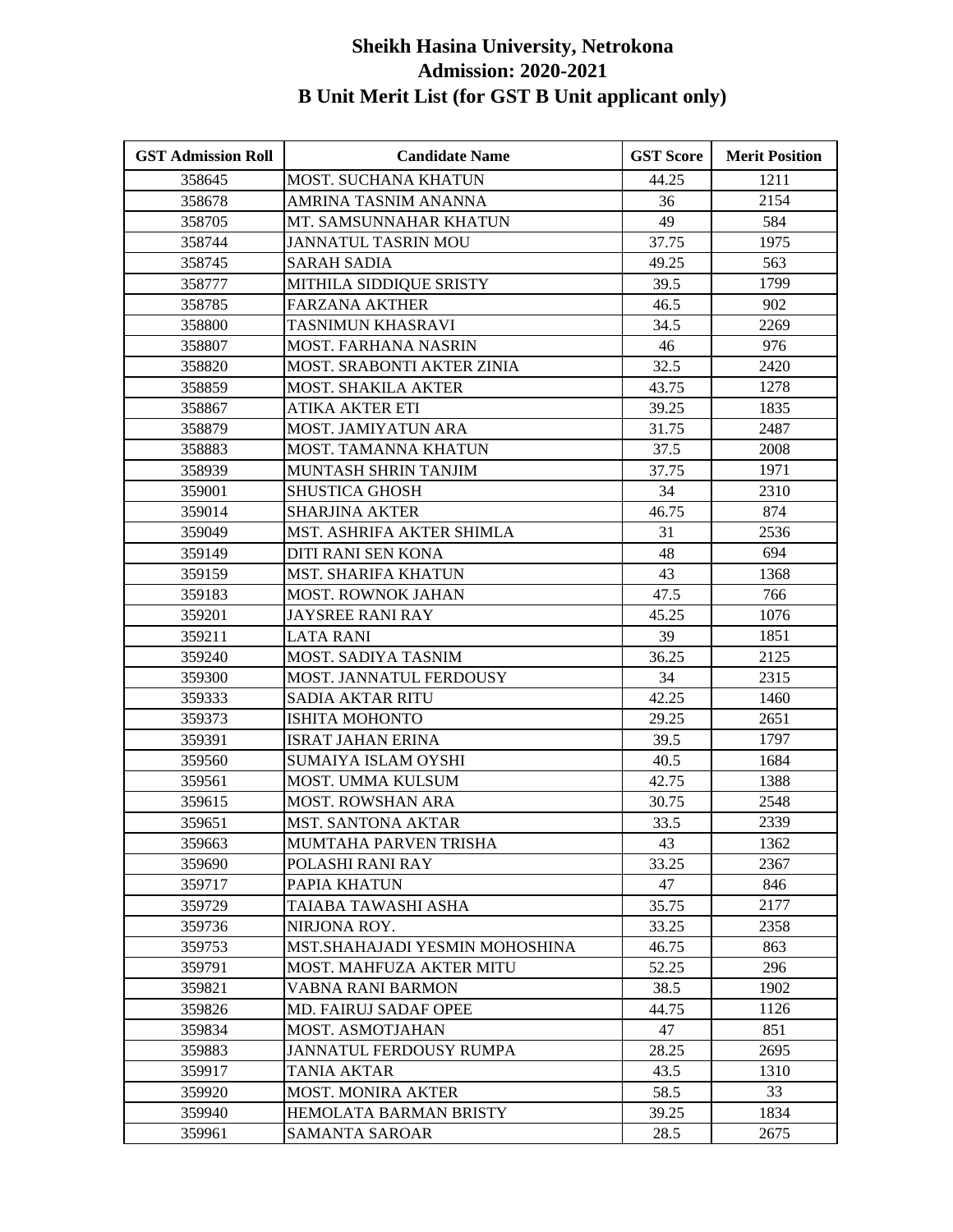| <b>GST Admission Roll</b> | <b>Candidate Name</b>         | <b>GST Score</b> | <b>Merit Position</b> |
|---------------------------|-------------------------------|------------------|-----------------------|
| 360021                    | MOST. AYESHA SIDDIKA AIVEY    | 37.75            | 1973                  |
| 360055                    | PROMA ROY                     | 41.25            | 1606                  |
| 360087                    | PAPRY ADHIKARI                | 48               | 698                   |
| 360128                    | MD. MEHEDI HASAN JIM          | 46.75            | 855                   |
| 360153                    | JESMIN AKTER                  | 49               | 585                   |
| 360155                    | <b>MEHRIN MAHBUB</b>          | 43               | 1365                  |
| 360160                    | <b>MST. SONI KHANOM</b>       | 28.25            | 2690                  |
| 360164                    | MOST. JIMMI AKTER MIM         | 17.75            | 2978                  |
| 360172                    | MD. MUMTAJUL HASAN SHAKIB     | 39.25            | 1826                  |
| 360175                    | <b>RAWSHMI RAY</b>            | 47.5             | 769                   |
| 360228                    | <b>SAJEDA AKTHER SIMA</b>     | 42.5             | 1441                  |
| 360258                    | <b>MST. NAZMUN NAHAR</b>      | 30               | 2604                  |
| 360262                    | <b>MOST. SHOHANA AKTER</b>    | 33.75            | 2336                  |
| 360325                    | MST. SAMIMA AKTER SUVESSHA    | 18.25            | 2968                  |
| 360336                    | <b>MST. MAHAMUDA AKTER</b>    | 50.75            | 410                   |
| 360344                    | <b>RAFIYA AZAD</b>            | 49.5             | 528                   |
| 360359                    | <b>NONDITA RANI</b>           | 42.5             | 1437                  |
| 360374                    | <b>MST. NASRIN AKTER</b>      | 32               | 2479                  |
| 360379                    | SOUROV KUMAR JIBON            | 51.25            | 366                   |
| 360413                    | MOST. UMME HABIBA AKTER       | 19               | 2951                  |
| 360457                    | AZRA MAHABUBA                 | 38.25            | 1928                  |
| 360461                    | <b>NAIMA SIDDIKA</b>          | 44.75            | 1141                  |
| 360497                    | <b>SHIRA JUM MONIRA</b>       | 20.75            | 2918                  |
| 360519                    | <b>SADIA AFRIN</b>            | 34.75            | 2264                  |
| 360599                    | MD. MESBAHUL HASSAN RIFAT     | 32               | 2472                  |
| 360613                    | MD. ZANNATUL FERDOUS SUMON    | 49.75            | 500                   |
| 360626                    | KUMRUNNAHAR KOLI              | 19.75            | 2939                  |
| 360664                    | TANZINA HAQUE.                | 40.5             | 1690                  |
| 360687                    | <b>ROKIB HASAN</b>            | 43.75            | 1269                  |
| 360719                    | MD. ARIFUL ISLAM SHAKIB       | 39.75            | 1773                  |
| 360736                    | <b>MD. MILON ISLAM</b>        | 41.5             | 1567                  |
| 360759                    | <b>RITI RANI ROY</b>          | 28.75            | 2670                  |
| 360760                    | PROSHANTO CHANDRO RAY         | 49.5             | 542                   |
| 360793                    | <b>FARJANA</b>                | 40.5             | 1696                  |
| 360822                    | MD. ANOWARUL ISLAM            | 35.25            | 2212                  |
| 360834                    | MD. ASRAFUL ISLAM AZAD        | 28.25            | 2691                  |
| 360839                    | MUHAMMAD RAGIB YASIR RAFAT    | 30               | 2594                  |
| 360854                    | RIKTA RANI BISSWASH           | 49.5             | 550                   |
| 360881                    | <b>MST. SADIA FERDOUS</b>     | 36               | 2166                  |
| 360905                    | MD. MURAD AHMED               | 50.25            | 453                   |
| 360945                    | SHA MD. TASNIM KABIR ALFI     | 40.25            | 1715                  |
| 360951                    | <b>ABDULLAH AL ASAD</b>       | 47.5             | 770                   |
| 360978                    | <b>MOST. RUNA AKTER ADURI</b> | 31.75            | 2492                  |
| 360983                    | MT. SUMONA AKTHER             | 40.25            | 1723                  |
| 360989                    | <b>MAHAMUD AL HASAN</b>       | 41.25            | 1604                  |
| 361036                    | MD. ALAMIN AL MAMUN           | 46.75            | 864                   |
| 361048                    | <b>MD. PARVEZ KABIR</b>       | 37.75            | 1977                  |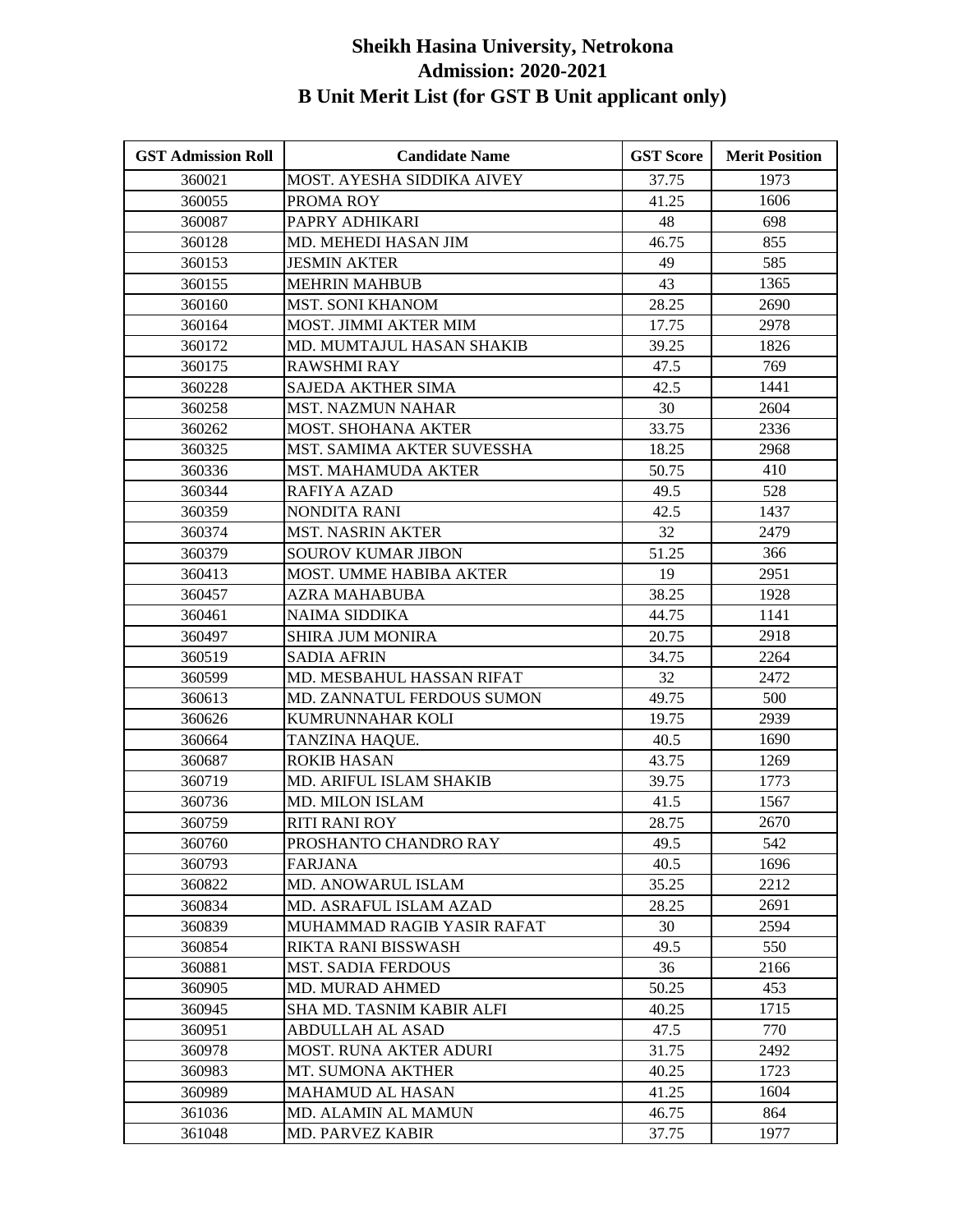| <b>GST Admission Roll</b> | <b>Candidate Name</b>         | <b>GST Score</b> | <b>Merit Position</b> |
|---------------------------|-------------------------------|------------------|-----------------------|
| 361050                    | <b>AIKKYO PAUL</b>            | 31.5             | 2500                  |
| 361118                    | MD. SHAH TOUFIK EMAM          | 30               | 2593                  |
| 361161                    | <b>RESHMA AKTER</b>           | 21.25            | 2910                  |
| 361168                    | <b>MD. NISHAN</b>             | 48.75            | 613                   |
| 361228                    | <b>MOST. ARSHINA AKTER</b>    | 56.5             | 74                    |
| 361231                    | <b>MST. ATIA IBNAT</b>        | 50.5             | 436                   |
| 361242                    | RONJIT CHANDRO ROY            | 42.25            | 1459                  |
| 361271                    | MST. SHARMIN AKHTER MISHU     | 33               | 2391                  |
| 361298                    | <b>MD. OMAR FARUK SAZIB</b>   | 36.25            | 2121                  |
| 361401                    | <b>MD. SAZEDUR RAHMAN</b>     | 39.5             | 1800                  |
| 361404                    | MOST. MAISHA FARZANA          | 34               | 2321                  |
| 361405                    | MOST. MAHBUBA KHANOM MOURI    | 61.5             | 12                    |
| 361418                    | MOST. SUMAIYA FERDOUSHI JITU  | 48               | 696                   |
| 361429                    | <b>MST. MOUMUN LINNAS MIM</b> | 45.5             | 1039                  |
| 361454                    | MOST. RUKAIYA JANNAT          | 37.5             | 2018                  |
| 361478                    | MD. AHIA MONDAL               | 48               | 695                   |
| 361524                    | MD. ARIFUZZAMAN               | 56.75            | 60                    |
| 361625                    | <b>ISRAT JAHAN MUN</b>        | 40.75            | 1655                  |
| 361659                    | <b>FARIA AFRIN TANNI</b>      | 36.25            | 2138                  |
| 361697                    | <b>SUMITRA BALA</b>           | 42               | 1510                  |
| 361701                    | <b>HOSNA AKTER</b>            | 40.25            | 1711                  |
| 361754                    | <b>SADIA ISLAM RATRY</b>      | 46.75            | 872                   |
| 361811                    | LIYA HOSSAIN                  | 22.5             | 2874                  |
| 361882                    | PRIONTIKA SARKAR              | 48.5             | 643                   |
| 361994                    | <b>SOMA BALA</b>              | 35.75            | 2184                  |
| 362063                    | <b>TANIA AKTER</b>            | 36.25            | 2139                  |
| 362113                    | ATIKA ASIMA EMA               | 43.5             | 1298                  |
| 362296                    | <b>AL MAMUN</b>               | 48               | 706                   |
| 362319                    | <b>SUMI AKTER</b>             | 20.75            | 2919                  |
| 362348                    | <b>RAJIB DAS</b>              | 46.75            | 865                   |
| 362441                    | <b>KEYA DHALI</b>             | 60               | 21                    |
| 362489                    | MEHEDI HASSAN KHAN            | 30.5             | 2562                  |
| 362533                    | <b>BIBEK BISWAS</b>           | 50               | 475                   |
| 362550                    | <b>MD. SABUJ SARDER</b>       | 35.25            | 2227                  |
| 362553                    | <b>KEYA AKTER</b>             | 47.25            | 829                   |
| 362616                    | <b>JANNATHUL NAEMA JIM</b>    | 44.25            | 1228                  |
| 362665                    | NURMOHAMMAD CHOWDHURY         | 57               | 59                    |
| 362722                    | <b>SUVRODEB</b>               | 45.25            | 1071                  |
| 362724                    | SUBARNO MAJUMDAR CHAITY       | 18.25            | 2971                  |
| 362827                    | <b>SAKIB CHAPRASI</b>         | 42.25            | 1481                  |
| 362838                    | KHADIJA KHANAM                | 30.75            | 2559                  |
| 362850                    | LIMA KHANAM                   | 43               | 1387                  |
| 362903                    | <b>DIBA BISWAS</b>            | 34.5             | 2293                  |
| 362910                    | PIZUSH MALLIK                 | 48.75            | 624                   |
| 363027                    | MD.MAZHARUL ISLAM             | 40               | 1750                  |
| 363104                    | <b>HASIBUR RAHMAN</b>         | 53.75            | 209                   |
| 363204                    | <b>SOHAN KHAN</b>             | 45               | 1124                  |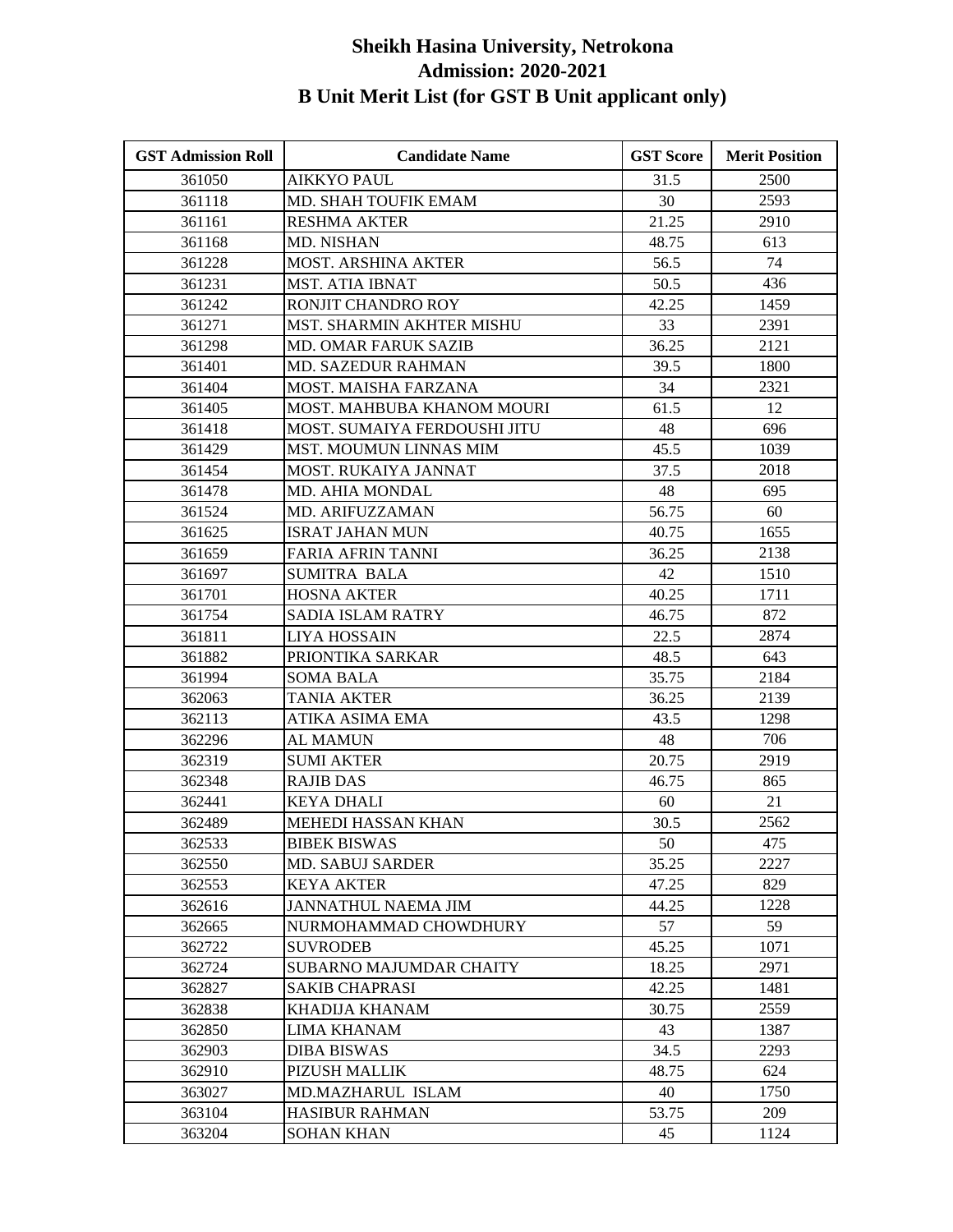| <b>GST Admission Roll</b> | <b>Candidate Name</b>     | <b>GST Score</b> | <b>Merit Position</b> |
|---------------------------|---------------------------|------------------|-----------------------|
| 363258                    | AHADUZZAMAN               | 26.25            | 2757                  |
| 363372                    | <b>CHAMELI AKTER</b>      | 27.75            | 2718                  |
| 363379                    | K. M. MURAD HOSSAIN       | 47.5             | 788                   |
| 363405                    | MEHEDI HASAN KHAN         | 54.5             | 170                   |
| 363411                    | <b>RAJU BISWAS</b>        | 11               | 3023                  |
| 363446                    | MD. IMRAN SHEIKH          | 50               | 492                   |
| 363505                    | MD. ABU HAMZA             | 53.75            | 205                   |
| 363508                    | <b>MD. RANA MOLLA</b>     | 42.5             | 1444                  |
| 363512                    | JOY KUMAR SARKAR          | 29.25            | 2650                  |
| 363522                    | <b>AZIZ MOLLA</b>         | 40.25            | 1734                  |
| 363587                    | <b>MD. SAJJADUR MOLLA</b> | 28.75            | 2674                  |
| 363599                    | <b>KANA AKTER</b>         | 48               | 721                   |
| 363653                    | KAZI FAYSAL AHMMED SHAON  | 38.5             | 1909                  |
| 363667                    | KHOKON BAKCHI             | 50.5             | 444                   |
| 363690                    | MD. SHAKIL SARDAR         | 39               | 1869                  |
| 363734                    | <b>IBRAHIM SHEIKH</b>     | 48.75            | 625                   |
| 363761                    | <b>MUJAHID SARDAR</b>     | 51               | 403                   |
| 363787                    | AMIT BOSU                 | 18.75            | 2963                  |
| 363818                    | <b>SHIPRA ROY</b>         | 50               | 471                   |
| 363834                    | <b>FATIMA NAHIN</b>       | 48.75            | 608                   |
| 363851                    | <b>SHAWNIL KABIR JOYE</b> | 47               | 831                   |
| 363873                    | <b>CHOITI DATTA</b>       | 40.25            | 1707                  |
| 363877                    | KHADIJA MAHAMOOD SAYMA    | 30               | 2595                  |
| 363883                    | <b>ILMY MAISHA RAFA</b>   | 30.75            | 2547                  |
| 363919                    | TASNIM SULTANA            | 19.75            | 2938                  |
| 363933                    | SHAMIMA NAZNIN SHAMMY     | 45.75            | 1003                  |
| 364020                    | <b>MARJAN AKTER</b>       | 48.5             | 633                   |
| 364065                    | <b>ARANYA DAS</b>         | 30.25            | 2576                  |
| 364161                    | <b>RAXONA BEGUM</b>       | 35               | 2236                  |
| 364168                    | <b>SYEDA JESY</b>         | 28               | 2702                  |
| 364258                    | SARMISTHA BARAI           | 36               | 2152                  |
| 364288                    | <b>SAIMA AHMED</b>        | 40               | 1745                  |
| 364301                    | <b>OISHE GHOSH</b>        | 18.25            | 2967                  |
| 364310                    | KAMARAM MUNIRA SNIGDHA    | 34.25            | 2298                  |
| 364353                    | LAILA JAHAN JUTHI         | 23.75            | 2847                  |
| 364431                    | MONJURE JAHAN             | 24.75            | 2816                  |
| 364437                    | SUDIPTO MISTRI ANTU       | 43.25            | 1331                  |
| 364438                    | SIDRATUL ISLAM            | 36               | 2151                  |
| 364458                    | TAMANNA AKTER TAMA        | 33               | 2382                  |
| 364483                    | PROVA TAIMUN TISA         | 32               | 2469                  |
| 364540                    | <b>SONIA</b>              | 38.25            | 1921                  |
| 364601                    | <b>SUDIPTA BAIDYA</b>     | 47.5             | 760                   |
| 364764                    | AYESHA SIDDIKA ANNA       | 50.25            | 470                   |
| 364769                    | TAMANNA                   | 31.25            | 2520                  |
| 364780                    | ABDULLAH HEL BAKI         | 27.25            | 2727                  |
| 364912                    | <b>KUMKUM</b>             | 36.25            | 2149                  |
| 364924                    | FATEMATUZ ZOHORA          | 41               | 1645                  |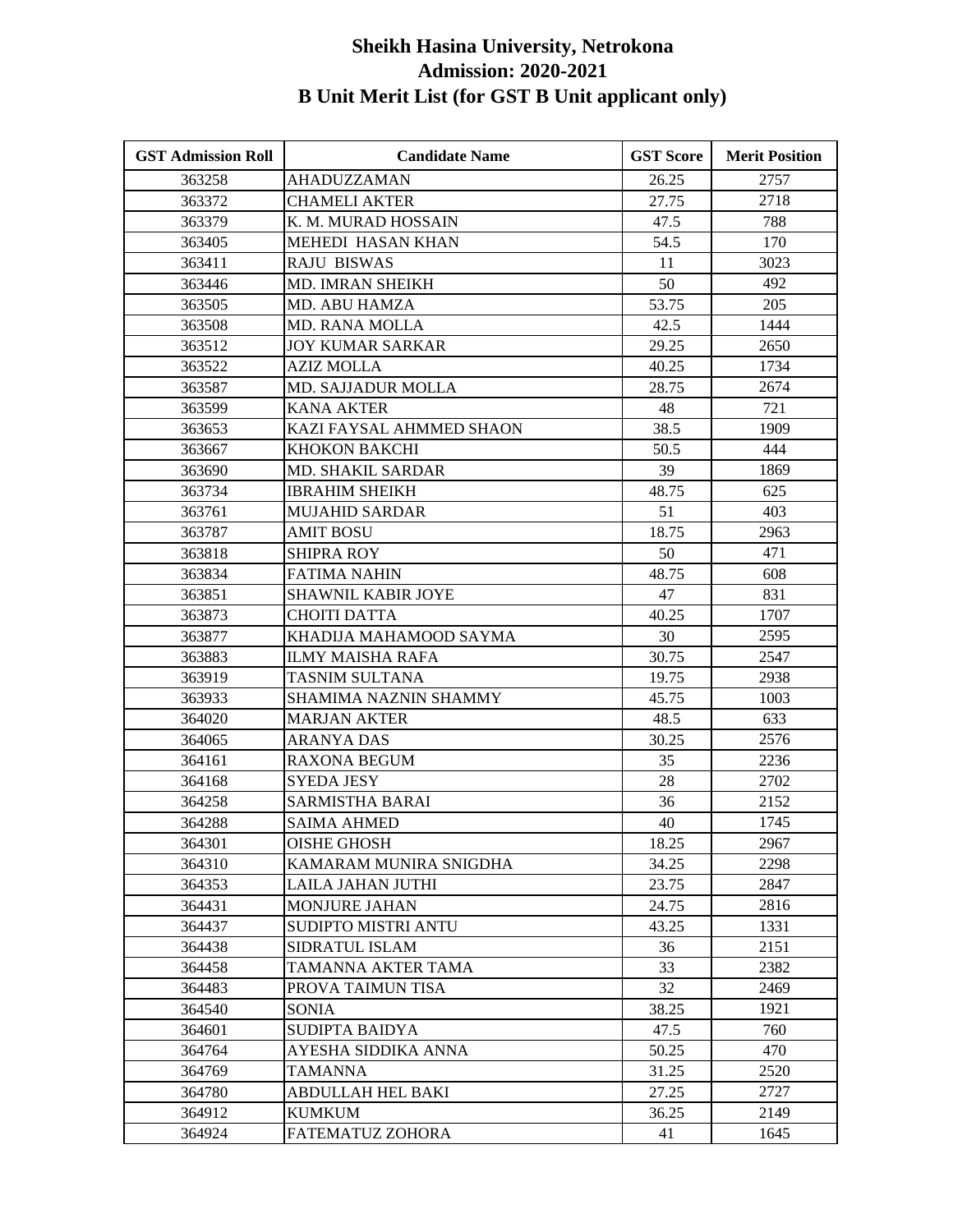| <b>GST Admission Roll</b> | <b>Candidate Name</b>          | <b>GST Score</b> | <b>Merit Position</b> |
|---------------------------|--------------------------------|------------------|-----------------------|
| 364962                    | <b>MD. JAHIDUL ISLAM</b>       | 45               | 1102                  |
| 364965                    | <b>EMON RAHMAN OME</b>         | 42.5             | 1418                  |
| 364967                    | <b>MD. BAHADUR</b>             | 52               | 311                   |
| 364987                    | TAHURA AKTER TAMA              | 42.75            | 1415                  |
| 365019                    | <b>MD. JUNAATE ISLAM</b>       | 45.25            | 1075                  |
| 365084                    | <b>LABONEE KAZI</b>            | 23.25            | 2860                  |
| 365101                    | <b>SHANTO DAS</b>              | 26.25            | 2758                  |
| 365133                    | <b>MD. MIRAJ HOSSEN</b>        | 55.75            | 101                   |
| 365137                    | <b>MIHIR MALLIK</b>            | 37               | 2060                  |
| 365150                    | <b>MD. HAFIJUR RAHMAN BABU</b> | 51.5             | 350                   |
| 365174                    | MD. FAYSAL MAHMUD              | 49.25            | 559                   |
| 365189                    | ANUSHEY RAHMAN RUP             | 31.5             | 2511                  |
| 365267                    | <b>SUMAIYA AKTER SETU</b>      | 18.75            | 2962                  |
| 365321                    | <b>SHAHRIN ALAM SARA</b>       | 40               | 1769                  |
| 365503                    | <b>MUSA AL-RAFIN</b>           | 53               | 246                   |
| 365517                    | MD. SAJOL HOWLADER             | 35.75            | 2179                  |
| 365620                    | MD. SAJAL SHEIKH               | 31.25            | 2521                  |
| 365660                    | <b>MOSADDEK BILLAH</b>         | 33.25            | 2365                  |
| 365665                    | MD. KHYRUL ISLAM               | 37               | 2063                  |
| 365691                    | <b>ISRAT JAHAN MITA</b>        | 36.75            | 2101                  |
| 365711                    | <b>MD.OMOR BIN SEAM</b>        | 46               | 998                   |
| 365721                    | <b>RAJIB KHAN</b>              | 34.5             | 2288                  |
| 365838                    | MD. AMZAD                      | 36.25            | 2128                  |
| 365912                    | <b>ARAFAT HOSSEN</b>           | 42               | 1521                  |
| 365928                    | ABDULLAH AL MAHMUD             | 43.25            | 1349                  |
| 365987                    | <b>ABU SALEH</b>               | 45.25            | 1072                  |
| 366016                    | <b>ASHOK HALDER</b>            | 56.75            | 65                    |
| 366031                    | MD. YOUSUF                     | 50.5             | 449                   |
| 366049                    | MD. ASLAM                      | 53.5             | 220                   |
| 366080                    | MD. MAHABUBUR RAHMAN NAYEEM    | 33               | 2392                  |
| 366093                    | <b>SUJITA CHAKMA</b>           | 37.25            | 2024                  |
| 366110                    | <b>SUMANTA CHAKMA</b>          | 20.5             | 2930                  |
| 366186                    | <b>JULIA CHAKMA</b>            | 37.25            | 2040                  |
| 366250                    | NICKSON CHAKMA                 | 34               | 2313                  |
| 366261                    | KALLYAN CHAKMA                 | 22.75            | 2867                  |
| 366279                    | MONORANJAN TRIPURA             | 34               | 2318                  |
| 366311                    | <b>RATAN CHAKMA</b>            | 25.25            | 2800                  |
| 366335                    | <b>RABESH MOGH</b>             | 27.25            | 2733                  |
| 366353                    | PARESH TRIPURA APU             | 10.5             | 3024                  |
| 366370                    | <b>MD.TANZIL</b>               | 32.25            | 2464                  |
| 366375                    | <b>ZIAUL HOSSAIN</b>           | 36.25            | 2135                  |
| 366396                    | MD. DELOWAR HOSSAN             | 44.75            | 1146                  |
| 366399                    | <b>ARKAN UDDIN</b>             | 47               | 852                   |
| 366411                    | <b>SAJJAD HOSSAN</b>           | 38.5             | 1917                  |
| 366441                    | <b>SANJIDA AFRIN</b>           | 38               | 1940                  |
| 366452                    | HUMYRA ISLAM                   | 55.5             | 112                   |
| 366483                    | JANNATUL FERDOUSI SUROVI       | 39.5             | 1805                  |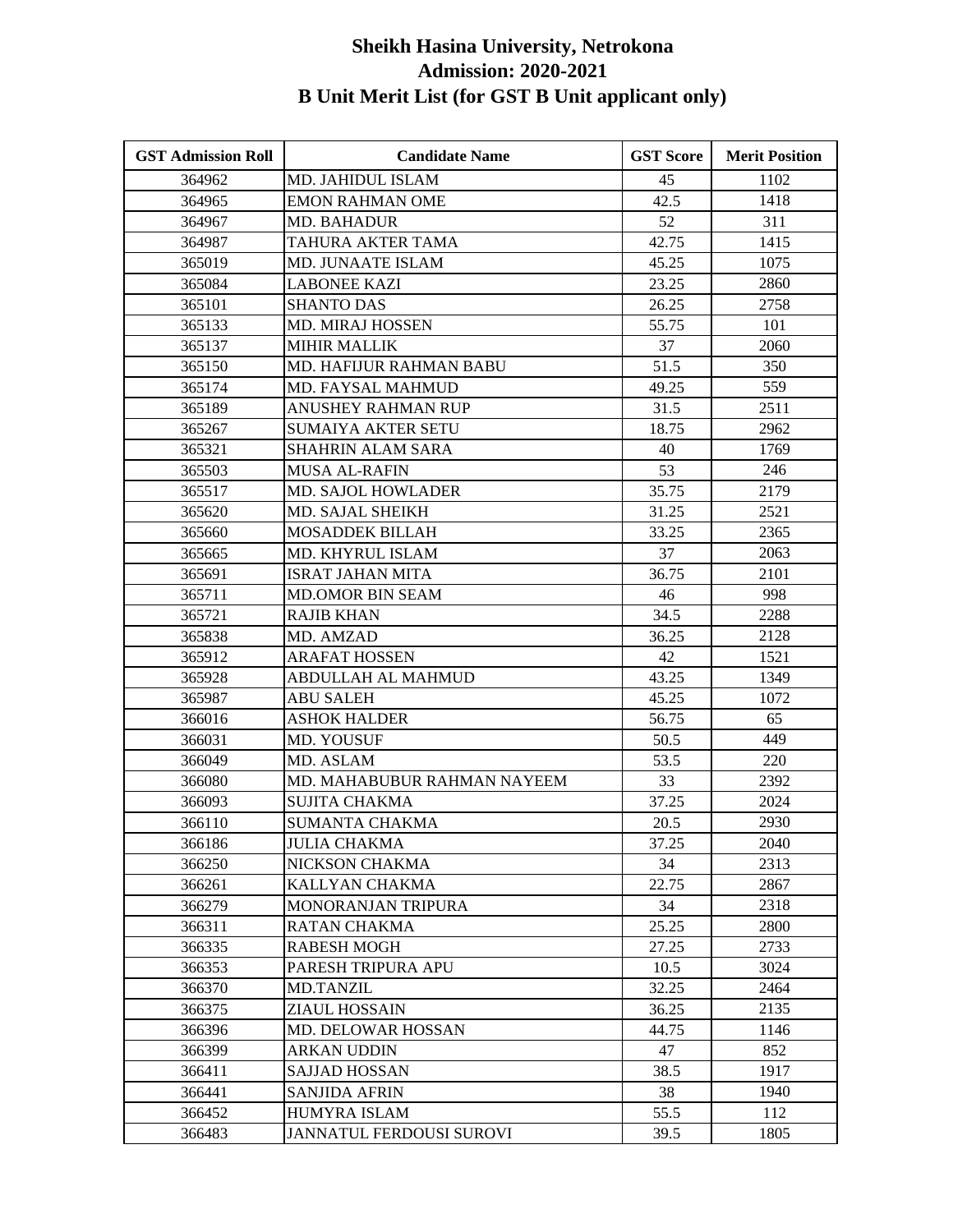| <b>GST Admission Roll</b> | <b>Candidate Name</b>             | <b>GST Score</b> | <b>Merit Position</b> |
|---------------------------|-----------------------------------|------------------|-----------------------|
| 366495                    | LUBAYET IBNATH LIYA               | 32.25            | 2443                  |
| 366509                    | <b>NUSRAT JAHAN</b>               | 41.5             | 1564                  |
| 366540                    | <b>JANNATUL BAKY</b>              | 31.25            | 2519                  |
| 366542                    | <b>JAKIA SULTANA</b>              | 28               | 2709                  |
| 366549                    | <b>SHRABONTI NAG</b>              | 13.5             | 3010                  |
| 366555                    | RAFE TAMANNA SNIGDHA              | 35.25            | 2219                  |
| 366567                    | <b>IREN AKTER HIMU</b>            | 43.5             | 1306                  |
| 366610                    | <b>RIMA AKTER</b>                 | 47               | 833                   |
| 366622                    | <b>JANNATY</b>                    | 46               | 984                   |
| 366626                    | MST. KUSUM KALY                   | 41.5             | 1578                  |
| 366653                    | JIBA AFIA ISLAM                   | 15.25            | 3000                  |
| 366707                    | ZANNATUL FERDUS NISHI             | 29.5             | 2640                  |
| 366723                    | <b>MST. SHARMIN AKTER SHAHNAJ</b> | 36               | 2157                  |
| 366726                    | MAHMUDA SIDDIKA RITU              | 22.25            | 2883                  |
| 366728                    | <b>BITHI AKTER</b>                | 36               | 2163                  |
| 366819                    | PRANTO KUMAR DEBNATH              | 41               | 1627                  |
| 366822                    | <b>SUMI RANI</b>                  | 24.25            | 2834                  |
| 366826                    | SANJUKTA DEY JYOTI                | 26.25            | 2760                  |
| 366855                    | TASLIMA AKTER SMRITI              | 15.5             | 2998                  |
| 366887                    | <b>MST. MASROHA MIM</b>           | 38.5             | 1919                  |
| 366903                    | <b>ISRAT MAHJABIN ARPITA</b>      | 36               | 2169                  |
| 366906                    | <b>NURJAHAN</b>                   | 30               | 2610                  |
| 366912                    | <b>MAHIMA JAHAN MIM</b>           | 24               | 2843                  |
| 366922                    | <b>KHAYRUN NAHAR</b>              | 28.75            | 2673                  |
| 366929                    | <b>SWOPNA</b>                     | 42.25            | 1495                  |
| 366944                    | <b>MD. BIDDUT MIA</b>             | 43.5             | 1301                  |
| 366986                    | <b>HASIBUL HASAN</b>              | 41.5             | 1571                  |
| 367010                    | RAFIATUL JANNAT RUPA              | 53.5             | 215                   |
| 367031                    | <b>TAJEL AHMED</b>                | 40.75            | 1660                  |
| 367066                    | RAHAT MOHAMMAD RAIHAN FIRUZ       | 41.75            | 1557                  |
| 367070                    | <b>JANNATUL MARUFA</b>            | 48.25            | 678                   |
| 367082                    | <b>NURANI AKTER LIPY</b>          | 46.75            | 886                   |
| 367084                    | <b>MOST. FARJANA AKTAR</b>        | 32.25            | 2445                  |
| 367103                    | <b>MD. ABU RAIHAN</b>             | 29.5             | 2637                  |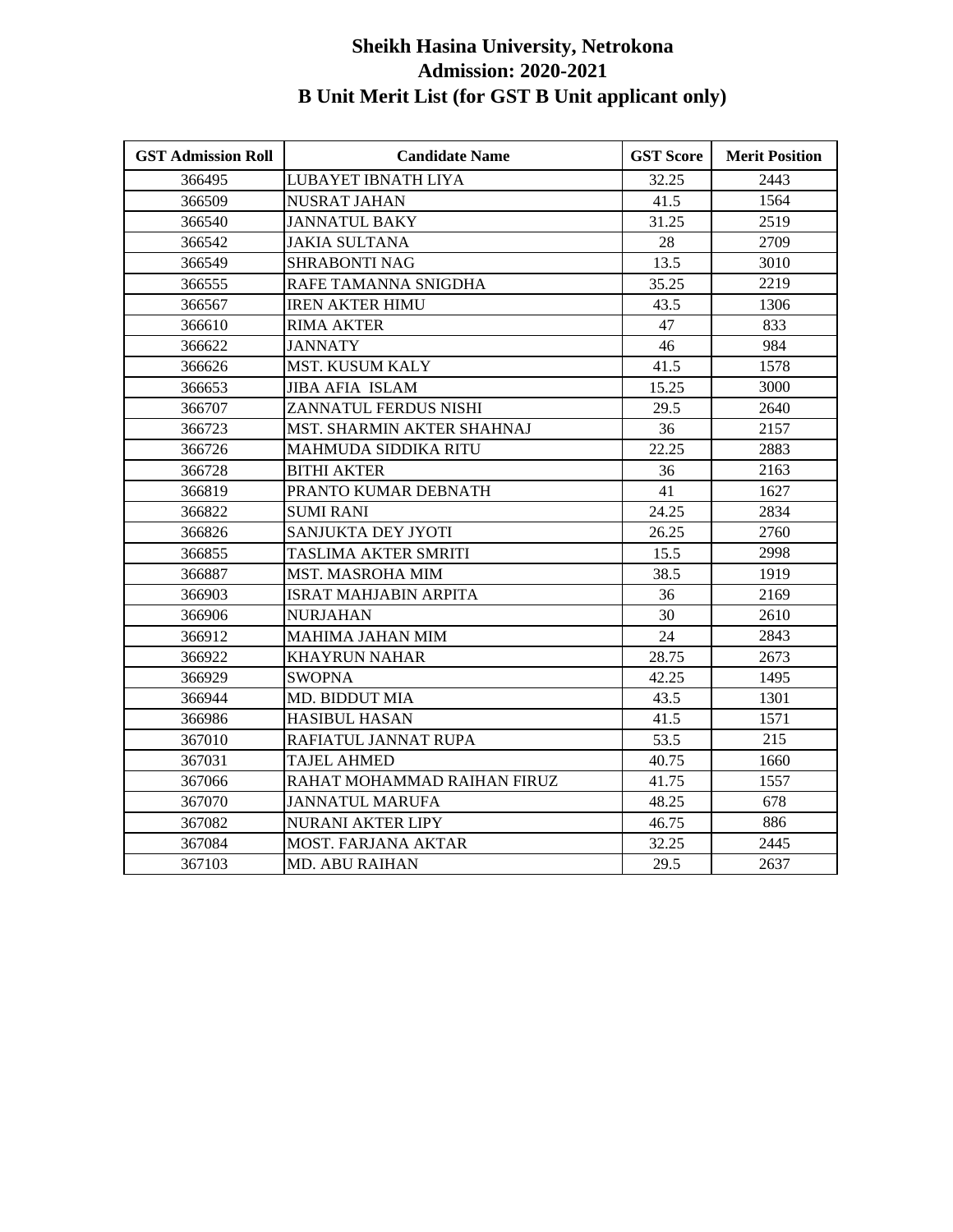| <b>GST Admission Roll</b> | <b>Candidate Name</b>        | <b>GST Score</b> | <b>Merit Position</b> |
|---------------------------|------------------------------|------------------|-----------------------|
| 500011                    | <b>JINAT ARA</b>             | 50.25            | 95                    |
| 500138                    | REFAT TASNIM RETU            | 45.75            | 165                   |
| 500405                    | SHOBNOM MUSTARIZ KHAN        | 41               | 259                   |
| 500483                    | MIR MOSARAF HOSSAIN          | 22               | 493                   |
| 500773                    | MST. SHUJ NINE ANAM OYSHE    | 23.25            | 487                   |
| 500882                    | MD. IQBAL HOSSAIN            | 46.5             | 151                   |
| 500887                    | MUCTADIR RHAMAN              | 41.25            | 257                   |
| 500992                    | <b>SHAJADUL ISLAM</b>        | 49               | 111                   |
| 501024                    | MD. MASHRUK E ALAHI          | 37               | 332                   |
| 501133                    | MD. SUJON ALI                | 43               | 217                   |
| 501241                    | RAYEEM SALEHEEN ROUFY        | 43               | 215                   |
| 501246                    | RAFIU AHMED SABITH           | 35.75            | 361                   |
| 501306                    | MD. RIAZ UDDIN               | 44.5             | 185                   |
| 501324                    | MD. RAKIBUL ISLAM            | 37               | 334                   |
| 501352                    | MD. NUR-E-KAIUM              | 45.75            | 162                   |
| 501541                    | <b>SAIMA AKTHER</b>          | 60.25            | 5                     |
| 501760                    | SHIT KUMAR URANG             | 39.75            | 283                   |
| 501782                    | SHIBBIR AHMAD JOY            | 49.5             | 103                   |
| 501942                    | <b>MONJU KURMI</b>           | 28               | 462                   |
| 502094                    | <b>HASIBUL ISLAM</b>         | 37.5             | 325                   |
| 502158                    | <b>SHAHED AHMOD</b>          | 36.75            | 345                   |
| 502263                    | POLASH MALAKAR               | 45.25            | 177                   |
| 502275                    | NOWSHIN ASHRAFI RAISA        | 43.5             | 201                   |
| 502538                    | WARINA ZAMAN SADIA           | 34.5             | 376                   |
| 502584                    | KASHPIA SULTANA JUTHI        | 55.75            | 28                    |
| 502824                    | <b>MOTAHER HOSEN</b>         | 48.75            | 113                   |
| 502834                    | MD. TOUFIQ HASAN             | 43               | 210                   |
| 502933                    | <b>MD.RAZOAN ISLAM TURZO</b> | 30.5             | 432                   |
| 502994                    | <b>BUSHRA AUNJUM</b>         | 50.75            | 93                    |
| 503012                    | <b>DOLA SARDAR</b>           | 32.25            | 405                   |
| 503073                    | SAYED RAMEEZ IQUBAL          | 44.25            | 188                   |
| 503125                    | MD. FAHIM MOLLA              | 52               | 68                    |
| 503147                    | NIRVICK DEV                  | 26.5             | 471                   |
| 503243                    | SUMOYA FARJANA PRAMA         | 45.5             | 172                   |
| 503264                    | <b>RIAZUL ISLAM</b>          | 45.75            | 166                   |
| 503320                    | <b>JANNATUL BAKI RASHAD</b>  | 43               | 212                   |
| 503344                    | UNIQUE WOARDUN SHADHIN       | 45               | 178                   |
| 503412                    | <b>MD. RIFAT KABIR</b>       | 56.25            | 24                    |
| 503421                    | <b>TAHMID RAHMAN</b>         | 31.25            | 418                   |
| 503472                    | <b>BIJOY MONDOL</b>          | 42.25            | 237                   |
| 503502                    | <b>AMRITO RAY</b>            | 45.75            | 167                   |
| 503519                    | <b>MD. MAHDI MAHEE</b>       | 42.25            | 235                   |
| 503531                    | YASIN AHMED                  | 46.5             | 153                   |
| 503580                    | <b>JEWEL MIAH</b>            | 40.75            | 263                   |
| 503759                    | <b>TAHMID BIN MONOAR</b>     | 50.75            | 89                    |
| 503786                    | AKASH MONDAL                 | 12.25            | 515                   |
| 503801                    | <b>GOUTOM DAS</b>            | 37.5             | 326                   |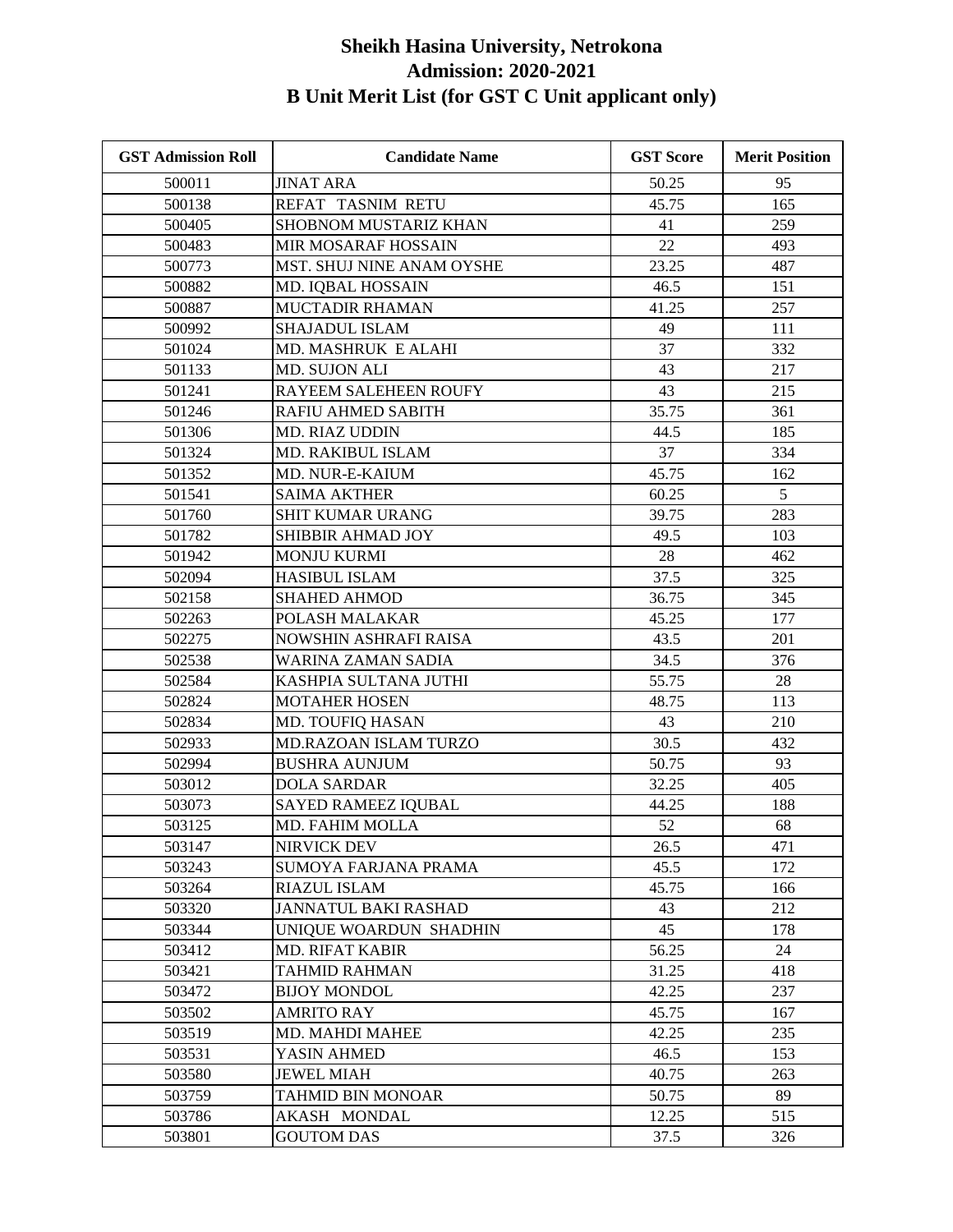| <b>GST Admission Roll</b> | <b>Candidate Name</b>          | <b>GST Score</b> | <b>Merit Position</b> |
|---------------------------|--------------------------------|------------------|-----------------------|
| 503809                    | <b>SHOUROV SIKDER</b>          | 29.25            | 452                   |
| 503832                    | FAHIM ANJUM MUTTAQI            | 23.75            | 485                   |
| 504021                    | <b>MD.SHARIAR ABRAR</b>        | 49.5             | 105                   |
| 504029                    | MD MOSTAFIZUR RAHMAN           | 30.5             | 435                   |
| 504304                    | MD. TARIQUL ISLAM BIPLOB       | 57.25            | 16                    |
| 504418                    | RIAD AL MAHIM                  | 43.25            | 208                   |
| 504458                    | MST. ASMA BEGUM                | 36.25            | 351                   |
| 504462                    | MD. SHORIFUL ISLAM SAYIED      | 40.25            | 275                   |
| 504489                    | NAFIUR RAHMAN KHAN             | 41               | 261                   |
| 504557                    | <b>MD. FUAD DEWAN</b>          | 49.75            | 101                   |
| 504623                    | PUNAM SHAHRIAR NIRJHAR         | 48.25            | 120                   |
| 504642                    | MD MEHEDI HASAN                | 44               | 193                   |
| 504707                    | MD. MILON MIA                  | 48.5             | 116                   |
| 504817                    | FATAMA KHANAM DULALY           | 51               | 84                    |
| 504844                    | <b>MD. RUBEL HOSSAIN</b>       | 28.25            | 458                   |
| 504845                    | KAZI MOHTESHAMUL HASSAN        | 58.25            | 10                    |
| 504988                    | <b>SHAKY MIYA</b>              | 59               | 6                     |
| 504999                    | MD. ISMAIL HOSSAIN JIBON       | 40.25            | 278                   |
| 505029                    | MD. BELAET HOSSAIN MOLLAH      | 33.75            | 387                   |
| 505035                    | AFSANA AKTER AKHI              | 32               | 409                   |
| 505047                    | A. S. M. AKIFUL HUDHA          | 41.25            | 253                   |
| 505174                    | <b>SHULIMAN NABI</b>           | 1.75             | 519                   |
| 505229                    | <b>SAMPA PAL</b>               | 43.25            | 206                   |
| 505290                    | PROTIVA RANI ROY               | 53               | 59                    |
| 505397                    | <b>MD. SADAT AFRAD</b>         | 46.25            | 156                   |
| 505399                    | <b>MST. LABONI AKTER</b>       | 41.5             | 250                   |
| 505424                    | <b>MST. KAME AKTER</b>         | 38.75            | 295                   |
| 505427                    | MD. REZAUL HAQUE ROKY          | 40.5             | 268                   |
| 505470                    | <b>SADIYA ISLAM</b>            | 27.5             | 464                   |
| 505620                    | <b>MAHAMUDUL HASAN</b>         | 50.25            | 96                    |
| 505693                    | <b>MD. SAJJAD HOSSAIN</b>      | 42.25            | 234                   |
| 505746                    | KADERUL ISLAM                  | 29.25            | 449                   |
| 505824                    | MD. OHAB ALI                   | 48               | 127                   |
| 505833                    | <b>MD. ASHA AJMIR</b>          | 53.25            | 56                    |
| 505838                    | <b>BISHWAJEET ROY</b>          | 29.25            | 448                   |
| 505876                    | <b>ZIBON ROY</b>               | 44.5             | 184                   |
| 505912                    | AKASH ROY                      | 50.75            | 88                    |
| 505976                    | DHANI CHANDRA ROY              | 36.75            | 343                   |
| 505988                    | <b>MD. FORHAD HOSSAIN</b>      | 53.75            | 53                    |
| 505990                    | <b>MD. ARAFAT SARKAR</b>       | 50.75            | 92                    |
| 506157                    | <b>SOYED AHAMED OLY</b>        | 36               | 356                   |
| 506259                    | MD. ISMAIL HOSSEN              | 51.5             | 78                    |
| 506268                    | MD. MASUM                      | 38               | 316                   |
| 506400                    | MD. LABID HASAN                | 27.5             | 467                   |
| 506415                    | <b>MD. MASUD RANA</b>          | 48.25            | 123                   |
| 506419                    | MD. KAMRUL HASAN RABBI         | 54               | 48                    |
| 506431                    | <b>MD. HUSIBUL HASAN SANTO</b> | 40.75            | 266                   |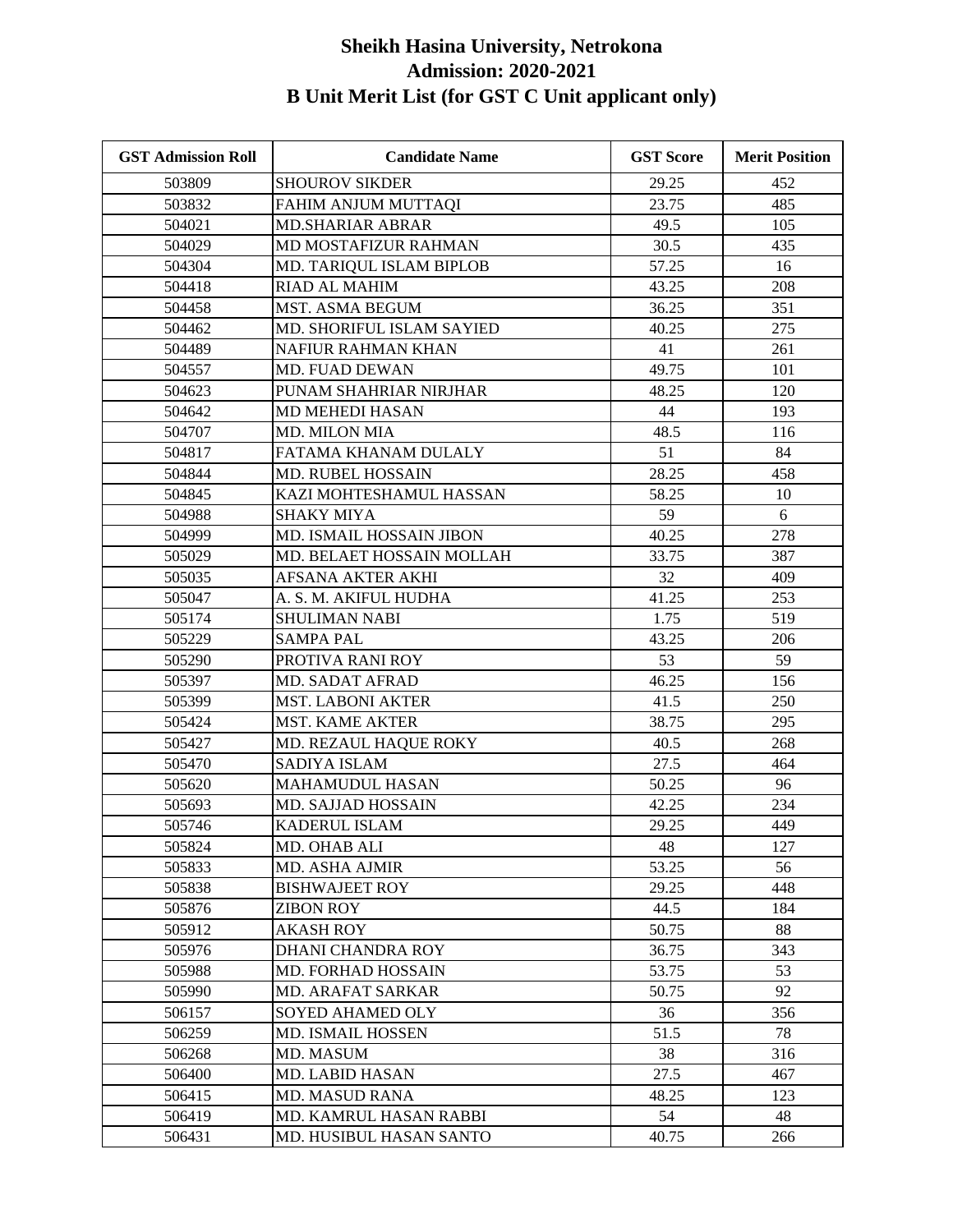| <b>GST Admission Roll</b> | <b>Candidate Name</b>        | <b>GST Score</b> | <b>Merit Position</b> |
|---------------------------|------------------------------|------------------|-----------------------|
| 506439                    | MD. AKASH ALI                | 52.75            | 62                    |
| 506519                    | <b>SUSMITA GHOSH</b>         | 33.75            | 383                   |
| 506646                    | <b>TASLIMA AKTHER</b>        | 53               | 60                    |
| 506647                    | MOST. TANJILA KHATUN         | 56.75            | 18                    |
| 506676                    | MD. TASNIMUL SHAFI           | 46.25            | 155                   |
| 506743                    | MD. ABDULLAH HEL KAFI        | 39.5             | 284                   |
| 506757                    | <b>SHEMA RANI BORMON</b>     | 34.5             | 377                   |
| 506837                    | RAKIBUL HOSEN BONDHON        | 23.25            | 486                   |
| 506895                    | SADMAN SADAT DIGONTA         | 32.25            | 404                   |
| 506905                    | <b>OVIJITE MODAK</b>         | 49.25            | 109                   |
| 506906                    | MD. SHAKIL DEAWAN            | 52.75            | 61                    |
| 506964                    | MD. MEFTAHUL HASAN           | 35.5             | 365                   |
| 506970                    | <b>NAYEEM AL ISLAM</b>       | 31.25            | 419                   |
| 507051                    | SANJIT KUMER SARKER          | 44.25            | 190                   |
| 507088                    | PRAN BONDHU SAHA             | 48.5             | 117                   |
| 507188                    | <b>AMIM HASAN</b>            | 32.5             | 402                   |
| 507194                    | MD. UZZAL MIA                | 35.75            | 362                   |
| 507265                    | MD. OLE AHMED                | 54.75            | 39                    |
| 507304                    | <b>MD. FARUK HOSSAIN</b>     | 51.5             | 74                    |
| 507320                    | <b>SOJIB KUMUR KUNDU</b>     | 38.25            | 311                   |
| 507321                    | OPURBO KUMAR DAS             | 51.75            | 71                    |
| 507329                    | <b>MOTIUR RAHMAN</b>         | 47               | 147                   |
| 507330                    | MD. SAKIB ALL HASAN KHAN     | 52.75            | 63                    |
| 507336                    | MD. ARIFUL ISLAM             | 48               | 128                   |
| 507349                    | <b>SAPON GHOSH</b>           | 51.25            | 81                    |
| 507367                    | <b>SOHEL RANA</b>            | 48.25            | 122                   |
| 507546                    | A. B. M. FATIN MEZBAH        | 39               | 289                   |
| 507583                    | MHAMUDUL HASAN               | 53.25            | 57                    |
| 507595                    | <b>MD. REDOY</b>             | 51               | 83                    |
| 507644                    | <b>MD. TUHIN TALUKDER</b>    | 55.5             | 30                    |
| 507834                    | <b>MAHIN SULTANA</b>         | 38.75            | 292                   |
| 507849                    | <b>MST. JULIA AKTER JOTY</b> | 42.25            | 233                   |
| 507930                    | NOUFA TAHANI                 | 63.5             | -1                    |
| 508139                    | <b>SHANJIDA AKHTAR</b>       | 38.75            | 293                   |
| 508340                    | MST SUMAIYA AKTER MUKTA      | 40               | 279                   |
| 508412                    | SADIA TASNIM                 | 34.25            | 380                   |
| 508458                    | <b>JOSANA BEGUM</b>          | 42.5             | 222                   |
| 508556                    | SYEDA NAINA RAHMAN           | 37.5             | 322                   |
| 508595                    | ROWJATUL JANNAT SIDNEY       | 20.25            | 499                   |
| 508642                    | MAHBUBA ALAM MOU             | 36               | 354                   |
| 508675                    | <b>TAZMIR AHMED OVIK</b>     | 38.5             | 305                   |
| 508745                    | MOHAIMINUL ISLAM SAZZAD      | 42               | 243                   |
| 508767                    | <b>BITHI AKTER</b>           | 42.5             | 224                   |
| 508787                    | <b>NOUSHIN ISLAM ETU</b>     | 41.25            | 254                   |
| 508864                    | MAHAMUD ANAM ABIR            | 35               | 369                   |
| 508936                    | <b>MD. TAFHIM SAZID</b>      | 43               | 211                   |
| 508977                    | DONA ACHARYA DEW             | 38.5             | 307                   |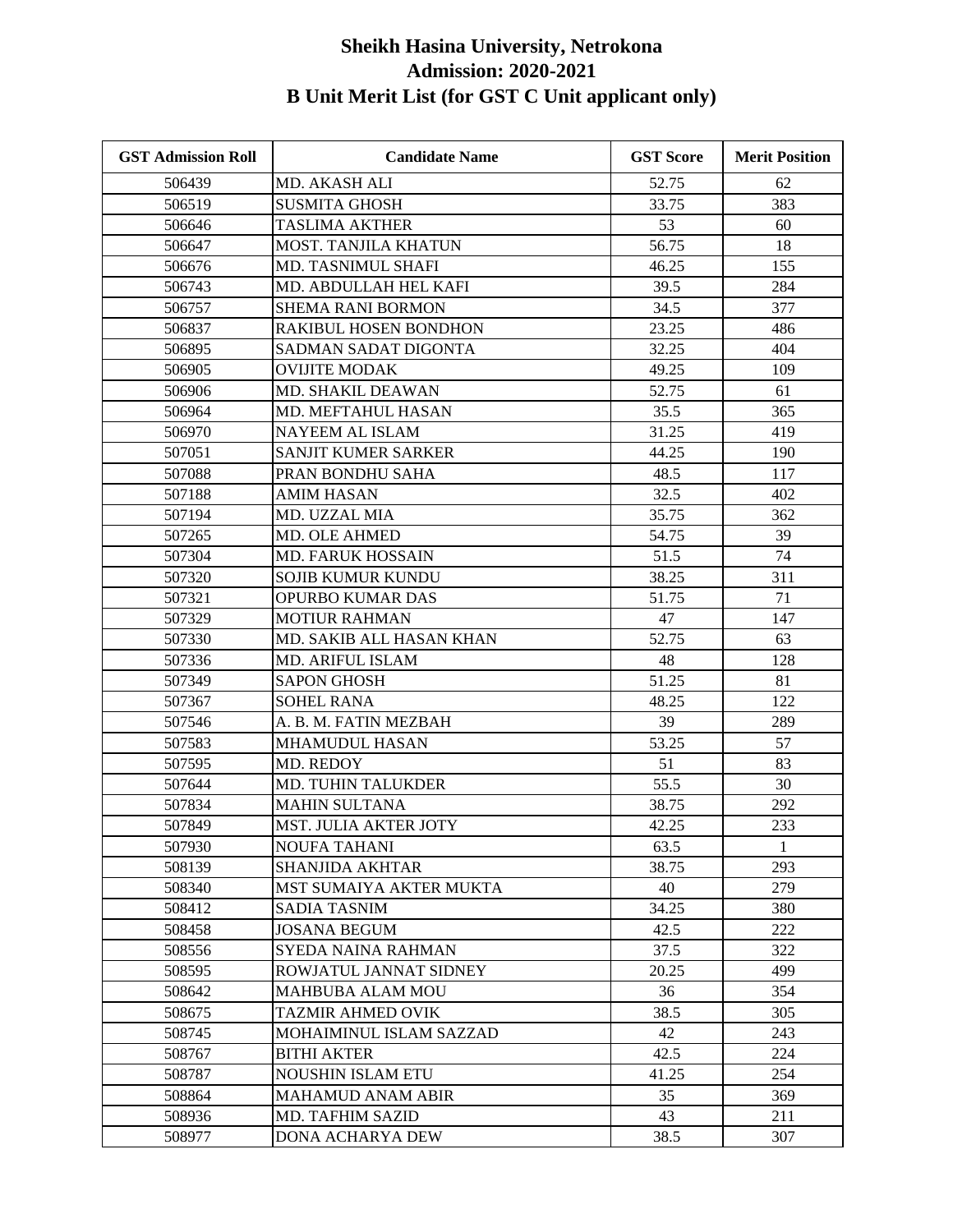| <b>GST Admission Roll</b> | <b>Candidate Name</b>       | <b>GST Score</b> | <b>Merit Position</b> |
|---------------------------|-----------------------------|------------------|-----------------------|
| 509008                    | <b>JUBAIR AHAMED</b>        | 30.5             | 434                   |
| 509138                    | <b>SUKHAMOY CHAKRABORTY</b> | 47.25            | 140                   |
| 509282                    | <b>MAHADI HASAN MOON</b>    | 35               | 370                   |
| 509448                    | <b>SHISHIER TALUKDER</b>    | 61               | $\overline{4}$        |
| 509630                    | <b>DIDAR MAHMUD</b>         | 31.75            | 413                   |
| 509822                    | <b>MD. MOIN KHAN</b>        | 55               | 35                    |
| 509857                    | <b>MASUD RANA</b>           | 44.75            | 183                   |
| 509903                    | <b>MAMUN SAZID</b>          | 36.75            | 338                   |
| 509934                    | MD. ALAMIN HOSSEN           | 42.5             | 227                   |
| 510108                    | MST. FATEMATUZ ZOHURA PREMA | 47               | 145                   |
| 510166                    | <b>SANJIDA PARVIN</b>       | 38               | 315                   |
| 510170                    | KUMARI BOBY RANI            | 47.5             | 135                   |
| 510193                    | <b>MST. MEEM KHATUN</b>     | 48               | 126                   |
| 510230                    | <b>TAHRIMA PUNAM</b>        | 55.5             | 29                    |
| 510248                    | SUMAIYA AKTAR PRANTEY       | 42.25            | 241                   |
| 510250                    | <b>BANANI ANGANA HASDA</b>  | 39.5             | 285                   |
| 510387                    | RABEYA KHANDOKAR            | 37.75            | 319                   |
| 510460                    | MD. HASIBUL ALAM            | 28.75            | 455                   |
| 510472                    | <b>MRITTUNJOY SAHA</b>      | 29               | 453                   |
| 510634                    | <b>MD. ASHIKUR RAHMAN</b>   | 33.75            | 384                   |
| 510775                    | <b>MD SOHEL RANA</b>        | 35.5             | 366                   |
| 510777                    | KAZI ISTIAK AMIN BISHAL     | 28               | 461                   |
| 510791                    | MD. MINHAZUL ISLAM SHOUKIN  | 13.75            | 514                   |
| 510887                    | YEASIN ALI                  | 47               | 149                   |
| 510982                    | <b>TUSHAR HOSEN</b>         | 44               | 194                   |
| 510994                    | TAHSIN BIN KARIM            | 56.75            | 19                    |
| 511033                    | MD. YEAHIA                  | 42.5             | 225                   |
| 511050                    | <b>LAILA ARJUMAN</b>        | 34.75            | 373                   |
| 511074                    | <b>AMIT KUMAR</b>           | 42.75            | 218                   |
| 511091                    | MD. OMAR FARUQ MASUM        | 38.75            | 297                   |
| 511119                    | <b>MD. SADIK HASAN</b>      | 50.75            | 91                    |
| 511150                    | <b>SHAJID AHMED SHISHIR</b> | 37.5             | 323                   |
| 511200                    | <b>MASUK MAHIR-E-ALOM</b>   | 48.25            | 121                   |
| 511271                    | MD. KHAIRUL ISLAM           | 50               | 97                    |
| 511290                    | REDWAN AHMED SAAD           | 30               | 439                   |
| 511383                    | MD. ABDU MOMIN              | 30               | 444                   |
| 511384                    | MD. EMRAN HOSSAIN           | 38.75            | 299                   |
| 511398                    | <b>GULJAR HOSSAIN</b>       | 54.5             | 42                    |
| 511400                    | MD. SIUM ISLAM              | 55               | 36                    |
| 511404                    | HASIBUL ISLAM TONMOY        | 37.5             | 327                   |
| 511439                    | MD. MAHFUZ HOSSAIN          | 43.5             | 204                   |
| 511456                    | MD. GOLAM KIBRIYA RIFAT     | 46.25            | 159                   |
| 511555                    | KAZI NUSRAT JAHAN LABONNA   | 57.25            | 15                    |
| 511658                    | NAIER SULTANA KASHFIA       | 27.25            | 468                   |
| 511660                    | <b>RIKTA RANI DAS</b>       | 30               | 440                   |
| 511688                    | <b>SARAH HUQ PRITY</b>      | 43.25            | 207                   |
| 511754                    | <b>SHAH ALAM SIDDIQUE</b>   | 30.25            | 437                   |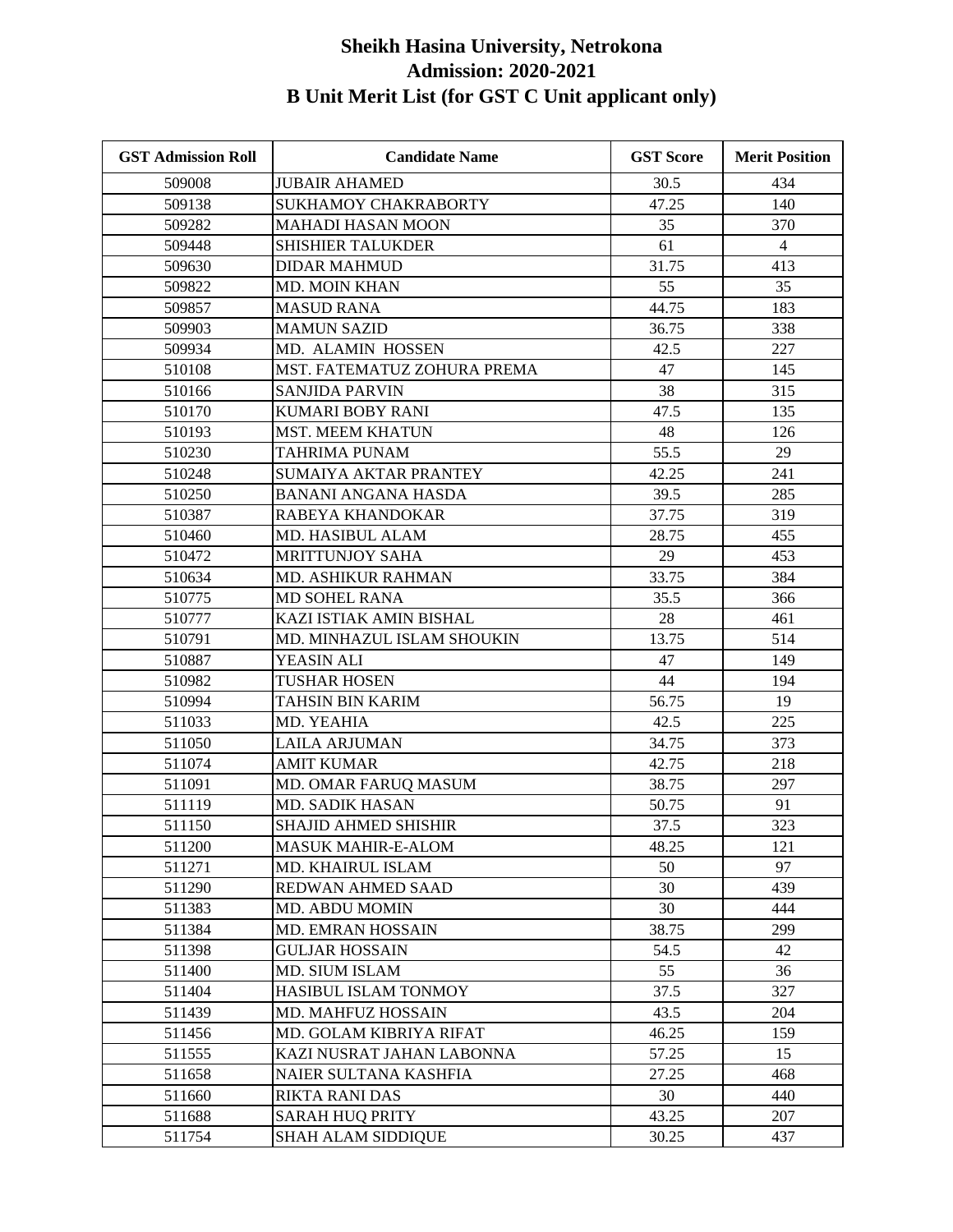| <b>GST Admission Roll</b> | <b>Candidate Name</b>        | <b>GST Score</b> | <b>Merit Position</b> |
|---------------------------|------------------------------|------------------|-----------------------|
| 511767                    | <b>SUMAIYA MEHNAZ</b>        | 45.5             | 169                   |
| 511862                    | LATIFA AKTER LATA            | 46.25            | 157                   |
| 511935                    | A. K. M. REDUAN - UL - HAQUE | 55.25            | 32                    |
| 511953                    | MASUMI MAHBUBA SALMA         | 36.75            | 337                   |
| 512038                    | MST. UMME RUDABA ADNIN TISHA | 36               | 353                   |
| 512100                    | <b>MD. SIFAT AHAMED</b>      | 45.75            | 164                   |
| 512266                    | MD. ANAYET HOSSAIN           | 49.75            | 102                   |
| 512276                    | MD. AMDADUL HAQUE UTSOB      | 32.25            | 406                   |
| 512345                    | MD. MEHEDI HASAN JAMI        | 11.75            | 517                   |
| 512630                    | <b>NAFIA NOOR TUHE</b>       | 43.75            | 197                   |
| 512752                    | <b>BUSRANA MAJED</b>         | 19.75            | 502                   |
| 512840                    | MARIA AHMED EFAT.            | 22.25            | 491                   |
| 512892                    | <b>MARZAHAN AKHTER</b>       | 31.25            | 420                   |
| 512965                    | KAZI JUBAYER IBNE HASAN      | 35.75            | 360                   |
| 512990                    | <b>MARIA AKTHER</b>          | 32.25            | 407                   |
| 513015                    | <b>ETI AKTER</b>             | 51               | 86                    |
| 513254                    | <b>MD JIHAD</b>              | 43               | 214                   |
| 513387                    | SHARIAR BIN ALAM MUNTAHA     | 30.5             | 433                   |
| 513394                    | <b>NUZRUL ISLAM</b>          | 43.75            | 198                   |
| 513447                    | <b>MD ALI</b>                | 44.25            | 191                   |
| 513458                    | <b>HAIDAR KABIR</b>          | 50               | 98                    |
| 513469                    | SANTO CHANDRA PAUL           | 22.5             | 489                   |
| 513473                    | MD. KAWSAR MAHMUD            | 46               | 161                   |
| 513500                    | <b>AMIRUL ISLAM</b>          | 55               | 34                    |
| 513521                    | <b>ARONNO NANDI</b>          | 47.5             | 138                   |
| 513537                    | MD. MINHAJ HOSSAIN           | 56.25            | 26                    |
| 513547                    | <b>ABDUR RAHIM</b>           | 56               | 27                    |
| 513695                    | MD. SAKANDOR ALI JISAN       | 45.5             | 174                   |
| 513698                    | <b>NANG LUNG KHUMI</b>       | 24.5             | 483                   |
| 513757                    | Diya Din Awal                | 47.25            | 143                   |
| 513901                    | PIU RANI GHOSH               | 61.75            | 2                     |
| 514973                    | LAMYEA AKTER LAMMONI         | 41.25            | 255                   |
| 515249                    | FARIA KHANAM LILY            | 55.25            | 31                    |
| 515423                    | NOWRIN MIM                   | 29.25            | 450                   |
| 515459                    | FARIA TAJNIN                 | 36.25            | 350                   |
| 516196                    | RAIHANA NUSRAT NAHILA        | 47.75            | 132                   |
| 516658                    | <b>ABDULLAH AL MAMUN</b>     | 14.5             | 512                   |
| 516843                    | <b>SAMIUL SAYED</b>          | 39.75            | 282                   |
| 517045                    | MD. READOWAN HASAN ASHIK     | 32.5             | 398                   |
| 517083                    | <b>MAHDI BIN SALAM</b>       | 33.5             | 388                   |
| 517094                    | PRANTO TALUKDER              | 40.5             | 269                   |
| 517193                    | MD. RATUL MAHAMUD            | 50.75            | 87                    |
| 517232                    | <b>TAMJIDUL HASSAN</b>       | 24               | 484                   |
| 517265                    | TAHMINA AKTER                | 17.25            | 508                   |
| 517311                    | MD. FAHIM BHUIYAN            | 37.5             | 321                   |
| 517326                    | AYESHA AKTER NIHAT           | 39               | 291                   |
| 517474                    | <b>ISRAQUE REZA OSHIN</b>    | 37               | 331                   |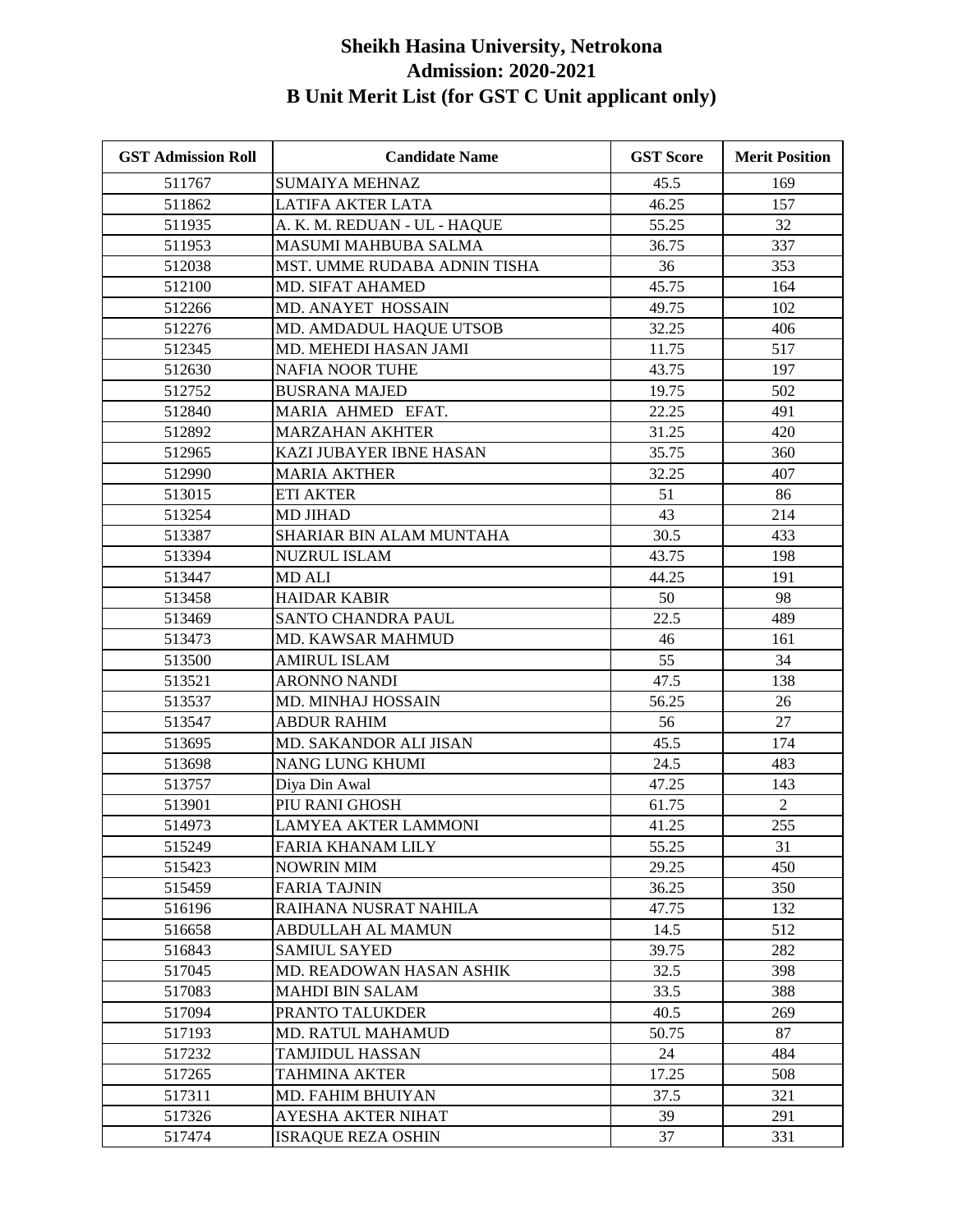| <b>GST Admission Roll</b> | <b>Candidate Name</b>         | <b>GST Score</b> | <b>Merit Position</b> |
|---------------------------|-------------------------------|------------------|-----------------------|
| 517809                    | <b>SAYED RAMIM RAHMAN</b>     | 31.5             | 415                   |
| 517999                    | <b>REZOYAN AHMED</b>          | 54.75            | 38                    |
| 518042                    | <b>SAIF AHAMED SHIFAT</b>     | 41               | 260                   |
| 518138                    | <b>SOEB NAZIR</b>             | 34.25            | 379                   |
| 518192                    | <b>AMBIKA SAHA</b>            | 37.25            | 330                   |
| 518441                    | ROMANUL ISLAM                 | 48               | 124                   |
| 518448                    | MD. ZAHID HASSAN              | 52.5             | 64                    |
| 518449                    | <b>MD ARIFUL ISLAM</b>        | 35.75            | 359                   |
| 518490                    | <b>JIASMIN KHATUN</b>         | 31.75            | 412                   |
| 518602                    | <b>SUDIPTA DAS</b>            | 38.5             | 304                   |
| 518624                    | <b>SHADIA AFROJ</b>           | 16               | 511                   |
| 518693                    | <b>ISIDUR PAUL RONGDI</b>     | 36.75            | 342                   |
| 518793                    | RASHEDUNNABI PEYAS            | 36.75            | 336                   |
| 519278                    | <b>SOUROV KHAN</b>            | 42.5             | 221                   |
| 519447                    | SHAMIK HASAN SUDMUN BHUIYAN   | 34.75            | 374                   |
| 519477                    | MD. HASIBUR RAHMAN            | 27.5             | 465                   |
| 519640                    | <b>MD. SIAM HOSSAIN SUJON</b> | 25.25            | 477                   |
| 519653                    | <b>FATEMA NOOR SHIMU</b>      | 42.5             | 229                   |
| 519803                    | ASHRAFUL ALAM SARKER          | 43.75            | 196                   |
| 519805                    | TAJKERA ANU REYA MIM          | 49.75            | 100                   |
| 519912                    | <b>SUMON MIA</b>              | 53.5             | 55                    |
| 520149                    | <b>MD. TIPU ALAMIN</b>        | 49.5             | 104                   |
| 520154                    | <b>TAREKUL ISLAM</b>          | 54.25            | 45                    |
| 520195                    | <b>TASNIM AKTER</b>           | 33.25            | 392                   |
| 520341                    | LUTFOR RAHMAN                 | 47.75            | 130                   |
| 520448                    | <b>MEHERAB</b>                | 32.5             | 403                   |
| 520757                    | <b>MD. SAKIB HASAN</b>        | 27.25            | 470                   |
| 520821                    | MD. SABER HOSSAIN TALUKDAR    | 48.5             | 119                   |
| 520905                    | <b>MD. AFFAN ADID</b>         | 37.75            | 317                   |
| 520924                    | <b>SAJIB HOSSIN</b>           | 47               | 146                   |
| 520964                    | SANA ULLAH HASAN SEMANTO      | 43.75            | 195                   |
| 521017                    | TAEEN MUHAMMAD RISHADUL HAQUE | 17.75            | 506                   |
| 521070                    | <b>GALIB HASAN</b>            | 25.75            | 473                   |
| 521373                    | MD. SIYAM                     | 43               | 213                   |
| 521473                    | <b>NAYEEMUL HASAN</b>         | 42.75            | 219                   |
| 521605                    | KAZI TAUHIDUL ISLAM           | 27.75            | 463                   |
| 521695                    | <b>SHOVO CHANDRA DAS</b>      | 51.5             | 75                    |
| 521713                    | MOHAMAD SIYAM                 | 46.5             | 154                   |
| 521835                    | <b>MEHEDI HASAN RAJON</b>     | 43.25            | 209                   |
| 521840                    | <b>FAHIM MORSHED</b>          | 38.75            | 301                   |
| 521846                    | MD. FORHAD HOSSAIN TANMOY     | 33.5             | 389                   |
| 521874                    | <b>ABDUS SATTAR MIA</b>       | 31               | 423                   |
| 522142                    | <b>SHARMIN AKTER</b>          | 32.75            | 394                   |
| 522575                    | <b>MARIA AKTER</b>            | 33.5             | 390                   |
| 522601                    | MST. BILKIS SULTANA           | 19.25            | 503                   |
| 522636                    | SABRINA SULTANA SETU          | 32.5             | 400                   |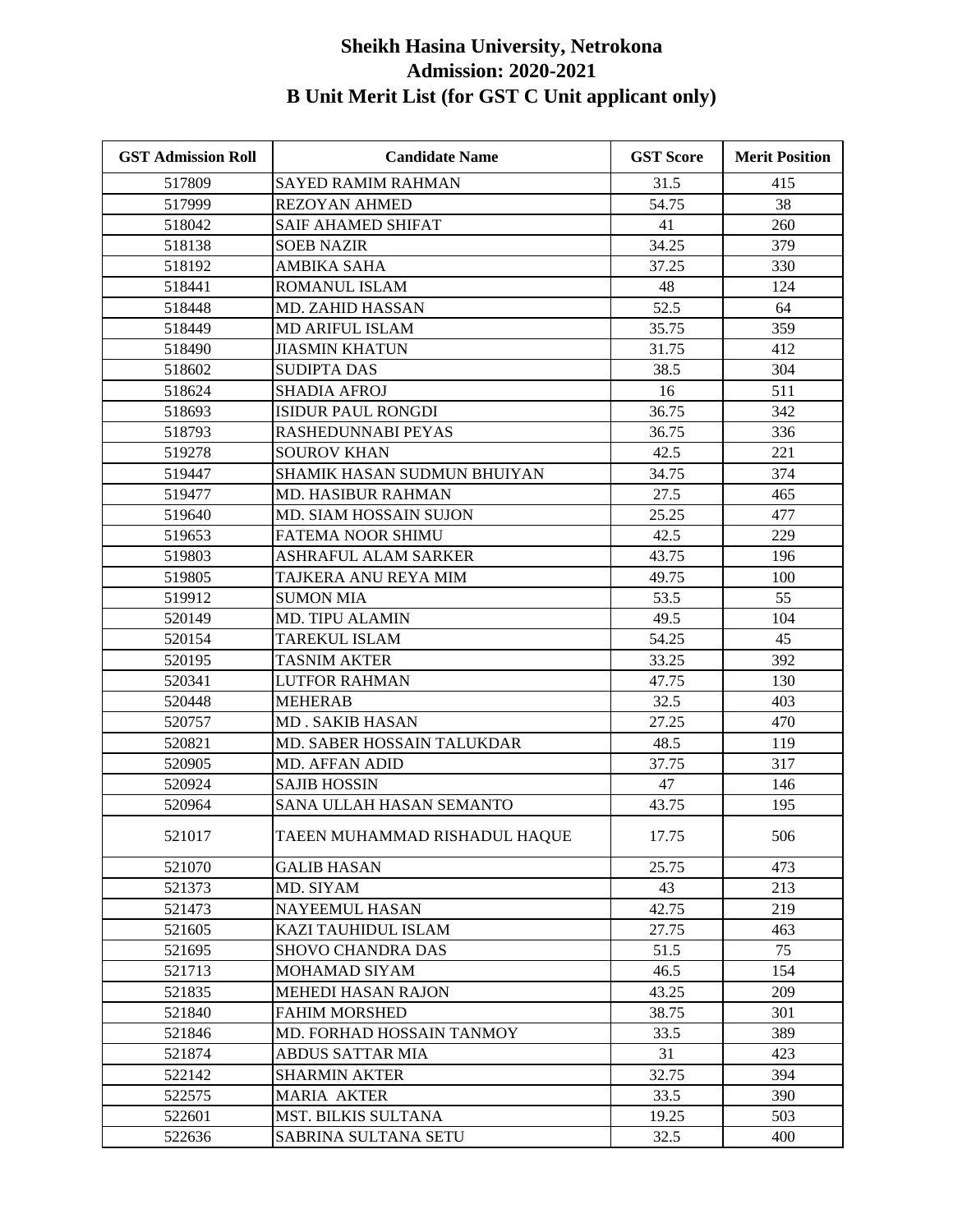| <b>GST Admission Roll</b> | <b>Candidate Name</b>           | <b>GST Score</b> | <b>Merit Position</b> |
|---------------------------|---------------------------------|------------------|-----------------------|
| 522740                    | <b>NASIFA AKTER SUPTY</b>       | 30.75            | 429                   |
| 522801                    | MD. MEHEDI HASAN SHABUJ         | 39               | 290                   |
| 522905                    | ZOBOYED MIAZI                   | 38.25            | 310                   |
| 523107                    | <b>FARHAN TAHRIM</b>            | 38.5             | 306                   |
| 523247                    | MD. ASADUZZAMAN                 | 48.5             | 118                   |
| 523528                    | MD. GOLAM MAOLA HASNINE         | 32.75            | 397                   |
| 523691                    | <b>MD. AL AMIN SARDAR</b>       | 38.25            | 312                   |
| 523789                    | MD. YEASIN ARAFAT               | 54               | 50                    |
| 523851                    | ROUDRA CHAKMA                   | 17.25            | 507                   |
| 523871                    | MOHAMMED ATAUR RAHMAN           | 34               | 381                   |
| 523882                    | <b>MD. ARIFUR RAHMAN</b>        | 30               | 441                   |
| 523907                    | MD. BILLAL HOSSAIN              | 56.5             | 22                    |
| 523974                    | MD. SHARIFUZZAMAN RIJON         | 41.25            | 252                   |
| 524019                    | MD. AL IMRAN CHOWDHURY GISAN    | 35               | 372                   |
| 524040                    | <b>U MAY MONG MARMA</b>         | 36.75            | 341                   |
| 524053                    | <b>MONG SUI CHING MARMA</b>     | 22.25            | 492                   |
| 524078                    | ANONNA AKTER SHANTA DHALI       | 58.5             | 8                     |
| 524100                    | <b>SHRABONTI RANI DEY</b>       | 25.25            | 478                   |
| 524109                    | MANSURA SULTANA LIYA            | 44.5             | 186                   |
| 524111                    | <b>JANNATUL FERDUS TALUKDER</b> | 42.25            | 242                   |
| 524156                    | ARNOB SARKER PORAG              | 36.5             | 347                   |
| 524236                    | <b>ISTEKHAR AHMED</b>           | 54               | 49                    |
| 524250                    | <b>RIMON MIA</b>                | 53.25            | 58                    |
| 524267                    | <b>TASDID ISLAM</b>             | 33.5             | 391                   |
| 524269                    | SHEIKH ATIFUR RAHMAN JILON      | 44.75            | 182                   |
| 524276                    | TOAWHIDUL ISLAM SHAWON          | 21.75            | 496                   |
| 524286                    | <b>MD. RUBEL MIA</b>            | 42.5             | 226                   |
| 524314                    | <b>ARGHO CHIRAN</b>             | 25               | 479                   |
| 524322                    | <b>SHOJIB MIA</b>               | 38.25            | 313                   |
| 524323                    | MD. APU SULTAN                  | 43               | 216                   |
| 524343                    | <b>SHAKIB AHMMED</b>            | 42.25            | 240                   |
| 524371                    | <b>MD. ERATH AHMED EMON</b>     | 52.25            | 66                    |
| 524390                    | <b>JILLUR RAHMAN</b>            | 45.75            | 168                   |
| 524409                    | LAILATUL SADIA                  | 52               | 67                    |
| 524416                    | TULI MOJUMDER                   | 51.5             | 73                    |
| 524421                    | ZILIC SAHA KUMU                 | 28               | 460                   |
| 524424                    | TAHIRA TANGINA ELMA             | 57.75            | 12                    |
| 524441                    | <b>JUANA FERDUSH RODOSHE</b>    | 33.75            | 382                   |
| 524447                    | SHATABDI KARMAKAR               | 42               | 246                   |
| 524450                    | MOUMITA SAHA SRAYA              | 22               | 494                   |
| 524455                    | <b>TASMIA SHIFAT</b>            | 39.25            | 287                   |
| 524476                    | MEHERUNNASA MIM                 | 39.25            | 288                   |
| 524483                    | POPI AKTER                      | 54.75            | 37                    |
| 524508                    | AFROZA KHATUN                   | 57.5             | 14                    |
| 524515                    | AISA SIDDIKA SAMIRA             | 37.25            | 329                   |
| 524516                    | <b>MARUFA AKTER</b>             | 47.5             | 136                   |
| 524540                    | RABAYA AKTER MIM                | 37.5             | 324                   |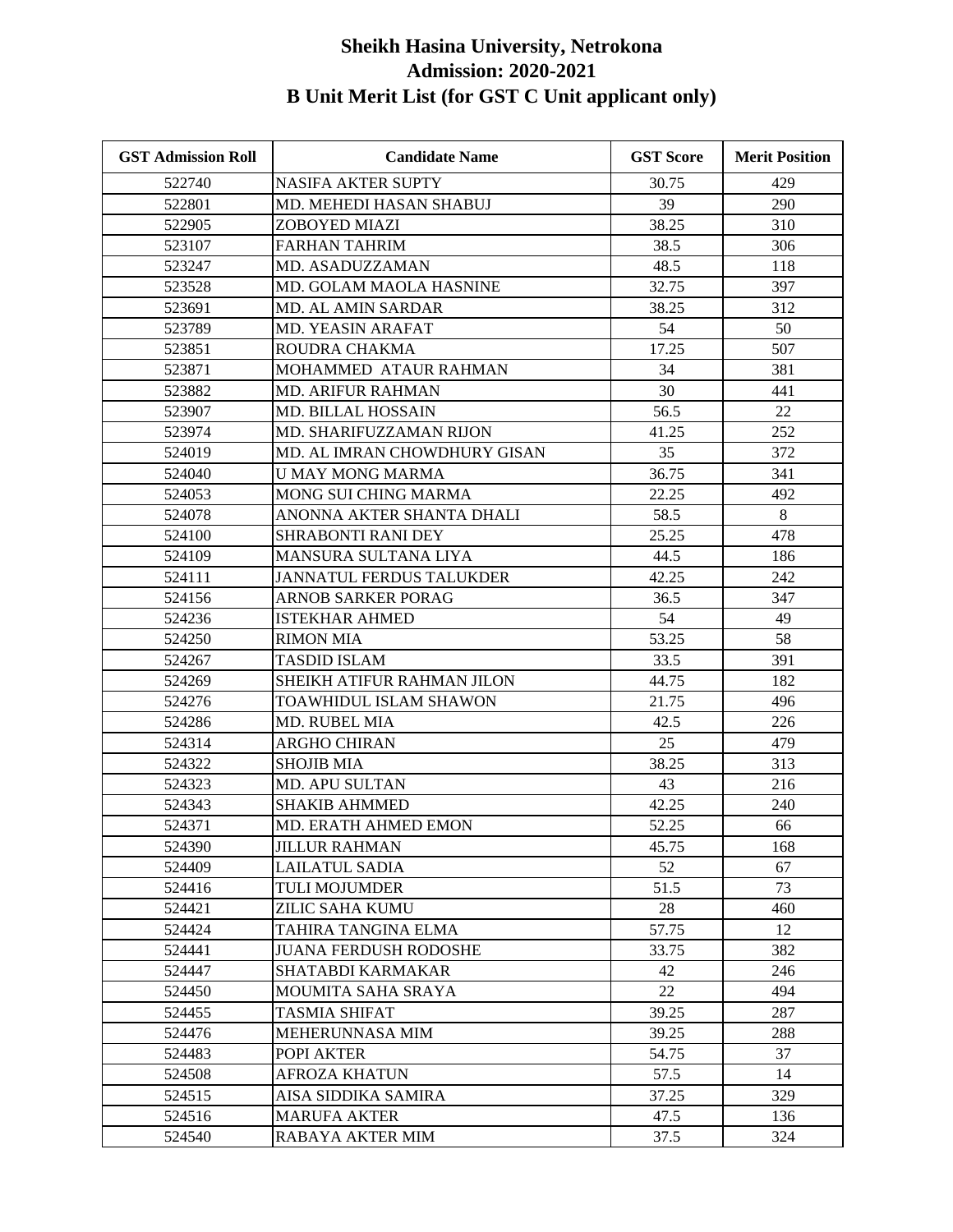| <b>GST Admission Roll</b> | <b>Candidate Name</b>            | <b>GST Score</b> | <b>Merit Position</b> |
|---------------------------|----------------------------------|------------------|-----------------------|
| 524548                    | <b>ARPITA SARKAR</b>             | 28.75            | 456                   |
| 524555                    | <b>SHADIA ISLAM</b>              | 46               | 160                   |
| 524559                    | <b>AKA SARKER</b>                | 43.5             | 203                   |
| 524568                    | <b>REKSONA AKTER</b>             | 52               | 69                    |
| 524576                    | AMATULLAH FERDOUSI CIBA          | 30.25            | 438                   |
| 524579                    | <b>ISMAT JAHAN EMA</b>           | 36               | 355                   |
| 524599                    | <b>SOUMIK SARKER</b>             | 33               | 393                   |
| 524605                    | <b>REYA RANI SARKER</b>          | 38.5             | 308                   |
| 524633                    | TRINA RANI PAUL                  | 42.25            | 239                   |
| 524721                    | ANUPOM ROY UTHSA                 | 31.75            | 414                   |
| 524755                    | <b>KHOKAN</b>                    | 48.75            | 114                   |
| 524758                    | <b>NAROTTOM KANTI DAS</b>        | 44.75            | 181                   |
| 524771                    | PRIYA AKTHER                     | 54               | 47                    |
| 524787                    | <b>ANWAR HOSEN</b>               | 32               | 408                   |
| 524805                    | <b>SHAROARE AHAMED SIAM</b>      | 42.25            | 236                   |
| 524807                    | YEISHE AHMED                     | 44               | 192                   |
| 524808                    | <b>RESALATUL ISLAM</b>           | 61.25            | 3                     |
| 524811                    | MD. ASIF                         | 30               | 442                   |
| 524823                    | <b>SHAFIUL ALAM IYMON</b>        | 47               | 148                   |
| 524825                    | MUNTAHA NUR JANNAT SARA          | 31               | 424                   |
| 524838                    | <b>SHAON SAHA</b>                | 45               | 179                   |
| 524896                    | <b>SAKIBUL HASAN</b>             | 47.25            | 142                   |
| 524910                    | MD. NAFIS AREFIN PROVA           | 41.25            | 256                   |
| 524933                    | NAWSHIN SHAHARIAR PROASH         | 56.5             | 20                    |
| 524936                    | <b>AFZALUR RAHMAN ABIR</b>       | 54.75            | 40                    |
| 524940                    | <b>MD.ROBIN MIA</b>              | 49               | 110                   |
| 524972                    | <b>MD. ABDULLAH SAAD</b>         | 38.75            | 296                   |
| 524975                    | <b>OMAR FARUK</b>                | 47.5             | 137                   |
| 524986                    | <b>BRISTY RANI PAUL</b>          | 31               | 426                   |
| 525009                    | <b>MD. RIPON MIA</b>             | 47.75            | 129                   |
| 525013                    | <b>SAHERA KHATUN MIM</b>         | 36               | 357                   |
| 525021                    | <b>MD. HANIF FAKIR</b>           | 53.75            | 51                    |
| 525035                    | <b>MST. MOYURY BEGUM</b>         | 45.5             | 173                   |
| 525089                    | <b>SHARIAR MAHMUD SIAM</b>       | 38.75            | 300                   |
| 525093                    | MD. MONIRUZZAMAN MONIR           | 47.75            | 131                   |
| 525097                    | <b>JOY KANTA TALUKDER</b>        | 40.75            | 265                   |
| 525105                    | <b>NUR MEHEDI</b>                | 45               | 180                   |
| 525113                    | MD. FEROZ MIA                    | 53.75            | 52                    |
| 525120                    | KOUSIK ROY                       | 22               | 495                   |
| 525164                    | <b>RANA KHAN</b>                 | 43.75            | 199                   |
| 525191                    | <b>ROXY TALUKDER</b>             | 40.75            | 264                   |
| 525224                    | <b>HASI AKTER MIM</b>            | 43.75            | 200                   |
| 525265                    | SANARUL ISLAM TITO MIA           | 42.5             | 230                   |
| 525276                    | <b>MD.JAYED BIN KIBRIA</b>       | 32.5             | 399                   |
| 525308                    | <b>MD. WALIUR RAHMAN SHISHIR</b> | 58.5             | 9                     |
| 525309                    | MD. ZAKARIA                      | 41.75            | 248                   |
| 525323                    | <b>SAGOR DAS</b>                 | 39.5             | 286                   |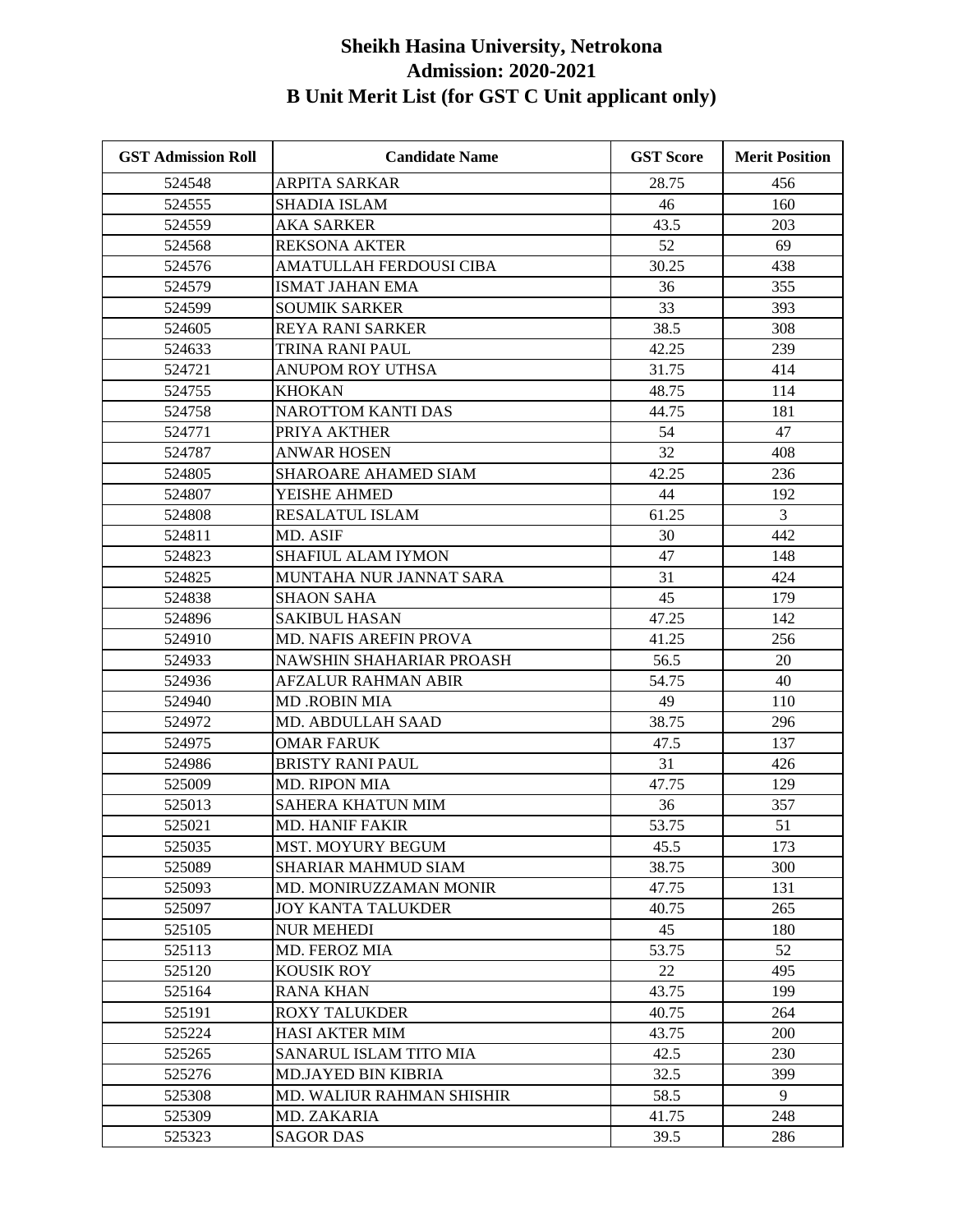| <b>GST Admission Roll</b> | <b>Candidate Name</b>            | <b>GST Score</b> | <b>Merit Position</b> |
|---------------------------|----------------------------------|------------------|-----------------------|
| 525329                    | <b>ILIUS KANCHON</b>             | 43.5             | 205                   |
| 525331                    | PLABON ASH NIKKON                | 25.75            | 474                   |
| 525335                    | <b>SURYA KANTA PAUL</b>          | 30.75            | 431                   |
| 525336                    | <b>HABIBUR RAHMAN</b>            | 47.5             | 139                   |
| 525344                    | MD. SADIKUR RAHAMAN              | 47               | 150                   |
| 525385                    | MD. TOUHIDUL ISLAM               | 51.75            | 72                    |
| 525390                    | <b>TOUFIK ZAMAN</b>              | 44.5             | 187                   |
| 525401                    | ADI AMLAN RANGSHA                | 29.25            | 451                   |
| 525405                    | <b>SHAKAOWAT HOSEN SAYEM</b>     | 56.5             | 23                    |
| 525407                    | <b>RUKSANA ARFEN RUBY</b>        | 37               | 333                   |
| 525589                    | <b>SHAHRIN TITUMIR JASY</b>      | 38.5             | 303                   |
| 525647                    | <b>MAHFUJA AFROJ</b>             | 45.5             | 171                   |
| 525885                    | KHADIZA TUL COBRA PUSHPA         | 33.75            | 385                   |
| 525998                    | KAZI AHNAF BIN BELAL             | 49.75            | 99                    |
| 526216                    | MD. ABDULLA HILL KAFI            | 52.5             | 65                    |
| 526417                    | MOHAMMAD ZAHIRUL ISLAM NAYEM     | 36.25            | 349                   |
| 526561                    | MD. MINHAZ UDDIN                 | 33.75            | 386                   |
| 526704                    | <b>SAWDESH SHILL</b>             | 57               | 17                    |
| 526857                    | <b>MOHAMMAD IMRAN</b>            | 22.75            | 488                   |
| 526932                    | <b>MD. SALAH UDDIN</b>           | 51.75            | 70                    |
| 527010                    | ASHABUL YIAMEEN IRAM             | 32               | 411                   |
| 527116                    | <b>MD. SAIFUR RAHMAN</b>         | 40               | 281                   |
| 527132                    | <b>KAMRUL HASSAN</b>             | 42.25            | 238                   |
| 527139                    | MOHAMMAD NAYEMUR RAHMAN          | 42.5             | 228                   |
| 527176                    | SHAWN SHARMA NISHAN              | 29               | 454                   |
| 527431                    | <b>MST. TASBIRUL SULTANA JUI</b> | 40.25            | 273                   |
| 527537                    | <b>AFSANA MIMI</b>               | 51               | 82                    |
| 527697                    | <b>AUTHAI BHADRA</b>             | 35.75            | 358                   |
| 527846                    | <b>RIMJHIM PAL</b>               | 45.5             | 170                   |
| 527847                    | PRITOM DEBNATH                   | 56.25            | 25                    |
| 527971                    | <b>MD. FARHAN UDDIN</b>          | 40.25            | 276                   |
| 528004                    | MD. ZAKARIA ISLAM                | 44.25            | 189                   |
| 528010                    | <b>TONMOY AHAMED</b>             | 37.25            | 328                   |
| 528052                    | SADIA ISLAM NODI                 | 55               | 33                    |
| 528066                    | <b>SOUROV SAHA</b>               | 31.5             | 417                   |
| 528088                    | PRANTO BISWAS                    | 38.75            | 302                   |
| 528158                    | <b>MD. ASIKUR RAHMAN</b>         | 25.5             | 475                   |
| 528250                    | <b>SAIFULLAH</b>                 | 35               | 371                   |
| 528261                    | <b>BAPPY MOLLA</b>               | 58.5             | 7                     |
| 528263                    | MEEM ANJUM WAHED FAHIM           | 56.5             | 21                    |
| 528338                    | <b>MST. MASURA JAHAN</b>         | 21.25            | 497                   |
| 528418                    | <b>MST. BOBY AKTER</b>           | 22.25            | 490                   |
| 528787                    | <b>MST. SUNMON NAHAR</b>         | 12.25            | 516                   |
| 528789                    | AL AMIN MONDOL                   | 29.5             | 447                   |
| 528824                    | <b>MD. SHAMIM HOSSEN</b>         | 49.5             | 107                   |
| 528934                    | <b>ABU TALHA</b>                 | 47               | 144                   |
| 529028                    | MD. AHNAF MORSHED AKANDA         | 45.25            | 175                   |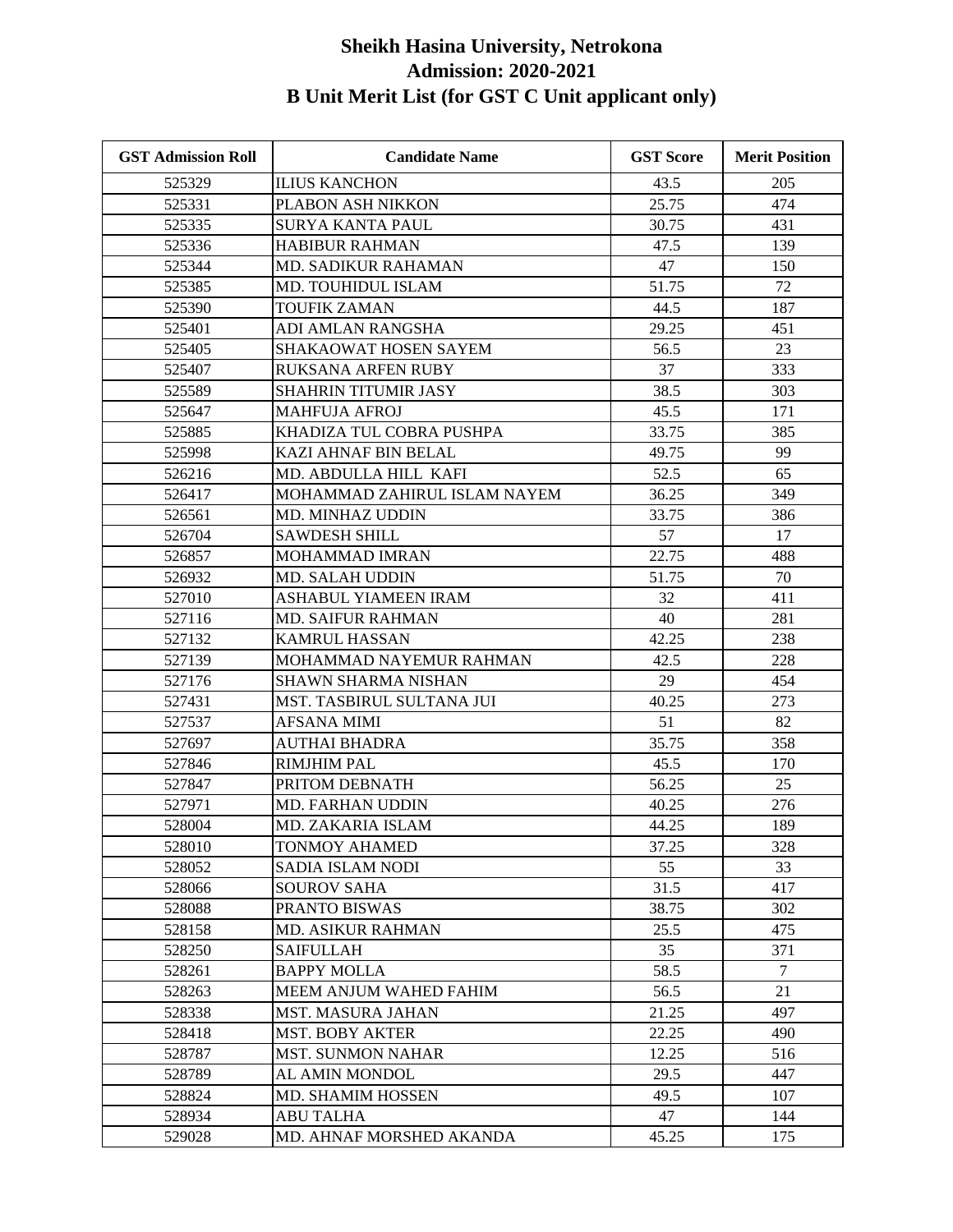| <b>GST Admission Roll</b> | <b>Candidate Name</b>         | <b>GST Score</b> | <b>Merit Position</b> |
|---------------------------|-------------------------------|------------------|-----------------------|
| 529038                    | <b>TRIPTO KUMAR</b>           | 36.75            | 339                   |
| 529056                    | MD. SOBUZ HOSSAIN             | 31               | 427                   |
| 529151                    | MD. NAHIN HASAN KHAN          | 40.5             | 271                   |
| 529256                    | TASMIA AKTER TONNY            | 24.75            | 480                   |
| 529325                    | MITHILA RANI PAL              | 19.75            | 501                   |
| 529334                    | <b>SUMAIA PARVIN TONI</b>     | 38.25            | 309                   |
| 529479                    | MOST. JANNATUN MOAYA          | 42               | 244                   |
| 529501                    | MOSA- MAHAMUDA AKTER          | 40               | 280                   |
| 529539                    | MST. AFNIN ARA ALVI           | 35.25            | 367                   |
| 529547                    | <b>MST. FARZANA FIHA</b>      | 14               | 513                   |
| 529565                    | <b>MST. ROKHSANA PARVIN</b>   | 40.5             | 270                   |
| 529588                    | MD. SAKIB AHAMMED SUN         | 36.5             | 346                   |
| 529614                    | MD. NAZMUL HUDA NIRJOY        | 32.75            | 395                   |
| 529683                    | MOST. SARRAF ARNIKA ARSHI     | 34.5             | 375                   |
| 529691                    | K. M. MUBASSER ARAF           | 29.75            | 445                   |
| 529716                    | MD. AL AMIN MIA               | 47.5             | 134                   |
| 529732                    | MD. FAHIM FOYSAL SIDDIQUE     | 58               | 11                    |
| 529757                    | PUSHPITA MOHANTA              | 38.75            | 294                   |
| 529790                    | SIRATUL JANNAT                | 50.75            | 90                    |
| 529791                    | <b>MD. SHAFIUL ISLAM RAFI</b> | 28.5             | 457                   |
| 529817                    | MD. TASNIMUL HASAN OMIT       | 32.75            | 396                   |
| 529827                    | KAZI MUZAHID MUSTAQIM         | 42.5             | 220                   |
| 529860                    | <b>MD. ASIF HOSSAIN</b>       | 40.25            | 274                   |
| 529909                    | PROSHANTO KUMAR ROY           | 35.5             | 363                   |
| 529914                    | KOUSHIK CHANDRA ROY           | 42               | 245                   |
| 529965                    | MD. MANIK ISLAM SOUROV        | 49.5             | 106                   |
| 530057                    | RAHMAT ULLAH                  | 51.5             | 76                    |
| 530109                    | <b>MD. MASUD RANA</b>         | 51               | 85                    |
| 530159                    | <b>SUME RANI SARKER</b>       | 50.75            | 94                    |
| 530174                    | MD. MOSTAKIM PATOARY          | 27.25            | 469                   |
| 530176                    | SUDIPTO SEN SHANTO            | 37.75            | 318                   |
| 530195                    | MD. SABBIR ALI                | 46.5             | 152                   |
| 530237                    | MD. JIAUL BARI JION           | 31               | 425                   |
| 530333                    | JASIA MAHABUB                 | 41.75            | 249                   |
| 530416                    | <b>AVIMANYU DAS</b>           | 32.5             | 401                   |
| 530424                    | <b>TIRTHANKAR ROY</b>         | 29.75            | 446                   |
| 530536                    | <b>NAYON MANDOL</b>           | 35.25            | 368                   |
| 530555                    | <b>MD. OMOR FARUK</b>         | 42.5             | 223                   |
| 530579                    | MD. SHAKIL MIA.               | 41.5             | 251                   |
| 530585                    | RIDWANA TARIF                 | 16.25            | 510                   |
| 530591                    | <b>BIJLY AKTER</b>            | 54.75            | 41                    |
| 530611                    | <b>MD. BILLAL HOSSAIN</b>     | 20.25            | 498                   |
| 530619                    | S. M. G SABBIR                | 31.5             | 416                   |
| 530632                    | MD. RAJU MIA                  | 37               | 335                   |
| 530675                    | MD. RAKIB HASSAN RANA         | 54.25            | 44                    |
| 530757                    | MD. ASHIQUR RAHMAN ASHIK      | 48               | 125                   |
| 530896                    | <b>BAYEZID HOSSAIN</b>        | 10.5             | 518                   |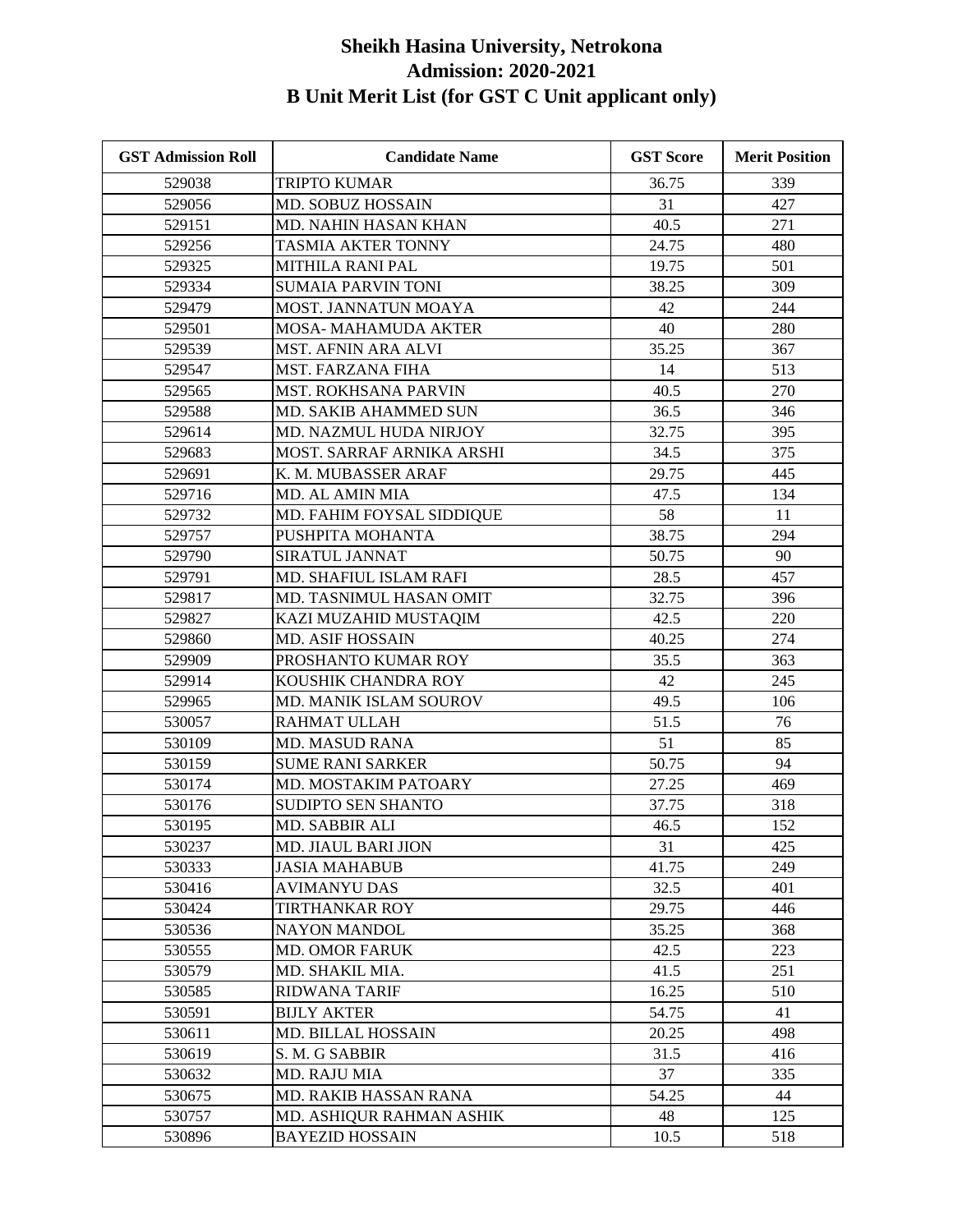| <b>GST Admission Roll</b> | <b>Candidate Name</b>         | <b>GST Score</b> | <b>Merit Position</b> |
|---------------------------|-------------------------------|------------------|-----------------------|
| 530907                    | <b>MD. ABU RAYHAN</b>         | 49.5             | 108                   |
| 530926                    | <b>MD. MONIRUZZAMAN</b>       | 42.25            | 232                   |
| 530935                    | <b>MD. SHOHEL HASAN</b>       | 40.75            | 267                   |
| 530956                    | <b>MD. LITON MAHMUD</b>       | 54.25            | 46                    |
| 530960                    | MD. MAHAMUDUR RAHMAN SAGOR    | 38.25            | 314                   |
| 530970                    | MD. PARVES ALI FARAZI         | 51.5             | 79                    |
| 530979                    | <b>MD. RAWSON HABIB</b>       | 19.25            | 504                   |
| 530992                    | <b>SAPON KUMAR</b>            | 25.5             | 476                   |
| 531000                    | <b>MD. RONI MIA</b>           | 47.75            | 133                   |
| 531057                    | <b>FARIYA AHMED</b>           | 16.25            | 509                   |
| 531068                    | FATEMA KHANAM                 | 36.75            | 344                   |
| 531141                    | <b>MARIYA RAHMAN</b>          | 30.5             | 436                   |
| 531406                    | <b>NUR ALAM LOSKAR</b>        | 31.25            | 422                   |
| 531429                    | <b>SUMIA AKTER EITI</b>       | 41.25            | 258                   |
| 531430                    | NITISH ROY                    | 48.75            | 115                   |
| 531451                    | MUHAIMINUL CHOWDHURY          | 47.25            | 141                   |
| 531458                    | <b>RASEL BISWAS</b>           | 42               | 247                   |
| 531507                    | <b>SAJAL SHEIKH</b>           | 45.25            | 176                   |
| 531557                    | <b>IMMAM MEHEDI</b>           | 24.75            | 482                   |
| 531749                    | <b>MARJIA AKTER</b>           | 38.75            | 298                   |
| 531975                    | <b>SIMA AKTER</b>             | 20.25            | 500                   |
| 532024                    | <b>MD.ABDULLAH ZAIF</b>       | 53.5             | 54                    |
| 532085                    | MD. MAHAMUD MOLLIK            | 57.5             | 13                    |
| 532088                    | MD. TANJIM                    | 27.5             | 466                   |
| 532263                    | MD. RAISUL ISLAM FAHIM        | 28.25            | 459                   |
| 532294                    | ANIKA NAWAR                   | 48.75            | 112                   |
| 532344                    | MUNHASIM MUHAMMAD SHERPA KHAN | 54.5             | 43                    |
| 532535                    | <b>ATUL CHAKMA</b>            | 26               | 472                   |
| 532568                    | NITISH CHAKMA                 | 30.75            | 428                   |
| 532594                    | CHANDRIKA TANCHANGYA          | 40.5             | 272                   |
| 532615                    | НІТОНІТ СНАКМА                | 18.75            | 505                   |
| 532626                    | RUBEL CHAKMA                  | 30.75            | 430                   |
| 532632                    | <b>JAGADISH TRIPURA</b>       | 30               | 443                   |
| 532674                    | JACKSON CHAKMA                | 42.5             | 231                   |
| 532867                    | MD.ASRAFUL ARAFIN SAJJAD      | 36               | 352                   |
| 532934                    | RIKAL CHAKMA                  | 34.5             | 378                   |
| 533017                    | AMAN ULLAH RASHEL             | 46.25            | 158                   |
| 533053                    | ARNAB CHAKRABORTY             | 51.5             | 77                    |
| 533128                    | SABINA YEASMIN                | 32               | 410                   |
| 533141                    | PRIYA ROY                     | 24.75            | 481                   |
| 533146                    | RACHAETA PAUL TUSI            | 41               | 262                   |
| 533206                    | SANA ULLAH SHARKAR            | 40.25            | 277                   |
| 533218                    | SEFAT HASAN RIPON             | 45.75            | 163                   |
| 533239                    | <b>SIMANTA</b>                | 35.5             | 364                   |
| 533244                    | MD. MAHFUJUR RAHMAN           | 37.5             | 320                   |
| 533285                    | JAKIA PARVIN RITU             | 36.75            | 340                   |